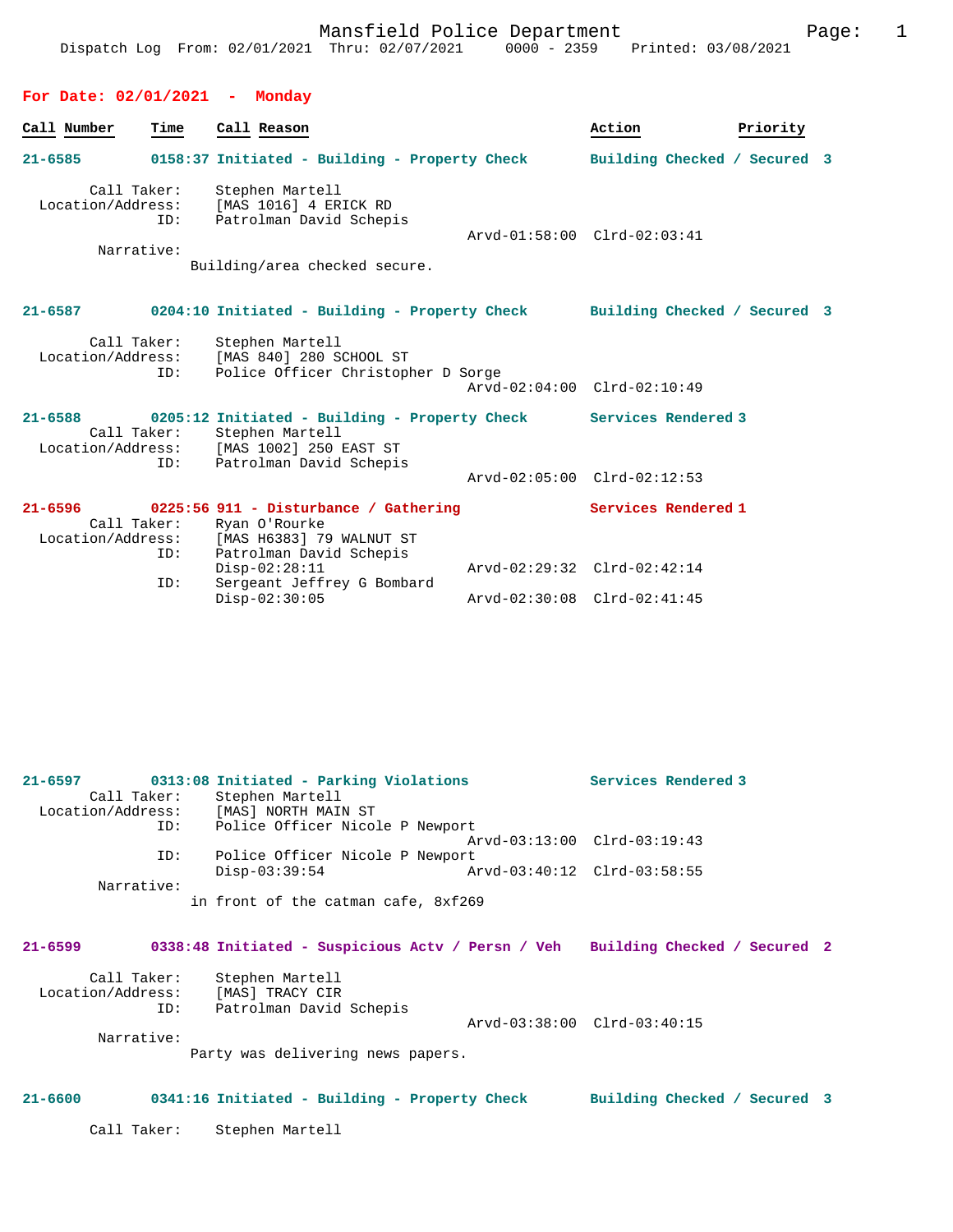Mansfield Police Department Page: 2 Dispatch Log From: 02/01/2021 Thru: 02/07/2021 0000 - 2359 Printed: 03/08/2021 Location/Address: [MAS 139] 265 FRUIT ST ID: Patrolman David Schepis Arvd-03:41:00 Clrd-03:49:32 Narrative: Building/area checked secure. **21-6602 0359:10 Initiated - Building - Property Check Building Checked / Secured 3** Call Taker: Stephen Martell Location/Address: [MAS 834] 261 CHAUNCY ST ID: Police Officer Nicole P Newport Arvd-03:59:00 Clrd-04:01:20 Narrative: Building/area checked secure. **21-6608 0449:01 Initiated - Building - Property Check Building Checked / Secured 3** Call Taker: Stephen Martell Location/Address: [FOX 838] 2 FOXBOROUGH BLVD ID: Police Officer Christopher D Sorge Arvd-04:49:00 Clrd-04:52:29 Narrative: Building/area checked secure. **21-6609 0452:41 Initiated - Building - Property Check Building Checked / Secured 3** Call Taker: Stephen Martell Location/Address: [FOX 49] 35 FOXBOROUGH BLVD ID: Police Officer Christopher D Sorge Arvd-04:52:00 Clrd-04:54:39 Narrative: Building/area checked secure. **21-6610 0454:51 Initiated - Building - Property Check Building Checked / Secured 3** Call Taker: Stephen Martell Location/Address: [FOX 14] 4 FISHER ST<br>ID: Police Officer Christ Police Officer Christopher D Sorge Arvd-04:54:00 Clrd-04:57:09 Narrative: Building/area checked secure. **21-6611 0457:19 Initiated - Building - Property Check Building Checked / Secured 3** Call Taker: Stephen Martell Location/Address: [MAS 2] 60 FORBES BLVD ID: Police Officer Christopher D Sorge Arvd-04:57:00 Clrd-04:59:22 Narrative: Building/area checked secure. **21-6612 0459:30 Initiated - Building - Property Check Building Checked / Secured 3** Call Taker: Stephen Martell Location/Address: [MAS 4] 31 HAMPSHIRE ST ID: Police Officer Christopher D Sorge Arvd-04:59:00 Clrd-05:27:40 Narrative: Building/area checked secure. **21-6613 0525:51 Phone - Alarm - Burglar Confirmed misdial/Accdntl Call 1** 

Call Taker: Ryan O'Rourke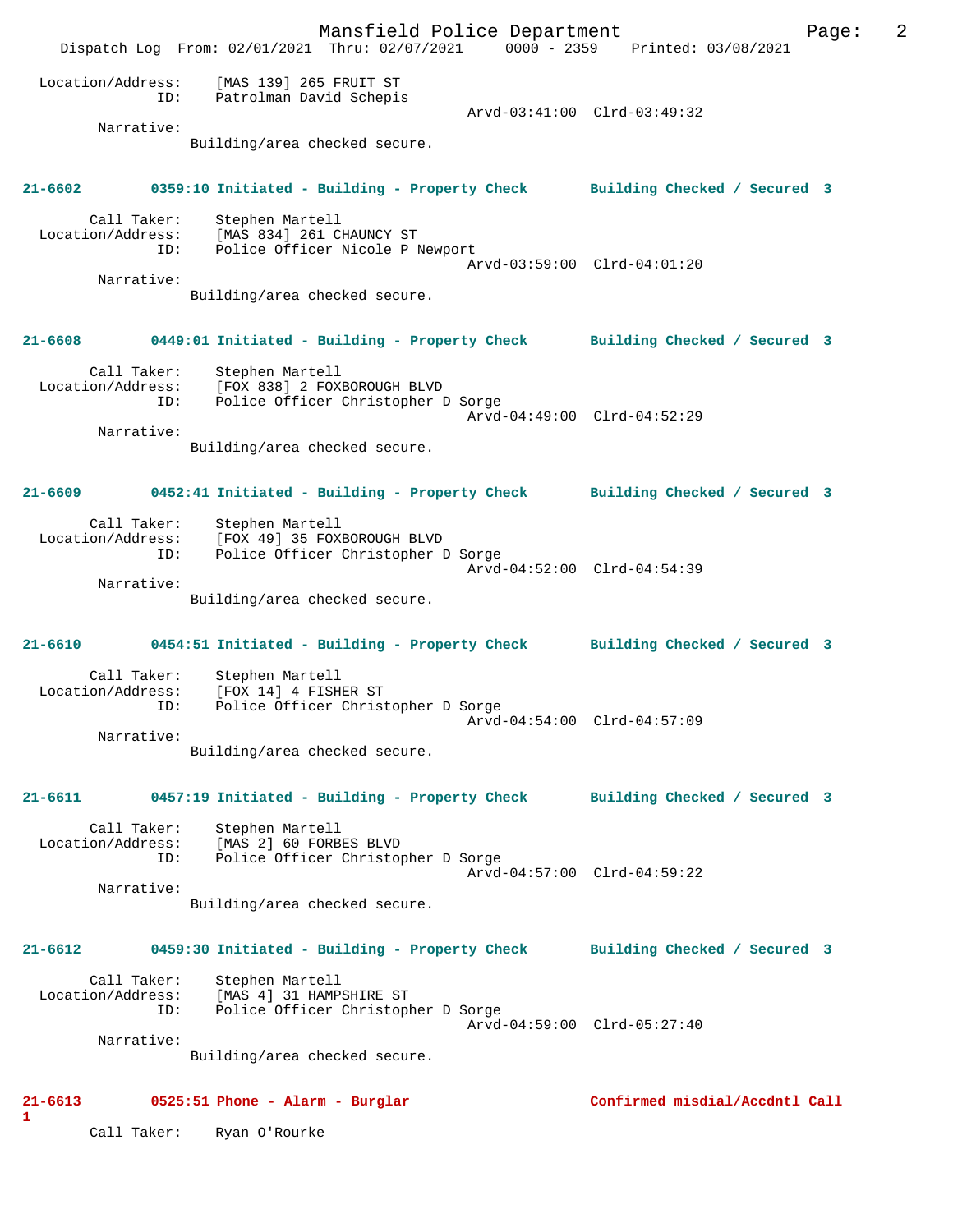Mansfield Police Department Page: 3 Dispatch Log From: 02/01/2021 Thru: 02/07/2021 0000 - 2359 Printed: 03/08/2021 Location/Address: [MAS 305] 64 COPELAND DR ID: Police Officer Nicole P Newport<br>Disp-05:27:22 Ar Disp-05:27:22 Arvd-05:33:20 Clrd-05:39:21 ID: Police Officer Christopher D Sorge Disp-05:27:48 Clrd-05:29:25 Narrative: Zone: freezer hold up Ref # Narrative: **21-6614 0539:47 Initiated - Follow up Investigation Services Rendered 3**  Call Taker: Stephen Martell Location/Address: [MAS 65] 30 CHAUNCY ST ID: Police Officer Nicole P Newport Arvd-05:39:00 Clrd-05:50:39 Narrative: Conducting a follow up in the area to a previously reported incident. **21-6624 0707:04 Initiated - Disabled Motor Vehicle Vehicle Towed 3**  Call Taker: Michael Mezhberg Location/Address: [MAS] 1 SCHOOL ST @ 167 WEST ST<br>ID: Sergeant Jeffrey G Bombard .<br>Sergeant Jeffrey G Bombard Arvd-07:07:00 Clrd-07:54:20 Vehicle: GRY 2018 JEEP WRANGL Reg: PC MA 69ME31 VIN: 1C4HJXDG3JW191623 Towed: For: Disabled Vehicle By: Private Tow - Operator Request To: Other Location Narrative: Reported DMV in the area. Narrative: One hook requested. Narrative: Central Street is en route. Narrative: Central street on scene. Narrative: Private tow. **21-6628 0739 Initiated - Speed Trailer/Signs Deployed Services Rendered 3**  Call Taker: Animal Control Steven Simonds Location/Address: [MAS] NORTH MAIN ST ID: Animal Control Steven Simonds Arvd-07:39:43 Clrd-08:05:31 Narrative: changing batteries on speed signs **21-6629 0805:24 Phone - Animal Complaints Services Rendered 3**  Call Taker: Jennifer Napolitano Location/Address: [MAS 255] 377 CHAUNCY ST ID: Police Officer Matthew A Souza Disp-08:06:45 Arvd-08:18:16 Clrd-08:22:33 Narrative: Dead turkey in the middle of the road. Narrative: M1 requesting DPW to handle. Narrative: M9 reports two live turkeys who are in the middle of the road blocking traffic. Attempting to move turkeys now.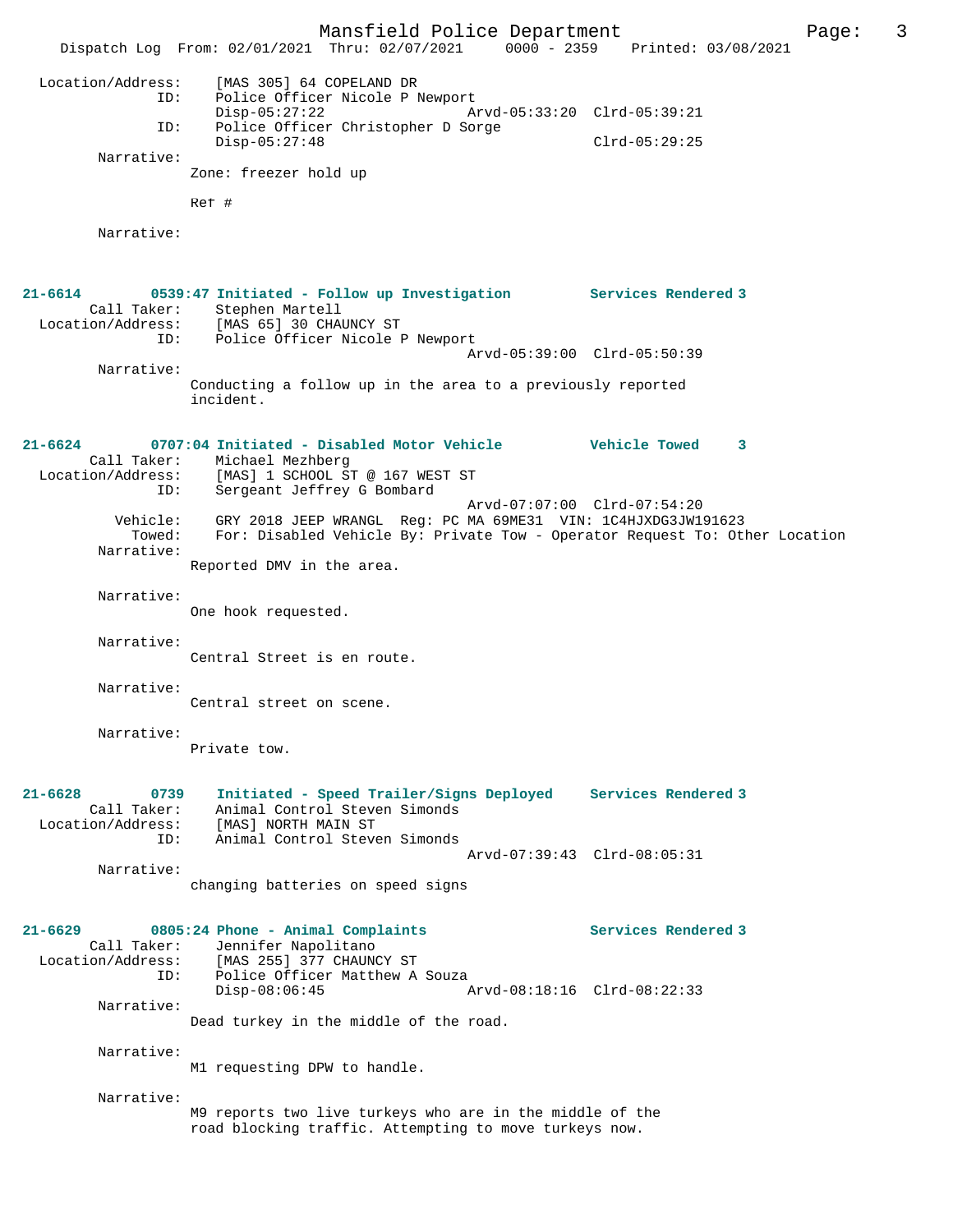Narrative:

M9 reports two turkeys moved off the roadway back into the woods.

**21-6630 0805 Initiated - Parking Violations Services Rendered 3**  Call Taker: Animal Control Steven Simonds Location/Address: [MAS] 242 NORTH MAIN ST @ 16 OLD COLONY WAY ID: Animal Control Steven Simonds Arvd-08:06:36 Clrd-08:59:06 Narrative: checking area for parking violations

**21-6637 0907:36 Phone - 911 Hang-ups & Verifications Investigated - No Action Req. 2**  Call Taker: Jennifer Napolitano

| Location/Address: | [MAS 195A] 254 CHAUNCY ST       |  |
|-------------------|---------------------------------|--|
| TD:               | Police Officer Patrick J Pennie |  |
|                   | Disp-09:09:31                   |  |
| Narrative:        |                                 |  |
|                   | Checking on a 911 hang up,      |  |

Narrative:

Nothing found upon investigation of local area.

## **21-6642 0919:26 Initiated - Motor Vehicle Stop Citation / Warning Issued 3**

 Call Taker: Michael Mezhberg Location/Address: [MAS 1002] 250 EAST ST ID: Police Officer David J Pepicelli Arvd-09:19:00 Clrd-09:31:19 Vehicle: WHI 2015 GMC TERRAI Reg: PC MA 1VF536 VIN: 2GKALSEK3F6390968 Narrative: Out with an MVST. Citation issued for speed.

Narrative:

.

 Call Taker: Michael Mezhberg Location/Address: [MAS 969B110] 333 SCHOOL ST Apt. #110<br>ID: Police Officer Matthew A Souza Police Officer Matthew A Souza Disp-09:31:17 Arvd-09:32:54 Clrd-10:02:46 ID: Police Officer Patrick J Pennie Disp-09:31:23 Arvd-09:36:20 Clrd-10:11:05<br>TD: Sergeant Brian P Thibault Sergeant Brian P Thibault<br>Disp-09:31:32 Disp-09:31:32 Arvd-09:32:56 Clrd-10:11:03 ID: Police Officer David J Pepicelli Disp-09:34:52 Clrd-09:36:30<br>Vehicle: BLU 2006 FORD LGTCON Reg: PC MA 379FW4 VIN: 1FTRF12266NB Vehicle: BLU 2006 FORD LGTCON Reg: PC MA 379FW4 VIN: 1FTRF12266NB16874 Narrative: Male party reports 6 people in dunkin donuts, one pulled a knife, another one pulled a baseball. Narrative: Older male with white hair and glasses had a knife. Narrative: Reports they were employees. Narrative:

**21-6644 0928:44 911 - Assault - Weapon Used Investigated - Report Taken 2**

RP is outside of kohls.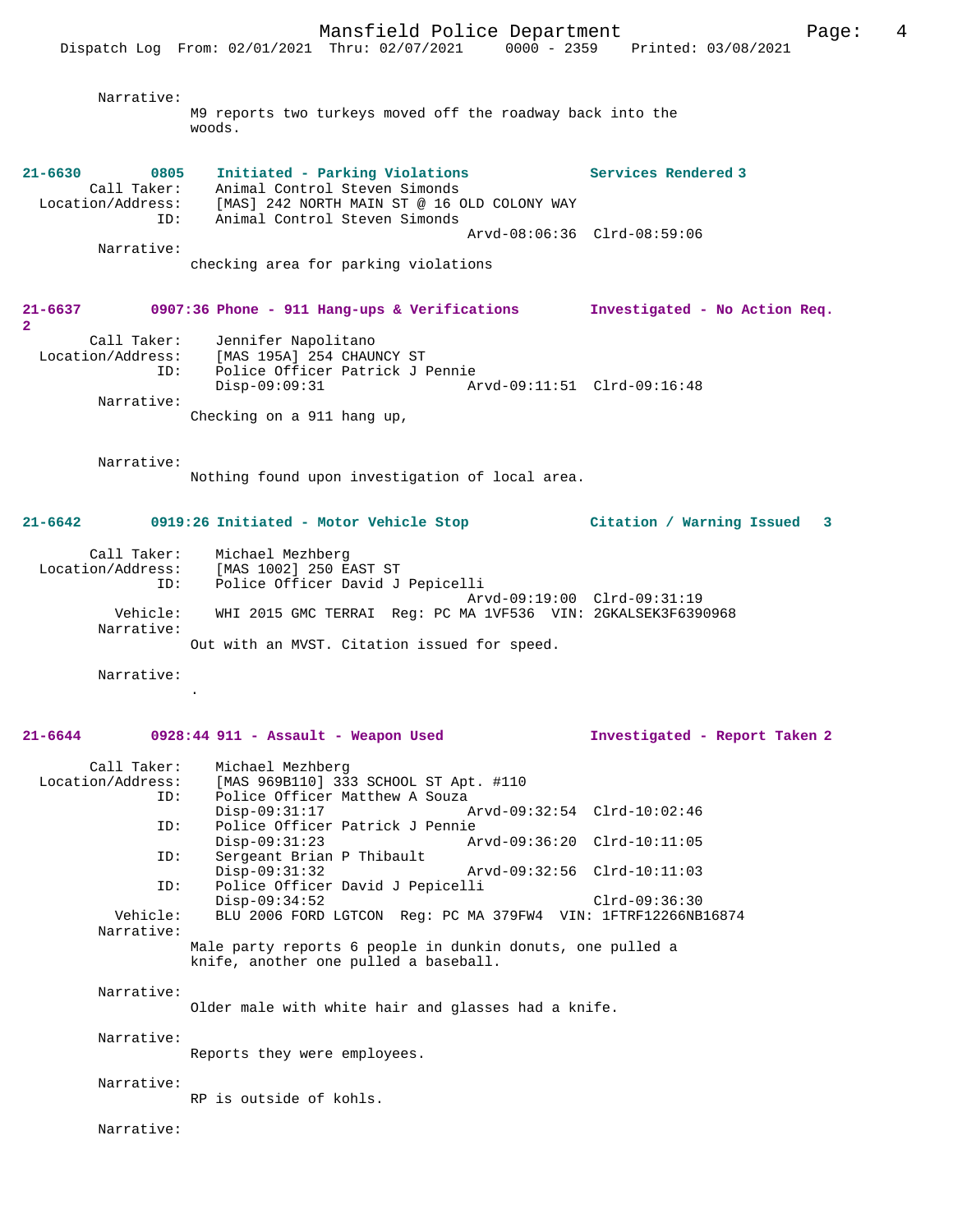Mansfield Police Department Page: 5 Dispatch Log From: 02/01/2021 Thru: 02/07/2021 RP is outside of Kohls. Black PAnts, Red Sweater, orange jacket. Narrative: Officer reports store emplyoes state RP was causing a problem in the store earlier and may be with another male party in a black truck with ladder racks. Narrative: M10 is out with the RP in front of Gamestop. Narrative: M1 reports parties were in a Black F-150 with ladder racks, vehicle no longer on the area. Narrative: M9 clear - spoke with manager who advised that the RP comes in regularly and causes problems in the store. Video shows no knives or baseball bats involved. Confrontation resulted after RP was asked to leave the store for not wearing a mask. Refer To Incident: 21MAS-123-OF **21-6645 0928:31 Phone - Animal Complaints Gone on Arrival 3**  Call Taker: Jennifer Napolitano<br>Location/Address: [MAS H1411] 559 MAP [MAS H1411] 559 MAPLE ST ID: Animal Control Steven Simonds Disp-09:45:13 Arvd-09:52:40 Clrd-10:10:01 Narrative: Caller reporting a rabid racoon in the area, holding up traffic and now heading onto other properties. Narrative: ACO checked the area. Nothing found. **21-6647 0931:22 Initiated - Motor Vehicle Stop Citation / Warning Issued 3** Call Taker: NICHOLAS GOYETTE Vicinity of: [MAS] 500 EAST ST ID: Police Officer David J Pepicelli Arvd-09:31:00 Clrd-09:34:24 Vehicle: ONG 2019 JEEP WRANGL Reg: PC MA 1RLW44 VIN: 1C4HJXFG1KW657516 Narrative: Out with a mvst Narrative: Citation issued for hands free operation. **21-6657 1018:38 Phone - Property Offenses - non specfc Investigated - Report Taken 2** Call Taker: Jennifer Napolitano Location/Address: [MAS H5112] 15 CONCETTA DR ID: Police Officer Patrick J Pennie Disp-10:20:29 <br>
Disp-10:20:29 Arvd-10:23:49 Clrd-10:41:03<br>
Vehicle: WHI 2019 FRHT CHASSIS Reg: CO MA V48955 VIN: 4UZAC2EA7KC WHI 2019 FRHT CHASSIS Reg: CO MA V48955 VIN: 4UZAC2EA7KCLN7164 Narrative: Caller reports that a Fed-Ex truck is causing property damage. Caller reports that the Fed-Ex truck is still on scene and is refusing to call his supervisor. Narrative: M10 reports small amount of damage to area shrubbery on property. Documented. Refer To Incident: 21MAS-124-OF **21-6658 1026:17 Initiated - Assist Non-Govrnmnt Agency Services Rendered 3**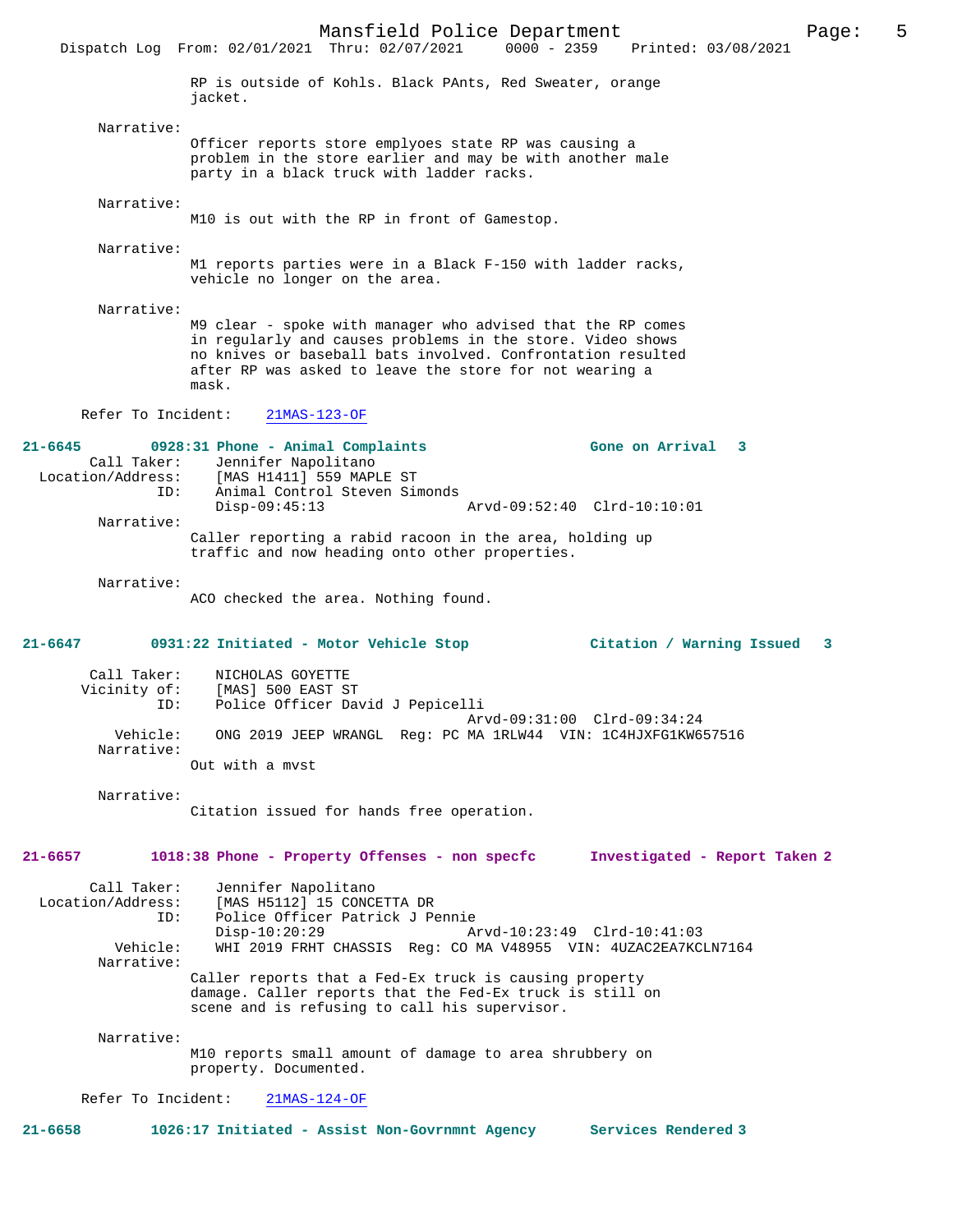Mansfield Police Department Page: 6 Dispatch Log From: 02/01/2021 Thru: 02/07/2021 0000 - 2359 Printed: 03/08/2021 Call Taker: CARLY MORIARTY Location/Address: [MAS 333] 245 EAST ST ID: Animal Control Steven Simonds Arvd-10:26:00 Clrd-10:47:14 Narrative: Coverage of the school crossing **21-6664 1042 Initiated - Proactive Patrol Services Rendered 3**  Call Taker: Patrolman RYAN P MCGRATH Location/Address: [MAS 43] 137 MILL ST ID: Patrolman RYAN P MCGRATH Arvd-10:42:16 Clrd-10:46:58 **21-6677 1116:10 Initiated - Selective Enforcement / Radar Citation / Warning Issued 3** Call Taker: Michael Mezhberg Location/Address: [MAS] OAK ST @ CHURCH ST ID: Police Officer David J Pepicelli Arvd-11:16:00 Clrd-12:08:32 Vehicle: GRY 2012 NISS ARMADA Reg: PC MA 27ZH79 VIN: 5N1AA0NC7CN617659 Vehicle: WHI 2018 NISS ARMADA Reg: PC MA 4XHH80 VIN: JN8AY2NE5J9732929 Narrative: Selective enforcement in the area. Narrative: MVST on MA PC 27ZH79. C/I to RO for speed, offense occurred at Church St/Hope St. Narrative: MVST on MA PC 4XHH80. C/I to MA OLN S34617738 for improper passing, offense occurred at Church St/Hope St. **21-6678 1122:57 Phone - 911 Hang-ups & Verifications Confirmed misdial/Accdntl Call 2**  Call Taker: Jennifer Napolitano Location/Address: [MAS 255A] 377 CHAUNCY ST ID: Police Officer Matthew A Souza<br>Disp-11:24:56 Disp-11:24:56 Arvd-11:29:18 Clrd-11:29:57 Narrative: Checking on a 911 hang up, Linda will be at customer service **21-6684 1157 Initiated - Parking Violations Services Rendered 3**  Call Taker: Animal Control Steven Simonds Location/Address: [MAS] 43 NORTH MAIN ST @ 13 PARK ST ID: Animal Control Steven Simonds Arvd-11:57:59 Clrd-12:57:09 Narrative: checking area for parking violations/visibilty Narrative: no violations **21-6685 1159:58 Alarm - Assist Fire Department Referred to Other Agency 2** Call Taker: Michael Mezhberg<br>Location/Address: [MAS] 9 FRANCIS rezuwerg: [MAS] 9 FRANCIS AVE<br>Location: [MAS] 9 FRANCIS AVE<br>ID: Police Officer Patri Police Officer Patrick J Pennie Disp-12:01:50 Arvd-12:05:27 Clrd-12:13:49 Narrative: Assisting the FD with a fire related incident. Nature: Masterbox alarm. Narrative: Fire handling.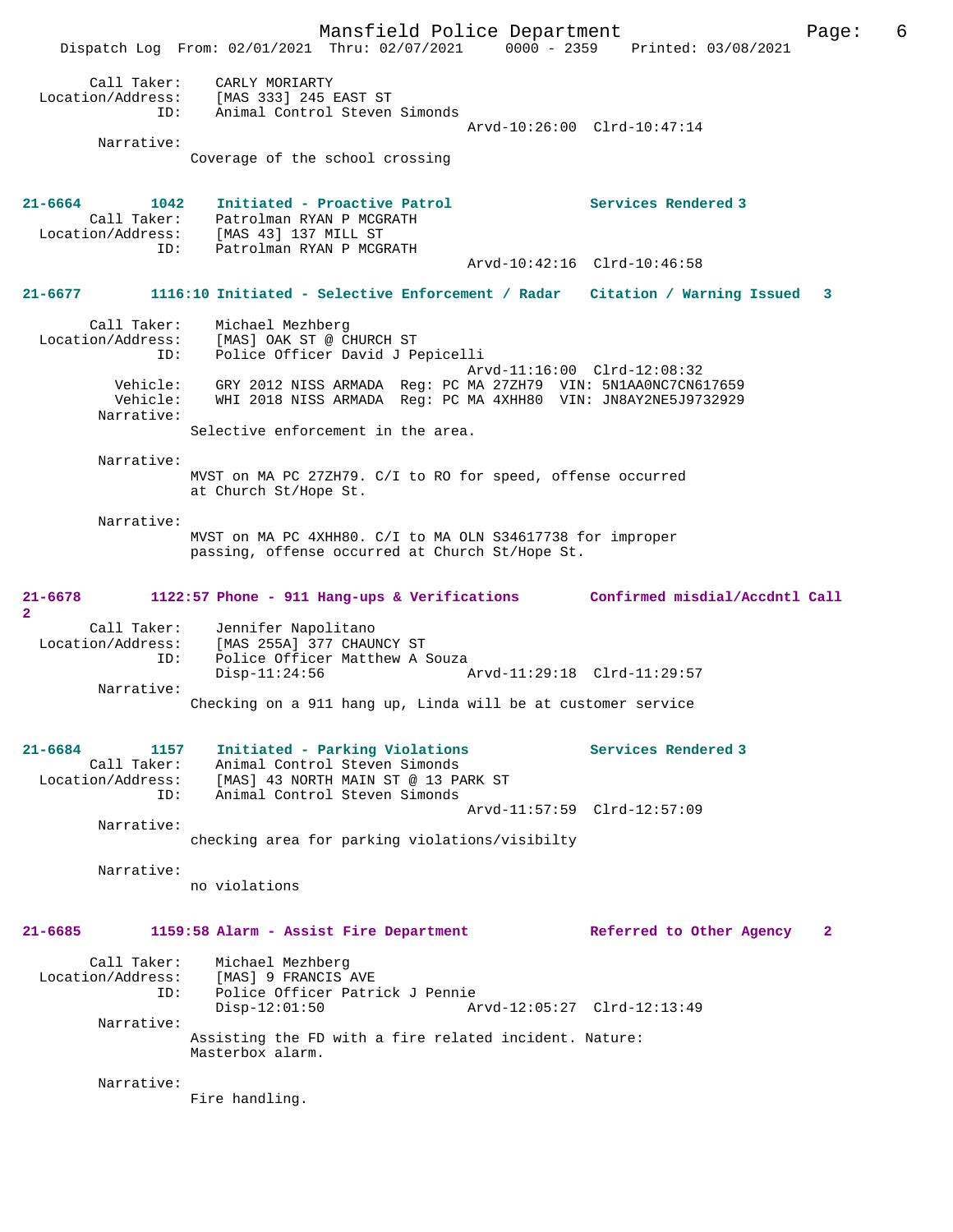Mansfield Police Department Fage: 7 Dispatch Log From: 02/01/2021 Thru: 02/07/2021 0000 - 2359 Printed: 03/08/2021 **21-6689 1233:13 Initiated - Follow up Investigation Incident Report 3**  Call Taker: Michael Mezhberg Location/Address: [MAS H301] 96 WILLOW ST ID: Police Officer Michael N Fenore Arvd-12:33:00 Clrd-12:45:58 Narrative: Conducting a follow up in the area Refer To Incident: 21MAS-125-OF **21-6702 1326 Initiated - Parking Violations Services Rendered 3**  Call Taker: Animal Control Steven Simonds Location/Address: [MAS] 255 NORTH MAIN ST @ 8 COTTAGE ST ID: Animal Control Steven Simonds Arvd-13:26:45 Clrd-14:37:02 Narrative: checking area for parking violations Narrative: tagged MA 1MMZ95 on Thomas for overtime parking **21-6706 1341:26 911 - Assist Fire Department Referred to Other Agency 2** Call Taker: Michael Mezhberg<br>Location/Address: [MAS] 270 NORTH 1 [MAS] 270 NORTH MAIN ST ID: Sergeant Brian P Thibault Disp-13:42:55 Arvd-13:51:01 Clrd-13:51:03 Narrative: Assisting the FD with a fire related incident. Nature: masterbox Narrative: Fire to handle. **21-6709 1410:08 Phone - Motor Veh Acc - No Injury Accident Report 1**  Call Taker: Jennifer Napolitano<br>Location/Address: [MAS H5930] 145 OAK Location/Address: [MAS H5930] 145 OAK ST ID: Police Officer Patrick J Pennie Disp-14:11:20 Arvd-14:19:41 Clrd-14:52:04 ID: Police Officer David J Pepicelli Disp-14:12:10 Clrd-14:12:38 ID: Police Officer David W Kinahan Disp-14:12:32 Arvd-14:24:31 Clrd-14:54:18 ID: Police Officer Patrick J Pennie Disp-14:52:09 Arvd-14:52:13 Clrd-14:54:00 Vehicle: RED 2007 CHEV UT TAHOE Reg: PC MA 2SKA49 VIN: 1GNFK13017R214725 Narrative: Single car mva no injuries, party hit the guard. Caller is by the Great Woods Conservation Area. Narrative: M7 requesting MFD, party complaining of difficultly breathing. Narrative: M10 will be transporting involved party back to his residence. Narrative: Narrative: Narrative: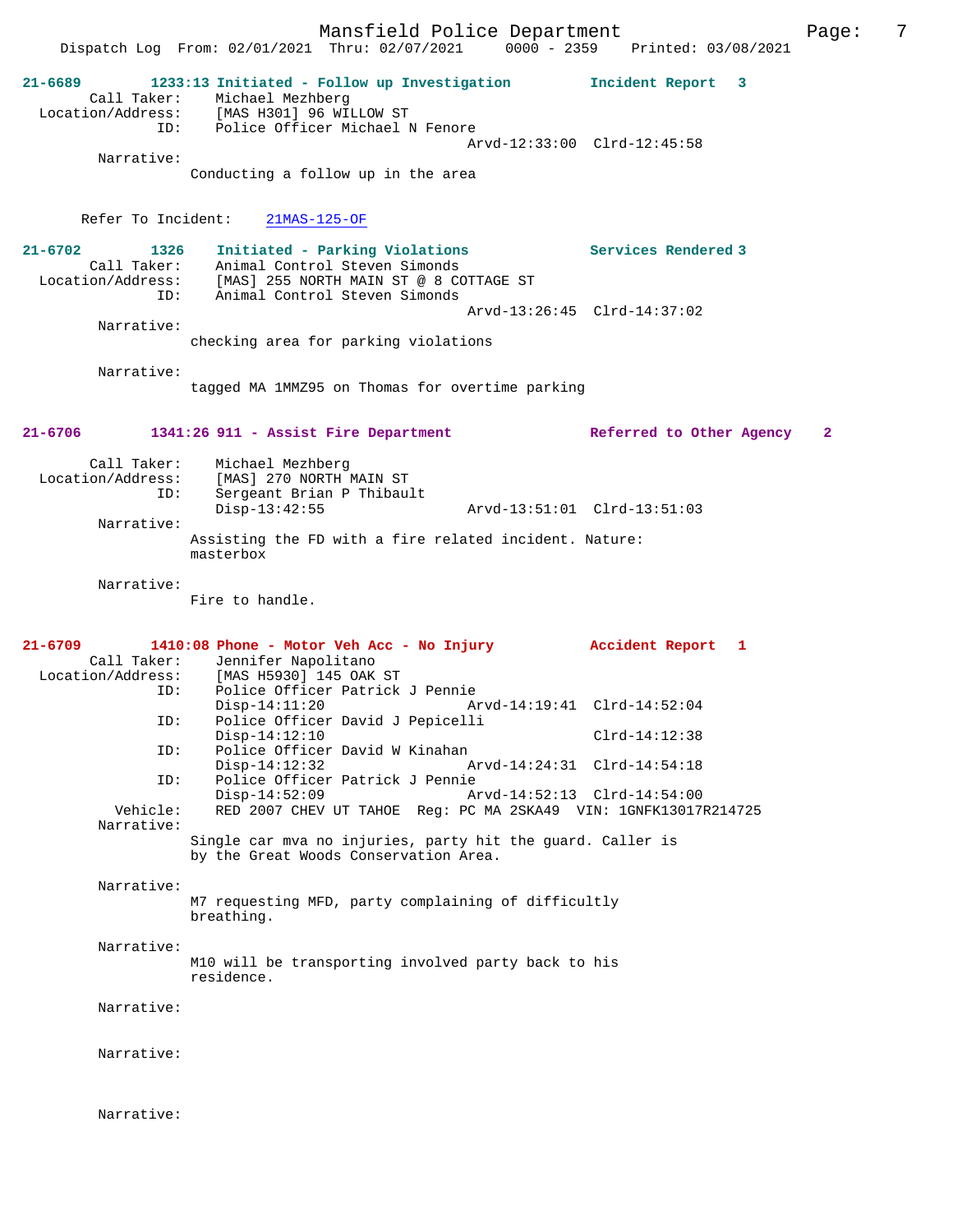Refer To Accident: 21MAS-30-AC **21-6712 1436:59 Phone - Motor Veh Acc - No Injury Accident Report 1**  Call Taker: Jennifer Napolitano<br>Location/Address: [MAS H3066] 1101 WES [MAS H3066] 1101 WEST ST ID: Police Officer Matthew A Souza<br>Disp-14:39:14 Arvd-14:47:43 Clrd-15:15:55 ID: Police Officer David J Pepicelli<br>Disp-14:39:35 Art Disp-14:39:35 Arvd-14:47:45 Clrd-14:53:18<br>TD: Sergeant Brian P Thibault Sergeant Brian P Thibault Disp-14:42:24 Enrt-14:42:25 Arvd-14:50:30 Clrd-15:15:57 Vehicle: BLK 2018 NISS UT ROGUE Reg: PC MA 575MV1 VIN: 5N1AT2MV9JC745306 Towed: For: Disabled Vehicle By: Central Street Garage<br>Released To: LUND On: 02/02/2021 @ 1119<br>Naunation: ROL: DISADICA VONICIO D7 Narrative: Caller reporting a single car mva. Car vs telephone pole, no injuries reported at this time. Narrative: M5 reporting two separate crashes. One at the wall of Gregorys church, and another at a nearby light pole. Narrative: Request for MELD on scene. MELD has been paged. Narrative: Tow on scene. Narrative: road is open. Refer To Accident: 21MAS-31-AC **21-6713 1451:27 Radio - Motor Veh Acc - No Injury Accident Report 1**  Call Taker: Michael Mezhberg Location/Address: [MAS MAS12] 1007 WEST ST ID: Police Officer David J Pepicelli Disp-14:53:22 Arvd-14:53:41 Clrd-15:11:57<br>Vehicle: GRY 2009 TOYT AVALON Reg: PC MA 1JXF41 VIN: 4T1BK36B19U3 GRY 2009 TOYT AVALON Reg: PC MA 1JXF41 VIN: 4T1BK36B19U350803 Narrative: Upon arriving to 21-6712, officers discovered another crash into the wall outside of this address. Refer To Accident: 21MAS-32-AC **21-6725 1633:35 Phone - Motor Veh Acc - No Injury Services Rendered 1**  Call Taker: Jennifer Napolitano<br>Location/Address: [MAS] 35 HAMPDEN RD SS: [MAS] 35 HAMPDEN RD @ 380 FORBES BLVD<br>ID: Police Officer David J Pepicelli ID: Police Officer David J Pepicelli Disp-16:34:45 Arvd-16:43:45 Clrd-19:14:33<br>TD: Police Officer Danielle C Titus ID: Police Officer Danielle C Titus Disp-16:34:48 Arvd-16:44:55 Clrd-16:57:03<br>TD: Patrolman Brvan C King Patrolman Bryan C King Disp-18:19:20 Enrt-18:19:20 Clrd-18:19:28<br>ID: Patrolman Bryan C King Patrolman Bryan C King Disp-18:19:36 Enrt-18:19:36 Mehicle: Disp-18:19:36 Enrt-18:19:36 Clrd-18:19:41 ehicle: WHI 2018 CHEV CRUZE Reg: PC MA 8KA172 VIN: 3G1BE6SM4JS597301<br>Towed: For: Disabled Vehicle Towed: For: Disabled Vehicle<br>Released To: FARRELL On: 02/02/2021 FARRELL On: 02/02/2021 @ 1220 Narrative: Single car mva no injuries, white chevy sedan Narrative: One wrecker requested. Narrative: central street responding. Narrative: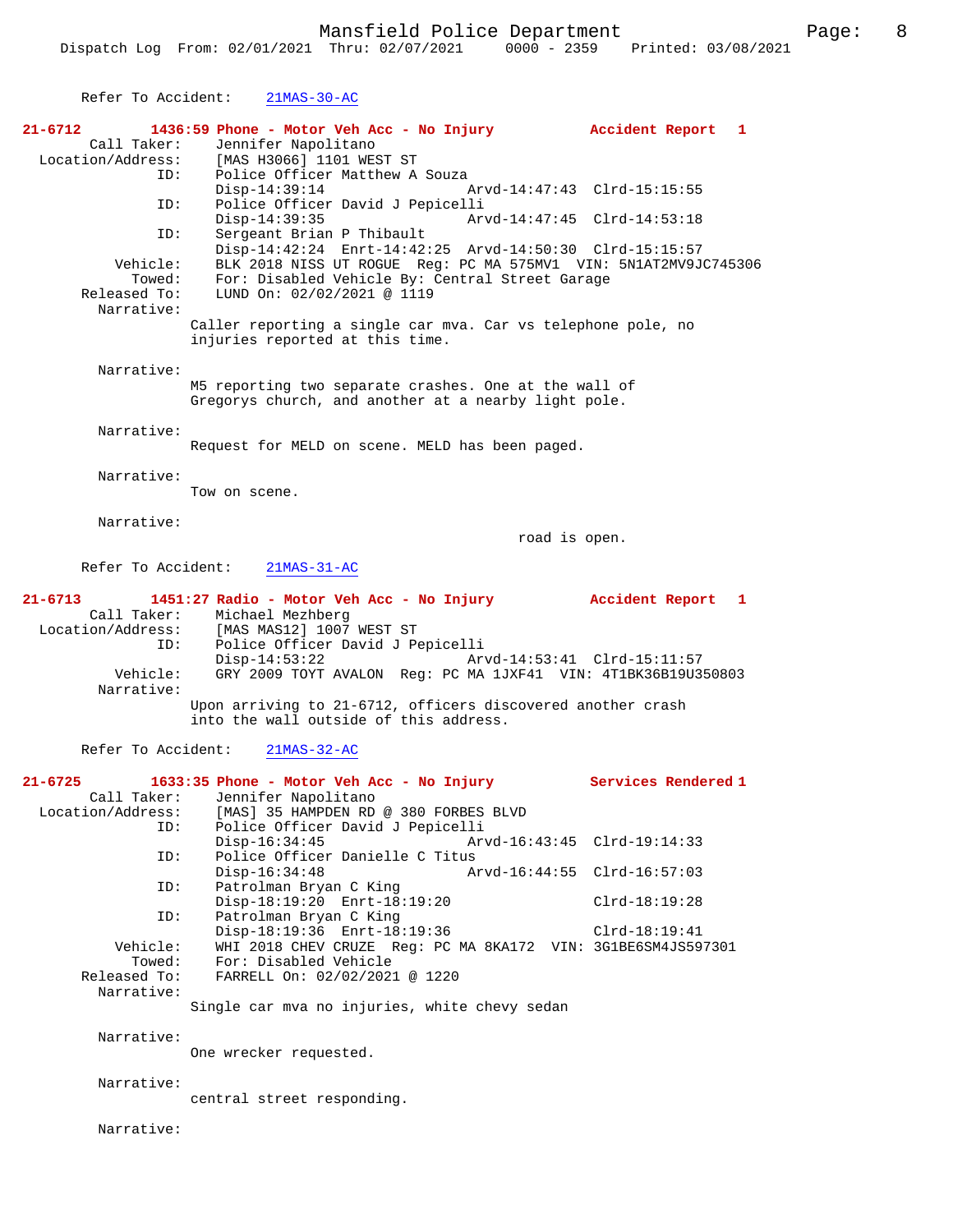Mansfield Police Department Page: 9 Dispatch Log From: 02/01/2021 Thru: 02/07/2021 0000 - 2359 Printed: 03/08/2021 Central street on location. Narrative: Narrative: Narrative: M5 is back off with the tow truck giving him some light. Narrative: M5 enroute to station to contact RO. Refer To Accident: 21MAS-33-AC **21-6733 1701:01 Radio - Animal Complaints Services Rendered 3**  Call Taker: Michael Mezhberg Location/Address: [MAS] 28 SCHOOL ST @ 67 CORAL ST ID: Police Officer Danielle C Titus Arvd-17:01:42 Clrd-17:03:46 Narrative: M12 reports dog wandering the area. **21-6742 1904:05 911 - Assist Citizen - P S A Services Rendered 3**  Call Taker: MATTHEW BOMES Location/Address: ID: Police Officer Joshua S Ellender Disp-19:09:04 Arvd-19:13:36 Clrd-20:29:00 Narrative: Narrative: Narrative: Refer To Incident: 21MAS-127-OF **21-6743 1910:02 Initiated - Building - Property Check Building Checked / Secured 3** Call Taker: Stephen Martell Location/Address: [MAS 281A] 1 CROCKER ST ID: Police Officer Andrew J Kelley Arvd-19:10:00 Clrd-19:13:59 **21-6745 1923:26 Phone - Assist Fire Department Services Rendered 2**  Call Taker: Stephen Martell<br>Location/Address: [MAS] 43 NORTH M [MAS] 43 NORTH MAIN ST @ 13 PARK ST ID: Police Officer Andrew J Kelley<br>Disp-19:24:55  $\bar{x}$  Arvd-19:26:58 Clrd-19:33:36 Narrative: Assisting the FD with a fire related incident. Nature: SParking wires, not currently sparking. Narrative: Cleared by M1 **21-6746 1929:17 Phone - Assist Fire Department Cancelled Enroute 2**  Call Taker: Stephen Martell Location/Address: [MAS H2549] 569 WARE ST ID: Police Officer David J Pepicelli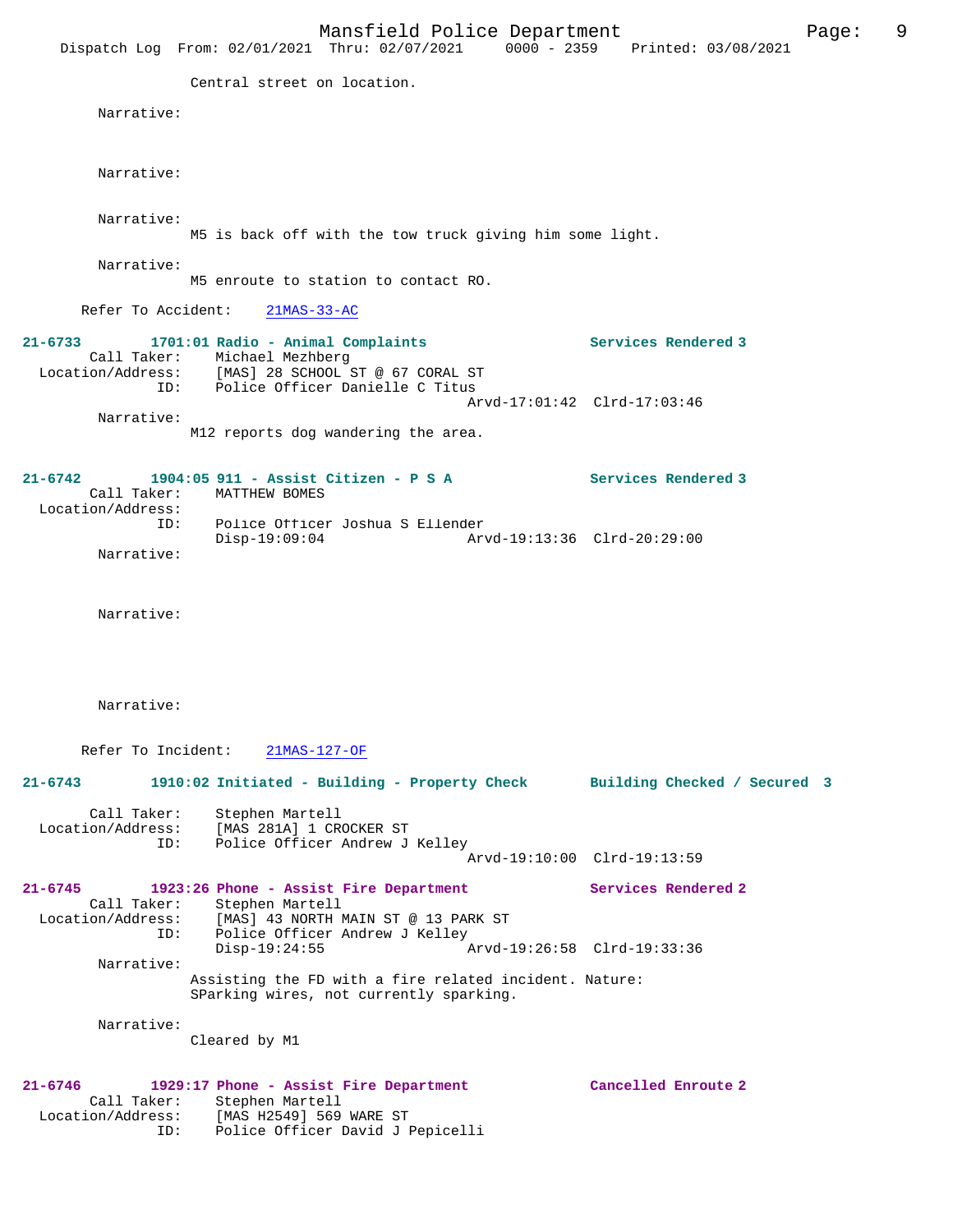Disp-19:30:59 Clrd-19:33:00 Narrative: cancelled en route by M1 **21-6747 1934:01 Initiated - Assist Fire Department Services Rendered 2**  Call Taker: Stephen Martell<br>Location/Address: [MAS H2549] 569 Location/Address: [MAS H2549] 569 WARE ST ID: Police Officer Andrew J Kelley Arvd-19:34:00 Clrd-19:43:36 Narrative: Assisting the FD with a fire related incident. Nature:electrical smell coming from the basement, **21-6749 1949:46 Initiated - Motor Vehicle Stop Citation / Warning Issued 3** Call Taker: Stephen Martell<br>Location/Address: [MAS 1002] 250 1 ess: [MAS 1002] 250 EAST ST<br>ID: Police Officer Andrew Police Officer Andrew J Kelley Arvd-19:49:00 Clrd-20:01:39 Vehicle: GRN 1999 HOND CIVIC Reg: PC MA 9GA778 VIN: 2HGEJ6572XH522924 **21-6753 2016:07 911 - Disturbance / Gathering Spoken To 1**  Call Taker: MATTHEW BOMES<br>Location/Address: [MAS H4825] 10 ess: [MAS H4825] 10 FIRST ST<br>ID: Police Officer Andrew J Police Officer Andrew J Kelley<br>Disp-20:19:35 Disp-20:19:35 Arvd-20:24:56 Clrd-21:13:11 Narrative: party would like to speak to an officer about a problem with the neighbor. no problems at this time Narrative: Civil issue. Refer To Incident: 21MAS-128-OF **21-6757 2034:29 Phone - Assist Fire Department Services Rendered 2**  Call Taker: Stephen Martell<br>Location/Address: [MAS 123] 774 NO [MAS 123] 774 NORFOLK ST ESS: ITHE 1233 I.L.<br>ID: Police Officer Danielle C Titus<br>Disp-20:35:23 Am Disp-20:35:23 Arvd-20:38:04 Clrd-21:13:37 Narrative: Assisting the FD with a fire related incident. Nature: masterbox activation. Narrative: FD clearing. **21-6763 2052:51 Phone - Suspicious Actv / Persn / Veh Services Rendered 2**  Call Taker: Josesph Shebertes<br>Location/Address: [MAS H4487] 265 W [MAS H4487] 265 WILLIAMS ST ESS: ITHE MILLIE DAVID J Pepicelli<br>ID: Police Officer David J Pepicelli<br>Disp-20:56:52 Art Arvd-21:05:25 Clrd-21:37:54 Narrative: caller would like to speak to an officer regarding a black infiniti sedan driving by her house multiple times in the last week. last seen 12:30pm Narrative: Requesting extra patrols during the day and evening. Refer To Field Int: 21MAS-12-FI **21-6765 2115:20 Initiated - Disabled Motor Vehicle Transported to Hospital 3** Call Taker: Stephen Martell Location/Address: [MAS] 100 RTE 140 NB @ 170 SCHOOL ST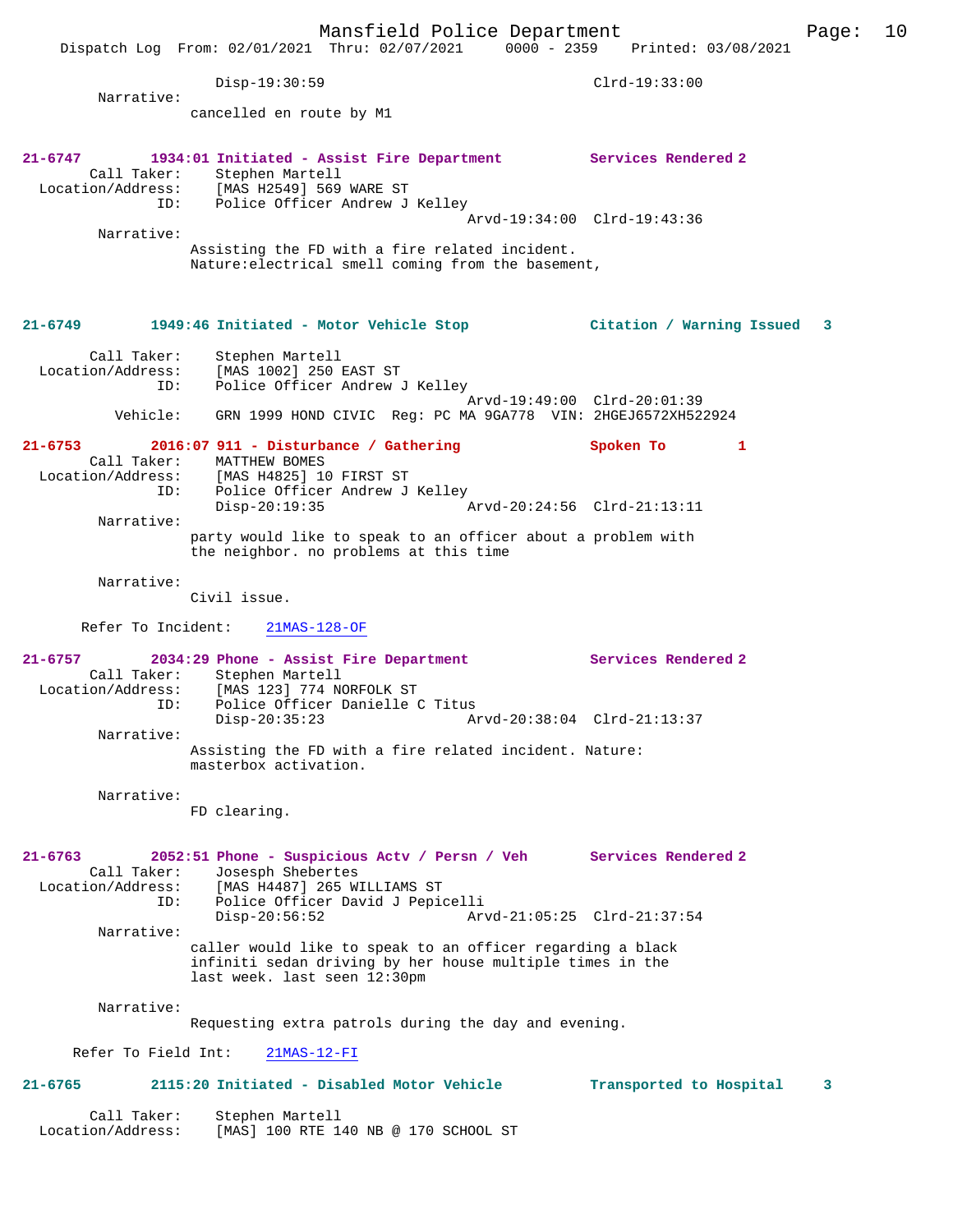Mansfield Police Department Page: 11 Dispatch Log From: 02/01/2021 Thru: 02/07/2021 0000 - 2359 Printed: 03/08/2021 ID: Police Officer Danielle C Titus Arvd-21:15:00 Clrd-21:39:31 Vehicle: BLU 2017 TOYT COROLL Reg: PC MA 7PK518 VIN: 2T1BURHE9HC827210 Towed: For: Disabled Vehicle By: Central Street Garage Released To: GOLDEN On: 02/02/2021 @ 1059 Narrative: Reported DMV in the area. Narrative: Tow requested. Narrative: Central St Garage en route. Narrative: RO stated he had hit a guard rail in the Kohls parking lot Narrative: Narrative: central st garage on location. Refer To Incident: 21MAS-129-OF **21-6771 2143:08 Phone - HAZARDOUS CONDITION - Other Services Rendered 2**  Call Taker: PATRICK FEENEY<br>Vicinity of: [MAS] 175 LAWN of: [MAS] 175 LAWNDALE RD @ 6 TANYA DR<br>ID: Police Officer Joshua S Ellender ID: Police Officer Joshua S Ellender Disp-21:44:53 Arvd-21:54:10 Clrd-21:55:08 Narrative: Report of a wire down. MFD responding. **21-6773 2145:08 Initiated - Building - Property Check Building Checked / Secured 3** Call Taker: Stephen Martell<br>Location/Address: [MAS 840] 280 S ess: [MAS 840] 280 SCHOOL ST<br>ID: Police Officer Danielle Police Officer Danielle C Titus Arvd-21:45:00 Clrd-21:49:39 Narrative: Building/area checked secure. **21-6774 2146:50 Phone - Alarm - Burglar Building Checked / Secured 1** Call Taker: MATTHEW BOMES<br>Location/Address: [MAS 865] 14 : Location/Address: [MAS 865] 14 SOUTH MAIN ST ID: Police Officer Danielle C Titus Disp-21:50:02 Arvd-21:51:33 Clrd-21:54:43 ID: Sergeant Jeffrey G Bombard Disp-21:50:22 Arvd-21:54:41 Clrd-21:54:43 Narrative: Zone: back door Ref #65257 **21-6776 2157:31 Phone - Assist Fire Department Services Rendered 2**  Call Taker: Stephen Martell<br>Location/Address: [MAS H6444] 631 ess: [MAS H6444] 631 WARE ST<br>ID: Police Officer Joshua S ID: Police Officer Joshua S Ellender Disp-21:58:52 Arvd-22:03:58 Clrd-22:19:48 Narrative: Assisting the FD with a fire related incident. Nature:Low hanging wires. Narrative: MELD paged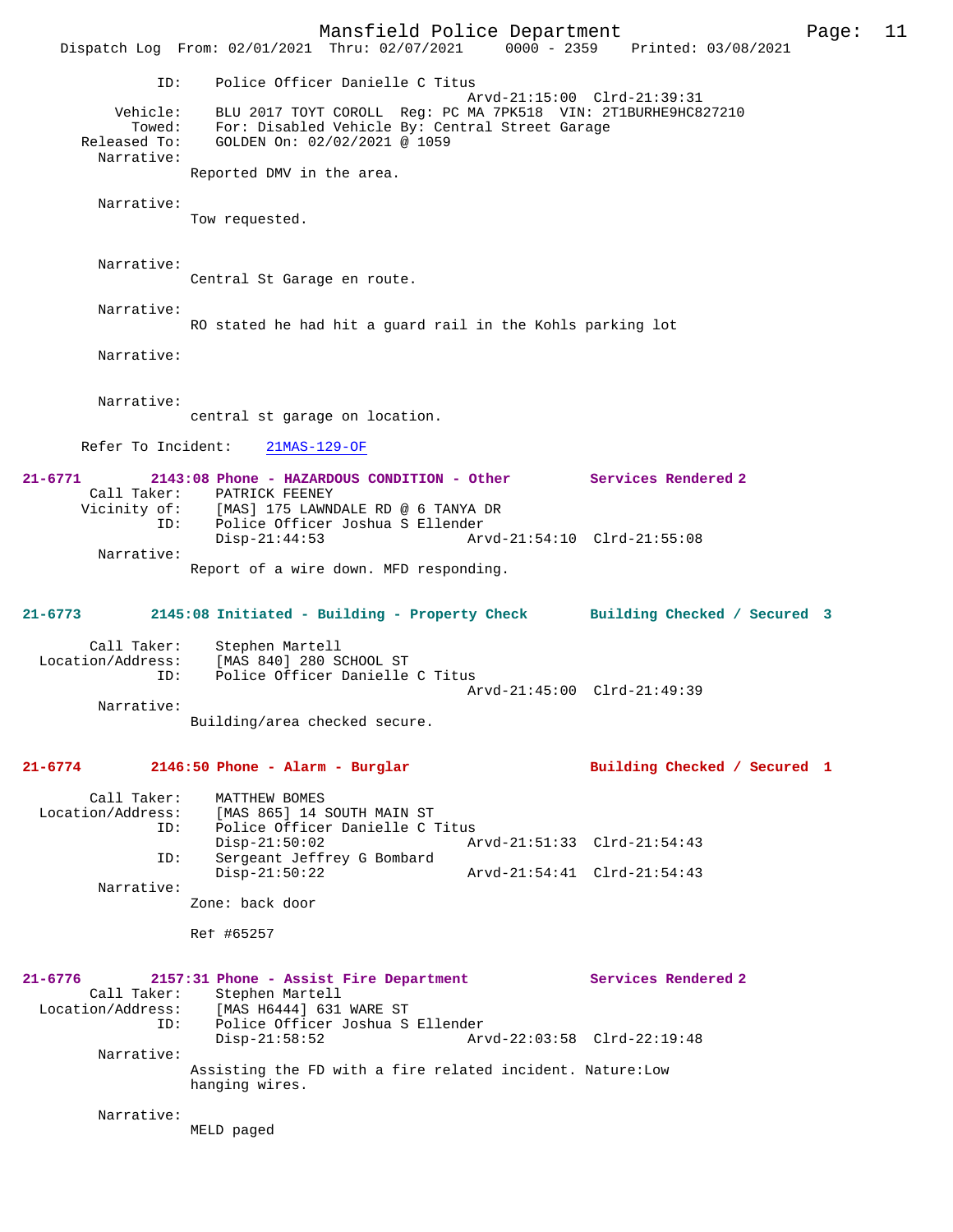| Narrative:                                                    | MELD en Route                                                                                                                                                                                                              |                                                           |
|---------------------------------------------------------------|----------------------------------------------------------------------------------------------------------------------------------------------------------------------------------------------------------------------------|-----------------------------------------------------------|
| Narrative:                                                    | wire removed, unit clear.                                                                                                                                                                                                  |                                                           |
| 21-6779                                                       | 2216:49 Phone - Alarm - Burglar                                                                                                                                                                                            | Building Checked / Secured 1                              |
| Call Taker:<br>ID:<br>Narrative:                              | MATTHEW BOMES<br>Location/Address: [MAS H9864] 201 COPELAND DR<br>ID: Police Officer Andrew J Kell<br>Police Officer Andrew J Kelley<br>$Disp-22:19:15$<br>Sergeant Jeffrey G Bombard<br>$Disp-22:19:19$                   | Arvd-22:20:50 Clrd-22:23:10<br>$Clrd-22:23:10$            |
|                                                               | Zone: front left door                                                                                                                                                                                                      |                                                           |
| Narrative:                                                    | Ref #                                                                                                                                                                                                                      |                                                           |
| 21-6784<br>ID:                                                | 2229:55 Phone - Assist Fire Department<br>Call Taker: Stephen Martell<br>Location/Address: [MAS H1237] 223 FRANKLIN ST<br>ID: Police Officer Andrew J Kell<br>Police Officer Andrew J Kelley                               | Services Rendered 2                                       |
| Narrative:                                                    | $Disp-22:31:27$<br>Trees and telephone poles down.                                                                                                                                                                         | $Clrd-22:42:07$                                           |
| $21 - 6794$<br>ID:<br>Narrative:                              | 2312:56 Phone - Assist Fire Department<br>Call Taker: Stephen Martell<br>Location/Address: [MAS 123] 774 NORFOLK ST<br>Police Officer Andrew J Kelley<br>$Disp-23:15:01$<br>Assisting the FD with a fire related incident. | <b>Services Rendered 2</b><br>Arvd-23:22:19 Clrd-23:30:31 |
| Narrative:                                                    | Nature: Masterbox alarm.<br>FD to handle.                                                                                                                                                                                  |                                                           |
| $21 - 6800$<br>Call Taker:<br>Location/Address:<br>Narrative: | 2349:10 Phone - Road Hazards<br>Stephen Martell<br>[MAS] 54 OAK ST<br>Wires on the roadway.                                                                                                                                | Cancelled Enroute 3                                       |
| For Date: $02/02/2021$ - Tuesday                              |                                                                                                                                                                                                                            |                                                           |
| 21-6803<br>Call Taker:<br>ID:<br>ID:<br>Narrative:            | 0012:02 Phone - Alarm - Burglar<br>Josesph Shebertes<br>Location/Address: [MAS 820A] 31 PLYMOUTH ST<br>Patrolman David Schepis<br>$Disp-00:14:46$<br>Police Officer Christopher D Sorge<br>$Disp-00:14:54$                 | Cancelled Enroute 1<br>$Clrd-00:20:33$<br>$Clrd-00:20:33$ |
|                                                               | Zone: roof hatch                                                                                                                                                                                                           |                                                           |
|                                                               | Ref # 68656                                                                                                                                                                                                                |                                                           |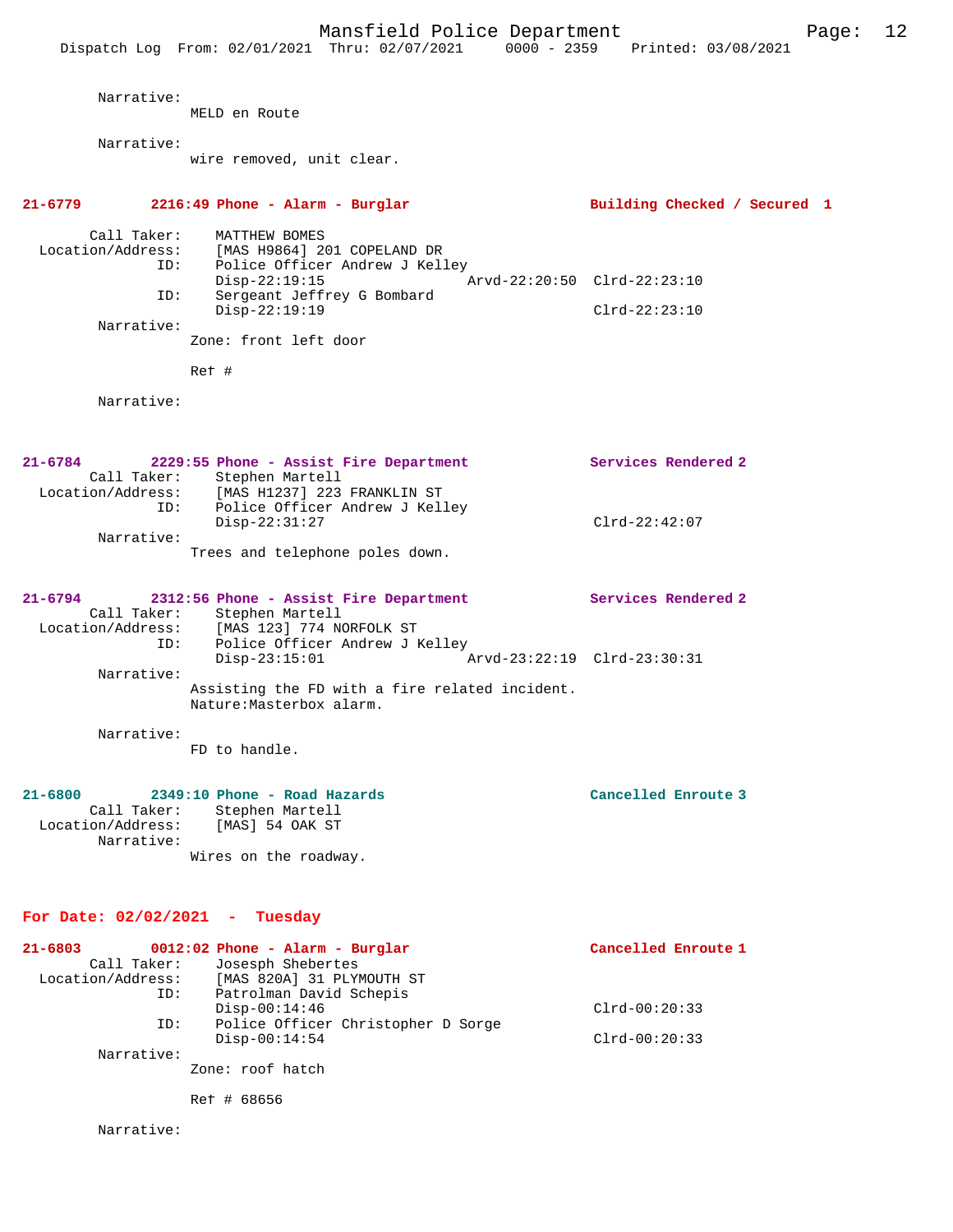| 21-6804<br>$\overline{2}$                             |                                                | 0019:09 Phone - 911 Hang-ups & Verifications Confirmed misdial/Accdntl Call                                                                                        |                              |
|-------------------------------------------------------|------------------------------------------------|--------------------------------------------------------------------------------------------------------------------------------------------------------------------|------------------------------|
| Call Taker:<br>Location/Address:<br>ID:<br>Narrative: |                                                | Josesph Shebertes<br>[MAS 65] 30 CHAUNCY ST<br>Police Officer Christopher D Sorge<br>$Disp-00:22:09$                                                               | Arvd-00:24:24 Clrd-00:24:31  |
|                                                       |                                                | Checking on a 911 hang up                                                                                                                                          |                              |
|                                                       | Narrative:                                     | Confirmed accidental.                                                                                                                                              |                              |
| 21-6806                                               |                                                | 0030:53 Initiated - Building - Property Check                                                                                                                      | Building Checked / Secured 3 |
|                                                       | Call Taker:<br>Location/Address:<br>ID:        | Stephen Martell<br>[MAS 1015] 30 CHAUNCY ST<br>Police Officer Christopher D Sorge                                                                                  | Arvd-00:30:00 Clrd-00:37:44  |
|                                                       | Narrative:                                     | Building/area checked secure.                                                                                                                                      |                              |
|                                                       | Narrative:                                     | Building/area checked secure.                                                                                                                                      |                              |
| 21-6811                                               | Call Taker:<br>Location/Address:<br>Narrative: | $0059:59$ Phone - Assist Citizen - P S A<br>Support Staff Matthew Gately<br>[MAS 451B] 500 EAST ST<br>CP called to ask if he can set up an appointment to retrieve | Spoken To<br>3               |
|                                                       |                                                | property from his old residence, due to having a restraining<br>order against him. M1 will be calling the CP.                                                      |                              |
| 21-6816                                               |                                                | 0123:50 Initiated - Proactive Patrol                                                                                                                               | Building Checked / Secured 3 |
|                                                       | Call Taker:<br>Location/Address:<br>ID:        | APRIL LEHANE<br>[MAS 992] 660 EAST ST<br>Patrolman Gregory S Martell                                                                                               | Arvd-01:23:00 Clrd-01:28:48  |
|                                                       | Narrative:                                     | Checking the area.                                                                                                                                                 |                              |
|                                                       | Narrative:                                     | AREA CHECKED SECURE.                                                                                                                                               |                              |
| $21 - 6817$                                           |                                                | 0126:57 Initiated - Building - Property Check                                                                                                                      | Building Checked / Secured 3 |
|                                                       | Call Taker:<br>Location/Address:<br>ID:        | Stephen Martell<br>[MAS 2] 60 FORBES BLVD<br>Patrolman David Schepis                                                                                               |                              |
| $21 - 6822$                                           |                                                |                                                                                                                                                                    | Arvd-01:26:00 Clrd-01:48:00  |
|                                                       | Call Taker:                                    | 0138:30 Initiated - Building - Property Check<br>Stephen Martell                                                                                                   | Building Checked / Secured 3 |
|                                                       | Location/Address:<br>ID:                       | [MAS 139] 265 FRUIT ST<br>Patrolman Gregory S Martell                                                                                                              | Arvd-01:38:00 Clrd-01:44:05  |
|                                                       | Vehicle:<br>Narrative:                         | GRY 2012 TOYT CAMRY Reg: PC MA 9BH335 VIN: 4T1BF1FK1CU140234                                                                                                       |                              |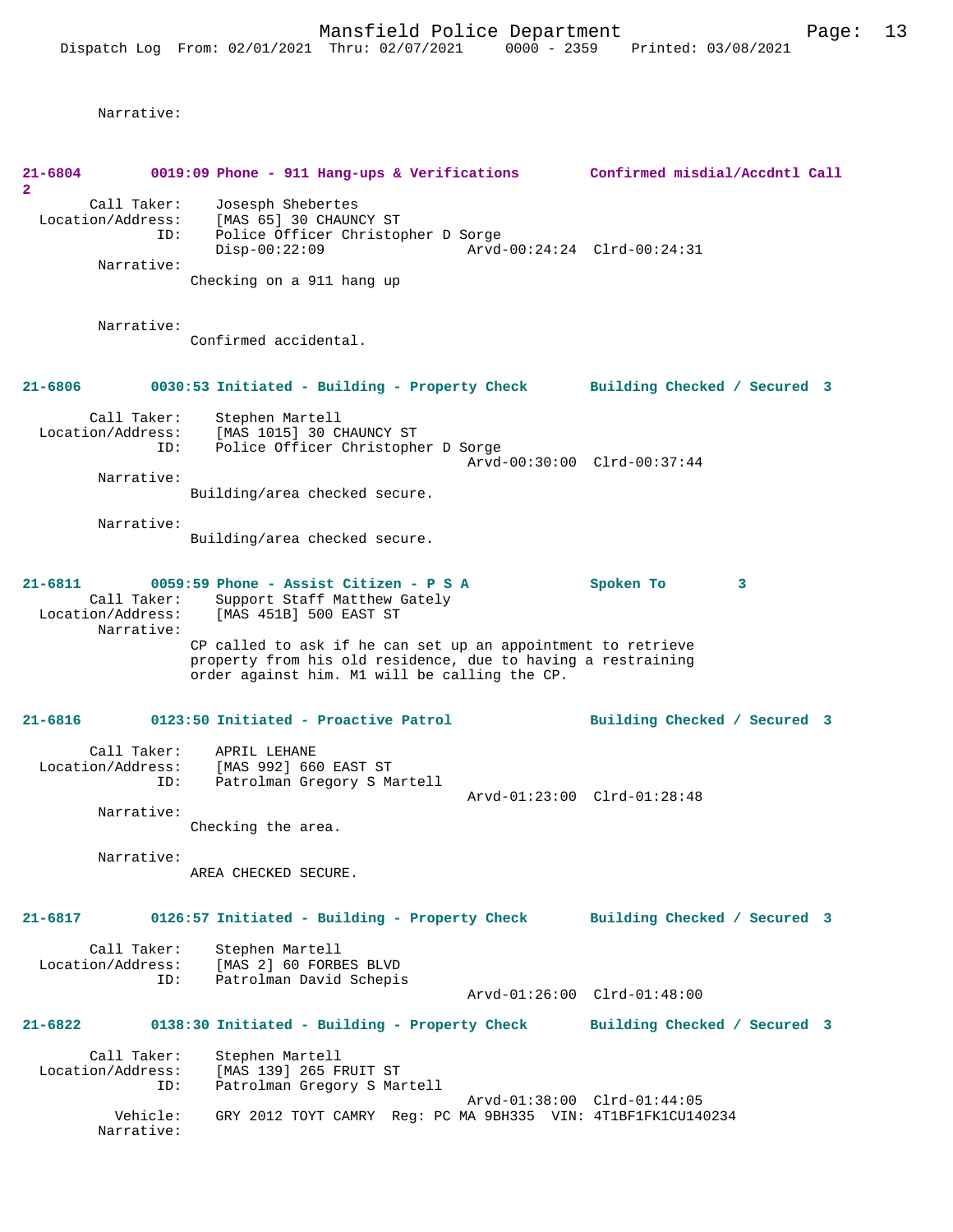Building/area checked secure.

| $21 - 6823$                                                              | 0145:08 Phone - Alarm - Burglar                                                                                                                                                                                                                                                      | Building Checked / Secured 1                               |  |  |
|--------------------------------------------------------------------------|--------------------------------------------------------------------------------------------------------------------------------------------------------------------------------------------------------------------------------------------------------------------------------------|------------------------------------------------------------|--|--|
| Call Taker:<br>Location/Address:<br>ID:<br>ID:<br>Vehicle:<br>Narrative: | Josesph Shebertes<br>[MAS 964C] 145 PLYMOUTH ST<br>Police Officer Christopher D Sorge<br>$Disp-01:47:13$<br>Patrolman David Schepis<br>$Disp-01:48:22$<br>BLK 2014 VOLK UT TIGUAN Reg: PAS MA RS336F VIN: WVGBV3AX4EW588654<br>Zone: shipping door, overhead door 6&7<br>Ref # 70539 | Arvd-01:53:44 Clrd-02:01:45<br>Arvd-01:53:42 Clrd-02:01:50 |  |  |
| 21-6825                                                                  | 0150:41 Initiated - Building - Property Check                                                                                                                                                                                                                                        | Building Checked / Secured 3                               |  |  |
| Call Taker:<br>Location/Address:<br>ID:<br>Narrative:                    | Stephen Martell<br>[MAS] FRANCIS AVE<br>Patrolman Gregory S Martell<br>Building/area checked secure.                                                                                                                                                                                 | Arvd-01:50:00 Clrd-01:56:51                                |  |  |
| $21 - 6830$<br>ID:                                                       | 0205:47 Initiated - Parking Violations<br>Call Taker: APRIL LEHANE<br>Vicinity of: [MAS] NORTH MAIN ST<br>Police Officer Christopher D Sorge                                                                                                                                         | Services Rendered 3                                        |  |  |
| Narrative:                                                               | Checking for downtown parking violations                                                                                                                                                                                                                                             | Arvd-02:05:00 Clrd-02:16:04                                |  |  |
| Narrative:                                                               | No violations.                                                                                                                                                                                                                                                                       |                                                            |  |  |
| 21-6831                                                                  | 0206:50 Initiated - Building - Property Check                                                                                                                                                                                                                                        | Building Checked / Secured 3                               |  |  |
| Call Taker:<br>Location/Address:<br>ID:                                  | Stephen Martell<br>[MAS 4] 31 HAMPSHIRE ST<br>Patrolman David Schepis                                                                                                                                                                                                                | Arvd-02:06:00 Clrd-02:41:04                                |  |  |
| Narrative:                                                               | Building/area checked secure.                                                                                                                                                                                                                                                        |                                                            |  |  |
| 21-6836<br>Call Taker:<br>Location/Address:<br>ID:                       | 0259:41 Initiated - Building - Property Check<br>Stephen Martell<br>[MAS 840] 280 SCHOOL ST<br>Patrolman David Schepis                                                                                                                                                               | Gone on Arrival<br>3                                       |  |  |
|                                                                          |                                                                                                                                                                                                                                                                                      | Arvd-02:59:00 Clrd-03:06:16                                |  |  |
| 21-6837                                                                  | 0310:38 Phone - Alarm - Burglar                                                                                                                                                                                                                                                      | Building Checked / Secured 1                               |  |  |
| Call Taker:<br>Location/Address:<br>ID:                                  | Josesph Shebertes<br>[MAS 964C] 145 PLYMOUTH ST<br>Patrolman David Schepis<br>$Disp-03:12:31$                                                                                                                                                                                        | Arvd-03:16:19 Clrd-03:18:01                                |  |  |
| ID:                                                                      | Police Officer Christopher D Sorge<br>$Disp-03:12:34$                                                                                                                                                                                                                                | Arvd-03:17:56 Clrd-03:18:01                                |  |  |
| Narrative:                                                               |                                                                                                                                                                                                                                                                                      |                                                            |  |  |

Ref # 72090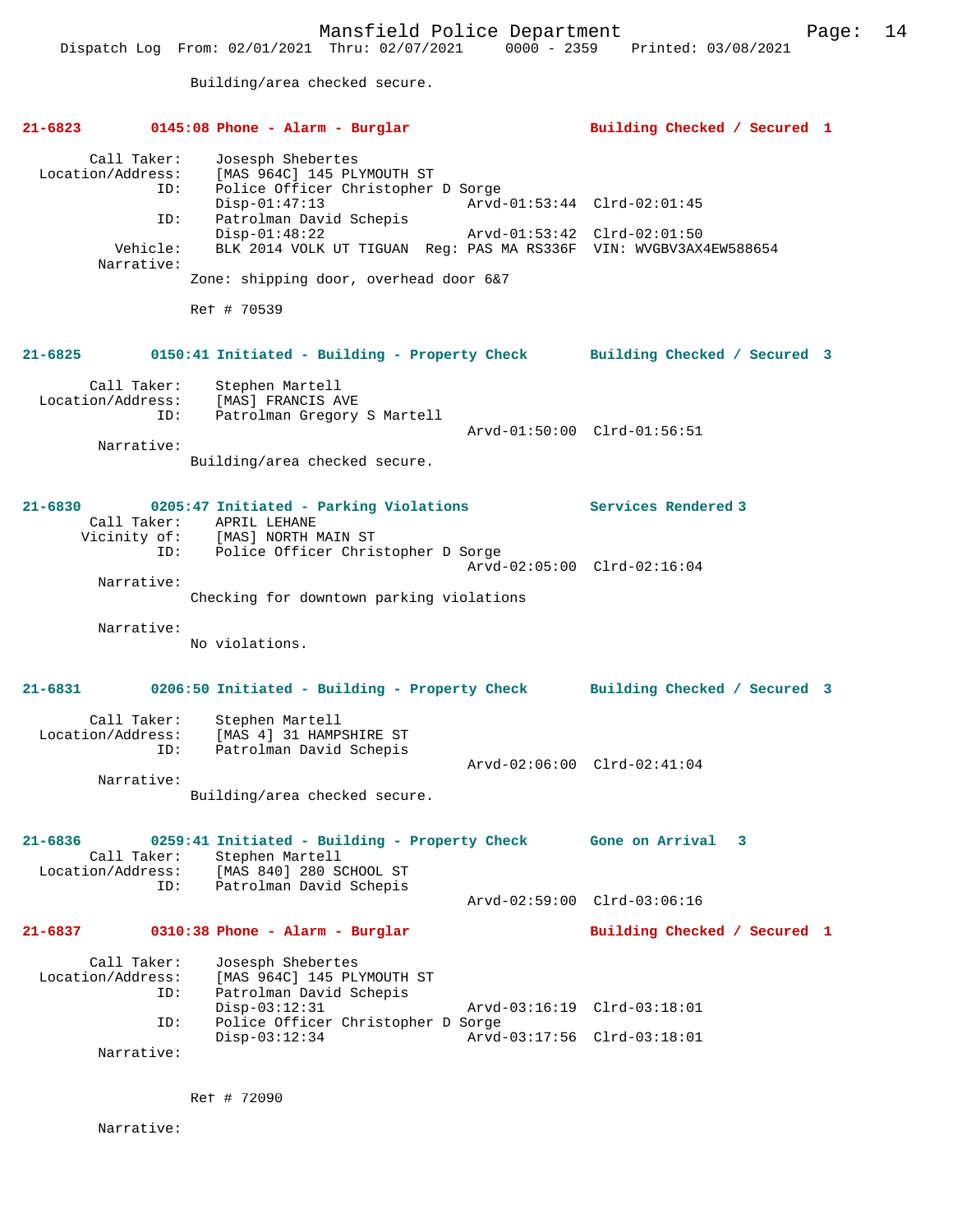employee picking up truck.

**21-6840 0347:47 Phone - Traffic / Roadway Complaint Services Rendered 2**  Call Taker: Josesph Shebertes Location/Address: [MAS] 464 SCHOOL ST @ 10 PLYMOUTH ST Patrolman David Schepis<br>Disp-03:50:05 Disp-03:50:05 Arvd-03:51:44 Clrd-03:54:30 Narrative: caller reports the traffic lights are stuck on red. Narrative: will have MAS front desk email dpw with the issue. **21-6839 0348:49 Initiated - Assist Fire Department Services Rendered 2**  Call Taker: Stephen Martell Location/Address: [MAS 1026] 300 NORTH MAIN ST ID: Police Officer Christopher D Sorge Arvd-03:48:00 Clrd-04:10:36 Narrative: Assisting the FD with a fire related incident. Nature:FACP alarm **21-6842 0419:00 Walk-In - Motor Veh Acc - No Injury Services Rendered 1**  Call Taker: Support Staff Matthew Gately Location/Address: [MAS] 135 FORBES BLVD @ 15 BERKSHIRE RD ID: Patrolman David Schepis<br>Disp-04:23:15 Disp-04:23:15 Arvd-04:27:12 Clrd-04:54:27 Vehicle: YEL 2006 FORD TR F550 Reg: MVN MA M75547 VIN: 1FDAF57P26EC81762 Vehicle: BLU 2008 CHEV SILVER Reg: CO MA SR639W VIN: 1GCHK24K88E160582 Narrative: RP into the station to speak with an officer about a motor vehicle accident. Narrative: Refer To Accident: 21MAS-34-AC **21-6844 0524:48 Phone - Motor Veh Acc - No Injury Services Rendered 1**  Call Taker: APRIL LEHANE Location/Address: [MAS 992] 660 EAST ST @ 25 FRANKLIN ST Patrolman Gregory S Martell<br>Disp-05:26:01 Disp-05:26:01 Arvd-05:26:07 Clrd-06:06:07 ID: Police Officer Christopher D Sorge Disp-05:26:05 Arvd-05:27:33 Clrd-05:28:07 ID: Police Officer Christopher D Sorge Disp-05:34:50 Enrt-05:34:50 Arvd-05:34:54 Clrd-05:37:41 Vehicle: WHI 2006 GMC NEWSIE Reg: PC MA 116VW7 VIN: 2GTEK13Z561354772 Vehicle: 2014 NISS Reg: 248ZCK VIN: 3N1CE2CP5EL403293 Narrative: minor mva, both parties are in the parking lot Narrative: tow requested Narrative: tow on site. Narrative: Central has the vehicle, private tow. Refer To Accident: 21MAS-35-AC **21-6850 0657:57 Phone - Hazardous Condition - Wire Dwn Assisted Party 1**  Call Taker: Jarred Kohler Location/Address: [MAS H723] 1 CUSHING LN ID: Patrolman Gregory S Martell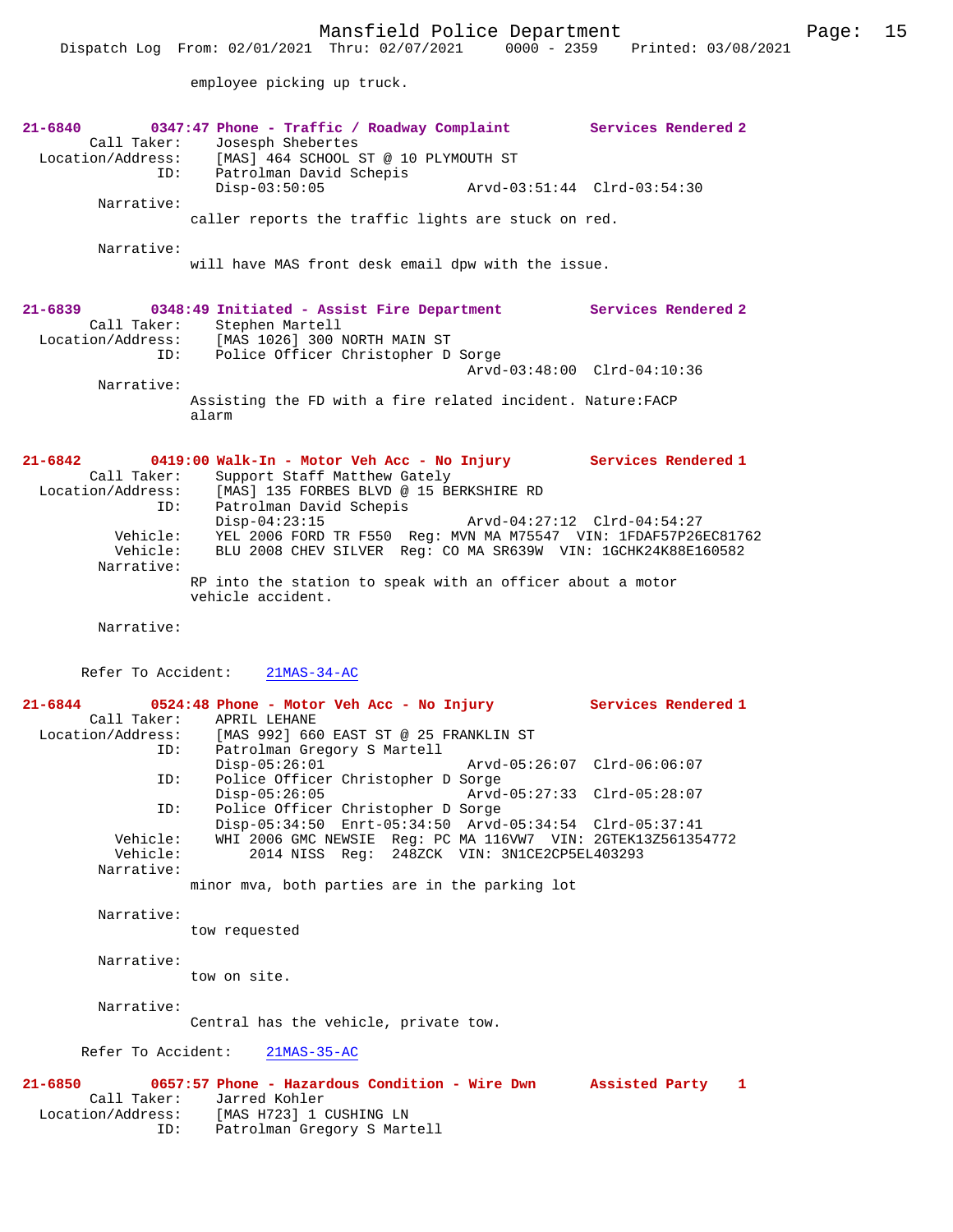Mansfield Police Department Page: 16 Dispatch Log From: 02/01/2021 Thru: 02/07/2021 Disp-07:00:21 Arvd-07:02:25 Clrd-07:11:54 Narrative: Caller reporting wire down across the driveway, no sparking or arching. Narrative: Light department is on scene. **21-6857 0736:45 Phone - 911 Hang-ups & Verifications Confirmed misdial/Accdntl Call 2**  Call Taker: Jarred Kohler Location/Address: [MAS] 60 MAPLE ST<br>ID: Patrolman Gregory Patrolman Gregory S Martell<br>Disp-07:39:17 Disp-07:39:17 Arvd-07:43:54 Clrd-07:52:22 Narrative: Checking on a 911 hang up. Caller will meet officer outside. **21-6873 0914:22 Phone - Road Hazards Referred to Other Agency 3** Call Taker: Dispatcher Alyson Vico<br>Vicinity of: [MAS] 5 PATRICIA RD of: [MAS] 5 PATRICIA RD<br>ID: Police Officer Patri Police Officer Patrick J Pennie Disp-09:19:01 Arvd-09:30:40 Clrd-09:34:13 Narrative: Reports of wires down in the area affecting traffic. Possibly cable wire. Caller was unable to get in touch with comcast. Narrative: MELD is on scene and will handle. **21-6876 0946:27 Initiated - Proactive Patrol Building Checked / Secured 3** Call Taker: Dispatcher Alyson Vico Location/Address: [MAS 4] 31 HAMPSHIRE ST ID: Police Officer Patrick J Pennie Arvd-09:46:00 Clrd-09:55:17 Narrative: Checking the area. **21-6880 1005:40 Initiated - Serve Warrant Arrest(s) Made 3**  Call Taker: Dispatcher Alyson Vico<br>Location/Address: [MAS 2] 60 FORBES BLVD Location/Address: [MAS 2] 60 FORBES BLVD Apt. #221 ID: Police Officer Nicole M Boldrighini Arvd-10:05:00 Clrd-10:22:39 ID: Police Officer Patrick J Pennie Disp-10:07:06 Arvd-10:09:34 Clrd-10:57:42 Narrative: Narrative: M10 is speaking with inolved party now. Narrative: M10 transporting to attleboro district court starting milage 102540. Narrative: Ending milage at the court 102547. Narrative: Refer To Arrest: 21MAS-38-AR Arrest: BELANGER, JUSTINE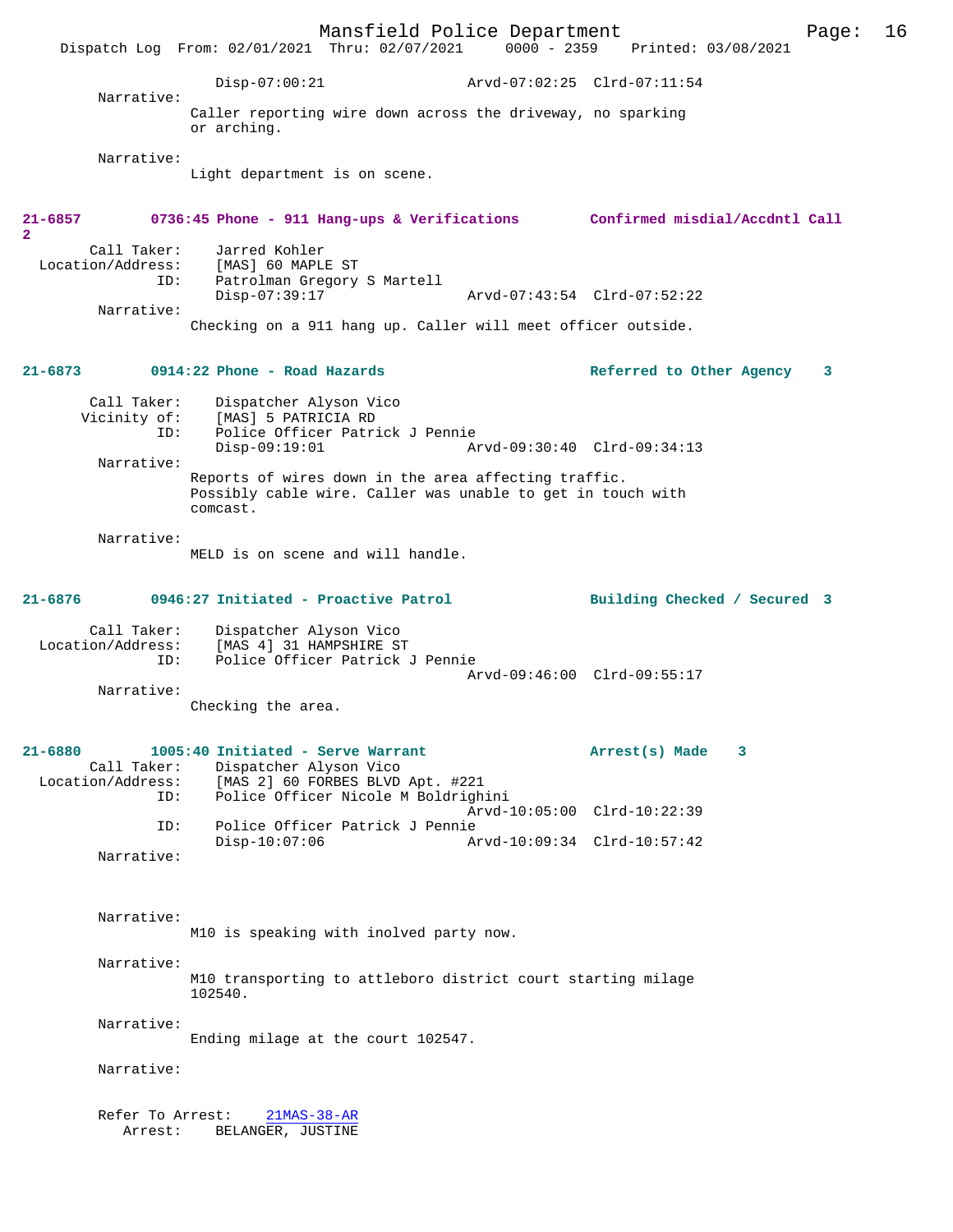Mansfield Police Department Form Page: 17 Dispatch Log From: 02/01/2021 Thru: 02/07/2021 0000 - 2359 Printed: 03/08/2021 Address: 157 MANSFIELD AVE Apt. #41 NORTON, MA Age: 21 Charges: Warrant of Apprehension **21-6887 1044:02 Phone - Alarm - Burglar False / Accidental Alarm 1** Call Taker: Jarred Kohler<br>Location/Address: [MAS H37] 1 CO Location/Address: [MAS H37] 1 COWAN LN ID: Sergeant Brian P Thibault ID: Sergeant Brian P Thibault<br>Disp-10:47:45 Clrd-10:48:56 ID: Police Officer Matthew A Souza<br>Disp-10:48:54 A Disp-10:48:54 Arvd-11:00:14 Clrd-11:01:21 Narrative: Ref #85616 Narrative: spoke with homeowner, son banged into alarm Narrative: **21-6901 1121:55 Phone - Assist Law Enfrc Agncy Spoken To 3**  Call Taker: GARIN EISELE Location/Address: [MAS H5012] 121 LAWNDALE RD ID: Police Officer Matthew A Souza<br>Disp-11:28:58 Disp-11:28:58 Arvd-11:30:30 Clrd-11:37:23 Vehicle: GRN 2016 TOYT 4D HIGHLANDER Reg: PAS MA 7RJ886 VIN: 5TDBKRFH0GS243142 Narrative: Sharon PD reporting MV hit a fence and a couple snow banks. Looking to make contact with party check well being. Narrative: M9 spoke to wife, party and mv not there. She was advised to call MPD or Sharon PD if they contact him. **21-6900 1122:25 Phone - Suspicious Actv / Persn / Veh Spoken To 2**  Call Taker: NICHOLAS GOYETTE<br>Location/Address: [MAS 2] 60 FORBE: [MAS 2] 60 FORBES BLVD ID: Police Officer Patrick J Pennie Disp-11:23:01 Arvd-11:28:59 Clrd-11:38:05<br>Vehicle: GRY 2003 TOYT TK TUNDRA ACCESS Req: GA XLA332 VIN: 5TBB GRY 2003 TOYT TK TUNDRA ACCESS Reg: GA XLA332 VIN: 5TBBT48163S334483 Narrative: Ofc. Fenore received a direct report of a suspicious mv Narrative: **21-6908 1151:57 Initiated - Follow up Investigation Spoken To 3**  Call Taker: NICHOLAS GOYETTE Location/Address: [MAS H5012] 121 LAWNDALE RD ID: Police Officer Matthew A Souza Arvd-11:51:00 Clrd-11:56:25 Narrative: M9 out on a follow up, party for well being check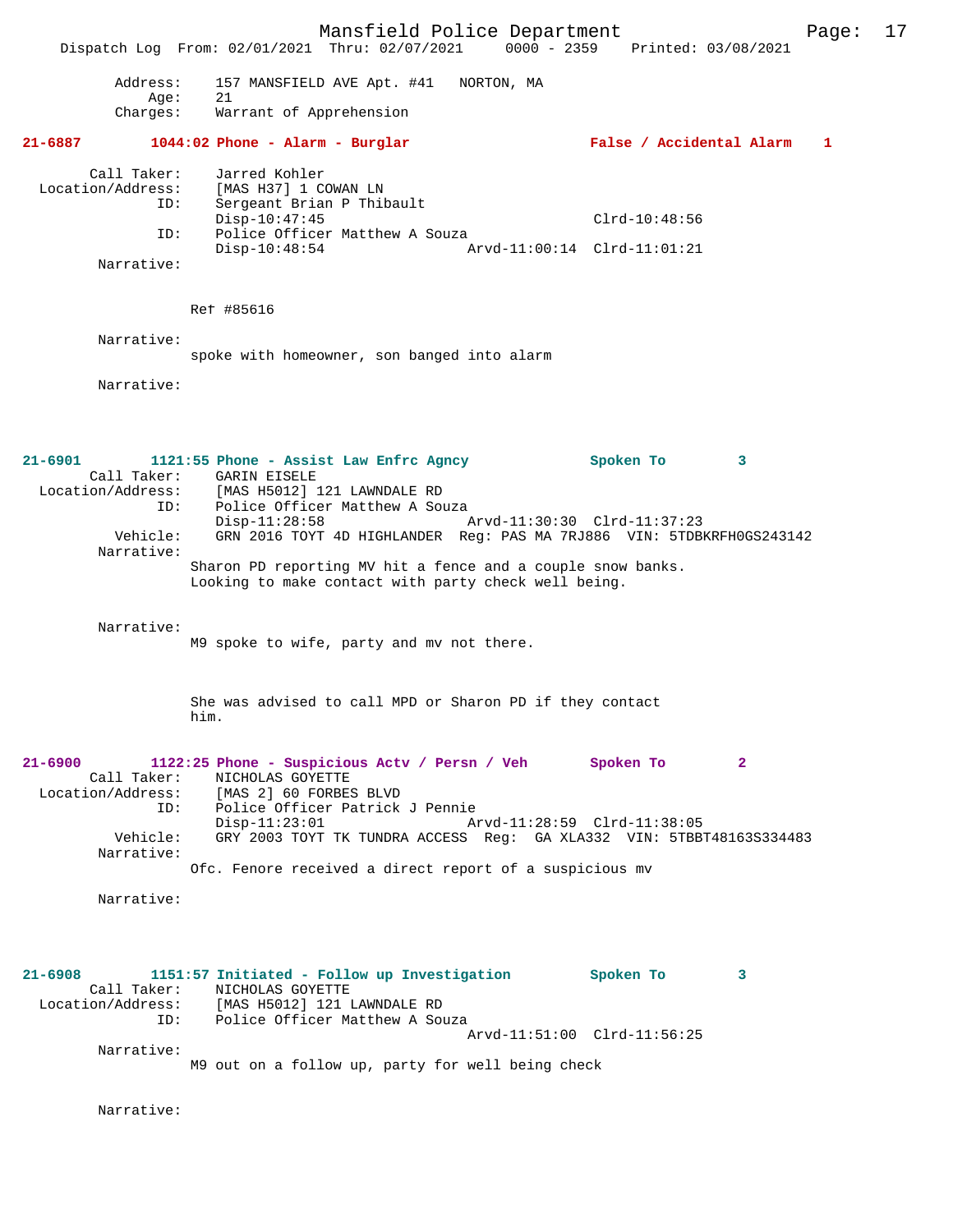**21-6910 1206:46 Initiated - Proactive Patrol Building Checked / Secured 3**

# Call Taker: Jarred Kohler Location/Address: [MAS 281A] 1 CROCKER ST ID: Police Officer Nicole M Boldrighini Arvd-12:06:00 Clrd-12:12:17 Narrative: Checking the area. **21-6916 1225:08 Phone - 911 Hang-ups & Verifications Confirmed misdial/Accdntl Call 2**  Call Taker: Jennifer Napolitano Location/Address: [MAS H897] 15 SANDY HILL RD ID: Police Officer Nicole M Boldrighini Disp-12:26:28 Arvd-12:34:15 Clrd-12:35:46 Narrative: 911 accidental dial female will meet at the door **21-6925 1334:59 Initiated - Motor Vehicle Stop Citation / Warning Issued 3** Call Taker: NICHOLAS GOYETTE Location/Address: [MAS 1002] 250 EAST ST Police Officer Matthew A Souza Arvd-13:34:00 Clrd-13:44:36 Vehicle: RED 2018 NISS ALTIMA Reg: PC MA 999HP4 VIN: 1N4AL3AP0JC114109 Narrative: out w/ MVST Narrative: Narrative: Cited for speeding. Narrative: **21-6928 1355:36 Initiated - Selective Enforcement / Radar Summons 3**  Call Taker: <br> NICHOLAS GOYETTE<br>
Location/Address: [MAS] 62 HOPE ST Location/Address: [MAS] 62 HOPE ST @ 155 CHURCH ST ID: Police Officer Nicole M Boldrighini Arvd-13:55:00 Clrd-14:24:28 ID: Police Officer David J Pepicelli Disp-14:08:29 Arvd-14:08:32 Clrd-14:26:33 Vehicle: GRY 2007 CHEV IMPALA Reg: PC MA 9HV894 VIN: 2G1WT58N679265044 Towed: For: Unregistered/Uninsured By: Central Street Garage To: Central Street Garage Released To: SULLIVAN On: 02/23/2021 @ 1115 Narrative: Selective enforcement in the area. Narrative: Narrative: cited for no insurance Narrative: Tow truck on scene. Narrative: Vehilce towed.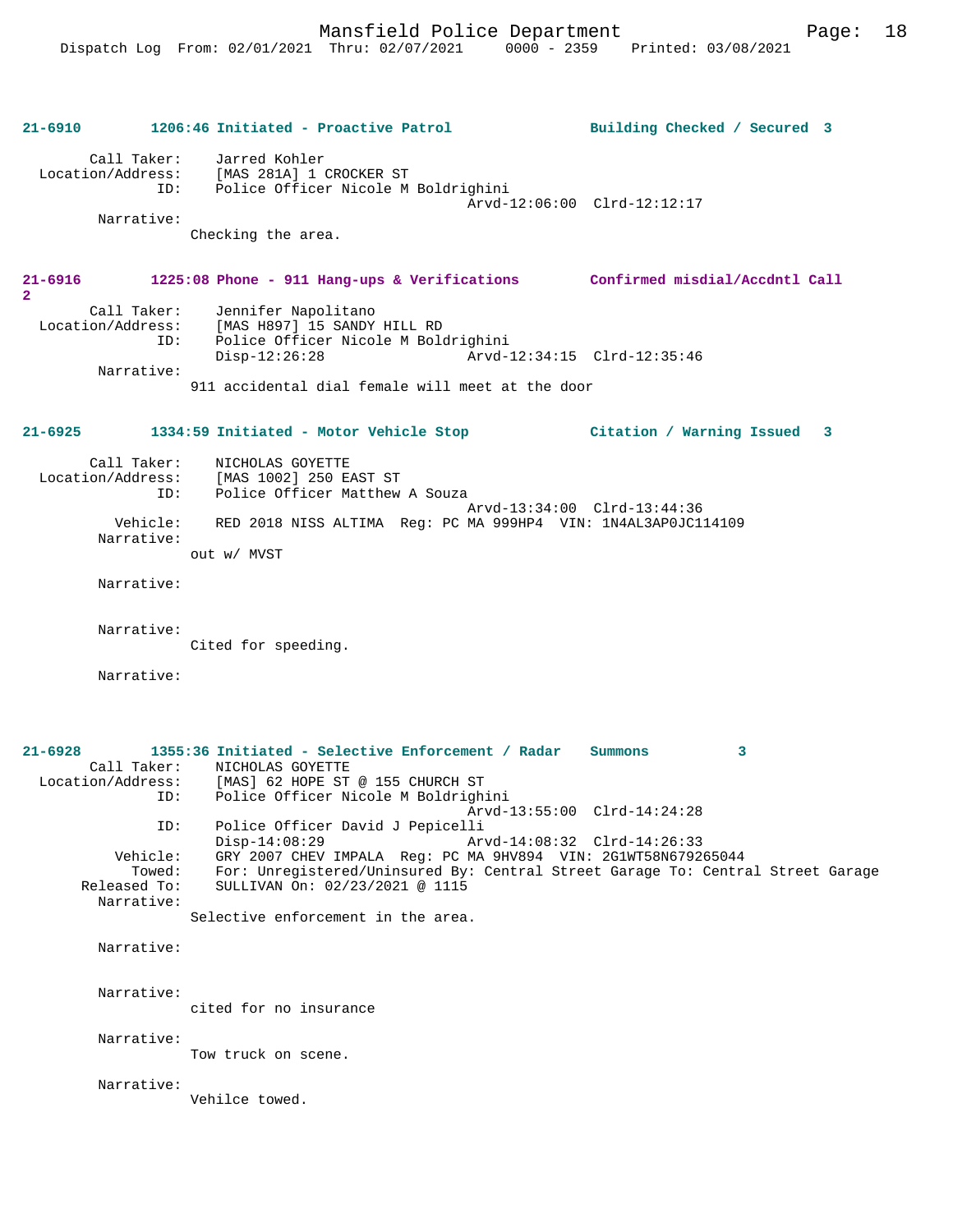|             | Refer To Summons: 21MAS-39-AR              |                     |
|-------------|--------------------------------------------|---------------------|
| Summons:    | SULLIVAN, EILEEN                           |                     |
| Address:    | 27 EAST ST Apt. #1<br>MANSFIELD, MA        |                     |
| Age:        | 57                                         |                     |
| Charges:    | UNINSURED MOTOR VEHICLE                    |                     |
|             | REGISTRATION REVOKED, OP MV WITH           |                     |
|             | UNREGISTERED MOTOR VEHICLE                 |                     |
| $21 - 6937$ | 1453:30 Phone - Animal Complaints          | Services Rendered 3 |
|             | Call Taker: Jarred Kohler                  |                     |
|             | Location/Address: [MAS H9890] 1399 EAST ST |                     |
| ID:         | animal control Jeffrey S Collins           |                     |
|             |                                            |                     |

Disp-14:55:08 Clrd-15:24:15

White huskey running around the neighborhood.

Narrative:

Narrative:

Owner notified, heading to the area.

Narrative:

Animal returned to owner.

#### **21-6939 1458:15 Phone - Assist Fire Department Referred to Other Agency 2**

| Call Taker:       | NICHOLAS GOYETTE                                                     |  |                             |  |  |  |
|-------------------|----------------------------------------------------------------------|--|-----------------------------|--|--|--|
| Location/Address: | [MAS H37] 1 COWAN LN                                                 |  |                             |  |  |  |
| ID:               | Police Officer Patrick J Pennie                                      |  |                             |  |  |  |
|                   | $Disp-14:59:01$                                                      |  | Arvd-15:08:41 Clrd-15:12:49 |  |  |  |
| Narrative:        |                                                                      |  |                             |  |  |  |
|                   | Assisting the FD with a fire related incident. Nature: fire<br>alarm |  |                             |  |  |  |

#### **21-6940 1508:45 Other - Parking Violations Spoken To 3**  Call Taker: NICHOLAS GOYETTE<br>Vicinity of: [MAS 85A] 157 PR [MAS 85A] 157 PRATT ST @ PRATT ST ID: Police Officer David J Pepicelli Disp-15:10:12 Arvd-15:11:44 Clrd-15:17:27 Narrative:

Parking complaints in area.

Narrative:

M1 on scene, will speak with manager.

Narrative:

Management on scene has been advised and will speak to employees about illegal parking.

### **21-6942 1547:21 911 - Assist Fire Department Referred to Other Agency 2**

| Call Taker:       | MATTHEW BOMES                                                 |  |
|-------------------|---------------------------------------------------------------|--|
| Location/Address: | [MAS H1109] 16 DOUGLAS DR                                     |  |
| ID:               | Police Officer Patrick J Pennie                               |  |
|                   | Arvd-15:56:46 Clrd-16:02:09<br>Disp-15:48:23                  |  |
| Narrative:        |                                                               |  |
|                   | Assisting the FD with a fire related incident. Nature: inside |  |
|                   | odor                                                          |  |

## **21-6962 1902:44 Initiated - Motor Vehicle Stop Citation / Warning Issued 3**

| Call Taker:            | JEFFREY KEEFE                                                   |
|------------------------|-----------------------------------------------------------------|
| Vicinity of:           | [MAS] 43 NORTH MAIN ST @ 13 PARK ST                             |
| ID:                    | Police Officer Joshua S Ellender                                |
|                        | Arvd-19:02:00 Clrd-19:09:35                                     |
| Vehicle:<br>Narrative: | WHI 2021 GRAND CHEROKEE Reg: MD T0294749 VIN: 1C4RJFDJ1MC584990 |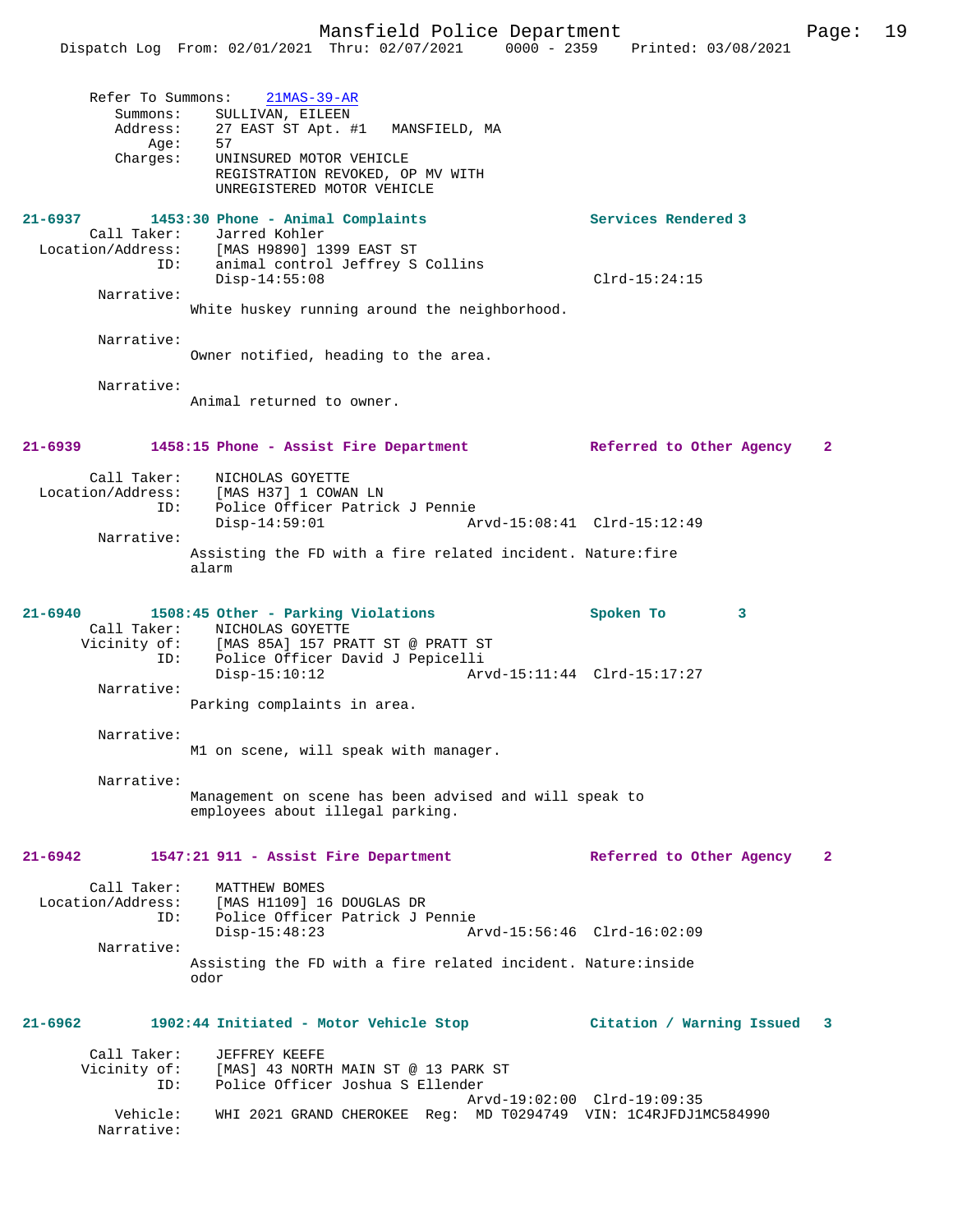Mansfield Police Department Page: 20 Dispatch Log From: 02/01/2021 Thru: 02/07/2021 0000 - 2359 Printed: 03/08/2021 Out with MD temp T0294749 Narrative: Citation issued. **21-6967 1919:50 Initiated - Selective Enforcement / Radar Services Rendered 3**  Call Taker: NICHOLAS GOYETTE Vicinity of: [MAS] HOPE ST ID: Police Officer David J Pepicelli Arvd-19:19:00 Clrd-20:01:35 Vehicle: RED 1998 MITS CO ECLIPS Reg: PC MA 6SS682 VIN: 4A3AX35G9WE127734 Narrative: Selective enforcement in the area. Narrative: out w/ MA 6SS682, verbal warning for red light. **21-6968 1920:40 Initiated - Selective Enforcement / Radar Citation / Warning Issued 3** Call Taker: NICHOLAS GOYETTE Location/Address: [MAS] 99 COPELAND DR @ 235 CHAUNCY ST ID: Police Officer Joshua S Ellender Arvd-19:20:00 Clrd-20:04:47 Narrative: Selective enforcement in the area. **21-6993 2138:34 Phone - Assist Fire Department Referred to Other Agency 2** Call Taker: NICHOLAS GOYETTE Location/Address: [MAS H2547] 18 MARSHALL AVE<br>TD: Police Officer Danielle C.T: Police Officer Danielle C Titus<br>Disp-21:39:42 Disp-21:39:42 Clrd-21:40:22<br>Th: Police Officer Joshua S Ellender Police Officer Joshua S Ellender Disp-21:40:16 Clrd-21:41:16 ID: Police Officer David J Pepicelli Disp-21:41:06 Arvd-21:42:51 Clrd-21:46:44 Narrative: Assisting FD. Nature: carbon monoxide detector sounding. **21-6997 2224:12 Initiated - Proactive Patrol Services Rendered 3**  Call Taker: NICHOLAS GOYETTE Location/Address: [MAS 4] 31 HAMPSHIRE ST ID: Police Officer Jay J Sparrow Arvd-22:24:00 Clrd-22:30:18 Narrative: Checking the area. **21-7004 2254:46 Initiated - Proactive Patrol Building Checked / Secured 3** Call Taker: JEFFREY KEEFE Vicinity of: [MAS 907E] 390 WEST ST ID: Police Officer Jay J Sparrow Arvd-22:54:00 Clrd-23:01:19 Narrative: Checking the area. **For Date: 02/03/2021 - Wednesday 21-7005 0010:42 911 - 911 Hang-ups & Verifications Unfounded/Unverifed 2**

Call Taker: Michael Mezhberg<br>Location/Address: [MAS 280] 440 FOR [MAS 280] 440 FORBES BLVD ID: Police Officer Meghan Birnie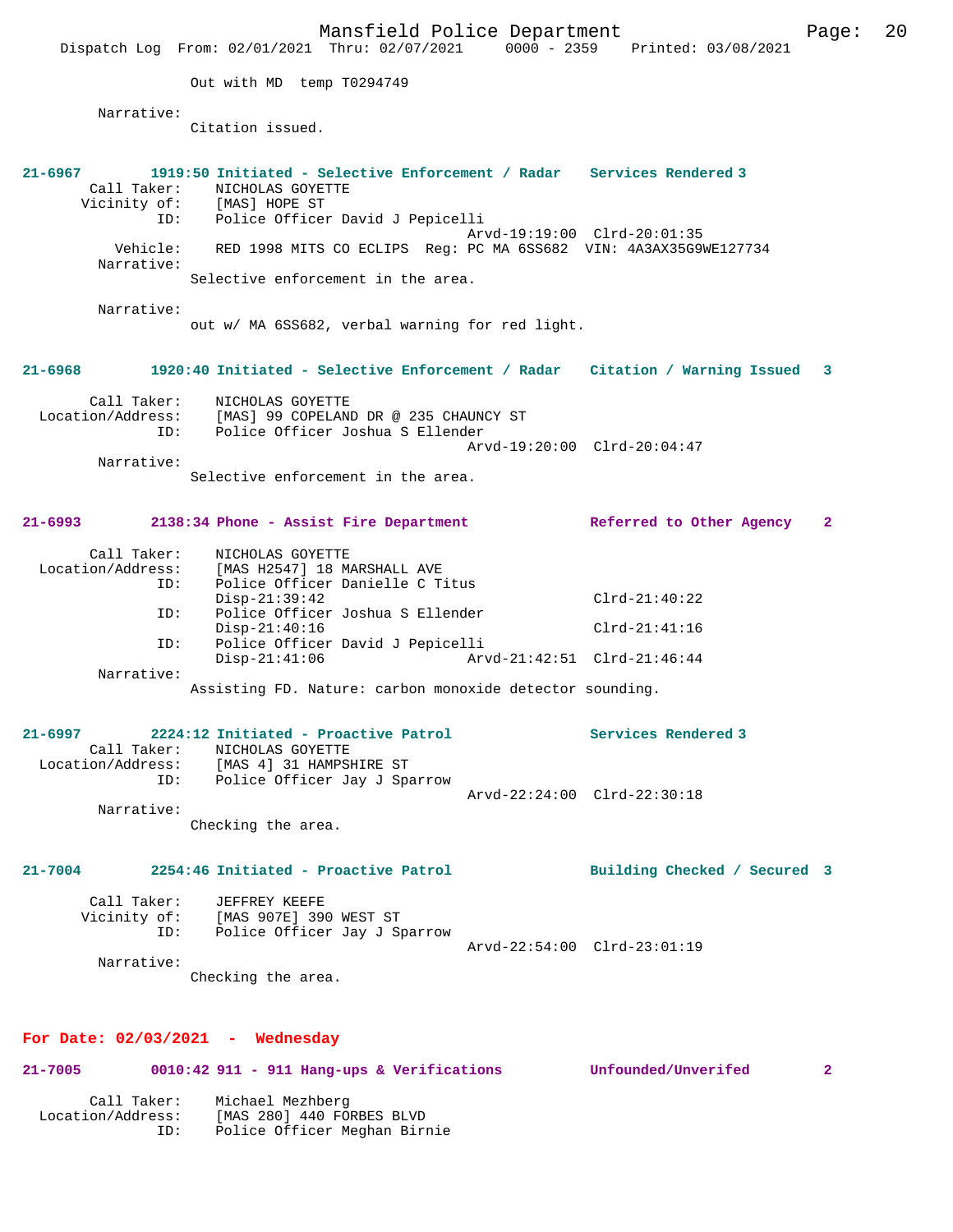Mansfield Police Department Fage: 21 Dispatch Log From: 02/01/2021 Thru: 02/07/2021 0000 - 2359 Printed: 03/08/2021 Disp-00:14:00 Arvd-00:29:25 Clrd-00:33:50 Narrative: Checking on a 911 hang up - Caller accidentally dialed while adjusting phone. **21-7006 0039:48 Initiated - Proactive Patrol Services Rendered 3**  Call Taker: JEFFREY KEEFE Vicinity of: [MAS 4] 31 HAMPSHIRE ST ID: Patrolman Gregory S Martell Arvd-00:39:00 Clrd-01:12:04 Vehicle: GRY 2007 LEXS SD IS Reg: PC MA 1VRS95 VIN: JTHCK262375011663 Narrative: Checking the area. Narrative: **21-7007 0041:46 Initiated - Proactive Patrol Services Rendered 3**  Call Taker: JEFFREY KEEFE Vicinity of: [MAS 1002] 250 EAST ST ID: Police Officer Christopher D Sorge Arvd-00:41:00 Clrd-00:58:17 Narrative: Checking the area. **21-7013 0112:23 Initiated - Proactive Patrol Services Rendered 3**  Call Taker: JEFFREY KEEFE Vicinity of: [MAS 2] 60 FORBES BLVD ID: Patrolman Gregory S Martell Arvd-01:12:00 Clrd-01:17:20 Narrative: Checking the area. **21-7014 0114:23 Initiated - Proactive Patrol Services Rendered 3**  Call Taker: JEFFREY KEEFE Vicinity of: [MAS 992] 660 EAST ST ID: Police Officer Christopher D Sorge Arvd-01:14:00 Clrd-01:19:16 Narrative: Checking the area. **21-7015 0114:59 Initiated - Proactive Patrol Services Rendered 3**  Call Taker: JEFFREY KEEFE Vicinity of: [MAS 907E] 390 WEST ST ID: Police Officer Meghan Birnie Arvd-01:14:00 Clrd-01:21:44 Narrative: Checking the area. **21-7016 0117:28 Initiated - Proactive Patrol Services Rendered 3**  Call Taker: JEFFREY KEEFE Location: [MAS] COMFORT INN ID: Patrolman Gregory S Martell Arvd-01:17:00 Clrd-01:21:32 Narrative: Checking the area. **21-7019 0121:51 Initiated - Proactive Patrol Services Rendered 3**  Call Taker: JEFFREY KEEFE Vicinity of: [MAS 840] 280 SCHOOL ST

ID: Police Officer Meghan Birnie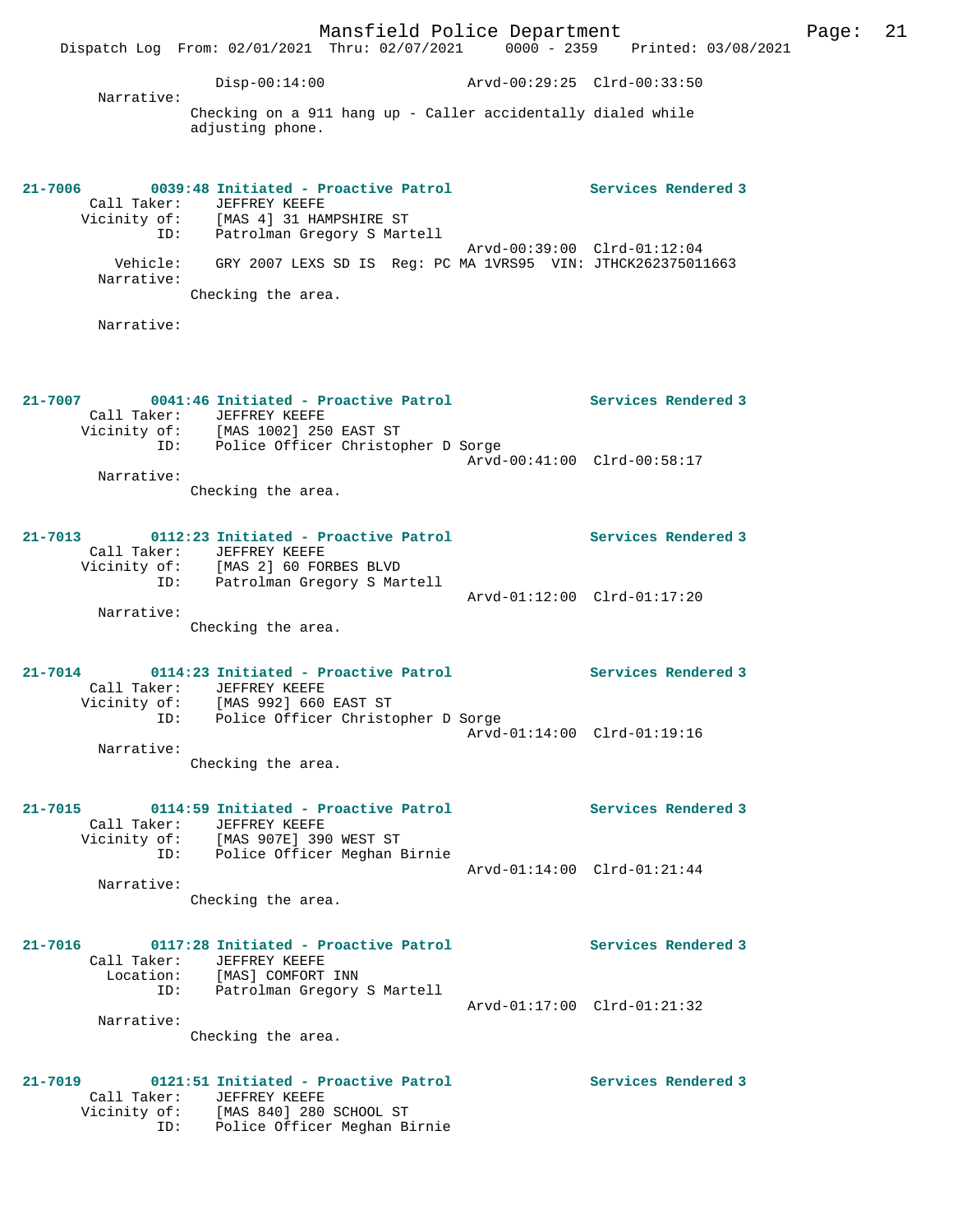Arvd-01:21:00 Clrd-01:37:37 Narrative: Checking the area. **21-7020 0122:34 Initiated - Proactive Patrol Services Rendered 3**  Call Taker: JEFFREY KEEFE Location: [MAS] COURTYARD INN ...<br>ion: [MAS] COURTYARD INN<br>ID: Patrolman Gregory S Martell Arvd-01:22:00 Clrd-01:23:14 Narrative: Checking the area. **21-7021 0123:19 Initiated - Proactive Patrol Services Rendered 3**  Call Taker: JEFFREY KEEFE Location: [MAS] HAMPTON INN ID: Patrolman Gregory S Martell Arvd-01:23:00 Clrd-01:25:33 Narrative: Checking the area. **21-7022 0130:19 Initiated - Parking Violations Citation / Warning Issued 3** Call Taker: JEFFREY KEEFE Vicinity of: [MAS 1039] 242 NORTH MAIN ST ID: Patrolman Gregory S Martell Arvd-01:30:00 Clrd-01:38:20 Vehicle: GRY 2015 BMW 320I Reg: PC MA 1FJS17 VIN: WBA3C3G58FNT51724 Narrative: Downtown district parking enforcement. Narrative: 1PMS44 parking citation issued. Narrative: 1FJS17 parking citation issued. **21-7027 0150:44 Initiated - Proactive Patrol Services Rendered 3**  Call Taker: JEFFREY KEEFE Vicinity of: [MAS] COPELAND DR. ID: Patrolman Gregory S Martell Arvd-01:50:00 Clrd-02:03:25 Narrative: Checking the area. **21-7028 0201:25 Initiated - Proactive Patrol Services Rendered 3**  Call Taker: JEFFREY KEEFE Vicinity of: [MAS 2] 60 FORBES BLVD ID: Police Officer Meghan Birnie Arvd-02:01:00 Clrd-02:21:44 Narrative: Checking the area. **21-7053 0625:28 911 - 911 Hang-ups & Verifications Confirmed misdial/Accdntl Call 2**  Call Taker: Michael Mezhberg Vicinity of: [MAS] 2 LINDEN ST ID: Police Officer Christopher D Sorge<br>Disp-06:30:48 Arvd Disp-06:30:48 Arvd-06:33:32 Clrd-06:33:49 ID: Patrolman Gregory S Martell Disp-06:30:53 Clrd-06:33:30 Vehicle: WHI 2018 MERZ UT GLC300 Reg: PC MA 8XZZ80 VIN: WDC0G4KBXJV055300 Narrative: Caller dialed 911 inquiring about Verizon's phone number. Advised he is in his car on this corner. Caller wished no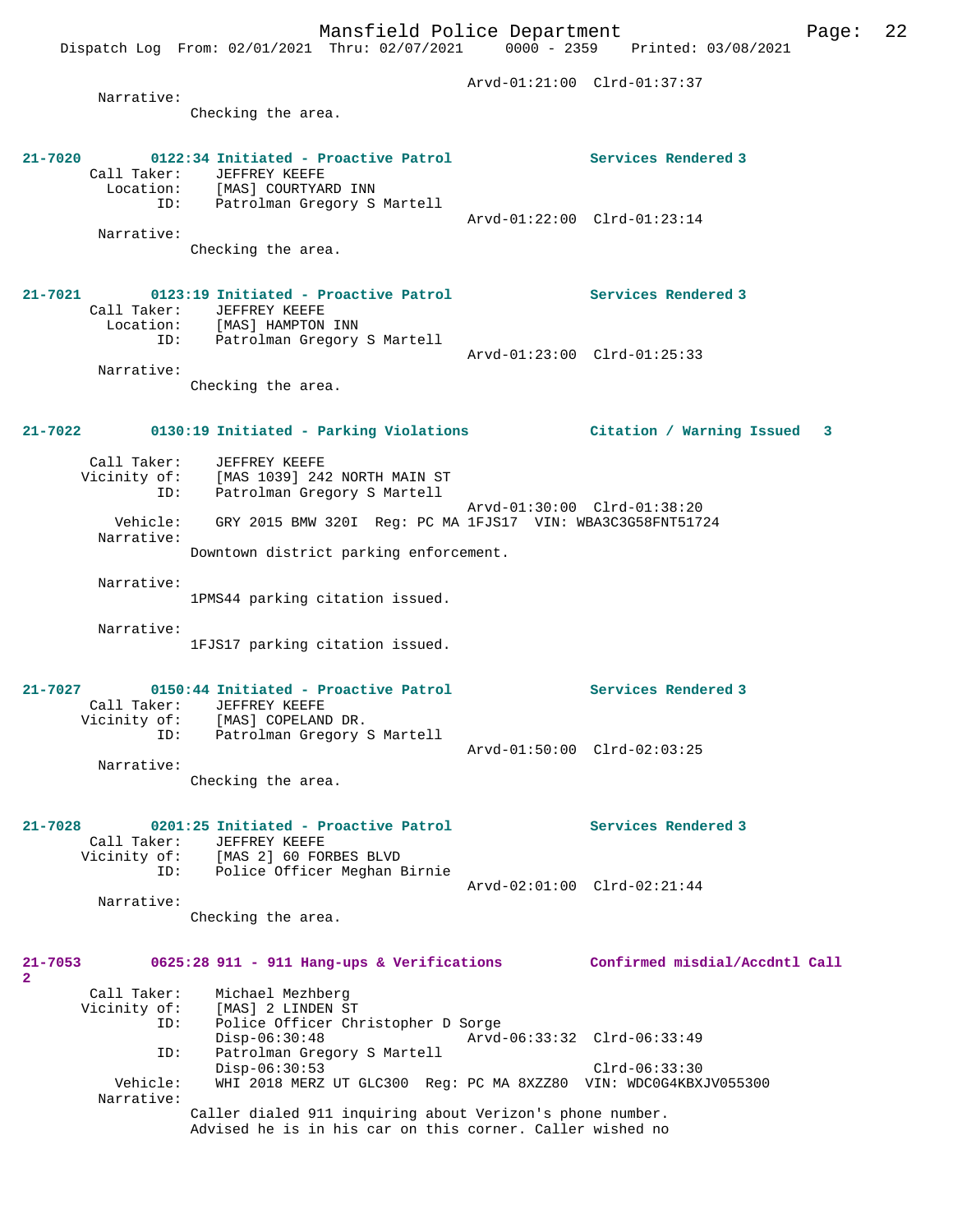Mansfield Police Department Page: 23 Dispatch Log From: 02/01/2021 Thru: 02/07/2021 0000 - 2359 Printed: 03/08/2021 police response and hung up twice upon attempting to obtain further info. 70 yo male. Narrative: Male party lives in the area and was looking for the number to verizon. **21-7059 0639:56 Phone - Alarm - Burglar False / Accidental Alarm 1** Call Taker: Michael Mezhberg<br>Location/Address: [MAS 406B] 260 F [MAS 406B] 260 FORBES BLVD ID: Police Officer Meghan Birnie Disp-06:42:18 Arvd-06:47:11 Clrd-06:51:39<br>ID: Patrolman Gregory S Martell Disp-06:42:18<br>Patrolman Gregory S Martell Disp-06:42:20 Clrd-06:44:23 Vehicle: WHI 2020 JEEP UT CHEROK Reg: PC MA 2MZB34 VIN: 1C4PJMLB3LD547017 Narrative: Zone: four zones - front door/lobby motion/motion 2/ zone 000 Ref # 961-4551 Narrative: Narrative: M8 couldn't reach anyone onsite, one vehicle in the lot. **21-7066 0728 Initiated - Parking Violations Services Rendered 3**  Call Taker: Animal Control Steven Simonds Location/Address: [MAS] 242 NORTH MAIN ST @ 16 OLD COLONY WAY ID: Animal Control Steven Simonds Arvd-07:28:52 Clrd-08:14:04 Narrative: checking area for parking violations Narrative: no violations **21-7067 0735:35 Phone - Alarm - Burglar False / Accidental Alarm 1** Call Taker: MATTHEW BOMES Location/Address: [MAS 192] 9 OXFORD RD<br>TD: Police Officer Meghan Police Officer Meghan Birnie<br>Disp-07:37:38 Disp-07:37:38 Arvd-07:43:22 Clrd-07:46:03 ID: Police Officer Christopher D Sorge Disp-07:37:41 Clrd-07:37:50 ID: Patrolman Gregory S Martell Disp-07:38:00 Arvd-07:43:21 Clrd-07:46:05 Narrative: Zone: front door Ref #961-4552 Narrative: **21-7068 0755:38 Phone - Animal Complaints Services Rendered 3**  Call Taker: MATTHEW BOMES<br>Location/Address: [MAS] 100 FORI ess: [MAS] 100 FORBES BLVD @ 377 CHAUNCY ST<br>ID: animal control Jeffrey S Collins animal control Jeffrey S Collins<br>Disp-07:57:33 Arv Arvd-08:06:15 Clrd-08:06:17 Narrative: Turkey's in the middle of the road. Near the Stop and Shop.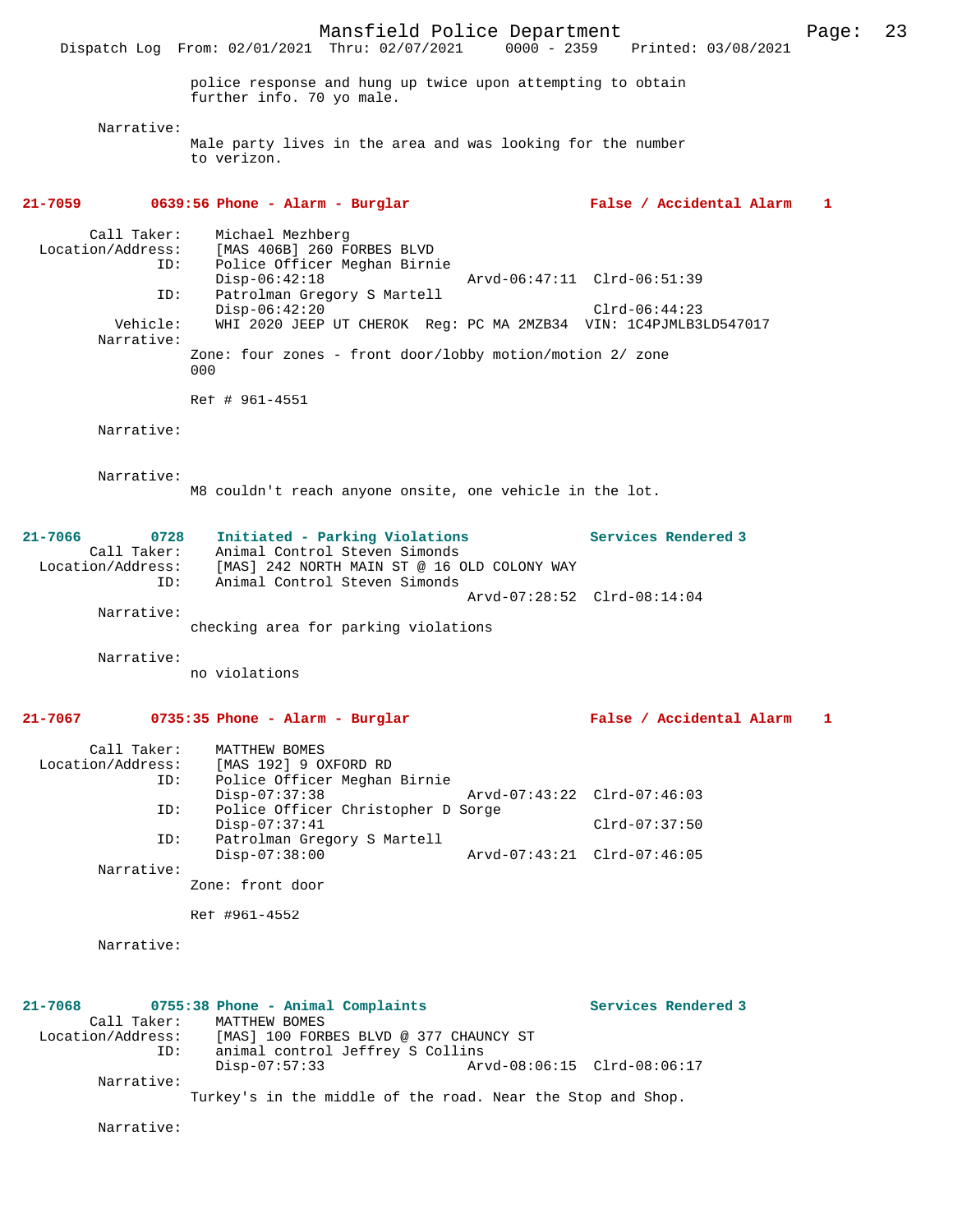Turkeys are now off to the side of the road

| $21 - 7070$<br>0814<br>Call Taker:<br>Location/Address:<br>ID: | Initiated - Speed Trailer/Signs Deployed Services Rendered 3<br>Animal Control Steven Simonds<br>[MAS] BRANCH ST<br>Animal Control Steven Simonds                     |                             |
|----------------------------------------------------------------|-----------------------------------------------------------------------------------------------------------------------------------------------------------------------|-----------------------------|
| Narrative:                                                     | changing batteries on speed signs                                                                                                                                     | Arvd-08:14:33 Clrd-08:26:04 |
| 0826<br>$21 - 7073$<br>TD:                                     | Initiated - Parking Violations<br>Call Taker: Animal Control Steven Simonds<br>Location/Address: [MAS] 43 NORTH MAIN ST @ 13 PARK ST<br>Animal Control Steven Simonds | Services Rendered 3         |
| Narrative:                                                     | checking area for parking violations                                                                                                                                  | Arvd-08:26:38 Clrd-08:56:37 |
|                                                                | 21-7083 0925:28 Initiated - Traffic Enforcement / Activity Citation / Warning Issued                                                                                  | 2                           |
| Call Taker:<br>Location/Address:<br>ID:                        | CARLY MORIARTY<br>[MAS] 99 COPELAND DR @ 235 CHAUNCY ST<br>Police Officer David W Kinahan                                                                             |                             |
| Vehicle:<br>Narrative:                                         | GRY 2016 FORD 4D FOCUS Req: PC MA 94736                                                                                                                               | Arvd-09:25:00 Clrd-10:25:15 |
|                                                                | Intersection enforcement                                                                                                                                              |                             |

 Narrative: Mvs with Ma reg 94736-citation issued for hands free violation

| $21 - 7091$       |     |                 | 1001:17 Phone - Identity Fraud or Theft |  |                                     | Incident Report 1 |  |
|-------------------|-----|-----------------|-----------------------------------------|--|-------------------------------------|-------------------|--|
| Call Taker:       |     | MATTHEW BOMES   |                                         |  |                                     |                   |  |
| Location/Address: |     |                 | [MAS] 94 EAST ST                        |  |                                     |                   |  |
|                   | ID: |                 |                                         |  | Police Officer Michael T Fitzgerald |                   |  |
|                   |     | $Disp-10:05:07$ |                                         |  | Arvd-10:08:53 Clrd-10:18:29         |                   |  |
| Narrative:        |     |                 |                                         |  |                                     |                   |  |

Refer To Incident: 21MAS-133-OF

### **21-7092 1003:17 Initiated - Motor Vehicle Stop Citation / Warning Issued 3**

 Call Taker: CARLY MORIARTY Location/Address: [MAS] 31 WEST ST @ 31 RUMFORD AVE ID: Police Officer Michael T Fitzgerald Arvd-10:03:00 Clrd-10:04:34<br>Vehicle: RED 2001 DODG PK RAM Reg: PC MA 2VDD39 RED 2001 DODG PK RAM Reg: PC MA 2VDD39 Narrative: Mvs-citation for failure to inspect

```
21-7093 1003 Initiated - Parking Violations Services Rendered 3 
 Call Taker: Animal Control Steven Simonds
 Location/Address: [MAS] 255 NORTH MAIN ST @ 8 COTTAGE ST
 ID: Animal Control Steven Simonds
                                            Arvd-10:03:50 Clrd-11:11:22
        Narrative:
```
checking area for parking violations

Narrative:

tagged MA 6JG732 on crocker for overtime parking

**21-7099 1046:04 Phone - 911 Hang-ups & Verifications Confirmed misdial/Accdntl Call**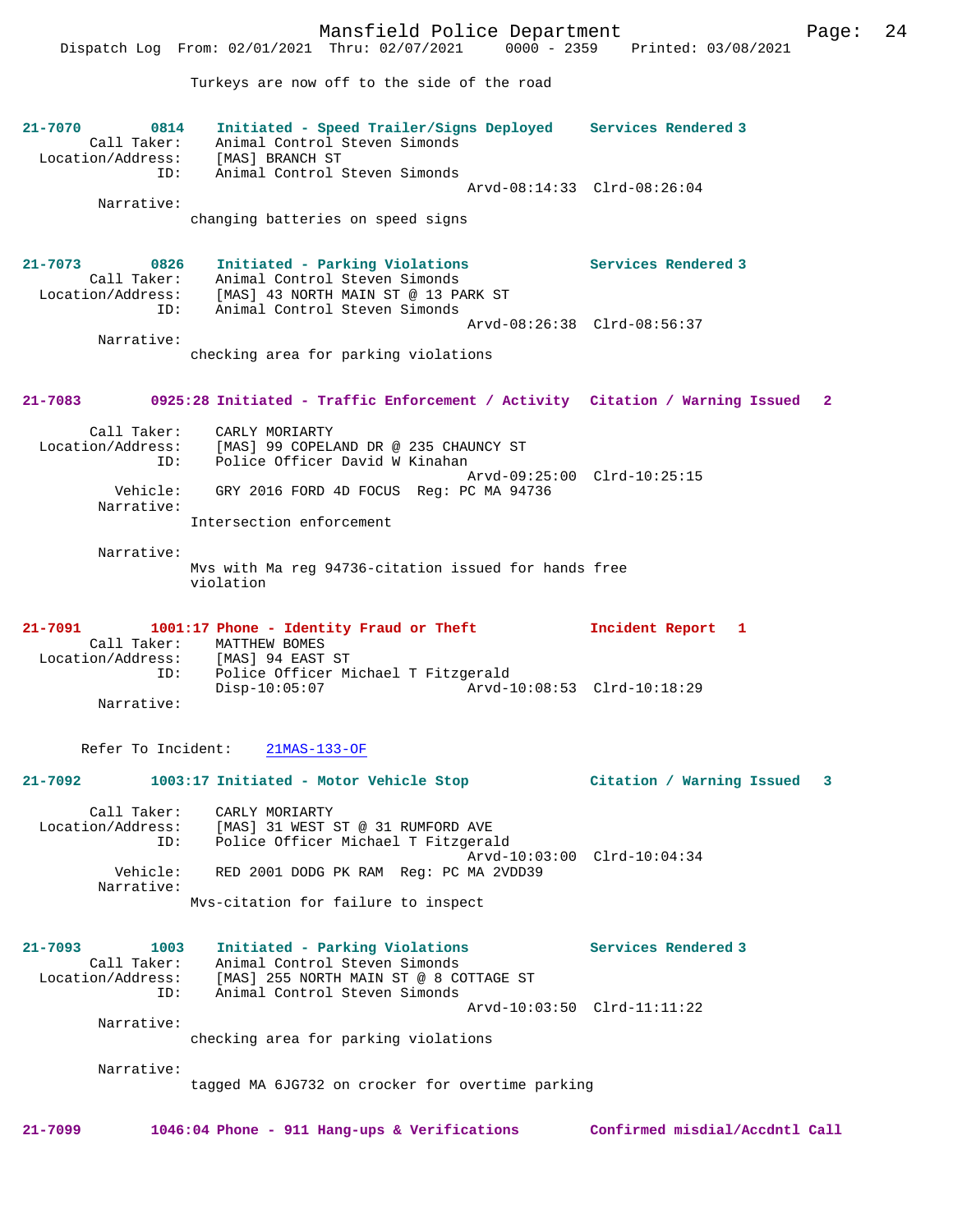|                                    | Mansfield Police Department                                                                                                                            |                             |                     | 25<br>Page: |
|------------------------------------|--------------------------------------------------------------------------------------------------------------------------------------------------------|-----------------------------|---------------------|-------------|
|                                    | Dispatch Log From: 02/01/2021 Thru: 02/07/2021 0000 - 2359 Printed: 03/08/2021                                                                         |                             |                     |             |
| $\overline{a}$                     |                                                                                                                                                        |                             |                     |             |
|                                    | Call Taker: MATTHEW BOMES<br>Location/Address: [MAS 960] 792 WEST ST Apt. #C206<br>ID: Police Officer Matthew A Souza                                  |                             |                     |             |
| Narrative:                         | $Disp-10:49:56$                                                                                                                                        | Arvd-10:57:22 Clrd-11:00:29 |                     |             |
|                                    | Checking on a 911 hang up                                                                                                                              |                             |                     |             |
| $21 - 7113$<br>1131                | Initiated - Parking Violations<br>Call Taker: Animal Control Steven Simonds                                                                            | Services Rendered 3         |                     |             |
| ID:                                | Location/Address: [MAS] 242 NORTH MAIN ST @ 16 OLD COLONY WAY<br>Animal Control Steven Simonds                                                         | Arvd-11:32:14 Clrd-11:47:38 |                     |             |
| Narrative:                         | checking area for parking violations                                                                                                                   |                             |                     |             |
| Narrative:                         |                                                                                                                                                        |                             |                     |             |
|                                    | no violations                                                                                                                                          |                             |                     |             |
| $21 - 7117$                        | 1132:59 Initiated - Disabled Motor Vehicle Assisted Party 3<br>Call Taker: CARLY MORIARTY                                                              |                             |                     |             |
|                                    | Vicinity of: [MAS] 400 RTE 140 SB @ 272 CHAUNCY ST<br>ID: Police Officer Matthew A Souza<br>Police Officer Matthew A Souza                             |                             |                     |             |
| Vehicle:                           | BLK 2007 NISS 4D MAXIMA SESL Reg: PC MA 6DJ373 VIN: 1N4BA41E87C845121                                                                                  | Arvd-11:32:00 Clrd-11:35:47 |                     |             |
| Narrative:                         | M9 checking on a dmv                                                                                                                                   |                             |                     |             |
| Narrative:                         |                                                                                                                                                        |                             |                     |             |
|                                    | M9 was able to push the vehicle off to the side of the road<br>to await for AAA                                                                        |                             |                     |             |
| $21 - 7120$<br>ID:                 | 1143:19 Phone - Shoplifting<br>Call Taker: MATTHEW BOMES<br>Location/Address: [MAS 840F130] 280 SCHOOL ST Apt. #F130<br>Police Officer Matthew A Souza |                             | Incident Report 3   |             |
| ID:                                | $Disp-11:44:18$<br>Police Officer Michael T Fitzgerald                                                                                                 |                             |                     |             |
| ID:                                | $Disp-11:44:22$<br>Sergeant Robert S Pierce                                                                                                            | Arvd-11:51:26 Clrd-12:05:32 |                     |             |
| ID:                                | $Disp-11:45:22$<br>Police Officer Matthew A Souza                                                                                                      | Arvd-11:45:57 Clrd-12:05:27 |                     |             |
| Narrative:                         | $Disp-12:02:22$                                                                                                                                        | Arvd-12:02:24 Clrd-12:05:10 |                     |             |
|                                    | Currently in the mens fitting room. Wearing all black with a<br>black hat, dark colored mask.                                                          |                             |                     |             |
| Narrative:                         |                                                                                                                                                        |                             |                     |             |
|                                    |                                                                                                                                                        |                             |                     |             |
| Narrative:                         | Male party was sent on his way                                                                                                                         |                             |                     |             |
| Refer To Incident:                 | $21MAS-134-OF$                                                                                                                                         |                             |                     |             |
| $21 - 7128$<br>1233<br>Call Taker: | Initiated - Parking Violations<br>Animal Control Steven Simonds                                                                                        |                             | Services Rendered 3 |             |
| Location/Address:<br>ID:           | [MAS] 255 NORTH MAIN ST @ 8 COTTAGE ST<br>Animal Control Steven Simonds                                                                                |                             |                     |             |
| Narrative:                         |                                                                                                                                                        | Arvd-12:34:14 Clrd-12:45:19 |                     |             |
|                                    | checking area for parking violations                                                                                                                   |                             |                     |             |
| Narrative:                         |                                                                                                                                                        |                             |                     |             |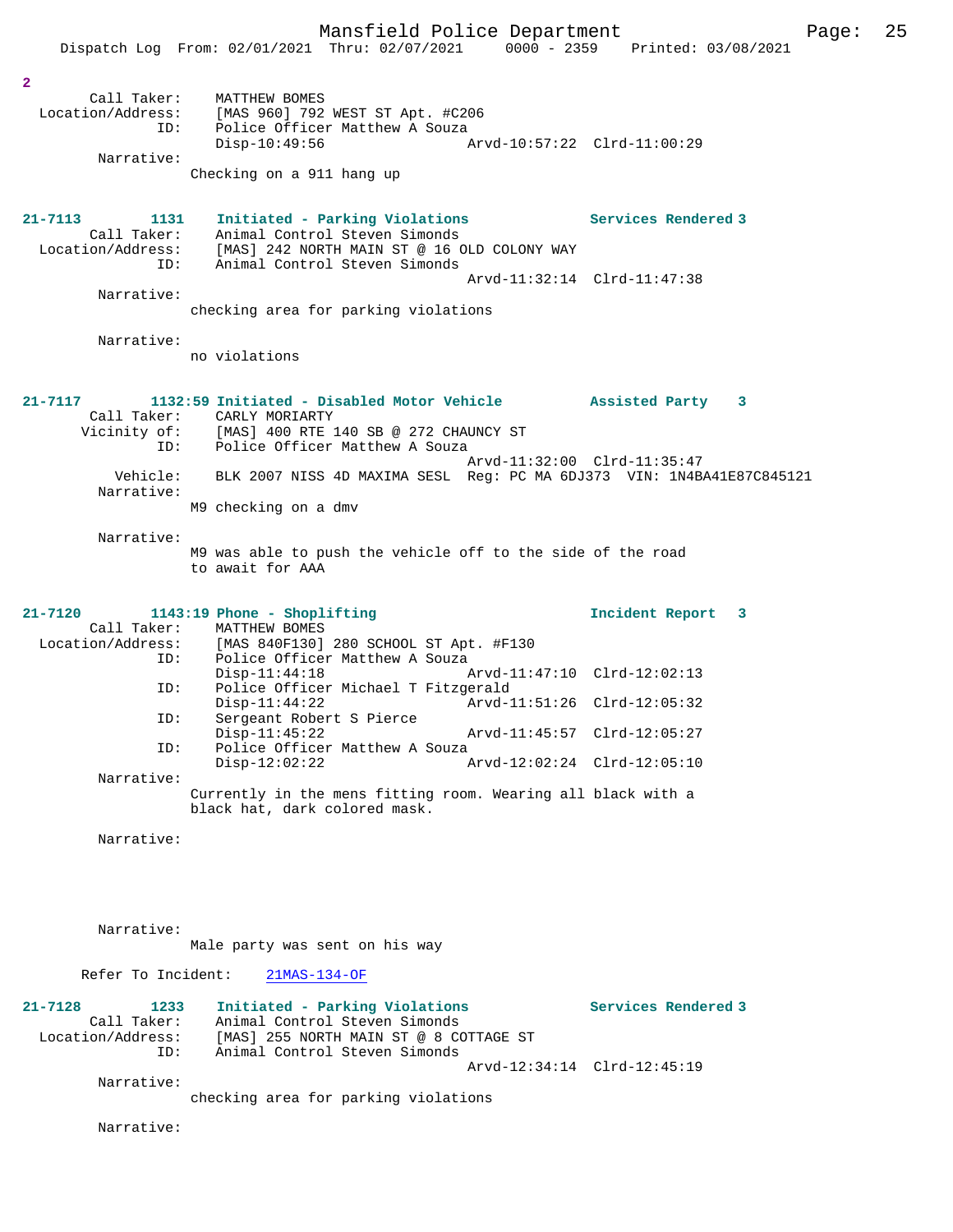tagged MA 117GR5 on old colony way for overtime parking

| 21-7130<br>Call Taker:                              | 1238:57 Initiated - Disabled Motor Vehicle<br>CARLY MORIARTY<br>Location/Address: [MAS 451B] 500 EAST ST<br>ID: Police Officer Nicole M Boldrighini       | <b>Vehicle Towed</b><br>3    |
|-----------------------------------------------------|-----------------------------------------------------------------------------------------------------------------------------------------------------------|------------------------------|
| Vehicle:<br>Narrative:                              | RED 2000 GMC PK SIERRA Req: PC MA 518HN9                                                                                                                  | Arvd-12:38:00 Clrd-12:57:58  |
|                                                     | M4 off with a dmv infront of the ambulance bay-Central St<br>enroute                                                                                      |                              |
| Narrative:                                          | Vehicle towed.                                                                                                                                            |                              |
| $21 - 7138$<br>1329<br>Call Taker:<br>ID:           | Initiated - Parking Violations<br>Animal Control Steven Simonds<br>Location/Address: [MAS] 43 NORTH MAIN ST @ 13 PARK ST<br>Animal Control Steven Simonds | Services Rendered 3          |
| Narrative:                                          |                                                                                                                                                           | Arvd-13:30:22 Clrd-13:54:31  |
|                                                     | checking area for parking violations                                                                                                                      |                              |
| $21 - 7144$                                         | 1420:30 Initiated - Motor Vehicle Stop                                                                                                                    | Citation / Warning Issued 3  |
| ID:                                                 | Call Taker: CARLY MORIARTY<br>Location/Address: [MAS] 26 NORTH MAIN ST @ 14 FULTON ST<br>Police Officer David W Kinahan                                   | Arvd-14:20:00 Clrd-14:30:39  |
| Narrative:                                          | Vehicle: BLK 2019 TOYT LL HIGHLANDER Reg: PC MA 3AL531                                                                                                    |                              |
|                                                     | RO is attempting to renew online.                                                                                                                         |                              |
| Narrative:                                          | Citation issued for exp. registration.                                                                                                                    |                              |
| 21-7145<br>1422<br>Call Taker:<br>Location/Address: | Initiated - Parking Violations<br>Animal Control Steven Simonds<br>[MAS] 255 NORTH MAIN ST @ 8 COTTAGE ST                                                 | Services Rendered 3          |
| ID:                                                 | Animal Control Steven Simonds                                                                                                                             | Arvd-14:23:19 Clrd-14:32:06  |
| Narrative:                                          | checking area for parking violations                                                                                                                      |                              |
| 21-7147                                             | 1430:26 Phone - Alarm - Burglar                                                                                                                           | Building Checked / Secured 1 |
| Call Taker:<br>Location/Address:<br>ID:             | MATTHEW BOMES<br>[MAS 108B] 885 SOUTH MAIN ST<br>Police Officer Michael T Fitzgerald<br>$Disp-14:31:40$                                                   | Arvd-14:34:34 Clrd-15:10:11  |
| ID:                                                 | Police Officer Nicole M Boldrighini<br>$Disp-14:31:51$                                                                                                    | Arvd-14:34:36 Clrd-15:10:17  |
| Vehicle:<br>Vehicle:                                | BLU 2017 FORD F250 Req: PC MA 414LZ1 VIN: 1FTBF2B66HEF23283<br>GRY 2012 VOLK GOLF Req: PC MA 1NJS28 VIN: WVWDM7AJ6CW006084                                |                              |
| Narrative:                                          | Zone: Door to the office area                                                                                                                             |                              |
|                                                     | Ref # none                                                                                                                                                |                              |
| Narrative:                                          |                                                                                                                                                           |                              |
| Narrative:                                          | M4 reporting they made contact with a rep on scene, building<br>checked secure                                                                            |                              |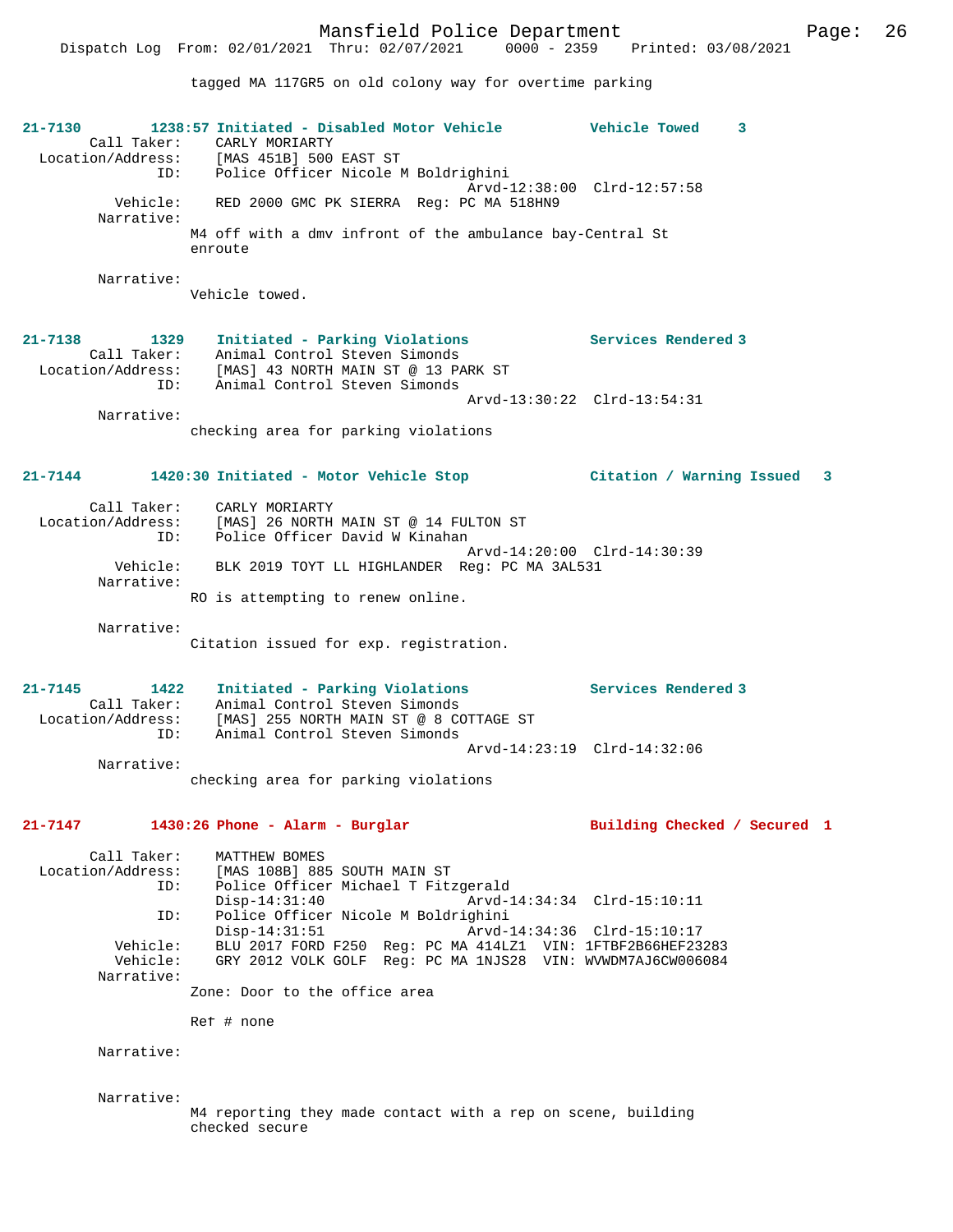Mansfield Police Department Page: 27

| 21-7153    |          | 1539:27 Phone - Parking Violations                                                |  | Spoken To |  |
|------------|----------|-----------------------------------------------------------------------------------|--|-----------|--|
|            |          | Call Taker: Jarred Kohler                                                         |  |           |  |
|            |          | Location/Address: [MAS] 377 NORTH MAIN ST                                         |  |           |  |
|            | ID:      | Police Officer Michael T Fitzgerald                                               |  |           |  |
|            |          | $Disp-15:41:13$                                                                   |  |           |  |
| Narrative: | Vehicle: | RED 2006 FORD FIVHUN Req: PC MA 1PGL23 VIN: 1FAHP281X6G186501                     |  |           |  |
|            |          | older model red ford, parked the wrong direction in the<br>parallel parking area. |  |           |  |
|            |          |                                                                                   |  |           |  |

## **21-7158 1610:22 Phone - Building - Property Check Building Checked / Secured 3**

ID: Police Officer Danielle C Titus

| Call Taker:       | MATTHEW BOMES                                                 |                             |
|-------------------|---------------------------------------------------------------|-----------------------------|
| Location/Address: | [MAS H6629] 241 WEST ST                                       |                             |
| ID:               | Police Officer Danielle C Titus                               |                             |
|                   | $Disp-16:11:00$                                               | $Clrd-16:11:19$             |
| ID:               | Police Officer David J Pepicelli                              |                             |
|                   | $Disp-16:11:14$                                               | Arvd-16:17:23 Clrd-16:22:10 |
| ID:               | Police Officer Danielle C Titus                               |                             |
|                   | $Disp-16:18:09$                                               | Arvd-16:18:12 Clrd-16:22:10 |
| Vehicle:          | WHI 2001 GMC SONOMA Req: PAS MA RW81CH VIN: 1GTDT13W41K192379 |                             |
| Narrative:        |                                                               |                             |

| $21 - 7182$<br>$\overline{2}$ |                                  | 1807:54 911 - 911 Hang-ups & Verifications                                                                                                                                                                                     | Confirmed misdial/Accdntl Call |  |
|-------------------------------|----------------------------------|--------------------------------------------------------------------------------------------------------------------------------------------------------------------------------------------------------------------------------|--------------------------------|--|
|                               | Call Taker:<br>ID:               | MATTHEW BOMES<br>Vicinity of: [MAS H9932] 3 HEATHER LN<br>Police Officer David J Pepicelli<br>Disp-18:10:38                                                                                                                    | Arvd-18:20:51 Clrd-18:23:02    |  |
|                               | Narrative:                       | 911 hang up in the area cell phone 56 meters                                                                                                                                                                                   |                                |  |
|                               | Narrative:                       | no answer on the call back going direct to Vm                                                                                                                                                                                  |                                |  |
|                               | Narrative:                       | CP called back stated no issues, accidental dial                                                                                                                                                                               |                                |  |
|                               | Narrative:                       | spoke withthe party on call back she was attempting to turn<br>down the volume.                                                                                                                                                |                                |  |
| $21 - 7187$                   |                                  | 1837:11 Initiated - Motor Vehicle Stop                                                                                                                                                                                         | Citation / Warning Issued 3    |  |
|                               | ID:<br>Vehicle:<br>Narrative:    | Call Taker: APRIL LEHANE<br>Location/Address: [MAS] SCHOOL ST @ COPELAND DR<br>Police Officer William C Trudell<br>BLU 2017 SUBA UT CROSST Req: PC MA 8PZS90 VIN: JF2GPANC1H8243804<br>citation issued for red light violation | Arvd-18:37:00 Clrd-18:42:30    |  |
| $21 - 7189$                   | Call Taker:<br>Location/Address: | 1914:26 Walk-In - Identity Fraud or Theft<br>Support Staff Matthew Gately<br>[MAS H5944] 18 OLD FARM RD                                                                                                                        | Incident Report 1              |  |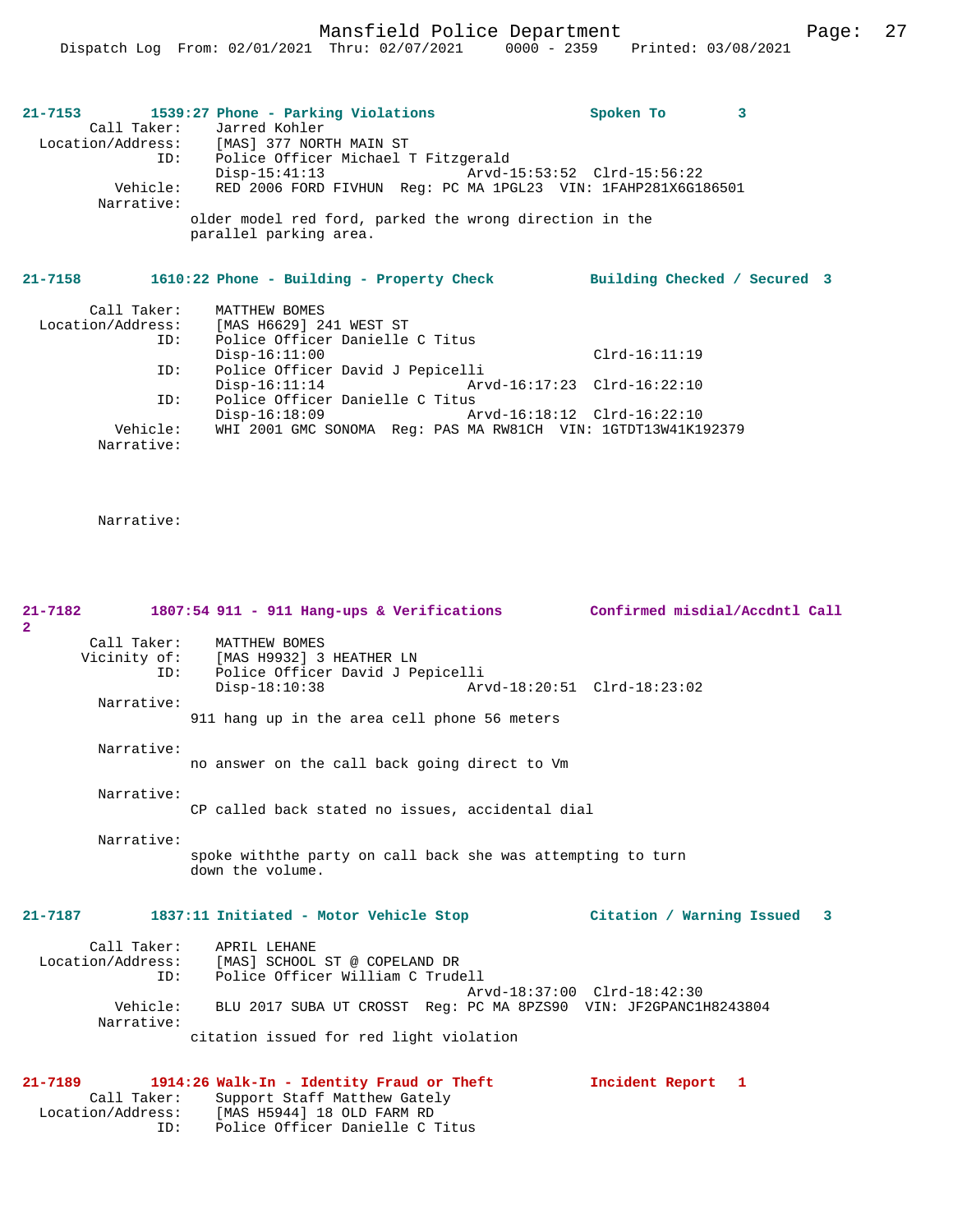Mansfield Police Department Page: 28 Dispatch Log From: 02/01/2021 Thru: 02/07/2021 Disp-19:16:17 Arvd-19:16:56 Clrd-19:16:59 Narrative: Rp into the station reporting a fraudulent unemployment claim. Refer To Incident: 21MAS-136-OF **21-7191 1928:24 Phone - Alarm - Burglar Building Checked / Secured 1** Call Taker: TARA LAKO Location/Address: [MAS 127E1] 11 NORFOLK ST Apt. #3 ID: Police Officer David J Pepicelli Disp-19:30:25 Clrd-19:31:50<br>ID: Police Officer Danielle C Titus Police Officer Danielle C Titus<br>Disp-19:30:29 Ary<br>Dolice Office Disp-19:30:29 Arvd-19:31:28 Clrd-19:39:04<br>ID: Police Officer William C Trudell Police Officer William C Trudell Disp-19:31:08 Clrd-19:31:14<br>TD: Police Officer William C Trudell ID: Police Officer William C Trudell Disp-19:31:45 Arvd-19:34:58 Clrd-19:39:04<br>Vehicle: BRO 1998 TOYT COROLL Req: PC MA 1FEM78 VIN: 2T1BR12E1WC09 Vehicle: BRO 1998 TOYT COROLL Reg: PC MA 1FEM78 VIN: 2T1BR12E1WC093879 Narrative: Zone: entry exit, indicating front right door Ref # 8558 Narrative: Narrative: One vehicle in lot Narrative: Ofc Trudell reports cleaners on site **21-7192 1937:34 Phone - Assist Citizen - P S A Spoken To 3**  Call Taker: Support Staff Matthew Gately<br>Location/Address: [MAS H335] 101 ANGELL ST Apt. ess: [MAS H335] 101 ANGELL ST Apt. #2<br>ID: Police Officer David J Pepicelli Police Officer David J Pepicelli<br>Disp-19:42:45 Arv Disp-19:42:45 Arvd-19:42:48 Clrd-20:39:10 Narrative: **21-7194 1948:18 Phone - Suspicious Actv / Persn / Veh Gone on Arrival 2**  Call Taker: TARA LAKO<br>Location/Address: [MAS] NOR [MAS] NORTH MAIN ST

 ID: Police Officer William C Trudell Disp-19:49:56 Arvd-19:52:46 Clrd-19:59:03<br>ID: Sergeant Jeffrey G Bombard Sergeant Jeffrey G Bombard<br>Disp-19:52:14 Disp-19:52:14 Arvd-19:53:47 Clrd-19:59:03 Narrative:

Narrative: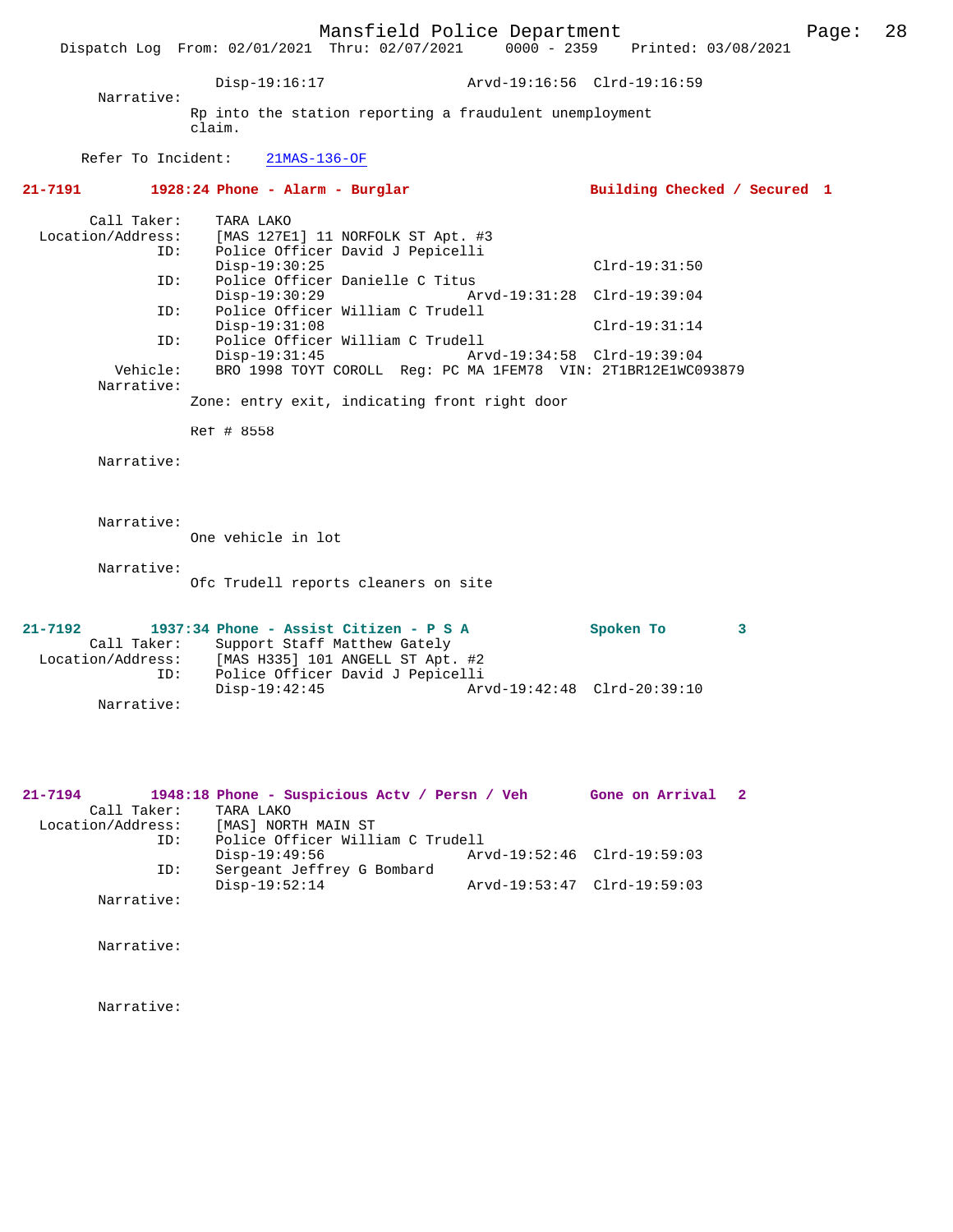Narrative:

Narrative:

| TARA LAKO<br>Police Officer Danielle C Titus<br>Disp-20:17:31                          | Arvd-20:22:36 Clrd-20:28:31                                                                                                                                                                                                                                                                                                                                                                                                                                                                                                                                                |
|----------------------------------------------------------------------------------------|----------------------------------------------------------------------------------------------------------------------------------------------------------------------------------------------------------------------------------------------------------------------------------------------------------------------------------------------------------------------------------------------------------------------------------------------------------------------------------------------------------------------------------------------------------------------------|
| Checking on a 911 hang up                                                              |                                                                                                                                                                                                                                                                                                                                                                                                                                                                                                                                                                            |
| Open 911 line, possibly a child with the phone, hear adult<br>voices in the background |                                                                                                                                                                                                                                                                                                                                                                                                                                                                                                                                                                            |
| Male eventually came on the phone, stating it was<br>accidental.                       |                                                                                                                                                                                                                                                                                                                                                                                                                                                                                                                                                                            |
|                                                                                        | Building Checked / Secured 3                                                                                                                                                                                                                                                                                                                                                                                                                                                                                                                                               |
| Police Officer Danielle C Titus                                                        | Arvd-21:16:00 Clrd-21:27:34                                                                                                                                                                                                                                                                                                                                                                                                                                                                                                                                                |
| Checking the area.                                                                     |                                                                                                                                                                                                                                                                                                                                                                                                                                                                                                                                                                            |
|                                                                                        | Building Checked / Secured 3                                                                                                                                                                                                                                                                                                                                                                                                                                                                                                                                               |
| Police Officer Danielle C Titus                                                        |                                                                                                                                                                                                                                                                                                                                                                                                                                                                                                                                                                            |
| Checking the area.                                                                     |                                                                                                                                                                                                                                                                                                                                                                                                                                                                                                                                                                            |
| [MAS H4451] 25 BEAUMONT POND DR                                                        | Spoken To<br>3                                                                                                                                                                                                                                                                                                                                                                                                                                                                                                                                                             |
| $Disp-23:26:46$                                                                        | Arvd-23:32:46 Clrd-23:37:57                                                                                                                                                                                                                                                                                                                                                                                                                                                                                                                                                |
| RP reports he is being harassed by a person via electronic<br>device and apps.         |                                                                                                                                                                                                                                                                                                                                                                                                                                                                                                                                                                            |
|                                                                                        |                                                                                                                                                                                                                                                                                                                                                                                                                                                                                                                                                                            |
|                                                                                        |                                                                                                                                                                                                                                                                                                                                                                                                                                                                                                                                                                            |
|                                                                                        | 2016:33 Phone - 911 Hang-ups & Verifications Confirmed misdial/Accdntl Call<br>Call Taker:<br>Location/Address: [MAS H3829] 109 OTIS ST<br>ID:<br>2116:26 Initiated - Proactive Patrol<br>Call Taker: APRIL LEHANE<br>Location/Address: [MAS 322] 31 HAMPSHIRE ST<br>ID:<br>2236:24 Initiated - Proactive Patrol<br>Call Taker: APRIL LEHANE<br>Location/Address: [MAS 411] 60 FORBES BLVD<br>ID:<br>Arvd-22:36:00 Clrd-22:39:51<br>2324:07 Phone - Harass. Electronic Communicat<br>Call Taker: TARA LAKO<br>Location/Address:<br>Police Officer William C Trudell<br>ID: |

**For Date: 02/04/2021 - Thursday**

**21-7234 0042:07 Phone - Motor Veh Acc - No Injury Accident Report 1**  Call Taker: TARA LAKO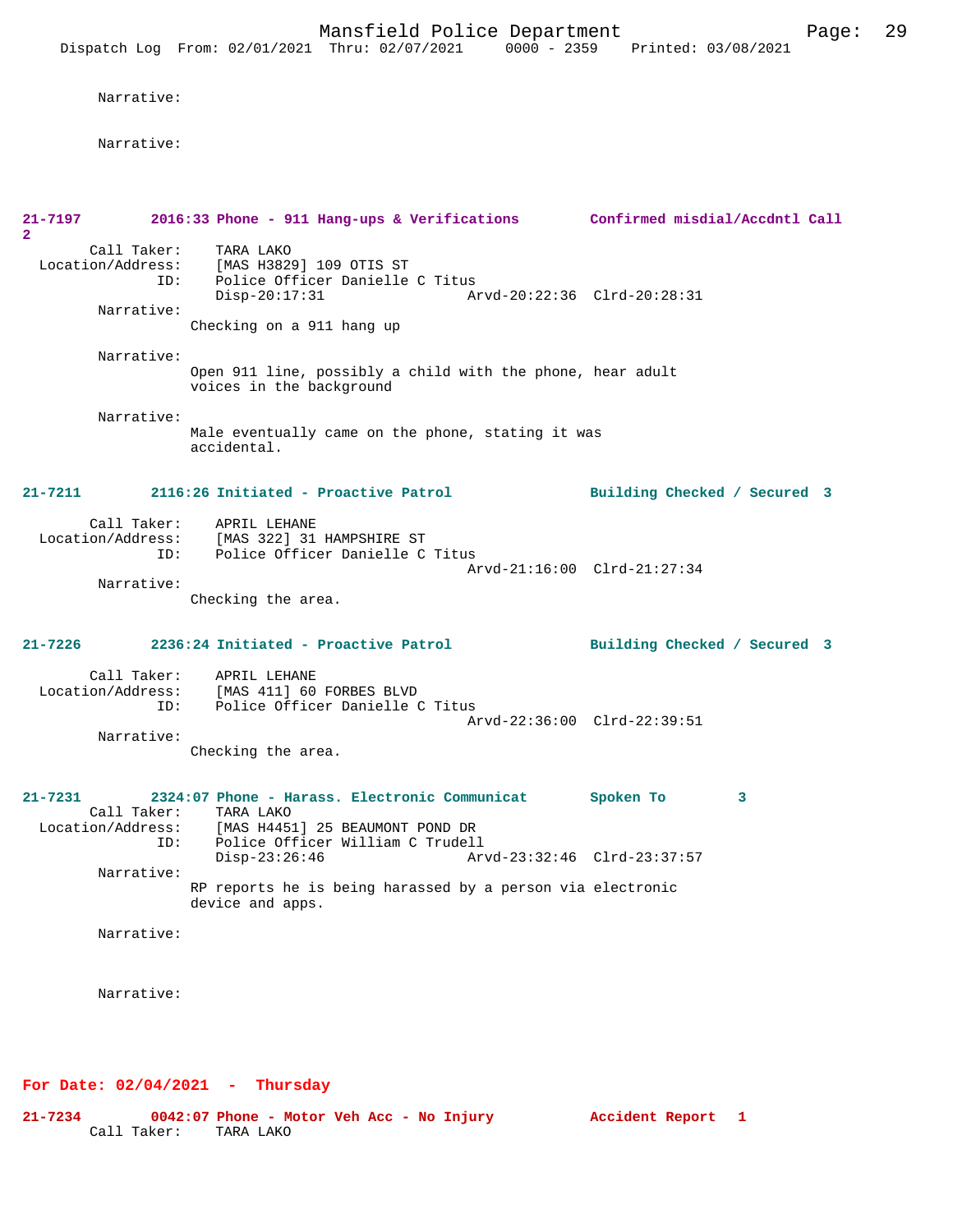Mansfield Police Department Page: 30 Dispatch Log From: 02/01/2021 Thru: 02/07/2021 0000 - 2359 Printed: 03/08/2021 Location/Address: [MAS] RTE 140 SB ID: Patrolman Gregory S Martell Disp-00:45:38 Arvd-00:49:15 Clrd-02:05:09 ID: Police Officer William C Trudell Arvd-00:55:35 Clrd-00:55:38 ID: Police Officer Meghan Birnie Disp-00:52:09 Arvd-00:52:12 Clrd-02:05:11 Vehicle: RED 2013 HYUN SONATA Reg: PC MA 1BMY70 VIN: 5NPEC4AC7DH779399 Towed: For: Accident By: Central Street Garage To: Central Street Garage Released To: PASQUERILLO On: 02/08/2021 @ 1529 Narrative: RP reports he is a AAA tow driver and the vehicle he arrived to tow is on top of a guard rail. No injuries reported. Narrative: Central street requested, they are enroute. Narrative: Central Street on scene. Narrative: Second Central Street truck is on scene. Extended time due to vehicle positon. Ramp shut down at this time. Narrative: Vehicle towed. Mass Dot to be contacted due to extensive damage to guardrail Narrative: Refer To Accident: 21MAS-36-AC **21-7288 0320:10 Initiated - Proactive Patrol Services Rendered 3**  Call Taker: Michael Mezhberg Location/Address: [FOX 14] 4 FISHER ST ID: Police Officer William C Trudell Arvd-03:20:00 Clrd-03:22:00 Narrative: Checking the area. **21-7289 0322:00 Initiated - Proactive Patrol Services Rendered 3**  Call Taker: Michael Mezhberg Location/Address: [MAS 4] 31 HAMPSHIRE ST ID: Police Officer William C Trudell Arvd-03:22:00 Clrd-03:26:00 Narrative: Checking the area. **21-7295 0607:59 Initiated - Disabled Motor Vehicle Assisted Party 3**  Call Taker: JEFFREY KEEFE Vicinity of: [MAS] WEST ST ID: Sergeant John R Armstrong Arvd-06:07:00 Clrd-06:40:12 Vehicle: GRY 2012 CADI SD CTS Reg: PC MA 6351KK VIN: 1G6DS5E31C0109229 Narrative: Reported DMV in the area. Narrative: M1 advises male party ran out of gas and is waiting for AAA. Achins contacted and advises 10 min ETA. M1 standing by due to the vehicle being in a difficult part of the roadway. Narrative: AAA on scene. Narrative: AAA Assisted party.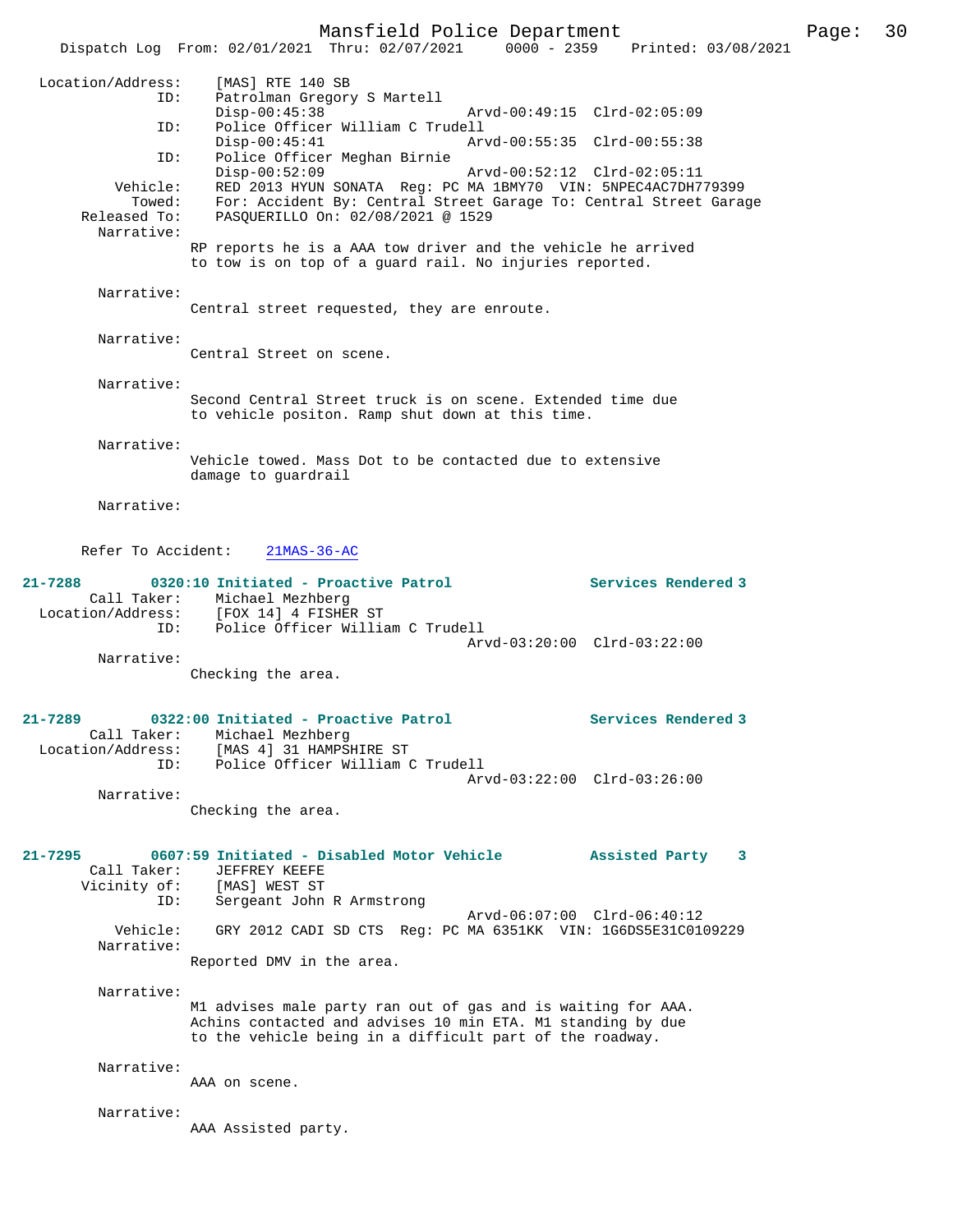| 21–7309<br>0724                         | Initiated - Parking Violations<br>Call Taker: Animal Control Steven Simonds<br>Location/Address: [MAS] 242 NORTH MAIN ST @ 16 OLD COLONY WAY<br>ID: Animal Control Steven Simonds    | Services Rendered 3          |
|-----------------------------------------|--------------------------------------------------------------------------------------------------------------------------------------------------------------------------------------|------------------------------|
| Narrative:                              |                                                                                                                                                                                      | Arvd-07:24:48 Clrd-08:36:11  |
|                                         | checking area for parking violations                                                                                                                                                 |                              |
| Narrative:                              | no violations                                                                                                                                                                        |                              |
|                                         | 21-7322 0908:47 Initiated - Proactive Patrol Building Checked / Secured 3                                                                                                            |                              |
|                                         | Call Taker: APRIL LEHANE<br>Location/Address: [MAS 907E] 390 WEST ST<br>ID: Police Officer Nicole M Boldrighini                                                                      | Arvd-09:08:00 Clrd-09:15:40  |
| Narrative:                              | Checking the area.                                                                                                                                                                   |                              |
| $21 - 7324$                             | 0916:18 Phone - Assist Fire Department<br>Call Taker: APRIL LEHANE<br>Location/Address: [MAS 400D] 111 FORBES BLVD                                                                   | Services Rendered 2          |
|                                         | ID: Police Officer Nicole M Boldrighini<br>Disp-09:16:45<br>Arvd-09:18:32 Clrd-09:30:02                                                                                              |                              |
| Narrative:                              | Assisting the FD with a fire related incident.<br>Nature: masterbox                                                                                                                  |                              |
|                                         |                                                                                                                                                                                      | Building Checked / Secured 3 |
|                                         | Call Taker: APRIL LEHANE<br>Location/Address: [MAS 411] 60 FORBES BLVD<br>ID: Police Officer Nicole M Boldrighini                                                                    | Arvd-09:45:00 Clrd-09:53:42  |
| Narrative:                              | Checking the area.                                                                                                                                                                   |                              |
| $21 - 7335$                             | 1002:37 Walk-In - Assist Citizen - P S A<br>Call Taker: Support Staff Matthew Todesco<br>Location/Address: [MAS 427] 21 ERICK RD Apt. #35<br>ID: Police Officer Michael T Fitzgerald | Incident Report 3            |
| Narrative:                              | $Disp-10:04:15$                                                                                                                                                                      | Arvd-10:14:04 Clrd-10:39:37  |
| Refer To Incident:                      | $21MAS-137-OF$                                                                                                                                                                       |                              |
| 21-7338<br>$\mathbf{2}$                 | 1038:30 Phone - 911 Hang-ups & Verifications Confirmed misdial/Accdntl Call                                                                                                          |                              |
| Call Taker:<br>Location/Address:<br>ID: | Jarred Kohler<br>[MAS 417H] 19 FRANCIS AVE Apt. #16<br>Police Officer Nicole M Boldrighini<br>$Disp-10:43:50$                                                                        | Arvd-10:47:28 Clrd-10:51:40  |
| Narrative:                              | Checking on a 911 hang up.                                                                                                                                                           |                              |
| Narrative:                              | clear- confirmed accidental by child                                                                                                                                                 |                              |
| $21 - 7348$<br>1100                     | Initiated - Proactive Patrol                                                                                                                                                         | Building Checked / Secured 3 |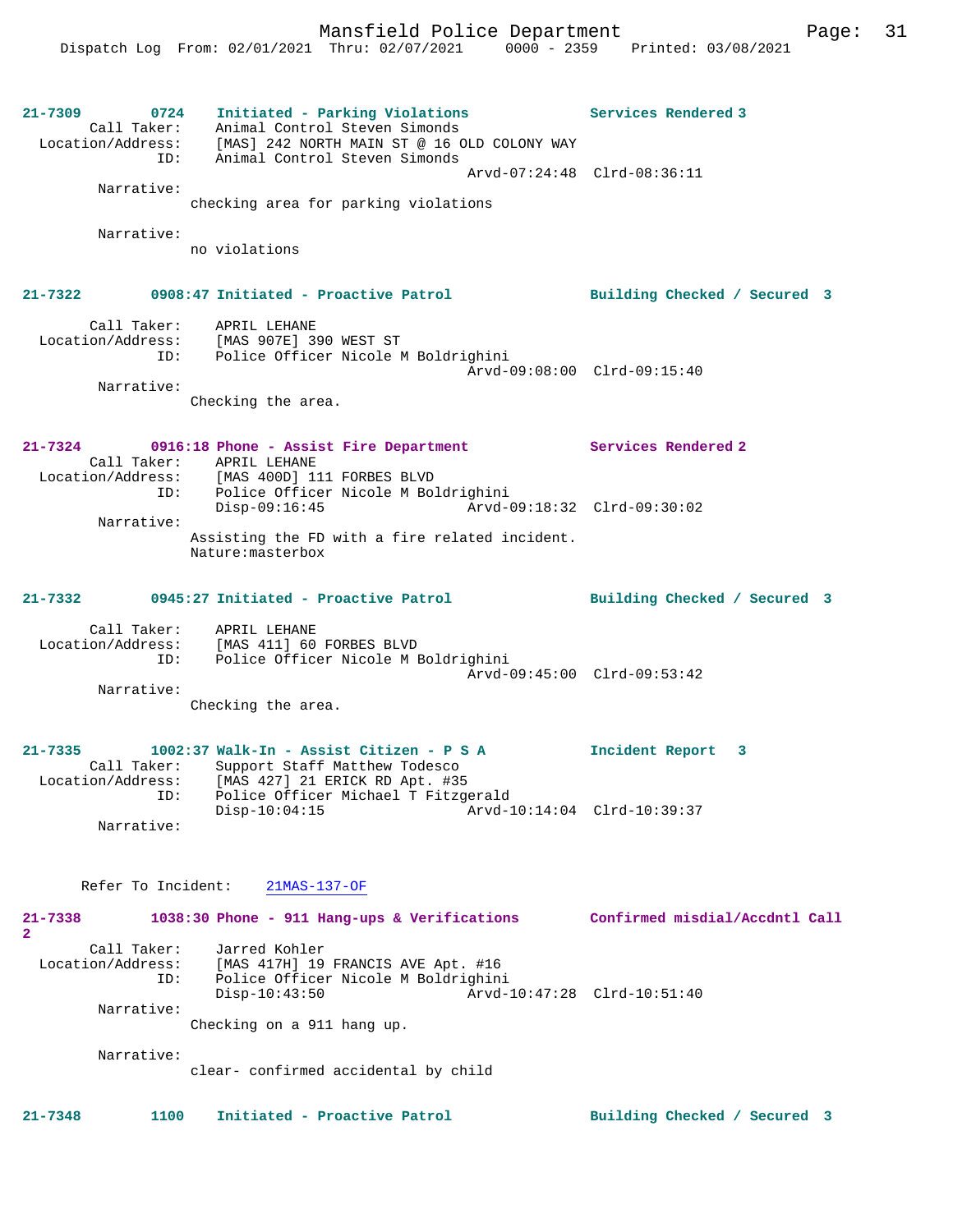Mansfield Police Department Page: 32 Dispatch Log From: 02/01/2021 Thru: 02/07/2021 0000 - 2359 Printed: 03/08/2021 Call Taker: Police Officer Nicole M Boldrighini Location/Address: [MAS 840] 280 SCHOOL ST ID: Police Officer Nicole M Boldrighini Arvd-11:10:19 Clrd-11:15:16 Narrative: checking the area **21-7346 1106 Initiated - Parking Violations Services Rendered 3**  Call Taker: Animal Control Steven Simonds Location/Address: [MAS] 126 NORTH MAIN ST @ 10 VILLA ST ID: Animal Control Steven Simonds Arvd-11:06:55 Clrd-11:21:45 Narrative: checking area for parking violations **21-7356 1208:30 Initiated - Selective Enforcement / Radar Arrest(s) Made 3**  Call Taker: APRIL LEHANE<br>Location/Address: [MAS] 99 COPE Location/Address: [MAS] 99 COPELAND DR @ 235 CHAUNCY ST ID: Police Officer David W Kinahan Arvd-12:08:00 Clrd-13:09:59 Vehicle: RED 2011 GMC UT ACADIA Reg: PC MA 1JRA78 VIN: 1GKKVRED3BJ100119 Narrative: Selective enforcement in the area. Narrative: MA 1JRA78 @ Giles Place Narrative: Licensed operator on scene Refer To Summons: 21MAS-41-AR Summons: VIANA, MARIANA<br>Address: 124 CRAFTS ST P 124 CRAFTS ST Apt. #3 NEWTON, MA<br>40  $Age:$  Charges: ELECTRONIC DEVICE, USE WHILE OPERATING MV, 1st OFFENSE\* c90 s13B UNLICENSED OPERATION OF MV **21-7357 1212:51 Initiated - Selective Enforcement / Radar Citation / Warning Issued 3** Call Taker: APRIL LEHANE Location/Address: [MAS] 800 SOUTH MAIN ST @ 10 RESERVOIR ST ID: Police Officer Nicole M Boldrighini Arvd-12:12:00 Clrd-12:41:55 Vehicle: GRY 2021 TOYT COROLLA Reg: PAS MA RSJ965 VIN: 5YFEPMAE2MP161867 BLU 2011 HOND CO CRZ Reg: PC MA 9YE686 VIN: JHMZF1C60BS010819 Narrative: Selective enforcement in the area. Narrative: MA RSJ965 citation issued for speed Narrative: MA 9YE686 citation issued for speed and improper display **21-7362 1247:04 Initiated - Selective Enforcement / Radar Citation / Warning Issued 3** Call Taker: APRIL LEHANE<br>Location/Address: [MAS] 1132 S ess: [MAS] 1132 SCHOOL ST @ 5 WHITETAIL LN<br>TD: Sergeant Robert S Pierce Sergeant Robert S Pierce Arvd-12:47:00 Clrd-13:05:40 Vehicle: BLK 2018 MITS OUTLAN Reg: PC MA 2FHR61 VIN: JA4AZ3A37JZ068212 Narrative: Selective enforcement in the area.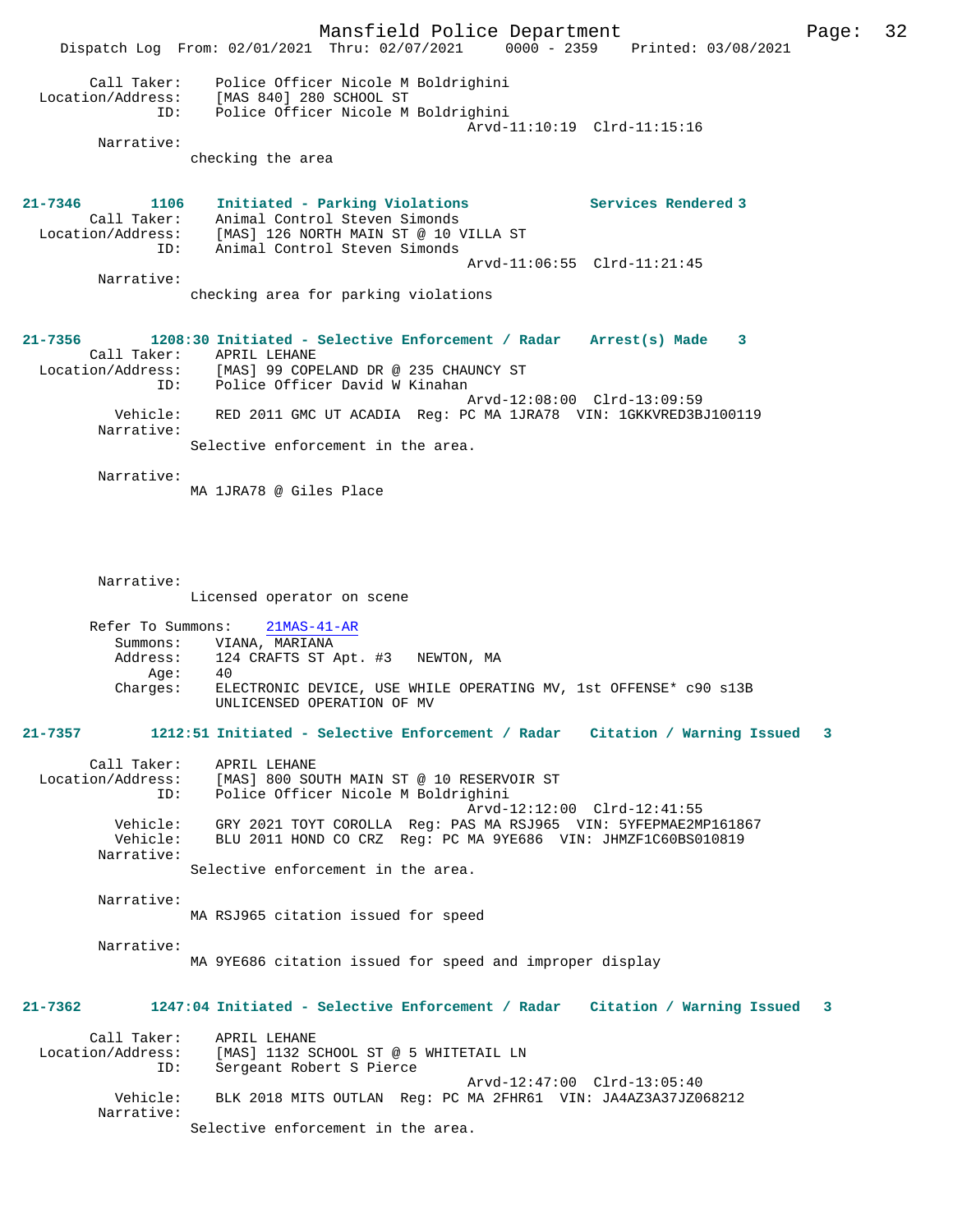Dispatch Log From: 02/01/2021 Thru: 02/07/2021 0000 - 2359 Printed: 03/08/2021

| Narrative:                                  | MA 2FHR61 citation issued for speed                                                                                                                                                    |                              |
|---------------------------------------------|----------------------------------------------------------------------------------------------------------------------------------------------------------------------------------------|------------------------------|
|                                             | 21-7366 1301 Initiated - Parking Violations<br>Call Taker: Animal Control Steven Simonds<br>Location/Address: [MAS] 43 NORTH MAIN ST @ 13 PARK ST<br>ID: Animal Control Steven Simonds | Services Rendered 3          |
| Narrative:                                  | Arvd-13:01:49 Clrd-13:31:15<br>checking area for parking violations                                                                                                                    |                              |
|                                             | 21-7368 1315:10 Initiated - ACO Activity                                                                                                                                               | Incident Report 3            |
|                                             | Call Taker: APRIL LEHANE<br>Location/Address: [MAS H3694] 3 MORGAN RD<br>ID: animal control Jeffrey S Collins<br>Arvd-13:15:00 Clrd-13:16:11                                           |                              |
| Narrative:                                  |                                                                                                                                                                                        |                              |
|                                             | Refer To Incident: 21MAS-139-OF                                                                                                                                                        |                              |
|                                             | 21-7369 1318:15 Initiated - Motor Vehicle Stop [11-7369] Citation / Warning Issued                                                                                                     | 3                            |
|                                             | Call Taker: APRIL LEHANE<br>Vicinity of: [MAS] 287 CHAUNCY ST @ 400 RTE 140 NB<br>ID: Police Officer Nicole M Boldrighini                                                              |                              |
|                                             | Arvd-13:18:00 Clrd-13:21:23<br>Vehicle: BLK 2011 MERC GRAND Req: PC MA 5EN874 VIN: 2MEBM7FV6BX609265                                                                                   |                              |
| Narrative:                                  | citation issued for red light violation                                                                                                                                                |                              |
|                                             | 21-7371 1331:38 Radio - Follow up Investigation Not Home / No Answer                                                                                                                   | 3                            |
| ID:                                         | Call Taker: APRIL LEHANE<br>Location/Address: [MAS] 21 ERICK RD Apt. #35<br>Police Officer Michael T Fitzgerald<br>$Disp-13:32:18$<br>Arvd-13:39:28 Clrd-13:39:30                      |                              |
| Narrative:                                  | Conducting a follow up in the area to a previously reported<br>incident.                                                                                                               |                              |
| Narrative:                                  | Ofc Fitzgerald has been trying to contact female to follow<br>up. She is not answering her phone                                                                                       |                              |
| Narrative:                                  | clear- nobody home at this time. Neither vehicle is there                                                                                                                              |                              |
| 21-7373<br>Call Taker:<br>Location/Address: | 1341:37 Initiated - Assist Non-Govrnmnt Agency<br>APRIL LEHANE<br>[MAS 1002] 250 EAST ST<br>ID:<br>Police Officer Michael T Fitzgerald                                                 | Services Rendered 3          |
| Narrative:                                  | Arvd-13:41:00 Clrd-13:58:15<br>out for the buses                                                                                                                                       |                              |
| 21-7376                                     | $1401:56$ 911 - 911 Hang-ups & Verifications                                                                                                                                           | Building Checked / Secured 2 |
| Call Taker:<br>Location/Address:<br>ID:     | MATTHEW BOMES<br>[MAS 189A] 5 HAMPSHIRE ST Apt. #DR<br>Police Officer Nicole M Boldrighini<br>$Disp-14:02:32$<br>Arvd-14:07:57 Clrd-14:12:01                                           |                              |
| Narrative:                                  | Checking on a 911 hang up, line busy on call back                                                                                                                                      |                              |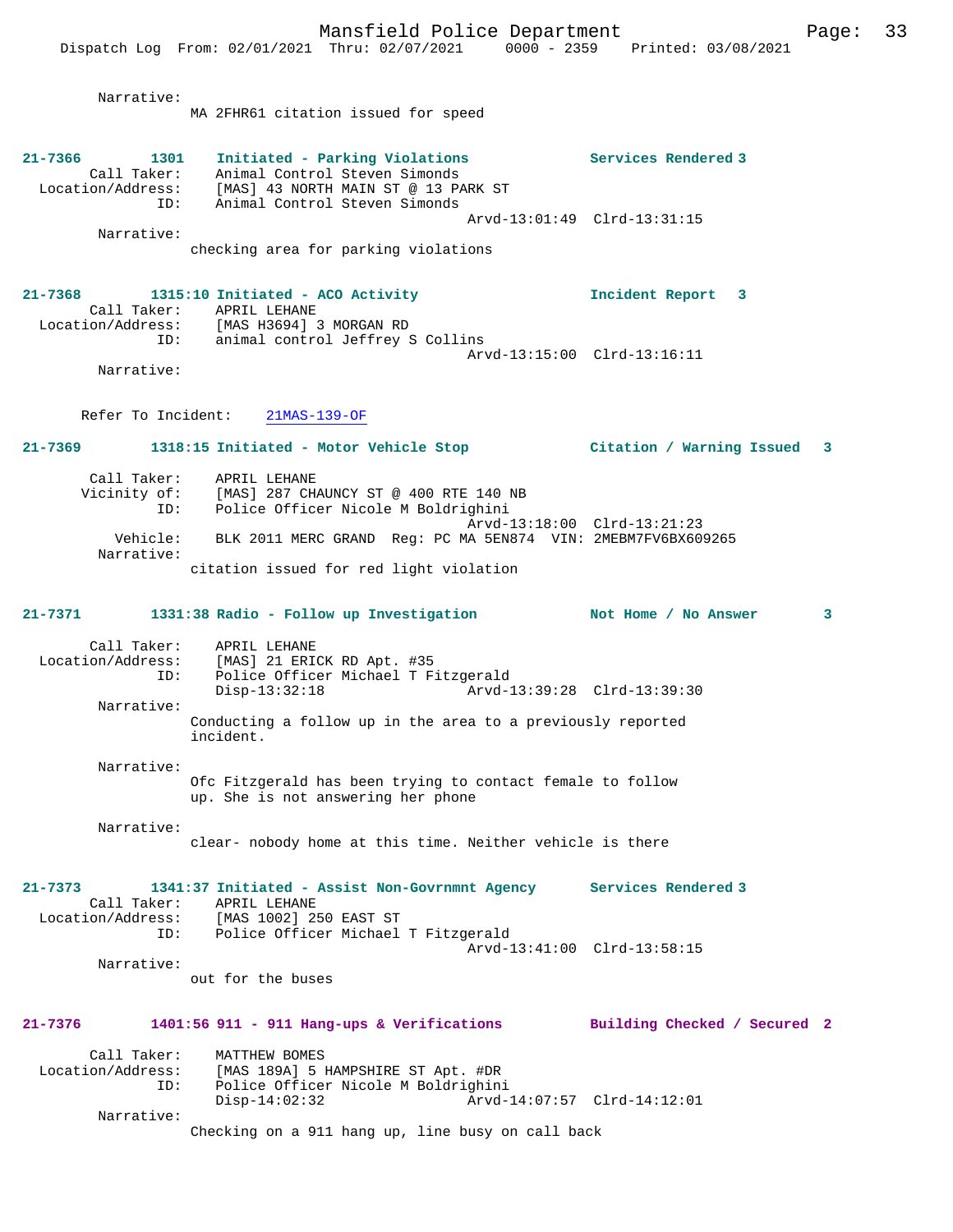|                                                                                       |                                                             | Mansfield Police Department                                                                                           |                             | Dispatch Log From: 02/01/2021 Thru: 02/07/2021 0000 - 2359 Printed: 03/08/2021               | Page: 34     |  |
|---------------------------------------------------------------------------------------|-------------------------------------------------------------|-----------------------------------------------------------------------------------------------------------------------|-----------------------------|----------------------------------------------------------------------------------------------|--------------|--|
| Narrative:                                                                            |                                                             |                                                                                                                       |                             |                                                                                              |              |  |
| Narrative:                                                                            |                                                             |                                                                                                                       |                             |                                                                                              |              |  |
|                                                                                       |                                                             |                                                                                                                       |                             | 21-7384 1448:20 Initiated - Motor Vehicle Stop             Citation / Warning Issued         | $\mathbf{3}$ |  |
| Call Taker:                                                                           | APRIL LEHANE                                                |                                                                                                                       |                             |                                                                                              |              |  |
| ID:                                                                                   | Vicinity of: [MAS] 500 EAST ST                              | Police Officer David W Kinahan                                                                                        |                             |                                                                                              |              |  |
| Vehicle:<br>Narrative:                                                                |                                                             |                                                                                                                       |                             | Arvd-14:48:00 Clrd-14:57:21<br>BLK 2005 HOND ACCORD Req: PC MA 3TA898 VIN: 1HGCM66895A073503 |              |  |
|                                                                                       |                                                             | citation issued for speeding in the school zone                                                                       |                             |                                                                                              |              |  |
| 21-7393<br>Location/Address: [MAS] 20 THOMAS ST<br>ID:                                | Call Taker: MATTHEW BOMES                                   | 1633:54 911 - Disabled Motor Vehicle<br>Police Officer Jay J Sparrow                                                  |                             | <b>Services Rendered 3</b>                                                                   |              |  |
| Vehicle:                                                                              | Disp-16:35:17                                               |                                                                                                                       | Arvd-16:44:58 Clrd-17:15:05 | GRY 2016 BUIC VERANO Reg: PC MA 5WH622 VIN: 1G4PW5SK3G4137652                                |              |  |
| Narrative:                                                                            | Reported DMV in the area.                                   |                                                                                                                       |                             |                                                                                              |              |  |
| Narrative:                                                                            |                                                             |                                                                                                                       |                             |                                                                                              |              |  |
|                                                                                       | ETOH                                                        | Party is out with a DMV in the roadway party is possibly                                                              |                             |                                                                                              |              |  |
| Narrative:                                                                            |                                                             | Operator hit the curb at old colony rd @ rumford ave,<br>causing damage to the front tire.                            |                             |                                                                                              |              |  |
|                                                                                       | Tow requested by M5                                         |                                                                                                                       |                             |                                                                                              |              |  |
|                                                                                       | Central Street towing en route                              |                                                                                                                       |                             |                                                                                              |              |  |
| Narrative:                                                                            |                                                             | vehcile was towed to 1 old colony                                                                                     |                             |                                                                                              |              |  |
|                                                                                       |                                                             |                                                                                                                       |                             | 21-7408 1712:14 Initiated - Motor Vehicle Stop             Citation / Warning Issued 3       |              |  |
| Call Taker:                                                                           | Dispatcher Jacques Ryan<br>Vicinity of: [MAS] 140 SCHOOL ST |                                                                                                                       |                             |                                                                                              |              |  |
| ID:                                                                                   |                                                             | Police Officer Andrew J Kelley                                                                                        |                             |                                                                                              |              |  |
| Vehicle:                                                                              |                                                             |                                                                                                                       |                             | Arvd-17:12:00 Clrd-17:18:54<br>GRY 2014 TOYT COROLL Req: PC MA 2SL862 VIN: 2T1BURHE6EC077048 |              |  |
| 21-7413<br>Location/Address: [MAS H4233] 19 DAVIS ST<br>ID:                           |                                                             | 1735:41 Walk-In - Fraud or Identity Theft<br>Call Taker: Support Staff Matthew Gately<br>Police Officer Jay J Sparrow |                             | Incident Report 1                                                                            |              |  |
| Narrative:                                                                            | $Disp-17:40:49$                                             |                                                                                                                       |                             | Arvd-17:40:53 Clrd-17:44:27                                                                  |              |  |
|                                                                                       | claim.                                                      | Rp into the station to report a fraudulent unemployment                                                               |                             |                                                                                              |              |  |
| Refer To Incident:                                                                    | $21MAS-140-OF$                                              |                                                                                                                       |                             |                                                                                              |              |  |
| 21-7417 1756:09 911 - Disturbance / Gathering<br>Location/Address: [MAS] 24 HORACE ST | Call Taker: MATTHEW BOMES                                   |                                                                                                                       |                             | <b>Services Rendered 1</b>                                                                   |              |  |
| ID:<br>ID:                                                                            | $Disp-17:59:14$                                             | Police Officer Danielle C Titus<br>Police Officer Jay J Sparrow                                                       |                             | Arvd-18:05:02 Clrd-18:12:19                                                                  |              |  |
|                                                                                       | $Disp-17:59:18$                                             |                                                                                                                       | Arvd-18:05:08 Clrd-18:12:56 |                                                                                              |              |  |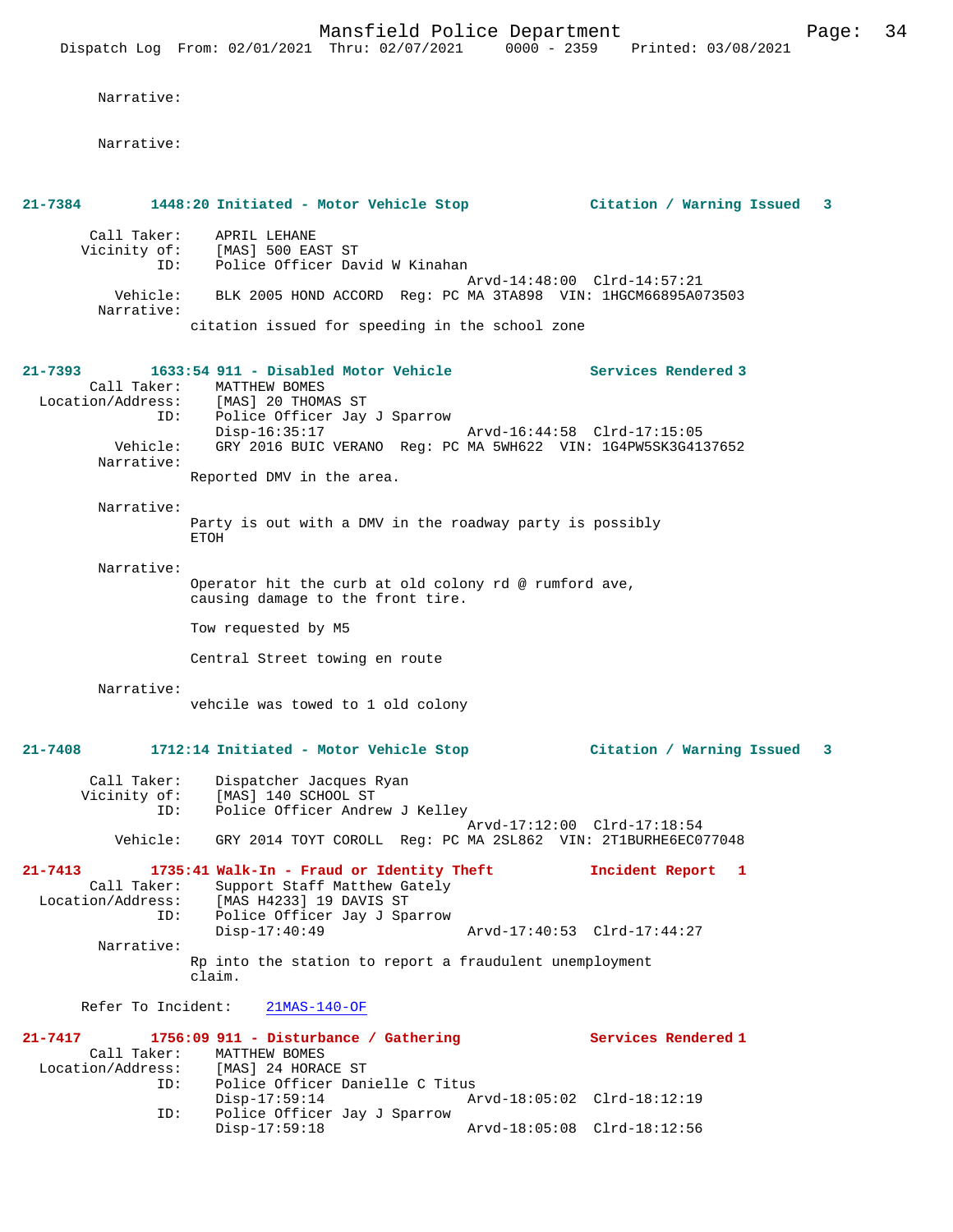Narrative:

Narrative:

Narrative:

Narrative:

| $21 - 7443$ |                                         | 2022:04 Initiated - Well Being Check                                                                                                   | Transported to Hospital     | 3 |
|-------------|-----------------------------------------|----------------------------------------------------------------------------------------------------------------------------------------|-----------------------------|---|
|             | Call Taker:<br>Location/Address:<br>ID: | Dispatcher Jacques Ryan<br>[MAS 907] 390 WEST ST Apt. #A<br>Sergeant Thomas R Connor                                                   |                             |   |
|             |                                         |                                                                                                                                        | Arvd-20:22:00 Clrd-20:50:30 |   |
|             | ID:                                     | Police Officer Danielle C Titus<br>$Disp-20:22:50$                                                                                     | Arvd-20:26:33 Clrd-20:31:44 |   |
|             | ID:                                     | Police Officer Andrew J Kelley<br>$Disp-20:22:58$                                                                                      |                             |   |
|             | Vehicle:<br>Narrative:                  | BLK 2021 HYUN Accent Se Reg: CT AZ91749 VIN: 3KPC24A65ME129866                                                                         | Arvd-20:26:30 Clrd-20:50:30 |   |
|             |                                         | Manager at Home Depot is concerned for one of her employees<br>having an edp issue                                                     |                             |   |
|             | Narrative:                              |                                                                                                                                        |                             |   |
|             |                                         | last known location of the employee is at the Verizon store<br>to unlock his car                                                       |                             |   |
|             | Narrative:                              |                                                                                                                                        |                             |   |
|             |                                         | M1 and M12 are looking for him at the Mall                                                                                             |                             |   |
|             | Narrative:                              | M13 is at Home Depot to speak with the manager                                                                                         |                             |   |
|             | Narrative:                              |                                                                                                                                        |                             |   |
|             |                                         |                                                                                                                                        |                             |   |
|             |                                         |                                                                                                                                        |                             |   |
|             | Narrative:                              |                                                                                                                                        |                             |   |
|             |                                         |                                                                                                                                        |                             |   |
| $21 - 7448$ |                                         | 2054:27 Phone - Assist Citizen - P S A Services Rendered 3                                                                             |                             |   |
|             | Call Taker:<br>Location/Address:        | JEFFREY KEEFE<br>[MAS 447H] 26 BICENTENNIAL CT Apt. #L                                                                                 |                             |   |
|             | ID:                                     | Police Officer William C Trudell                                                                                                       |                             |   |
|             | Narrative:                              | $Disp-20:58:01$                                                                                                                        | Arvd-21:01:48 Clrd-21:12:17 |   |
|             |                                         | Male party needs assistance with a sink he cannot get ahold<br>of maintenence. The sink filled and overflowed and needs<br>assistance. |                             |   |
|             | Narrative:                              |                                                                                                                                        |                             |   |
|             |                                         | old brillow pad clogged the drain, m10 assisted in removing<br>it                                                                      |                             |   |
|             |                                         |                                                                                                                                        |                             |   |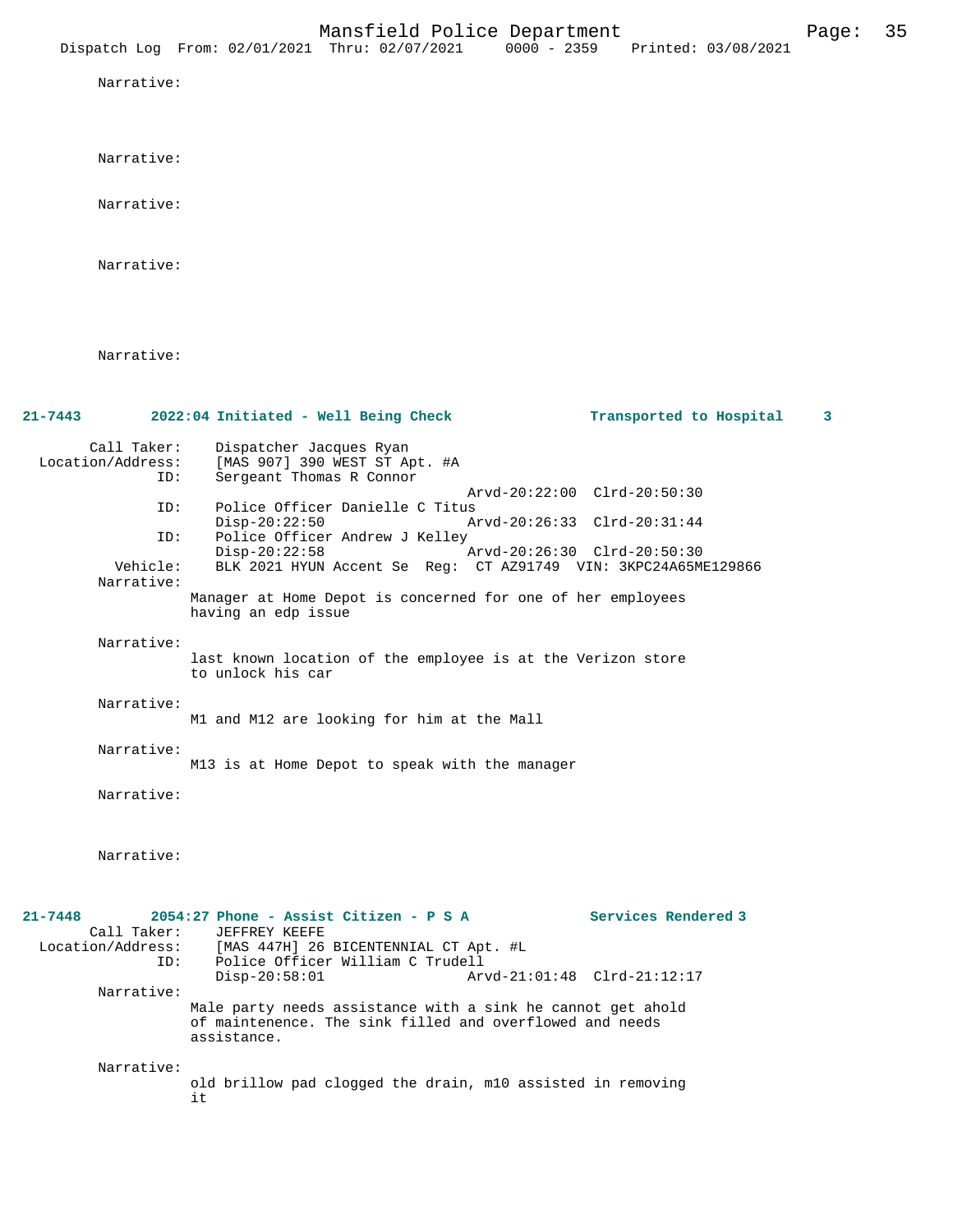## **21-7470 2250:43 Initiated - Motor Vehicle Stop Citation / Warning Issued 3**

 Call Taker: Dispatcher Jacques Ryan Location/Address: [MAS 160] 80 NORTH MAIN ST ID: Police Officer Andrew J Kelley Arvd-22:50:00 Clrd-22:53:50 Vehicle: GRY 2008 TOYT PRIUS Reg: PC MA 1318NA VIN: JTDKB20U583411342

#### **For Date: 02/05/2021 - Friday**

**21-7502 0151:54 Initiated - Building - Property Check Building Checked / Secured 3**

 Call Taker: TARA LAKO Location/Address: [MAS 840] 280 SCHOOL ST ID: Patrolman Gregory S Martell Arvd-01:51:00 Clrd-01:57:17 Narrative:

Checking the mall

**21-7508 0204:41 Initiated - Building - Property Check Building Checked / Secured 3**

| Call Taker:<br>Location/Address:<br>ID: | TARA LAKO<br>[MAS 1002] 250 EAST ST<br>Police Officer Meghan Birnie | Arvd-02:04:00 Clrd-02:05:31 |
|-----------------------------------------|---------------------------------------------------------------------|-----------------------------|
| Narrative:                              |                                                                     |                             |

Building/area checked secure.

#### **21-7509 0205:06 Initiated - Motor Vehicle Stop Citation / Warning Issued 3**

| Call Taker:       | TARA LAKO                                                 |
|-------------------|-----------------------------------------------------------|
| Location/Address: | [MAS] 660 EAST ST @ 25 FRANKLIN ST                        |
| ID:               | Patrolman Gregory S Martell                               |
|                   | Arvd-02:05:00 Clrd-02:11:18                               |
| ID:               | Police Officer Meghan Birnie                              |
|                   | Arvd-02:06:17 Clrd-02:11:20<br>$Disp-02:05:44$            |
| Vehicle:          | GRY 2018 AUDI A4 Req: PC MA 7RG166 VIN: WAUENAF46JA077519 |
| Narrative:        |                                                           |
|                   | Citation issued for speed.                                |

#### **21-7514 0211:54 Initiated - Building - Property Check Building Checked / Secured 3**

| Call Taker:       | TARA LAKO                    |                             |  |
|-------------------|------------------------------|-----------------------------|--|
| Location/Address: | [MAS 1002] 250 EAST ST       |                             |  |
| ID:               | Police Officer Meghan Birnie |                             |  |
|                   |                              | Arvd-02:11:00 Clrd-02:31:58 |  |
| Narrative:        |                              |                             |  |

Building/area checked secure.

**21-7516 0218:01 Initiated - Building - Property Check Building Checked / Secured 3** Call Taker: TARA LAKO Location/Address: [MAS 322] 31 HAMPSHIRE ST ID: Patrolman Gregory S Martell Arvd-02:18:00 Clrd-02:22:25 Narrative:

Building/area checked secure.

### **21-7517 0219:23 Initiated - Building - Property Check Building Checked / Secured 3**

 Call Taker: TARA LAKO Location/Address: [MAS 281A] 1 CROCKER ST ID: Patrolman David Schepis

Arvd-02:19:00 Clrd-02:27:14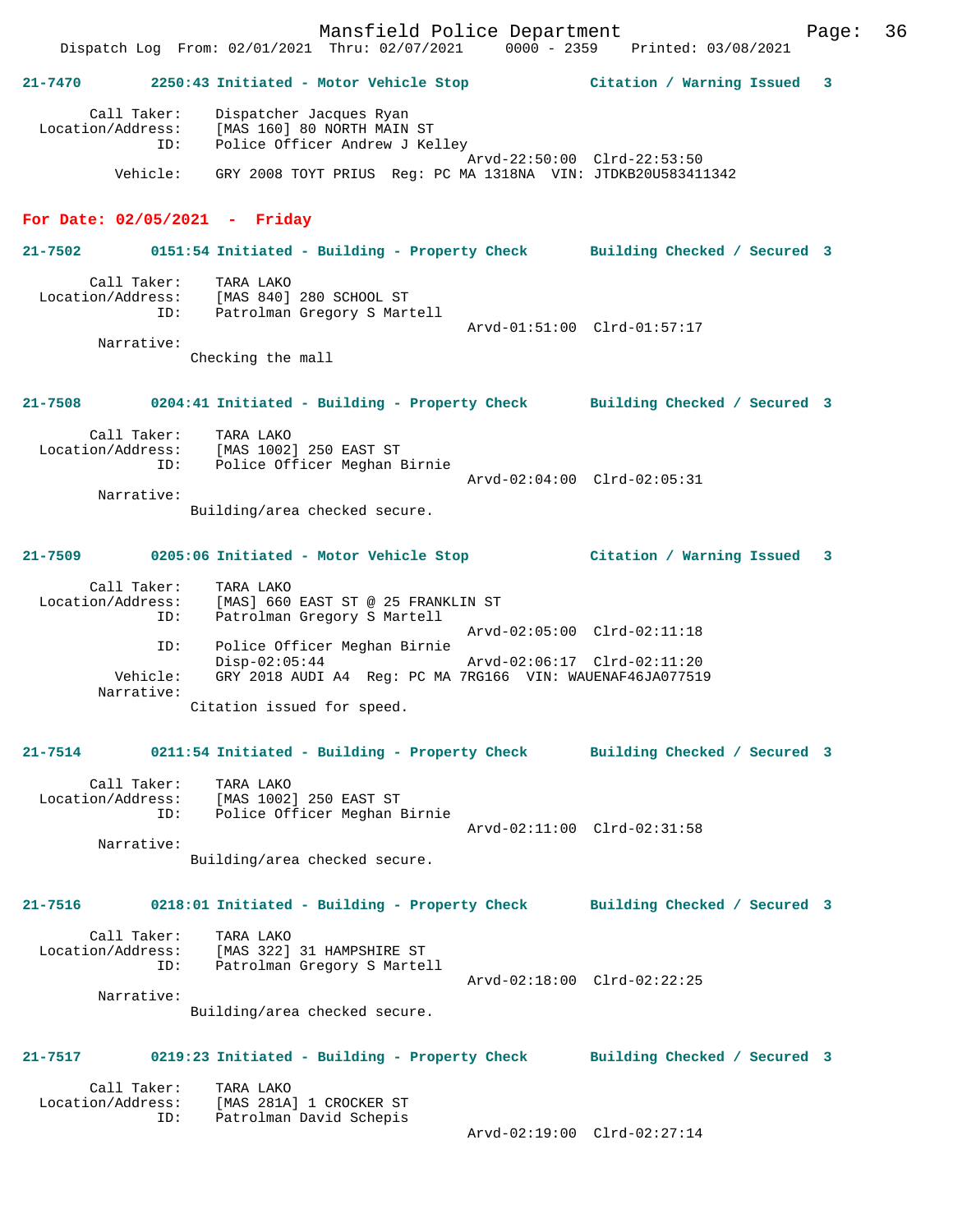Narrative:

Building/area checked secure.

|         |                                         | 21-7521 0222:32 Initiated - Building - Property Check Field Interrogation                                               |                             | 3 |
|---------|-----------------------------------------|-------------------------------------------------------------------------------------------------------------------------|-----------------------------|---|
|         | Call Taker:                             | TARA LAKO<br>Location/Address: [MAS 411] 60 FORBES BLVD<br>ID: Patrolman Gregory S Marte<br>Patrolman Gregory S Martell |                             |   |
|         | ID:                                     | Police Officer Nicole P Newport                                                                                         | Arvd-02:22:00 Clrd-02:30:25 |   |
|         | ID:                                     | $Disp-02:24:11$<br>Patrolman David Schepis                                                                              | Arvd-02:28:13 Clrd-02:30:36 |   |
|         |                                         | $Disp-02:27:22$                                                                                                         | Arvd-02:27:24 Clrd-02:30:23 |   |
|         | Vehicle:<br>Narrative:                  | BRO 2007 FORD FUSION Reg: PC MA 1KMN26 VIN: 3FAHP07Z67R254590                                                           |                             |   |
|         |                                         | Ofc Martell checking on a vehicle in the back of the lot.                                                               |                             |   |
|         | Narrative:                              |                                                                                                                         |                             |   |
|         |                                         |                                                                                                                         |                             |   |
|         |                                         | Refer To Field Int: 21MAS-14-FI                                                                                         |                             |   |
|         |                                         | 21-7525 0232:29 Initiated - Building - Property Check Building Checked / Secured 3                                      |                             |   |
|         |                                         | Call Taker: TARA LAKO<br>Location/Address: [MAS 240A] 189 CHAUNCY ST                                                    |                             |   |
|         | ID:                                     | Police Officer Nicole P Newport                                                                                         | Arvd-02:32:00 Clrd-02:40:35 |   |
|         |                                         |                                                                                                                         |                             |   |
|         |                                         | 21-7526 0232:59 Initiated - Building - Property Check Building Checked / Secured 3                                      |                             |   |
|         |                                         | Call Taker: TARA LAKO<br>Location/Address: [FOX 14] 4 FISHER ST<br>ID: Patrolman Gregory S N                            |                             |   |
|         | ID:                                     | Patrolman Gregory S Martell                                                                                             | Arvd-02:32:00 Clrd-02:35:18 |   |
|         |                                         | 21-7528 0235:27 Initiated - Building - Property Check Building Checked / Secured 3                                      |                             |   |
|         |                                         |                                                                                                                         |                             |   |
|         | Call Taker:                             | TARA LAKO<br>Location/Address: [FOX 838] 2 FOXBOROUGH BLVD                                                              |                             |   |
|         | ID:                                     | Patrolman Gregory S Martell                                                                                             | Arvd-02:35:00 Clrd-02:38:04 |   |
|         |                                         | 21-7529 0238:12 Initiated - Building - Property Check Building Checked / Secured 3                                      |                             |   |
|         | Call Taker:<br>Location/Address:<br>ID: | TARA LAKO<br>FOX 49] 35 FOXBOROUGH BLVD<br>Patrolman Gregory S Martell                                                  |                             |   |
|         | Narrative:                              |                                                                                                                         | Arvd-02:38:00 Clrd-02:40:09 |   |
|         |                                         | Building/area checked secure.                                                                                           |                             |   |
| 21-7530 |                                         | 0244:13 Initiated - Building - Property Check Building Checked / Secured 3                                              |                             |   |
|         | Call Taker:<br>Location/Address:<br>ID: | TARA LAKO<br>MAS 418] 21 FRANCIS AVE<br>Police Officer Nicolo D<br>Police Officer Nicole P Newport                      |                             |   |
|         | ID:                                     | Police Officer Meghan Birnie                                                                                            | Arvd-02:44:00 Clrd-02:59:12 |   |
|         | Vehicle:                                | $Disp-02:54:27$<br>BRO 2018 MITS ECLIPS Reg: PC MA 2GJV11 VIN: JA4AS3AA1JZ048475                                        | Arvd-02:59:14 Clrd-02:59:15 |   |
|         | Narrative:                              | Building/area checked secure.                                                                                           |                             |   |
|         | Narrative:                              |                                                                                                                         |                             |   |

Ofc Newport reports a vehicle running in the lot, requesting Ofc Birnie to the location.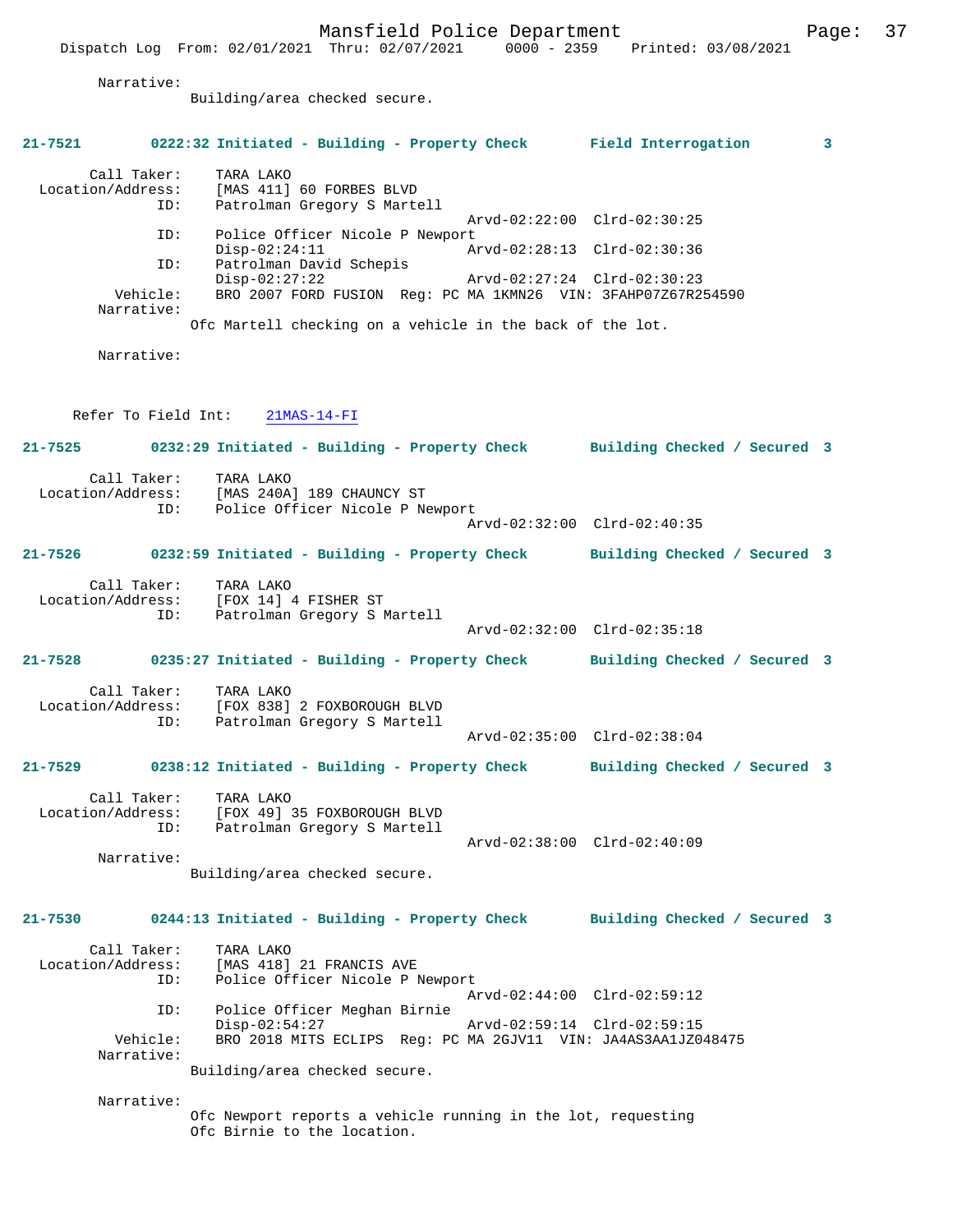Narrative:

|                                  |     | 21-7531 0248:37 Initiated - Building - Property Check Building Checked / Secured 3                                                                                                                                                                                       |                             |                              |  |
|----------------------------------|-----|--------------------------------------------------------------------------------------------------------------------------------------------------------------------------------------------------------------------------------------------------------------------------|-----------------------------|------------------------------|--|
|                                  |     | Call Taker: TARA LAKO<br>Location/Address: [MAS 170] 255 HOPE ST<br>ID: Police Officer Meghan Birnie                                                                                                                                                                     |                             |                              |  |
|                                  |     |                                                                                                                                                                                                                                                                          |                             | Arvd-02:48:00 Clrd-02:54:08  |  |
|                                  |     | 21-7533 0259:18 Initiated - Building - Property Check Services Rendered 3<br>Call Taker: TARA LAKO                                                                                                                                                                       |                             |                              |  |
|                                  |     | Location/Address: [MAS 942] 10 CONNORS AVE Apt. #A<br>ID: Police Officer Nicole P Newport                                                                                                                                                                                |                             | Arvd-02:59:00 Clrd-03:30:53  |  |
| Narrative:                       |     | Building/area checked secure.                                                                                                                                                                                                                                            |                             |                              |  |
|                                  |     |                                                                                                                                                                                                                                                                          |                             |                              |  |
|                                  |     | 21-7534 0259:46 Initiated - Parking Violations Citation / Warning Issued 3                                                                                                                                                                                               |                             |                              |  |
| Call Taker:                      |     | TARA LAKO<br>Location/Address: [MAS] NORTH MAIN ST<br>ID: Patrolman David Schepis                                                                                                                                                                                        |                             |                              |  |
| Narrative:                       |     | Vehicle: GRY 2020 TOYT CAMRY Reg: PC MA 2FJS17 VIN: 4T1C11BKXLU004774<br>Vehicle: WHI 2018 HYUN ELANTR Reg: PC MA 7SPL60 VIN: 5NPD84LF8JH400426<br>Vehicle: BLK 2017 FUSION Reg: RI RK248 VIN: 3FA6D0HD4HR321151<br>BLK 2017 FUSION Reg: RI RK248 VIN: 3FA6P0HD4HR321151 | Arvd-02:59:00 Clrd-03:21:39 |                              |  |
|                                  |     | Ofc Schepis checking for parking violations.                                                                                                                                                                                                                             |                             |                              |  |
| Narrative:                       |     |                                                                                                                                                                                                                                                                          |                             |                              |  |
|                                  |     | Thomas St - MA 2FJS17<br>Church St - MA 7SPL60<br>Cottage St - RI RK248                                                                                                                                                                                                  |                             |                              |  |
|                                  |     | 21-7536 0347:11 Initiated - Building - Property Check Building Checked / Secured 3                                                                                                                                                                                       |                             |                              |  |
| Location/Address:                |     | Call Taker: TARA LAKO<br>ion/Address: [MAS] 4 ERICK RD @ 15 BONNEY LN<br>ID: Police Officer Nicole P Newport                                                                                                                                                             |                             |                              |  |
|                                  |     |                                                                                                                                                                                                                                                                          |                             | Arvd-03:47:00 Clrd-03:50:29  |  |
|                                  |     | 21-7538 0348:50 Initiated - Building - Property Check Building Checked / Secured 3                                                                                                                                                                                       |                             |                              |  |
| Call Taker:<br>Location/Address: |     | TARA LAKO<br>[MAS 139] 265 FRUIT ST<br>Police Officer Meghan Birnie                                                                                                                                                                                                      |                             |                              |  |
|                                  | ID: |                                                                                                                                                                                                                                                                          |                             | Arvd-03:48:00 Clrd-03:59:17  |  |
| 21-7539                          |     | 0353:02 Initiated - Building - Property Check                                                                                                                                                                                                                            |                             | Building Checked / Secured 3 |  |
| Call Taker:<br>Location/Address: | ID: | TARA LAKO<br>[MAS 907E] 390 WEST ST<br>Sergeant John R Armstrong                                                                                                                                                                                                         |                             |                              |  |
|                                  |     |                                                                                                                                                                                                                                                                          |                             | Arvd-03:53:00 Clrd-03:59:05  |  |
| $21 - 7541$                      |     | 0359:36 Initiated - Building - Property Check                                                                                                                                                                                                                            |                             | Building Checked / Secured 3 |  |
| Call Taker:                      |     | TARA LAKO                                                                                                                                                                                                                                                                |                             |                              |  |
| Location/Address:                |     | [MAS] 792 WEST ST<br>ID: Police Officer Nicole P Newport                                                                                                                                                                                                                 |                             |                              |  |
|                                  |     |                                                                                                                                                                                                                                                                          |                             | Arvd-03:59:00 Clrd-04:31:12  |  |
| 21-7542                          |     | 0431:23 Initiated - Building - Property Check                                                                                                                                                                                                                            |                             | Building Checked / Secured 3 |  |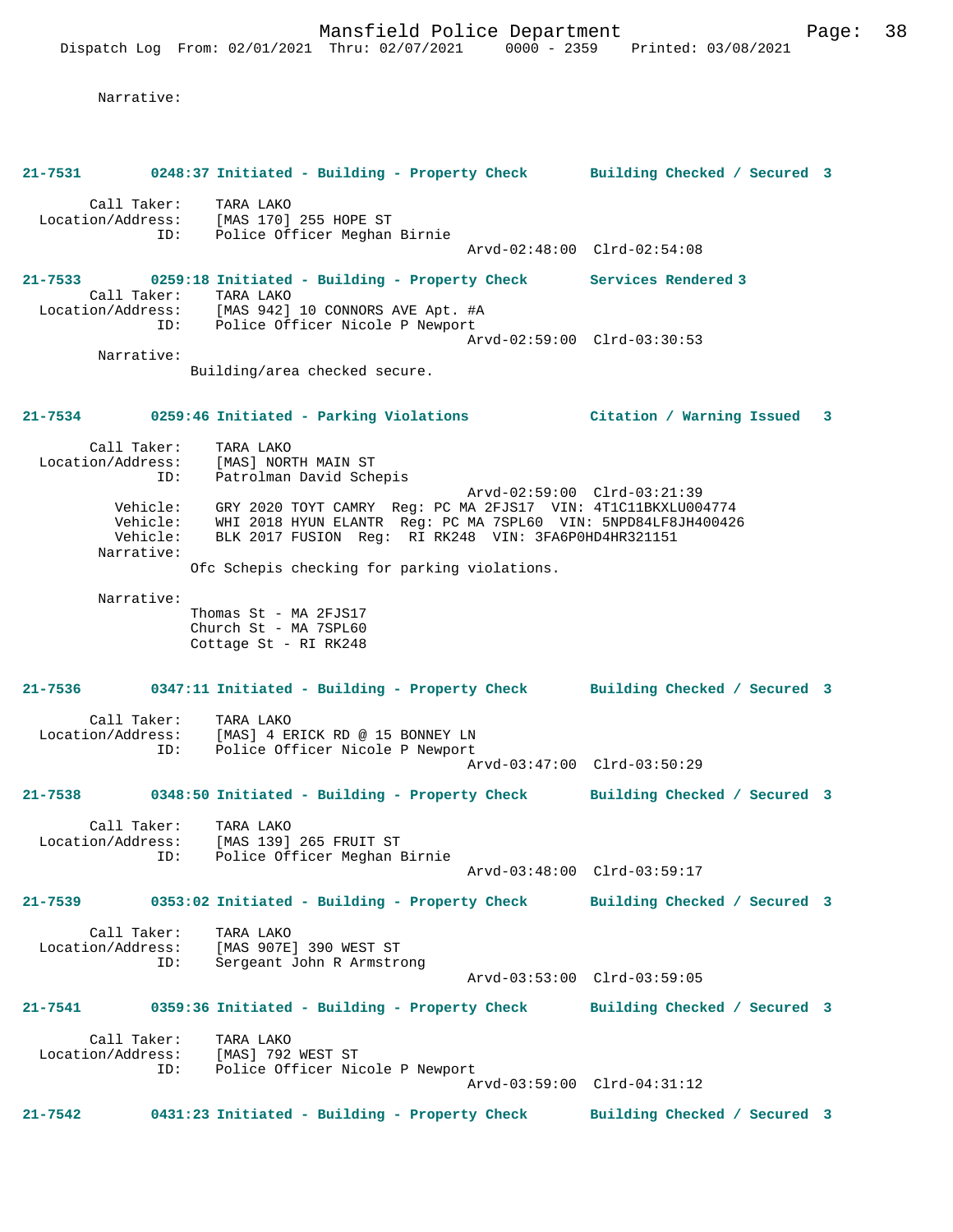Mansfield Police Department Page: 39 Dispatch Log From: 02/01/2021 Thru: 02/07/2021 0000 - 2359 Printed: 03/08/2021 Call Taker: TARA LAKO Location/Address: [MAS 322] 31 HAMPSHIRE ST ID: Police Officer Nicole P Newport Arvd-04:31:00 Clrd-04:47:10 **21-7543 0447:17 Initiated - Building - Property Check Building Checked / Secured 3** Call Taker: TARA LAKO Location/Address: [MAS 411] 60 FORBES BLVD ID: Police Officer Nicole P Newport Arvd-04:47:00 Clrd-04:52:56 **21-7553 0627:56 911 - Motor Veh Acc - No Injury Accident Report 1**  Call Taker: William Casey Location/Address: [MAS MAS2] 457 SCHOOL ST ID: Police Officer Nicole P Newport<br>Disp-06:31:09 Ar Disp-06:31:09 Arvd-06:34:05 Clrd-06:55:54 ID: Patrolman Gregory S Martell Disp-06:31:13 Arvd-06:33:31 Clrd-06:55:57 Vehicle: BLK 2015 FORD FOCUS Reg: PC MA 9JA234 VIN: 1FADP3F26FL258642 Vehicle: BLK 2009 FORD F150 Reg: PC MA 2YZL71 VIN: 1FTRW14839FA91707 Narrative: mva with no injuries Narrative: Ofc Martell reports two car MVA, no injuries, tow for one, Central St is en route. Narrative: Ofc Martell reports the RO of the vehicle is requesting to cancel the tow, Central St was advised and has been cancelled. Refer To Accident: 21MAS-37-AC **21-7556 0628:42 Initiated - Suspicious Actv / Persn / Veh Services Rendered 2**  Call Taker: TARA LAKO Location/Address: [MAS 451B] 500 EAST ST Police Officer Meghan Birnie Arvd-06:28:00 Clrd-06:33:09 Vehicle: BLK 2009 NISS MAXIMA Reg: PC MA 1CWD48 VIN: 1N4AA51E59C850877 Narrative: Ofc Birnie checking on a vehicle in the lot. Ofc Birnie reports the vehicle had pulled into the lot to check his GPS. **21-7566 0736 Initiated - Parking Violations Services Rendered 3**  Call Taker: Animal Control Steven Simonds Location/Address: [MAS] 242 NORTH MAIN ST @ 16 OLD COLONY WAY ID: Animal Control Steven Simonds Arvd-07:38:08 Clrd-07:59:00 Narrative: checking area for parking violations Narrative: no violations **21-7568 0801 Initiated - Speed Trailer/Signs Deployed Services Rendered 3**  Call Taker: Animal Control Steven Simonds Location/Address: [MAS] NORTH MAIN ST ID: Animal Control Steven Simonds Arvd-08:02:33 Clrd-08:17:05 Narrative: changing batteries on speed sign **21-7569 0817 Initiated - Parking Violations Services Rendered 3**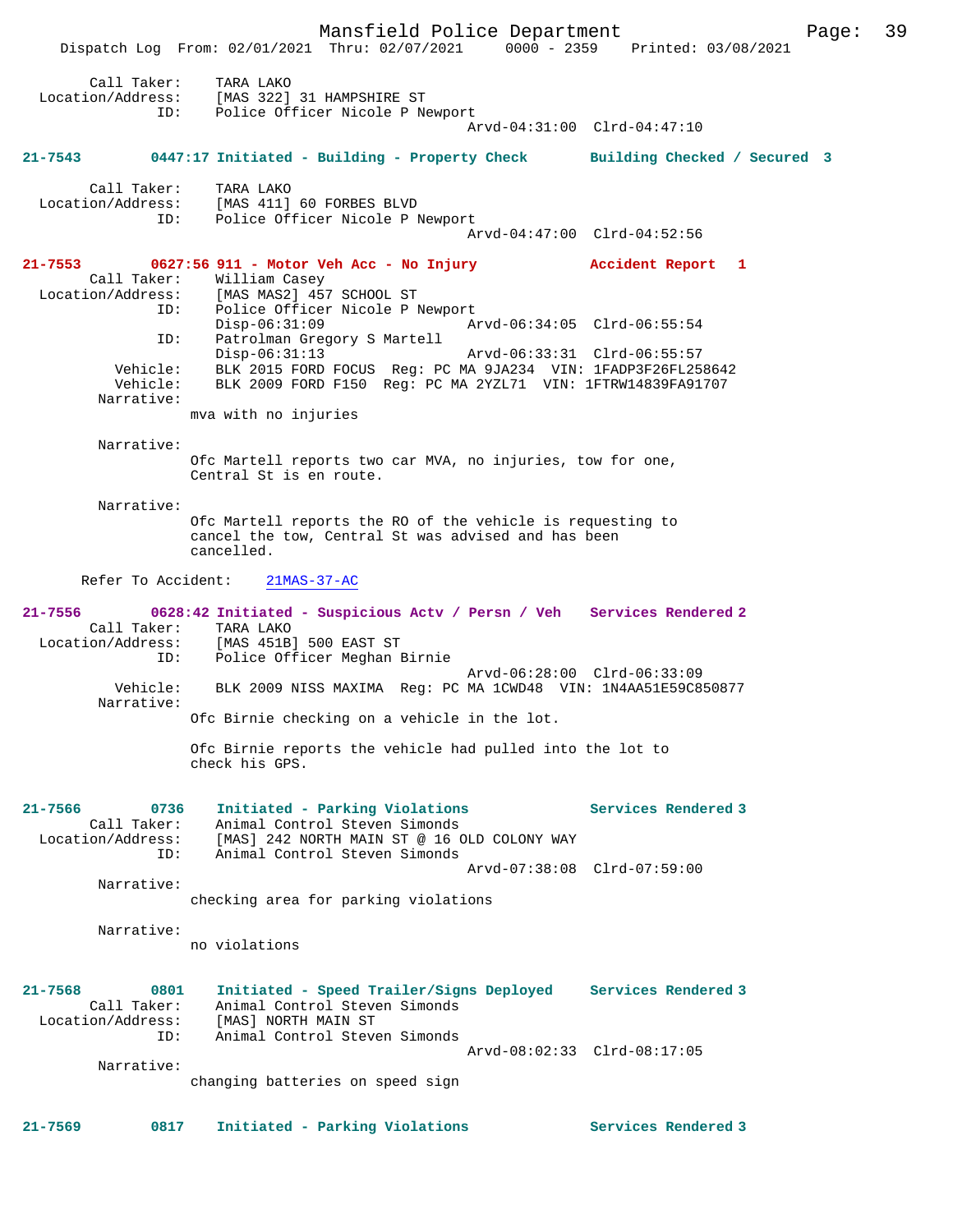Mansfield Police Department Fage: 40 Dispatch Log From: 02/01/2021 Thru: 02/07/2021 0000 - 2359 Printed: 03/08/2021 Call Taker: Animal Control Steven Simonds Location/Address: [MAS] 43 NORTH MAIN ST @ 13 PARK ST ID: Animal Control Steven Simonds Arvd-08:17:41 Clrd-09:02:13 Narrative: checking area for parking violations Narrative: no violations **21-7570 0823:18 Phone - Suspicious Actv / Persn / Veh Building Checked / Secured 2** Call Taker: Jarred Kohler Location/Address: [MAS H4150] 131 LAWNDALE RD ID: Police Officer Nicole M Boldrighini Disp-08:25:37 Arvd-08:30:46 Clrd-08:41:12 Narrative:

Narrative:

**21-7577 0844:19 Phone - Assist Fire Department Referred to Other Agency 2** Call Taker: Jarred Kohler Location/Address: [MAS 80A] 200 GILBERT ST ID: Police Officer Gregg S Kennedy Disp-08:45:01 Arvd-08:56:45 Clrd-08:58:10 ID: Police Officer Gregg S Kennedy<br>Disp-08:58:44 A Disp-08:58:44 Arvd-08:58:45 Clrd-08:58:49 Narrative: Assisting the FD with a fire related incident. Nature: outside odor of gas Narrative:

**21-7578 0848:07 Initiated - Follow up Investigation Services Rendered 3**  Call Taker: NICHOLAS GOYETTE Location/Address: [MAS 451B] ID: Police Officer Michael T Fitzgerald Arvd-08:48:00 Clrd-09:55:09 Narrative: Follow up for 21MAS-42-AR Refer To Arrest: 21MAS-42-AR Arrest: MAPP, DOUGLAS TERRANCE Address: Age: 28 Charges: A&B ON FAMILY / HOUSEHOLD MEMBER **21-7582 0906:28 Initiated - Motor Vehicle Stop Services Rendered 3**  Call Taker: NICHOLAS GOYETTE Location/Address: [MAS] 300 EAST ST @ 2 WARE ST ID: Police Officer Nicole M Boldrighini Arvd-09:06:00 Clrd-09:19:40 Vehicle: GRY 2009 CHEV LL SUBURBAN Reg: PC MA 699TN1 VIN: 1GNFK26329R262104 Narrative: Out with mvst

Narrative:

Vehicle will remained parked at the school and M4 will be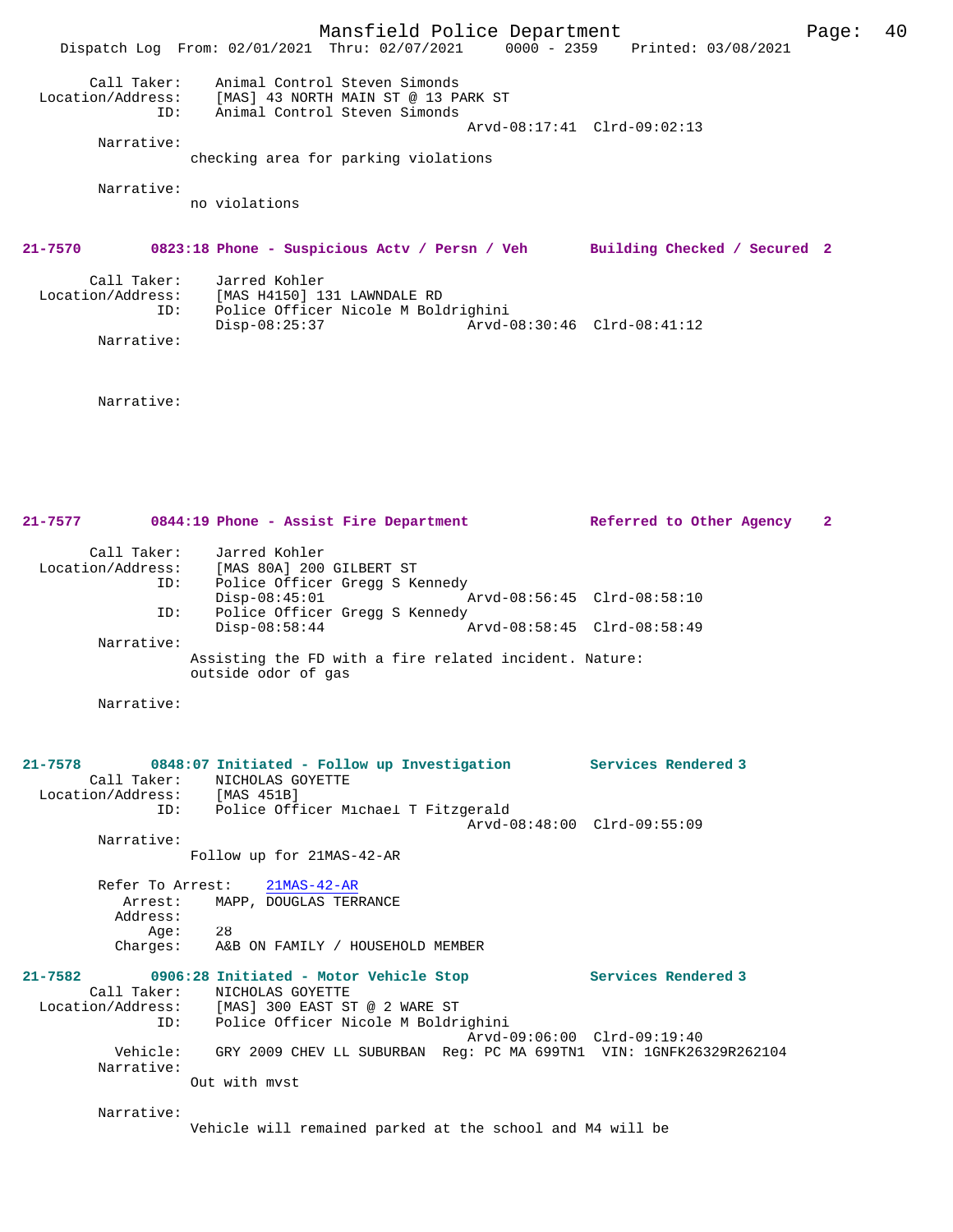Mansfield Police Department Page: 41 Dispatch Log From: 02/01/2021 Thru: 02/07/2021 transporting the female to her residence sm 46062 Narrative: 0919 E/M 46064 **21-7584 0916:00 Phone - Motor Veh Acc - Hit & Run Accident Report 1**  Call Taker: MATTHEW BOMES<br>Location/Address: [MAS 418B] 23 ess: [MAS 418B] 23 FRANCIS AVE Apt. #09<br>ID: Police Officer Nicole M Boldrighin ID: Police Officer Nicole M Boldrighini Disp-09:20:09 Arvd-09:23:06 Clrd-09:47:12<br>Vehicle: GRY 2011 CHEV SILVERADO Req: PC MA 1LKS79 VIN: 1GCRKPEA21 Vehicle: GRY 2011 CHEV SILVERADO Reg: PC MA 1LKS79 VIN: 1GCRKPEA2BZ253492 WHI 2017 DODG VA GRANDC Reg: PC MA 8VA292 VIN: 2C4RDGCG9HR857867 Narrative: Hit and run this morning, caller did not see it when it happened. Narrative: M4 reports neighbor witnessed the hit and run, the Silverado struck the Dodge Narrative: Out at the address of the offending mv to attempt to speak to operator. Narrative: Clear, spoke to parents, operator is at school. See AC report for further. Refer To Accident: 21MAS-38-AC **21-7593 1000 Initiated - Parking Violations Services Rendered 3**  Call Taker: Animal Control Steven Simonds Location/Address: [MAS] 255 NORTH MAIN ST @ 8 COTTAGE ST ID: Animal Control Steven Simonds Arvd-10:00:57 Clrd-10:54:49 Narrative: checking area for parking violations **21-7597 1044:27 Phone - Parking Violations Referred to Other Agency 3** Call Taker: Jarred Kohler<br>.on/Address: [MAS] 105 EAST ST Location/Address:<br>ID: Police Officer Michael T Fitzgerald Disp-10:46:42 Clrd-10:51:58 Narrative: check parking in the area. Congestion is due to an auction across the street from calling party. Narrative: ACO2 notified Narrative: ACO2 advised the parties of the complaints, estate sale going on 9-2 for the next few days, ACO2 will enforce if the involved parties do not abide by the parking laws. **21-7604 1149 Initiated - Parking Violations Services Rendered 3**  Call Taker: Animal Control Steven Simonds Location/Address: [MAS] 43 NORTH MAIN ST @ 13 PARK ST ID: Animal Control Steven Simonds Arvd-11:49:48 Clrd-12:23:13 Narrative: checking area for parking violations **21-7609 1222:12 Initiated - Building - Property Check Building Checked / Secured 3**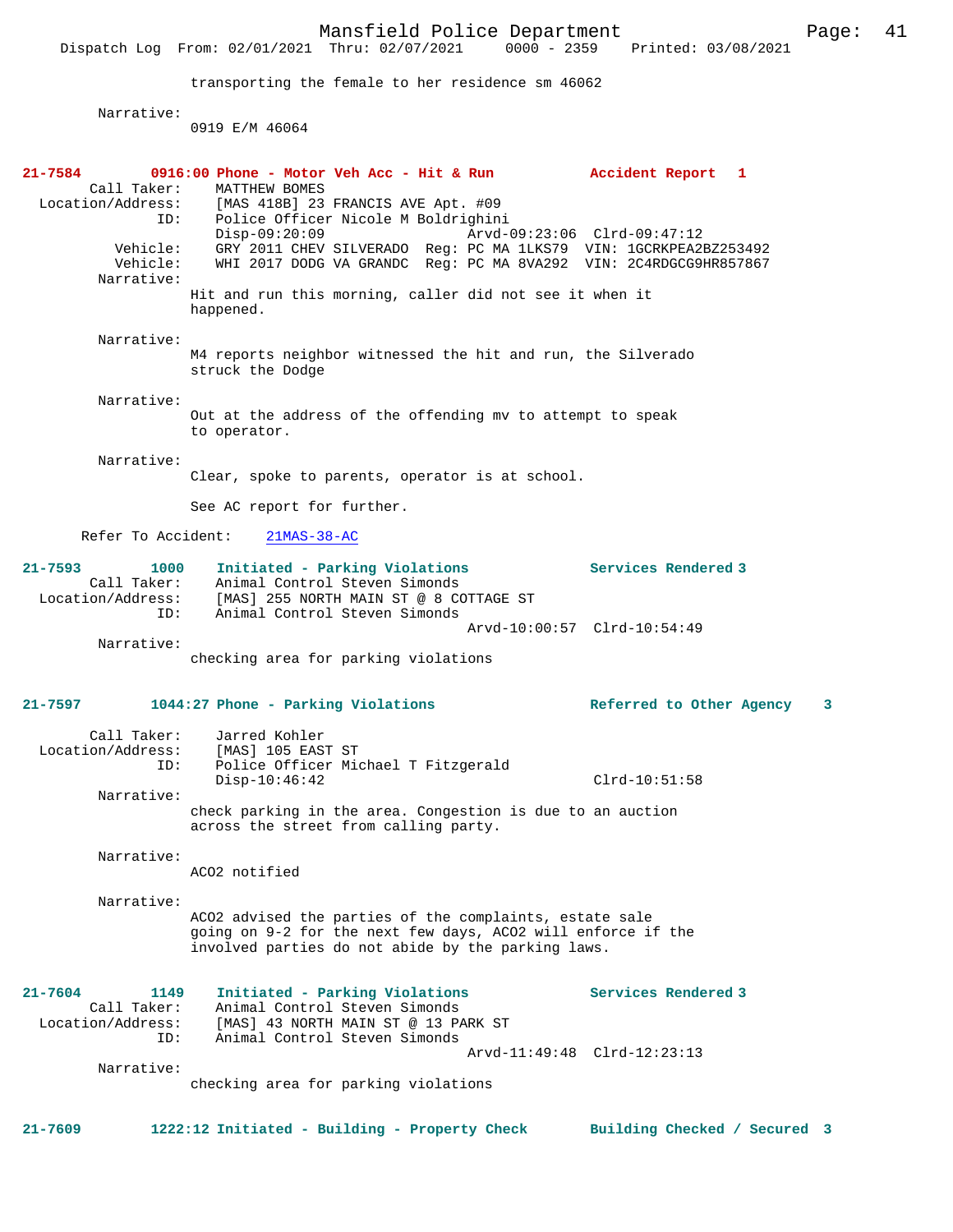|                                                    | Mansfield Police Department<br>Dispatch Log From: 02/01/2021 Thru: 02/07/2021 0000 - 2359 Printed: 03/08/2021                                                                             | Page:                       | 42 |
|----------------------------------------------------|-------------------------------------------------------------------------------------------------------------------------------------------------------------------------------------------|-----------------------------|----|
|                                                    | Call Taker: NICHOLAS GOYETTE<br>Location/Address: [MAS 982] 111 HOPE ST<br>ID: Police Officer Michael T Fitzgerald                                                                        |                             |    |
| Narrative:                                         | Building/area checked secure.                                                                                                                                                             | Arvd-12:22:00 Clrd-12:26:52 |    |
| 21-7611                                            | 1229:51 Initiated - Motor Vehicle Stop                   Citation / Warning Issued                                                                                                        | 3                           |    |
| Call Taker:<br>ID:                                 | NICHOLAS GOYETTE<br>Location/Address: [MAS 840] 280 SCHOOL ST<br>Police Officer David W Kinahan                                                                                           | Arvd-12:29:00 Clrd-12:43:57 |    |
| Vehicle:<br>Narrative:                             | WHI 2016 FORD FOCUS Reg: PC MA 7VM551 VIN: 1FADP3K25GL302749                                                                                                                              |                             |    |
|                                                    | Out with a myst in driveway to Mansfield Crossing. REG<br>showing EXPI. Operator attempting to renew online.                                                                              |                             |    |
|                                                    | RO cited for expired registration, given in hand to the<br>operator.                                                                                                                      |                             |    |
| 21-7612                                            | 1233:56 Initiated - Building - Property Check Building Checked / Secured 3                                                                                                                |                             |    |
| Call Taker:<br>ID:                                 | NICHOLAS GOYETTE<br>Location/Address: [MAS 417] 9 FRANCIS AVE<br>Police Officer Nicole M Boldrighini                                                                                      |                             |    |
| Narrative:                                         | Building/area checked secure.                                                                                                                                                             | Arvd-12:33:00 Clrd-12:40:26 |    |
| 21-7614<br>1250<br>ID:                             | Initiated - Parking Violations<br>Call Taker: Animal Control Steven Simonds<br>Location/Address: [MAS] 242 NORTH MAIN ST @ 16 OLD COLONY WAY<br>Animal Control Steven Simonds             | Services Rendered 3         |    |
| Narrative:                                         |                                                                                                                                                                                           | Arvd-12:51:18 Clrd-13:37:23 |    |
|                                                    | checking area for parking violations                                                                                                                                                      |                             |    |
| Narrative:                                         | no violations                                                                                                                                                                             |                             |    |
| 21-7615<br>Call Taker:<br>Location/Address:<br>ID: | 1257:44 Phone - Disturbance / Gathering<br>NICHOLAS GOYETTE<br>[MAS 907F] 390 WEST ST Apt. #E<br>Police Officer Gregg S Kennedy                                                           | Spoken To<br>1              |    |
| Narrative:                                         | $Disp-12:59:48$                                                                                                                                                                           |                             |    |
|                                                    | caller reports a disturbance, truck is there that should not<br>be, located behind Staples                                                                                                |                             |    |
| Narrative:                                         | M8 reports clear, there is no hazard or violation of any<br>kind. The equipment mentioned by the caller is fully<br>authorized to be there due to a contractual argreement with<br>Shaws. |                             |    |

No action required, log item only.

| 21-7616 |                   | 1303:43 Phone - Missing Person      |                             | Incident Report 1 |  |
|---------|-------------------|-------------------------------------|-----------------------------|-------------------|--|
|         |                   | Call Taker: Jarred Kohler           |                             |                   |  |
|         | Location/Address: | [MAS H4457] 30 WINDCHIME DR         |                             |                   |  |
|         | ID:               | Police Officer Nicole M Boldrighini |                             |                   |  |
|         |                   | Disp-13:04:43                       | Arvd-13:11:10 Clrd-14:15:34 |                   |  |
|         | ID:               | Police Officer David W Kinahan      |                             |                   |  |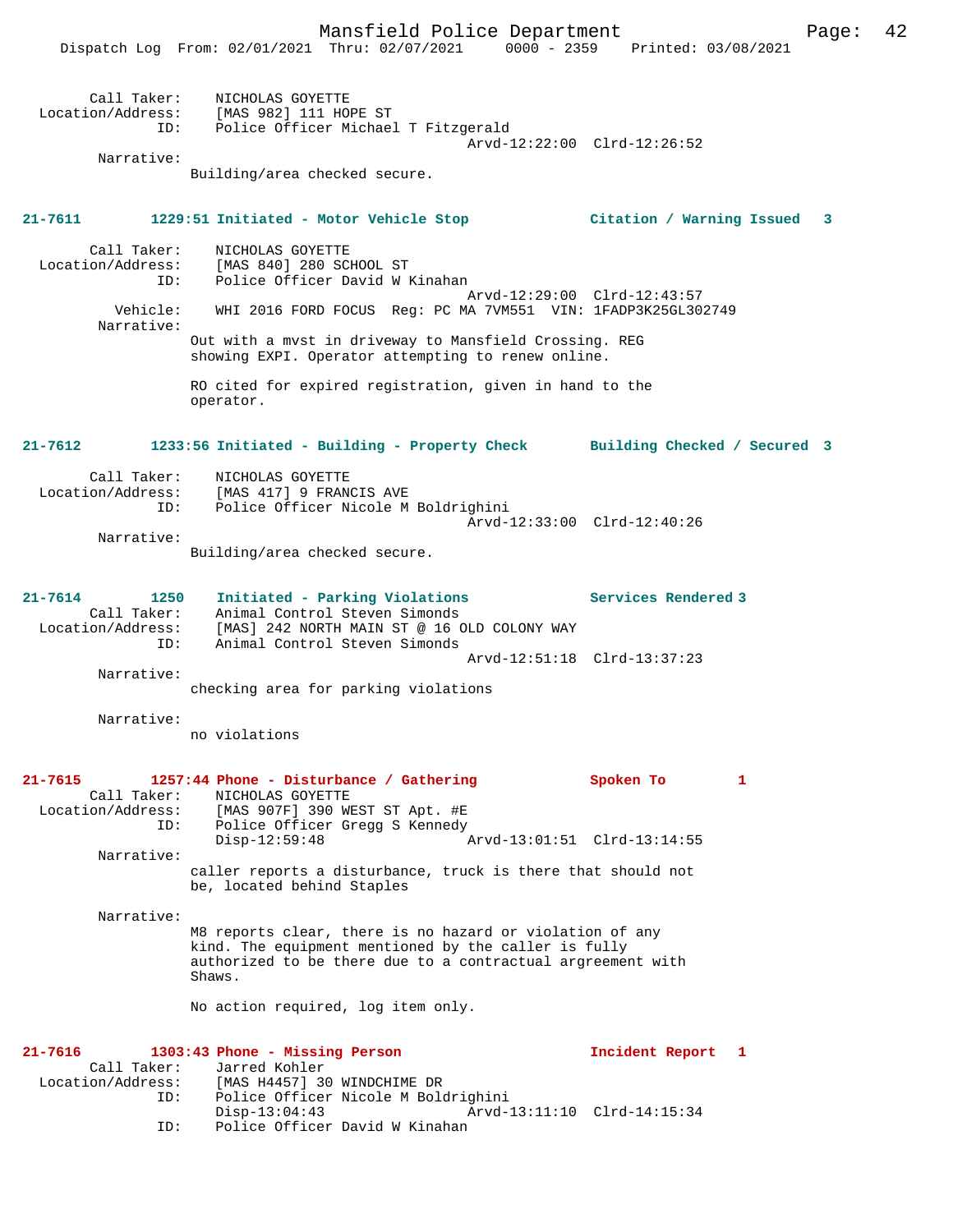# Mansfield Police Department Page: 43

|                                  | Dispatch Log From: 02/01/2021 Thru: 02/07/2021                                                                              | $0000 - 2359$ | Printed: 03/08/2021            |  |
|----------------------------------|-----------------------------------------------------------------------------------------------------------------------------|---------------|--------------------------------|--|
|                                  | $Disp-13:07:06$                                                                                                             |               | Arvd-13:07:09 Clrd-14:15:15    |  |
|                                  | Detective Derek M McCune<br>ID:<br>$Disp-13:13:39$                                                                          |               | Arvd-13:22:20 Clrd-14:15:18    |  |
|                                  | Police Officer Michael T Fitzgerald<br>ID:<br>$Disp-13:29:44$                                                               | Arvd-13:29:48 | $Clrd-14:15:30$                |  |
|                                  | Sergeant Robert S Pierce<br>ID:<br>$Disp-13:30:19$                                                                          |               | Arvd-13:30:20 Clrd-14:00:45    |  |
|                                  | Detective Sgt Donald MacLean<br>ID:<br>$Disp-13:32:22$<br>Detective Anthony R Lattanzio                                     |               | Arvd-13:32:25 Clrd-14:15:18    |  |
|                                  | ID:<br>$Disp-13:35:03$                                                                                                      |               | Arvd-13:35:07 Clrd-14:15:16    |  |
| Vehicle:                         | Detective Christopher P Walsh<br>ID:<br>$Disp-13:52:42$<br>GRY 2011 CHEV SILVERADO Reg: PC MA 1LKS79 VIN: 1GCRKPEA2BZ253492 |               | Arvd-13:52:45 Clrd-14:15:27    |  |
| Narrative:                       |                                                                                                                             |               |                                |  |
| Narrative:                       |                                                                                                                             |               |                                |  |
| Narrative:                       |                                                                                                                             |               |                                |  |
| Narrative:                       |                                                                                                                             |               |                                |  |
|                                  |                                                                                                                             |               |                                |  |
|                                  |                                                                                                                             |               |                                |  |
|                                  |                                                                                                                             |               |                                |  |
| Narrative:                       |                                                                                                                             |               |                                |  |
|                                  |                                                                                                                             |               |                                |  |
|                                  |                                                                                                                             |               |                                |  |
| Narrative:                       |                                                                                                                             |               |                                |  |
| Narrative:                       |                                                                                                                             |               |                                |  |
|                                  |                                                                                                                             |               |                                |  |
| Narrative:                       |                                                                                                                             |               |                                |  |
|                                  |                                                                                                                             |               |                                |  |
|                                  |                                                                                                                             |               |                                |  |
|                                  |                                                                                                                             |               |                                |  |
| Narrative:                       |                                                                                                                             |               |                                |  |
| Narrative:                       |                                                                                                                             |               |                                |  |
|                                  |                                                                                                                             |               |                                |  |
| Refer To Incident:               | $21MAS-143-OF$                                                                                                              |               |                                |  |
| 21-7623<br>2                     | 1352:13 Phone - 911 Hang-ups & Verifications                                                                                |               | Confirmed misdial/Accdntl Call |  |
| Call Taker:<br>Location/Address: | Jarred Kohler<br>[MAS 185A] 241 FRANCIS AVE Apt. #B                                                                         |               |                                |  |
|                                  | ID:<br>Sergeant Robert S Pierce<br>Disp-14:00:49                                                                            |               | Arvd-14:18:21 Clrd-14:21:25    |  |
| Narrative:                       | Checking on a 911 hang up. T mobile tech accidently called                                                                  |               |                                |  |
|                                  |                                                                                                                             |               |                                |  |

**2**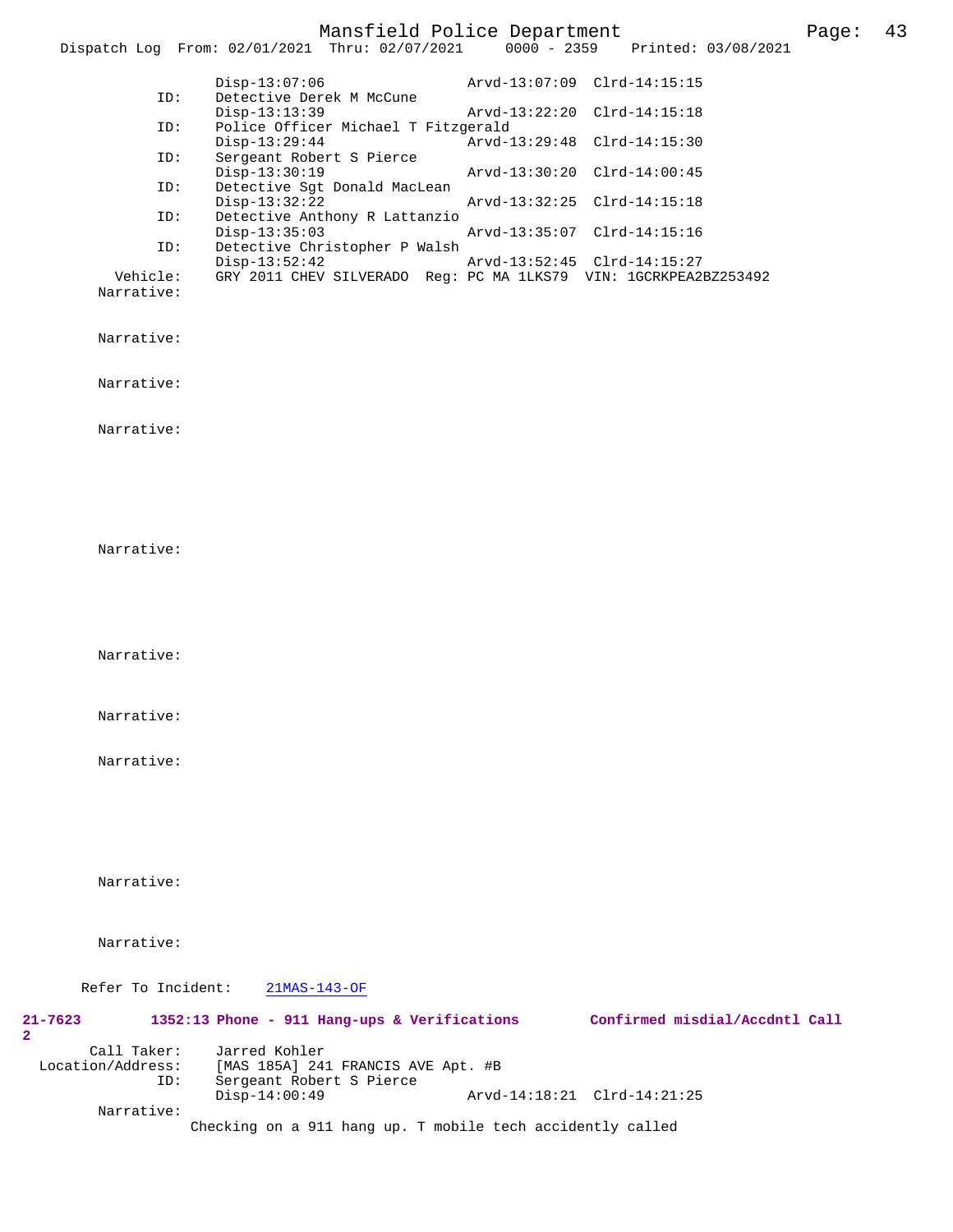|                                                                | Dispatch Log From: 02/01/2021 Thru: 02/07/2021<br>when testing the phone. He will meet the officer on francis<br>ave.                                               | $0000 - 2359$<br>Printed: 03/08/2021                           |
|----------------------------------------------------------------|---------------------------------------------------------------------------------------------------------------------------------------------------------------------|----------------------------------------------------------------|
| $21 - 7626$<br>1406<br>Call Taker:<br>Location/Address:<br>ID: | Initiated - Parking Violations<br>Animal Control Steven Simonds<br>[MAS] 377 NORTH MAIN ST @ 44 CROCKER ST<br>Animal Control Steven Simonds                         | <b>Services Rendered 3</b>                                     |
| Narrative:                                                     | checking area for parking violations                                                                                                                                | Arvd-14:06:44 Clrd-14:37:37                                    |
| Narrative:                                                     | tagged MA COMM S96194 on crocker street for overtime<br>parking. Large yellow box truck                                                                             |                                                                |
| 21-7634<br>Call Taker:<br>Location/Address:<br>ID:             | 1422:27 Phone - Assist Other Agency<br>Jarred Kohler<br>[MAS] 1 OLD COLONY WAY Apt. #201<br>Police Officer Michael T Fitzgerald                                     | Spoken To<br>3                                                 |
| Narrative:                                                     | $Disp-14:28:03$                                                                                                                                                     | Arvd-14:32:55 Clrd-14:50:39                                    |
| Narrative:                                                     |                                                                                                                                                                     |                                                                |
| Narrative:                                                     | M15 spoke to the parties involved, manager for rent-a-center<br>will arrange a new time.                                                                            |                                                                |
| 21-7632<br>Call Taker:<br>Location/Address:<br>ID:             | 1423:48 Phone - Assist Citizen - P S A<br>NICHOLAS GOYETTE<br>[MAS H2243] 112 FRANKLIN ST<br>Detective Christopher P Walsh                                          | Services Rendered 3                                            |
| Narrative:                                                     | $Disp-14:24:15$                                                                                                                                                     | Arvd-14:29:06 Clrd-14:30:06                                    |
| $21 - 7636$                                                    |                                                                                                                                                                     |                                                                |
| Call Taker:                                                    | 1434:10 Phone - Assist Fire Department<br>NICHOLAS GOYETTE                                                                                                          | Referred to Other Agency<br>2                                  |
| Location/Address:<br>ID:                                       | [MAS H9922] 600 WEST ST<br>Police Officer Gregg S Kennedy<br>$Disp-14:35:03$                                                                                        | $Clrd-14:35:36$                                                |
| ID:                                                            | Sergeant Robert S Pierce<br>$Disp-14:35:34$                                                                                                                         | Arvd-14:43:17 Clrd-14:46:18                                    |
| Narrative:                                                     | Assisting the FD with a fire related incident. Nature:<br>master box                                                                                                |                                                                |
| $21 - 7645$<br>Call Taker:<br>Location/Address:<br>ID:         | 1509:28 Walk-In - Motor Veh Acc - Hit & Run<br>Support Staff Matthew Todesco<br>[MAS 195A] 254 CHAUNCY ST<br>Police Officer Michael T Fitzgerald<br>$Disp-15:10:48$ | Incident Report<br>$\mathbf{1}$<br>Arvd-15:15:08 Clrd-15:45:15 |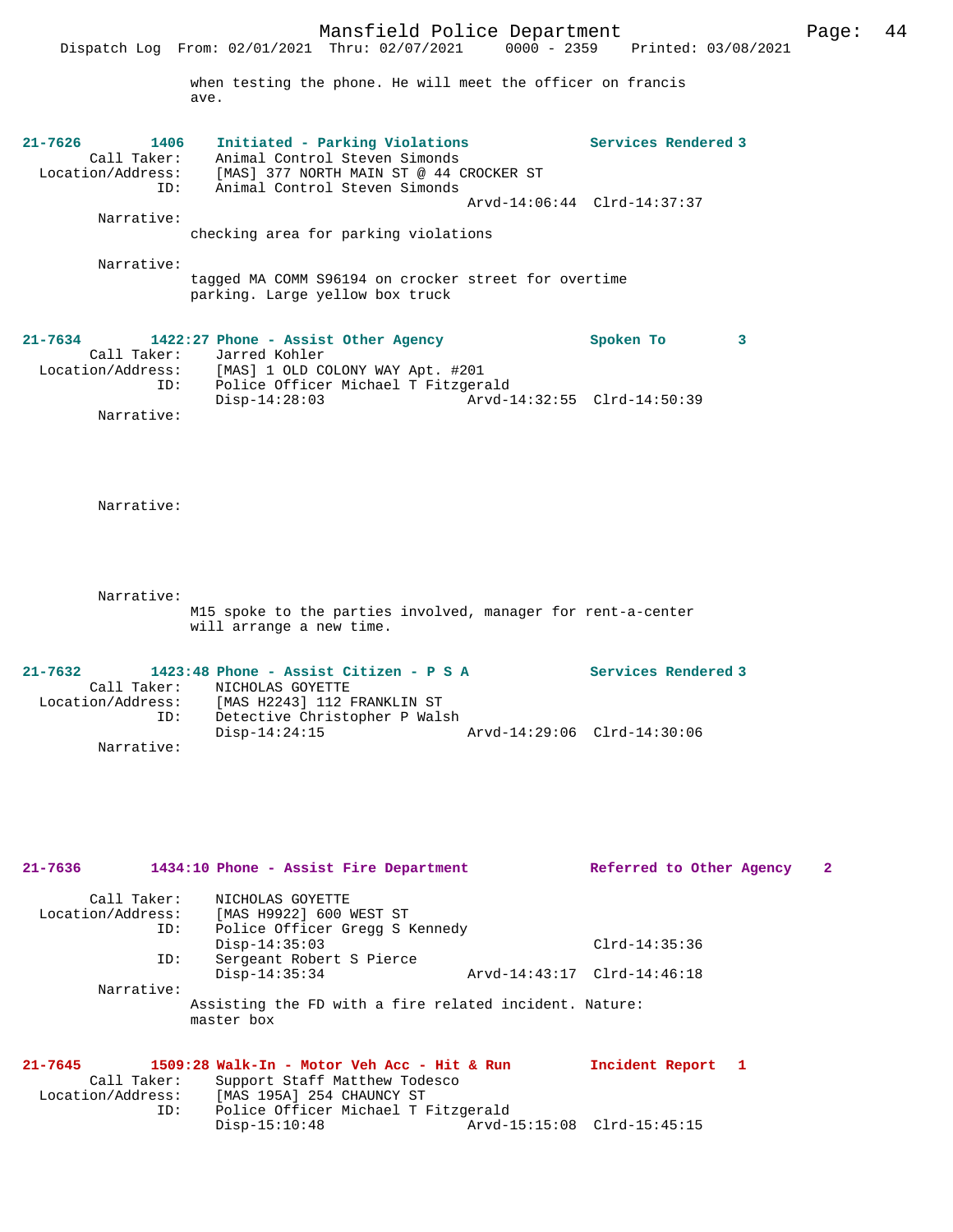Mansfield Police Department Fage: 45 Dispatch Log From: 02/01/2021 Thru: 02/07/2021 0000 - 2359 Printed: 03/08/2021 Narrative: RP into report a past hit & run in the area, Ofc Fitzgerald into speak with the RP. Narrative: Refer To Incident: 21MAS-144-OF **21-7649 1544:12 Phone - Well Being Check Spoken To 3**  Call Taker: Jarred Kohler<br>Location/Address: [MAS 840K] 280  $[MAS 840K] 280$  SCHOOL ST Apt. #K ID: Police Officer Gregg S Kennedy Disp-15:46:17 Arvd-15:52:58 Clrd-16:36:12 Vehicle: RED 2014 NISS ROGUE Reg: PC MA 7EP739 VIN: JN8AS5MV7EW718137 Narrative: Narrative: **21-7667 1740:56 Initiated - Building - Property Check Building Checked / Secured 3** Call Taker: Jennifer Napolitano Location/Address: [MAS H6454] 781 WARE ST ID: Police Officer Jay J Sparrow Arvd-17:40:00 Clrd-17:43:26 Narrative: Building/area checked secure. **21-7669 1756:46 Initiated - Motor Vehicle Stop Citation / Warning Issued 3** Call Taker: Jennifer Napolitano Location/Address: [MAS] SOUTH MAIN ST ID: Police Officer Andrew J Kelley Arvd-17:56:00 Clrd-18:09:39 Vehicle: GRY 2018 CHEV COLORA Reg: PC MA 8KL626 VIN: 1GCGTDEN6J1201673 Narrative: Out for mvst Narrative: Citation issued for marked lanes and inspection sticker. **21-7671 1758:44 Phone - Assist Fire Department Services Rendered 2**  Call Taker: Jarred Kohler Location/Address: [MAS] 355 OTIS ST @ 315 GILBERT ST ID: Police Officer William C Trudell<br>Disp-18:00:24 Arv Disp-18:00:24 Arvd-18:11:10 Clrd-19:07:03 Narrative: Assisting the FD with a fire related incident. Nature: outside odor of gas **21-7673 1810:02 Initiated - Motor Vehicle Stop Citation / Warning Issued 3** Call Taker: Jennifer Napolitano Location/Address: [MAS] RTE 140 NB ID: Police Officer Andrew J Kelley Arvd-18:10:00 Clrd-18:12:35 Vehicle: BLK 2012 NISS SENTRA Reg: PC MA 4CVL50 VIN: 3N1AB6AP2CL781658 Narrative: Out for mvst Narrative: Inspection sticker violation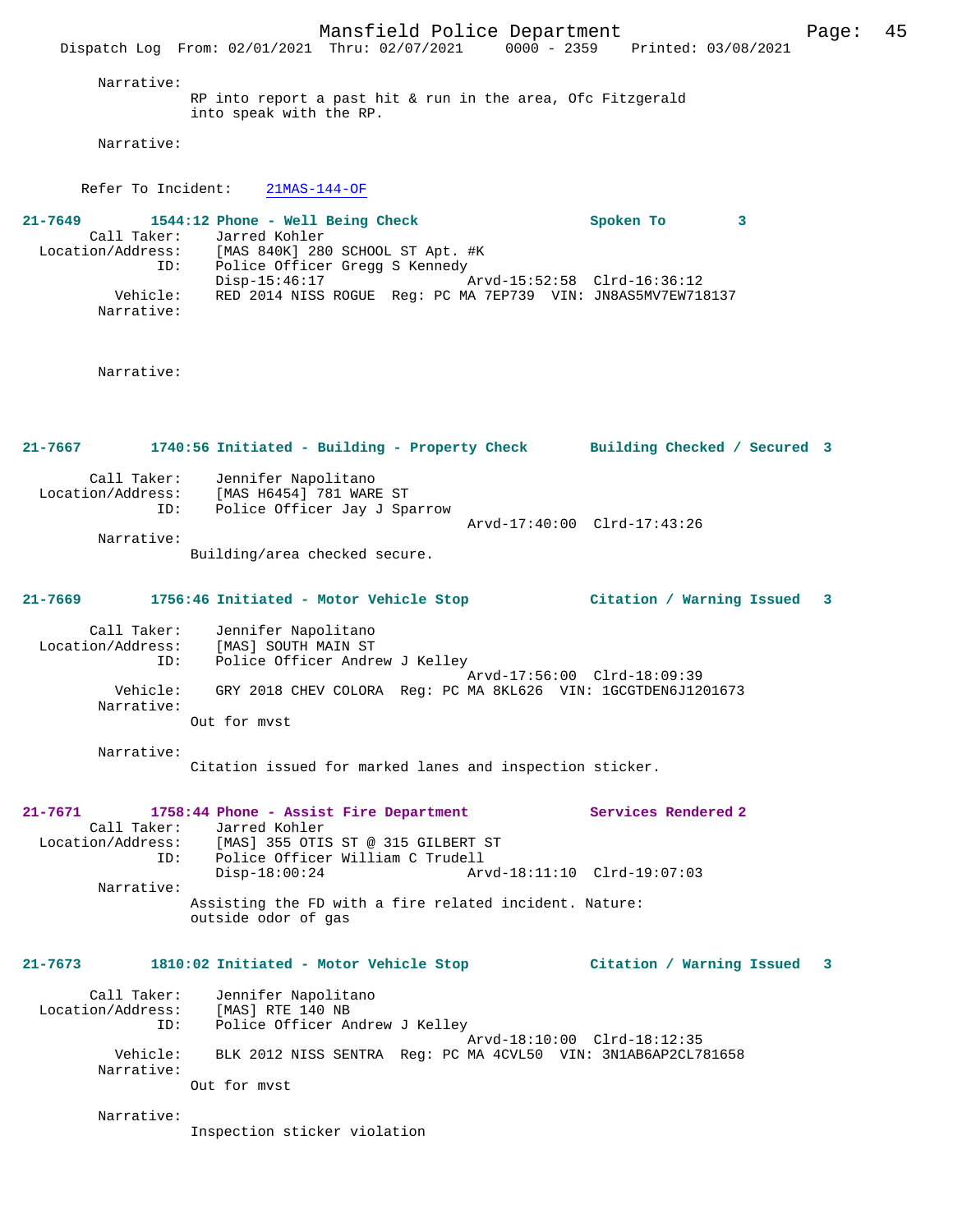| 21-7674           |                    | 1816:48 Initiated - Building - Property Check Building Checked / Secured 3                           |                             |   |
|-------------------|--------------------|------------------------------------------------------------------------------------------------------|-----------------------------|---|
| Location/Address: | Call Taker:<br>ID: | Jennifer Napolitano<br>[MAS 820C] 31 PLYMOUTH ST<br>Sergeant Brian P Thibault                        |                             |   |
|                   |                    |                                                                                                      | Arvd-18:16:00 Clrd-18:31:25 |   |
|                   | Narrative:         | All employees clear of the facility making a check.                                                  |                             |   |
| $21 - 7680$       |                    | 1919:43 Initiated - Building - Property Check Building Checked / Secured 3                           |                             |   |
| Location/Address: | Call Taker:        | Jennifer Napolitano<br>[MAS 255] 377 CHAUNCY ST                                                      |                             |   |
|                   | ID:                | Police Officer Andrew J Kelley                                                                       | Arvd-19:19:00 Clrd-19:33:08 |   |
|                   | Narrative:         | Area checked secure.                                                                                 |                             |   |
| 21-7681           |                    | 1929:18 Phone - Well Being Check                                                                     | Not Home / No Answer        | 3 |
|                   | Call Taker:<br>ID: | TARA LAKO<br>Location/Address: [MAS H805] 16 ERICK RD Apt. #22<br>Police Officer Jay J Sparrow       |                             |   |
|                   | ID:                | $Disp-19:32:23$<br>Police Officer Andrew J Kelley                                                    | Arvd-19:39:31 Clrd-19:51:57 |   |
|                   |                    | $Disp-19:34:08$                                                                                      | Arvd-19:39:46 Clrd-19:52:57 |   |
|                   | Narrative:         | RP requesting a wellbeing check on his friend who lives<br>alone and has not heard from him all day. |                             |   |
|                   | Narrative:         |                                                                                                      |                             |   |
|                   |                    | Parties vehicle is not in the lot and no answer at the door.                                         |                             |   |
|                   | Narrative:         |                                                                                                      |                             |   |
|                   |                    |                                                                                                      |                             |   |
|                   |                    |                                                                                                      |                             |   |

| $21 - 7685$ |                                         | 2008:48 Radio - Well Being Check                                                                           | Not Home / No Answer         | 3 |
|-------------|-----------------------------------------|------------------------------------------------------------------------------------------------------------|------------------------------|---|
|             | Call Taker:<br>ID:                      | Jennifer Napolitano<br>Location/Address: [MAS H805] 16 ERICK RD Apt. #22<br>Police Officer Andrew J Kelley |                              |   |
|             |                                         | Arvd-20:17:42 Clrd-20:35:30<br>$Disp-20:09:54$                                                             |                              |   |
|             | ID:                                     | Sergeant Thomas R Connor<br>$Disp-20:10:02$                                                                | $Clrd-20:27:46$              |   |
|             | Narrative:                              |                                                                                                            |                              |   |
|             |                                         | Well being check                                                                                           |                              |   |
|             | Narrative:                              |                                                                                                            |                              |   |
|             |                                         | M13 was able to make entry and will be checking the<br>residence.                                          |                              |   |
|             | Narrative:                              | m13 checked the apartment and the party is not home.                                                       |                              |   |
| $21 - 7693$ |                                         | 2049:28 Initiated - Building - Property Check                                                              | Building Checked / Secured 3 |   |
|             | Call Taker:<br>Location/Address:<br>ID: | Jennifer Napolitano<br>[MAS 895] 175 FRUIT ST<br>Police Officer Jay J Sparrow                              |                              |   |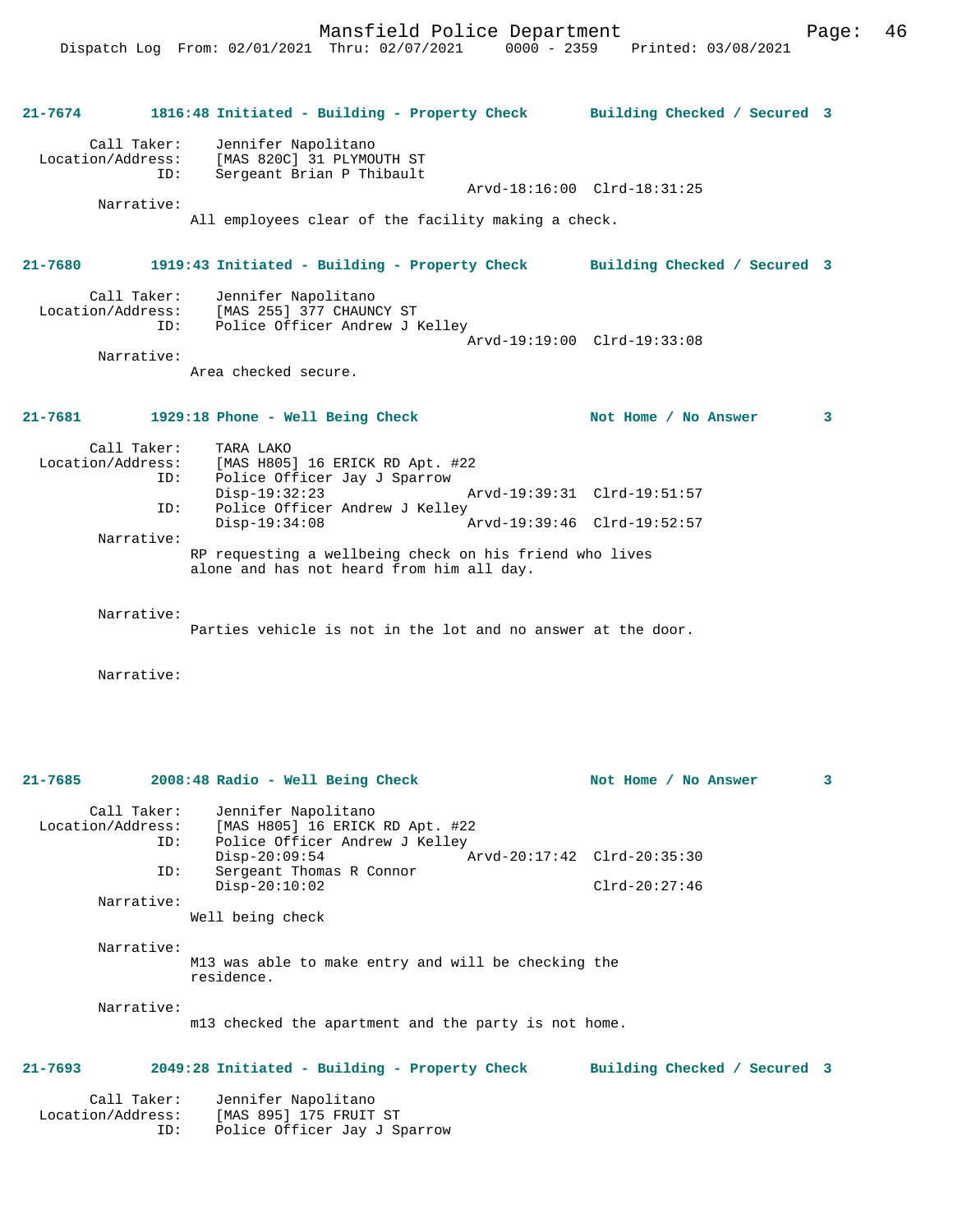Mansfield Police Department Fage: 47 Dispatch Log From: 02/01/2021 Thru: 02/07/2021 0000 - 2359 Printed: 03/08/2021 Arvd-20:49:00 Clrd-20:54:00 Narrative: Building/area checked secure. **21-7694 2050:10 Initiated - Building - Property Check Building Checked / Secured 3** Call Taker: Jennifer Napolitano Location/Address: [MAS 820C] 31 PLYMOUTH ST ID: Police Officer David W Kinahan Arvd-20:50:00 Clrd-20:54:56 Narrative: Building/area checked secure. **21-7698 2129:30 Initiated - Building - Property Check Building Checked / Secured 3** Call Taker: Jennifer Napolitano Location/Address: [MAS 281A] 1 CROCKER ST ID: Police Officer Andrew J Kelley Arvd-21:29:00 Clrd-21:35:52 Narrative: Checking the area. **21-7699 2129:34 Phone - 911 Hang-ups & Verifications Confirmed misdial/Accdntl Call 2**  Call Taker: TARA LAKO<br>Location/Address: [MAS H5164] 37 COPELAND DR Location/Address: [MAS H5164] 37 COPELAND DR ID: Police Officer Joshua S Ellender Disp-21:31:17 Arvd-21:34:42 Clrd-21:34:46 Narrative: Checking on a 911 hang up Narrative: Confirmed accidental **21-7700 2140:24 Initiated - Building - Property Check Building Checked / Secured 3** Call Taker: Jennifer Napolitano<br>Location/Address: [MAS 1002] 250 EAST Location/Address: [MAS 1002] 250 EAST ST ID: Police Officer Jay J Sparrow Arvd-21:40:00 Clrd-21:50:39 Narrative: Checking the area **21-7705 2227:48 Initiated - Building - Property Check Building Checked / Secured 3** Call Taker: Jennifer Napolitano Location/Address: [MAS 834] 261 CHAUNCY ST ID: Police Officer Andrew J Kelley Arvd-22:27:00 Clrd-22:29:46 Narrative: Building/area checked secure. **21-7706 2246:23 Initiated - Motor Vehicle Stop Citation / Warning Issued 3** Call Taker: Michael Mezhberg Location/Address: [MAS] 99 COPELAND DR @ 235 CHAUNCY ST ID: Police Officer Joshua S Ellender Arvd-22:46:00 Clrd-22:53:07 ID: Police Officer Andrew J Kelley Arvd-22:51:57 Clrd-22:53:05 Vehicle: SIL 2008 ACC Reg: PC RI QO240 VIN: 1HGCP26788A154763 Narrative: C/I for Speed.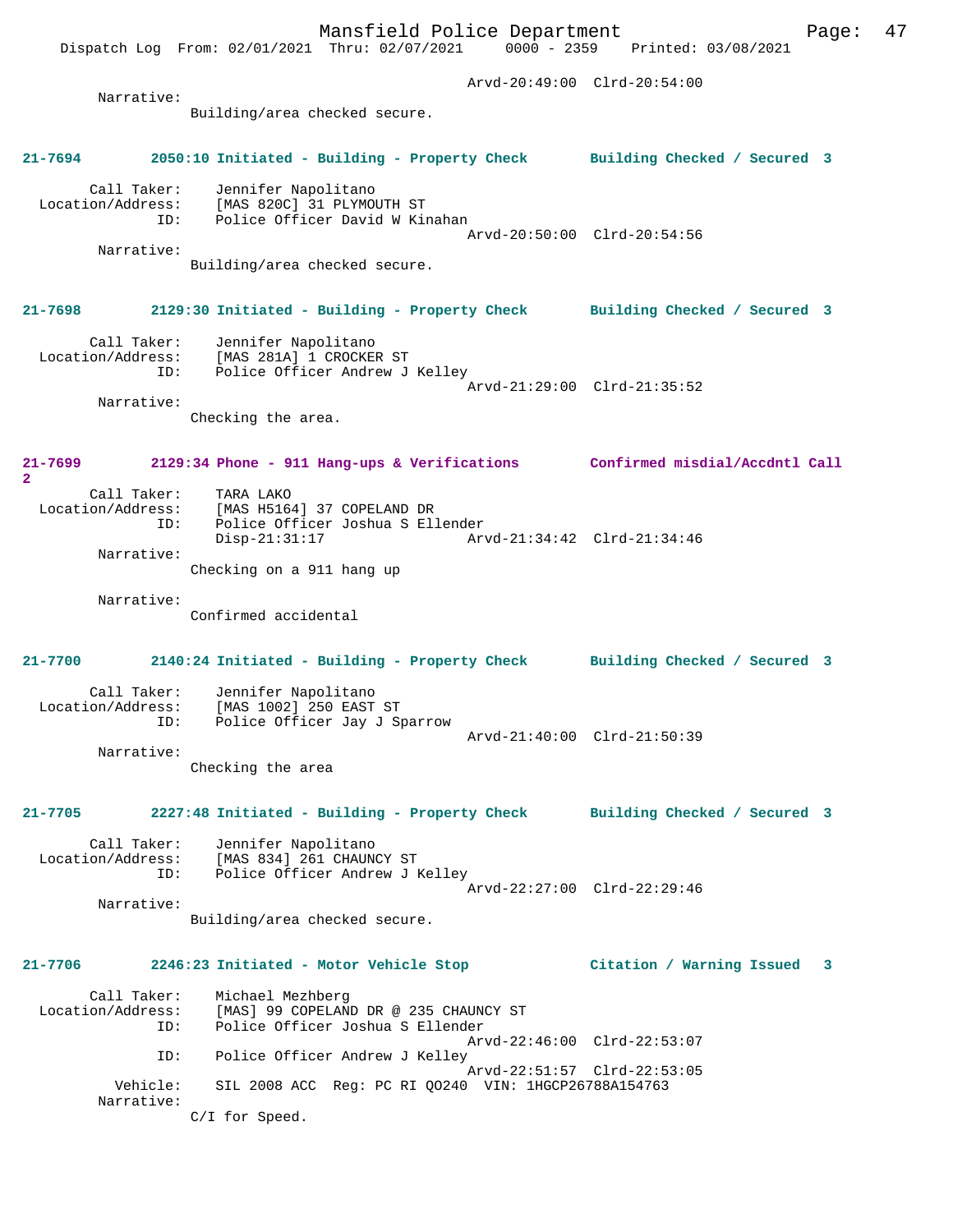# **For Date: 02/06/2021 - Saturday**

| 21-7714     |                                                | $0006:01$ 911 - 911 Hang-ups & Verifications                                                                                                                                                                              | Unfounded/Unverifed          | $\mathbf{2}$ |
|-------------|------------------------------------------------|---------------------------------------------------------------------------------------------------------------------------------------------------------------------------------------------------------------------------|------------------------------|--------------|
|             | Call Taker:<br>Location/Address:<br>ID:        | Michael Mezhberg<br>[MAS] 10 PRATT ST<br>Police Officer Meghan Birnie<br>$Disp-00:07:49$                                                                                                                                  | Arvd-00:12:58 Clrd-00:19:22  |              |
|             | ID:                                            | Police Officer Nicole P Newport<br>$Disp-00:07:52$                                                                                                                                                                        | Arvd-00:13:18 Clrd-00:19:27  |              |
|             | Narrative:                                     | Received a 911 call - male in background speaking sounding<br>upset, with expletives. RapidSOS 8 meters.                                                                                                                  |                              |              |
|             | Narrative:                                     | No answer on call back x2.                                                                                                                                                                                                |                              |              |
|             | Narrative:                                     | Officers checked the area. All quiet at this time.                                                                                                                                                                        |                              |              |
| $21 - 7721$ | Call Taker:                                    | $0101:22$ Phone - Assist Citizen - P S A<br>TARA LAKO                                                                                                                                                                     | Assisted Party<br>3          |              |
|             | Location/Address:<br>ID:                       | [MAS 874] 100 HAMPSHIRE ST<br>Patrolman David Schepis<br>$Disp-01:06:39$                                                                                                                                                  | Arvd-01:19:04 Clrd-01:26:23  |              |
|             | Narrative:                                     | RP reports she has locked herself inside the breakroom and<br>unable to get back into the work area                                                                                                                       |                              |              |
|             | Narrative:                                     |                                                                                                                                                                                                                           |                              |              |
| $21 - 7728$ | Location/Address:<br>ID:                       | 0128:19 Initiated - Building - Property Check Services Rendered 3<br>Call Taker: Michael Mezhberg<br>[MAS 4] 31 HAMPSHIRE ST<br>Patrolman David Schepis                                                                   | Arvd-01:28:00 Clrd-01:46:26  |              |
|             | Narrative:                                     |                                                                                                                                                                                                                           |                              |              |
|             |                                                | Checking the area.                                                                                                                                                                                                        |                              |              |
| 21-7736     |                                                | 0148:02 Initiated - Building - Property Check                                                                                                                                                                             | Building Checked / Secured 3 |              |
|             | ID:                                            | Call Taker: Michael Mezhberg<br>Location/Address: [MAS 2] 60 FORBES BLVD<br>Patrolman David Schepis                                                                                                                       | Arvd-01:48:00 Clrd-01:58:46  |              |
|             | Narrative:                                     | Property check.                                                                                                                                                                                                           |                              |              |
|             |                                                | 21-7741 0234:04 Initiated - Parking Violations                                                                                                                                                                            | Citation / Warning Issued 3  |              |
|             | Call Taker:<br>Location/Address:<br>ID:        | Michael Mezhberg<br>[MAS 1038] NORTH MAIN ST<br>Police Officer Meghan Birnie                                                                                                                                              |                              |              |
|             | Vehicle:<br>Vehicle:<br>Vehicle:<br>Narrative: | BLU 2016 BMW CO 428XI Reg: PC MA 3VNV31 VIN: WBA3N9C50GK249730<br>BRO 2010 HOND CIVIC Reg: PC MA 2WEX80 VIN: 2HGFA1F96AH521483<br>GRN 2012 HYUN UT SANTA Reg: PC MA 63EM14 VIN: 5XYZGDAB6CG141437<br>Parking enforcement. | Arvd-02:34:00 Clrd-02:51:22  |              |
|             |                                                |                                                                                                                                                                                                                           |                              |              |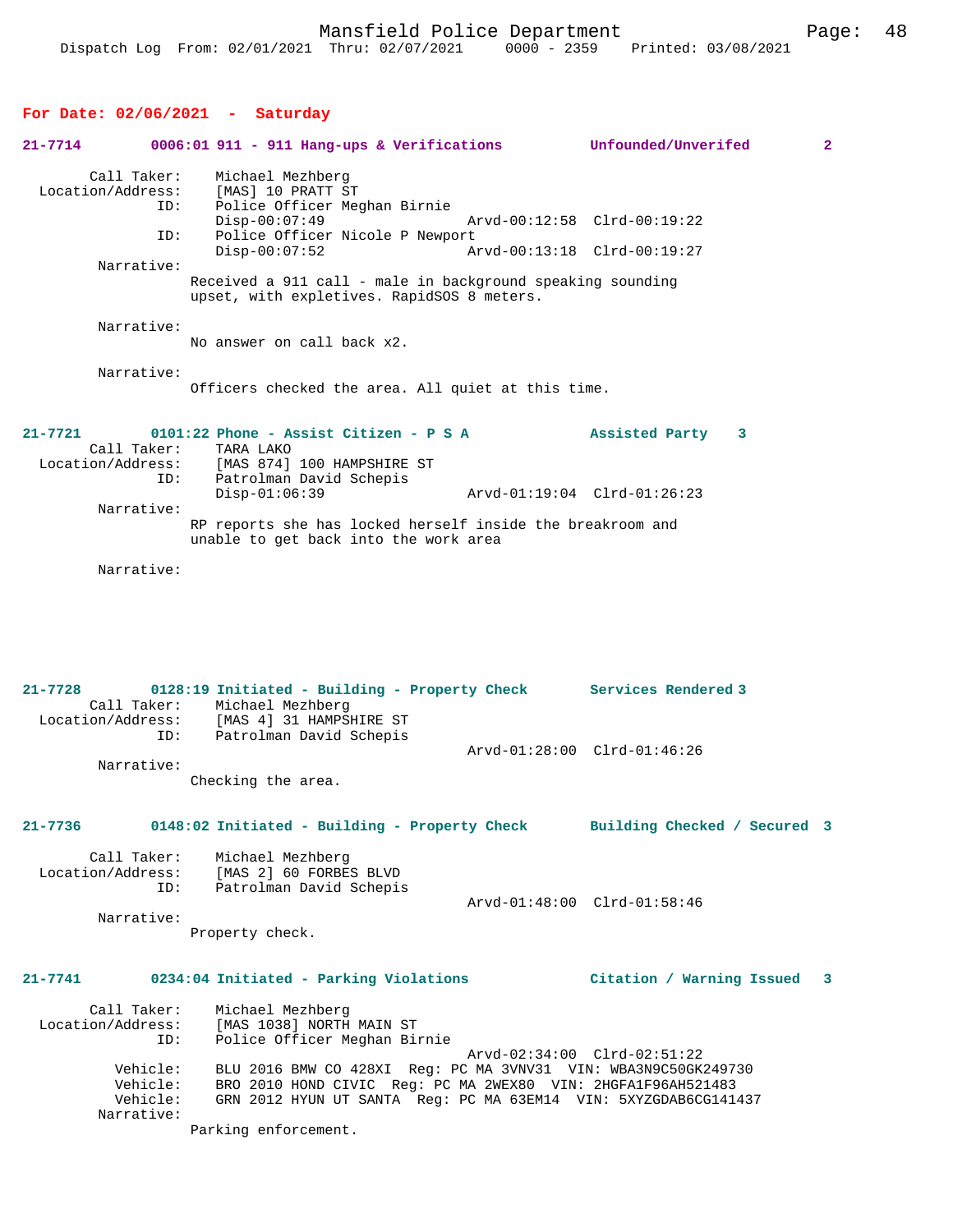Narrative: Violations on Old Colony - 3VNV31 , 2WEX80 Violations on Thomas St - 63EM14

**21-7779 0726:25 Initiated - Building - Property Check Building Checked / Secured 3** Call Taker: NICHOLAS GOYETTE Location/Address: [MAS 820C] 31 PLYMOUTH ST ID: Police Officer Joshua S Ellender Arvd-07:26:00 Clrd-07:40:52 Narrative: Building/area checked secure. **21-7784 0838:05 Phone - Assist Other Agency Cancelled Enroute 3** 

| Call Taker:       | Jennifer Napolitano            |                 |
|-------------------|--------------------------------|-----------------|
| Location/Address: | [MAS 427] 21 ERICK RD Apt. #35 |                 |
| ID:               | Police Officer Matthew A Souza |                 |
|                   | Disp-08:47:06                  | $Clrd-08:54:30$ |
| Narrative:        |                                |                 |

Narrative:

| $21 - 7795$ | 0941:16 Initiated - Building - Property Check                                                                   | Building Checked / Secured 3                      |  |
|-------------|-----------------------------------------------------------------------------------------------------------------|---------------------------------------------------|--|
| ID:         | Call Taker: NICHOLAS GOYETTE<br>Location/Address: [MAS 820C] 31 PLYMOUTH ST<br>Detective Christopher P Walsh    | Arvd-09:41:00 Clrd-09:47:45                       |  |
| Narrative:  | Checking the area.                                                                                              |                                                   |  |
|             |                                                                                                                 |                                                   |  |
| $21 - 7799$ | 1013:01 Initiated - Building - Property Check Building Checked / Secured 3                                      |                                                   |  |
|             | Call Taker: NICHOLAS GOYETTE<br>Location/Address: [MAS 4] 31 HAMPSHIRE ST<br>ID: Police Officer Gregg S Kennedy | Arvd-10:13:00 Clrd-10:15:54                       |  |
| Narrative:  |                                                                                                                 |                                                   |  |
|             | Checking the area.                                                                                              |                                                   |  |
| $21 - 7800$ | 1018:07 Initiated - Building - Property Check Building Checked / Secured 3                                      |                                                   |  |
| ID:         | Call Taker: NICHOLAS GOYETTE<br>Location/Address: [MAS 2] 60 FORBES BLVD<br>Police Officer Gregg S Kennedy      | $\overline{a}$ , and an an another $\overline{a}$ |  |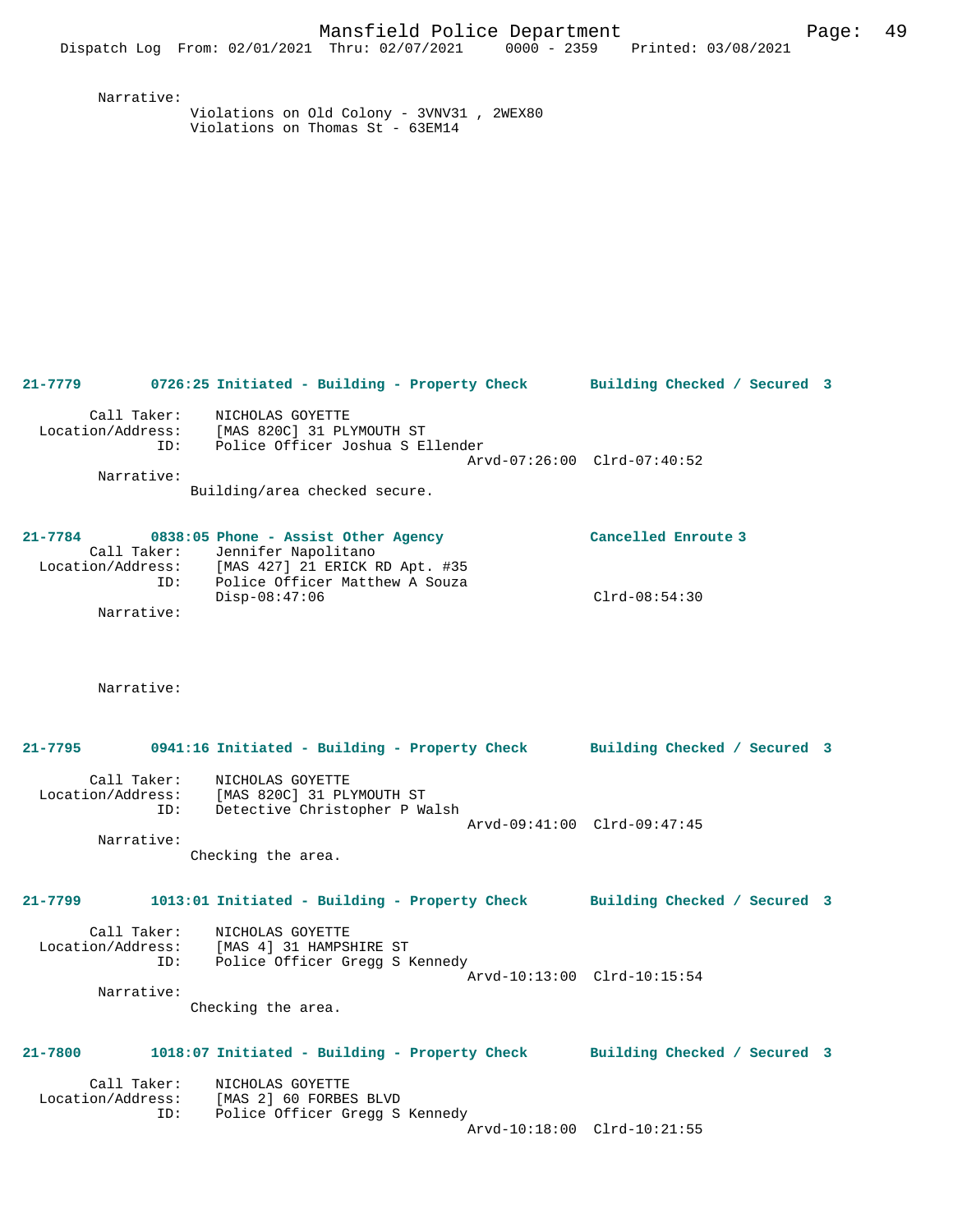|             |                                         |                                                          | Mansfield Police Department                                                                                   |                                 | Page:          | 50 |
|-------------|-----------------------------------------|----------------------------------------------------------|---------------------------------------------------------------------------------------------------------------|---------------------------------|----------------|----|
|             |                                         |                                                          | Dispatch Log From: 02/01/2021 Thru: 02/07/2021                                                                | 0000 - 2359 Printed: 03/08/2021 |                |    |
|             | Narrative:                              | Checking the area.                                       |                                                                                                               |                                 |                |    |
| $21 - 7804$ |                                         |                                                          | 1026:53 Phone - 911 Hang-ups & Verifications Unfounded/Unverifed                                              |                                 | $\overline{2}$ |    |
|             | Call Taker:<br>Location/Address:<br>ID: | Jennifer Napolitano<br>$Disp-10:29:08$                   | [MAS H3732] 15 BELLVIEW DR<br>Police Officer Gregg S Kennedy                                                  | Arvd-10:35:16 Clrd-10:41:39     |                |    |
|             | Narrative:                              |                                                          | Checking on a 911 hang up, cell phone call within 57 meters<br>of the address. No answer on the call back x2. |                                 |                |    |
|             | Narrative:                              | issues.                                                  | M8 checked general area and spoke with home owner, no                                                         |                                 |                |    |
| 21-7815     |                                         |                                                          | 1148:58 Initiated - Building - Property Check Building Checked / Secured 3                                    |                                 |                |    |
|             | Call Taker:<br>Location/Address:<br>ID: | NICHOLAS GOYETTE<br>[MAS 820C] 31 PLYMOUTH ST            | Detective Christopher P Walsh                                                                                 |                                 |                |    |
|             | Narrative:                              |                                                          |                                                                                                               | Arvd-11:48:00 Clrd-12:09:49     |                |    |
| $21 - 7821$ | Call Taker:<br>Location/Address:        | Jennifer Napolitano                                      | 1252:42 Phone - Suspicious Actv / Persn / Veh Services Rendered 2<br>[MAS 1026] 300 NORTH MAIN ST             |                                 |                |    |
|             | ID:<br>ID:                              | $Disp-12:56:24$                                          | Police Officer Matthew A Souza<br>Police Officer Gregg S Kennedy                                              | Arvd-12:59:07 Clrd-13:18:27     |                |    |
|             | Narrative:                              | $Disp-12:56:32$                                          |                                                                                                               | Arvd-13:03:44 Clrd-13:18:29     |                |    |
|             |                                         |                                                          |                                                                                                               |                                 |                |    |
|             | Narrative:                              |                                                          |                                                                                                               |                                 |                |    |
|             | Narrative:                              |                                                          |                                                                                                               |                                 |                |    |
| $21 - 7822$ | Call Taker:                             | 1337:19 Phone - Animal Complaints<br>Jennifer Napolitano |                                                                                                               | Services Rendered 3             |                |    |

 Location/Address: [MAS H787] 99 SAMOSET AVE ID: Police Officer Matthew A Souza<br>Disp-13:39:33 Arvd-13:43:39 Clrd-13:50:15 Narrative: Caller reporting that there is a raccoon in the backyard by the fence that looks sick.

Narrative:

M9 had to put sick animal down. Cleared.

## **21-7830 1423:32 Initiated - Building - Property Check Building Checked / Secured 3**

 Call Taker: NICHOLAS GOYETTE Location/Address: [MAS 820C] 31 PLYMOUTH ST ID: Detective Christopher P Walsh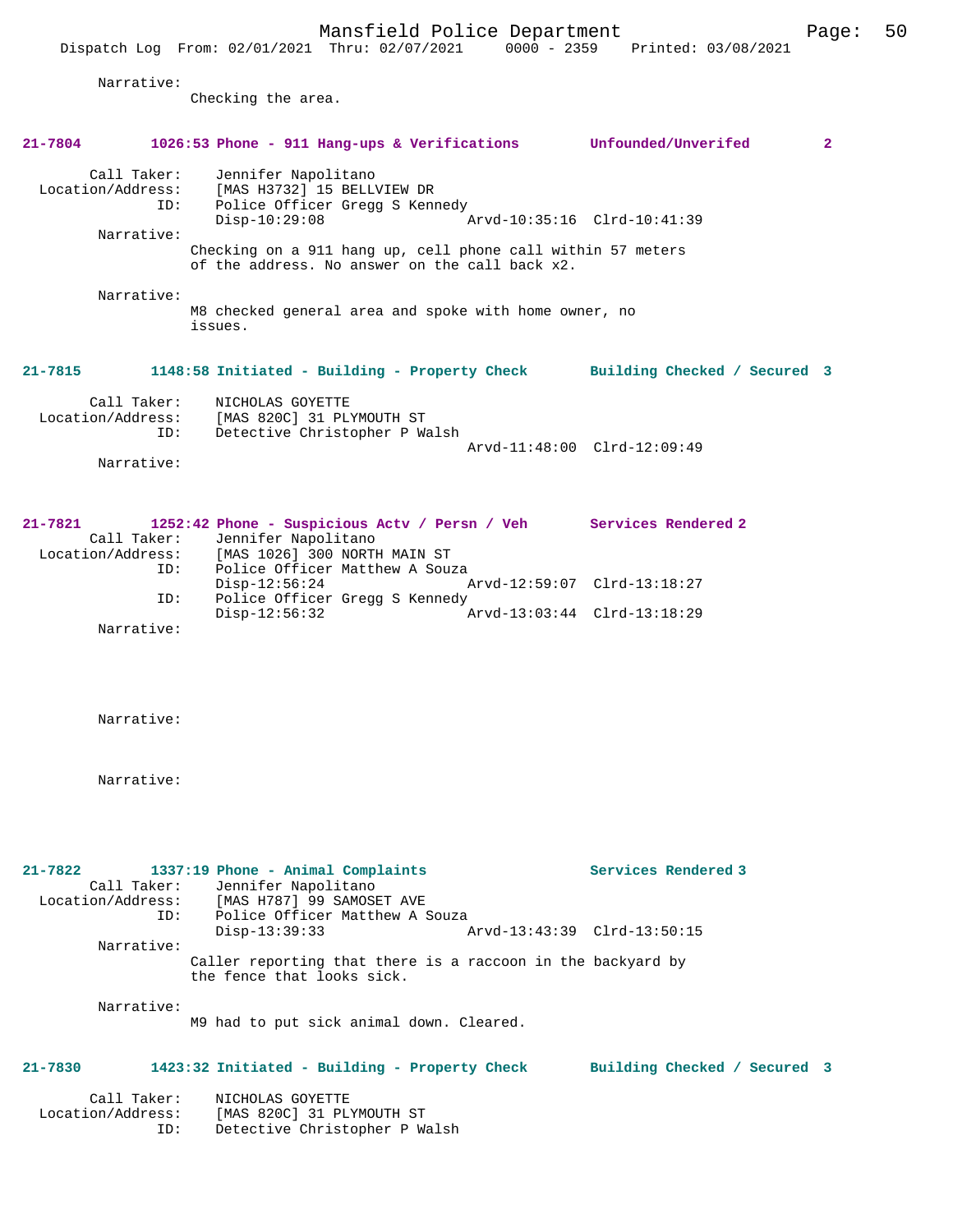Mansfield Police Department Page: 51 Dispatch Log From: 02/01/2021 Thru: 02/07/2021 0000 - 2359 Printed: 03/08/2021 Arvd-14:23:00 Clrd-14:36:07 Narrative: Checking the area. **21-7831 1450:47 Phone - Motor Veh Acc - w/Injury Incident Report 1**  Call Taker: NICHOLAS GOYETTE<br>Location/Address: [MAS 255] 377 CHA Location/Address: [MAS 255] 377 CHAUNCY ST ID: Police Officer Gregg S Kennedy Disp-14:51:06 Arvd-14:51:43 Clrd-15:19:04 Vehicle: BLK 2016 DODG DART Reg: PC MA 84P510 VIN: 1C3CDFBB4GD515559 Vehicle: RED 2013 HYUN SONATA Reg: PAR MA 3310 VIN: 5NPEB4AC5DH701478 Narrative: Reported mva in the lot, possible injury Narrative: Party's involved exchanged paperwork, see AC for further. Refer To Accident: 21MAS-39-AC **21-7852 1729:36 Walk-In - Follow up Investigation Incident Report 3**  Call Taker: Support Staff Langston W Puller Location/Address: [MAS H5072] 9 CHILSON AVE ID: Police Officer William C Trudell<br>Disp-17:30:53 Arv Arvd-17:38:27 Clrd-18:26:25 Narrative: Conducting a follow up in the area to a previously reported incident. Narrative: See OF report for further. Refer To Incident: 21MAS-146-OF **21-7855 1748:44 Initiated - Building - Property Check Building Checked / Secured 3** Call Taker: Dispatcher Jacques Ryan Location/Address: [MAS 820C] 31 PLYMOUTH ST ID: Detective Derek M McCune Arvd-17:48:00 Clrd-17:56:53 Narrative: Checking the area. **21-7860 1805:09 Initiated - Building - Property Check Building Checked / Secured 3** Call Taker: NICHOLAS GOYETTE Location/Address: [MAS 411] 60 FORBES BLVD ID: Police Officer Joshua S Ellender Arvd-18:05:00 Clrd-18:13:10 Narrative: Checking the area. **21-7862 1813:18 Initiated - Building - Property Check Building Checked / Secured 3** Call Taker: NICHOLAS GOYETTE Location/Address: [MAS 4] 31 HAMPSHIRE ST ID: Police Officer Joshua S Ellender Arvd-18:13:00 Clrd-18:20:54 Narrative: Checking the area. **21-7868 1905:20 Initiated - Building - Property Check Building Checked / Secured 3** Call Taker: Ryan O'Rourke

Arvd-19:05:00 Clrd-19:11:58

Location/Address: [MAS] WARE ST

ID: Police Officer Andrew J Kelley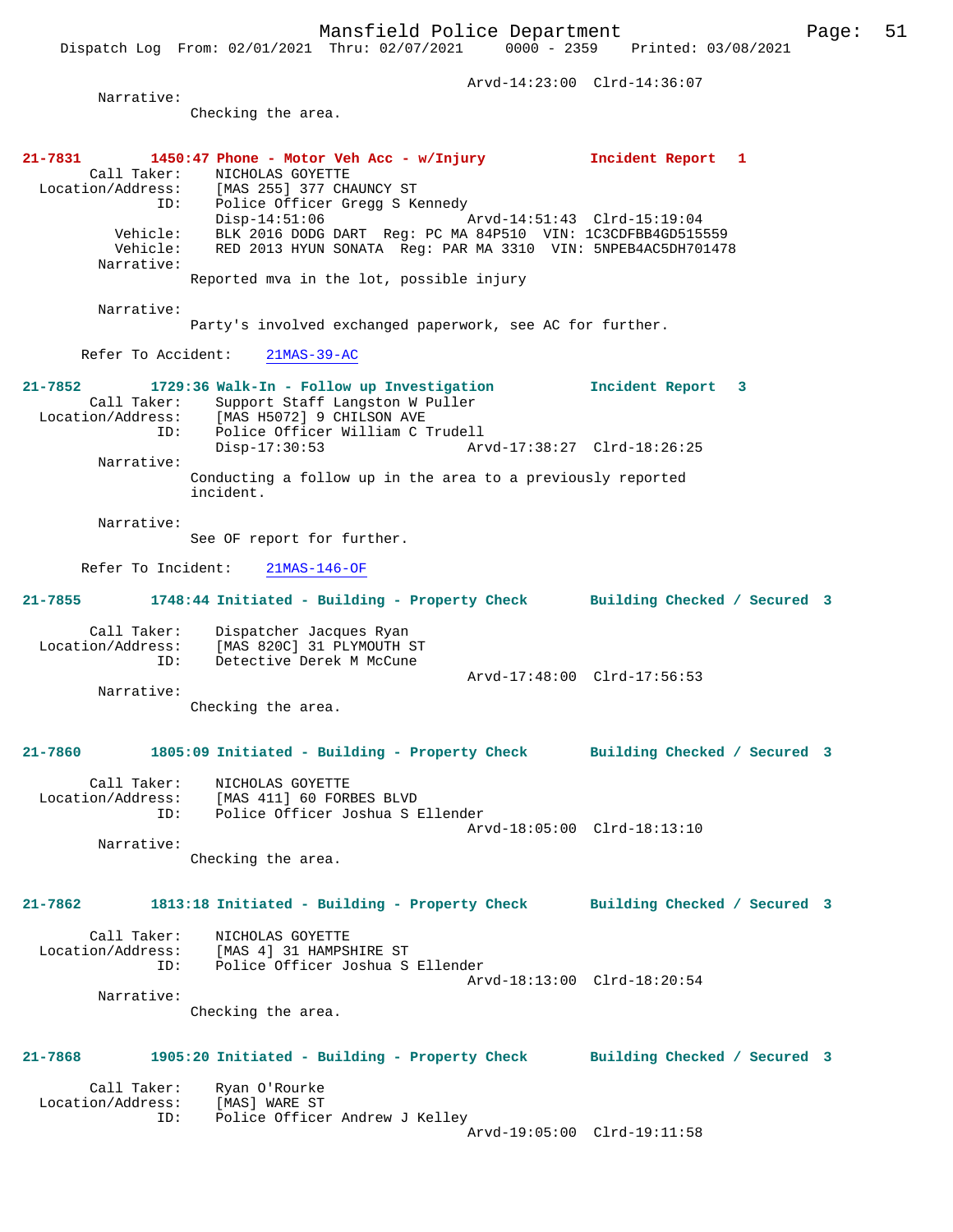Narrative:

Checking the area.

**21-7869 1915:43 Phone - Motor Vehicle Theft Investigated - Report Taken 2** Call Taker: Josesph Shebertes<br>Location/Address: [MAS 293] 2 CHAUN  $[MAS 293] 2 CHAUNCY ST$ ID: Police Officer Joshua S Ellender<br>Disp-19:18:27 Ar Disp-19:18:27 Arvd-19:23:32 Clrd-20:04:00 ID: Police Officer Andrew J Kelley Disp-19:23:36 Arvd-19:26:23 Clrd-19:33:20<br>Vehicle: BLU 2015 GMC UT TERRAIN Reg: DL MA 314AW VIN: 2GKFLWEKOF BLU 2015 GMC UT TERRAIN Reg: DL MA 314AW VIN: 2GKFLWEK0F6385093 Narrative: caller reports stolen vehicle at the dealership. 2015 gmc terrain Narrative: Narrative: Narrative: Narrative: Narrative: Narrative: Narrative: Refer To Incident: 21MAS-147-OF Refer To Summons: 21MAS-46-AR Summons: PAN, QINXUAN<br>Address: 193 CLIFTON ST 193 CLIFTON ST MALDEN, MA Age: 29 Charges: MOTOR VEH, LARCENY OF **21-7870 1918:04 Initiated - Motor Vehicle Stop Citation / Warning Issued 3** Call Taker: Ryan O'Rourke Location/Address: [MAS] 380 MILL ST @ 2 JAMESON CT<br>ID: Police Officer Andrew J Kelley Police Officer Andrew J Kelley Arvd-19:18:00 Clrd-19:23:22 Vehicle: BLU 2016 FORD EDGE Reg: PC MA 258VCK VIN: 2FMPK4K96GBB69696 Narrative: mv stop. **21-7872 1953:37 Initiated - Building - Property Check Building Checked / Secured 3** Call Taker: Ryan O'Rourke Location/Address: [MAS 820C] 31 PLYMOUTH ST ID: Detective Derek M McCune Arvd-19:53:00 Clrd-20:02:46 Narrative: Checking the area.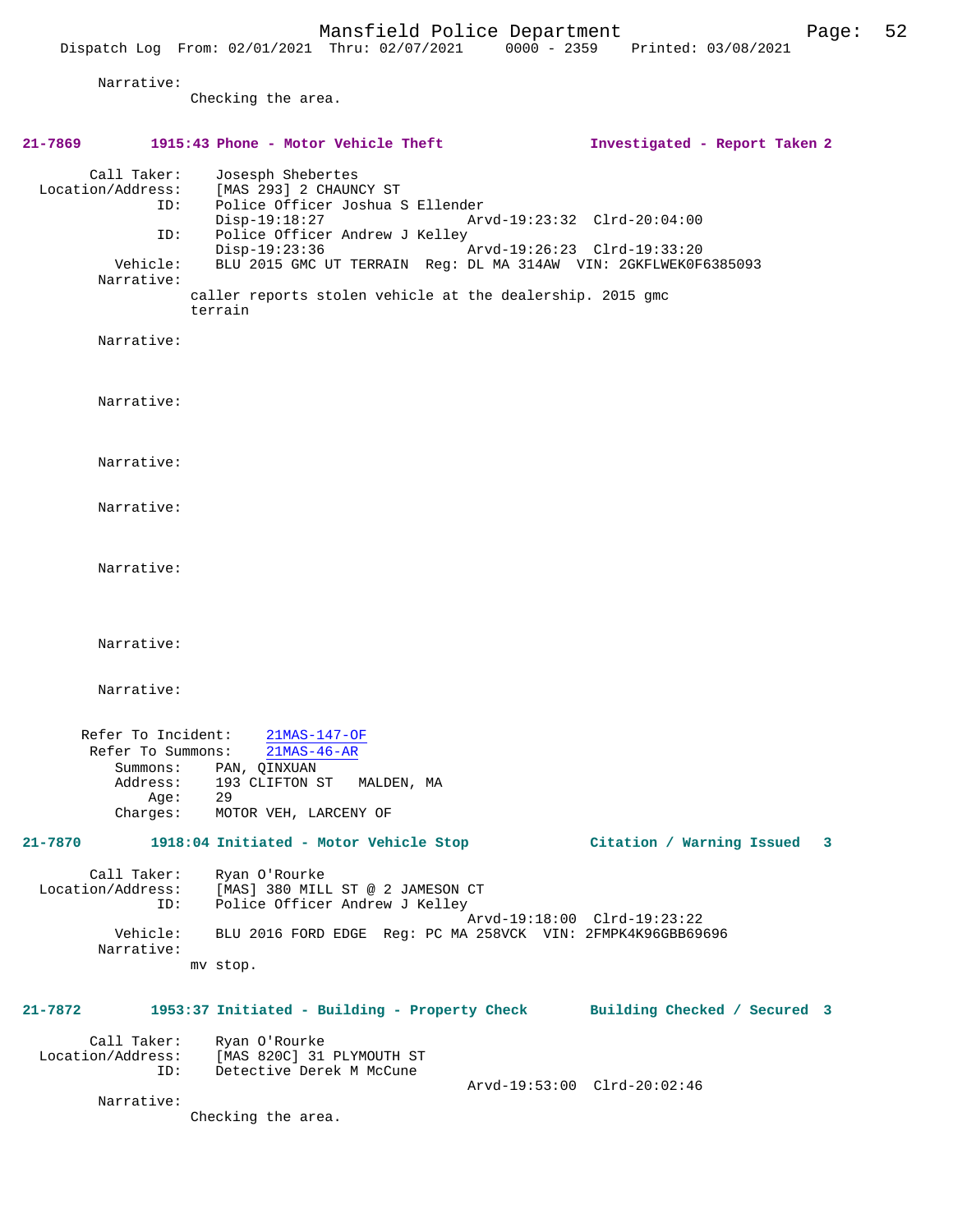Dispatch Log From: 02/01/2021 Thru: 02/07/2021 0000 - 2359 Printed: 03/08/2021

**21-7874 1959:07 Initiated - Motor Vehicle Stop Citation / Warning Issued 3** Call Taker: Ryan O'Rourke Location/Address: [MAS 244A] 4 SOUTH MAIN ST ID: Police Officer Andrew J Kelley Arvd-19:59:00 Clrd-20:06:18 Vehicle: BRO 2000 TOYT CAMRY Reg: PC MA 8EK519 VIN: 4T1BG22K4YU963420 Narrative: mv stop. Narrative: citation issued to the RO for failure to inspect, improper operation and defective equipment. **21-7880 2056:23 Initiated - Building - Property Check Building Checked / Secured 3** Call Taker: Ryan O'Rourke Location/Address: [MAS 1002] 250 EAST ST ID: Police Officer Andrew J Kelley Arvd-20:56:00 Clrd-21:13:20 Narrative: Checking the area. **21-7883 2104:33 Alarm - Assist Fire Department Services Rendered 2**  Call Taker: Ryan O'Rourke Location/Address: [MAS 255] 377 CHAUNCY ST ID: Police Officer David J Pepicelli<br>Disp-21:05:48 Arv Arvd-21:11:36 Clrd-21:26:06 Narrative: Assisting the FD with a fire related incident. Nature: Masterbox Activation. **21-7886 2117:57 Phone - Assist Fire Department Referred to Other Agency 2** Call Taker: Ryan O'Rourke Location/Address: [MAS H5422] 396 FRANKLIN ST<br>ID: police Officer Andrew J Kell<br>Disp-21:18:02 Police Officer Andrew J Kelley Disp-21:18:02 Arvd-21:23:04 Clrd-21:25:10 Narrative: Assisting the FD with a fire related incident. Nature: Water issue. **21-7890 2122:40 Phone - Animal Complaints Services Rendered 3**  Call Taker: Josesph Shebertes Location/Address: [MAS H801] 1391 EAST ST Narrative: caller reports missing dog. husky/shepard mix with a blue collar. Narrative: Shift Commander advised. **21-7891 2126:21 Initiated - Building - Property Check Building Checked / Secured 3** Call Taker: Ryan O'Rourke Location/Address: [MAS 863] 34 PLYMOUTH ST ID: Police Officer Andrew J Kelley Arvd-21:26:00 Clrd-21:46:14 Narrative: Checking the area. **21-7899 2153:37 Initiated - Follow up Investigation Services Rendered 3** 

Call Taker: Ryan O'Rourke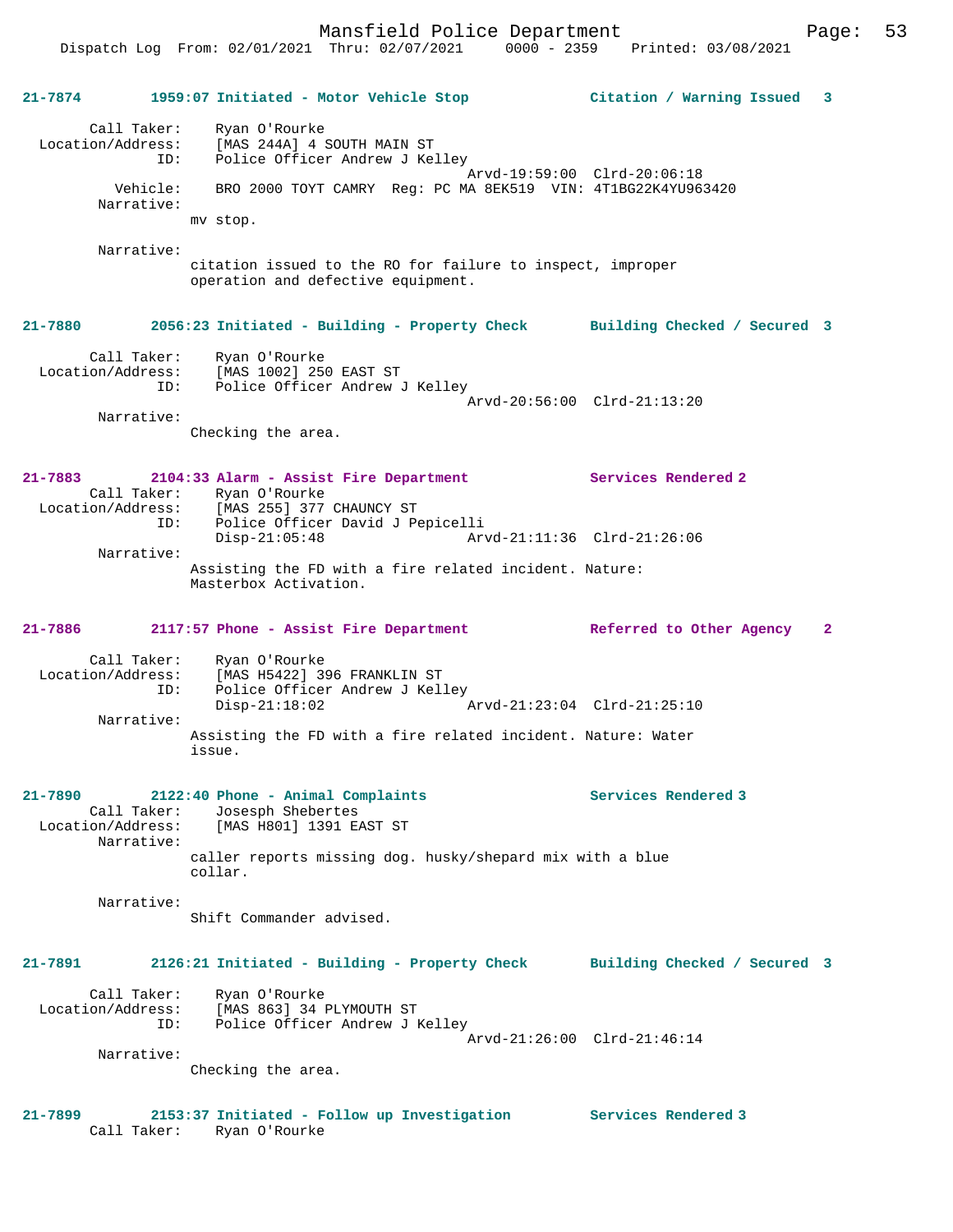Mansfield Police Department Page: 54 Dispatch Log From: 02/01/2021 Thru: 02/07/2021 0000 - 2359 Printed: 03/08/2021 Location/Address: [MAS 293] 2 CHAUNCY ST ID: Police Officer Joshua S Ellender Arvd-21:53:00 Clrd-22:31:27 Narrative: Conducting a follow up in the area to a previously reported incident. **21-7900 2200:51 Initiated - Building - Property Check Building Checked / Secured 3** Call Taker: Ryan O'Rourke<br>Location/Address: [MAS 322] 31 1 [MAS 322] 31 HAMPSHIRE ST ID: Police Officer David J Pepicelli Arvd-22:00:00 Clrd-22:13:14 Narrative: Checking the area. **21-7901 2201:15 Initiated - Building - Property Check Building Checked / Secured 3** Call Taker: Ryan O'Rourke<br>Location/Address: [MAS 820C] 31 [MAS 820C] 31 PLYMOUTH ST ID: Detective Derek M McCune Arvd-22:01:00 Clrd-22:16:26 Narrative: Checking the area. **21-7911 2256:05 Phone - Well Being Check Investigated - Report Taken 3** Call Taker: Josesph Shebertes Location/Address: [MAS 420] 17 FULTON PL Apt. #8 ID: Police Officer William C Trudell Disp-22:59:16 Arvd-23:02:44 Clrd-02/07/2021 @ 00:12:41 ID: Police Officer David J Pepicelli<br>Disp-22:59:23 Ar Disp-22:59:23 Arvd-23:02:34 Clrd-23:51:12 ID: Sergeant Jeffrey G Bombard Disp-23:03:21 Arvd-23:03:24 Clrd-23:58:43 Narrative: Narrative: Narrative: Narrative: Refer To Incident: 21MAS-148-OF **For Date: 02/07/2021 - Sunday 21-7918 0129:16 Initiated - Building - Property Check Building Checked / Secured 3** Call Taker: Ryan O'Rourke Location/Address: [MAS 992] 660 EAST ST ID: Patrolman David Schepis Arvd-01:29:00 Clrd-01:35:45 Narrative: Checking the area. **21-7919 0129:51 Initiated - Building - Property Check Building Checked / Secured 3** Call Taker: Ryan O'Rourke Location/Address: [MAS 1015] 30 CHAUNCY ST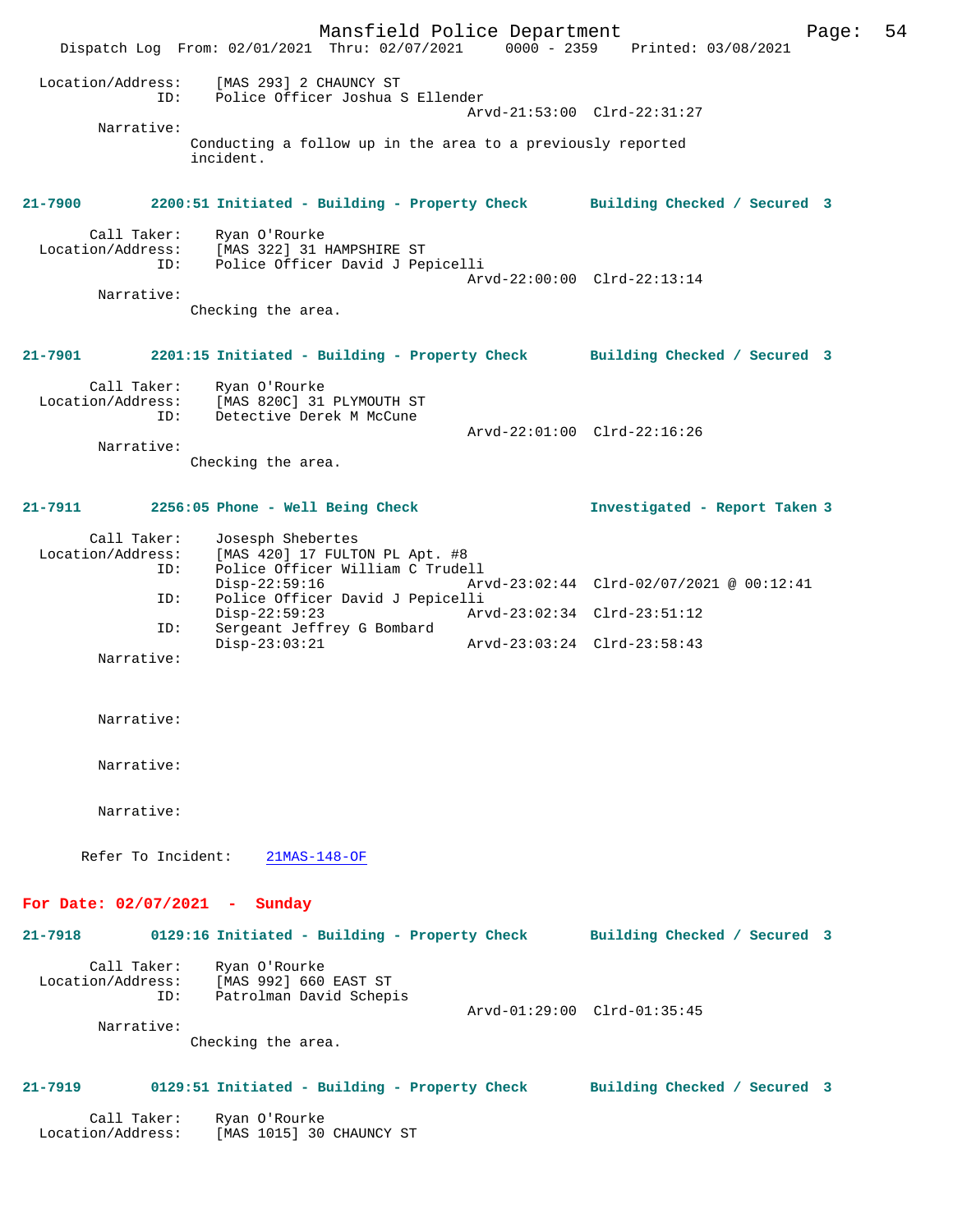Mansfield Police Department Page: 55 Dispatch Log From: 02/01/2021 Thru: 02/07/2021 0000 - 2359 Printed: 03/08/2021 ID: Police Officer Christopher D Sorge Arvd-01:29:00 Clrd-01:43:09 Narrative: Checking the area. **21-7922 0145:23 Initiated - Building - Property Check Building Checked / Secured 3** Call Taker: Ryan O'Rourke Location/Address: [MAS 1002] 250 EAST ST ID: Patrolman David Schepis Arvd-01:45:00 Clrd-02:00:35 Narrative: Checking the area. **21-7927 0154:30 Phone - 911 Hang-ups & Verifications Confirmed misdial/Accdntl Call 2**  Call Taker: Josesph Shebertes Location/Address: [MAS H5568] 72 HIGH ST Police Officer Christopher D Sorge Disp-01:56:57 Clrd-01:57:14 ID: Police Officer Nicole P Newport<br>Disp-01:57:11 Ar Arvd-02:01:10 Clrd-02:05:55 ID: Police Officer Christopher D Sorge Disp-02:01:14 Arvd-02:01:27 Clrd-02:05:53 Narrative: Checking on a 911 hang up. caller hung up when asking for additional information Narrative: Small party inside house, somebody accidentally called 911 without realizing. **21-7930 0211:10 Initiated - Motor Vehicle Stop Arrest(s) Made 3**  Call Taker: Ryan O'Rourke Location/Address: [MAS 322] 31 HAMPSHIRE ST Police Officer Christopher D Sorge Arvd-02:11:00 Clrd-04:50:14<br>ID: Police Officer Nicole P Newport Police Officer Nicole P Newport<br>Disp-02:12:16 A Arvd-02:15:53 Clrd-02:37:11 Vehicle: BLK 2005 JEEP UT GRACHE Reg: PC MA 1RRA99 VIN: 1J8HR58215C554853 Narrative: mv stop. Narrative: one in custody. Narrative: transporting one to the station. Narrative: Bail set for personal recognizance. Refer To Arrest: 21MAS-43-AR Arrest: WINSLOW, SEAN MICHAEL<br>Address: 16 HOUGHTON ST BOST 16 HOUGHTON ST BOSTON, MA<br>30  $Age:$  Charges: LICENSE SUSPENDED, OP MV WITH, SUBSQ.OFF MARKED LANES VIOLATION SPEEDING RATE OF SPEED EXCEEDING POSTED LIMIT **21-7934 0229:31 Initiated - Building - Property Check Building Checked / Secured 3** Call Taker: Ryan O'Rourke<br>Location/Address: [MAS 820C] 31 ess: [MAS 820C] 31 PLYMOUTH ST<br>ID: Sergeant John R Armstrong Sergeant John R Armstrong Arvd-02:29:00 Clrd-02:39:08 Narrative: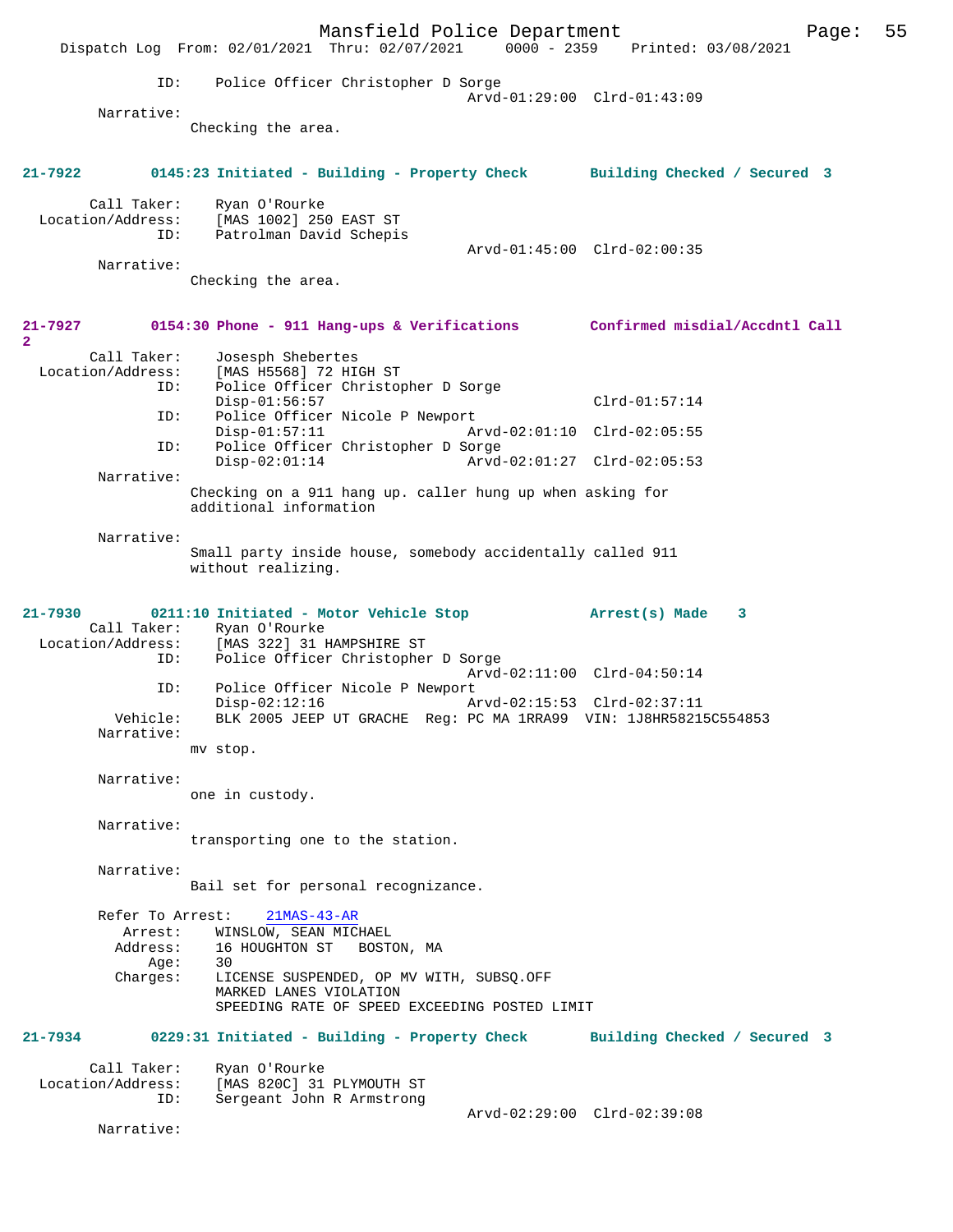Mansfield Police Department Page: 56 Dispatch Log From: 02/01/2021 Thru: 02/07/2021 0000 - 2359 Printed: 03/08/2021 Checking the area. **21-7951 0439:23 Initiated - Building - Property Check Building Checked / Secured 3** Call Taker: Ryan O'Rourke Location/Address: [MAS 820C] 31 PLYMOUTH ST ID: Sergeant John R Armstrong Arvd-04:39:00 Clrd-04:48:31 Narrative: Checking the area. **21-7953 0451:54 Initiated - Parking Violations Citation / Warning Issued 3** Call Taker: Ryan O'Rourke Location/Address: [MAS] RUMFORD AVE ID: Police Officer Nicole P Newport Arvd-04:51:00 Clrd-04:53:15 Vehicle: GRY 2016 ACUR ILX Reg: PC MA 3JP385 VIN: 19UDE2F79GA002239 Narrative: parking citation issued. **21-7956 0501:22 Initiated - Building - Property Check Building Checked / Secured 3** Call Taker: Ryan O'Rourke Location/Address: [MAS 834] 261 CHAUNCY ST ID: Police Officer Nicole P Newport Arvd-05:01:00 Clrd-05:12:59 Narrative: Checking the area. **21-7960 0545:35 Initiated - Building - Property Check Building Checked / Secured 3** Call Taker: Ryan O'Rourke Location/Address: [MAS] WARE ST ID: Patrolman David Schepis Arvd-05:45:00 Clrd-05:49:31 Narrative: Checking the area. **21-7962 0559:01 Initiated - Building - Property Check Building Checked / Secured 3** Call Taker: Ryan O'Rourke Location/Address: [FOX 838] 2 FOXBOROUGH BLVD ID: Police Officer Nicole P Newport Arvd-05:59:00 Clrd-06:01:30 Narrative: Checking the area. **21-7963 0601:37 Initiated - Building - Property Check Building Checked / Secured 3** Call Taker: Ryan O'Rourke Location/Address: [FOX 14] 4 FISHER ST ID: Police Officer Nicole P Newport Arvd-06:01:00 Clrd-06:05:39 Narrative: Checking the area. **21-7964 0605:50 Initiated - Building - Property Check Building Checked / Secured 3** Call Taker: Ryan O'Rourke<br>Location/Address: [MAS 411] 60 1 Location/Address: [MAS 411] 60 FORBES BLVD ID: Police Officer Nicole P Newport Arvd-06:05:00 Clrd-06:09:30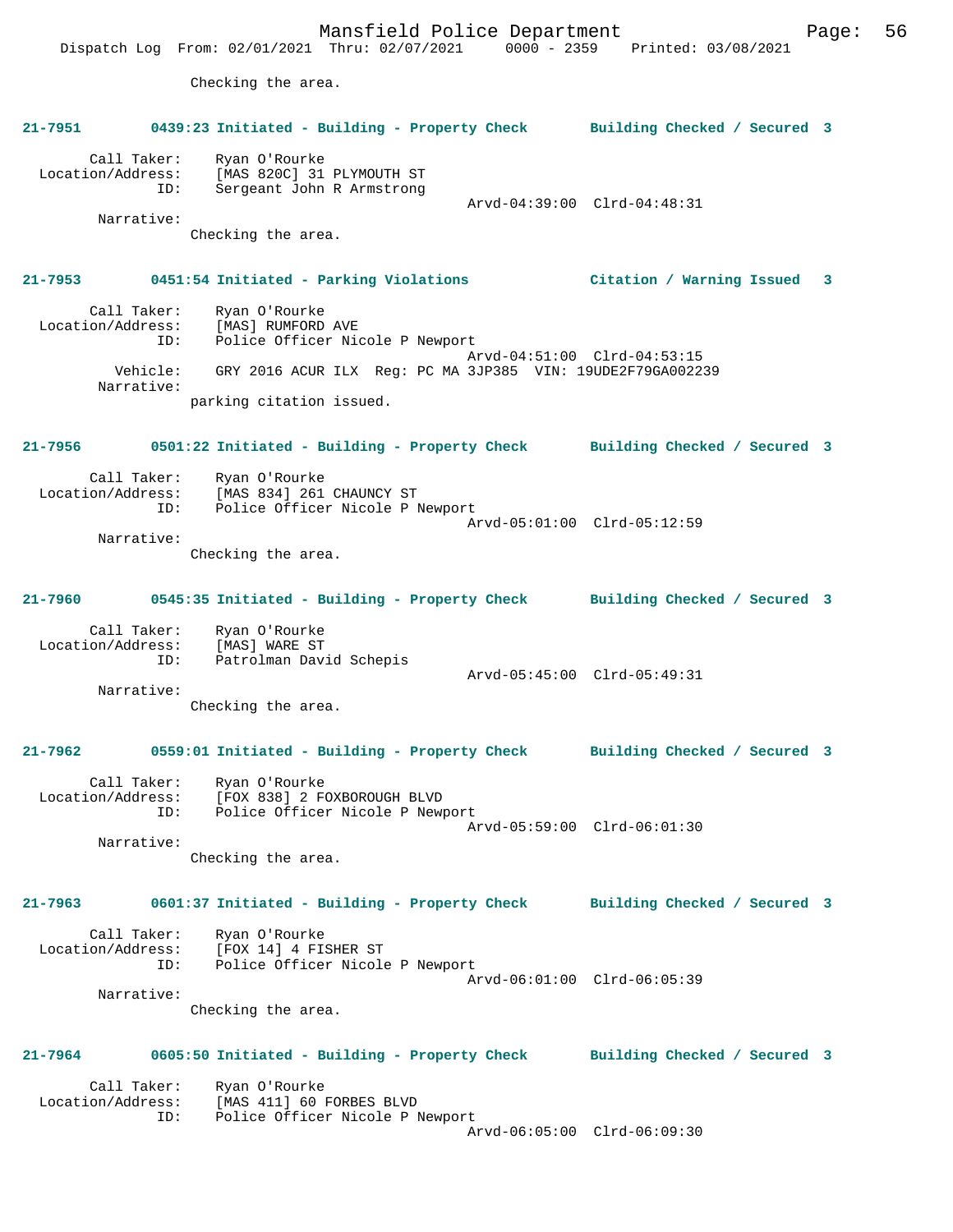Mansfield Police Department Form Page: 57 Dispatch Log From: 02/01/2021 Thru: 02/07/2021 0000 - 2359 Printed: 03/08/2021 Narrative: Checking the area. **21-7965 0609:35 Initiated - Building - Property Check Building Checked / Secured 3** Call Taker: Ryan O'Rourke Location/Address: [MAS 322] 31 HAMPSHIRE ST ID: Police Officer Nicole P Newport Arvd-06:09:00 Clrd-06:14:41 Narrative: Checking the area. **21-7968 0651:48 Initiated - Building - Property Check Building Checked / Secured 3** Call Taker: CARLY MORIARTY Location/Address: [MAS 820C] 31 PLYMOUTH ST ID: Sergeant John R Armstrong Arvd-06:51:00 Clrd-07:03:06 Narrative: Checking the area. **21-7973 0733:09 Phone - Animal Complaints Referred to Other Agency 3** Call Taker: Dispatcher Jacques Ryan Location/Address: [MAS 255A] 377 CHAUNCY ST<br>ID: Police Officer Nicole P Ne Police Officer Nicole P Newport<br>Disp-07:36:05 A Disp-07:36:05 Arvd-07:42:34 Clrd-07:44:34<br>ID: Patrolman David Schepis Patrolman David Schepis<br>Disp-07:42:33 Disp-07:42:33 Arvd-07:42:34 Clrd-07:44:33 Narrative: reports of wild turkeys chasing the cars by forbes and chauncy Narrative: M3 reports they are chasing cars and biting tires, causing a traffic hazard. M1 to send email to ACO1 about ongoing issue. **21-7986 0845:54 Initiated - Building - Property Check Building Checked / Secured 3** Call Taker: NICHOLAS GOYETTE Location/Address: [MAS 820C] 31 PLYMOUTH ST<br>ID: Detective Anthony R Lattar Detective Anthony R Lattanzio Arvd-08:45:00 Clrd-08:52:45 Narrative: Checking the area. **21-7984 0850:03 Initiated - Motor Vehicle Stop Citation / Warning Issued 3** Call Taker: NICHOLAS GOYETTE<br>.on/Address: [MAS] WEST ST Location/Address:<br>ID: Police Officer David J Pepicelli Arvd-08:50:00 Clrd-08:53:58 Vehicle: GRY 2015 VOLV UT XC60 Reg: PC MA 7460WX VIN: YV4902RM4F2665292 Narrative: Out with MVST. RO cited for speed. **21-7985 0852:42 Phone - 911 Hang-ups & Verifications Confirmed misdial/Accdntl Call 2**  Call Taker: Jennifer Napolitano<br>Location/Address: [MAS H5145] 90 COUR [MAS H5145] 90 COURT ST ID: Police Officer David J Pepicelli

Disp-08:54:33 Arvd-09:05:38 Clrd-09:05:41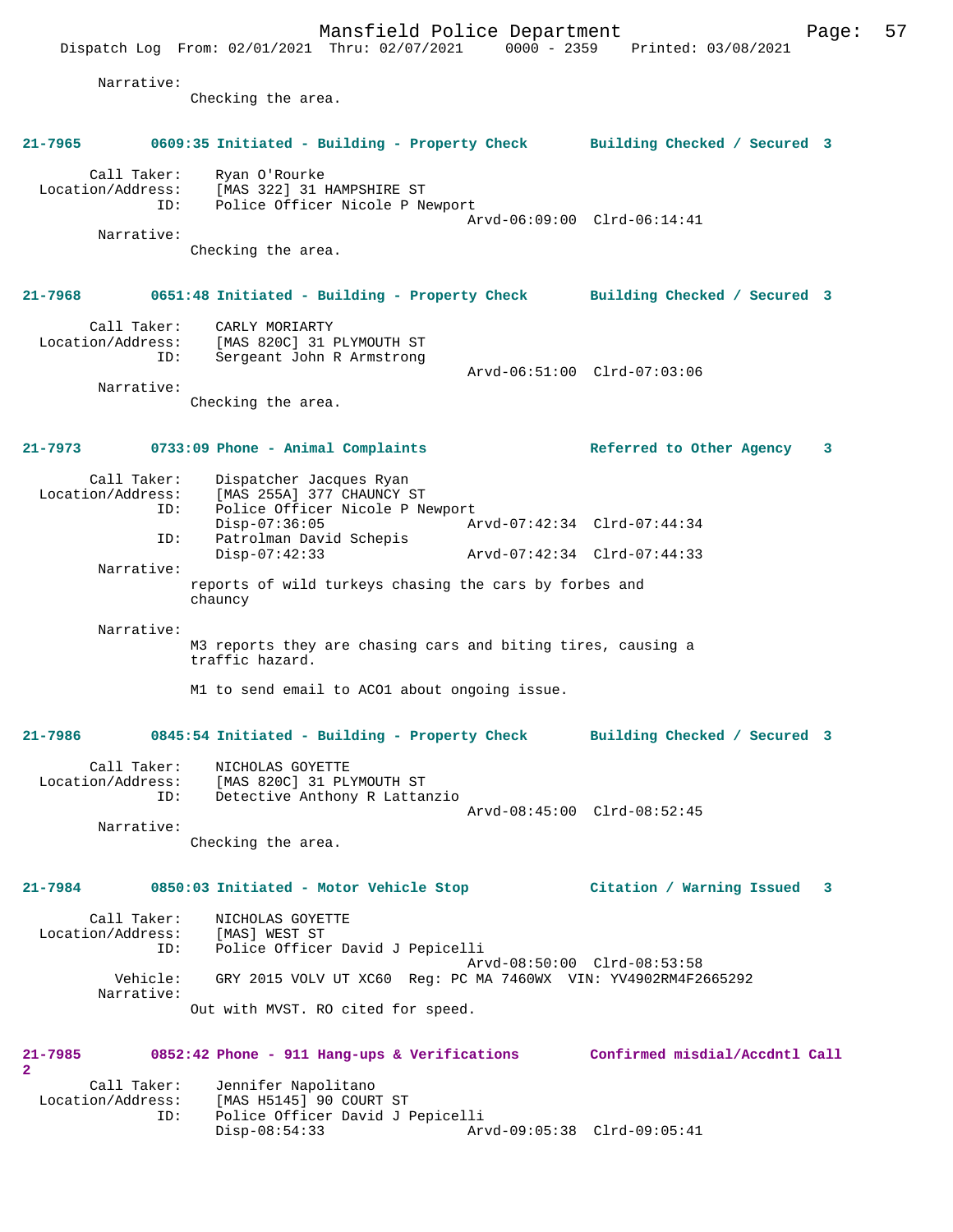|                                                        | Dispatch Log From: 02/01/2021 Thru: 02/07/2021<br>0000 - 2359                                                                                                       | Printed: 03/08/2021                           |
|--------------------------------------------------------|---------------------------------------------------------------------------------------------------------------------------------------------------------------------|-----------------------------------------------|
| Narrative:                                             | Checking on a 911 hang up. Accidental dial.                                                                                                                         |                                               |
| $21 - 8007$                                            | 1031:20 Initiated - Building - Property Check Building Checked / Secured 3                                                                                          |                                               |
| Call Taker:<br>ID:                                     | NICHOLAS GOYETTE<br>Location/Address: [MAS 840] 280 SCHOOL ST<br>Police Officer Matthew A Souza                                                                     | Arvd-10:31:00 Clrd-10:53:54                   |
| Narrative:                                             | Checking the area.                                                                                                                                                  |                                               |
| $21 - 8010$<br>Location/Address:<br>ID:                | 1044:23 911 - Well Being Check<br>Call Taker: Dispatcher Jacques Ryan<br>[MAS] 31 RUMFORD AVE @ 28 FULTON ST<br>Police Officer David J Pepicelli<br>$Disp-10:47:22$ | Spoken To<br>3<br>Arvd-10:55:45 Clrd-10:56:32 |
| Narrative:                                             | Calling party reporting that there are people skating on the<br>pond                                                                                                |                                               |
| Narrative:                                             |                                                                                                                                                                     |                                               |
|                                                        | M5 spoke with adults on lake, measured $6 +$ inches. No<br>hazard.                                                                                                  |                                               |
| $21 - 8014$                                            | 1106:34 Initiated - Building - Property Check Building Checked / Secured 3                                                                                          |                                               |
| Call Taker:<br>Location/Address:<br>ID:                | NICHOLAS GOYETTE<br>[MAS 820C] 31 PLYMOUTH ST<br>Detective Anthony R Lattanzio                                                                                      |                                               |
| ID:                                                    | Police Officer Matthew A Souza                                                                                                                                      | Arvd-11:06:00 Clrd-11:42:08                   |
|                                                        | $Disp-11:38:30$                                                                                                                                                     | Arvd-11:41:05 Clrd-11:42:03                   |
| Narrative:                                             | Checking the area.                                                                                                                                                  |                                               |
| $21 - 8026$<br>Call Taker:<br>Location/Address:<br>ID: | 1323:52 Phone - Motor Veh Acc - No Injury<br>Jennifer Napolitano<br>[MAS H3693] 56 HALL ST<br>Police Officer Matthew A Souza                                        | Incident Report 1                             |
| ID:                                                    | $Disp-13:27:10$<br>Sergeant Brian P Thibault                                                                                                                        | Arvd-13:35:23 Clrd-13:50:00                   |
| Vehicle:<br>Vehicle:<br>Narrative:                     | $Disp-13:27:28$<br>BLK 2015 ACCORD Reg: RI QQ423 VIN: 1HGCT1A78FA016201<br>BLK 2017 LEXS ES350 Req: PC MA 6GW112 VIN: 58ABK1GG6HU049384                             | Arvd-13:32:55 Clrd-13:50:34                   |
|                                                        | Car slid off the side of the road and took out a mailbox.<br>Requesting an officer. Calling AAA for a tow as well.                                                  |                                               |
| Narrative:                                             | See AC report for further.                                                                                                                                          |                                               |
| Refer To Accident:                                     | $21MAS-40-AC$                                                                                                                                                       |                                               |
| $21 - 8029$<br>Call Taker:<br>Location/Address:<br>ID: | 1334:05 911 - Assist Citizen - P S A<br>William Casey<br>[MAS 427] 21 ERICK RD Apt. #35<br>Police Officer Matthew A Souza                                           | Services Rendered 3                           |
|                                                        | $Disp-15:16:04$                                                                                                                                                     | $Clrd-15:16:54$                               |
| ID:<br>ID:                                             | Police Officer Gregg S Kennedy<br>$Disp-15:16:49$<br>Police Officer David J Pepicelli                                                                               | Arvd-15:16:58 Clrd-15:51:53                   |
| Narrative:                                             | $Disp-15:27:50$                                                                                                                                                     | Arvd-15:29:44 Clrd-15:45:09                   |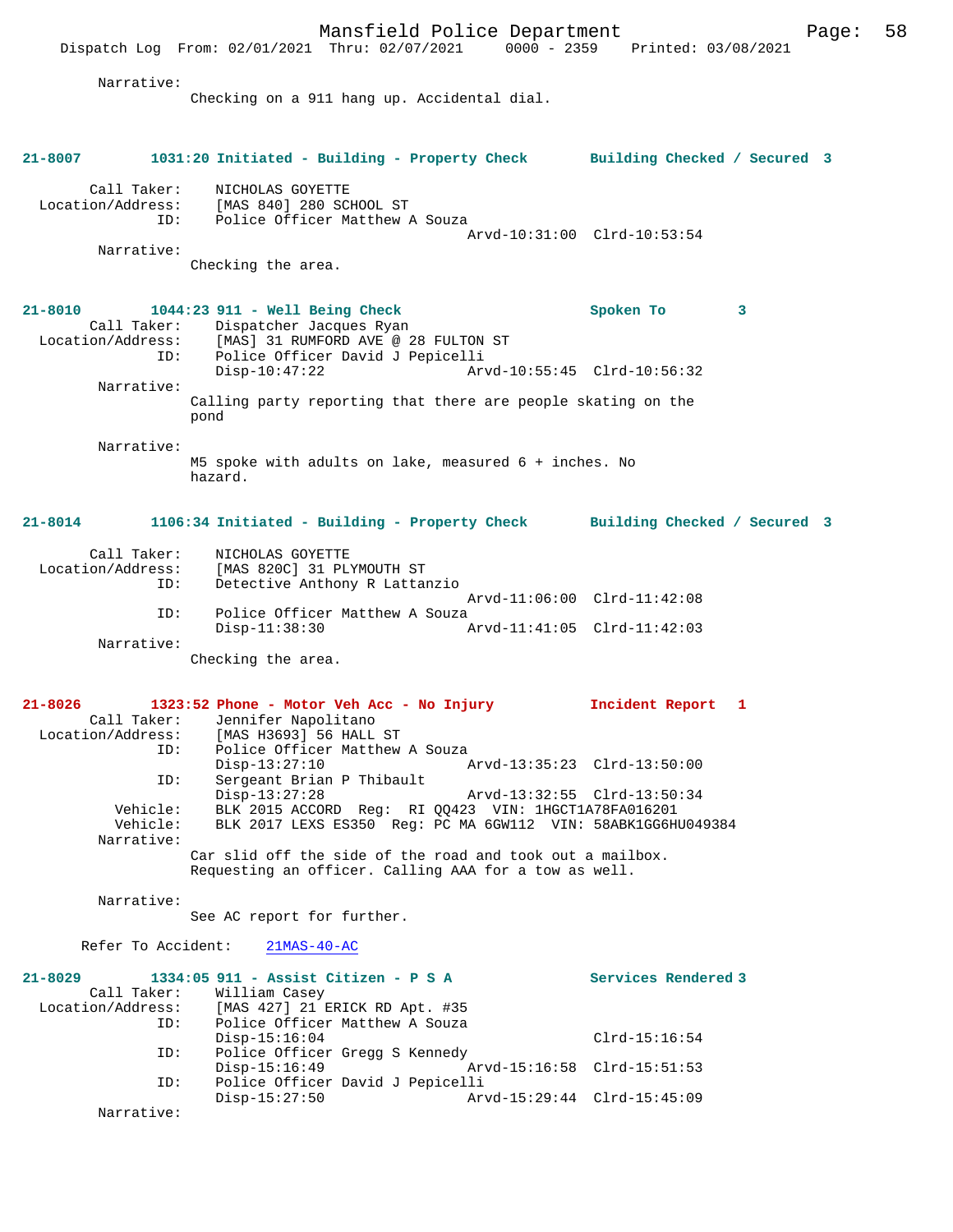Mansfield Police Department Page: 59

| 21-8030<br>Call Taker:<br>ID:<br>ID:<br>Vehicle:<br>Vehicle:<br>Narrative:<br>Narrative:        | 1346:34 911 - Motor Veh Acc - No Injury<br>Dispatcher Jacques Ryan<br>Location/Address: [MAS 255] 377 CHAUNCY ST<br>Police Officer David J Pepicelli<br>$Disp-13:48:52$<br>Police Officer Matthew A Souza<br>$Disp-13:50:03$<br>WHI 2020 SUBA LEGACY Reg: PC MA 3PD892 VIN: 4S3BWAG60L3004396<br>SIL 2015 CHEV EQU Req: NJ C80FLZ<br>by the gas station entrance, mya no injuries, MV slid on ice | Services Rendered 1<br>$Clrd-13:55:59$<br>Arvd-13:54:16 Clrd-14:11:30 |              |
|-------------------------------------------------------------------------------------------------|---------------------------------------------------------------------------------------------------------------------------------------------------------------------------------------------------------------------------------------------------------------------------------------------------------------------------------------------------------------------------------------------------|-----------------------------------------------------------------------|--------------|
|                                                                                                 | M5 exchange paperwork, clear.                                                                                                                                                                                                                                                                                                                                                                     |                                                                       |              |
| 21-8031<br>Call Taker:<br>Location/Address:<br>ID:<br>ID:<br>Vehicle:<br>Vehicle:<br>Narrative: | 1348:19 911 - Motor Veh Acc - No Injury<br>William Casey<br>[MAS] 99 COPELAND DR @ 235 CHAUNCY ST<br>Police Officer Michael N Fenore<br>$Disp-13:49:29$<br>Sergeant Brian P Thibault<br>$Disp-13:50:39$<br>WHI 2017 TOYT COROLL Reg: PC MA 1TJM13 VIN: 2T1BURHEXHC912962<br>BLK 2019 JEEP GRANDC Reg: PC MA 8YJ269 VIN: 1C4RJFBG0KC618101<br>2 car mva no injuries                                | Incident Report 1<br>Arvd-13:55:19 Clrd-14:09:49                      |              |
| Narrative:                                                                                      | Cherokee showing EXPI REG                                                                                                                                                                                                                                                                                                                                                                         |                                                                       |              |
| Refer To Accident:                                                                              | $21MAS-41-AC$                                                                                                                                                                                                                                                                                                                                                                                     |                                                                       |              |
| $21 - 8041$                                                                                     | 1510:37 Phone - Road Hazards                                                                                                                                                                                                                                                                                                                                                                      | Referred to Other Agency 3                                            |              |
| Call Taker:<br>Location/Address:<br>ID:<br>ID:<br>Narrative:                                    | Dispatcher Jacques Ryan<br>[MAS H5070] 20 CHESTNUT ST<br>Police Officer Gregg S Kennedy<br>$Disp-15:15:46$<br>Police Officer Matthew A Souza<br>$Disp-15:17:03$<br>Report of low hanging wires at the end of the driveway,<br>caller unsure if she can back out of the driveway                                                                                                                   | Arvd-15:16:22 Clrd-15:16:30<br>Arvd-15:20:43 Clrd-15:26:50            |              |
|                                                                                                 |                                                                                                                                                                                                                                                                                                                                                                                                   |                                                                       |              |
| Narrative:                                                                                      |                                                                                                                                                                                                                                                                                                                                                                                                   |                                                                       |              |
|                                                                                                 | Spoke with homeowner, light dept will need to check out,<br>possible cable wire.                                                                                                                                                                                                                                                                                                                  |                                                                       |              |
| $21 - 8046$                                                                                     | 1539:23 Phone - Assist Fire Department                                                                                                                                                                                                                                                                                                                                                            | Referred to Other Agency                                              | $\mathbf{2}$ |
| Call Taker:<br>Location/Address:<br>ID:<br>ID:<br>Narrative:                                    | NICHOLAS GOYETTE<br>[MAS H4755] 49 RIVERSIDE DR<br>Police Officer Matthew A Souza<br>$Disp-15:40:36$<br>Police Officer David J Pepicelli<br>$Disp-15:45:17$<br>Assisting the FD with a fire related incident. Nature:<br>chimeney fire.                                                                                                                                                           | $Clrd-15:40:59$<br>Arvd-15:52:20 Clrd-16:38:20                        |              |

Call Taker: Dispatcher Jacques Ryan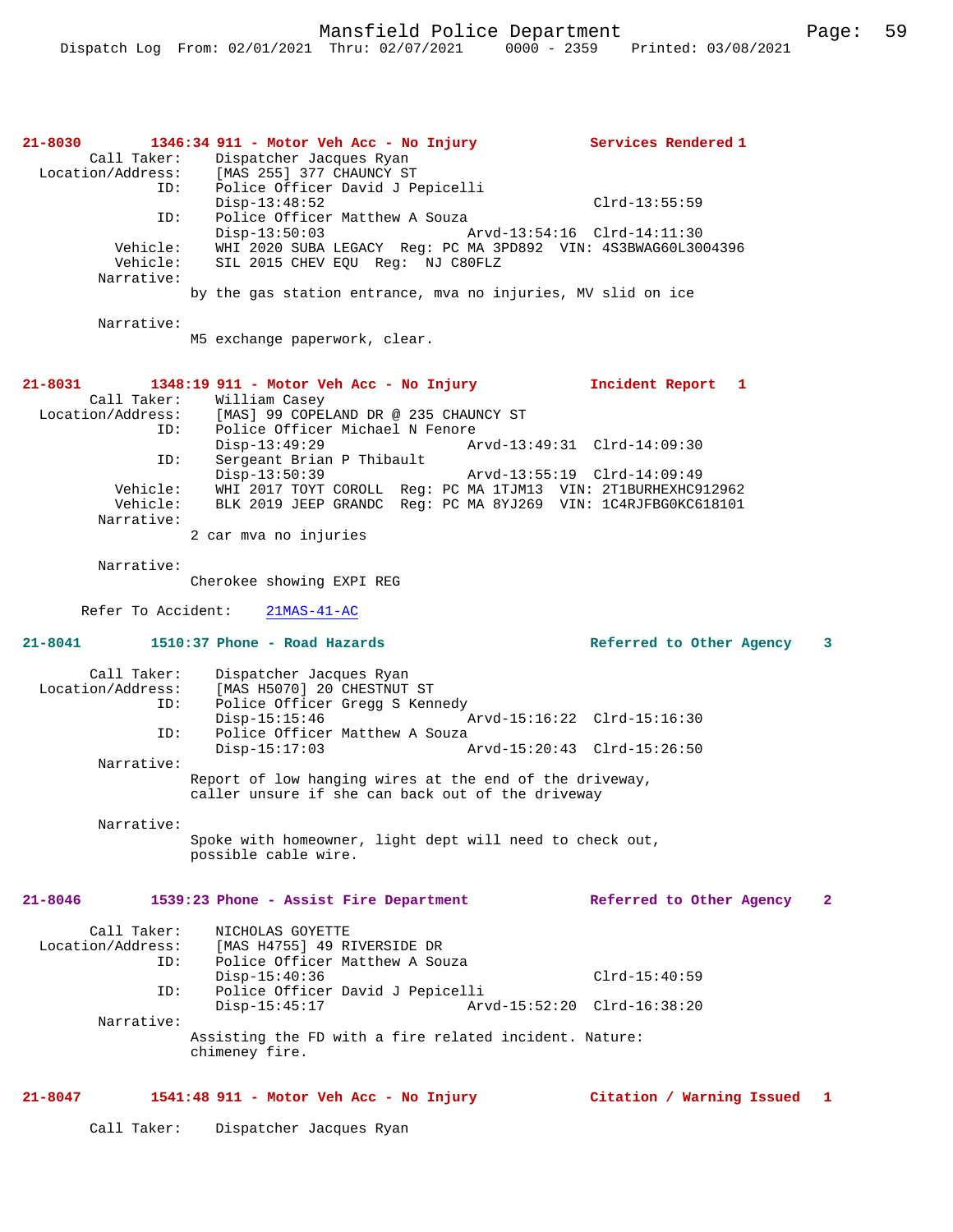Mansfield Police Department Page: 60 Dispatch Log From:  $02/01/2021$  Thru:  $02/07/2021$  0000 - 2359 Location/Address: [MAS] 25 FRANKLIN ST @ 660 EAST ST ID: Police Officer Matthew A Souza<br>Disp-15:44:42 Disp-15:44:42 Arvd-15:57:37 Clrd-15:57:40 ID: Police Officer Andrew J Kelley<br>Disp-15:44:49 Disp-15:44:49 Arvd-15:46:02 Clrd-16:06:52<br>Vehicle: BLK 2015 TOYT CAMRY Req: PC MA 9SK648 VIN: 4T1BF1FK6FU09 BLK 2015 TOYT CAMRY Reg: PC MA 9SK648 VIN: 4T1BF1FK6FU095375 Vehicle: WHI 2008 LINC UT MKX Reg: PC MA 9MNW40 VIN: 2LMDU88C68BJ06160 Narrative: 2 car mva no injuries Narrative: Clear, paper exchange. Operator of Camry was cited for failure to use caution. **21-8050 1558:55 911 - Motor Veh Acc - No Injury Gone on Arrival 1**  Call Taker: William Casey<br>Location/Address: [MAS] 100 RTE [MAS] 100 RTE 140 NB @ 170 SCHOOL ST ID: Sergeant Jeffrey G Bombard Disp-16:06:21 Clrd-16:09:25<br>TD: Police Officer Joshua S Ellender Police Officer Joshua S Ellender Disp-16:06:28 Clrd-16:08:53<br>ID: Police Officer Gregg S Kennedy Police Officer Gregg S Kennedy Disp-16:09:06 Clrd-16:09:46<br>TD: Police Officer Christopher D Sorge Police Officer Christopher D Sorge Disp-16:09:20 Clrd-16:17:18 ID: Police Officer Joshua S Ellender Disp-16:09:41 Clrd-16:10:02 ID: Police Officer Gregg S Kennedy Disp-16:10:08 Clrd-16:13:48<br>ID: Police Officer Joshua S Ellender Police Officer Joshua S Ellender Disp-16:13:55 Arvd-16:13:57 Clrd-16:17:07 Narrative: single car mva no injuries. unsure if car was north or south bound Narrative: M3 on scene, reporting no car found in the area. **21-8051 1611:02 Initiated - Building - Property Check Building Checked / Secured 3** Call Taker: CARLY MORIARTY<br>Location/Address: [MAS 820C] 31 1 [MAS 820C] 31 PLYMOUTH ST ID: Police Officer Michael N Fenore Arvd-16:11:00 Clrd-16:27:44 Narrative: Checking the area. **21-8054 1655:49 911 - Erratic Oper MV / Road Rage Spoken To 3**  Call Taker: William Casey Location/Address: [MAS] MAPLE ST ID: Police Officer Joshua S Ellender Disp-16:58:53 Arvd-17:12:40 Clrd-17:12:42 Narrative: CP reports plow truck drive all over the road and running stop sign. Narrative: black pick up truck with plow on it Narrative: truck pulled over near jennifer dr Narrative: headed towards bird rd Narrative: no lights are on the vehicle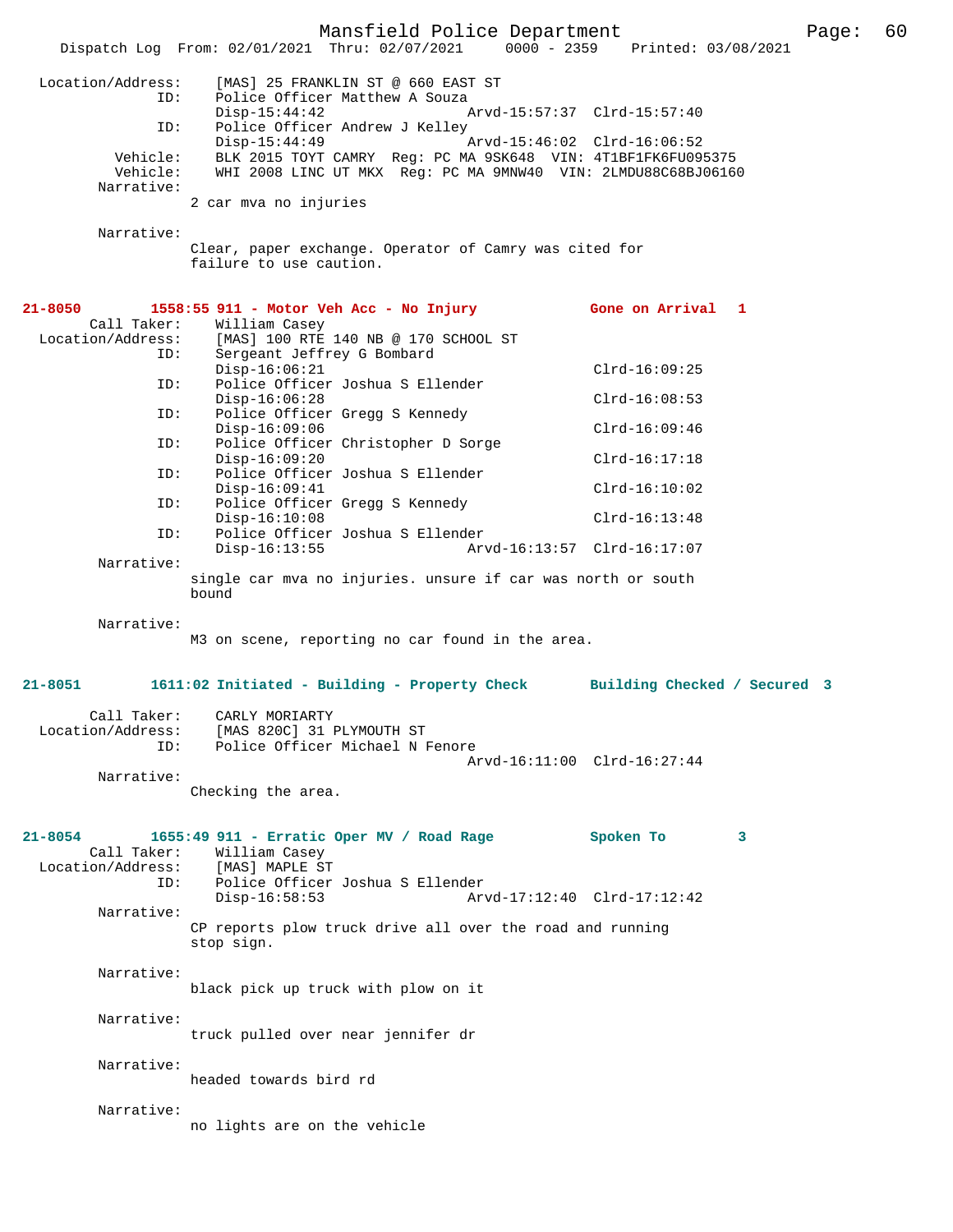```
 Narrative:
```

| 21-8060                                               | 1719:34 Phone - Road Hazards                                                                                                                  | Referred to Other Agency<br>3 |
|-------------------------------------------------------|-----------------------------------------------------------------------------------------------------------------------------------------------|-------------------------------|
| Call Taker:<br>Location/Address:<br>ID:<br>Narrative: | Dispatcher Jacques Ryan<br>[MAS H146] 7 MAYFLOWER DR<br>Police Officer Joshua S Ellender<br>$Disp-17:21:41$<br>plow pulled up a pothole cover | Arvd-17:28:16 Clrd-17:31:14   |
| $21 - 8067$                                           | 1808:06 Initiated - Building - Property Check Building Checked / Secured 3                                                                    |                               |
| Call Taker:<br>Location/Address:<br>ID:<br>Narrative: | William Mouyos<br>[MAS 820C] 31 PLYMOUTH ST<br>Police Officer Michael N Fenore                                                                | Arvd-18:08:00 Clrd-18:19:15   |
|                                                       | Checking the area.                                                                                                                            |                               |
| 21-8068                                               | 1809:58 Phone - Well Being Check                                                                                                              | Transported to Hospital<br>3  |
| Call Taker:<br>Location/Address:<br>ID:<br>ID:        | Dispatcher Jacques Ryan<br>[MAS 281A] 1 CROCKER ST<br>Police Officer Christopher D Sorge<br>$Disp-18:11:53$<br>Police Officer Andrew J Kelley | Arvd-18:18:36 Clrd-18:25:54   |
| Narrative:                                            | $Disp-18:11:59$                                                                                                                               | Arvd-18:14:40 Clrd-18:25:50   |
| Narrative:                                            | male party laying on the ground by the building                                                                                               |                               |
|                                                       | calling party will be in a white jeep cherokee                                                                                                |                               |
| Narrative:                                            | party transp to hosp via ems                                                                                                                  |                               |
| 21-8072                                               | 1821:04 Radio - Assist Other Agency                                                                                                           | Referred to Other Agency<br>3 |
| Call Taker:<br>Location/Address:<br>ID:               | APRIL LEHANE<br>[FOX] 162 GREEN ST<br>Sergeant Jeffrey G Bombard<br>$Disp-18:21:35$                                                           | Arvd-18:23:12 Clrd-18:35:41   |
| ID:                                                   | Police Officer Andrew J Kelley<br>$Disp-18:30:21$<br>Arvd-18:30:26                                                                            | $Clrd-19:31:30$               |
| Narrative:                                            | M13 1 female in custody transporting bavck to station<br>sm 87,591 @ 1836                                                                     |                               |
| Narrative:                                            | em 87,594.1 @ 1841                                                                                                                            |                               |
| $21 - 8075$<br>Call Taker:<br>Vicinity of:<br>ID:     | 1842:15 911 - Motor Veh Acc - No Injury<br>Ryan O'Rourke<br>[MAS 165] 91 CHAUNCY ST<br>Police Officer Joshua S Ellender                       | Assisted Party<br>1           |
| Narrative:                                            | $Disp-18:46:13$<br>caller rpts vehicle off road opposite from dealership.                                                                     | Arvd-18:48:28 Clrd-18:54:02   |
| Narrative:                                            |                                                                                                                                               |                               |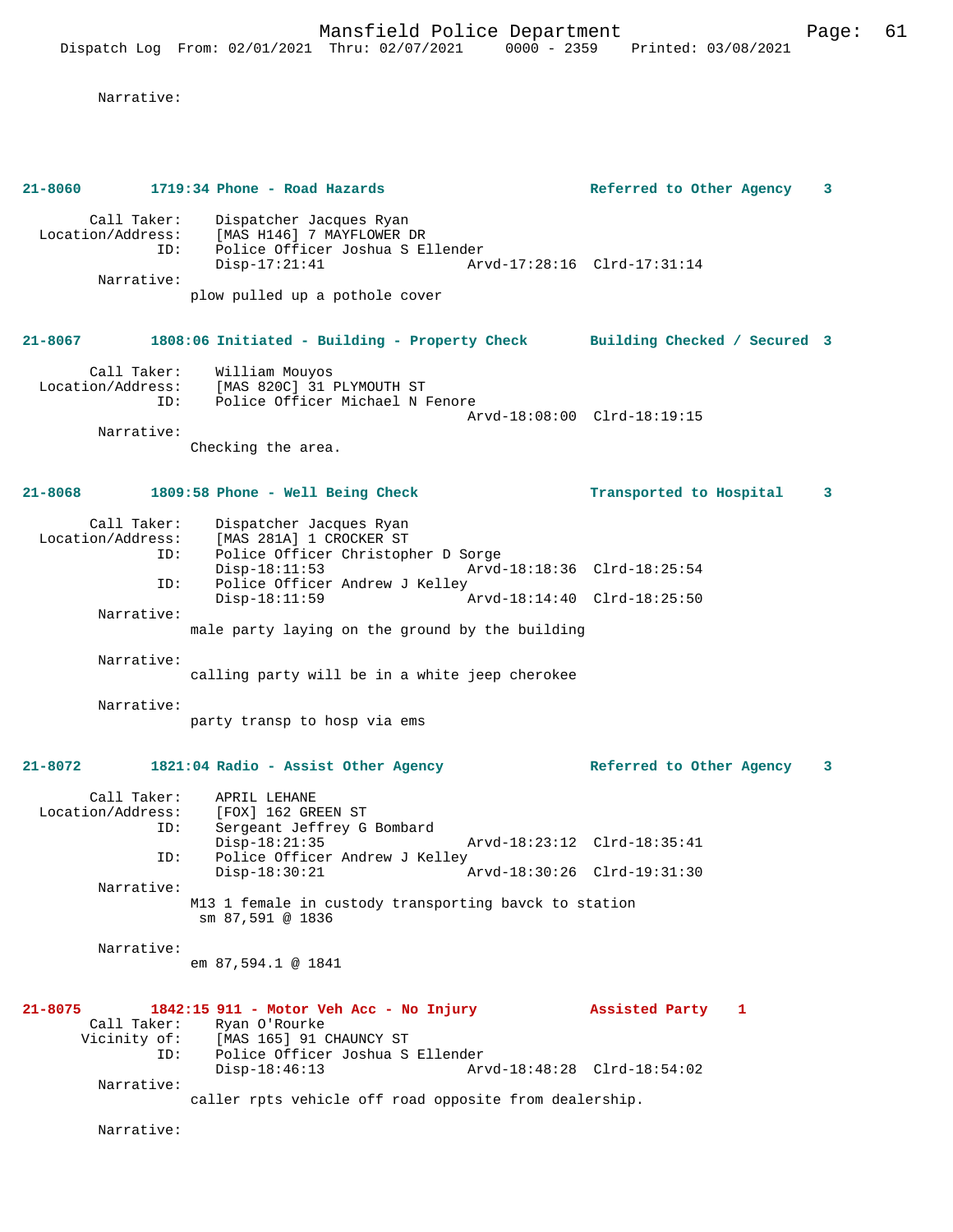M3 with assist from citizen were able to free mv

**21-8078 1953:57 Phone - Assist Fire Department Referred to Other Agency 2** Call Taker: William Mouyos Location/Address: [MAS 447F] 20 BICENTENNIAL CT Apt. #E<br>TD: Police Officer Joshua S Ellender Police Officer Joshua S Ellender<br>Disp-19:55:06 Arv Disp-19:55:06 Arvd-19:59:56 Clrd-19:59:58 Narrative: Assisting the FD with a fire related incident. Nature: fire alarm sounding **21-8079 1957:25 Phone - Disabled Motor Vehicle Assisted Party 3**  Call Taker: JEFFREY KEEFE<br>Vicinity of: [MAS] 480 BRAI [MAS] 480 BRANCH ST @ 340 WARE ST ID: Police Officer David J Pepicelli Disp-20:00:15 Clrd-20:07:03<br>TD: Police Officer Joshua S Ellender Clrd-20:07:03 Police Officer Joshua S Ellender<br>Disp-20:00:23 Arv Disp-20:00:23 Arvd-20:02:33 Clrd-20:11:35 ID: Police Officer Christopher D Sorge Disp-20:43:11 Arvd-20:53:28 Clrd-21:09:04<br>Vehicle: BLU 2016 NISS SD MAXIMA Reg: PAS MA UM259 VIN: 1N4AA6AP2 BLU 2016 NISS SD MAXIMA Reg: PAS MA UM259 VIN: 1N4AA6AP2GC385978 Narrative: Reported DMV in the area. Narrative: unable to locate anyone on ware st Narrative: recieved second call regarding vehicle. Narrative: Driver contacted no injuries. He has AAA en route to the vehicle at this time. Narrative: Operator was advised to contact PD when the tow arrives. **21-8080 2019:26 Initiated - Building - Property Check Building Checked / Secured 3** Call Taker: William Mouyos Location/Address: [MAS 820C] 31 PLYMOUTH ST ID: Police Officer Michael N Fenore Arvd-20:19:00 Clrd-20:28:19 Narrative: Checking the area. **21-8092 2147:00 911 - Suspicious Actv / Persn / Veh Gone on Arrival 2**  Call Taker: Ryan O'Rourke Location/Address: [MAS 179D] 11 NORFOLK ST<br>ID: Police Officer David J Pe ID: Police Officer David J Pepicelli Disp-21:48:31 Arvd-21:59:00 Clrd-22:01:01 Narrative: caller rpts kids in a car pulling a sled behind vehicle. Across st from Toyota Warehouse Narrative: unable to locate **21-8094 2206:31 Initiated - Building - Property Check Building Checked / Secured 3** Call Taker: William Mouyos Location/Address: [MAS] 4 ERICK RD @ 15 BONNEY LN ID: Police Officer Joshua S Ellender Arvd-22:06:00 Clrd-22:15:16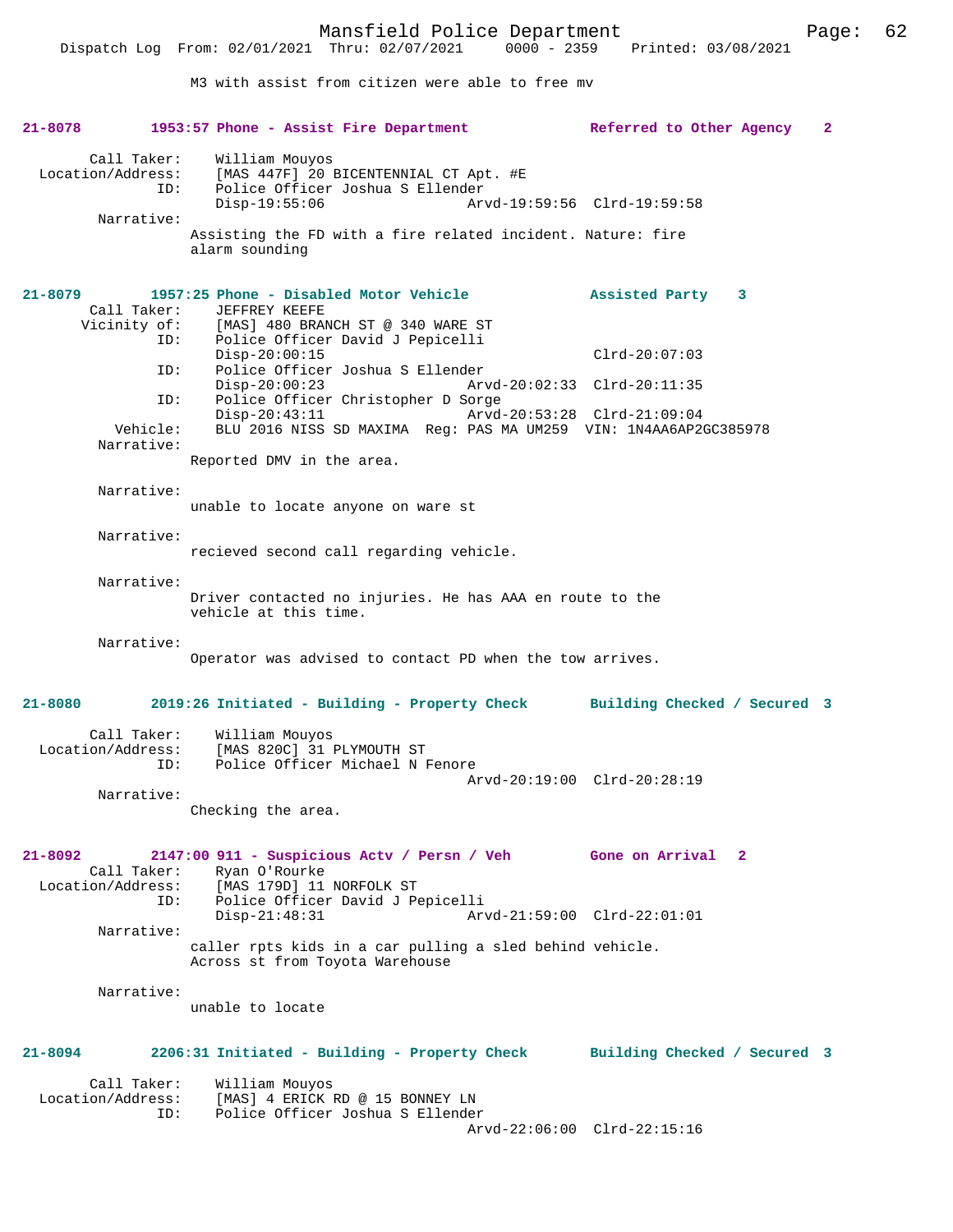Narrative:

Checking the area.

# **21-8098 2218:16 911 - 911 Hang-ups & Verifications Unfounded/Unverifed 2**

 Call Taker: Ryan O'Rourke Location/Address: [MAS H955] 144 RUMFORD AVE Apt. #2 ID: Police Officer Joshua S Ellender Disp-22:20:06 Arvd-22:26:37 Clrd-22:29:29 Narrative: Checking on a 911 hang up, cell caller no answer multiple call backs.

Narrative:

### **21-8099 2227:19 Initiated - Building - Property Check Building Checked / Secured 3**

| Call Taker:       | William Mouyos                  |  |
|-------------------|---------------------------------|--|
| Location/Address: | [MAS 820C] 31 PLYMOUTH ST       |  |
| TD:               | Police Officer Michael N Fenore |  |
|                   | Arvd-22:27:00 Clrd-22:42:13     |  |

Narrative:

Checking the area.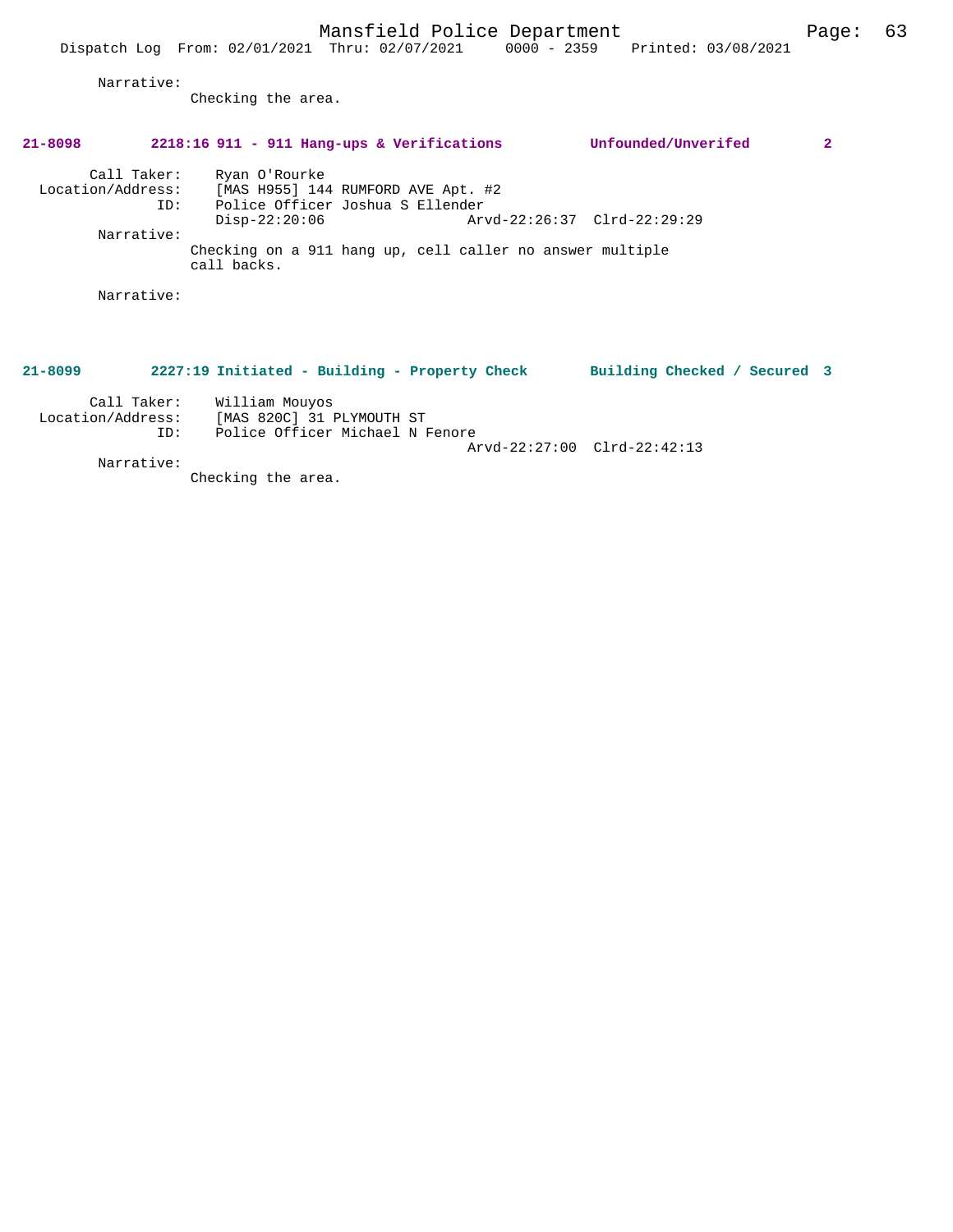| For Date: $02/08/2021$ - Monday |                                                                                                                                                                                                                                                                                                                                                            |                              |          |  |
|---------------------------------|------------------------------------------------------------------------------------------------------------------------------------------------------------------------------------------------------------------------------------------------------------------------------------------------------------------------------------------------------------|------------------------------|----------|--|
| Call Number<br>Time             | Call Reason                                                                                                                                                                                                                                                                                                                                                | Action                       | Priority |  |
|                                 | 21-8113 0120:27 Initiated - Building - Property Check                                                                                                                                                                                                                                                                                                      | Building Checked / Secured 3 |          |  |
| ID:<br>Narrative:               | Call Taker: William Mouyos<br>Location/Address: [MAS 1015] 30 CHAUNCY ST<br>Police Officer Christopher D Sorge<br>Checking the area.                                                                                                                                                                                                                       | Arvd-01:20:00 Clrd-01:30:32  |          |  |
|                                 | 21-8115 0123:29 Initiated - Building - Property Check Building Checked / Secured 3                                                                                                                                                                                                                                                                         |                              |          |  |
| ID:                             | Call Taker: William Mouyos<br>Location/Address: [MAS 907E] 390 WEST ST<br>Police Officer Nicole P Newport                                                                                                                                                                                                                                                  | Arvd-01:23:00 Clrd-01:28:41  |          |  |
| Narrative:                      | Checking the area.                                                                                                                                                                                                                                                                                                                                         |                              |          |  |
| $21 - 8129$                     | 0208:21 Radio - Building - Property Check                                                                                                                                                                                                                                                                                                                  | Building Checked / Secured 3 |          |  |
| Location/Address:<br>Narrative: | Call Taker: William Mouyos<br>[MAS 820C] 31 PLYMOUTH ST                                                                                                                                                                                                                                                                                                    |                              |          |  |
|                                 | Checking the area. per Dep Dasilva                                                                                                                                                                                                                                                                                                                         |                              |          |  |
|                                 | 21-8131 0209:35 Initiated - Building - Property Check Building Checked / Secured 3                                                                                                                                                                                                                                                                         |                              |          |  |
| Call Taker:                     | JEFFREY KEEFE<br>$\mathbf{r}$ , $\mathbf{r}$ , $\mathbf{r}$ , $\mathbf{r}$ , $\mathbf{r}$ , $\mathbf{r}$ , $\mathbf{r}$ , $\mathbf{r}$ , $\mathbf{r}$ , $\mathbf{r}$ , $\mathbf{r}$ , $\mathbf{r}$ , $\mathbf{r}$ , $\mathbf{r}$ , $\mathbf{r}$ , $\mathbf{r}$ , $\mathbf{r}$ , $\mathbf{r}$ , $\mathbf{r}$ , $\mathbf{r}$ , $\mathbf{r}$ , $\mathbf{r}$ , |                              |          |  |

| Vicinity of: | [MAS 281A] 1 CROCKER ST            |                             |
|--------------|------------------------------------|-----------------------------|
| ID:          | Police Officer Christopher D Sorge |                             |
|              |                                    | Arvd-02:09:00 Clrd-02:13:15 |
| Narrative:   |                                    |                             |

Checking the area.

# **21-8132 0209:46 Initiated - Building - Property Check Building Checked / Secured 3**

| Call Taker:       | APRIL LEHANE                    |  |
|-------------------|---------------------------------|--|
| Location/Address: | [MAS 411] 60 FORBES BLVD        |  |
| TD:               | Police Officer Nicole P Newport |  |
|                   | Arvd-02:09:00 Clrd-02:12:16     |  |
| Narrative:        |                                 |  |

Checking the area.

## **21-8135 0210:30 Initiated - Building - Property Check Building Checked / Secured 3** Call Taker: William Mouyos<br>Location/Address: [MAS 170] 255 1 ess: [MAS 170] 255 HOPE ST<br>ID: Police Officer Andrew Police Officer Andrew J Kelley Arvd-02:10:00 Clrd-02:11:13

Narrative:

Checking the area.

# **21-8137 0211:20 Initiated - Building - Property Check Building Checked / Secured 3**

 Call Taker: William Mouyos Location/Address: [MAS 1002] 250 EAST ST ID: Police Officer Andrew J Kelley Arvd-02:11:00 Clrd-02:25:02

Narrative: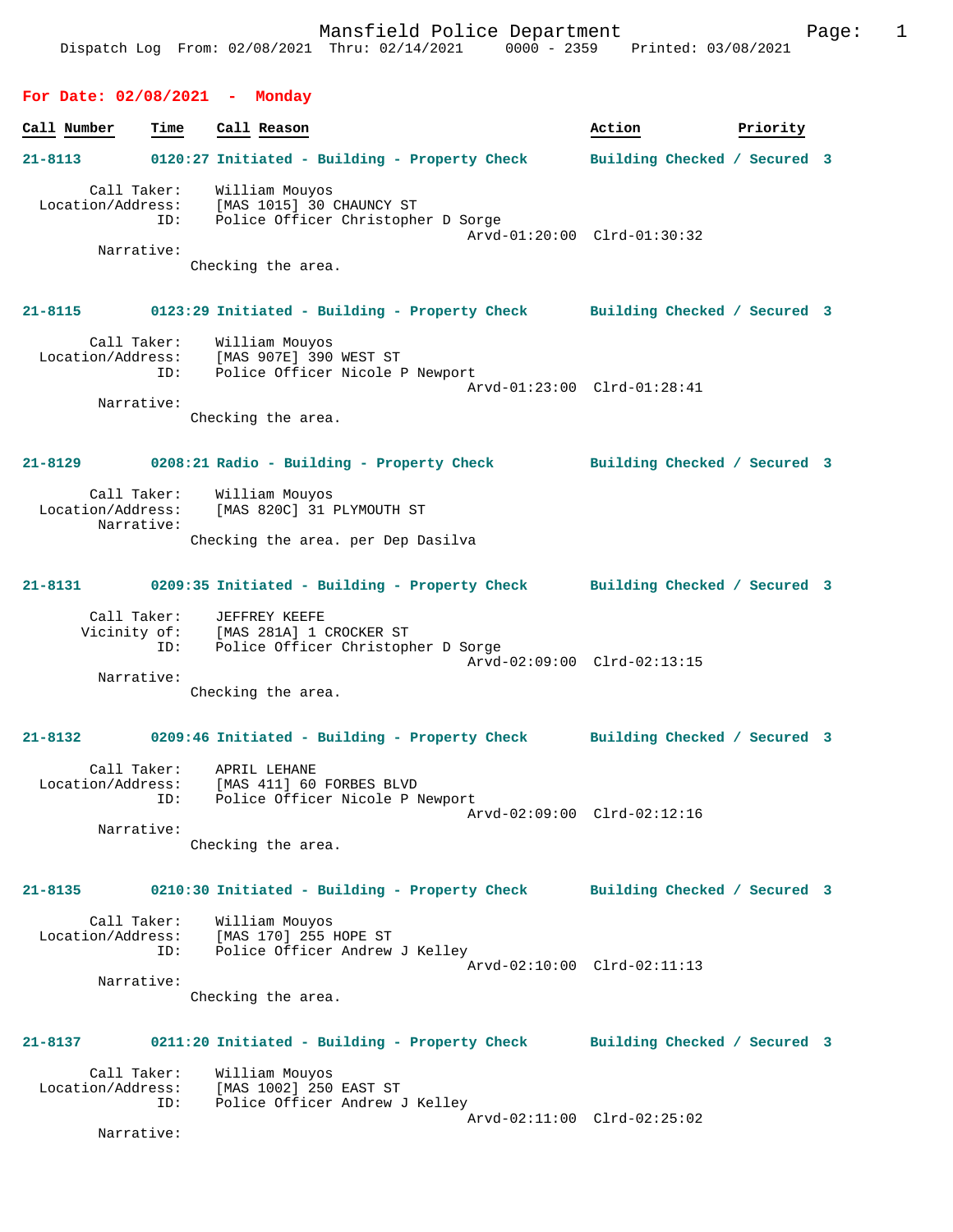Mansfield Police Department Fage: 2 Dispatch Log From: 02/08/2021 Thru: 02/14/2021 0000 - 2359 Printed: 03/08/2021 Checking the area. **21-8144 0217:23 Initiated - Building - Property Check Building Checked / Secured 3** Call Taker: William Mouyos Location/Address: [MAS 4] 31 HAMPSHIRE ST ID: Police Officer Nicole P Newport Arvd-02:17:00 Clrd-02:21:07 Narrative: Checking the area. **21-8149 0302:00 Initiated - Building - Property Check Building Checked / Secured 3** Call Taker: JEFFREY KEEFE Vicinity of: [MAS] COPELAND DR ID: Police Officer Christopher D Sorge Arvd-03:02:00 Clrd-03:08:08 Narrative: Checking the area. **21-8156 0410:16 Phone - Building - Property Check Building Checked / Secured 3** Call Taker: William Mouyos Location/Address: [MAS 820C] 31 PLYMOUTH ST Narrative: Checking the area. **21-8161 0645:46 Initiated - Assist Other Agency Services Rendered 3**  Call Taker: Jennifer Napolitano Location/Address: [MAS 332] 240 EAST ST ID: Police Officer Andrew J Kelley Arvd-06:45:00 Clrd-07:26:39 Narrative: Assisting with cross walk **21-8169 0729:15 Phone - 911 Hang-ups & Verifications Confirmed misdial/Accdntl Call 2**  Call Taker: Dispatcher Alyson Vico Location/Address: [MAS H3098] 510 BIRD RD ID: Police Officer Andrew J Kelley<br>Disp-07:30:35 Disp-07:30:35 Arvd-07:36:49 Clrd-07:40:06 Narrative: Checking on a 911 hang up. No answer on call back. Cell phone pinging with in 9 meters. **21-8175 0800 Initiated - Parking Violations Services Rendered 3**  Call Taker: Animal Control Steven Simonds Location/Address: [MAS] 43 NORTH MAIN ST @ 13 PARK ST ID: Animal Control Steven Simonds Arvd-08:24:38 Clrd-09:49:00 Narrative: checking area for parking violations Narrative: tagged MA 2ETY47 on Mansfield Ave for impeding snow removal Narrative: tagged MA 189XK2 on Pratt street for impeding snow removal **21-8183 0858:08 Phone - Assist Fire Department Services Rendered 2**  Call Taker: Jennifer Napolitano Location/Address: [MAS H2503] 70 BROOK ST ID: Police Officer Joshua S Ellender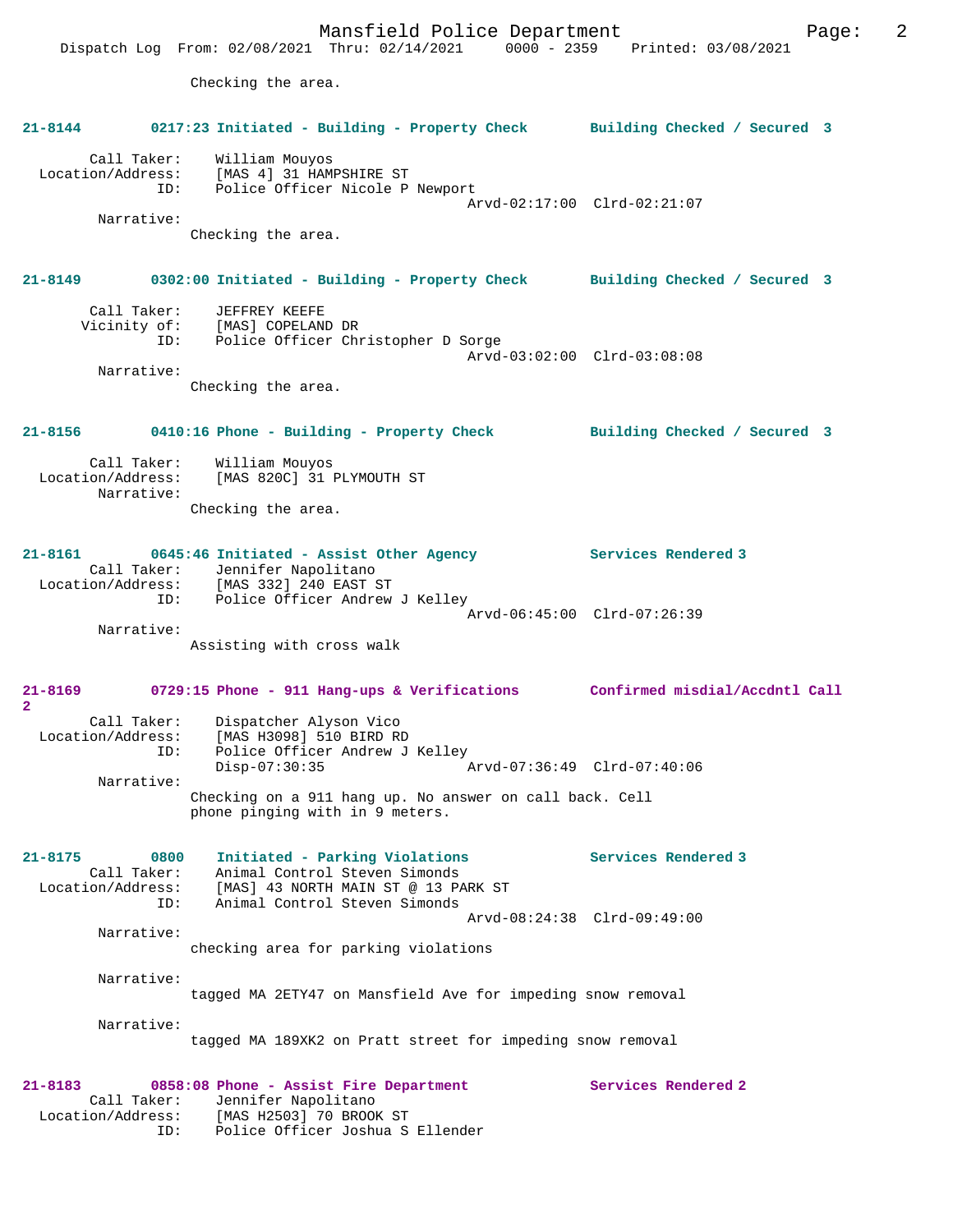Mansfield Police Department Page: 3 Dispatch Log From: 02/08/2021 Thru: 02/14/2021 0000 - 2359 Printed: 03/08/2021 Disp-08:59:31 Arvd-09:02:27 Clrd-09:09:09 Narrative: Assisting the FD with a fire related incident. Nature: Fire alarm going off. **21-8187 0949 Initiated - Speed Trailer/Signs Deployed Services Rendered 3**  Call Taker: Animal Control Steven Simonds Location/Address: [MAS] BRANCH ST ID: Animal Control Steven Simonds Arvd-09:49:33 Clrd-09:53:35 Narrative: changing batteries on speed sign **21-8189 0951:20 Phone - Suspicious Actv / Persn / Veh Unfounded/Unverifed 2** Call Taker: Dispatcher Alyson Vico Location/Address: [MAS H4509] 107 WALNUT ST ID: Police Officer Patrick J Pennie Disp-09:55:39 Arvd-10:01:12 Clrd-10:11:49 Narrative: CP stated a blue saturn at his house harrassing his daughter and telling her to come outside. Saturn has left the area. CP did not want an officer sent to his house, just the area checked. Narrative: M10 checked the area, unfounded. **21-8188 0953 Initiated - Speed Trailer/Signs Deployed Services Rendered 3**  Call Taker: Animal Control Steven Simonds Location/Address: [MAS] NORTH MAIN ST ID: Animal Control Steven Simonds Arvd-09:54:20 Clrd-10:17:07 Narrative: changing batteries on speed sign **21-8193 1027 Initiated - Parking Violations Services Rendered 3**  Call Taker: Animal Control Steven Simonds Location/Address: [MAS] 255 NORTH MAIN ST @ 8 COTTAGE ST ID: Animal Control Steven Simonds Arvd-10:27:42 Clrd-11:03:49 Narrative: checking area for parking violations **21-8201 1126 Initiated - Parking Violations Services Rendered 3**  Call Taker: Animal Control Steven Simonds Location/Address: [MAS] 242 NORTH MAIN ST @ 16 OLD COLONY WAY ID: Animal Control Steven Simonds Arvd-11:26:43 Clrd-11:42:15 Narrative: checking area for parking violations Narrative: no violations **21-8203 1130:24 Walk-In - Assist Citizen - P S A Assisted Party 3**  Call Taker: Support Staff Matthew Todesco Location/Address: [MAS 427] 21 ERICK RD Apt. #35 ID: Sergeant Thomas R Connor Disp-11:33:13 Arvd-12:13:10 Clrd-13:35:39 Narrative: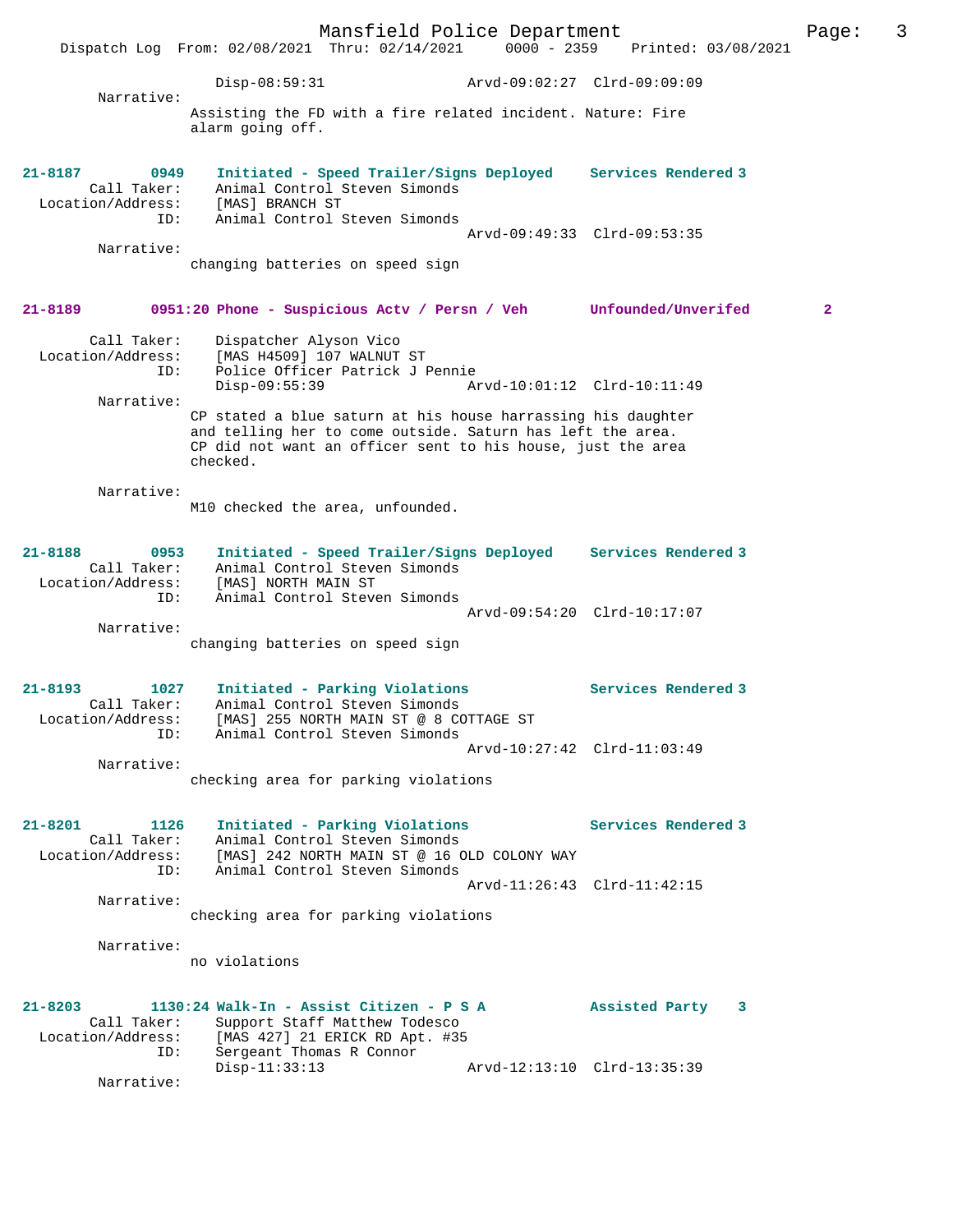**21-8214 1227 Initiated - Parking Violations Services Rendered 3**  Call Taker: Animal Control Steven Simonds Location/Address: [MAS] 255 NORTH MAIN ST @ 8 COTTAGE ST ID: Animal Control Steven Simonds Arvd-12:27:37 Clrd-12:42:56 Narrative: checking area for parking violations Narrative: no violations **21-8215 1231:42 Phone - Well Being Check Services Rendered 3**  Call Taker: Jennifer Napolitano Location/Address: [MAS 802B] 428 ELM ST ID: Police Officer Joshua S Ellender Disp-12:33:02 Clrd-12:40:53 ID: Police Officer Patrick J Pennie<br>Disp-12:33:07 Ar Disp-12:33:07 Arvd-12:36:13 Clrd-12:40:44 Vehicle: GRY 2015 NISS ROGUE Reg: PC MA 8CV583 VIN: KNMAT2MV6FP544127 Narrative: M10 reports party checks out fine at this time. Party just taking a nap. Narrative: **21-8220 1302:13 Initiated - Follow up Investigation Spoken To 3**  Call Taker: Jennifer Napolitano Location/Address: [MAS] KINGMAN AVE ID: Police Officer Joshua S Ellender Arvd-13:02:00 Clrd-13:07:50 Narrative: Conducting a follow up in the area to a previously reported incident. Narrative: Spoke with the owner. **21-8222 1316:49 Initiated - Motor Vehicle Stop Citation / Warning Issued 3** Call Taker: Jennifer Napolitano Location/Address: [MAS] 91 CHAUNCY ST @ 6 HIGHLAND AVE ID: Police Officer Joshua S Ellender Arvd-13:16:00 Clrd-13:21:36<br>Vehicle: BLK 2017 MAZD CX5 Req: PC MA 1NRD74 VIN: JM3KFBCL7H018986 BLK 2017 MAZD CX5 Req: PC MA 1NRD74 VIN: JM3KFBCL7H0189807 Narrative: Out for MVST Narrative: Citation issued **21-8225 1324 Initiated - Parking Violations Services Rendered 3**  Call Taker: Animal Control Steven Simonds Location/Address: [MAS] 250 EAST ST ID: Animal Control Steven Simonds Arvd-13:42:04 Clrd-14:32:47 Narrative: in school zone covering Jordan Jackson crossing **21-8258 1658:38 Phone - Disturbance / Gathering Services Rendered 1**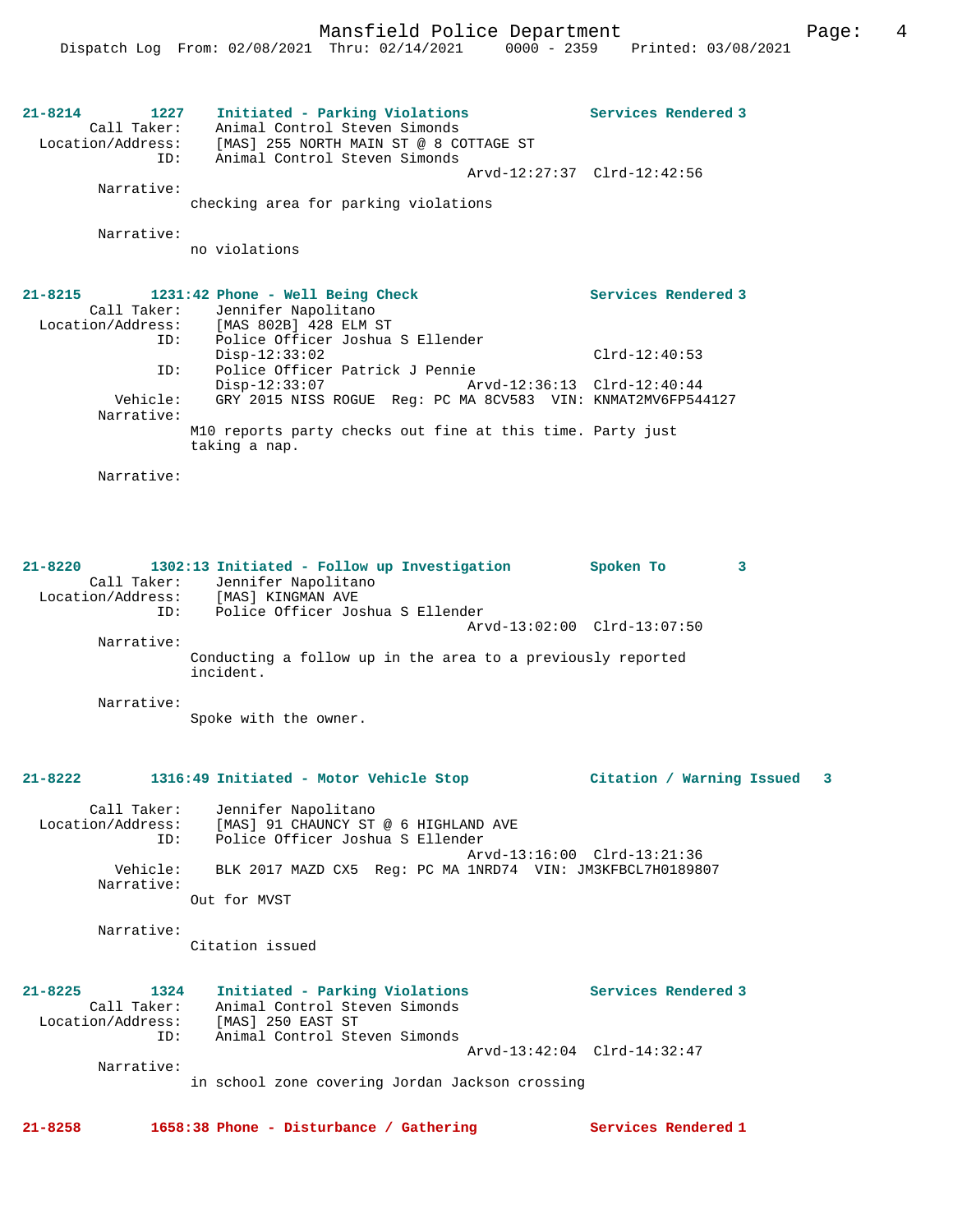Mansfield Police Department<br>Thru:  $02/14/2021$  0000 - 2359 Printed: 03/08/2021 Dispatch Log From:  $02/08/2021$  Thru:  $02/14/2021$  0000 - 2359 Call Taker: Dispatcher Alyson Vico Location/Address: [MAS H5535] 24 HAWTHORNE CT ESS: THE HOUSE I HOMEONIC LIBRARY<br>ID: Police Officer David J Pepicelli<br>Disp-17:00:25 Ar Disp-17:00:25 Arvd-17:06:13 Clrd-17:15:35 ID: Police Officer Danielle C Titus Disp-17:00:31 Arvd-17:08:10 Clrd-17:15:46 Vehicle: BLU 2011 CHEV IMPALA Reg: PC MA 2NXP34 VIN: 2G1WG5EK5B1270578 Narrative: CP is reporting someone is there to reposses her car but does not have paperwork to give to her. Narrative: M13 reports Andreas towing & recovery on scene to take vehicle. Female party upset that she was not notified ahead of time. M13 states that the paperwork was shown to female party. **21-8264 1737:03 Walk-In - Assist Citizen - P S A Spoken To 3**  Call Taker: Support Staff Heather A Sullivan Location/Address: [MAS H2180] 52 WEXFORD DR ID: Police Officer David J Pepicelli Disp-17:39:32 Arvd-17:44:42 Clrd-18:39:48 Narrative: Walk in requesting an escort to a residence due to not receving payment for manual labor. Ofc. Pepicelli to speak with RP. Narrative: M13 heading to the house to speak with the other party involved. Narrative: No answer at the door. Headed back to the station to try and contact by phone. Narrative: All calls went unanswered. Advised the RP this is a civil matter. **21-8284 2026:49 Phone - Assist Fire Department Services Rendered 2**  Call Taker: Stephen Martell<br>Location/Address: [MAS H2503] 70 E Location/Address: [MAS H2503] 70 BROOK ST ID: Police Officer David J Pepicelli Disp-20:28:42 Arvd-20:30:08 Clrd-21:08:53 Narrative: Assisting the FD with a fire related incident. Nature:local alarm sounding, smell of electrical. **21-8289 2046:13 Initiated - Building - Property Check Building Checked / Secured 3** Call Taker: Stephen Martell Location/Address: [MAS 281A] 1 CROCKER ST ID: Police Officer Danielle C Titus Arvd-20:46:00 Clrd-20:58:13 Narrative: Checking the area. Narrative: area checked secure. **21-8298 2201:29 Phone - Erratic Oper MV / Road Rage Gone on Arrival 3**  Call Taker: Stephen Martell<br>ion/Address: [MAS] EASTMAN ST Location/Address: ID: Police Officer David J Pepicelli Disp-22:03:32 Arvd-22:05:20 Clrd-22:10:19 Narrative: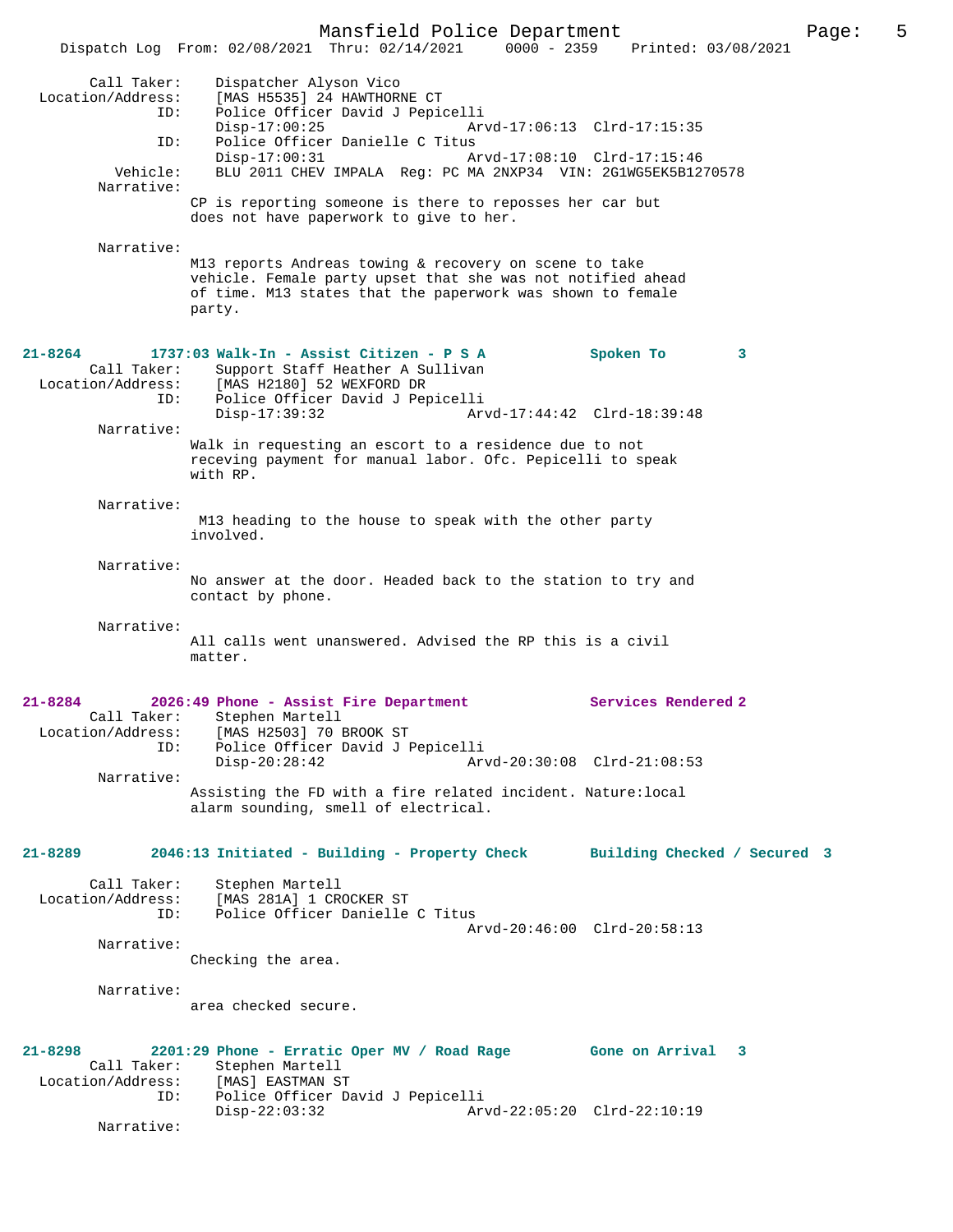Mansfield Police Department Fage: 6 Dispatch Log From: 02/08/2021 Thru: 02/14/2021 0000 - 2359 Printed: 03/08/2021 Possible erratic operator, blue checvy tahoe from easton. Narrative: checked up to Easton town line. GOA. **21-8300 2226:38 Initiated - Building - Property Check Building Checked / Secured 3** Call Taker: Stephen Martell Location/Address: [MAS 4] 31 HAMPSHIRE ST ID: Police Officer Jay J Sparrow Arvd-22:26:00 Clrd-22:30:11 Narrative: Checking the area. Narrative: checked secure **21-8301 2230:35 Initiated - Building - Property Check Building Checked / Secured 3** Call Taker: Stephen Martell Location/Address: [MAS 2] 60 FORBES BLVD ID: Police Officer Jay J Sparrow Arvd-22:30:00 Clrd-22:34:34 Narrative: Checking the area. Narrative: checks secure **21-8302 2232:07 Initiated - Building - Property Check Building Checked / Secured 3** Call Taker: Stephen Martell Location/Address: [MAS 1002] 250 EAST ST ID: Police Officer David J Pepicelli Arvd-22:32:00 Clrd-22:39:41 Narrative: secure **21-8304 2239:59 Initiated - Building - Property Check Building Checked / Secured 3** Call Taker: Stephen Martell Location/Address: [MAS 907E] 390 WEST ST ID: Police Officer Jay J Sparrow Arvd-22:39:00 Clrd-22:49:40 Narrative: Checking the area. Narrative: checks secure. **21-8307 2300:27 Initiated - Building - Property Check Building Checked / Secured 3** Call Taker: Stephen Martell Location/Address: [MAS 814] 50 WEST CHURCH ST ID: Police Officer Danielle C Titus Arvd-23:00:00 Clrd-23:04:46 Narrative: Checking the area. Narrative: checked secure **21-8308 2308:30 Phone - Assist Citizen - P S A Services Rendered 3**  Call Taker: APRIL LEHANE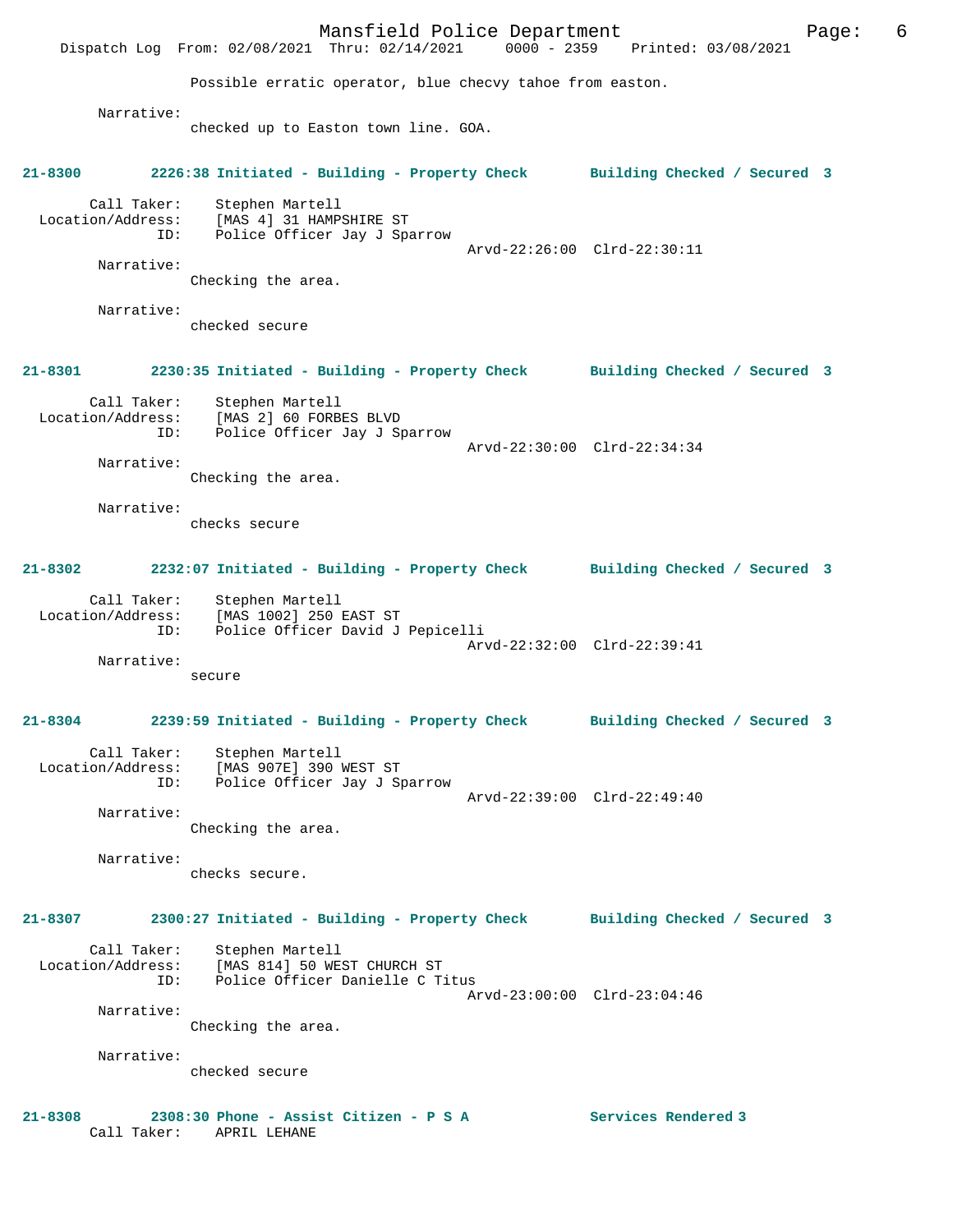Mansfield Police Department Page: 7 Dispatch Log From: 02/08/2021 Thru: 02/14/2021 Location/Address: [MAS 65] 30 CHAUNCY ST ID: Police Officer Danielle C Titus Disp-23:09:01 Arvd-23:12:29 Clrd-23:28:03<br>ID: Police Officer David J Pepicelli Police Officer David J Pepicelli<br>Disp-23:09:04 Arv Disp-23:09:04 Arvd-23:12:27 Clrd-23:28:03<br>Vehicle: BLU 2020 HYUN ELANTRA Reg: PC MA 1NBW15 VIN: 5NPD84LF0LH BLU 2020 HYUN ELANTRA Reg: PC MA 1NBW15 VIN: 5NPD84LF0LH621019 RP is reporting male is back in the store who has passed counterfit bills there in the past. He has one dog with him and left on foot as the clerk called 911

Male left heading towards North Main St

Narrative:

Narrative:

Narrative:

checked the area, unable to locate the party.

 Narrative: Checked the area and spoke with the RP, no fake bills were passed today per the clerk.

#### **21-8309 2316:59 Phone - 911 Hang-ups & Verifications Confirmed misdial/Accdntl Call 2**  Call Taker: Josesph Shebertes Location/Address: [MAS 2] 60 FORBES BLVD<br>ID: Police Officer Jav J St Police Officer Jay J Sparrow Disp-23:20:43 Arvd-23:24:08 Clrd-23:27:39<br>TD: Police Officer Joshua S Ellender Police Officer Joshua S Ellender<br>Disp-23:23:21 Arv Disp-23:23:21 Arvd-23:24:09 Clrd-23:27:39 Narrative:

Checking on a 911 hang up. no answer on call back. manager will meet in lobby

Narrative:

Child playing with the phone.

ID: Police Officer Meghan Birnie

### **For Date: 02/09/2021 - Tuesday**

|                               |                   | 21-8321 0119:11 Initiated - Building - Property Check Building Checked / Secured 3                           |                              |  |
|-------------------------------|-------------------|--------------------------------------------------------------------------------------------------------------|------------------------------|--|
|                               |                   | Call Taker: Stephen Martell<br>Location/Address: [MAS 4] 31 HAMPSHIRE ST<br>ID: Police Officer Meghan Birnie | Arvd-01:19:00 Clrd-01:23:53  |  |
|                               | Narrative:        | Checking the area.                                                                                           |                              |  |
|                               | Narrative:        | checked secure.                                                                                              |                              |  |
| $21 - 8323$                   |                   | 0124:09 Initiated - Building - Property Check                                                                | Building Checked / Secured 3 |  |
|                               | ID:               | Call Taker: Stephen Martell<br>Location/Address: [MAS 2] 60 FORBES BLVD<br>Police Officer Meghan Birnie      | Arvd-01:24:00 Clrd-01:27:05  |  |
|                               | Narrative:        | checks secure.                                                                                               |                              |  |
| $21 - 8324$<br>$\overline{2}$ |                   | 0126:18 Phone - 911 Hang-ups & Verifications Confirmed misdial/Accdntl Call                                  |                              |  |
|                               | Call Taker:       | Josesph Shebertes                                                                                            |                              |  |
|                               | Location/Address: | [MAS 2] 60 FORBES BLVD                                                                                       |                              |  |

Disp-01:27:12 Arvd-01:27:15 Clrd-01:33:21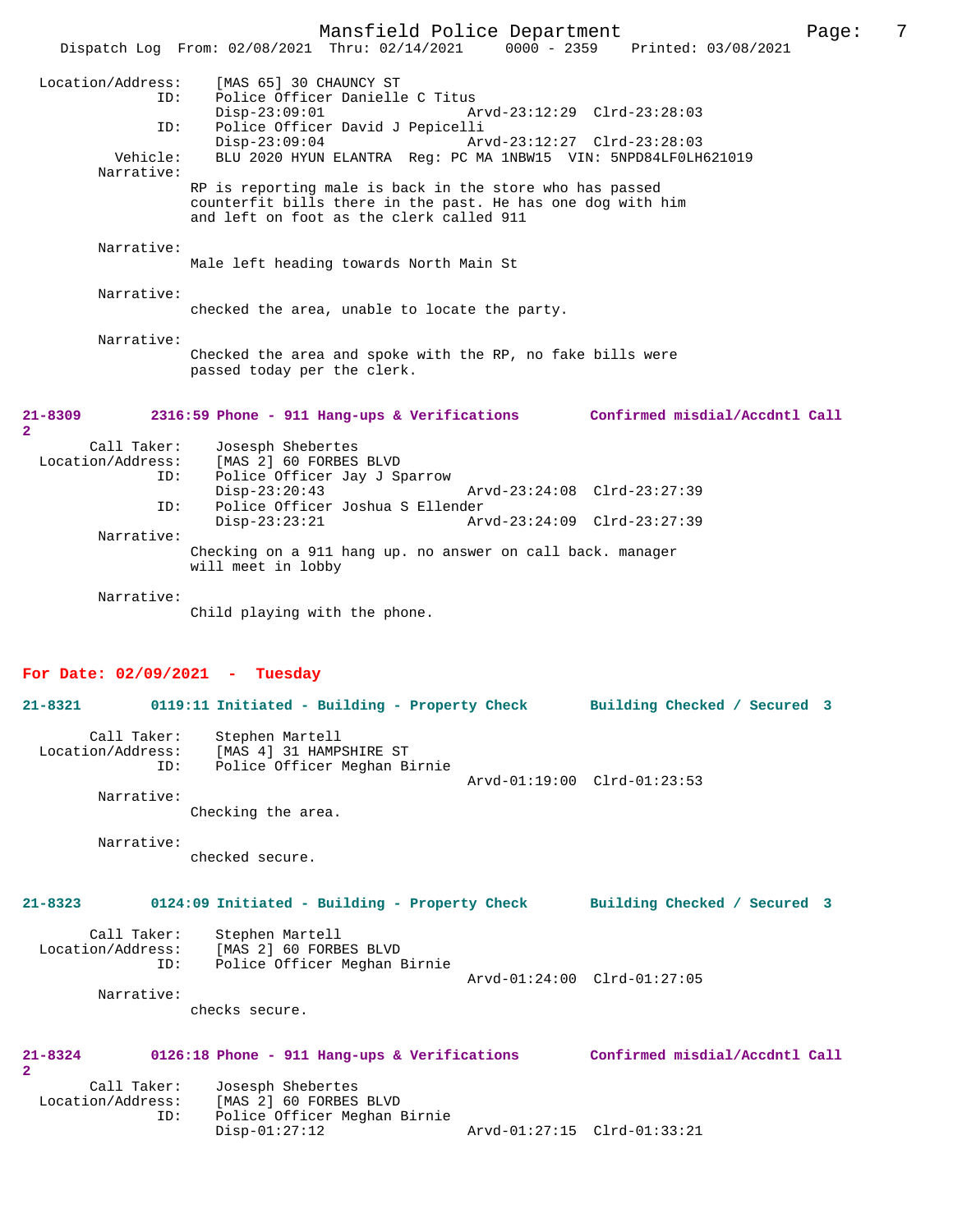Mansfield Police Department Page: 8 Dispatch Log From: 02/08/2021 Thru: 02/14/2021 0000 - 2359 Printed: 03/08/2021 Narrative: Checking on a 911 hang up. meet manager at front desk Narrative: Confirmed accidental by a child. **21-8326 0135:22 Initiated - Building - Property Check Building Checked / Secured 3** Call Taker: Stephen Martell<br>.on/Address: [FOX 14] 4 FISHER ST Location/Address: ID: Police Officer Meghan Birnie Arvd-01:35:00 Clrd-01:38:51 **21-8329 0139:01 Initiated - Building - Property Check Building Checked / Secured 3** Call Taker: William Mouyos Location/Address: [FOX 49] 35 FOXBOROUGH BLVD ID: Police Officer Meghan Birnie Arvd-01:39:00 Clrd-01:41:20 Narrative: Checking the area. **21-8331 0141:24 Initiated - Building - Property Check Building Checked / Secured 3** Call Taker: APRIL LEHANE<br>Location/Address: [FOX 838] 2 1 ess: [FOX 838] 2 FOXBOROUGH BLVD<br>ID: Police Officer Meghan Birnie Police Officer Meghan Birnie Arvd-01:41:00 Clrd-01:45:51 Narrative: Checking the area. Narrative: checked secure. **21-8334 0201:24 Initiated - Building - Property Check Building Checked / Secured 3** Call Taker: Stephen Martell Location/Address: [MAS] COPELAND DR<br>ID: Sergeant Jeffrey ( Sergeant Jeffrey G Bombard Arvd-02:01:00 Clrd-02:12:13 Narrative: Checking the area. Narrative: check secure. **21-8335 0206 Initiated - Building - Property Check Building Checked / Secured 3** Call Taker: Police Officer Christopher D Sorge Location/Address: [MAS 12] 250 EAST ST ID: Police Officer Christopher D Sorge Arvd-02:07:27 Clrd-02:14:08 Narrative: Checking the area. **21-8337 0209:34 Initiated - Building - Property Check Building Checked / Secured 3** Call Taker: Stephen Martell<br>Location/Address: [MAS 4] 31 HAMP [MAS 4] 31 HAMPSHIRE ST ID: Police Officer Meghan Birnie Arvd-02:09:00 Clrd-02:24:06 Narrative: checks secure.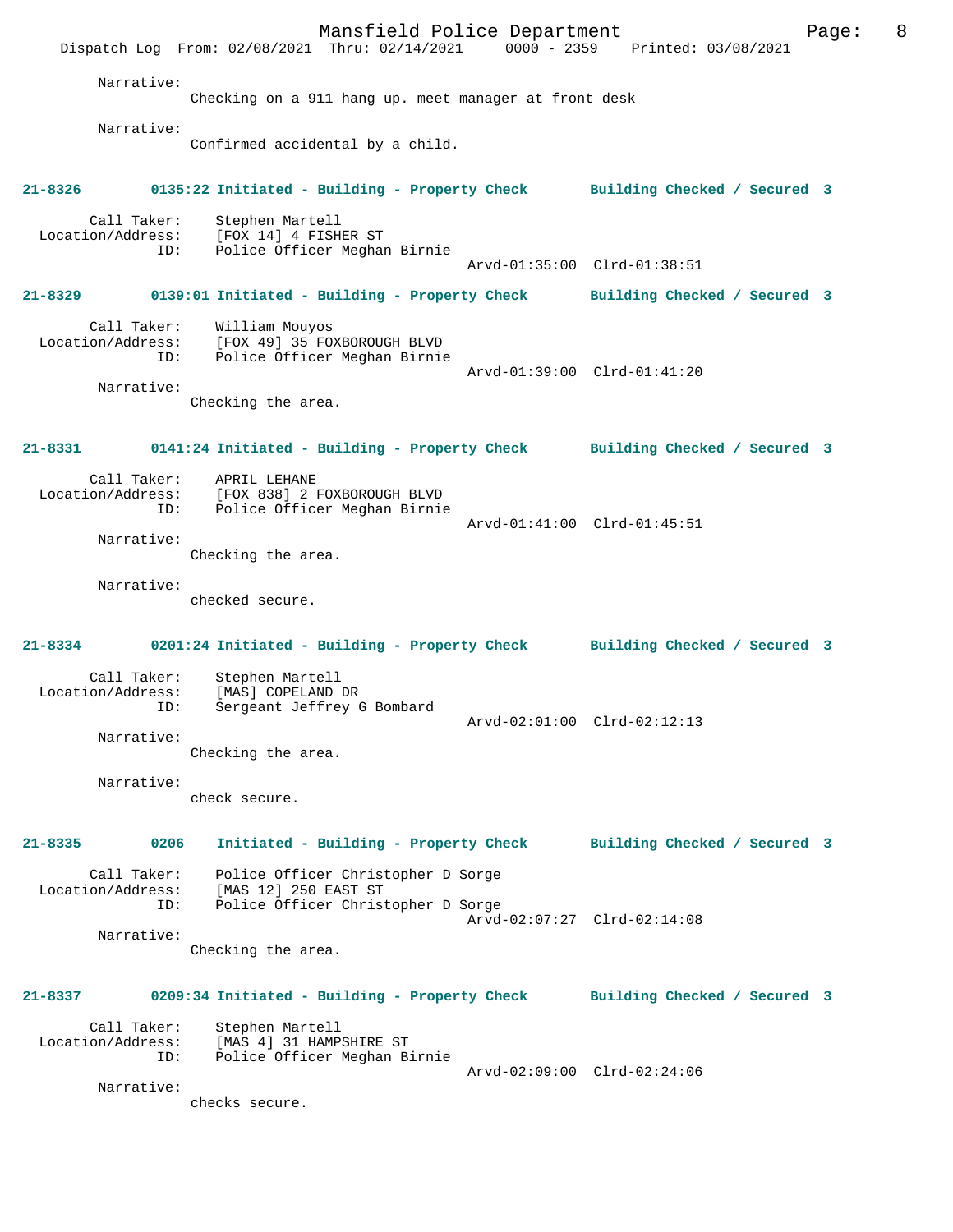Mansfield Police Department Page: 9 Dispatch Log From: 02/08/2021 Thru: 02/14/2021 0000 - 2359 Printed: 03/08/2021 **21-8340 0228:03 Initiated - Parking Violations Services Rendered 3**  Call Taker: Stephen Martell Location/Address: [MAS] NORTH MAIN ST ID: Sergeant Jeffrey G Bombard Arvd-02:28:00 Clrd-02:37:53 Narrative: Parking enforcement Narrative: NC/PC HDF8197 Thomas St. MA/PC 1NMV96 25 N. Main St. **21-8341 0229:23 Initiated - Building - Property Check Building Checked / Secured 3** Call Taker: Stephen Martell Location/Address: [MAS 181A] 150 OAKLAND ST ID: Sergeant John R Armstrong Arvd-02:29:00 Clrd-02:32:30 Narrative: checks secure. **21-8342 0232:02 Initiated - Building - Property Check Building Checked / Secured 3** Call Taker: Stephen Martell Location/Address: [MAS 1016] 4 ERICK RD ID: Police Officer Christopher D Sorge Arvd-02:32:00 Clrd-02:38:41 Narrative: Checking the area. Narrative: checked secure. **21-8343 0236:15 Initiated - Building - Property Check Building Checked / Secured 3** Call Taker: Stephen Martell Location/Address: [MAS 907E] 390 WEST ST ID: Police Officer Meghan Birnie Arvd-02:36:00 Clrd-02:51:03 Narrative: Checking the area. Narrative: checks secure. **21-8344 0238:59 Initiated - Building - Property Check Building Checked / Secured 3** Call Taker: Stephen Martell Location/Address: [MAS 992] 660 EAST ST ID: Police Officer Christopher D Sorge Arvd-02:38:00 Clrd-02:42:41 Narrative: checks secure. **21-8346 0244:40 Initiated - Suspicious Actv / Persn / Veh Spoken To 2**  Call Taker: Stephen Martell<br>Location/Address: [MAS 281A] 1 CR Location/Address: [MAS 281A] 1 CROCKER ST ID: Police Officer Christopher D Sorge Arvd-02:44:00 Clrd-02:52:12 ID: Sergeant Jeffrey G Bombard Arvd-02:47:42 Clrd-02:52:12 Narrative: checking on a male party in the area.

Narrative: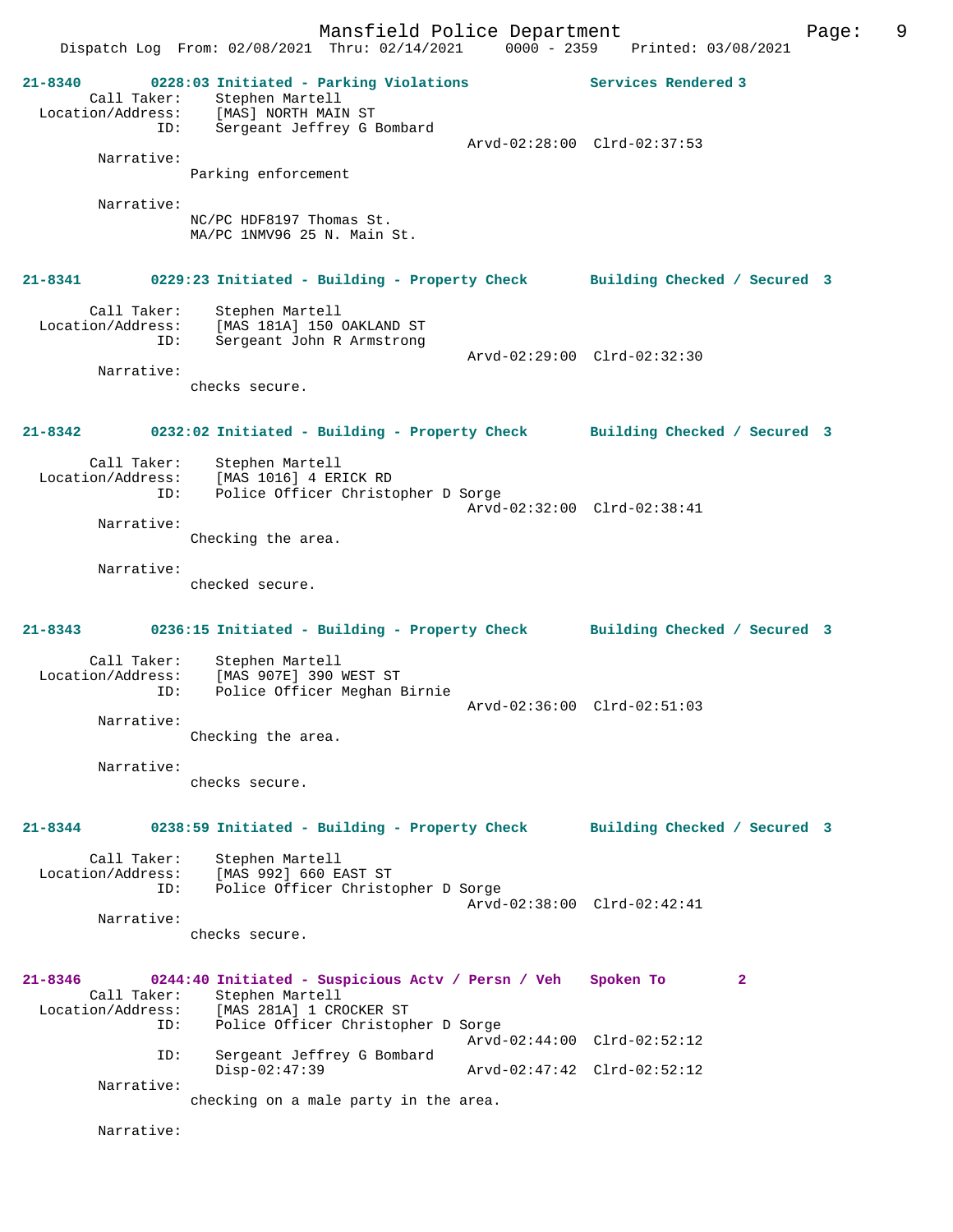Mansfield Police Department Fage: 10 Dispatch Log From: 02/08/2021 Thru: 02/14/2021 0000 - 2359 Printed: 03/08/2021 Male said he was starting a job in the morning. **21-8347 0257:17 Initiated - Building - Property Check Building Checked / Secured 3** Call Taker: Stephen Martell Location/Address: [MAS 840] 280 SCHOOL ST Police Officer Meghan Birnie Arvd-02:57:00 Clrd-03:07:50 **21-8374 0715 Initiated - Parking Violations Services Rendered 3**  Call Taker: Animal Control Steven Simonds Location/Address: [MAS] 242 NORTH MAIN ST @ 16 OLD COLONY WAY ID: Animal Control Steven Simonds Arvd-07:16:18 Clrd-08:16:14 Narrative: checking area for parking violations Narrative: no violations **21-8391 0931 Initiated - Parking Violations Services Rendered 3**  Call Taker: Animal Control Steven Simonds Location/Address: [MAS] 43 NORTH MAIN ST @ 13 PARK ST ID: Animal Control Steven Simonds Arvd-09:31:42 Clrd-10:33:22 Narrative: checking area for parking violations Narrative: tagged MA COMM 415892 on west cottage for overtime parking Narrative: tagged MA 2750WN at One Mansfield for overtime parking Narrative: tagged MA 99A150 at 12 Pratt street for overtime parking Narrative: tagged MA 5LY871 on crocker for overtime parking **21-8403 1115:42 Initiated - Assist Citizen - P S A Incident Report 3**  Call Taker: NICHOLAS GOYETTE Location:<br>ID: Sergeant Robert S Pierce<br>Disp-11:17:03 Disp-11:17:03 Arvd-11:17:06 Clrd-11:18:51 Narrative: Assisting a walk-in at Mansfield PD. Refer To Incident: 21MAS-153-OF **21-8405 1117:26 Initiated - Building - Property Check Building Checked / Secured 3** Call Taker: NICHOLAS GOYETTE Location/Address: [MAS 2] 60 FORBES BLVD ID: Police Officer Patrick J Pennie Arvd-11:17:00 Clrd-11:23:04 Narrative: Checking the area. **21-8406 1128:56 Phone - Erratic Oper MV / Road Rage Gone on Arrival 3**  Call Taker: Michael Mezhberg<br>Location/Address: [MAS] 100 RTE 140 ess: [MAS] 100 RTE 140 NB @ 170 SCHOOL ST<br>ID: Sergeant Thomas R Connor Sergeant Thomas R Connor<br>Disp-11:30:51 Disp-11:30:51 Arvd-11:37:36 Clrd-11:40:33<br>ID: Police Officer Patrick J Pennie Police Officer Patrick J Pennie Disp-11:37:32 Clrd-11:37:35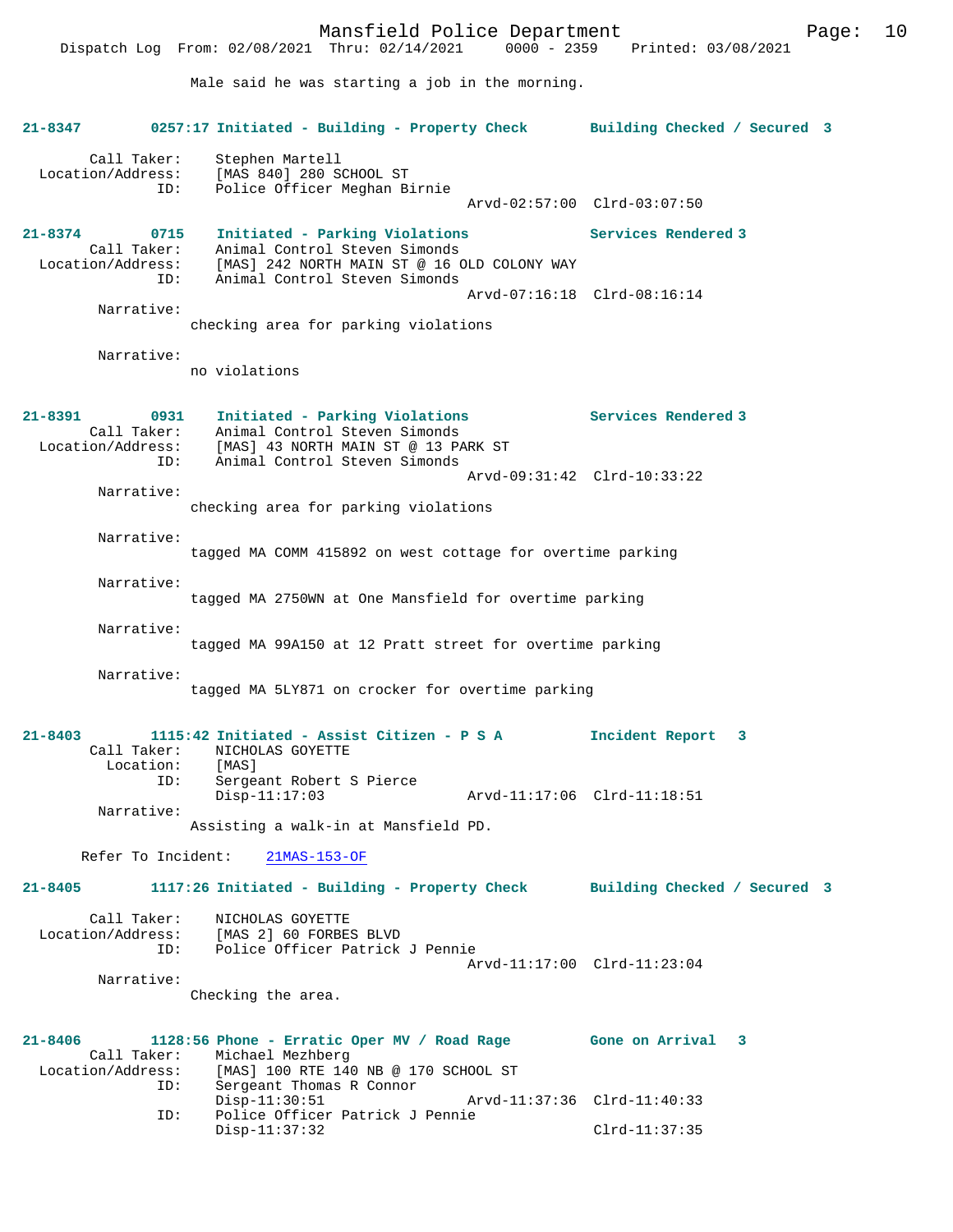Mansfield Police Department Page: 11 Dispatch Log From: 02/08/2021 Thru: 02/14/2021 Vehicle: WHI 2008 UT H2 SUT Reg: PC MA 1TZA95 VIN: 5GRGN22848H100595 Narrative: White Hummer, almost ran a vehicle off the road, North on Rt 140. Narrative: Operator of White Hummer yelled obscenities at the vehicle, and then drove off. Reports White Hummer ran through red lights. Narrative: Possibly went into Foxborough Narrative: M12 reports nothing found in area, clear. **21-8408 1145:29 Walk-In - Follow up Investigation Services Rendered 3**  Call Taker: Support Staff Matthew Todesco<br>Location/Address: [MAS 427] 21 ERICK RD Apt. #39 ess: [MAS 427] 21 ERICK RD Apt. #35<br>ID: Sergeant Thomas R Connor Sergeant Thomas R Connor Disp-11:47:16 Arvd-11:58:49 Clrd-11:58:52 Narrative: RP into pick up a key and drop off an item, Sgt Connor into assist the RP. **21-8435 1435:09 Walk-In - Child Safety Seat Program Services Rendered 3**  Call Taker: Support Staff Matthew Todesco Location/Address: [MAS 451B] 500 EAST ST ID: Police Officer David J Pepicelli Disp-14:36:40 Arvd-14:56:20 Clrd-15:02:47 Narrative: Officer installing child passenger seat Narrative: Party is going to come back another day to install carseat. **21-8441 1510:14 Phone - Disabled Motor Vehicle Services Rendered 3**  Call Taker: Jennifer Napolitano<br>ion/Address: [MAS] RTE 140 NB Location/Address: ID: Police Officer Patrick J Pennie Disp-15:12:39 Clrd-15:36:47 ID: Police Officer David J Pepicelli Disp-15:13:04 Arvd-15:28:03 Clrd-16:13:52<br>Vehicle: GRY 2002 ODYSSEY Reg: RI VP373 VIN: 2HKRL18062H560135 Vehicle: GRY 2002 ODYSSEY Reg: RI VP373 VIN: 2HKRL18062H560135 Towed: For: Other By: Achins Garage To: Achins Garage Narrative: Reported DMV in the area, just came off 495NB in a mini van Narrative: Achins enroute Narrative: Tow on scene Narrative: M13 reports vehicle removed, clear. **21-8456 1622:06 Walk-In - Assist Citizen - P S A Incident Report 3**  Call Taker: Support Staff Matthew Gately Location/Address: [MAS H1370] 180 GILBERT ST<br>D: Police Officer Danielle C Police Officer Danielle C Titus<br>Disp-16:25:55 A Disp-16:25:55 Arvd-16:37:27 Clrd-17:05:24 Narrative: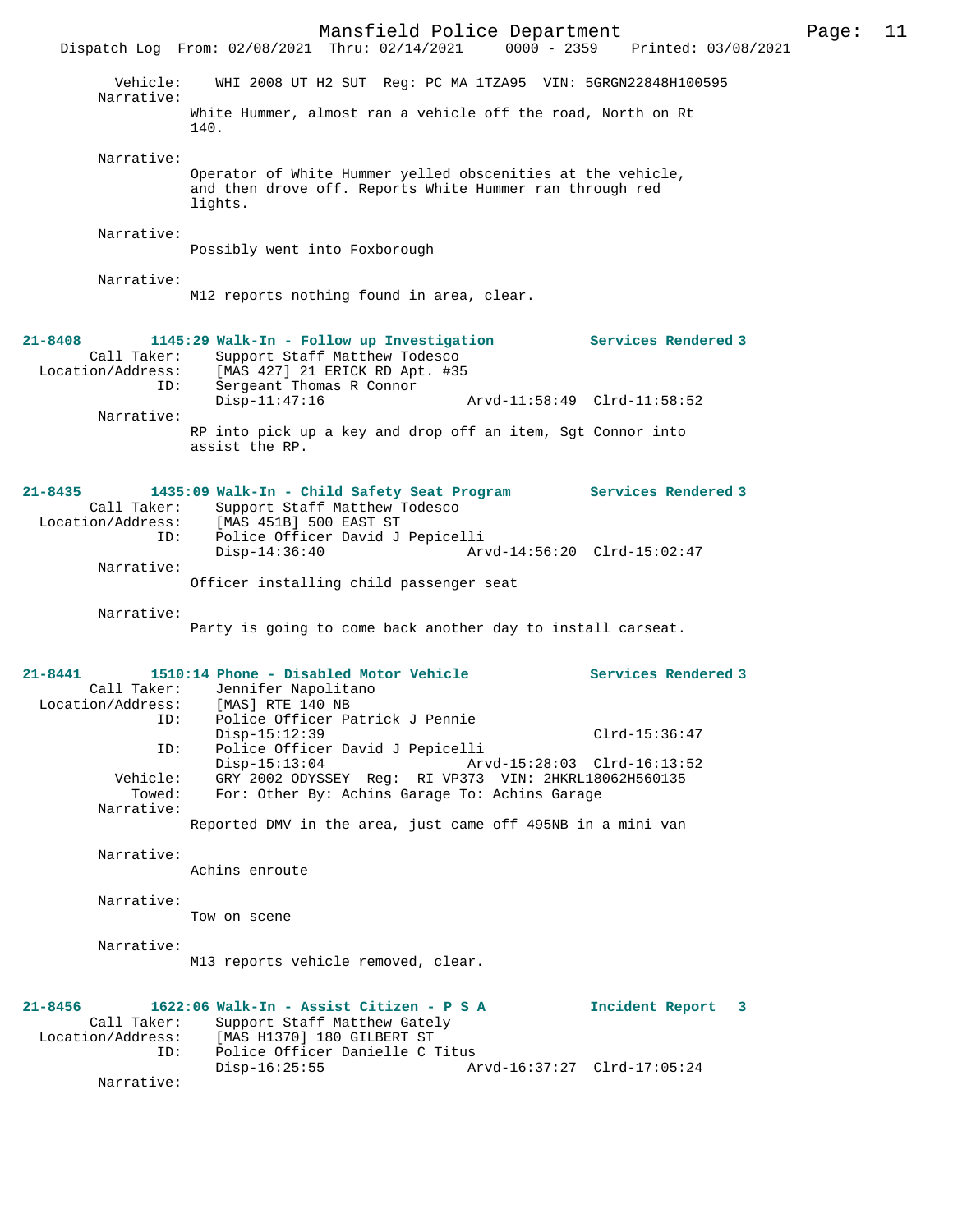Refer To Incident: 21MAS-157-OF **21-8460 1654:23 Phone - Erratic Oper MV / Road Rage Gone on Arrival 3**  Call Taker: Jennifer Napolitano<br>Location/Address: [MAS] WEST ST @ PINE ess: [MAS] WEST ST @ PINE ST<br>TD: Police Officer William ( Police Officer William C Trudell<br>Disp-16:56:09 Arv Arvd-17:09:13 Clrd-17:14:23 Narrative: APD reporting an erratic white box truck in the area. swerving and passing people, heading towards North Attleboro. Narrative: M10 checked area, nothing found. **21-8468 1812:45 911 - Well Being Check Spoken To 3**  Call Taker: Dispatcher Jacques Ryan<br>Location/Address: [MAS] 363 NORTH MAIN ST ess: [MAS] 363 NORTH MAIN ST @ 54 CHAUNCY ST<br>ID: Police Officer David J Penicelli ID: Police Officer David J Pepicelli Disp-18:13:53 Arvd-18:16:04 Clrd-18:21:31<br>TD: Police Officer William C Trudell Police Officer William C Trudell Disp-18:13:56 Clrd-18:19:49<br>ID: Sergeant Jeffrey G Bombard Sergeant Jeffrey G Bombard<br>Disp-18:19:52 Disp-18:19:52 Arvd-18:19:53 Clrd-18:21:30 Narrative: Caller reports an operator appears to be passed out behind the wheel of a mv. Vehicle is still in drive, at a stop light. Narrative: M13 reports operator states he has been driving all day and is exhausted, no signs of impairment. Going home to Connors ave, just moved to town. **21-8472 1852:02 Walk-In - Child Safety Seat Program Services Rendered 3**  Call Taker: Support Staff Matthew Gately<br>Location/Address: [MAS 451B] 500 EAST ST ess: [MAS 451B] 500 EAST ST<br>ID: Police Officer William ID: Police Officer William C Trudell Disp-18:54:47 Arvd-19:06:56 Clrd-19:44:04 Narrative: Walk in came into the station for a car seat installation. **21-8475 1920:12 Phone - Well Being Check Spoken To 3**  Call Taker: Jarred Kohler<br>Location/Address: [MAS] 700 SOU ess: [MAS] 700 SOUTH MAIN ST<br>ID: Police Officer David J P Police Officer David J Pepicelli<br>Disp-19:20:38 Arv Disp-19:20:38 Arvd-19:34:19 Clrd-19:48:24 Sergeant Jeffrey G Bombard<br>Disp-19:28:08 Disp-19:28:08 Arvd-19:29:35 Clrd-19:34:21<br>TD: Sergeant Jeffrey G Bombard Sergeant Jeffrey G Bombard<br>Disp-19:35:16 Disp-19:35:16 Arvd-19:35:20 Clrd-19:48:24<br>Vehicle: GRY 2018 TOYT PRIUS Req: PC MA 9BZ439 VIN: JTDKARFP2J308 GRY 2018 TOYT PRIUS Reg: PC MA 9BZ439 VIN: JTDKARFP2J3089536 Narrative: Narrative: Narrative:

Narrative: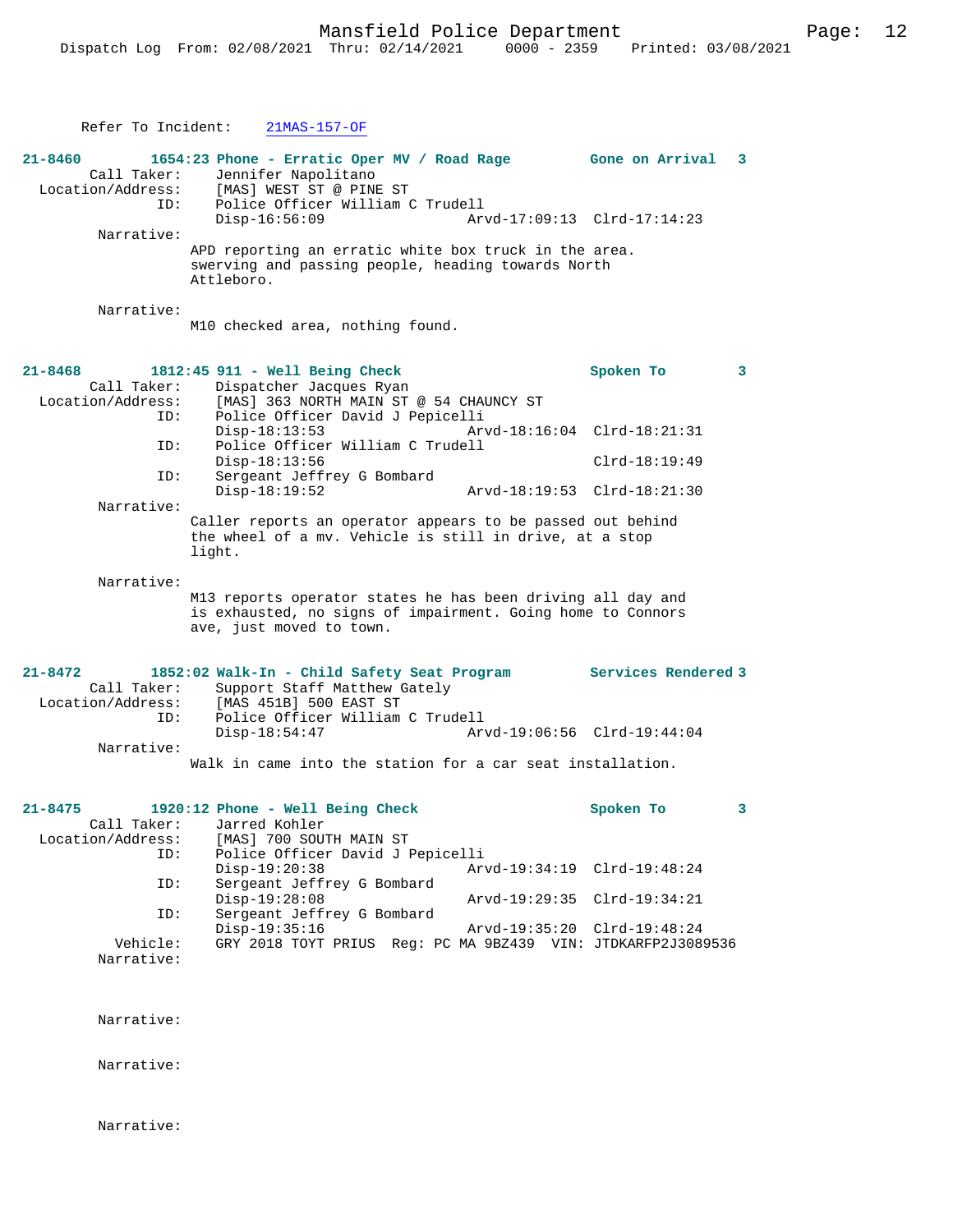**21-8477 1927:58 Phone - Follow up Investigation Spoken To 3**  Call Taker: Support Staff Matthew Gately Location/Address: [MAS 451B] 500 EAST ST ID: Police Officer Danielle C Titus Disp-19:30:08 Arvd-19:30:13 Clrd-19:40:54 Narrative: Ofc Titus will be doing a follow up **21-8485 2043:09 Initiated - Building - Property Check Building Checked / Secured 3** Call Taker: Josesph Shebertes Location/Address: [MAS 1002] 250 EAST ST ID: Police Officer Jay J Sparrow Arvd-20:43:00 Clrd-20:54:45 Narrative: Checking the area. **21-8488 2121:19 Initiated - Building - Property Check Building Checked / Secured 3** Call Taker: Ryan O'Rourke Location/Address: [MAS 814] 50 WEST CHURCH ST ID: Police Officer David J Pepicelli Arvd-21:21:00 Clrd-21:28:10 Narrative: Checking the area. **21-8490 2124:06 Phone - Well Being Check Spoken To 3**  Call Taker: APRIL LEHANE<br>Location/Address: [MAS H867] 59 [MAS H867] 59 CENTRAL ST ID: Police Officer David J Pepicelli Disp-21:32:41 Arvd-21:35:33 Clrd-21:46:16<br>ID: Police Officer William C Trudell Police Officer William C Trudell<br>Disp-21:32:48 Arv Disp-21:32:48 Arvd-21:35:34 Clrd-21:46:16 Narrative:

Narrative:

Narrative:

**21-8493 2206:16 Initiated - Building - Property Check Building Checked / Secured 3** Call Taker: Josesph Shebertes Location/Address: [MAS 840] 280 SCHOOL ST ID: Police Officer Danielle C Titus Arvd-22:06:00 Clrd-22:21:15<br>Vehicle: GRY 2005 NISS ALTIMA Reg: PC MA 7RY178 VIN: 1N4AL11D45N9 Vehicle: GRY 2005 NISS ALTIMA Reg: PC MA 7BY178 VIN: 1N4AL11D45N924721 Narrative: Checking the area. Narrative:

M12 will be checking on a vehicle behind Kohls. spoke with the parties in the vehicle and were advised to move along.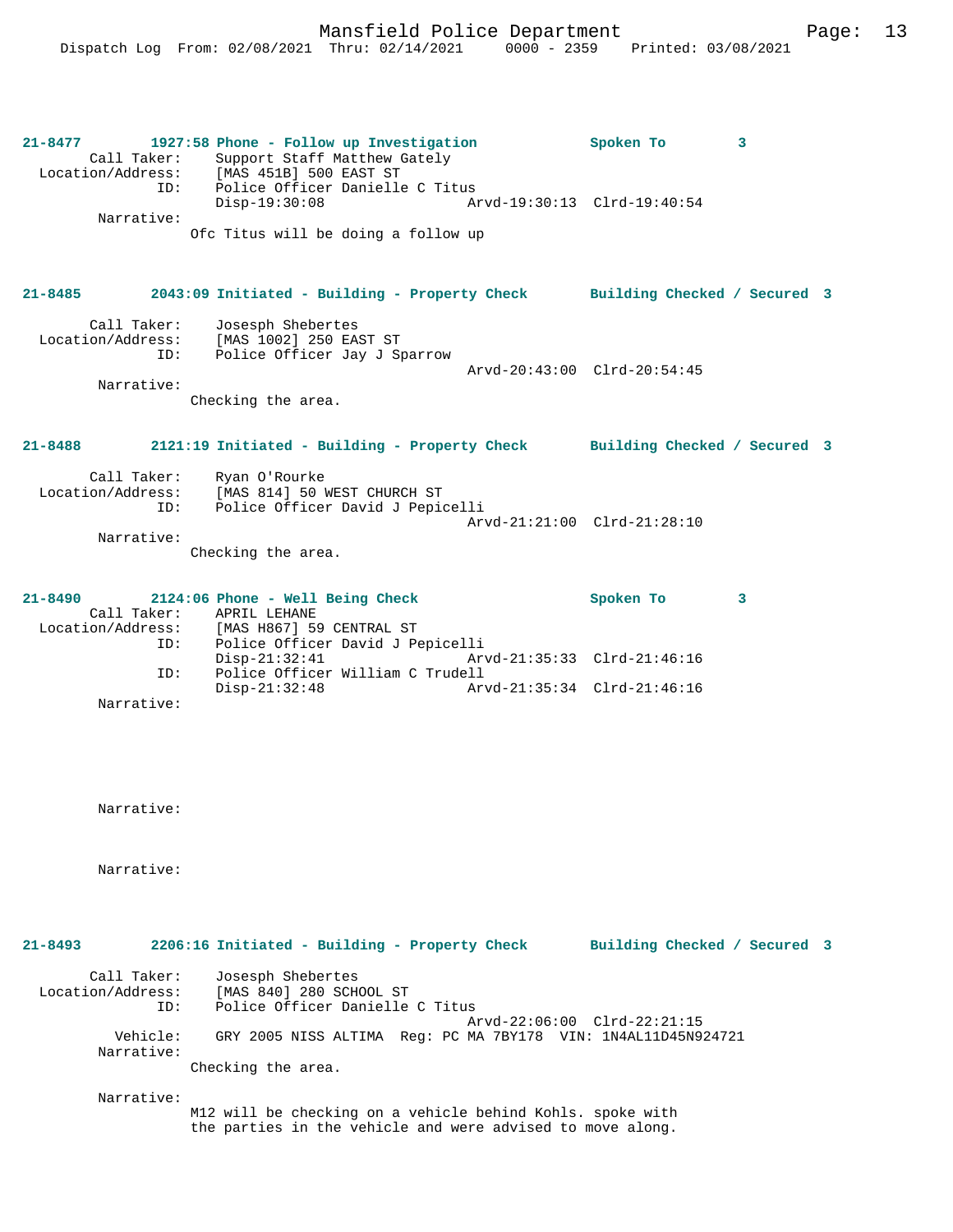Mansfield Police Department Page: 14 Dispatch Log From: 02/08/2021 Thru: 02/14/2021 0000 - 2359 Printed: 03/08/2021 will be clr. **21-8495 2253:26 Initiated - Building - Property Check Building Checked / Secured 3** Call Taker: Josesph Shebertes Location/Address: [MAS 4] 31 HAMPSHIRE ST ID: Police Officer Danielle C Titus Arvd-22:53:00 Clrd-23:00:27 Narrative: Checking the area. **21-8498 2316:07 Initiated - Building - Property Check Building Checked / Secured 3** Call Taker: Josesph Shebertes Location/Address: [MAS 2] 60 FORBES BLVD ID: Police Officer Danielle C Titus Arvd-23:16:00 Clrd-23:19:16 Narrative: Checking the area. **For Date: 02/10/2021 - Wednesday 21-8512 0118:16 Initiated - Building - Property Check Building Checked / Secured 3** Call Taker: Ryan O'Rourke Location/Address: [MAS 411] 60 FORBES BLVD ID: Police Officer Christopher D Sorge Arvd-01:18:00 Clrd-01:44:04 Narrative: Checking the area. **21-8513 0120:43 Initiated - Building - Property Check Building Checked / Secured 3** Call Taker: Josesph Shebertes Location/Address: [MAS 907E] 390 WEST ST Apt. #A ID: Sergeant John R Armstrong Arvd-01:20:00 Clrd-01:25:35 Narrative: Checking the area. **21-8517 0133:34 Initiated - Building - Property Check Building Checked / Secured 3** Call Taker: Josesph Shebertes Location/Address: [MAS 139] 265 FRUIT ST ID: Police Officer Meghan Birnie Arvd-01:33:00 Clrd-01:38:02 Narrative: Checking the area. **21-8518 0138:11 Initiated - Building - Property Check Building Checked / Secured 3** Call Taker: Josesph Shebertes Location/Address: [MAS 895] 175 FRUIT ST ID: Police Officer Meghan Birnie Arvd-01:38:00 Clrd-01:48:54 Narrative: Checking the area. **21-8529 0207:43 Initiated - Building - Property Check Building Checked / Secured 3** Call Taker: Josesph Shebertes Location/Address: [MAS 982] 111 HOPE ST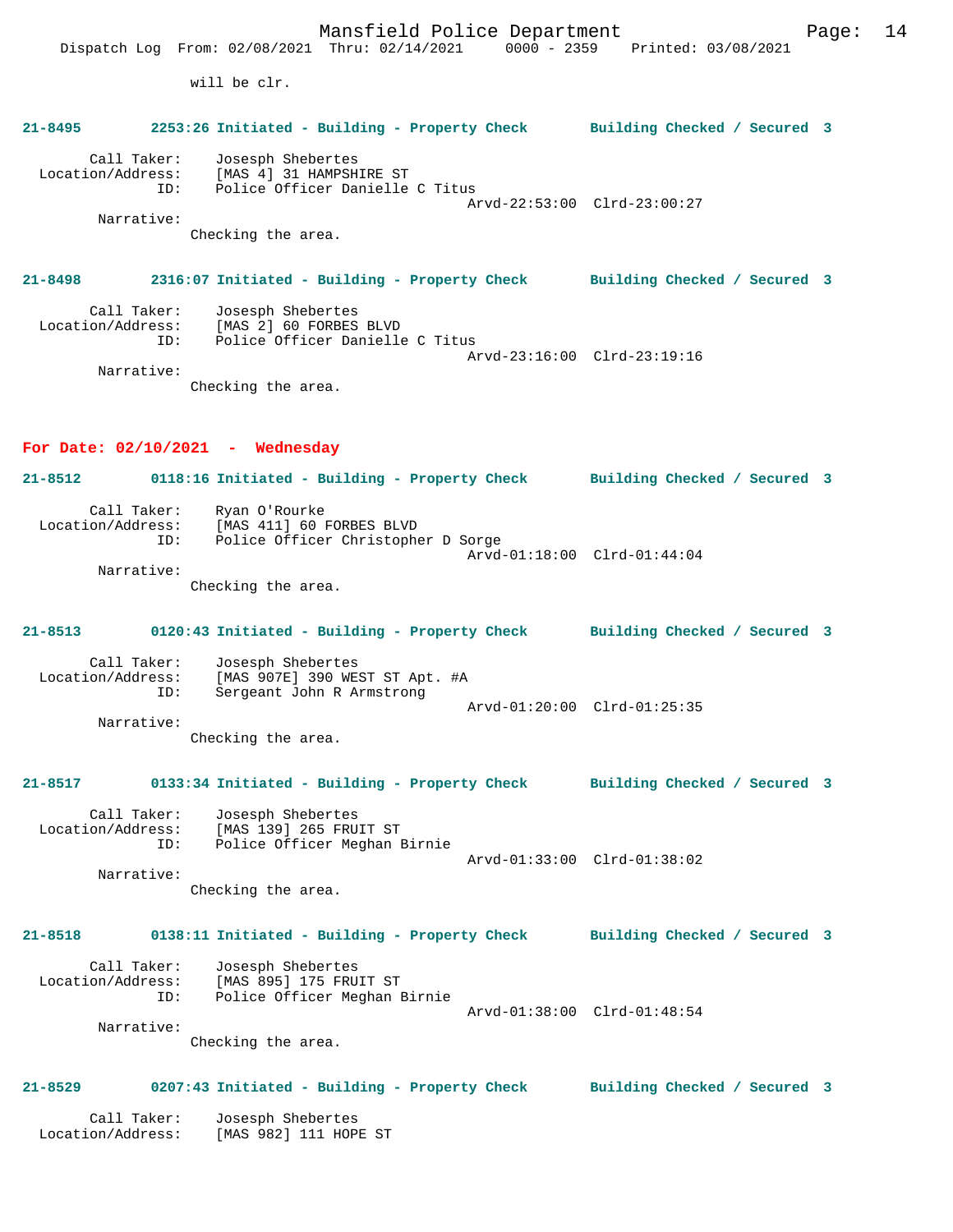Mansfield Police Department Fage: 15 Dispatch Log From: 02/08/2021 Thru: 02/14/2021 0000 - 2359 Printed: 03/08/2021 ID: Police Officer Meghan Birnie Arvd-02:07:00 Clrd-02:18:57 Narrative: Checking the area. **21-8531 0220:11 Initiated - Building - Property Check Building Checked / Secured 3** Call Taker: Josesph Shebertes Location/Address: [MAS 4] 31 HAMPSHIRE ST ID: Police Officer Christopher D Sorge Arvd-02:20:00 Clrd-02:26:05 Narrative: Checking the area. **21-8537 0226:14 Initiated - Building - Property Check Building Checked / Secured 3** Call Taker: Josesph Shebertes Location/Address: [MAS 840] 280 SCHOOL ST ID: Police Officer Christopher D Sorge Arvd-02:26:00 Clrd-02:38:45 Narrative: Checking the area. **21-8542 0251:34 Initiated - Building - Property Check Building Checked / Secured 3** Call Taker: Josesph Shebertes Location/Address: [MAS 1002] 250 EAST ST ID: Police Officer Meghan Birnie Arvd-02:51:00 Clrd-03:06:41 Narrative: Checking the area. **21-8557 0734 Initiated - Parking Violations Services Rendered 3**  Call Taker: Animal Control Steven Simonds Location/Address: [MAS] 43 NORTH MAIN ST @ 13 PARK ST ID: Animal Control Steven Simonds Arvd-07:35:17 Clrd-08:07:25 Narrative: checking area for parking violations **21-8562 0835 Initiated - Parking Violations Services Rendered 3**  Call Taker: Animal Control Steven Simonds Location/Address: [MAS] 242 NORTH MAIN ST @ 16 OLD COLONY WAY ID: Animal Control Steven Simonds Arvd-08:35:35 Clrd-09:34:47 Narrative: checking area for parking violations Narrative: no violations **21-8573 0946:52 Phone - 911 Hang-ups & Verifications Confirmed misdial/Accdntl Call**  $\mathbf{2}$  Call Taker: Jarred Kohler Location/Address: [MAS H1438] 145 GILBERT ST Location/Address: [MAS H1438] 145 GILBERT ST<br>ID: Police Officer Andrew J Kelley<br>Disp-09:48:40 Disp-09:48:40 Arvd-10:02:35 Clrd-10:05:56 Narrative: Checking on a 911 hang up. No answer on cvall back x 2. Narrative: Accidental while snow blowing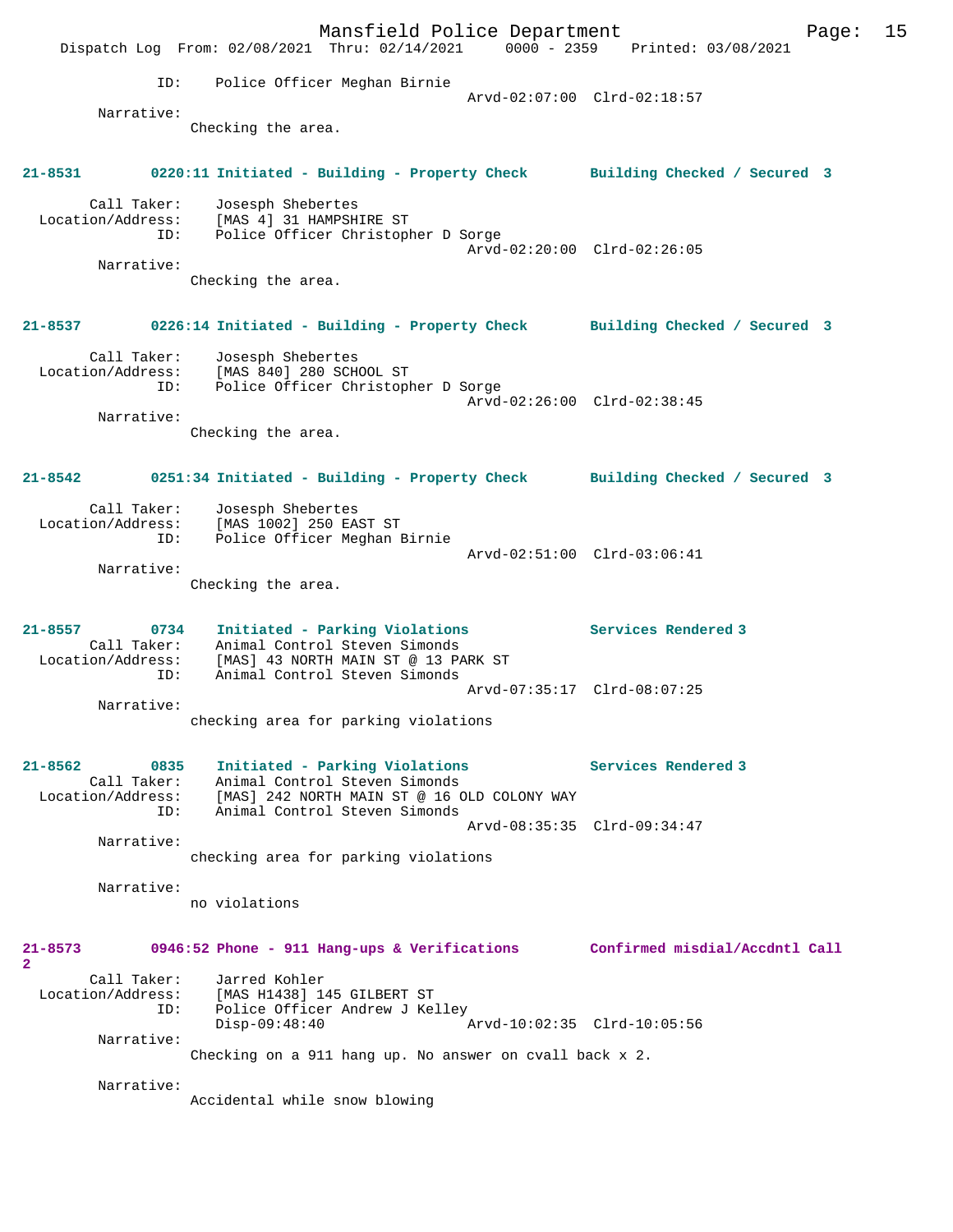Mansfield Police Department Page: 16 Dispatch Log From: 02/08/2021 Thru: 02/14/2021 0000 - 2359 Printed: 03/08/2021 **21-8574 0959:23 Phone - 911 Hang-ups & Verifications Confirmed misdial/Accdntl Call 2**  Call Taker: Jarred Kohler Location/Address: [MAS 438S] 37 EAST ST Apt. #6 ID: Sergeant Robert S Pierce Disp-10:02:04 Arvd-10:08:31 Clrd-10:10:39 Narrative: Checking on a 911 hang up. Caller will meet out front. **21-8577 1012 Initiated - Parking Violations Services Rendered 3**  Call Taker: Animal Control Steven Simonds Location/Address: [MAS] 255 NORTH MAIN ST @ 8 COTTAGE ST ID: Animal Control Steven Simonds Arvd-10:13:21 Clrd-11:16:06 Narrative: checking area for parking violations Narrative: no violations **21-8599 1207:18 Initiated - Motor Vehicle Stop Citation / Warning Issued 3** Call Taker: Kieran M Ruth Location/Address: [MAS] 91 CHAUNCY ST @ 6 HIGHLAND AVE ID: Police Officer Andrew J Kelley Arvd-12:07:00 Clrd-12:13:36 Vehicle: 2006 GRAND VITARA Reg: RI YI922 VIN: JS3TD941064103608 Narrative: MV stop Narrative: Cited for failure to stop **21-8606 1226 Initiated - Parking Violations Services Rendered 3**  Call Taker: Animal Control Steven Simonds Location/Address: [MAS] 242 NORTH MAIN ST @ 16 OLD COLONY WAY ID: Animal Control Steven Simonds Arvd-12:27:22 Clrd-13:01:40 Narrative: checking area for parking violations Narrative: tagged MA US53ZC on south main in front of cafe on the common for overtime parking **21-8610 1241:00 Initiated - Motor Vehicle Stop Citation / Warning Issued 3** Call Taker: Kieran M Ruth Vicinity of: [MAS] 792 WEST ST<br>ID: Police Officer And Police Officer Andrew J Kelley Arvd-12:41:00 Clrd-12:50:35 Vehicle: WHI 2019 HINO TA 268A Reg: CO MA T60829 VIN: 5PVNJ8JJ5K4S50838 Narrative: MV stop Narrative: Cited for speed and marked lanes **21-8614 1300:27 Phone - Erratic Oper MV / Road Rage Gone on Arrival 3**  Call Taker: Jarred Kohler<br>ion/Address: [MAS] RTE 140 NB Location/Address: ID: Police Officer Andrew J Kelley<br>Disp-13:02:59 Disp-13:02:59 Arvd-13:07:18 Clrd-13:15:47 Vehicle: WHI 2020 TOYT SD COROLL Reg: PC MA 8RA982 VIN: JTDEPRAE9LJ027468 Narrative: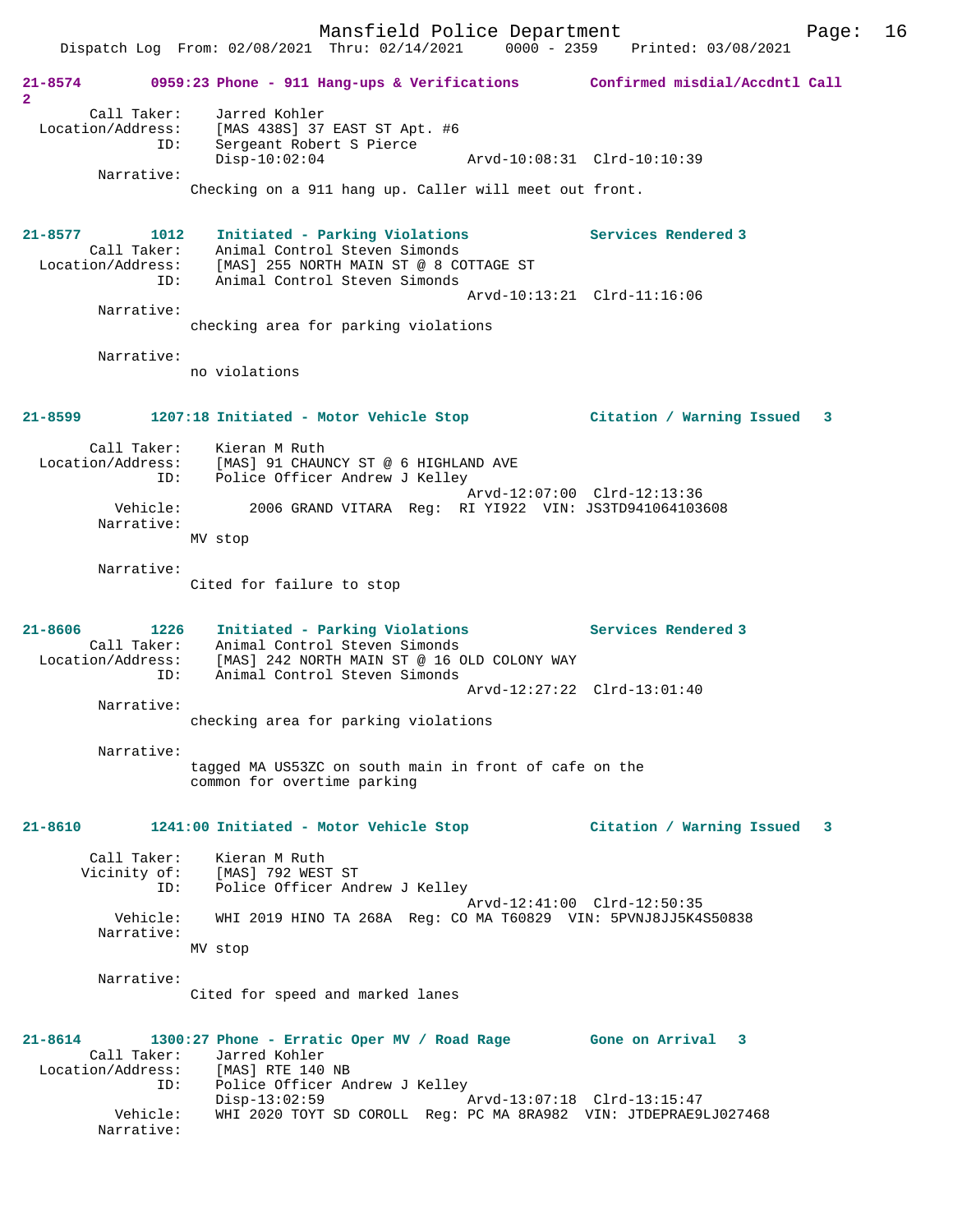Mansfield Police Department Fage: 17 Dispatch Log From: 02/08/2021 Thru: 02/14/2021 0000 - 2359 Printed: 03/08/2021 Caller reporting an erratic opertor heading towards the highway. **21-8617 1301 Initiated - Speed Trailer/Signs Deployed Services Rendered 3**  Call Taker: Animal Control Steven Simonds Location/Address: [MAS] NORTH MAIN ST ID: Animal Control Steven Simonds Arvd-13:19:04 Clrd-13:48:52 Narrative: changing batteries on speed sign **21-8618 1340:19 Phone - Fraud or Identity Theft Incident Report 1**  Call Taker: NICHOLAS GOYETTE Location/Address: [MAS H5659] 12 JONATHAN RD ID: Police Officer Patrick J Pennie Disp-13:41:11 Arvd-13:41:12 Clrd-14:24:23 Narrative: Report of unemployment fraud Refer To Incident: 21MAS-158-OF **21-8620 1345:13 Phone - Animal Complaints Gone on Arrival 3**  Call Taker: Jarred Kohler Location/Address: [MAS 329] 51 WEST CHURCH ST ID: animal control Jeffrey S Collins Disp-13:48:51 Arvd-13:52:43 Clrd-14:22:43 Narrative: dog hit in roadway/ possibly a black spaniel Narrative: RP was driving by, will not be on scene. **21-8623 1403 Initiated - Parking Violations Services Rendered 3**  Call Taker: Animal Control Steven Simonds Location/Address: [MAS] 43 NORTH MAIN ST @ 13 PARK ST ID: Animal Control Steven Simonds Arvd-14:03:31 Clrd-14:32:27 Narrative: checking area for parking violations Narrative: no violations **21-8638 1656:53 Phone - Assist Fire Department Referred to Other Agency 2** Call Taker: Kieran M Ruth Location/Address: [MAS] 17 ERICK RD Apt. #25A ID: Police Officer William C Trudell Disp-16:58:05 Arvd-17:03:14 Clrd-17:03:21 Narrative: Assisting the FD with a fire related incident. Nature:Residential lockout **21-8666 2040:26 Initiated - Building - Property Check Building Checked / Secured 3** Call Taker: TARA LAKO Location/Address: [MAS 170] 255 HOPE ST ID: Police Officer Andrew J Kelley Arvd-20:40:00 Clrd-20:41:15 Narrative: Checking the area.

**21-8667 2041:00 Initiated - Building - Property Check Building Checked / Secured 3**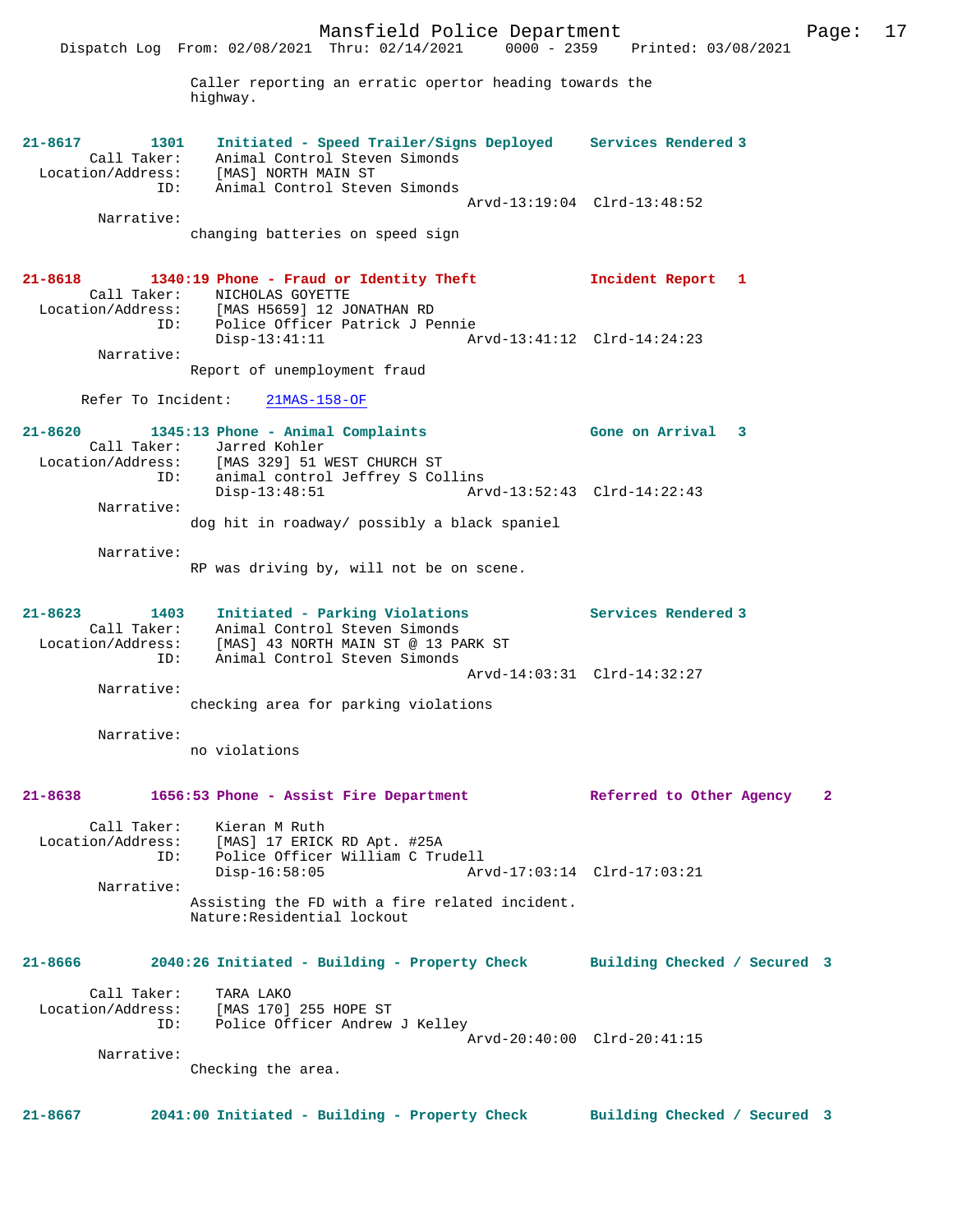Mansfield Police Department Page: 18 Dispatch Log From: 02/08/2021 Thru: 02/14/2021 0000 - 2359 Printed: 03/08/2021 Call Taker: TARA LAKO Location/Address: [MAS 982] 111 HOPE ST ID: Police Officer Andrew J Kelley Arvd-20:41:00 Clrd-20:41:41 Narrative: Checking the area. **21-8674 2122:45 Initiated - Building - Property Check Building Checked / Secured 3** Call Taker: NICHOLAS GOYETTE Location/Address: [MAS 834] 261 CHAUNCY ST ID: Police Officer Andrew J Kelley Arvd-21:22:00 Clrd-21:23:13 Narrative: Checking the area. Narrative: Clear for mva **21-8680 2222:21 Phone - Noise Complaint Services Rendered 2**  Call Taker: Michael Mezhberg Vicinity of: [MAS 934] 40 RUMFORD AVE ID: Police Officer Andrew J Kelley Disp-22:24:07<br>ID: Police Officer William C Trud ID: Police Officer William C Trudell Disp-22:24:11 Arvd-22:31:53 Clrd-22:34:43 Vehicle: GRY 2013 CHEV CRUZE Reg: PC MA 9HA215 VIN: 1G1PC5SB7D7132521 Vehicle: GRY 2013 VOLV UT XC60 Reg: PC MA 883KG0 VIN: YV4940DZXD2451058 Narrative: Reports loud music by fulton pond parking lot. Dark newer model SUV. Narrative: Ofc Kelley reports both vehicles in the lot are quiet at this time. The operator of the Volvo was watching a movie on his phone. **21-8683 2248:59 Initiated - Building - Property Check Building Checked / Secured 3** Call Taker: TARA LAKO Location/Address: [MAS] COPELAND DR ID: Police Officer Andrew J Kelley Arvd-22:48:00 Clrd-23:02:58 Narrative: Checking the area. **21-8684 2253:38 Phone - Assist Citizen - P S A Spoken To 3**  Call Taker: Support Staff Matthew Gately<br>Location/Address: [MAS] 363 NORTH MAIN ST @ 54 [MAS] 363 NORTH MAIN ST @ 54 CHAUNCY ST Narrative: RP called the station to speak with an officer about the MVA that happened at North Main St @ Chauncy St. Ofc Kelley will call the RP. **21-8685 2302:34 Phone - Noise Complaint Spoken To 2**  Call Taker: Michael Mezhberg<br>Location/Address: [MAS] 23 FRANCIS [MAS] 23 FRANCIS AVE Apt. #20 ID: Police Officer Andrew J Kelley<br>Disp-23:04:44 Disp-23:04:44 Arvd-23:08:16 Clrd-23:12:24<br>ID: Police Officer William C Trudell<br>Disp-23:04:47 Arvd-23:08:51 Clrd-23:12:23 Police Officer William C Trudell Disp-23:04:47 Arvd-23:08:51 Clrd-23:12:23 Narrative: Reports loud music in this apartment. Narrative: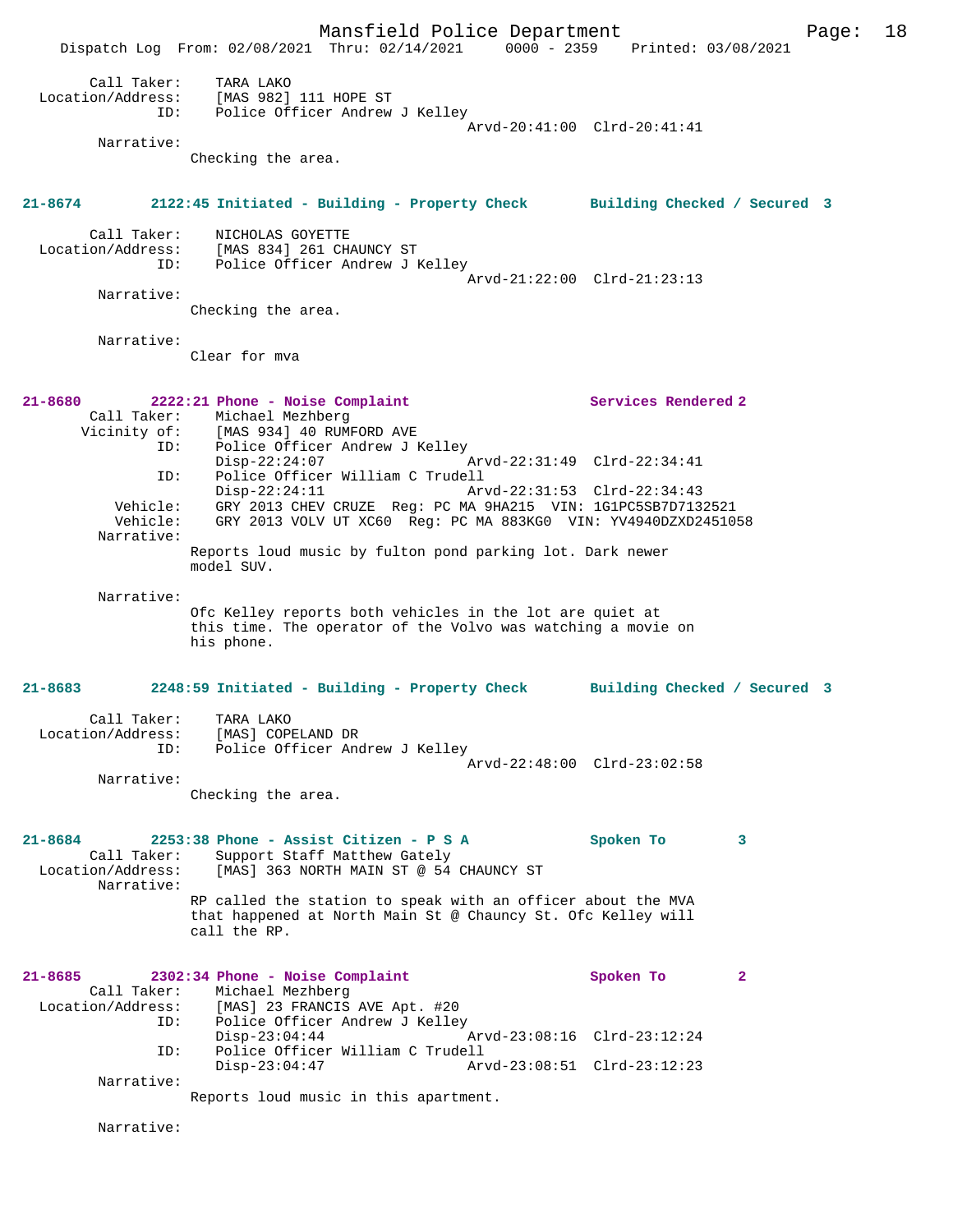Mansfield Police Department Page: 19 Dispatch Log From: 02/08/2021 Thru: 02/14/2021 0000 - 2359 Printed: 03/08/2021 Ofc Kelley reports party was advised, will be turning the music down. **For Date: 02/11/2021 - Thursday 21-8688 0059:30 Initiated - Building - Property Check Building Checked / Secured 3** Call Taker: TARA LAKO Location/Address: [MAS 1015] 30 CHAUNCY ST ID: Police Officer Patrick J Pennie Arvd-00:59:00 Clrd-01:06:52 Narrative: Checking the area. **21-8689 0102:52 Initiated - Building - Property Check Building Checked / Secured 3** Call Taker: TARA LAKO Location/Address: [MAS 411] 60 FORBES BLVD ID: Police Officer William C Trudell Arvd-01:02:00 Clrd-01:05:31 Narrative: Checking the area. **21-8690 0105:39 Initiated - Building - Property Check Building Checked / Secured 3** Call Taker: TARA LAKO<br>Location/Address: [FOX 838] [FOX 838] 2 FOXBOROUGH BLVD ID: Police Officer William C Trudell Arvd-01:05:00 Clrd-01:07:49 Narrative: Checking the area. **21-8691 0107:00 Initiated - Building - Property Check Building Checked / Secured 3** Call Taker: TARA LAKO Location/Address: [MAS 281A] 1 CROCKER ST Police Officer Patrick J Pennie Arvd-01:07:00 Clrd-01:14:38 Narrative: Checking the train station and parking lots. **21-8692 0107:56 Initiated - Building - Property Check Building Checked / Secured 3** Call Taker: TARA LAKO Location/Address: [FOX 49] 35 FOXBOROUGH BLVD ID: Police Officer William C Trudell Arvd-01:07:00 Clrd-01:10:30 Narrative: Checking the area. **21-8694 0110:40 Initiated - Building - Property Check Building Checked / Secured 3** Call Taker: TARA LAKO Location/Address: [FOX 14] 4 FISHER ST<br>ID: Police Officer Willia Police Officer William C Trudell Arvd-01:10:00 Clrd-01:14:02 Narrative: Checking the area. **21-8695 0112:07 Initiated - Building - Property Check Building Checked / Secured 3** Call Taker: TARA LAKO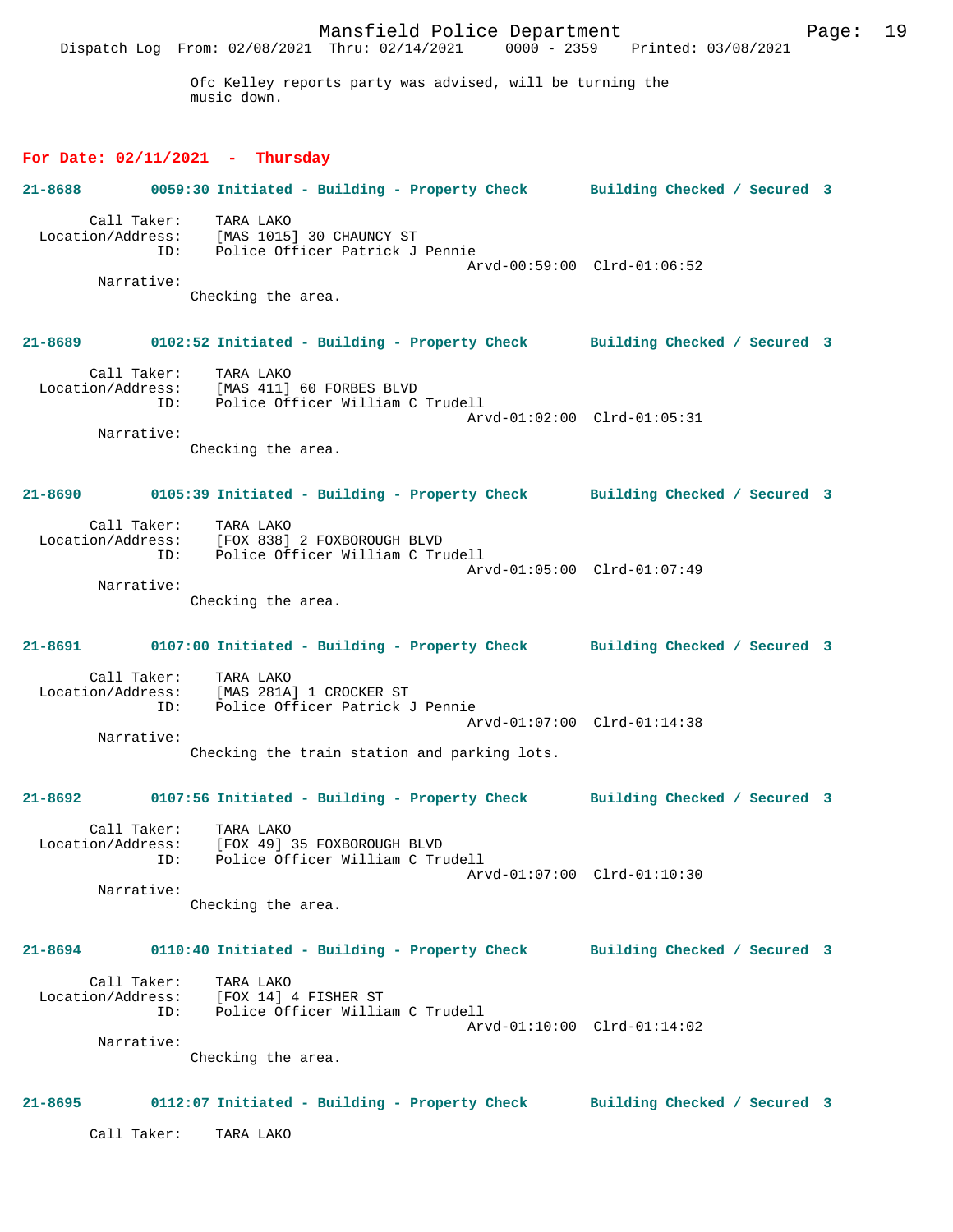Mansfield Police Department Fage: 20 Dispatch Log From: 02/08/2021 Thru: 02/14/2021 0000 - 2359 Printed: 03/08/2021 Location/Address: [MAS 170] 255 HOPE ST ID: Police Officer Meghan Birnie Arvd-01:12:00 Clrd-01:12:00 Narrative: Checking the area. **21-8697 0112:30 Initiated - Building - Property Check Building Checked / Secured 3** Call Taker: TARA LAKO Location/Address: [MAS 982] 111 HOPE ST ID: Police Officer Meghan Birnie Arvd-01:12:00 Clrd-01:19:57 Narrative: Checking the area. **21-8698 0114:08 Initiated - Building - Property Check Building Checked / Secured 3** Call Taker: TARA LAKO Location/Address: [MAS 322] 31 HAMPSHIRE ST ID: Police Officer William C Trudell Arvd-01:14:00 Clrd-01:18:45 Narrative: Checking the area. **21-8701 0120:14 Initiated - Building - Property Check Building Checked / Secured 3** Call Taker: TARA LAKO Location/Address: [MAS 834] 261 CHAUNCY ST ID: Police Officer Patrick J Pennie Arvd-01:20:00 Clrd-01:27:23 Narrative: Checking the area. **21-8703 0121:40 Initiated - Building - Property Check Building Checked / Secured 3** Call Taker: TARA LAKO Location/Address: [MAS 907E] 390 WEST ST ID: Police Officer William C Trudell Arvd-01:21:00 Clrd-01:24:24 Narrative: Checking the area. **21-8704 0124:32 Initiated - Building - Property Check Building Checked / Secured 3** Call Taker: TARA LAKO Location/Address: [MAS 840] 280 SCHOOL ST ID: Police Officer William C Trudell Arvd-01:24:00 Clrd-01:31:28 Narrative: Checking the area. **21-8706 0133:12 Initiated - Building - Property Check Building Checked / Secured 3** Call Taker: TARA LAKO Location/Address: [MAS 927] 50 PLYMOUTH ST ID: Police Officer William C Trudell Arvd-01:33:00 Clrd-01:35:04 Narrative: Checking the area. **21-8707 0135:11 Initiated - Building - Property Check Building Checked / Secured 3** Call Taker: TARA LAKO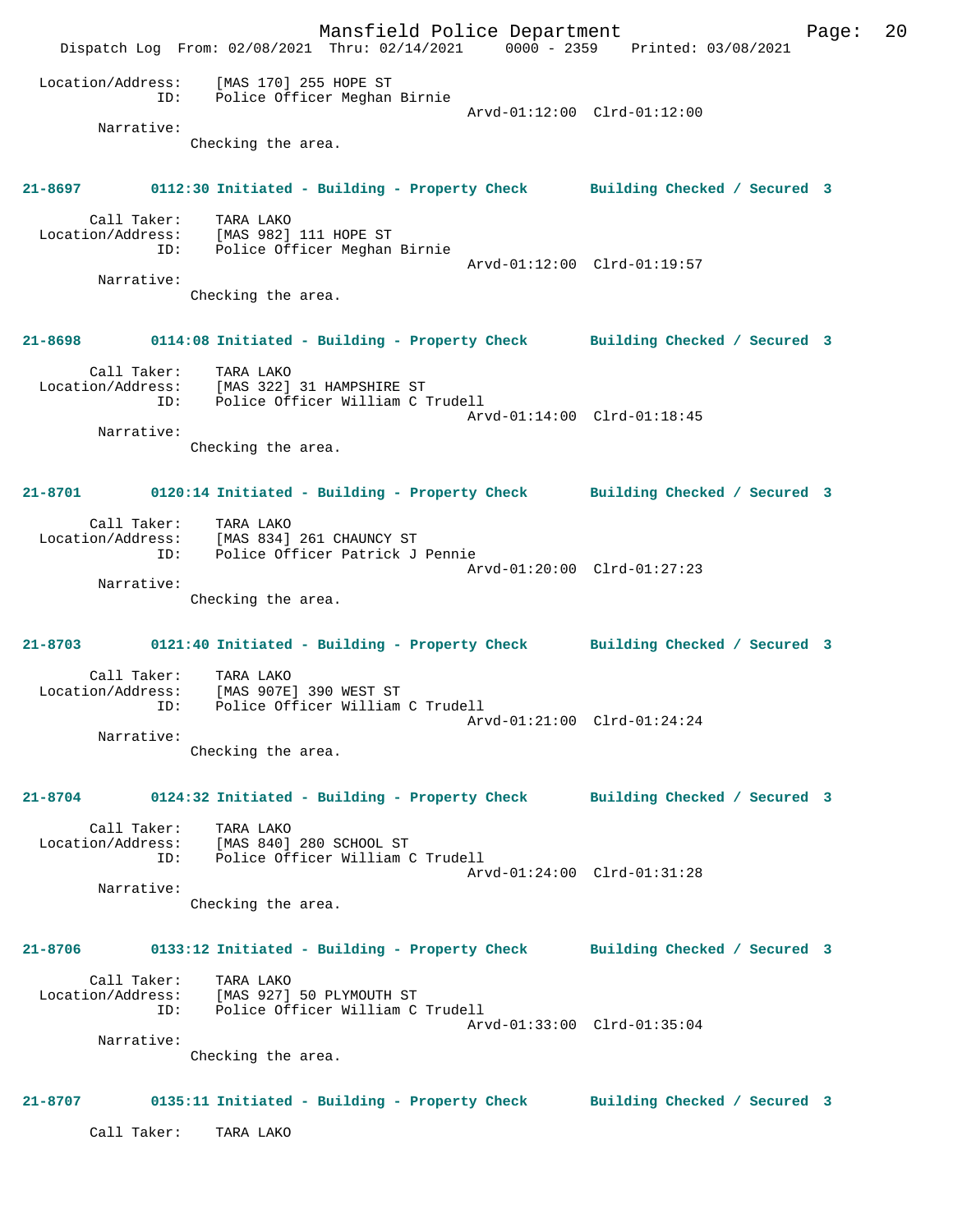Mansfield Police Department Fage: 21 Dispatch Log From: 02/08/2021 Thru: 02/14/2021 0000 - 2359 Printed: 03/08/2021 Location/Address: [MAS 139] 265 FRUIT ST ID: Police Officer Meghan Birnie Arvd-01:35:00 Clrd-01:42:40 Narrative: Checking the area. **21-8725 0217:18 Initiated - Building - Property Check Building Checked / Secured 3** Call Taker: TARA LAKO Location/Address: [MAS 1002] 250 EAST ST ID: Police Officer Meghan Birnie Arvd-02:17:00 Clrd-02:27:56 Narrative: Checking the area. **21-8735 0254:04 Initiated - Building - Property Check Building Checked / Secured 3** Call Taker: TARA LAKO Location/Address: [MAS 992] 660 EAST ST ID: Police Officer Meghan Birnie Arvd-02:54:00 Clrd-02:58:44 Narrative: Checking the area. **21-8736 0256:17 Initiated - Parking Violations Services Rendered 3**  Call Taker: TARA LAKO Location/Address: [MAS] NORTH MAIN ST ID: Police Officer Patrick J Pennie Arvd-02:56:00 Clrd-03:02:47 Narrative: Ofc Pennie reports no violations. **21-8752 0638:22 Initiated - Community Policing Services Rendered 3**  Call Taker: TARA LAKO Location/Address: [MAS 1002] 250 EAST ST ID: Police Officer Meghan Birnie Arvd-06:38:00 Clrd-07:14:25 **21-8758 0735 Initiated - Parking Violations Services Rendered 3**  Call Taker: Animal Control Steven Simonds Location/Address: [MAS 1002] 250 EAST ST ID: Animal Control Steven Simonds Arvd-07:38:37 Clrd-08:24:11 Narrative: covering Jordan Jackson crossing **21-8759 0756:12 Phone - Animal Complaints Services Rendered 3**  Call Taker: Jarred Kohler<br>Location/Address: [MAS 255] 377 Location/Address: [MAS 255] 377 CHAUNCY ST ID: animal control Jeffrey S Collins Disp-07:56:42 Arvd-08:07:39 Clrd-08:08:33 Narrative: Turkey in the roadway Narrative: turkeys are taken care of. ACO will be clr. **21-8761 0824 Initiated - Parking Violations Services Rendered 3**  Call Taker: Animal Control Steven Simonds Location/Address: [MAS] NORTH MAIN ST ID: Animal Control Steven Simonds Arvd-08:24:43 Clrd-08:57:36 Narrative: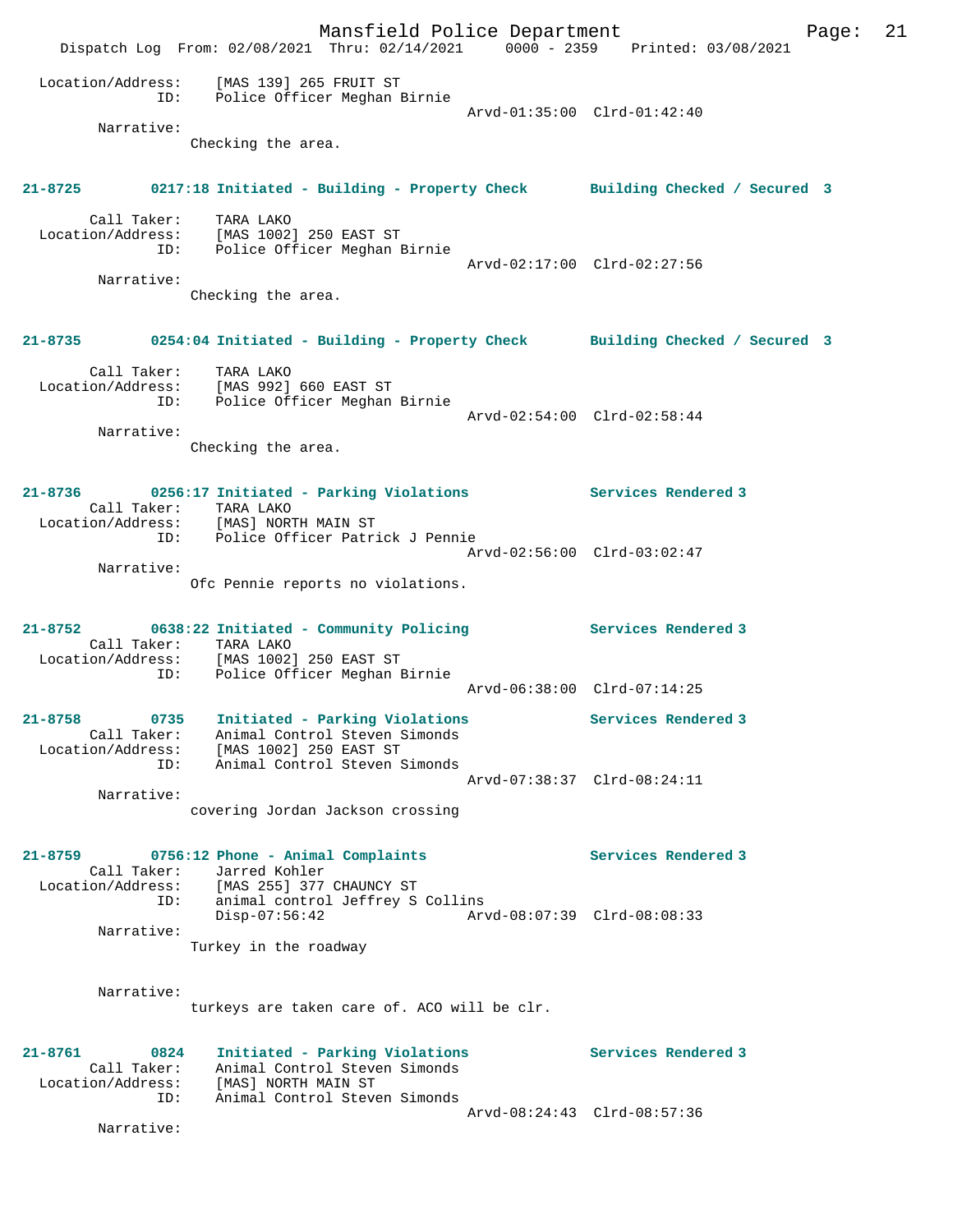|                                         | Mansfield Police Department<br>Dispatch Log From: 02/08/2021 Thru: 02/14/2021 0000 - 2359 Printed: 03/08/2021                                                                    | Page:                          | 22 |
|-----------------------------------------|----------------------------------------------------------------------------------------------------------------------------------------------------------------------------------|--------------------------------|----|
|                                         | checking area for parking violations                                                                                                                                             |                                |    |
| Narrative:                              | no violations                                                                                                                                                                    |                                |    |
|                                         | 21-8773 0914:03 Phone - Neighbor Dispute                                                                                                                                         | Investigated - Report Taken 3  |    |
| Call Taker:<br>Location/Address:<br>ID: | GARIN EISELE<br>[MAS H4807] 575 WARE ST<br>Police Officer Andrew J Kelley<br>$Disp-09:22:41$                                                                                     | Arvd-09:30:09 Clrd-09:45:21    |    |
| Narrative:                              | Caller requesting to speak with officer over neighbor<br>slandering him over social media.                                                                                       |                                |    |
| Refer To Incident:                      | $21MAS-160-OF$                                                                                                                                                                   |                                |    |
|                                         |                                                                                                                                                                                  | Citation / Warning Issued 3    |    |
| Call Taker:<br>ID:                      | Josesph Shebertes<br>Location/Address: [MAS U4] WEST ST @ SCHOOL ST<br>Police Officer Gregg S Kennedy                                                                            |                                |    |
| Vehicle:<br>Narrative:                  | BLU 2007 TOYT YARIS Req: PC MA 1GXA13 VIN: JTDBT923671086026                                                                                                                     | Arvd-09:39:00 Clrd-09:45:58    |    |
|                                         | will be out with a vehicle                                                                                                                                                       |                                |    |
| 21-8782<br>0957<br>Call Taker:<br>ID:   | Initiated - Parking Violations Services Rendered 3<br>Animal Control Steven Simonds<br>Location/Address: [MAS] 255 NORTH MAIN ST @ 8 COTTAGE ST<br>Animal Control Steven Simonds |                                |    |
| Narrative:                              | checking area for parking violations                                                                                                                                             | Arvd-09:58:07 Clrd-11:20:44    |    |
| Narrative:                              | tagged MA 1NMV96 on South Main for overtime parking                                                                                                                              |                                |    |
| Narrative:                              | tagged MA 1XNA46 on crocker street for overtime parking                                                                                                                          |                                |    |
| Narrative:                              | tagged MA 1SVZ30 at 449 north main for overtime parking                                                                                                                          |                                |    |
| Narrative:                              | tagged MA 1DWG80 for being too close to Webb place on south<br>main by the town hall                                                                                             |                                |    |
| 21-8785                                 | 1015:48 Initiated - Motor Vehicle Stop                                                                                                                                           | Citation / Warning Issued<br>3 |    |
| Call Taker:<br>Location/Address:<br>ID: | Josesph Shebertes<br>[MAS 1002] 250 EAST ST<br>Police Officer Andrew J Kelley                                                                                                    |                                |    |
| Vehicle:<br>Narrative:                  | WHI 2016 FORD ESCAPE Reg: PC MA 959YJ1 VIN: 1FMCU9GX0GUA68841                                                                                                                    | Arvd-10:15:00 Clrd-10:20:47    |    |
|                                         | will be out with a vehicle. citation to the RO for speed                                                                                                                         |                                |    |
| 21-8787                                 | 1023:30 Initiated - Motor Vehicle Stop                                                                                                                                           | Citation / Warning Issued<br>3 |    |
| Call Taker:<br>Location/Address:<br>ID: | Josesph Shebertes<br>[MAS 1002] 250 EAST ST<br>Police Officer Andrew J Kelley                                                                                                    |                                |    |
| Vehicle:<br>Narrative:                  | GRY 2018 CADI CTS Reg: PC MA 1BBK15 VIN: 1G6AX5SX5J0100168                                                                                                                       | Arvd-10:23:00 Clrd-10:28:24    |    |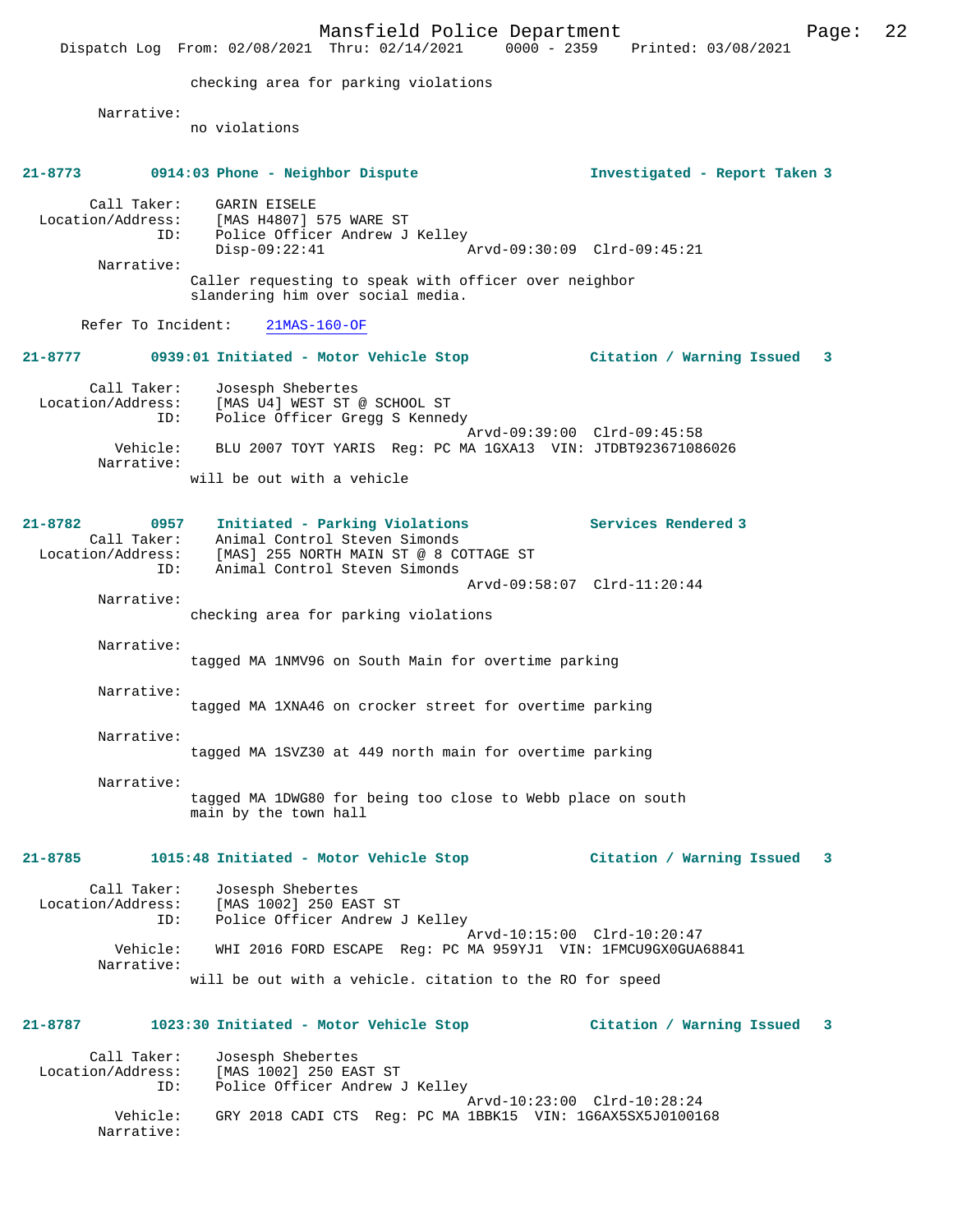Dispatch Log From: 02/08/2021 Thru: 02/14/2021 0000 - 2359 Printed: 03/08/2021 M13 will be out with a vehicle **21-8788 1034:29 Initiated - Motor Vehicle Stop Citation / Warning Issued 3** Call Taker: Josesph Shebertes Location/Address: [MAS 331] 255 EAST ST ID: Police Officer Andrew J Kelley Arvd-10:34:00 Clrd-10:39:27 Vehicle: BLK 2015 KIA UT SORENT Reg: PC MA 8HK785 VIN: 5XYKT4A6XFG657076 Narrative: M13 will be out with a vehicle. **21-8791 1055:15 911 - 911 Hang-ups & Verifications Confirmed misdial/Accdntl Call 2**  Call Taker: MATTHEW BOMES Location/Address: [MAS 441] 29 DEAN ST ID: Police Officer Patrick J Pennie Arvd-11:01:48 Clrd-11:06:35 Narrative: open 911 line Narrative: spoke to the director of the school and did a walk thru, all checks out OK. **21-8795 1134:44 Walk-In - Animal Complaints Services Rendered 3**  Call Taker: Support Staff Matthew Todesco Location/Address: [MAS 451B] 500 EAST ST ID: animal control Jeffrey S Collins<br>Disp-11:36:02 Arv Disp-11:36:02 Arvd-11:50:54 Clrd-11:51:25 Narrative: RP found a dog in the rear of 500a East St, ACO Collins into pick up the dog. Narrative: Dog has been reunited with it's owner. **21-8807 1258:13 Initiated - Building - Property Check Building Checked / Secured 3** Call Taker: Josesph Shebertes Location/Address: [MAS 840] 280 SCHOOL ST ID: Police Officer Gregg S Kennedy Arvd-12:58:00 Clrd-13:22:56 Narrative: Checking the area. **21-8814 1314 Initiated - Parking Violations Services Rendered 3**  Call Taker: Animal Control Steven Simonds Location/Address: [MAS 1002] 250 EAST ST ID: Animal Control Steven Simonds Arvd-13:39:59 Clrd-14:39:12 Narrative: covering school crossing **21-8819 1358:00 Initiated - Disabled Motor Vehicle Services Rendered 3**  Call Taker: Josesph Shebertes<br>Location/Address: [MAS] 231 SPRING [MAS] 231 SPRING ST @ 52 WILLOW ST ID: Sergeant Robert S Pierce Arvd-13:58:00 Clrd-14:01:25 Vehicle: BRO 2008 CHRY CO SEBRIN Reg: PC MA 375LM6 VIN: 1C3LC55R48N281196 Narrative: Reported DMV in the area.

Narrative: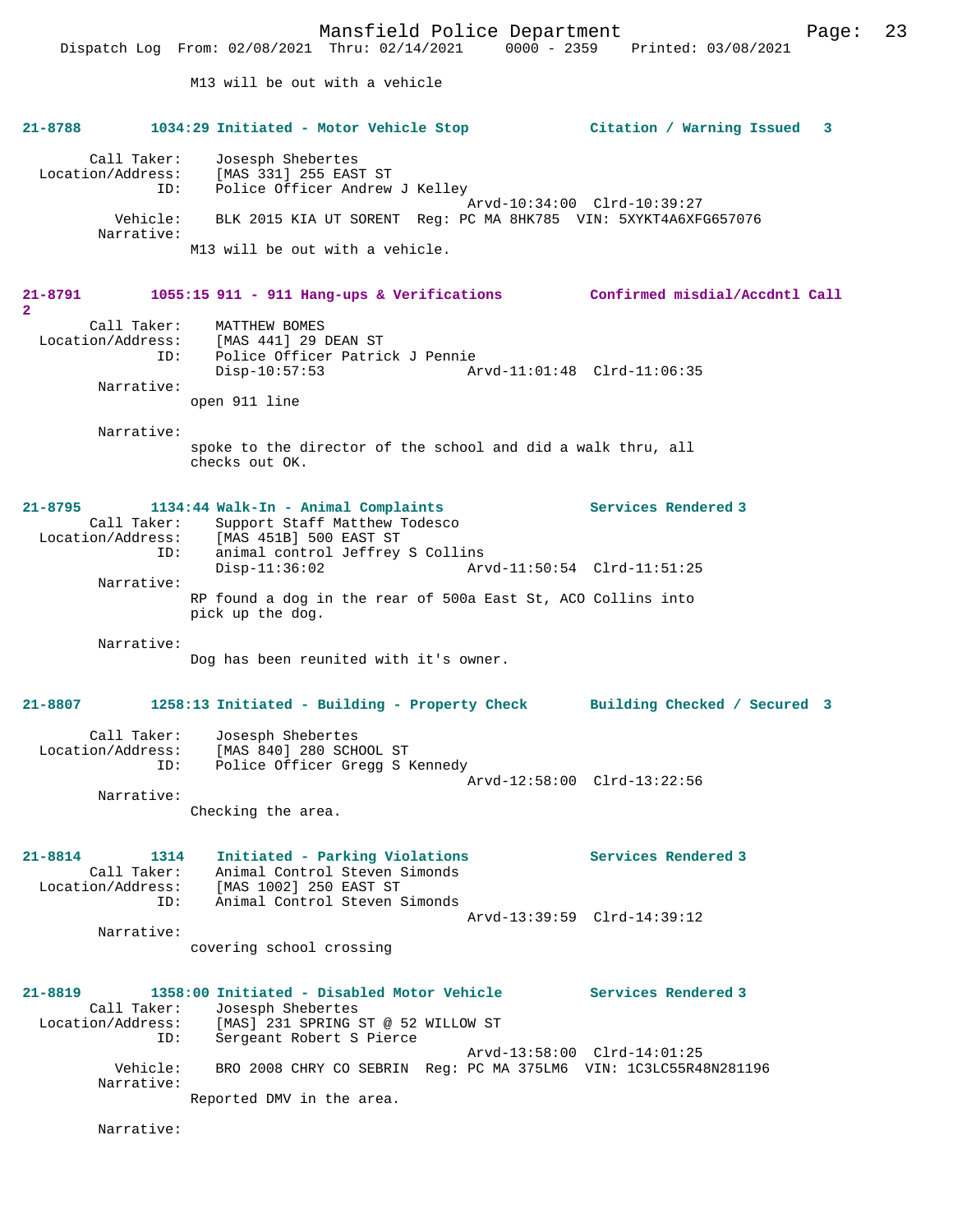Mansfield Police Department Page: 24 Dispatch Log From: 02/08/2021 Thru: 02/14/2021 M1 was able to push vehicle to the side. RO has contacted AAA and will be en route. **21-8824 1436:01 Phone - Assist Fire Department Services Rendered 2**  Call Taker: Josesph Shebertes<br>Location/Address: [MAS 103] 407 NOR ess: [MAS 103] 407 NORTH MAIN ST<br>TD: Police Officer Andrew J Kel Police Officer Andrew J Kelley<br>Disp-14:36:57 Disp-14:36:57 Arvd-14:40:49 Clrd-14:44:22 Narrative: Assisting the FD with a fire related incident. Nature: outdoor odor. **21-8827 1500:12 Initiated - Community Policing Services Rendered 3**  Call Taker: Josesph Shebertes<br>Location/Address: [MAS 1002] 250 EA: Location/Address: [MAS 1002] 250 EAST ST ID: Police Officer Andrew J Kelley Arvd-15:00:00 Clrd-15:20:50 Narrative: M13 will be out at the crosswalks **21-8838 1634:03 Phone - Well Being Check Investigated - No Report 3** Call Taker: MATTHEW BOMES<br>Location/Address: [MAS 447J] 30 [MAS 447J] 30 BICENTENNIAL CT Apt. #F ID: Sergeant John R Armstrong Disp-16:37:02 <br>
D: Sergeant Thomas R Connor<br>
D: Sergeant Thomas R Connor Sergeant Thomas R Connor Disp-16:38:57 Arvd-16:40:46 Clrd-16:55:37 Narrative: No answer for a laundry pick up. Narrative: M1 spoke with surrounding neighbors who confirmed she was picked up around 1330 for possibly a physical therapy appointment. Officers will do a follow up later this evening. **21-8860 1927:46 Initiated - Building - Property Check Building Checked / Secured 3** Call Taker: NICHOLAS GOYETTE Location/Address: [MAS] NORTH MAIN ST<br>ID: Police Officer Andre Police Officer Andrew J Kelley Arvd-19:27:00 Clrd-19:35:55 Narrative: Checking the area. **21-8862 1938:24 Initiated - Motor Vehicle Stop Citation / Warning Issued 3** Call Taker: NICHOLAS GOYETTE<br>Location/Address: [MAS] 6 BICENTEN ess: [MAS] 6 BICENTENNIAL CT @ 228 PRATT ST<br>ID: Police Officer Andrew J Kelley Police Officer Andrew J Kelley Arvd-19:38:00 Clrd-19:43:50<br>ID: Sergeant John R Armstrong Sergeant John R Armstrong Disp-19:39:41 Arvd-19:40:36 Clrd-19:43:49<br>Vehicle: GRY 2009 CHEV MALIBU Reg: PC MA 9ZP217 VIN: 1G1ZK57RX9F1 GRY 2009 CHEV MALIBU Reg: PC MA 9ZP217 VIN: 1G1ZK57BX9F164557 Narrative: Out with a mvst. RO cited for lights, marked lanes and no registration in possession.

#### **21-8863 1945:18 Initiated - Building - Property Check Building Checked / Secured 3**

 Call Taker: NICHOLAS GOYETTE Location/Address: [MAS 2] 60 FORBES BLVD Police Officer William C Trudell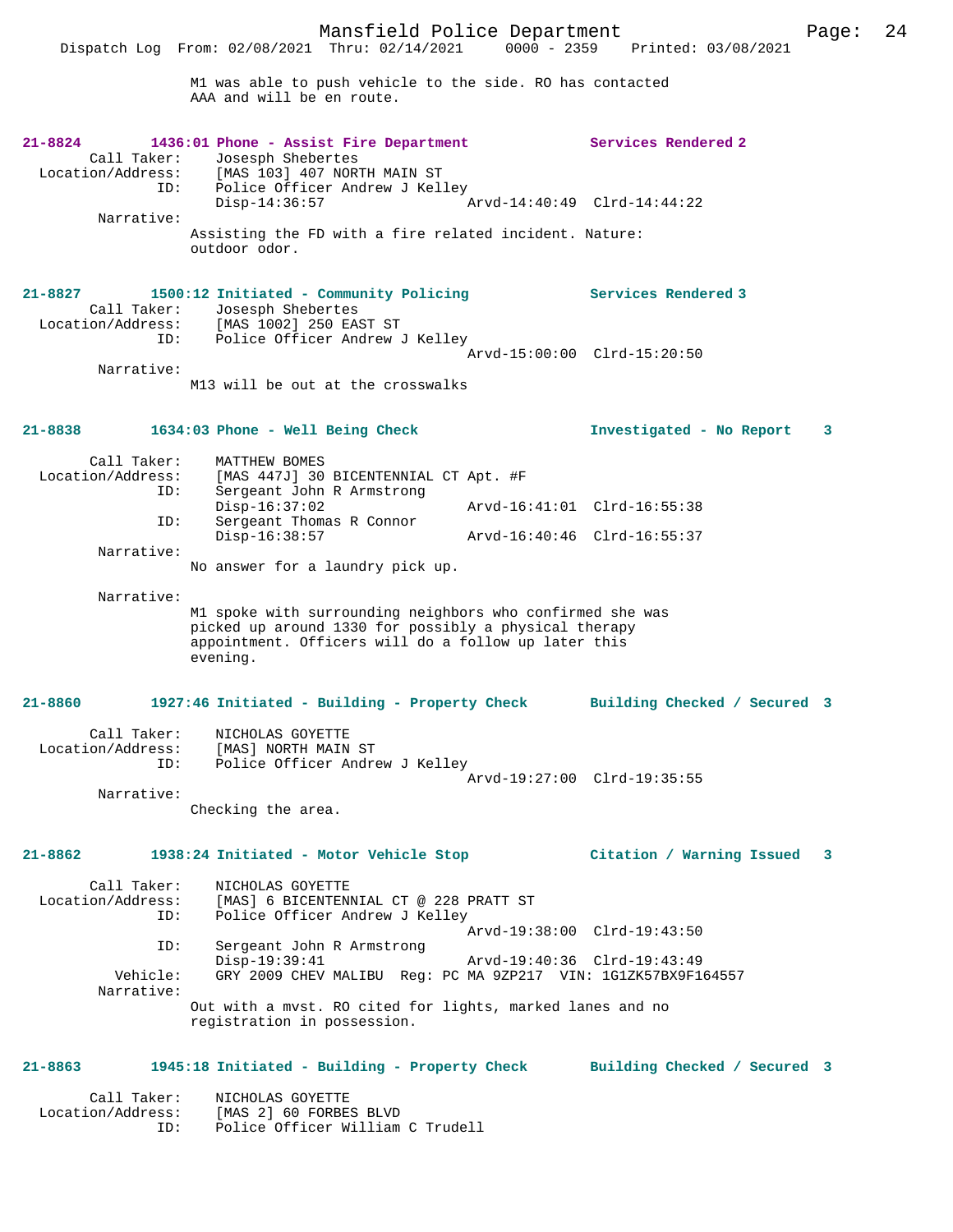Dispatch Log From: 02/08/2021 Thru: 02/14/2021 0000 - 2359 Printed: 03/08/2021

 Arvd-19:45:00 Clrd-19:48:02 Narrative: Checking the area. **21-8864 1946:23 Initiated - Building - Property Check Building Checked / Secured 3** Call Taker: NICHOLAS GOYETTE Location/Address: [MAS 1015] 30 CHAUNCY ST ID: Police Officer Andrew J Kelley Arvd-19:46:00 Clrd-19:52:17 Narrative: Checking the area. **21-8866 1949:47 Initiated - Building - Property Check Building Checked / Secured 3** Call Taker: NICHOLAS GOYETTE Location/Address: [MAS 322] 31 HAMPSHIRE ST ID: Police Officer William C Trudell Arvd-19:49:00 Clrd-19:53:28 Narrative: Checking the area. **21-8869 1956:49 Initiated - Building - Property Check Building Checked / Secured 3** Call Taker: NICHOLAS GOYETTE<br>Location/Address: [MAS 927] 50 PLY [MAS 927] 50 PLYMOUTH ST ID: Police Officer William C Trudell Arvd-19:56:00 Clrd-19:59:53 Narrative: Checking the area. **21-8872 2010:23 Initiated - Motor Vehicle Stop Citation / Warning Issued 3** Call Taker: NICHOLAS GOYETTE Location/Address: [MAS] 12 PERKINS AVE @ 11 MORROW ST ID: Police Officer Andrew J Kelley Arvd-20:10:00 Clrd-20:15:33<br>Vehicle: GRY 2018 NISS UT ROGUE Req: PC MA 7ZW966 VIN: 5N1AT2MVXJO GRY 2018 NISS UT ROGUE Reg: PC MA 7ZW966 VIN: 5N1AT2MVXJC832552 Narrative: Out with a mvst. RO cited. **21-8874 2035:17 Initiated - Building - Property Check Building Checked / Secured 3** Call Taker: Michael Mezhberg Location/Address: [MAS 139] 265 FRUIT ST ID: Sergeant John R Armstrong Arvd-20:35:00 Clrd-20:43:06 Narrative: Checking the airport and animal shelter. **21-8875 2043:45 Initiated - Building - Property Check Building Checked / Secured 3** Call Taker: NICHOLAS GOYETTE Location/Address: [MAS] COPELAND DR ID: Police Officer Andrew J Kelley Arvd-20:43:00 Clrd-21:08:53 Narrative: Checking the area. **21-8891 2318:44 Initiated - Disabled Motor Vehicle Services Rendered 3**  Call Taker: William Casey<br>Location/Address: [MAS 843] SCHO [MAS 843] SCHOOL ST ID: Police Officer William C Trudell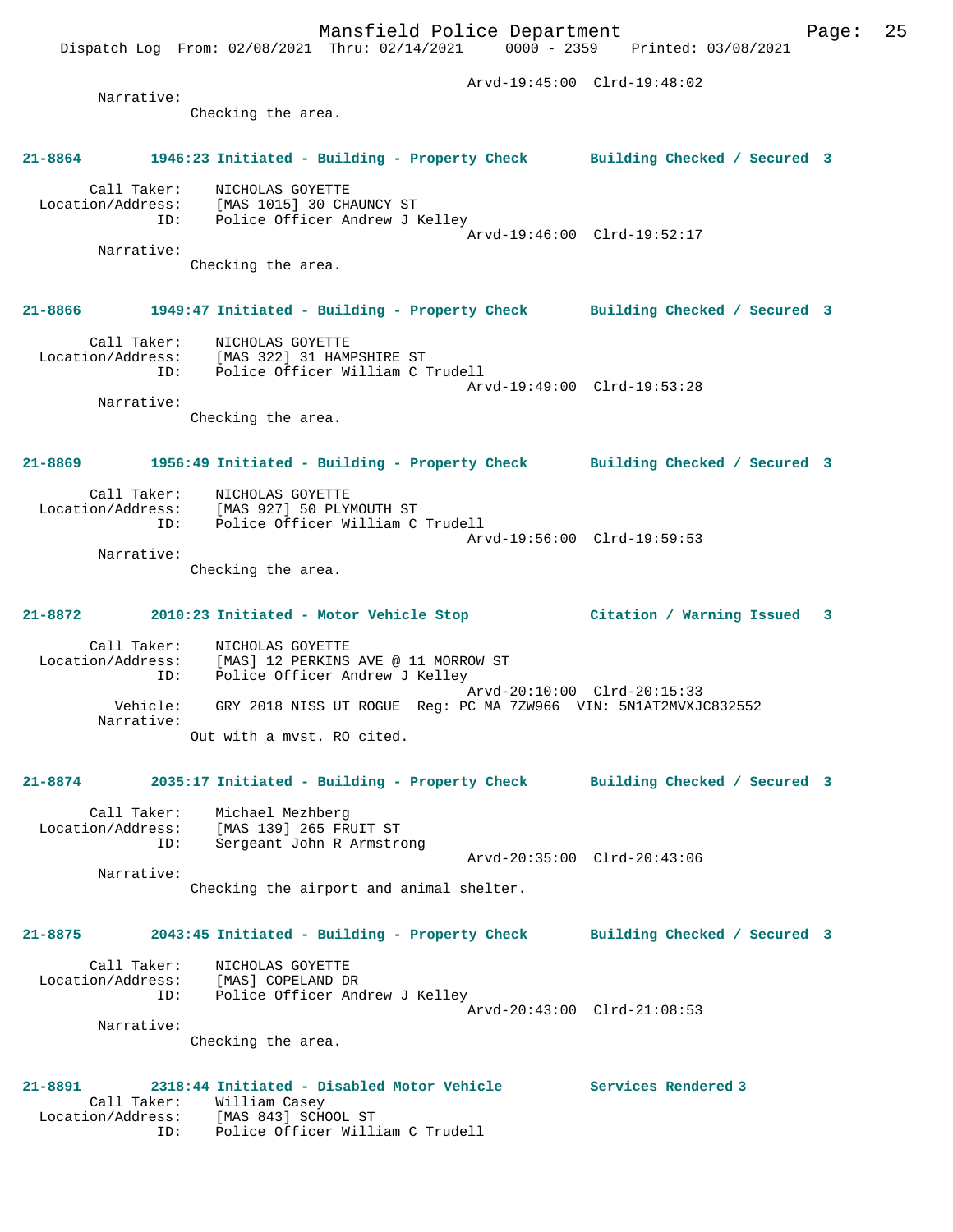Mansfield Police Department Page: 26

Dispatch Log From: 02/08/2021 Thru: 02/14/2021 0000 - 2359 Printed: 03/08/2021

 Arvd-23:18:00 Clrd-23:30:26 ID: Sergeant Thomas R Connor Disp-23:27:05 Arvd-23:27:08 Clrd-23:30:24 Vehicle: WHI 2008 PONT G6 Reg: PC MA 2KDG95 VIN: 1G2ZH57N984115056 Narrative: Reported DMV in the area. Narrative: vehicle out of gas. M1 bringing gas can to location Narrative: party on her way **For Date: 02/12/2021 - Friday**

| 21-8908<br>Call Taker:<br>Location/Address:<br>ID: | 0132:59 Initiated - Suspicious Acty / Persn / Veh<br>William Casey<br>[MAS] 55 CABOT BLVD<br>Police Officer Joshua S Ellender | Spoken To       | 2 |
|----------------------------------------------------|-------------------------------------------------------------------------------------------------------------------------------|-----------------|---|
| ID:                                                | Arvd-01:32:00 Clrd-01:36:00<br>Police Officer Meghan Birnie<br>$Disp-01:34:12$                                                | $Clrd-01:35:02$ |   |
| Vehicle:<br>Narrative:                             | GRY 2012 NISS VERSA Req: PC MA 1YTG13 VIN: 3N1CN7AP5CL859324<br>checking on vehicle                                           |                 |   |
| Narrative:                                         |                                                                                                                               |                 |   |

two young kids talking in the vehicle

| 21-8946           |             | 0631:42 911 - 911 Hang-ups & Verifications                                   |                             | Confirmed misdial/Accdntl Call |  |
|-------------------|-------------|------------------------------------------------------------------------------|-----------------------------|--------------------------------|--|
| $\overline{2}$    |             |                                                                              |                             |                                |  |
|                   |             | Call Taker: Michael Mezhberg                                                 |                             |                                |  |
| Location/Address: |             | [MAS] 47 MARSHALL AVE                                                        |                             |                                |  |
|                   | ID:         | Sergeant John R Armstrong                                                    |                             |                                |  |
|                   |             | $Disp-06:33:42$                                                              |                             | $Clrd-06:34:24$                |  |
|                   | ID:         | Police Officer Meghan Birnie                                                 |                             |                                |  |
|                   |             | $Disp-06:34:21$                                                              | Arvd-06:36:41 Clrd-06:37:13 |                                |  |
|                   | Narrative:  |                                                                              |                             |                                |  |
|                   |             | Checking on a 911 hang up. On call back, caller states it<br>was accidental. |                             |                                |  |
| $21 - 8951$       |             | 0642:45 Initiated - Assist Other Agency                                      |                             | Services Rendered 3            |  |
|                   |             | Call Taker: William Casey                                                    |                             |                                |  |
|                   |             | Location/Address: [MAS 1002] 250 EAST ST                                     |                             |                                |  |
|                   | ID:         | Sergeant John R Armstrong                                                    |                             |                                |  |
|                   |             |                                                                              |                             | Arvd-06:42:00 Clrd-06:59:01    |  |
|                   | Narrative:  |                                                                              |                             |                                |  |
|                   |             | cross walk                                                                   |                             |                                |  |
| $21 - 8953$       | 0701        | Initiated - Parking Violations                                               |                             | Services Rendered 3            |  |
|                   | Call Taker: | Animal Control Steven Simonds                                                |                             |                                |  |

 Call Taker: Animal Control Steven Simonds Location/Address: [MAS 1002] 250 EAST ST ID: Animal Control Steven Simonds Arvd-07:01:56 Clrd-08:22:38 Narrative: covering jordan jackson crossing

# **21-8981 1029:13 Initiated - Building - Property Check Building Checked / Secured 3** Call Taker: Jarred Kohler<br>Location/Address: [MAS 907E] 390

ess: [MAS 907E] 390 WEST ST<br>ID: Police Officer David J Police Officer David J Pepicelli Arvd-10:29:00 Clrd-10:30:05 Narrative: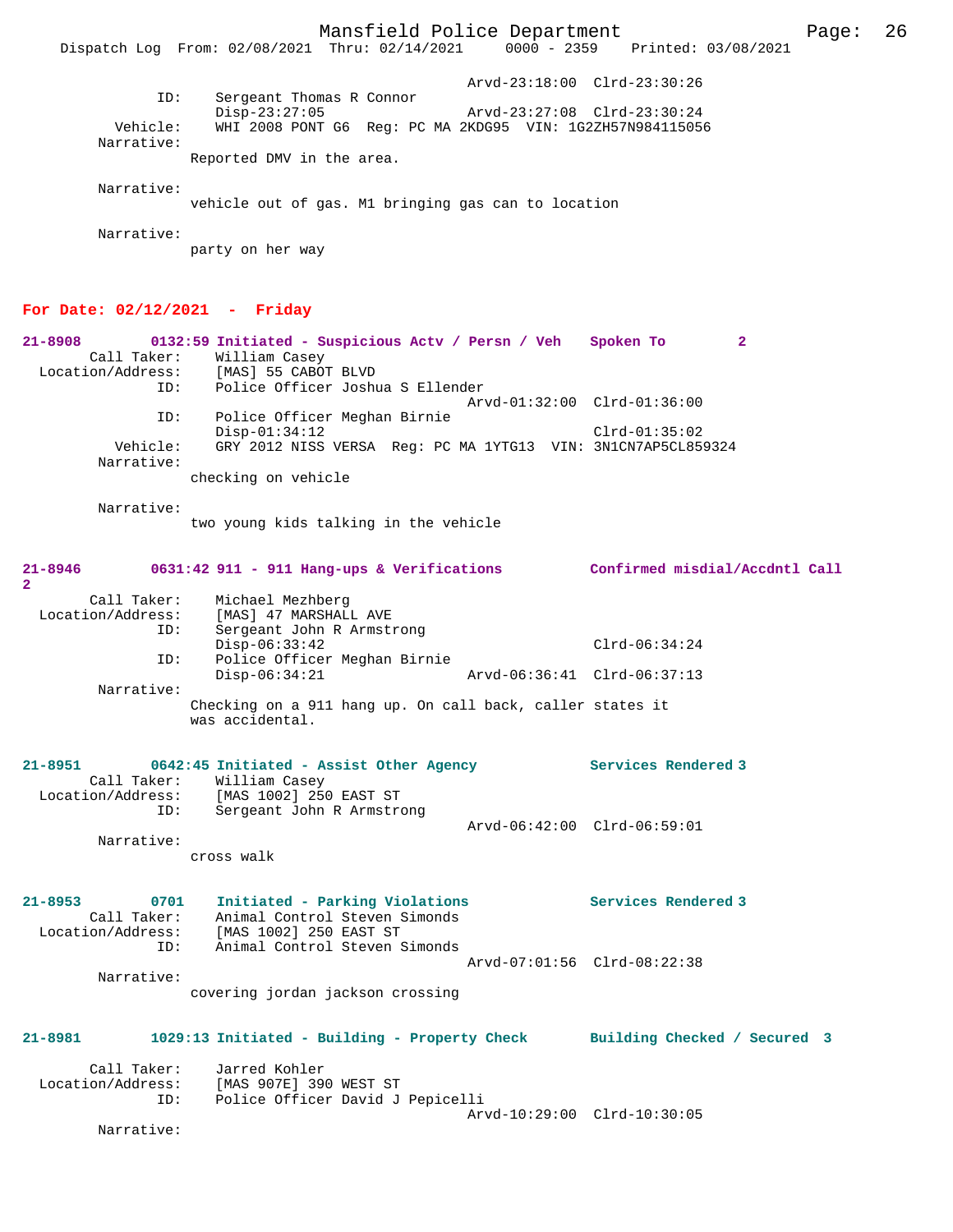Checking the area.

| 21-8984<br>1053<br>Call Taker:<br>Location/Address:<br>TD:     | Initiated - Parking Violations<br>Animal Control Steven Simonds<br>[MAS] 242 NORTH MAIN ST @ 16 OLD COLONY WAY<br>Animal Control Steven Simonds | Services Rendered 3<br>Arvd-10:53:37 Clrd-11:40:17 |
|----------------------------------------------------------------|-------------------------------------------------------------------------------------------------------------------------------------------------|----------------------------------------------------|
| Narrative:<br>Narrative:                                       | checking area for parkng violations<br>no violations                                                                                            |                                                    |
|                                                                |                                                                                                                                                 |                                                    |
| $21 - 9016$<br>1339<br>Call Taker:<br>Location/Address:<br>ID: | Initiated - Parking Violations<br>Animal Control Steven Simonds<br>[MAS 12] 250 EAST ST<br>Animal Control Steven Simonds                        | Services Rendered 3                                |
| Narrative:                                                     | school zone to cover crosswalk duties                                                                                                           | Arvd-13:40:27 Clrd-14:41:03                        |
|                                                                |                                                                                                                                                 |                                                    |
| $21 - 9019$<br>Call Taker:<br>ID:                              | 1415:27 Phone - Missing Person<br>Kieran M Ruth<br>Location/Address: [MAS H4856] 125 FRUIT ST<br>Police Officer Andrew J Kelley                 | Services Rendered 1                                |
| ID:                                                            | $Disp-14:16:38$<br>Police Officer David J Pepicelli                                                                                             | $Clrd-14:26:22$                                    |
| ID:                                                            | $Disp-14:17:41$<br>Detective Kenneth E Wright                                                                                                   | $Clrd-14:25:13$                                    |
| ID:                                                            | $Disp-14:17:49$<br>Sergeant Robert S Pierce<br>$Disp-14:19:46$                                                                                  | $Clrd-14:25:23$<br>Arvd-14:25:00 Clrd-14:45:52     |
| ID:                                                            | Detective Anthony R Lattanzio<br>$Disp-14:20:12$                                                                                                | $Clrd-14:25:09$                                    |
| TD:<br>Narrative:                                              | Detective Sqt Donald MacLean<br>$Disp-14:20:16$                                                                                                 | $Clrd-14:25:05$                                    |

Narrative:

Narrative:

Narrative:

Narrative:

### **21-9024 1431:08 Initiated - Follow up Investigation Spoken To 3**

 Call Taker: Stephen Martell Location/Address: [MAS H4457] 30 WINDCHIME DR ID: Patrolman Scott D Sweeting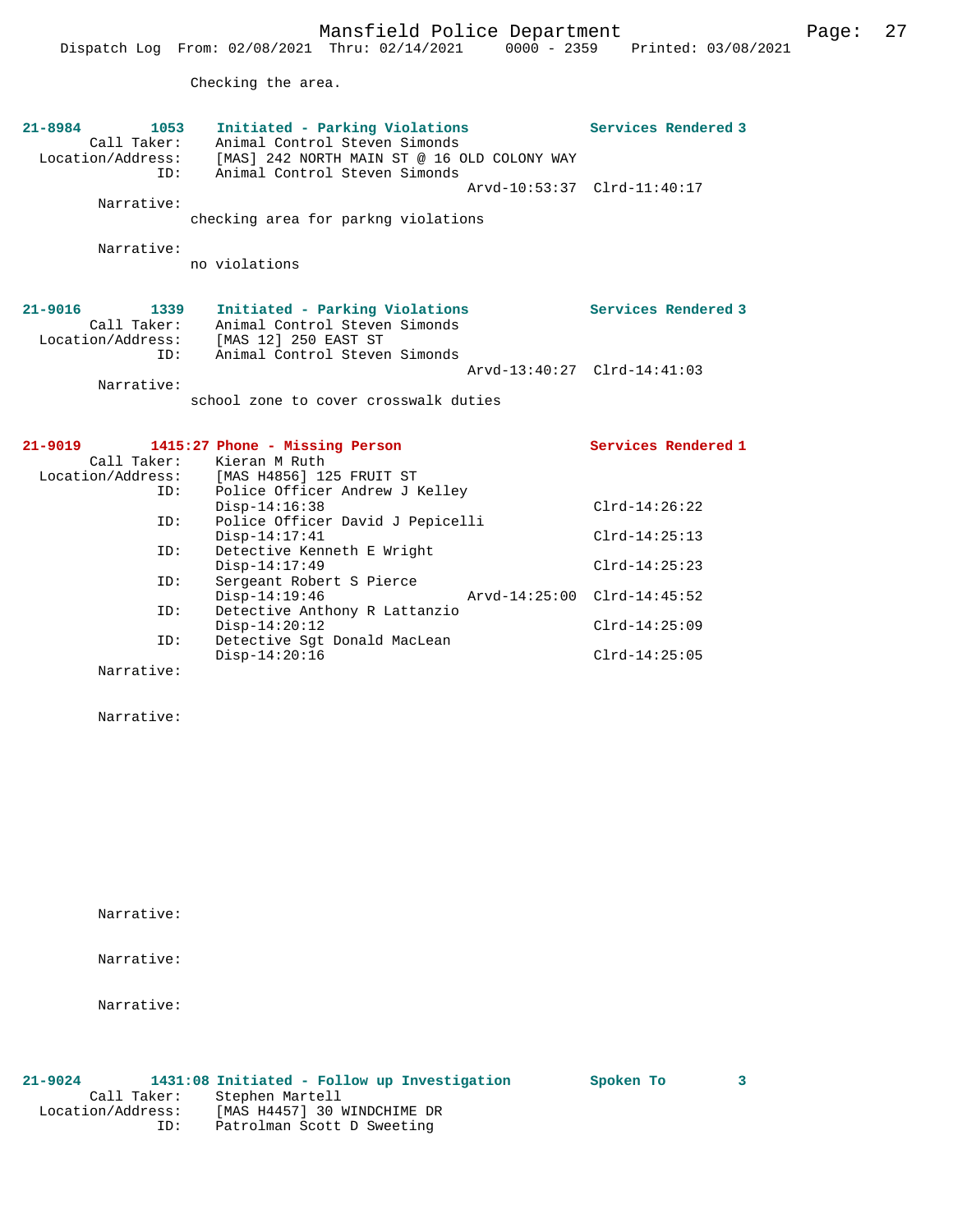Mansfield Police Department Page: 28 Dispatch Log From: 02/08/2021 Thru: 02/14/2021 0000 - 2359 Printed: 03/08/2021 Arvd-14:31:00 Clrd-14:51:48 Vehicle: GRY 2011 CHEV SILVERADO Reg: PC MA 1LKS79 VIN: 1GCRKPEA2BZ253492 Vehicle: BLK 2008 FORD RANGER Reg: PC MA 926WXJ VIN: 1FTZR45E48PA07657 Narrative: Conducting a follow up in the area to a previously reported incident. Hit and run on Plain st in Norton. Narrative: Spoke to the resident, he explained that it was his son driving, will call the station when his son arrives home. Refer To Incident: 21MAS-162-OF **21-9038 1527:12 Phone - Well Being Check Services Rendered 3**  Call Taker: Kieran M Ruth Location/Address: [MAS H2243] 112 FRANKLIN ST ID: Police Officer Michael T Fitzgerald Disp-15:28:14 Clrd-15:37:37 ID: Police Officer David J Pepicelli Disp-15:30:19 Arvd-15:33:29 Clrd-15:37:41 Narrative: Took a sick day from work yesterday, and a no call no show for work today. Narrative: M5 spoke with party's son, party is ok. **21-9039 1556:24 Initiated - Suspicious Actv / Persn / Veh Services Rendered 2**  Call Taker: Jarred Kohler<br>Location/Address: [MAS 10] 885 9 [MAS 10] 885 S MAIN ST ID: Police Officer Andrew J Kelley Arvd-15:56:00 Clrd-16:15:33 Narrative: Checking a suspicious vehicle in area. Narrative: Employees believe juveniles have broken through the gate & is requesting extra patrols in the area. **21-9046 1700:48 Phone - Animal Complaints Gone on Arrival 3**  Call Taker: Jarred Kohler Location/Address: [MAS] 377 CHAUNCY ST ID: Police Officer David J Pepicelli Disp-17:02:52 Arvd-17:11:10 Clrd-17:14:33 Narrative: caller reporting an injuried turkey in the parking lot. **21-9050 1716:20 Initiated - Disabled Motor Vehicle Services Rendered 3**  Call Taker: Jarred Kohler<br>Vicinity of: [MAS 153] 458 of: [MAS 153] 458 EAST ST @ 444 PRATT ST<br>ID: Police Officer Andrew J Kellev ID: Police Officer Andrew J Kelley Arvd-17:16:00 Clrd-17:18:17 Narrative: Reported DMV in the area. Narrative: Car had run out of gas, on it's way. Narrative: vehicle assisted by the officer. **21-9055 1800:21 Phone - 911 Hang-ups & Verifications Confirmed misdial/Accdntl Call 2**  Call Taker: Jarred Kohler Location/Address: [MAS H3912] 82 LAWNDALE RD ID: Police Officer Andrew J Kelley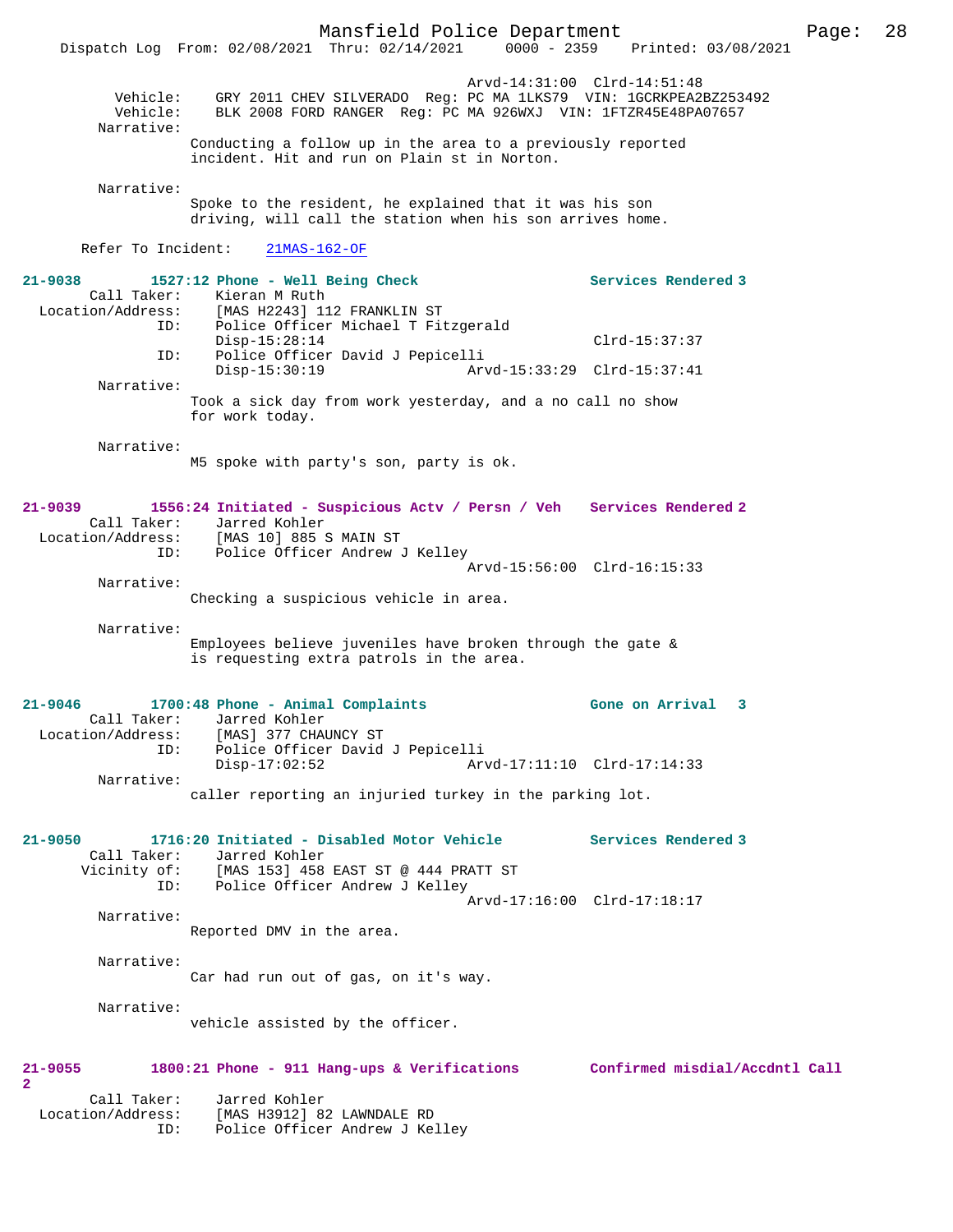Mansfield Police Department Fage: 29 Dispatch Log From: 02/08/2021 Thru: 02/14/2021 0000 - 2359 Printed: 03/08/2021 Disp-18:01:32 Arvd-18:06:32 Clrd-18:07:44 Narrative: Checking on a 911 hang up. **21-9056 1809:21 Initiated - Motor Vehicle Stop Citation / Warning Issued 3** Call Taker: Jarred Kohler Location/Address: [MAS] DONOVAN LN ID: Police Officer David J Pepicelli Arvd-18:09:00 Clrd-18:13:57 Vehicle: YEL 2018 SUBA LEGACY Reg: PC MA 1GMT49 VIN: 4S3BNAK69J3027165 Narrative: out with mvst **21-9060 1836:08 Initiated - Building - Property Check Building Checked / Secured 3** Call Taker: Jarred Kohler Location/Address: [MAS 840] 280 SCHOOL ST ID: Police Officer David J Pepicelli Arvd-18:36:00 Clrd-18:55:58 Narrative: Checking the area. **21-9061 1847 Initiated - Building - Property Check Building Checked / Secured 3** Call Taker: Police Officer Michael T Fitzgerald Location/Address: [MAS 820C] 31 PLYMOUTH ST ID: Police Officer Michael T Fitzgerald Arvd-18:48:05 Clrd-18:54:18 Narrative: Checking the area. **21-9065 1917:04 Initiated - Motor Vehicle Stop Citation / Warning Issued 3** Call Taker: Jarred Kohler Location/Address: [MAS] EASTMAN ST ID: Police Officer Andrew J Kelley Arvd-19:17:00 Clrd-19:24:45 Vehicle: GRY 2015 HYUN ELANTR Reg: PC MA 2KZW69 VIN: KMHDH4AE7FU222043 Narrative: out with MVST Narrative: Citation issued to the OP for marked lanes. **21-9069 1932:34 Initiated - Motor Vehicle Stop Citation / Warning Issued 3** Call Taker: Jarred Kohler Location/Address: [MAS] 562 MAPLE ST @ 3 JENNIFER DR<br>ID: Police Officer Andrew J Kelley Police Officer Andrew J Kelley Arvd-19:32:00 Clrd-19:39:14 Vehicle: RED 2010 HOND UT PILOT Reg: PAS MA RST839 VIN: 5FNYF4H80AB021212 Narrative: out with MVST Narrative: citation issued to the OP, speed and no reg. **21-9073 1959:58 911 - 911 Hang-ups & Verifications Confirmed misdial/Accdntl Call 2**  Call Taker: ROBERT BOLGER<br>Location/Address: [MAS H1187] 1 ess: [MAS H1187] 168 WEST ST<br>ID: Police Officer William C Police Officer William C Trudell Disp-20:04:28 Arvd-20:12:37 Clrd-20:12:39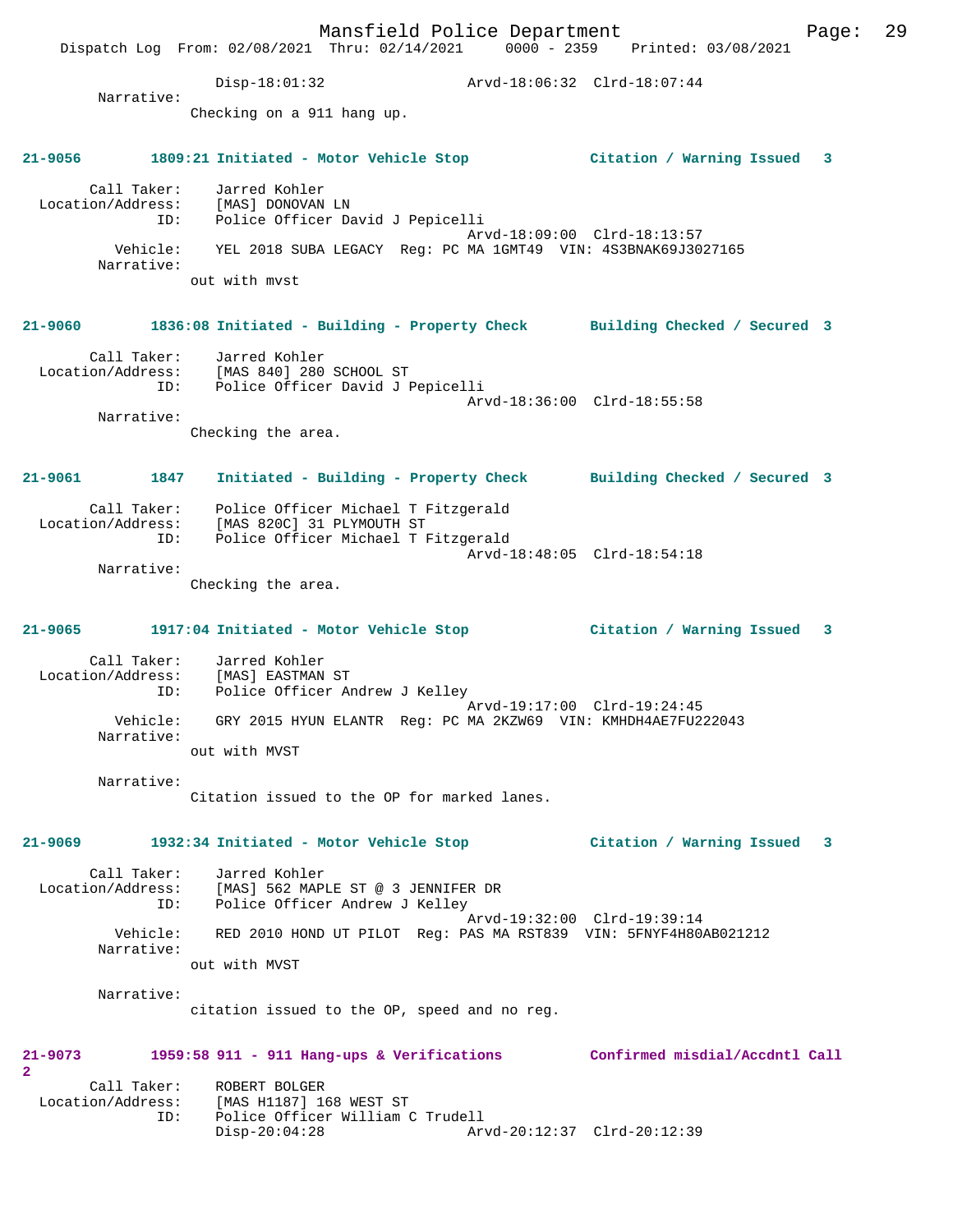Mansfield Police Department Fage: 30 Dispatch Log From: 02/08/2021 Thru: 02/14/2021 0000 - 2359 Printed: 03/08/2021 Narrative: Accidental 911 call. Narrative: M10 confirmed accidental. **21-9079 2032:27 Initiated - Building - Property Check Building Checked / Secured 3** Call Taker: Jarred Kohler Location/Address: [MAS 1002] 250 EAST ST ID: Police Officer Andrew J Kelley Arvd-20:32:00 Clrd-20:48:34 Narrative: Checking the area.

**21-9090 2147:26 Initiated - Building - Property Check Building Checked / Secured 3** Call Taker: Jarred Kohler Location/Address: [MAS 322] 31 HAMPSHIRE ST ID: Police Officer William C Trudell Arvd-21:47:00 Clrd-21:58:23 Narrative: Checking the area. **21-9091 2148:36 Initiated - Building - Property Check Building Checked / Secured 3** Call Taker: Jarred Kohler Location/Address: [MAS 417] 9 FRANCIS AVE ID: Police Officer Andrew J Kelley Arvd-21:48:00 Clrd-22:05:11 Narrative: Checking the area. **21-9094 2210:25 Initiated - Motor Vehicle Stop Citation / Warning Issued 3** Call Taker: Jarred Kohler

 Location/Address: [MAS] 91 CHAUNCY ST @ 6 HIGHLAND AVE ID: Police Officer Andrew J Kelley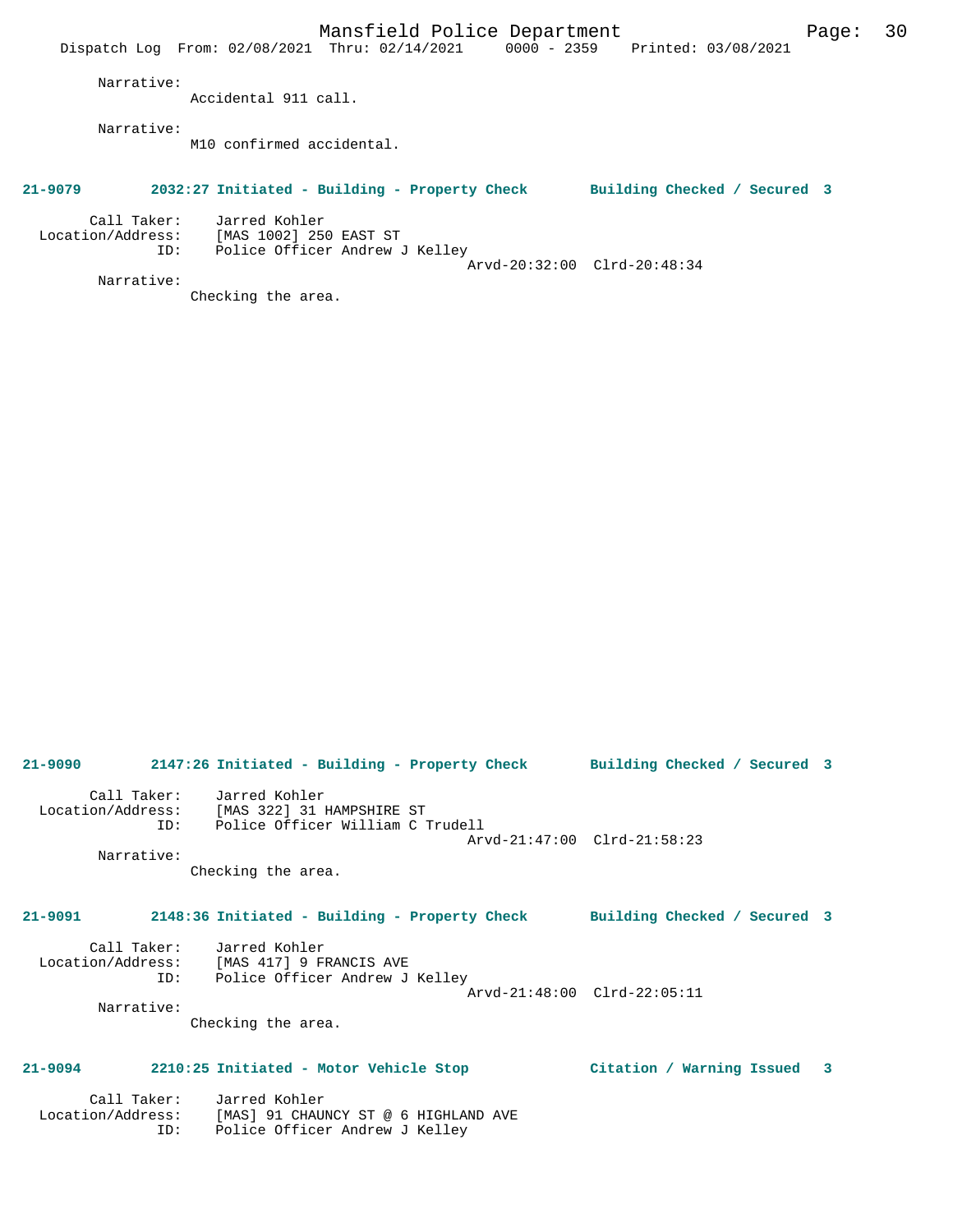Mansfield Police Department Fage: 31 Dispatch Log From: 02/08/2021 Thru: 02/14/2021 0000 - 2359 Printed: 03/08/2021 Arvd-22:10:00 Clrd-22:17:13 Vehicle: GRN 1995 TOYT CAMRY Reg: PC MA 2FXZ79 VIN: 4T1GK12E5SU080572 Narrative: out with MVST. Narrative: Citation issued to the Op for following too closely. **21-9096 2304 Initiated - Building - Property Check Building Checked / Secured 3** Call Taker: Police Officer Andrew J Kelley Location/Address: [MAS 253] 330 PRATT ST Apt. #A ID: Police Officer Andrew J Kelley Arvd-23:05:25 Clrd-23:16:25 Narrative: Checking the area. **21-9097 2323:51 Initiated - Assist Other Agency Services Rendered 3**  Call Taker: Jarred Kohler<br>Location/Address: [MAS 253] 330 ess: [MAS 253] 330 PRATT ST Apt. #A<br>ID: Police Officer William C Trude Police Officer William C Trudell Arvd-23:23:00 Clrd-23:25:36 Narrative: M10 off assisting State Police Officer with a motor vehicle stop. Narrative: M10 states he is clear, operator was speeding. **For Date: 02/13/2021 - Saturday 21-9099 0031:04 Radio - Building - Property Check Building Checked / Secured 3** Call Taker: ROBERT BOLGER Location/Address: [MAS 820C] 31 PLYMOUTH ST Narrative: PTL Allen reports perimeter check complete, all secure. **21-9118 0115:49 Initiated - Building - Property Check Building Checked / Secured 3** Call Taker: JEFFREY KEEFE Vicinity of: [MAS 992] 660 EAST ST ID: Patrolman David Schepis Arvd-01:15:00 Clrd-01:24:09 Narrative: Checking the area. **21-9119 0117:27 Initiated - Building - Property Check Building Checked / Secured 3** Call Taker: JEFFREY KEEFE<br>Vicinity of: [MAS 1015] 30 [MAS 1015] 30 CHAUNCY ST ID: Police Officer Meghan Birnie Arvd-01:17:00 Clrd-01:22:01 Narrative: Checking the area. **21-9120 0118:16 Alarm - Assist Fire Department Services Rendered 2**  Call Taker: PATRICK FEENEY<br>Location/Address: [MAS] 10 RESER [MAS] 10 RESERVOIR ST ID: Police Officer Christopher D Sorge Disp-01:19:50 Arvd-01:26:35 Clrd-01:31:27 Narrative: Assist FD with a fire alarm.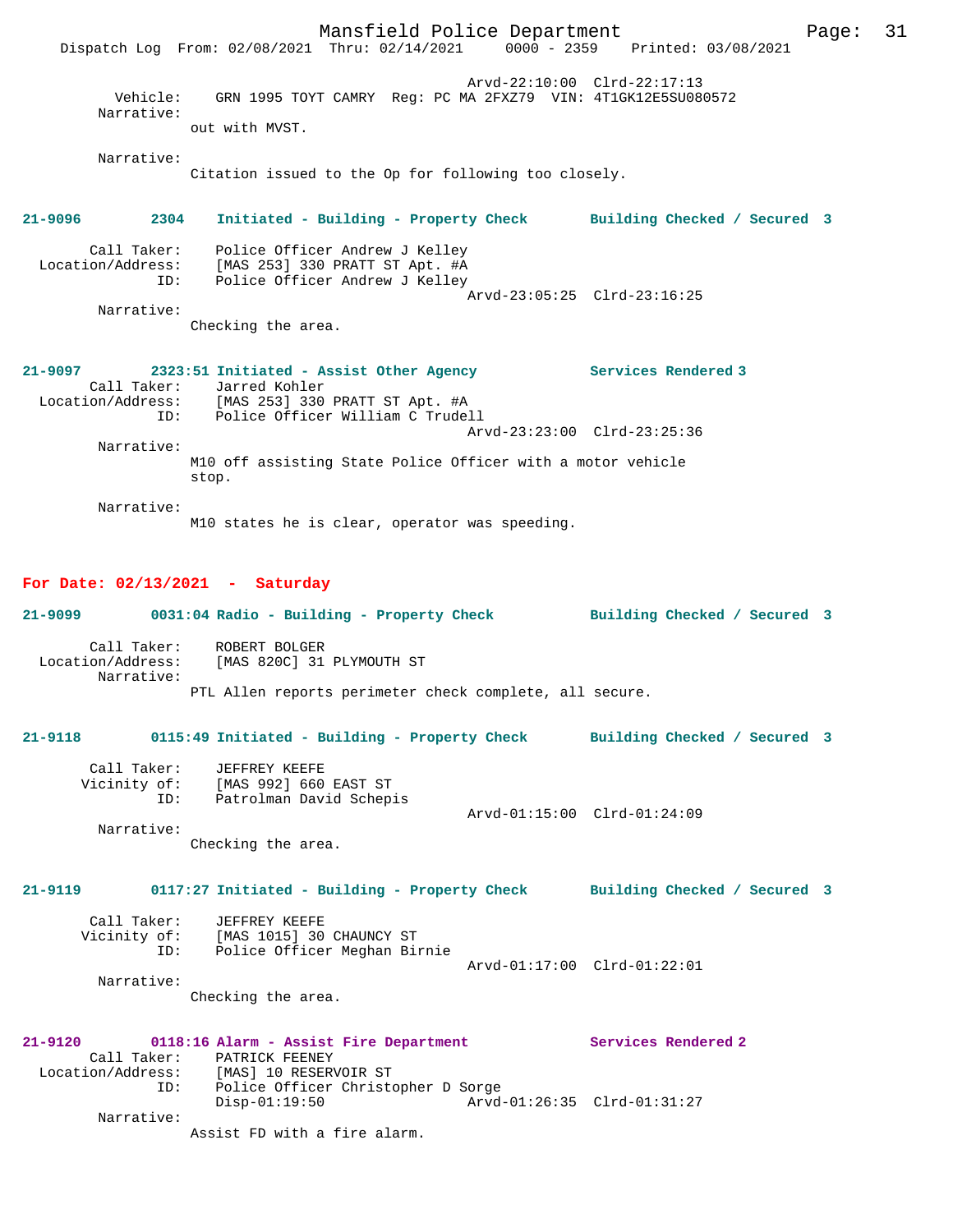**21-9123 0136:25 Initiated - Building - Property Check Building Checked / Secured 3** Call Taker: JEFFREY KEEFE Vicinity of: [MAS 281A] 1 CROCKER ST ID: Police Officer Meghan Birnie Arvd-01:36:00 Clrd-01:48:25 Narrative: Checking the area. **21-9124 0136:07 Initiated - Building - Property Check Services Rendered 3**  Call Taker: ROBERT BOLGER<br>Location/Address: [MAS] 4 ERICK [MAS] 4 ERICK RD @ 15 BONNEY LN ID: Patrolman David Schepis Arvd-01:36:00 Clrd-01:43:31 Narrative: Checking the area. **21-9128 0143:45 Initiated - Building - Property Check Building Checked / Secured 3** Call Taker: ROBERT BOLGER Location/Address: [MAS 1002] 250 EAST ST ID: Patrolman David Schepis Arvd-01:43:00 Clrd-02:02:02 Narrative: Checking the area. **21-9129 0145:52 Initiated - Building - Property Check Building Checked / Secured 3** Call Taker: ROBERT BOLGER Location/Address: [MAS 411] 60 FORBES BLVD ID: Police Officer Christopher D Sorge Arvd-01:45:00 Clrd-01:58:27 Narrative: Checking the area. **21-9137 0245:37 Phone - Building - Property Check Building Checked / Secured 3** Call Taker: Stephen Martell Location/Address: [MAS 820C] 31 PLYMOUTH ST **21-9139 0248:30 Phone - Motor Veh Acc - w/Injury Investigated - Report Taken 1** Call Taker: Stephen Martell Location/Address: [MAS] 100 RTE 140 NB @ 170 SCHOOL ST ID: Police Officer Christopher D Sorge Disp-02:49:37 Arvd-03:04:44 Clrd-04:11:46 ID: Patrolman David Schepis Disp-02:49:54 Arvd-02:51:51 Clrd-05:32:33<br>ID: Sergeant Jeffrey G Bombard Sergeant Jeffrey G Bombard<br>Disp-02:50:08 Disp-02:50:08 Arvd-02:51:47 Clrd-03:04:00<br>ID: Police Officer Meghan Birnie Police Officer Meghan Birnie<br>Disp-02:50:50 Disp-02:50:50 Arvd-02:51:48 Clrd-02:59:37 Vehicle: BLK 2020 HOND UT PILOT Reg: PC MA 42F620 VIN: 5FNYF6H7XLB060847 Towed: For: Accident By: Achins Garage To: Achins Garage Released To: BARLATIER On: 02/16/2021 @ 1557 Narrative: Report of an MVA with injury. Narrative: Tow requested for involved vehicle.

Narrative:

Achins enroute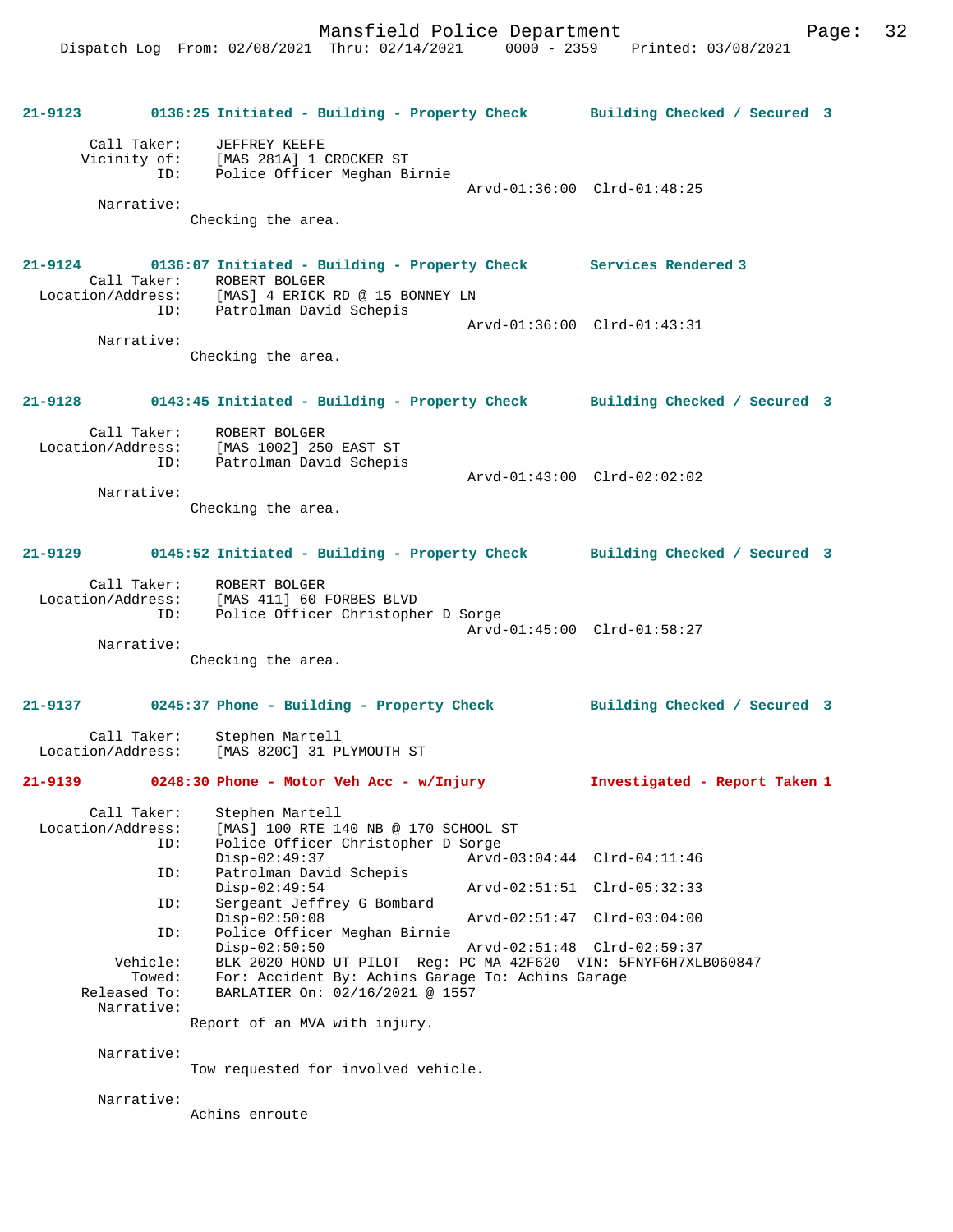Mansfield Police Department Page: 33 Dispatch Log From: 02/08/2021 Thru: 02/14/2021 Narrative: M2 following the Tow back to the station, detectives will be taking the vehicle Narrative: Narrative: Narrative: checked the bridge overpass with MSP, nothing found. Narrative: Vehicle released Refer To Incident:  $\frac{21\text{MAS} - 163 - \text{OF}}{21\text{MAS} - 48 - \text{AC}}$ Refer To Accident:  $\frac{21\text{MAS} - 48 - \text{AC}}{21\text{MAS} - 62 - \text{AR}}$ Refer To Summons: Summons: COLLINS, MONET D<br>Address: 229 WASHINGTON AV 229 WASHINGTON AVE Apt. #3 CHELSEA, MA Age:<br>:Charges FIREARM, CARRY WITHOUT LICENSE FIREARM, CARRY WITHOUT LICENSE LOADED c269 s.10(n) FIREARM W/DEFACED NO., RECEIVE FIREARM, POSSESS LARGE CAPACITY<br>ns: 21MAS-63-AR Refer To Summons: Summons: BARLATIER, STEPHAN Address: 630 NORTH ST RANDOLPH, MA<br>Age: 24  $Age:$  Charges: FIREARM, CARRY WITHOUT LICENSE FIREARM, CARRY WITHOUT LICENSE LOADED c269 s.10(n) FIREARM W/DEFACED NO., RECEIVE FIREARM, POSSESS LARGE CAPACITY **21-9140 0256:59 Phone - Motor Veh Acc - No Injury Investigated - Report Taken 1** Call Taker: Stephen Martell<br>Location/Address: [MAS] 125 GILBE ess: [MAS] 125 GILBERT ST @ 2 WAYSIDE DR<br>ID: Police Officer Meghan Birnie Police Officer Meghan Birnie Disp-02:59:43 Arvd-03:07:47 Clrd-04:00:14<br>ID: Sergeant Jeffrey G Bombard Sergeant Jeffrey G Bombard<br>Disp-03:04:38 Disp-03:04:38 Arvd-03:11:03 Clrd-03:48:41<br>Vehicle: GRY 2008 INFI G35 Req: PC MA 1ES268 VIN: JNKRV61E48M2666 ehicle: GRY 2008 INFI G35 Reg: PC MA 1ES268 VIN: JNKBV61F48M266639<br>Towed: For: Abandoned By: Achins Garage To: Achins Garage Towed: For: Abandoned By: Achins Garage To: Achins Garage Released To: NARLD On: 02/15/2021 @ 1243 NARLD On: 02/15/2021 @ 1243 Narrative: Off duty plainville officer reporting a car into a tree, heavy front end damage, no passenger or operator at the scene. Narrative: M1 requests N Attleboro check the residence of the vehicle owner for the possible operator. Narrative: Tow requested for vehicle. Narrative: Achin's en route. Narrative: Tow is on scene. Narrative: NAPD confirmed that the R/O was the Oper. Appeared to have some injuries, cuts and bruises on his face, but declined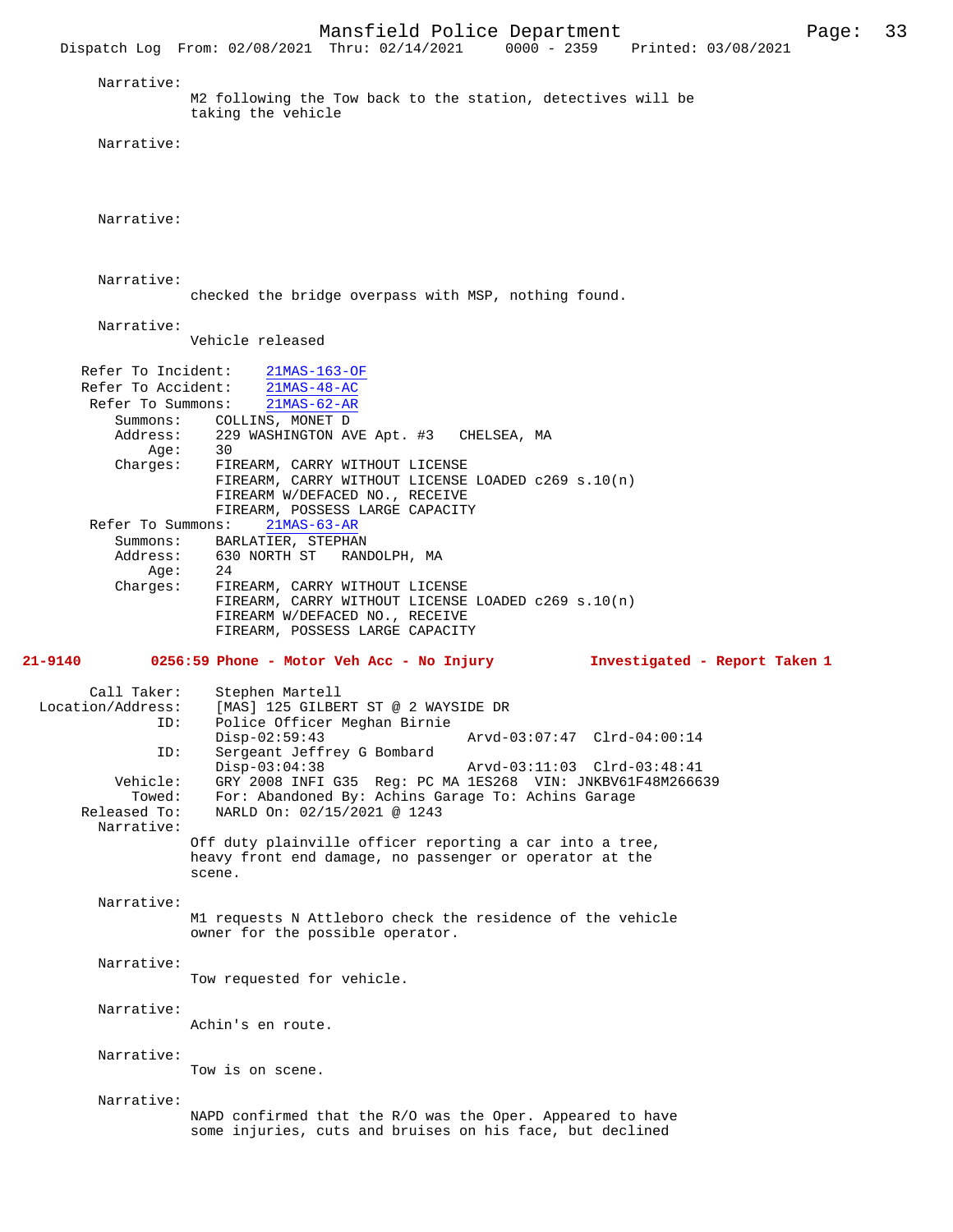Mansfield Police Department Page: 34 Dispatch Log From: 02/08/2021 Thru: 02/14/2021 0000 - 2359 Printed: 03/08/2021 all offers of medical evaluation. Narrative: NAPD made the notification and party is going to contact MPD. Narrative: Achins has the vehicle. unit clear. Refer To Accident: 21MAS-47-AC<br>Refer To Summons: 21MAS-51-AR Refer To Summons: Summons: NAROLD, JEFFREY A<br>Address: 30 WENDY DR NOR 30 WENDY DR NORTH ATTLEBORO, MA<br>52 Age:<br>:Charges LEAVE SCENE OF PROPERTY DAMAGE MARKED LANES VIOLATION **21-9144 0436:03 Phone - Building - Property Check Building Checked / Secured 3** Call Taker: Stephen Martell<br>Location/Address: [MAS 820C] 31 P [MAS 820C] 31 PLYMOUTH ST Narrative: Checking the area. Narrative: Ofc Patricia Allen checking the building. **21-9164 0744:01 Phone - Building - Property Check Building Checked / Secured 3** Call Taker: Kieran M Ruth Location/Address: [MAS 820C] 31 PLYMOUTH ST Narrative: Ofc. Allen checking the area **21-9168 0931:13 Initiated - Building - Property Check Building Checked / Secured 3** Call Taker: Kieran M Ruth Location/Address: [MAS 840] 280 SCHOOL ST ID: Police Officer David J Pepicelli Arvd-09:31:00 Clrd-09:44:30 Narrative: Checking the area. **21-9170 0937:14 Phone - 911 Hang-ups & Verifications Confirmed misdial/Accdntl Call 2**  Call Taker: Jarred Kohler<br>Location/Address: [MAS H3845] 14 Location/Address: [MAS H3845] 1407 EAST ST Patrolman David Schepis<br>Disp-09:38:12 Disp-09:38:12 Arvd-09:43:14 Clrd-09:44:44 Narrative: Checking on a 911 hang up. **21-9172 0949:50 Initiated - Motor Vehicle Stop Citation / Warning Issued 3** Call Taker: Kieran M Ruth Location/Address: [MAS] 260 FORBES BLVD @ 575 WEST ST ID: Police Officer David J Pepicelli Arvd-09:49:00 Clrd-09:55:02 Vehicle: BLK 2016 JEEP WRANGL Reg: PC MA 1BYS58 VIN: 1C4AJWBG8GL140840 Narrative: MV stop Narrative: Cited for speed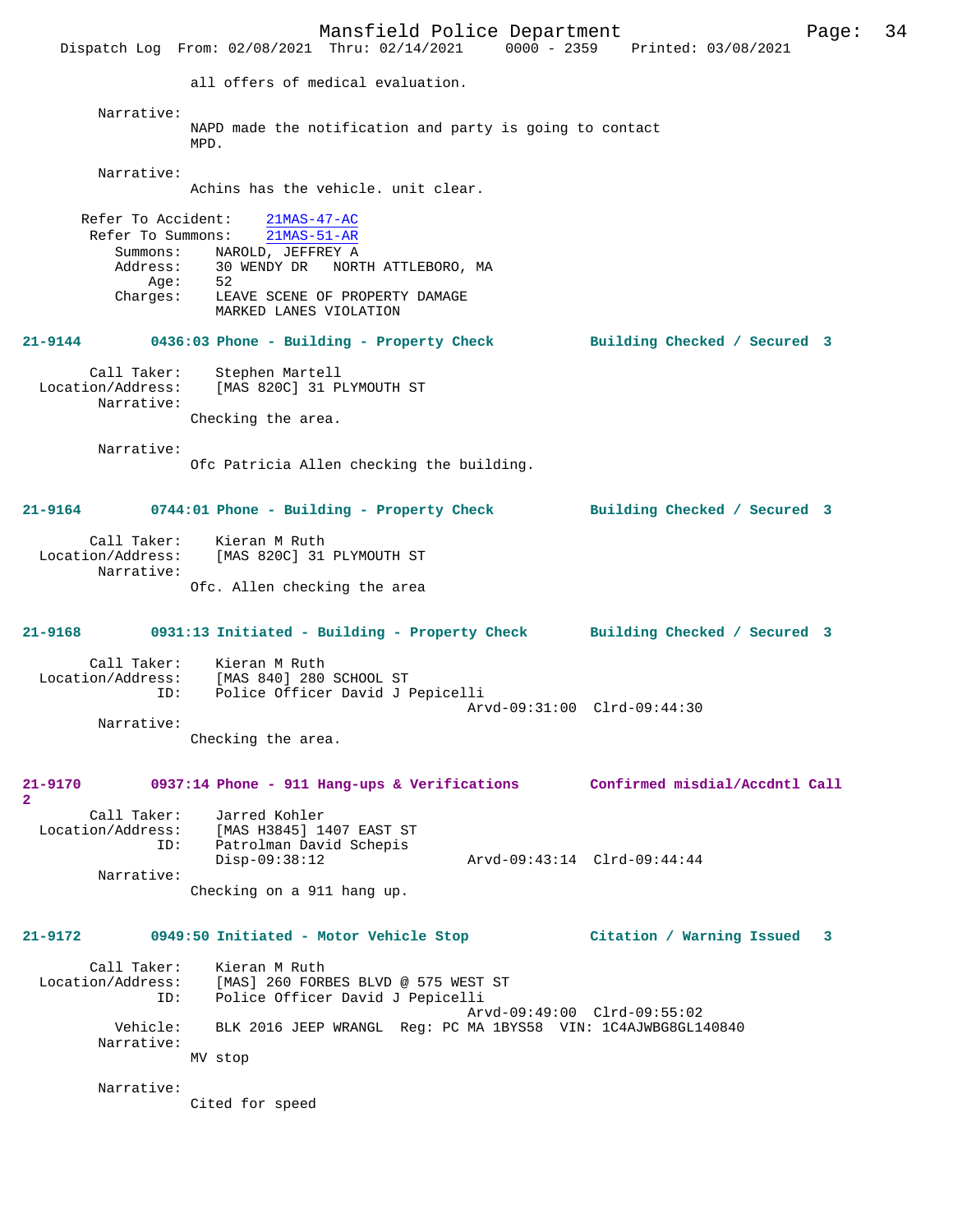Mansfield Police Department Page: 35 Dispatch Log From: 02/08/2021 Thru: 02/14/2021 0000 - 2359 Printed: 03/08/2021 **21-9173 0952:36 Phone - Assist Fire Department Referred to Other Agency 2** Call Taker: Kieran M Ruth Location/Address: [MAS H3180] 10 DOWN LN ID: Patrolman David Schepis Disp-09:54:43 Arvd-10:00:03 Clrd-10:05:15 Narrative: Assisting the FD with a fire related incident. Nature:Central statio alarm **21-9176 1007:35 Initiated - Building - Property Check Building Checked / Secured 3** Call Taker: NICHOLAS GOYETTE Location/Address: [MAS 820C] 31 PLYMOUTH ST ID: Police Officer Andrew J Kelley Arvd-10:07:00 Clrd-10:19:59 Narrative: Checking the area.

| 21-9186           | 1125:14 Phone - Disturbance / Gathering                 |                             | Incident Report 1 |  |
|-------------------|---------------------------------------------------------|-----------------------------|-------------------|--|
| Call Taker:       | Jarred Kohler                                           |                             |                   |  |
| Location/Address: | [MAS H4904A] 87 CHILSON AVE Apt. #1                     |                             |                   |  |
| ID:               | Police Officer Christopher D Sorge                      |                             |                   |  |
|                   | $Disp-11:26:06$                                         | Arvd-11:28:46 Clrd-11:40:28 |                   |  |
| ID:               | Patrolman David Schepis                                 |                             |                   |  |
|                   | $Disp-11:26:09$                                         | Arvd-11:28:21 Clrd-11:40:27 |                   |  |
| ID:               | Sergeant Brian P Thibault                               |                             |                   |  |
|                   | Disp-11:28:53 Enrt-11:28:54 Arvd-11:29:30 Clrd-11:40:28 |                             |                   |  |
| Narrative:        |                                                         |                             |                   |  |

Narrative:

Refer To Incident: 21MAS-164-OF

**21-9207 1341:16 Initiated - Building - Property Check Building Checked / Secured 3** Call Taker: NICHOLAS GOYETTE Location/Address: [MAS 820C] 31 PLYMOUTH ST ID: Police Officer Andrew J Kelley Arvd-13:41:00 Clrd-14:10:11 Narrative: Checking the area.

### **21-9208 1344:25 Phone - Assist Fire Department Referred to Other Agency 2**

Call Taker: NICHOLAS GOYETTE<br>Location/Address: [MAS 429] 10 ERI Location/Address: [MAS 429] 10 ERICK RD ID: Sergeant Brian P Thibault Disp-13:45:49 Arvd-13:53:30 Clrd-14:08:19 Narrative: Assisting the FD with a fire related incident. Nature: behind bldg 10 in lot, low hanging wire

Narrative:

M1 reports disconnected comm wire, MELD paged, FD canceled

#### **21-9218 1517:19 Phone - Animal Complaints Services Rendered 3**  Call Taker: Jennifer Napolitano<br>Location/Address: [MAS 411] 60 FORBES Location/Address: [MAS 411] 60 FORBES BLVD Apt. #421 ID: Police Officer David J Pepicelli Disp-15:21:19 Arvd-15:27:25 Clrd-16:15:22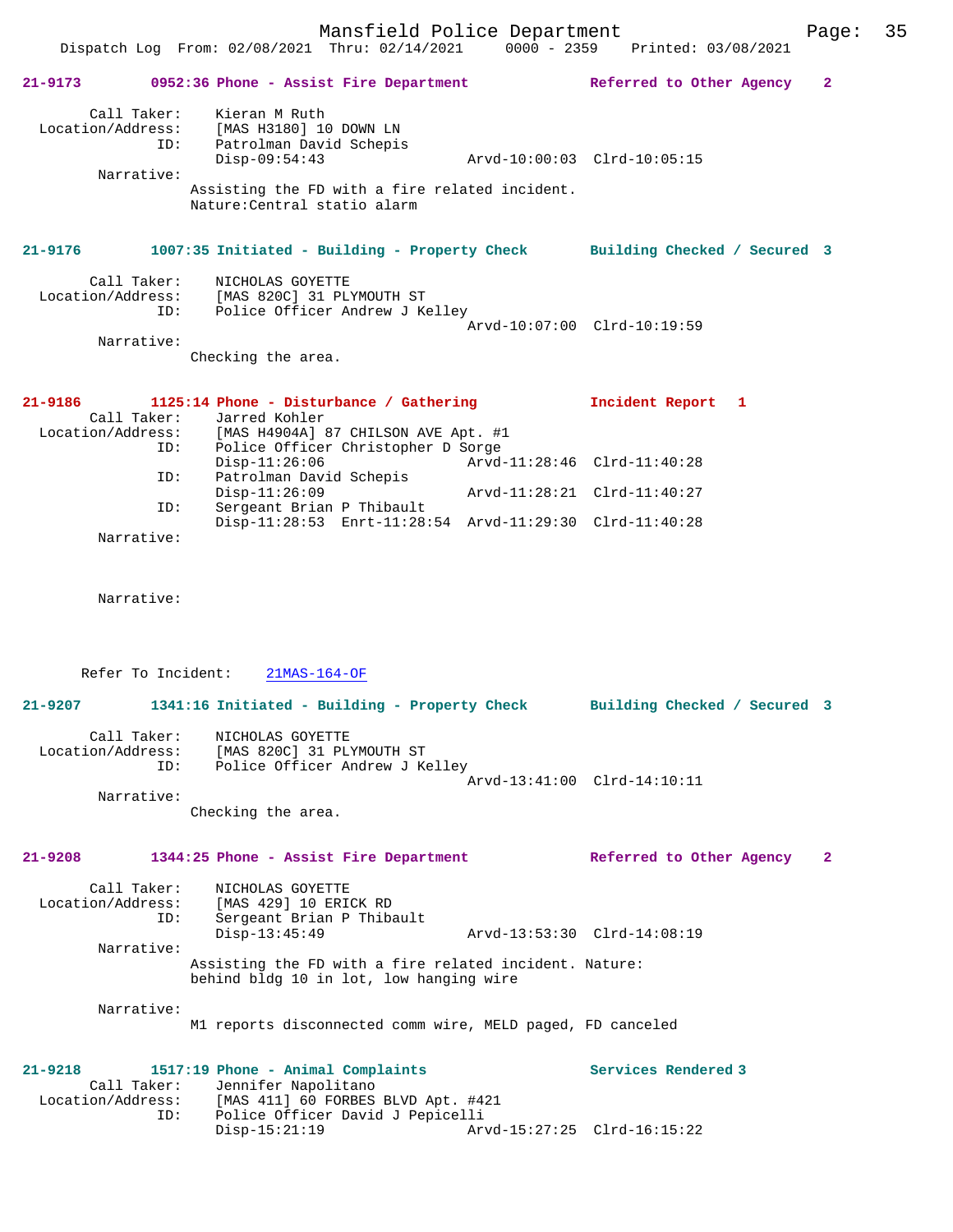Mansfield Police Department Page: 36 Dispatch Log From: 02/08/2021 Thru: 02/14/2021 0000 - 2359 Printed: 03/08/2021 ID: Police Officer Christopher D Sorge Disp-15:21:50 Arvd-15:47:39 Clrd-15:59:12 Narrative: Dog in the room and they need help to remove it because the room is flooded and flooding into other rooms. Narrative: M1 states dog is being brought down to the lobby. Narrative: M1 states FOX ACO1 can cancel. Mansfield ACO 1 to manage. **21-9219 1524:32 Initiated - Building - Property Check Building Checked / Secured 3** Call Taker: NICHOLAS GOYETTE Location/Address: [MAS 820C] 31 PLYMOUTH ST ID: Police Officer Andrew J Kelley Arvd-15:24:00 Clrd-15:47:28 Narrative: Checking the area. **21-9231 1643:41 Phone - Lost / Found Property Services Rendered 3**  Call Taker: Jarred Kohler Location/Address: [MAS 431] 14 BONNEY LN Apt. #14 ID: Police Officer Joshua S Ellender Disp-16:53:22 Arvd-16:58:15 Clrd-17:10:09 Narrative: Distressed caller on 911 requesting assistance in finding her purse with all of her items in it. Narrative: M3 states he is clear. RP is going to see if it is in her husbands vehicle. Advised of options. **21-9233 1651:16 Initiated - Assist Citizen - P S A Incident Report 3**  Call Taker: NICHOLAS GOYETTE Location/Address: [MAS 451B] 500 EAST ST ID: Police Officer Michael N Fenore Arvd-16:51:00 Clrd-17:54:11 Narrative: Assisting walk in with a restraining order. Narrative: M17 states order granted at 1724. Refer To Incident: 21MAS-166-OF **21-9238 1740:34 Initiated - Building - Property Check Building Checked / Secured 3** Call Taker: NICHOLAS GOYETTE Location/Address: [MAS] NORTH MAIN ST ID: Police Officer Andrew J Kelley Arvd-17:40:00 Clrd-17:43:27 Narrative: Checking the area. **21-9241 1757:49 Initiated - Motor Vehicle Stop Citation / Warning Issued 3** Call Taker: NICHOLAS GOYETTE Location/Address: [MAS 969A110] 321 SCHOOL ST Apt. #A110 ID: Police Officer David J Pepicelli Arvd-17:57:00 Clrd-18:06:16 Vehicle: BLK 2018 TESL MODELS Reg: PC MA 3BAF29 VIN: 5YJSA1E25JF248317 Narrative: Out for a MVST.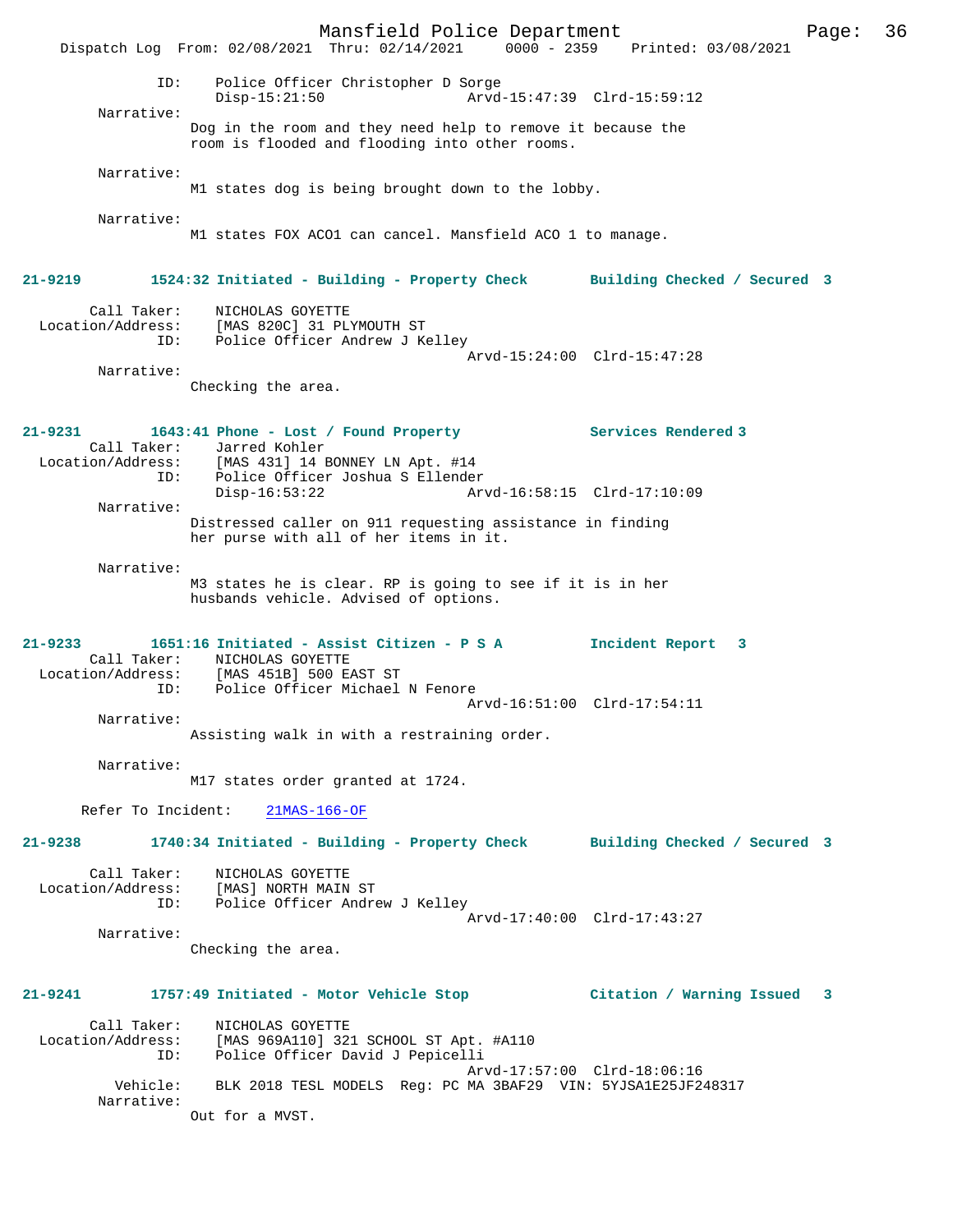Dispatch Log From: 02/08/2021 Thru: 02/14/2021 0000 - 2359 Printed: 03/08/2021

 Narrative: Citation issued to RO for marked lanes. **21-9243 1759 Initiated - Building - Property Check Building Checked / Secured 3** Call Taker: Police Officer Michael T Fitzgerald Location/Address: [MAS 820C] 31 PLYMOUTH ST ID: Police Officer Michael T Fitzgerald Arvd-18:00:29 Clrd-18:11:53 Narrative: Checking the area. **21-9246 1811:57 Initiated - Motor Vehicle Stop Citation / Warning Issued 3** Call Taker: NICHOLAS GOYETTE Location/Address: [MAS] 20 COPELAND DR @ 167 WEST ST ID: Police Officer Danielle C Titus Arvd-18:11:00 Clrd-18:19:04 Vehicle: RED 2013 CHEV VOLT Reg: PC MA 1FDL32 VIN: 1G1RD6E43DU109960 Narrative: Out with a mvst. Narrative: Citation issued to the RO for a red light violation. **21-9251 1859:02 Initiated - Motor Vehicle Stop Citation / Warning Issued 3** Call Taker: NICHOLAS GOYETTE Location/Address: [MAS] 635 NORTH MAIN ST @ MANSFIELD AVE ID: Police Officer Joshua S Ellender Arvd-18:59:00 Clrd-19:13:04 Vehicle: BLU 2006 MAZD 3 Reg: PC MA 8GD849 VIN: JM1BK324561459306 Narrative: Out with a mvst. Narrative: RO cited for a stop sign violation and impeded operations, in possession of proper paperwork for recent purchase. **21-9253 1907:17 Initiated - Motor Vehicle Stop Citation / Warning Issued 3** Call Taker: NICHOLAS GOYETTE Location/Address: [MAS] 238 SOUTH MAIN ST @ 14 BEECH ST ID: Police Officer Andrew J Kelley Arvd-19:07:00 Clrd-19:15:48 Vehicle: GRN 2006 TOYT CAMRY Reg: PC MA 382DP4 VIN: 4T1BF30K56U112722 Narrative: Out for a MVST. Narrative: RO citation issued. **21-9257 1950:52 Phone - Motor Vehicle Theft Spoken To 2**  Call Taker: Ryan O'Rourke Location/Address: [MAS 445] 1 SAMOSET AVE Apt. #J ID: Police Officer Andrew J Kelley Disp-19:56:32 Arvd-19:58:51 Clrd-20:13:14 Vehicle: BLK 2018 HOND ACCORD Reg: PC MA 966MT0 VIN: 1HGCV2E34JA022190 Narrative: caller would like to speak with an officer regarding his vehicle being stolen. Narrative:

Caller will meet officers behind Town News in parking lot.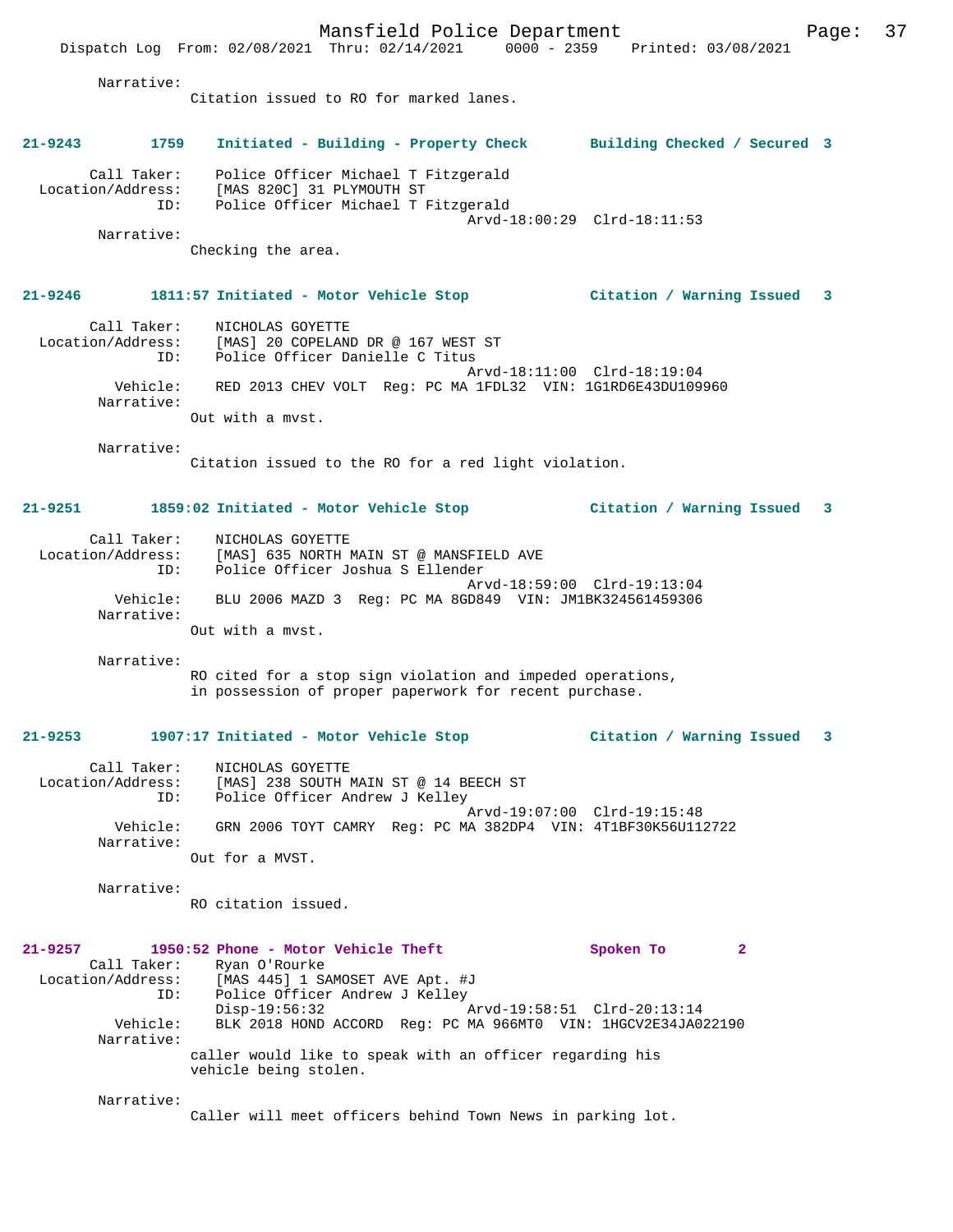Mansfield Police Department Page: 38 Dispatch Log From: 02/08/2021 Thru: 02/14/2021 0000 - 2359 Printed: 03/08/2021 Narrative: M13 spoke to party who will follow up with proper agencies. **21-9260 2000 Initiated - Building - Property Check Building Checked / Secured 3** Call Taker: Police Officer Michael T Fitzgerald Location/Address: [MAS 820C] 31 PLYMOUTH ST ID: Police Officer Michael T Fitzgerald Arvd-20:01:23 Clrd-20:11:46 Narrative: Checking the area. **21-9263 2016:03 Initiated - Building - Property Check Building Checked / Secured 3** Call Taker: NICHOLAS GOYETTE Location/Address: [MAS 281A] 1 CROCKER ST ID: Police Officer Danielle C Titus Arvd-20:16:00 Clrd-20:26:32 Narrative: Checking the area. **21-9265 2024:45 Initiated - Suspicious Actv / Persn / Veh Spoken To 2**  Call Taker: NICHOLAS GOYETTE Location/Address: [MAS 820C] 31 PLYMOUTH ST<br>TD: Police Officer Michael T I Police Officer Michael T Fitzgerald Arvd-20:24:00 Clrd-20:25:48 Vehicle: BLK 2008 MITS ECLIPS Reg: PC MA 1XRX99 VIN: 4A3AK24F08E005753 Narrative: Spoke to a party circling the lot, RO was sent on his way. **21-9271 2112:51 Initiated - Building - Property Check Building Checked / Secured 3** Call Taker: NICHOLAS GOYETTE Location/Address: [MAS] 4 ERICK RD @ 15 BONNEY LN ID: Police Officer Joshua S Ellender Arvd-21:12:00 Clrd-21:25:02 Narrative: Checking the area. **21-9275 2133:32 Initiated - Suspicious Actv / Persn / Veh Spoken To 2**  Call Taker: <br>
MICHOLAS GOYETTE<br>
Location/Address: [MAS 331] 255 EAS ess: [MAS 331] 255 EAST ST<br>ID: Police Officer Joshua Police Officer Joshua S Ellender Arvd-21:33:00 Clrd-21:38:44 Vehicle: RED 2017 HOND UT PILOT Reg: PC MA 6506PG VIN: 5FNYF6H59HB037565 Vehicle: BLK 2021 C1500 Reg: PC MA 2ZSN79 VIN: 1C6RRFFG8MN615156 Narrative: M3 states he checked on two motor vehicles parked in the area, and have moved along. **21-9276 2135:29 Initiated - Building - Property Check Building Checked / Secured 3** Call Taker: NICHOLAS GOYETTE

 Location/Address: [MAS 281A] 1 CROCKER ST ID: Police Officer Andrew J Kelley Arvd-21:35:00 Clrd-21:41:00 Narrative:

Checking the area.

## **21-9278 2144:51 Initiated - Building - Property Check Building Checked / Secured 3**

 Call Taker: NICHOLAS GOYETTE Location/Address: [MAS 4] 31 HAMPSHIRE ST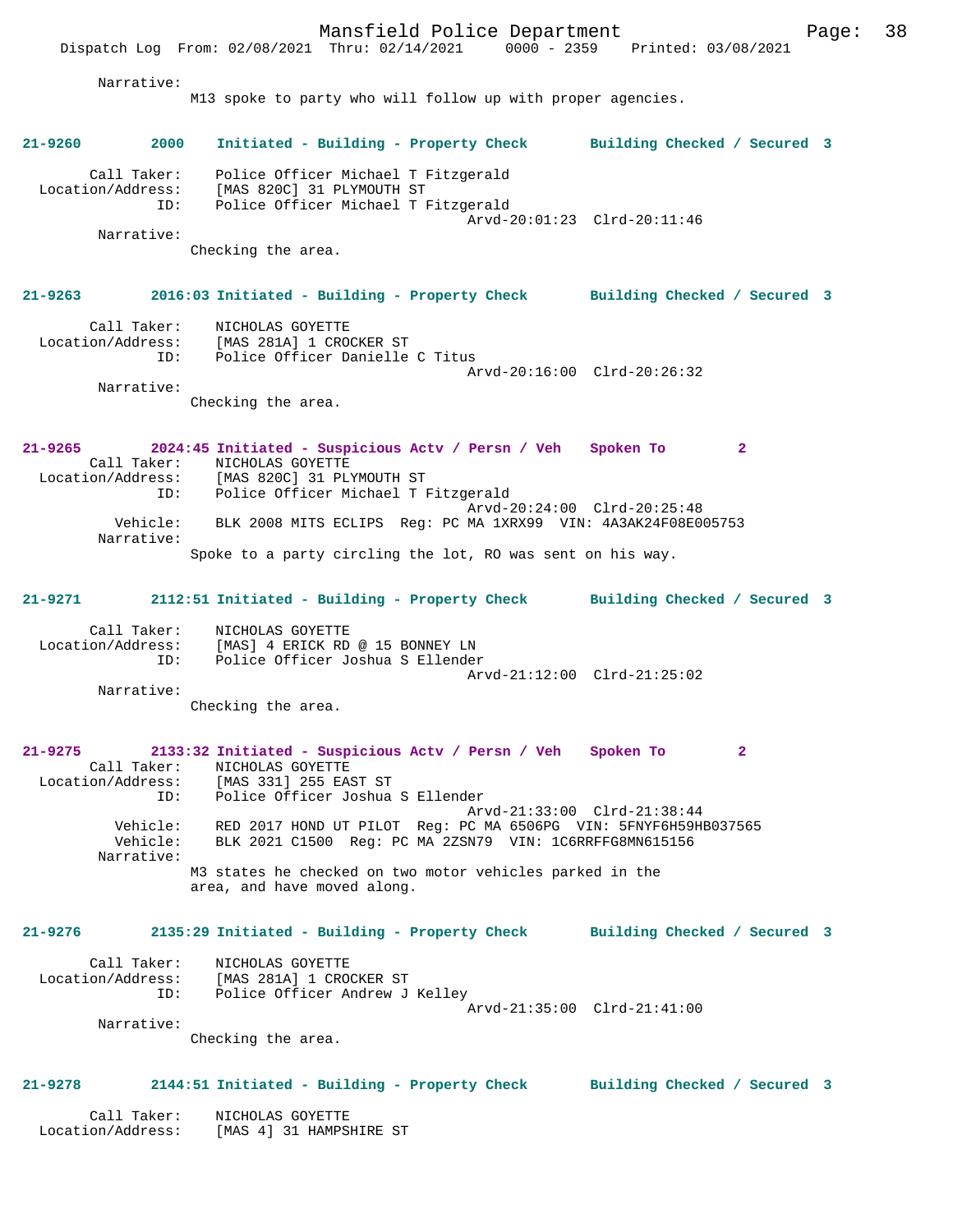Mansfield Police Department Fage: 39 Dispatch Log From: 02/08/2021 Thru: 02/14/2021 0000 - 2359 Printed: 03/08/2021 ID: Police Officer David J Pepicelli Arvd-21:44:00 Clrd-21:55:09 Narrative: Checking the area. **21-9279 2152:48 Initiated - Building - Property Check Building Checked / Secured 3** Call Taker: NICHOLAS GOYETTE Location/Address: [MAS 834] 261 CHAUNCY ST ID: Police Officer Andrew J Kelley Arvd-21:52:00 Clrd-21:59:34 Narrative: Checking the area. **21-9280 2154:02 Initiated - Building - Property Check Building Checked / Secured 3** Call Taker: NICHOLAS GOYETTE Location/Address: [MAS 417] 9 FRANCIS AVE ID: Police Officer Danielle C Titus Arvd-21:54:00 Clrd-22:02:10 Narrative: Checking the area. **21-9282 2213:56 Initiated - Building - Property Check Building Checked / Secured 3** Call Taker: NICHOLAS GOYETTE Location/Address: [MAS 944C100] 905 SOUTH MAIN ST Apt. #100 ID: Police Officer Danielle C Titus Arvd-22:13:00 Clrd-22:20:10 Narrative: Checking the area. **21-9283 2214:56 Radio - Assist Fire Department Services Rendered 2**  Call Taker: NICHOLAS GOYETTE<br>Location/Address: [MAS 411] 60 FORI [MAS 411] 60 FORBES BLVD ID: Police Officer David J Pepicelli Disp-22:16:57 Arvd-22:19:27 Clrd-22:27:29 Narrative: Assisting the FD with a fire related incident. Nature:Master box. Narrative: M5 states he is clear. Engine on scene with a malfunction on system. **21-9285 2221 Initiated - Building - Property Check Building Checked / Secured 3** Call Taker: Police Officer Michael T Fitzgerald Location/Address: [MAS 820C] 31 PLYMOUTH ST ID: Police Officer Michael T Fitzgerald Arvd-22:22:02 Clrd-22:34:23 Narrative: Checking the area. **21-9286 2226:37 Initiated - Motor Vehicle Stop Citation / Warning Issued 3** Call Taker: NICHOLAS GOYETTE Location/Address: [MAS] 91 CHAUNCY ST @ 6 HIGHLAND AVE ID: Police Officer Andrew J Kelley Arvd-22:26:00 Clrd-22:27:06<br>ID: Police Officer Andrew J Kelley Police Officer Andrew J Kelley<br>Disp-22:27:21 P Disp-22:27:21 Arvd-22:27:25 Clrd-22:37:24 Vehicle: GRY 2013 LEXS 4D Reg: TX GL46BP VIN: JTHCE1BL0D5008828 Narrative: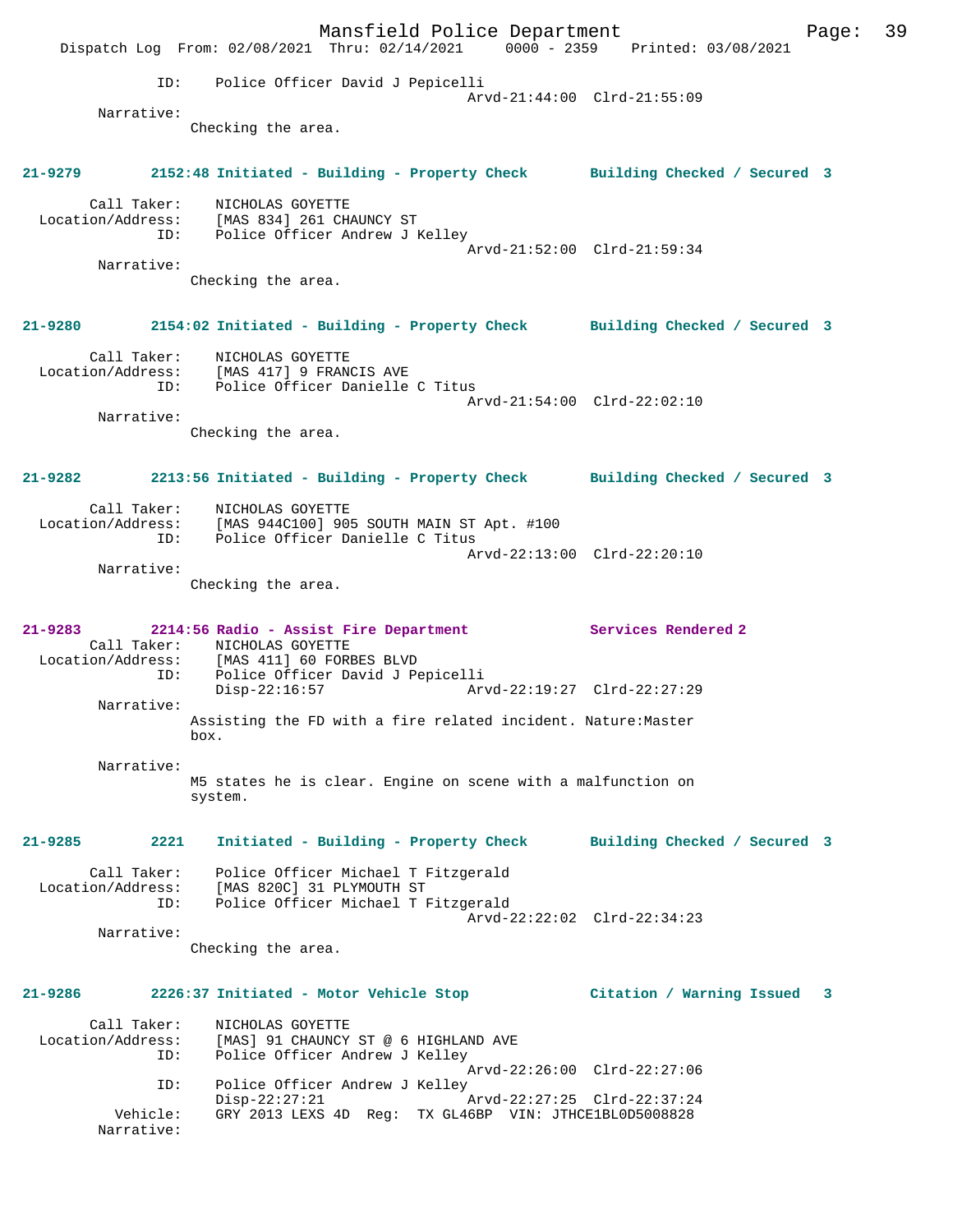Mansfield Police Department Fage: 40 Dispatch Log From: 02/08/2021 Thru: 02/14/2021 0000 - 2359 Printed: 03/08/2021 M13 out for MVST. Narrative: Citation issued for a red light violation. **21-9288 2239:46 Initiated - Building - Property Check Building Checked / Secured 3** Call Taker: NICHOLAS GOYETTE Location/Address: [MAS] COPELAND DR ID: Police Officer Andrew J Kelley Arvd-22:39:00 Clrd-22:56:38 Narrative: Checking the area. **21-9289 2241:38 Initiated - Building - Property Check Building Checked / Secured 3** Call Taker: NICHOLAS GOYETTE Location/Address: [MAS 417] 9 FRANCIS AVE ID: Police Officer Joshua S Ellender Arvd-22:41:00 Clrd-22:51:44 Narrative: Checking the area. **21-9292 2313:19 Initiated - Building - Property Check Building Checked / Secured 3** Call Taker: NICHOLAS GOYETTE Location/Address: [MAS 1015] 30 CHAUNCY ST ID: Police Officer Andrew J Kelley Arvd-23:13:00 Clrd-23:28:36 Narrative: Checking the area. **21-9293 2335 Initiated - Building - Property Check Building Checked / Secured 3** Call Taker: Police Officer Michael T Fitzgerald Location/Address: [MAS 820C] 31 PLYMOUTH ST ID: Police Officer Michael T Fitzgerald Arvd-23:36:18 Clrd-23:42:17 Narrative: Checking the area. **For Date: 02/14/2021 - Sunday 21-9305 0105:11 Initiated - Building - Property Check Building Checked / Secured 3** Call Taker: JEFFREY KEEFE Vicinity of: [MAS 820C] 31 PLYMOUTH ST ID: Sergeant Lawrence G Crosman Arvd-01:05:00 Clrd-01:27:37 Narrative: Checking the area. **21-9310 0116:26 Initiated - Building - Property Check Services Rendered 3**  Call Taker: JEFFREY KEEFE Vicinity of: [MAS 1015] 30 CHAUNCY ST ID: Patrolman David Schepis Arvd-01:16:00 Clrd-01:19:48 Narrative: Checking the area.

**21-9314 0119:58 Initiated - Building - Property Check Building Checked / Secured 3**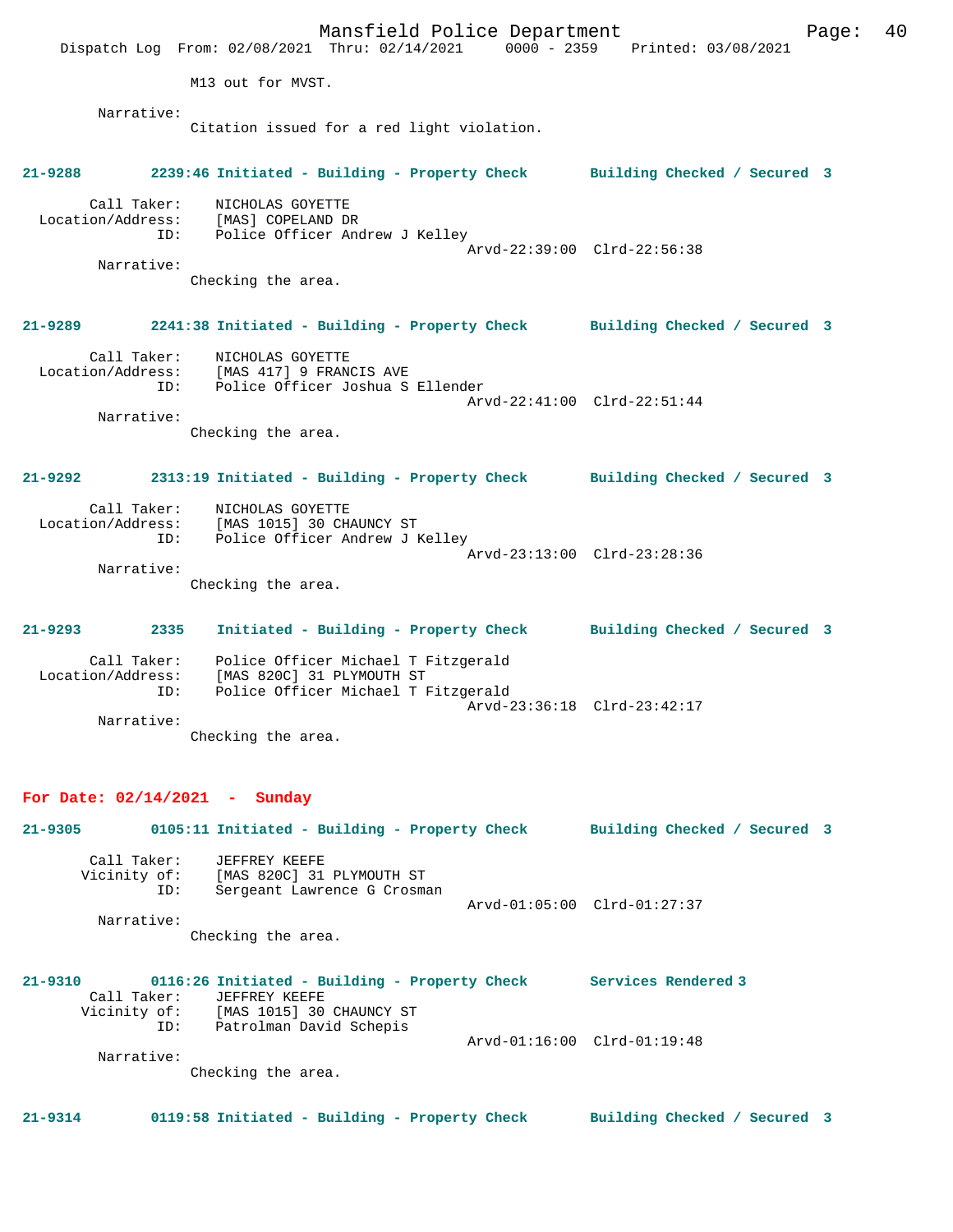Mansfield Police Department Page: 41 Dispatch Log From: 02/08/2021 Thru: 02/14/2021 0000 - 2359 Printed: 03/08/2021 Call Taker: JEFFREY KEEFE Location/Address: [MAS 834] 261 CHAUNCY ST ID: Police Officer Christopher D Sorge Arvd-01:19:00 Clrd-01:27:27 Narrative: Checking the area. **21-9326 0137:53 Initiated - Building - Property Check Building Checked / Secured 3** Call Taker: JEFFREY KEEFE Vicinity of: [MAS 1002] 250 EAST ST ID: Sergeant Jeffrey G Bombard Arvd-01:37:00 Clrd-01:50:28 Narrative: Checking the area. **21-9331 0148:18 Initiated - Suspicious Actv / Persn / Veh Spoken To 2**  Call Taker: JEFFREY KEEFE<br>Vicinity of: [MAS 2] 60 FOI Vicinity of: [MAS 2] 60 FORBES BLVD ID: Police Officer Christopher D Sorge Arvd-01:48:00 Clrd-01:55:14 Narrative: Checking on a vehicle. Narrative: FL Handicap XLA322. Male party checks okay. **21-9336 0153:39 Initiated - Building - Property Check Building Checked / Secured 3** Call Taker: JEFFREY KEEFE Vicinity of: [MAS 907E] 390 WEST ST ID: Sergeant Jeffrey G Bombard ID: Sergeant Jeffrey G Bombard<br>Arvd-01:53:00 Clrd-01:57:24 ID: Sergeant John R Armstrong Disp-01:57:45 Arvd-01:57:48 Clrd-01:57:50 Narrative: Checking the area. **21-9337 0202:01 Initiated - Motor Vehicle Stop Spoken To 3**  Call Taker: JEFFREY KEEFE Vicinity of: [MAS] 228 PRATT ST @ 6 BICENTENNIAL CT ID: Police Officer Christopher D Sorge Arvd-02:02:00 Clrd-02:07:13 Vehicle: WHI 2018 MITS SD MIRAGE Reg: PC MA 8HK863 VIN: ML32A4HJ1JH010844 Narrative: Party checks okay. **21-9339 0209:02 Initiated - Well Being Check Transported to Hospital 3** Call Taker: JEFFREY KEEFE Location/Address: [MAS 435] 15 BONNEY LN Apt. #11 ID: Police Officer Christopher D Sorge Arvd-02:09:00 Clrd-03:39:27<br>TD: Sergeant Jeffrey G Bombard Sergeant Jeffrey G Bombard<br>Disp-02:13:13 Disp-02:13:13<br>
Disp-02:13:13 Arvd-02:13:31 Clrd-02:51:56<br>
Displement John R Armstrong Sergeant John R Armstrong<br>Disp-02:30:35 Disp-02:30:35 Arvd-02:30:40 Clrd-02:51:50 Narrative: Conducting a follow up in the area to a previously reported incident.

Narrative: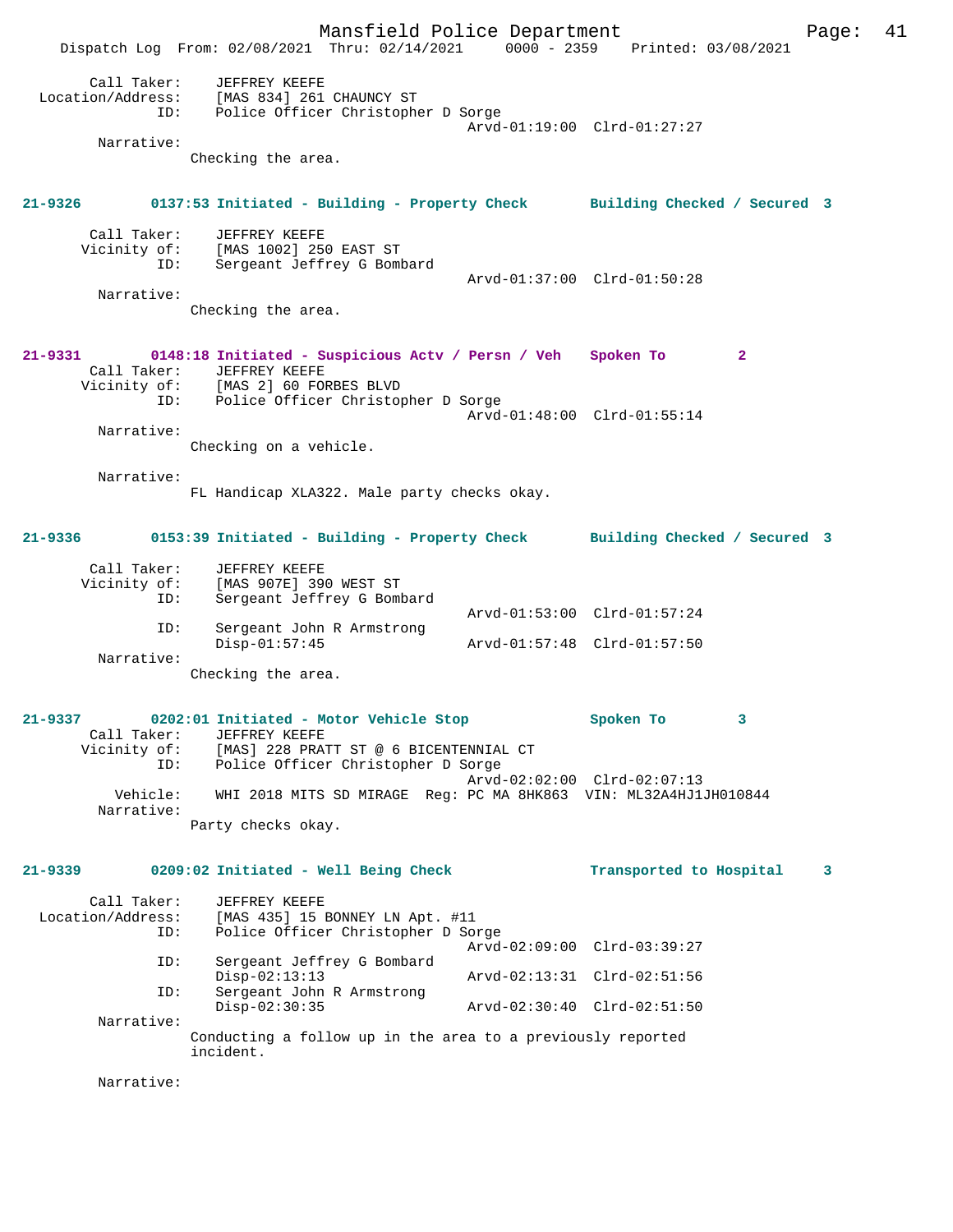Narrative:

Refer To Incident: 21MAS-168-OF

# **21-9349 0312:15 Initiated - Building - Property Check Building Checked / Secured 3** Call Taker: JEFFREY KEEFE Vicinity of: [MAS 4] 31 HAMPSHIRE ST ID: Patrolman David Schepis Arvd-03:12:00 Clrd-03:16:31 Narrative: Checking the area. **21-9350 0316:45 Initiated - Building - Property Check Spoken To 3**  Call Taker: JEFFREY KEEFE Vicinity of: [MAS 2] 60 FORBES BLVD ID: Patrolman David Schepis Arvd-03:16:00 Clrd-03:22:32 ID: Sergeant John R Armstrong Disp-03:22:01 Arvd-03:22:04 Clrd-03:22:32<br>Vehicle: BLK 2020 FORD FUSION Reg: PC MA 1SXZ35 VIN: 3FA6P0HD0LR19 BLK 2020 FORD FUSION Reg: PC MA 1SXZ35 VIN: 3FA6P0HD0LR190387 Narrative: Checking the area. Narrative: Parties check okay. **21-9351 0319:00 Initiated - Building - Property Check Services Rendered 3**  Call Taker: JEFFREY KEEFE Vicinity of: [MAS 820C] 31 PLYMOUTH ST ID: Sergeant Lawrence G Crosman Arvd-03:19:00 Clrd-03:32:47 Narrative: Checking the area. **21-9352 0327:16 Initiated - Building - Property Check Services Rendered 3**  Call Taker: JEFFREY KEEFE<br>Location: [MAS] COMFORT INN Location: [MAS] COMFORT INN ID: Patrolman David Schepis Arvd-03:27:00 Clrd-03:30:01 Narrative: Checking the area. **21-9353 0330:10 Initiated - Building - Property Check Services Rendered 3**  Call Taker: JEFFREY KEEFE Location: [MAS] HAMPTON INN ID: Patrolman David Schepis Arvd-03:30:00 Clrd-03:40:01 Narrative: Checking the area. **21-9354 0506:41 Initiated - Suspicious Actv / Persn / Veh Spoken To 2**  Call Taker: JEFFREY KEEFE<br>Vicinity of: [MAS] 50 WEST Vicinity of: [MAS] 50 WEST ST ID: Police Officer Christopher D Sorge Arvd-05:06:00 Clrd-05:08:30 Vehicle: GRY 2014 TOYT COR Reg: PC MA 5MC633 VIN: 2T1BURHE5EC186360 Narrative: Checking on a male party. Narrative: Male party checks okay.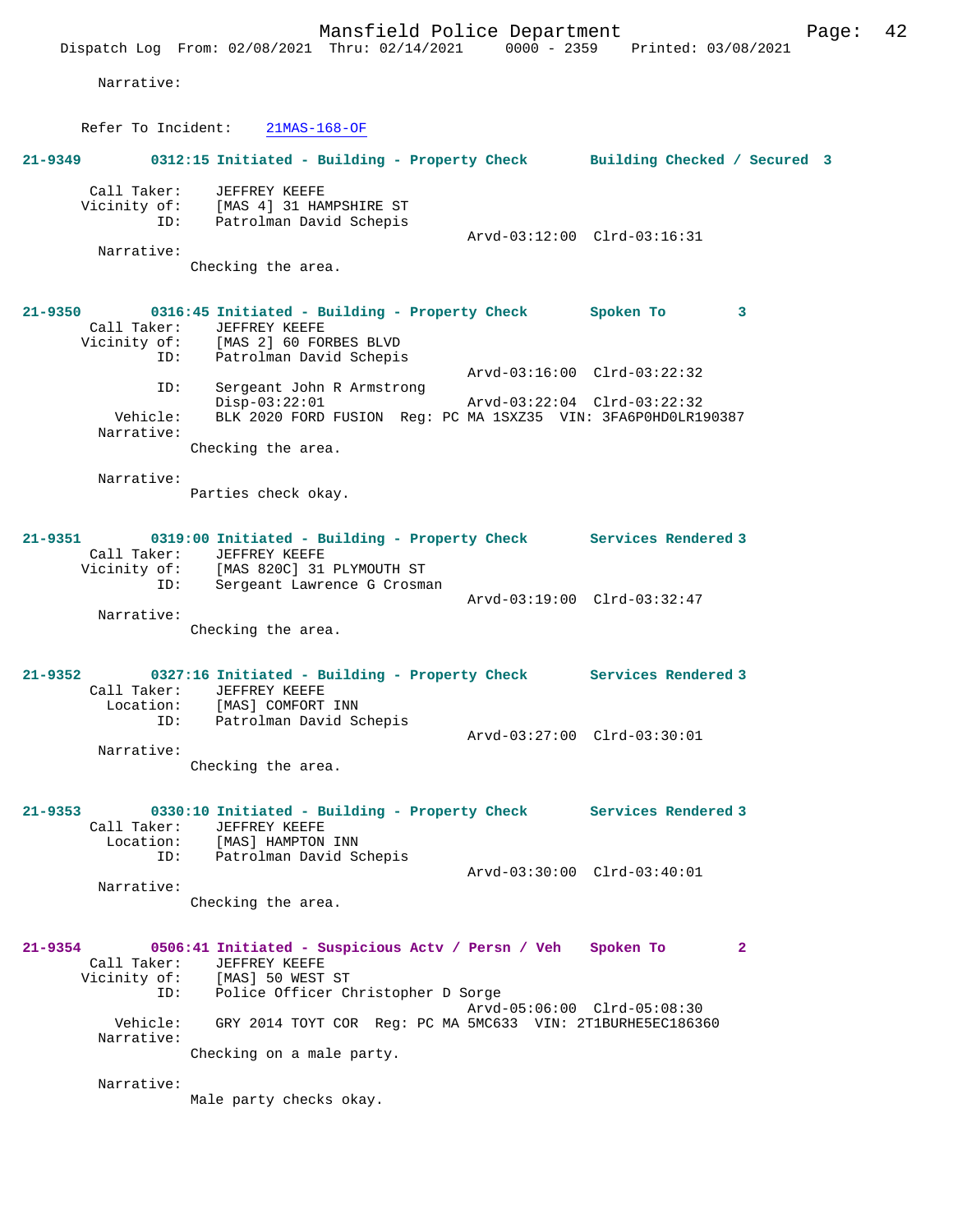Mansfield Police Department Page: 43 Dispatch Log From: 02/08/2021 Thru: 02/14/2021 **21-9387 1116:22 Initiated - Building - Property Check Building Checked / Secured 3** Call Taker: Dispatcher Jacques Ryan Location/Address: [MAS 840] 280 SCHOOL ST ID: Police Officer Joshua S Ellender Arvd-11:16:00 Clrd-11:35:42 Narrative: Checking the area. **21-9388 1129:57 911 - Assist Fire Department Referred to Other Agency 2** Call Taker: Dispatcher Jacques Ryan<br>Location/Address: [MAS H5601] 81 DEAN ST ess: [MAS H5601] 81 DEAN ST<br>ID: Sergeant Thomas R Conno Sergeant Thomas R Connor<br>Disp-11:32:22 Disp-11:32:22 Arvd-11:40:02 Clrd-12:03:50 Narrative: Assisting the FD with a fire related incident. Nature: smoke investigation **21-9392 1209:58 Phone - Suspicious Actv / Persn / Veh Field Interrogation 2** Call Taker: Dispatcher Alyson Vico<br>Location/Address: [MAS H2950] 30 THORNTO [MAS H2950] 30 THORNTON RD ID: Police Officer Michael N Fenore<br>Disp-12:16:09 A Disp-12:16:09 Arvd-12:20:00 Clrd-12:26:08 Narrative: CP is reporting a strange male pulleed into her driveway Narrative: CP states he was in a blue chevy sedan. Male party is described a white 40 y.o. male with a beard Narrative: may be a result of a mistaken address Refer To Field Int: 21MAS-15-FI **21-9393 1211:39 Phone - Erratic Oper MV / Road Rage Arrest(s) Made 3**  Call Taker: NICHOLAS GOYETTE<br>Location/Address: [MAS] 255 HOPE ST ess: [MAS] 255 HOPE ST @ 141 PRATT ST<br>TD: Sergeant Thomas R Connor Sergeant Thomas R Connor<br>Disp-12:12:54 Disp-12:12:54 Arvd-12:16:42 Clrd-13:06:19<br>TD: Police Officer Joshua S Ellender ID: Police Officer Joshua S Ellender Disp-12:13:57 Arvd-12:16:31 Clrd-13:06:21<br>ID: Police Officer Michael N Fenore Police Officer Michael N Fenore Disp-12:15:00 Clrd-12:16:05<br>ID: Sergeant Brian P Thibault Sergeant Brian P Thibault Disp-12:15:09 Arvd-12:16:39 Clrd-13:06:22<br>Vehicle: RED 2019 UT 5500 Reg: MVN MA MFB514 VIN: 3C7WRNCL6KG59386 Vehicle: RED 2019 UT 5500 Reg: MVN MA MFB514 VIN: 3C7WRNCL6KG593867 ehicle: WHI 2017 TOYT COROLL Reg: PC MA 9RJM20 VIN: 2T1BURHE9HC839566<br>Towed: For: Accident By: Central Street Garage To: Central Street Garag Towed: For: Accident By: Central Street Garage To: Central Street Garage<br>Released To: MACDONALD On: 02/15/2021 @ 1028 MACDONALD On: 02/15/2021 @ 1028 Narrative: rescue reports disturbance in roadway, operator appears erratic and traffic is stopped Narrative: the Vehicle did back up into the rescue Narrative: M3 is speaking to the operator of the MV, minor damage to both vehicles Narrative: M1 requested a tow for 1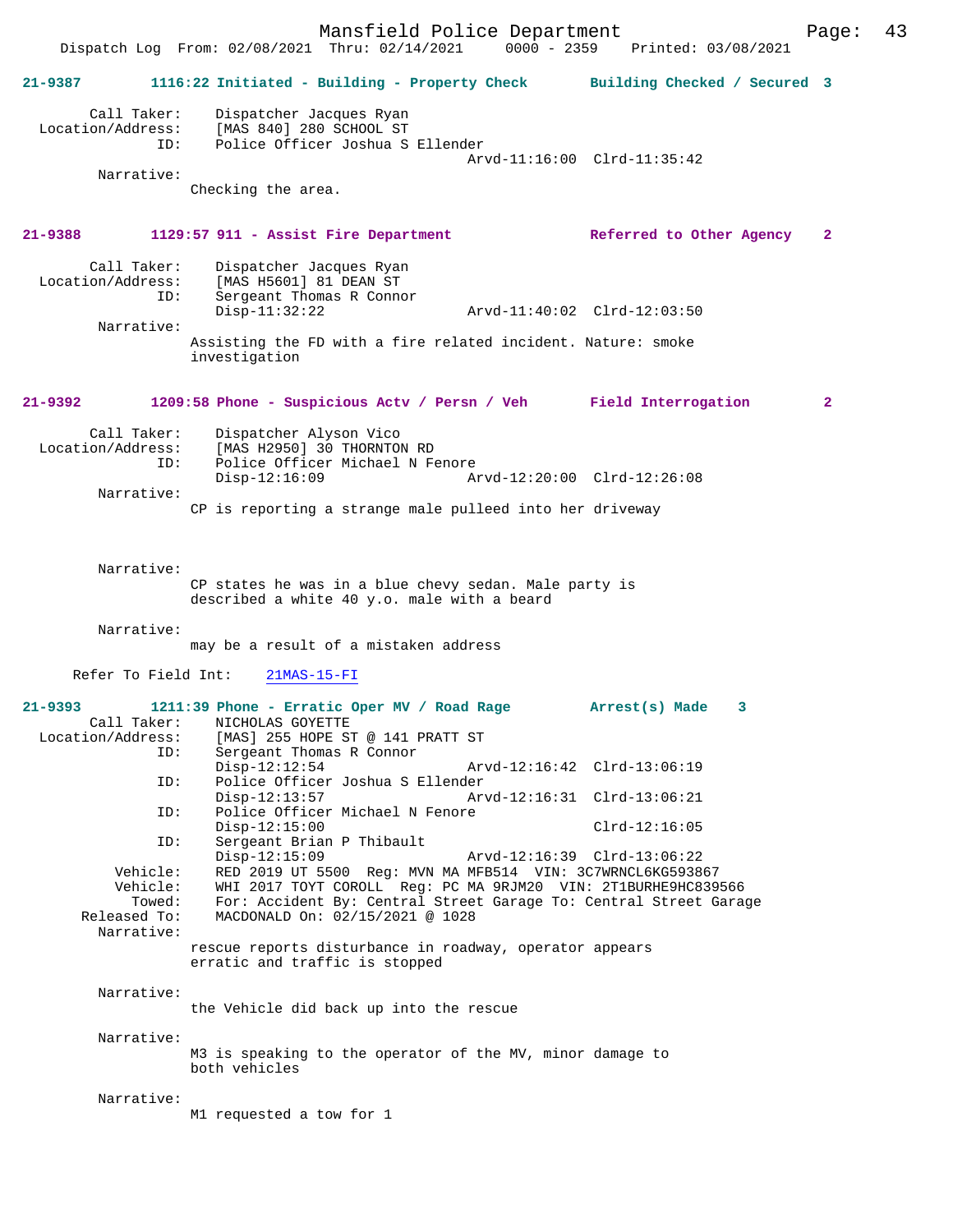Mansfield Police Department Page: 44 Dispatch Log From: 02/08/2021 Thru: 02/14/2021 Narrative: M1 reports mv towed. See AC and AR report(s) for further. Narrative: \$40 cash bail was recieved for the prisoner from his father. Narrative: prisoner released Refer To Accident: 21MAS-50-AC Refer To Arrest: 21MAS-52-AR Arrest: MACDONALD, KEITH F<br>Address: 24 BIRD RD MANSF 24 BIRD RD MANSFIELD, MA<br>25 Age: Charges: OUI--DRUGS NEGLIGENT OPERATION OF MOTOR VEHICLE **21-9401 1306:58 Initiated - Building - Property Check Building Checked / Secured 3** Call Taker: Dispatcher Jacques Ryan<br>Location/Address: [MAS 820C] 31 PLYMOUTH { ess: [MAS 820C] 31 PLYMOUTH ST<br>ID: Detective Anthony R Lattar Detective Anthony R Lattanzio Arvd-13:21:00 Clrd-13:22:37 Narrative: Checking the area. **21-9402 1323:36 Phone - Suspicious Actv / Persn / Veh Unfounded/Unverifed 2** Call Taker: Jarred Kohler<br>Location/Address: [MAS 849] 287 [MAS 849] 287 SCHOOL ST Apt. #A110 ID: Sergeant Thomas R Connor Disp-13:25:16 Arvd-13:28:52 Clrd-13:33:26<br>ID: Police Officer Michael N Fenore Police Officer Michael N Fenore<br>Disp-13:25:19 Ar Disp-13:25:19 Arvd-13:30:09 Clrd-13:33:26<br>TD: Sergeant Thomas R Connor Sergeant Thomas R Connor Disp-13:34:23 Clrd-13:35:03<br>Vehicle: GRY 2020 TOYT TACOMA Reg: PC MA 2DBT34 VIN: 3TYSX5EN9LT0 GRY 2020 TOYT TACOMA Reg: PC MA 2DBT34 VIN: 3TYSX5EN9LT001563 Narrative: Caller reports a customer was yelling at employees. silver toyota tacoma 2DBT34. Narrative: Party is going back into the store. Narrative: Party left prior to arrival, party was uipset due to an inoperable phone Narrative: m13 advised the store on trespassing laws, no threats were made, it was a customer that was upset that he couldnt get a new phone Refer To Field Int: 21MAS-16-FI **21-9410 1535:49 Initiated - Building - Property Check Building Checked / Secured 3** Call Taker: Dispatcher Jacques Ryan<br>| Location/Address: [MAS 820C] 31 PLYMOUTH ess: [MAS 820C] 31 PLYMOUTH ST<br>ID: Detective Anthony R Lattai Detective Anthony R Lattanzio Arvd-15:35:00 Clrd-15:50:30 Narrative: Checking the area. **21-9414 1603:13 Phone - Erratic Oper MV / Road Rage Investigated - Report Taken 3**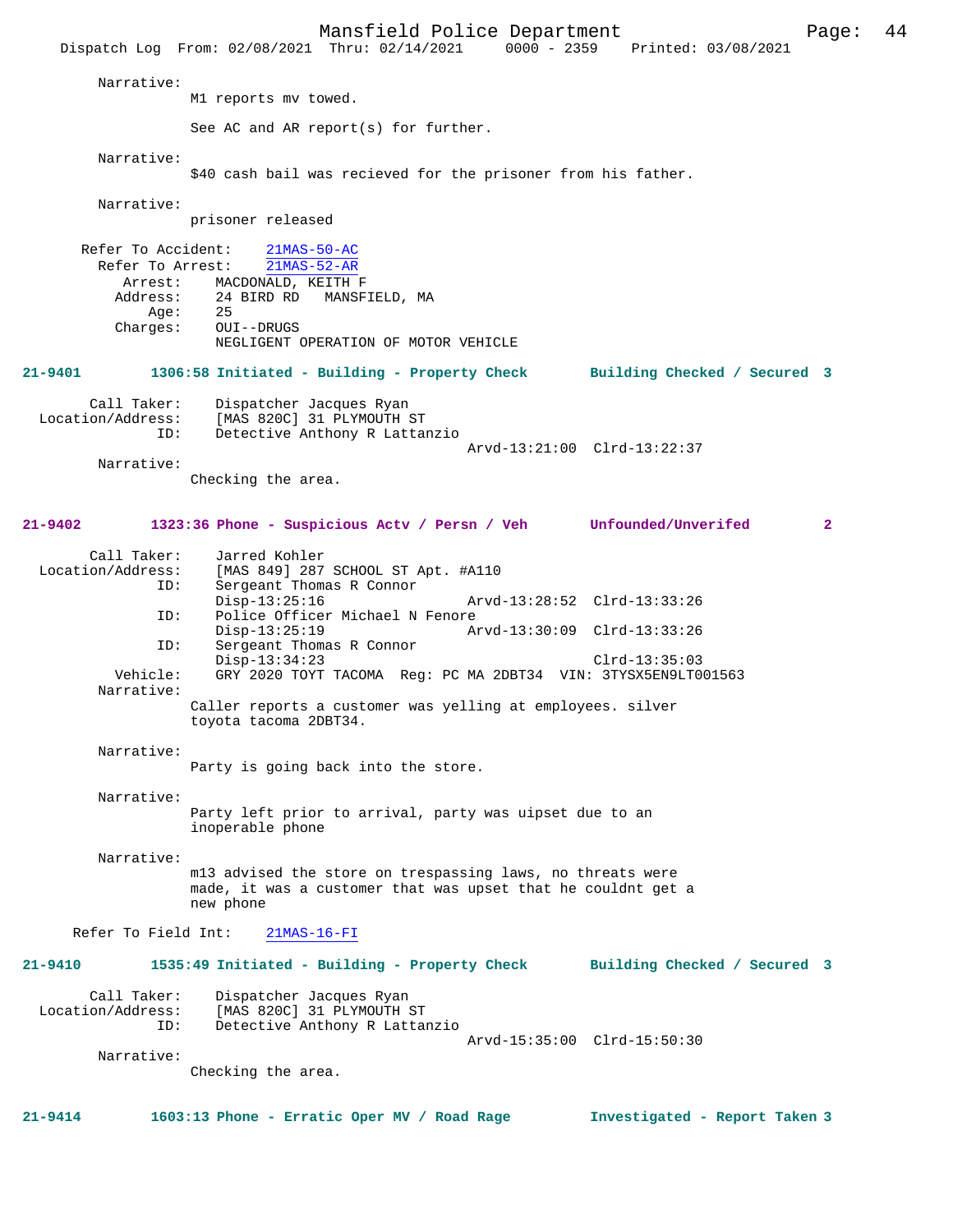Mansfield Police Department Page: 45 Dispatch Log From: 02/08/2021 Thru: 02/14/2021 Call Taker: <br>
MICHOLAS GOYETTE<br>
Location/Address: [MAS] 949 WEST ST ess: [MAS] 949 WEST ST @ 2 DONOVAN LN<br>ID: Police Officer Danielle C Titus Innessen<br>Police Officer Danielle C Titus<br>Disp-16:05:44 Am Disp-16:05:44 Arvd-16:15:38 Clrd-16:36:13<br>TD: Police Officer Joshua S Ellender Police Officer Joshua S Ellender<br>Disp-16:05:49 Disp-16:05:49 Clrd-16:06:49 ID: Police Officer Jay J Sparrow Disp-16:06:45 Arvd-16:15:35 Clrd-16:36:13<br>Vehicle: BLK 2021 DODG CHARGER Req: PC MA 2LBS59 VIN: 2C3CDXMG4MH Vehicle: BLK 2021 DODG CHARGER Reg: PC MA 2LBS59 VIN: 2C3CDXMG4MH501271 WHI 2020 TOYT COROLL Reg: PC MA 1MPP98 VIN: JTDEPRAE5LJ065795 Narrative: white toyota camry style mv, dented front after striking a mailbox, taking a right after exiting donovan lane Narrative: male got out and the mv is parked after striking another tree and mailbox, parked in nearby driveway Narrative: Appears to be in #949 West St driveway currently Narrative: Operator appears to be a female, male is attempting to knock on door, he was the passenger Narrative: Honda pilot just pulled in behind the involved mv, male is talking to them now Narrative: male appears to be getting back into the car, Narrative: Operator of the toyota wasnt trying to flee the scene but pulled into the driveway to notify the home owner. RO of the vehicle was in the passenger seat Refer To Accident: 21MAS-51-AC **21-9416 1617:58 911 - Assist Fire Department Referred to Other Agency 2** Call Taker: Dispatcher Jacques Ryan Location/Address: [MAS 219] 12 GILES PL ID: Police Officer David J Pepicelli Arvd-16:26:36 Clrd-16:38:47 Narrative: Assisting the FD with a fire related incident. Nature: inside odor of gas **21-9420 1642:38 Walk-In - Assist Citizen - P S A Spoken To 3**  Call Taker: Support Staff Matthew Gately Location/Address: [MAS H980] 97 WALNUT ST<br>ID: Police Officer David J J ID: Police Officer David J Pepicelli Disp-16:45:58 Arvd-16:49:08 Clrd-17:24:42 Narrative: RP came into the station believing he may have done something illegal after contacting an unknown person through the dark web, for \$900, to assist him in retrieving his Robinhood stocks that were hacked and stolen in California. RP stated he has filed a complaint through California with the Consumer Financial Protection Bureau who are currently investigating the incident, but was concerned about the person he had contacted through the dark web. RP was

**21-9432 1821:17 Phone - Assist Citizen - P S A Referred to Other Agency 3**

advised.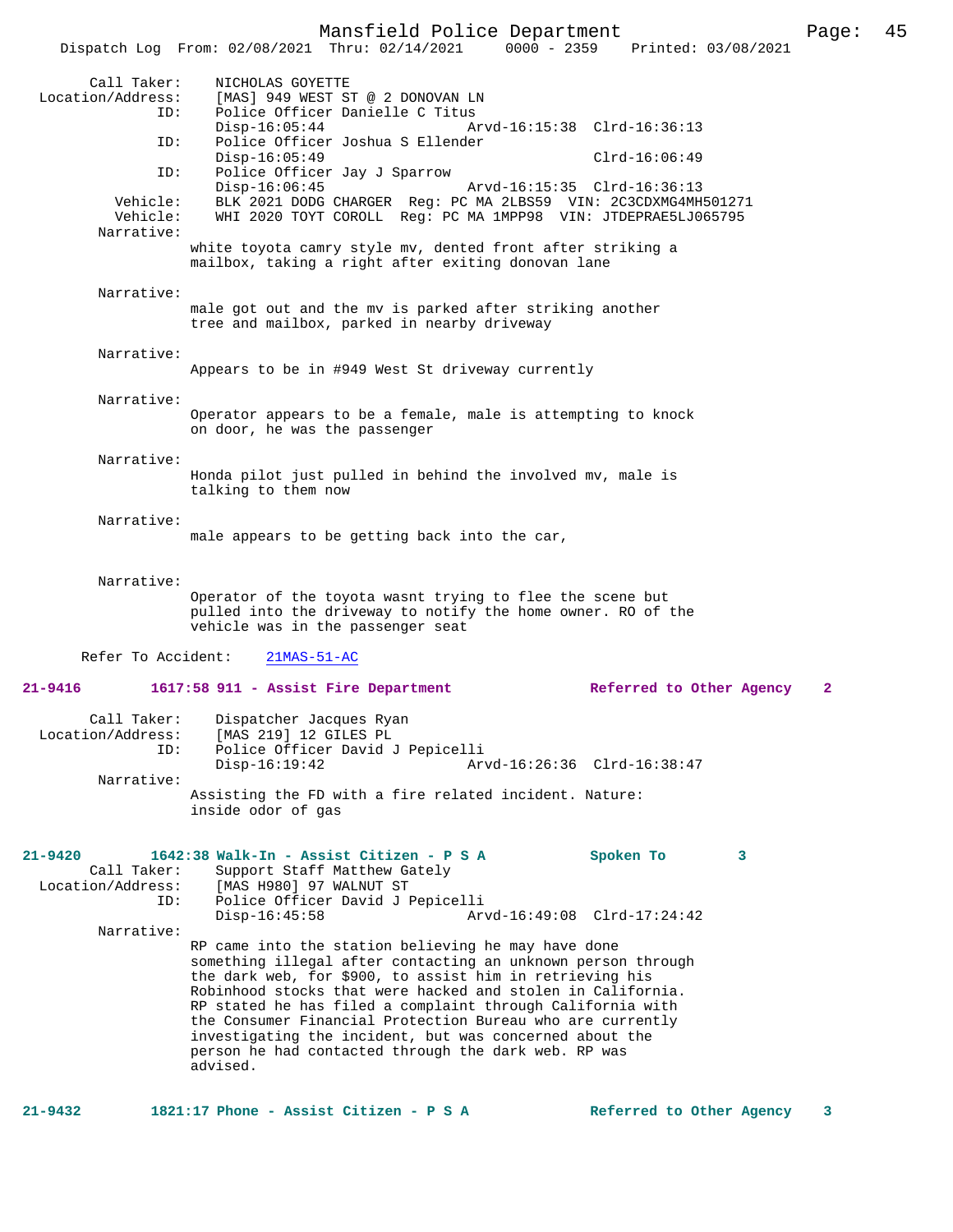Mansfield Police Department Page: 46 Dispatch Log From: 02/08/2021 Thru: 02/14/2021 0000 - 2359 Printed: 03/08/2021 Call Taker: Josesph Shebertes Location/Address: [MAS H5957] 66 OLD FARM RD Narrative: caller reports he lost power in half his house. MELD notified. **21-9436 1909:50 Phone - Assist Fire Department Services Rendered 2**  Call Taker: Josesph Shebertes Location/Address: [MAS 942A] 10 CONNORS AVE Apt. #B ID: Police Officer David J Pepicelli Disp-19:12:30 Arvd-19:17:12 Clrd-19:30:24 Narrative: Assisting the FD with a fire related incident. Nature: odor of gas in the area. **21-9437 1914:38 Phone - Building - Property Check Building Checked / Secured 3** Call Taker: Josesph Shebertes<br>Location/Address: [MAS 820C] 31 PLY Location/Address: [MAS 820C] 31 PLYMOUTH ST ID: Sergeant Thomas R Connor Disp-19:15:14 Arvd-19:15:20 Clrd-19:20:39 Narrative: Checking the area. **21-9441 1934:24 Phone - Neighbor Dispute Spoken To 3**  Call Taker: Ryan O'Rourke Location/Address: [MAS 431] 14 BONNEY LN Apt. #14 ID: Police Officer David J Pepicelli Disp-19:38:55 Arvd-19:45:08 Clrd-19:54:32 Narrative: caller rpts party is parked partially in handicap spot and she attempted to ask the owner of vehicle to move the vehicle and she was threatened by occupant of apartment. Narrative: M13 will be clr. spoke to parties involved, a snow bank by the spot is making it difficult to get in between the lines and no threats were made, calling party was advised to call back with any other issues. **21-9442 1956:05 Initiated - Building - Property Check Building Checked / Secured 3** Call Taker: Josesph Shebertes Location/Address: [MAS 1018] 600 EAST ST ID: Police Officer David J Pepicelli Arvd-19:56:00 Clrd-20:21:43 Narrative: Checking the area. **21-9445 2017:10 Initiated - Building - Property Check Building Checked / Secured 3** Call Taker: Jennifer Napolitano Location/Address: [MAS 281A] 1 CROCKER ST ID: Police Officer Danielle C Titus Arvd-20:17:00 Clrd-20:29:22 Narrative: Checking the area. **21-9447 2041:26 Phone - Assist Fire Department Services Rendered 2**  Call Taker: Josesph Shebertes<br>Location/Address: [MAS H2719] 17 ED [MAS H2719] 17 EDDY ST ID: Police Officer Danielle C Titus<br>Disp-20:43:29 Ar Disp-20:43:29 Arvd-20:48:58 Clrd-21:01:12 Narrative: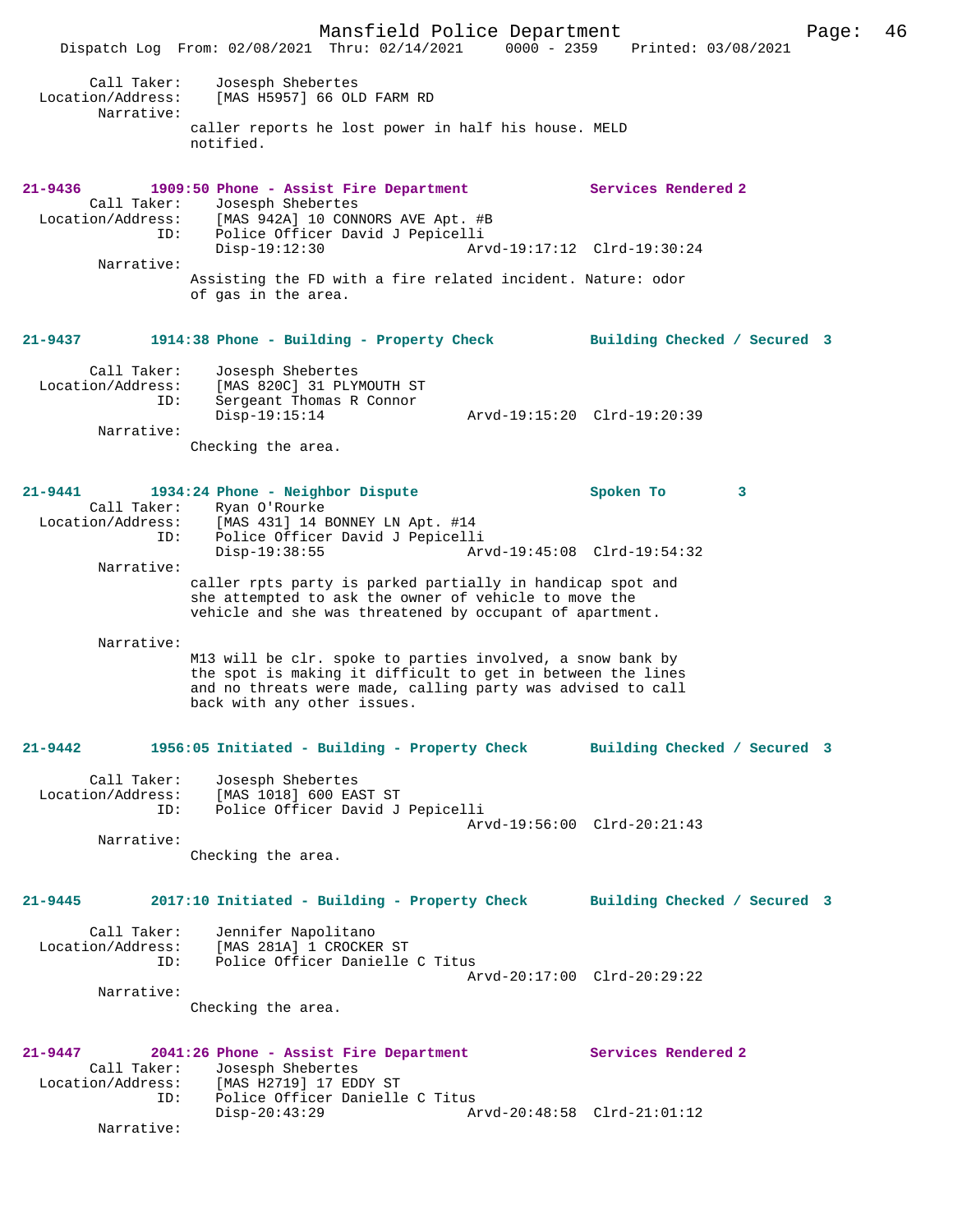Assisting the FD with a fire related incident. Nature: fire alarm activation, no smoke or fire.

Dispatch Log From: 02/08/2021 Thru: 02/14/2021 0000 - 2359 Printed: 03/08/2021

| $21 - 9450$ | 2103:41 Initiated - Building - Property Check Building Checked / Secured 3                             |                             |   |  |
|-------------|--------------------------------------------------------------------------------------------------------|-----------------------------|---|--|
| Call Taker: | Josesph Shebertes<br>Location/Address: [MAS 1015] 30 CHAUNCY ST<br>Police Officer Jay J Sparrow<br>ID: |                             |   |  |
|             |                                                                                                        | Arvd-21:03:00 Clrd-21:04:19 |   |  |
| ID:         | Police Officer Danielle C Titus                                                                        |                             |   |  |
| Narrative:  | $Disp-21:04:14$                                                                                        | Arvd-21:04:16 Clrd-21:09:22 |   |  |
|             | Checking the area.                                                                                     |                             |   |  |
|             |                                                                                                        |                             |   |  |
|             |                                                                                                        |                             |   |  |
| $21 - 9454$ | 2122:44 Initiated - Building - Property Check Building Checked / Secured 3                             |                             |   |  |
|             |                                                                                                        |                             |   |  |
| Call Taker: | Josesph Shebertes                                                                                      |                             |   |  |
|             | Location/Address: [MAS 820C] 31 PLYMOUTH ST                                                            |                             |   |  |
| ID:         | Sergeant Thomas R Connor                                                                               | Arvd-21:22:00 Clrd-21:26:06 |   |  |
| Narrative:  |                                                                                                        |                             |   |  |
|             | Checking the area.                                                                                     |                             |   |  |
|             |                                                                                                        |                             |   |  |
|             |                                                                                                        |                             |   |  |
|             | 21-9457 2138:59 911 - Suspicious Actv / Persn / Veh Spoken To                                          |                             | 2 |  |
|             | Call Taker: Ryan O'Rourke                                                                              |                             |   |  |
|             | Location/Address: [MAS H2502] 5 SOUIRE AVE                                                             |                             |   |  |
|             | Police Officer Danielle C Titus<br>ID:                                                                 |                             |   |  |
|             | $Disp-21:39:57$                                                                                        | Arvd-21:43:53 Clrd-22:07:30 |   |  |
| ID:         | Police Officer Jay J Sparrow                                                                           |                             |   |  |
|             | $Disp-21:40:01$                                                                                        | Arvd-21:47:04 Clrd-22:07:30 |   |  |
| ID:         | Police Officer David J Pepicelli                                                                       |                             |   |  |
|             | $Disp-21:44:57$                                                                                        | Arvd-21:47:13 Clrd-22:07:30 |   |  |

Narrative:

caller rpts somebody attempting to repossess a car.

Narrative:

all units will be clr. spoke to the homeowner who is refusing to move the vehicle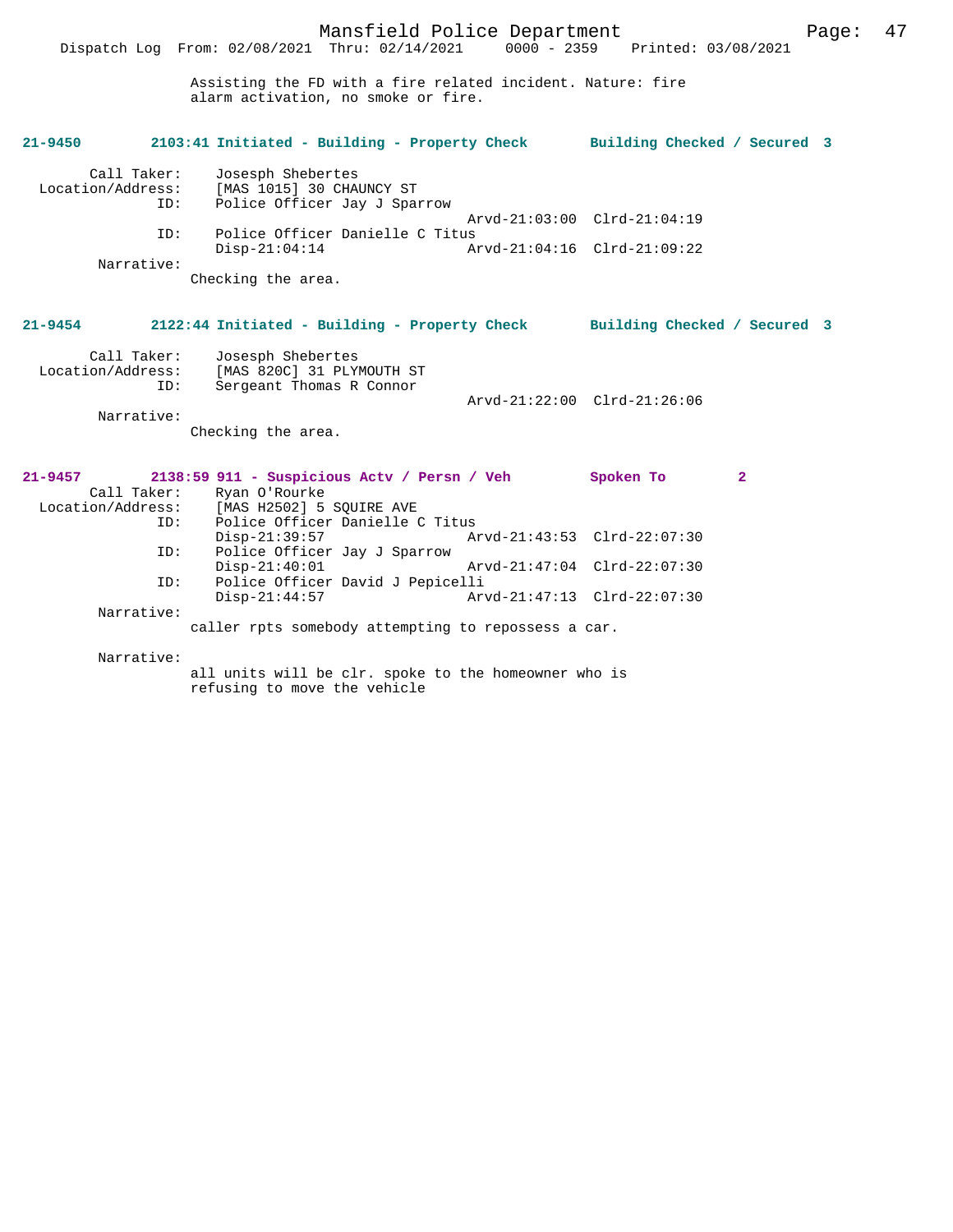# **For Date: 02/15/2021 - Monday**

Location/Address: [MAS 1015] 30 CHAUNCY ST

ID: Police Officer Danielle C Titus

| Call Number | Time                                                  | Call Reason                                                                                        | Action                       | Priority |
|-------------|-------------------------------------------------------|----------------------------------------------------------------------------------------------------|------------------------------|----------|
| 21-9481     |                                                       | 0116:14 Initiated - Building - Property Check                                                      | Building Checked / Secured 3 |          |
|             | Call Taker:<br>Location/Address:<br>ID:               | Josesph Shebertes<br>[MAS 253] 330 PRATT ST Apt. #A<br>Police Officer Christopher D Sorge          | Arvd-01:16:00 Clrd-01:28:00  |          |
|             | Narrative:                                            | Checking the area.                                                                                 |                              |          |
|             |                                                       | 21-9490 0143:24 Initiated - Building - Property Check Building Checked / Secured 3                 |                              |          |
|             | Call Taker:<br>Location/Address:<br>ID:               | Josesph Shebertes<br>[MAS 1036] RESERVOIR ST<br>Sergeant John R Armstrong                          | Arvd-01:43:00 Clrd-01:47:03  |          |
|             | Narrative:                                            | Checking the area.                                                                                 |                              |          |
|             |                                                       | 21-9494 0155:21 Initiated - Building - Property Check Building Checked / Secured 3                 |                              |          |
|             | Call Taker:<br>Location/Address:<br>ID:<br>Narrative: | Josesph Shebertes<br>[MAS 1002] 250 EAST ST<br>Police Officer Christopher D Sorge                  | Arvd-01:55:00 Clrd-02:06:43  |          |
|             |                                                       | Checking the area.                                                                                 |                              |          |
|             |                                                       | 21-9497 0215:41 Initiated - Building - Property Check Building Checked / Secured 3                 |                              |          |
|             | Call Taker:<br>ID:                                    | Josesph Shebertes<br>Location/Address: [MAS 1016] 4 ERICK RD<br>Police Officer Christopher D Sorge | Arvd-02:15:00 Clrd-02:19:39  |          |
|             | Narrative:                                            | Checking the area.                                                                                 |                              |          |
|             |                                                       | 21-9499 		 0223:21 Initiated - Building - Property Check 		 Building Checked / Secured 3           |                              |          |
|             | Call Taker:<br>ID:                                    | Josesph Shebertes<br>Location/Address: [MAS 4] 31 HAMPSHIRE ST<br>Police Officer Meghan Birnie     | Arvd-02:23:00 Clrd-02:26:54  |          |
|             | Narrative:                                            | Checking the area.                                                                                 |                              |          |
| $21 - 9500$ |                                                       | 0226:58 Initiated - Building - Property Check                                                      | Building Checked / Secured 3 |          |
|             | Call Taker:<br>Location/Address:<br>ID:               | APRIL LEHANE<br>[MAS 2] 60 FORBES BLVD<br>Police Officer Meghan Birnie                             | Arvd-02:26:00 Clrd-02:29:49  |          |
|             | Narrative:                                            | Checking the area.                                                                                 |                              |          |
| 21-9501     |                                                       | 0227:08 Initiated - Building - Property Check                                                      | Building Checked / Secured 3 |          |
|             | Call Taker:                                           | Ryan O'Rourke                                                                                      |                              |          |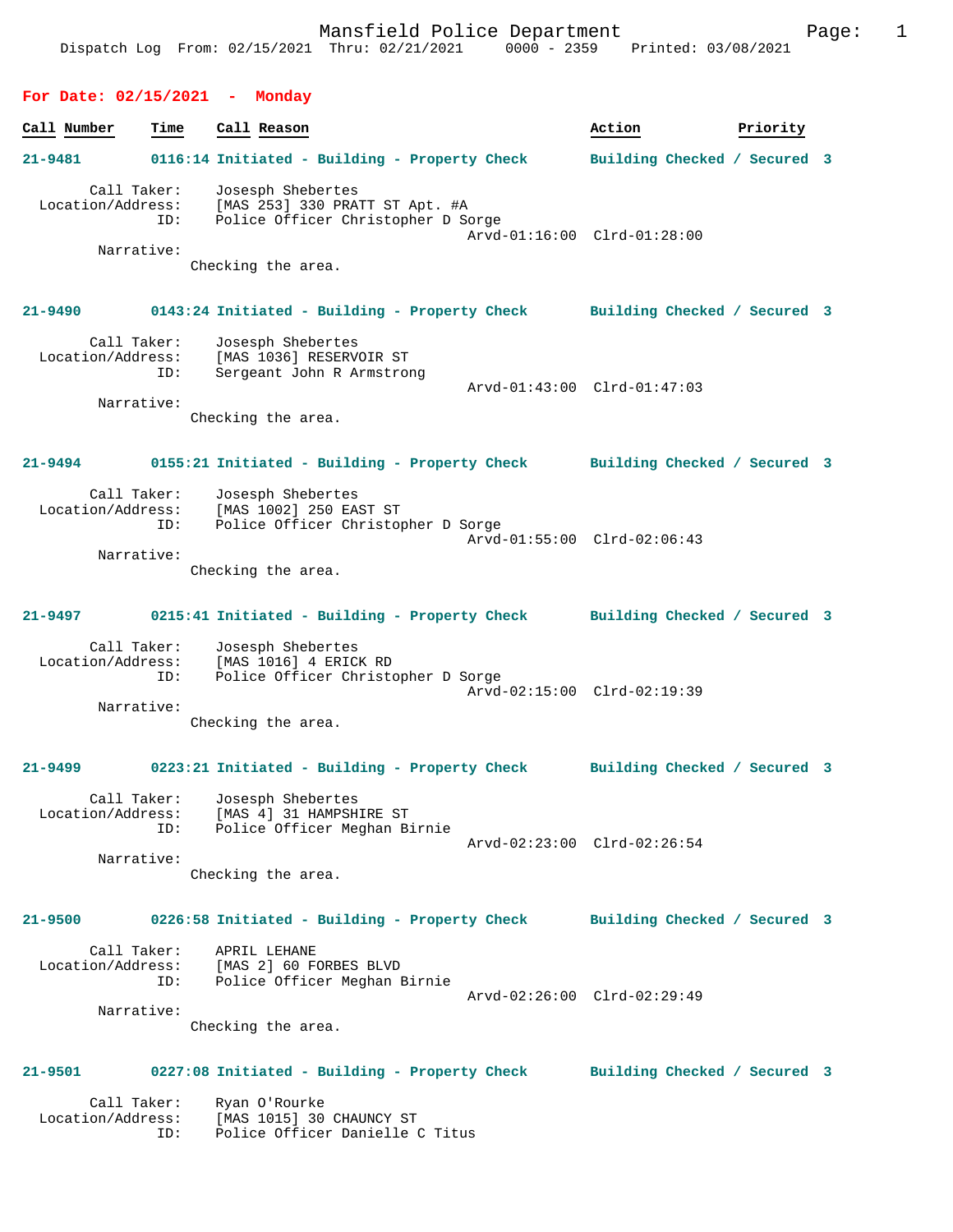Arvd-02:27:00 Clrd-02:33:24 Narrative: Checking the area. **21-9502 0229:55 Initiated - Building - Property Check Building Checked / Secured 3** Call Taker: Josesph Shebertes<br>ion/Address: [FOX 14] 4 FISHER ST Location/Address: [FOX 14] 4 FISHER ST ID: Police Officer Meghan Birnie Arvd-02:29:00 Clrd-02:33:02 Narrative: Checking the area. **21-9503 0233:07 Initiated - Building - Property Check Building Checked / Secured 3** Call Taker: Josesph Shebertes Location/Address: [FOX 49] 35 FOXBOROUGH BLVD ID: Police Officer Meghan Birnie Arvd-02:33:00 Clrd-02:36:34 Narrative: Checking the area. **21-9504 0235:03 Initiated - Motor Vehicle Stop Citation / Warning Issued 3** Call Taker: Josesph Shebertes<br>Location/Address: [MAS 1015] 30 CHAT [MAS 1015] 30 CHAUNCY ST ID: Police Officer Christopher D Sorge Arvd-02:35:00 Clrd-02:40:03<br>ID: Police Officer Danielle C Titus Police Officer Danielle C Titus Disp-02:36:27 Arvd-02:36:31 Clrd-02:40:03<br>Vebicle: RED 2008 TOYT CAMRY Req: PC MA 857356 VIN: 4T1BB46K88U055 Vehicle: RED 2008 TOYT CAMRY Reg: PC MA 8SZ356 VIN: 4T1BB46K88U055489 Narrative: M5 will be out with a vehicle. **21-9505 0236:39 Initiated - Building - Property Check Building Checked / Secured 3** Call Taker: Josesph Shebertes<br>Location/Address: [FOX 838] 2 FOXBOI [FOX 838] 2 FOXBOROUGH BLVD ID: Police Officer Meghan Birnie Arvd-02:36:00 Clrd-02:38:26 Narrative: Checking the area. **21-9508 0254:32 Initiated - Building - Property Check Building Checked / Secured 3** Call Taker: Josesph Shebertes Location/Address: [MAS 281A] 1 CROCKER ST ID: Police Officer Danielle C Titus Arvd-02:54:00 Clrd-03:01:24 Narrative: Checking the area. **21-9512 0259:34 Phone - Assist Fire Department Services Rendered 2**  Call Taker: Josesph Shebertes<br>Location/Address: [MAS H1277] 54 SO ess: [MAS H1277] 54 SOUTH MAIN ST<br>TD: Police Officer Danielle C Tit ID: Police Officer Danielle C Titus Disp-03:01:31 Arvd-03:04:24 Clrd-03:16:51 Narrative: Assisting the FD with a fire related incident. Nature: fire alarm activation. **21-9514 0304:48 Initiated - Building - Property Check Building Checked / Secured 3**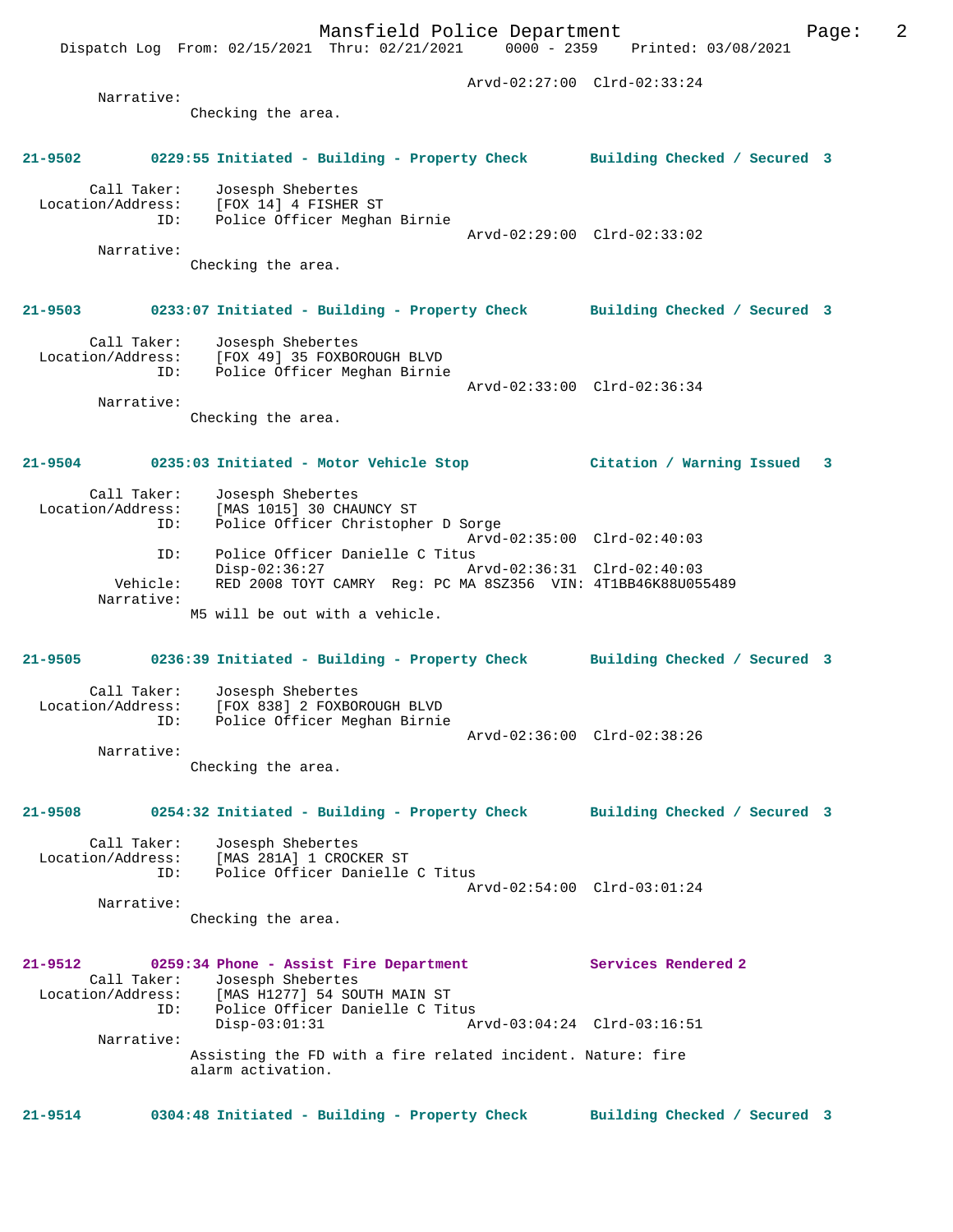Mansfield Police Department Form Page: 3 Dispatch Log From: 02/15/2021 Thru: 02/21/2021 0000 - 2359 Printed: 03/08/2021 Call Taker: Josesph Shebertes Location/Address: [MAS 840] 280 SCHOOL ST ID: Police Officer Meghan Birnie Arvd-03:04:00 Clrd-03:22:09 Narrative: Checking the area. **21-9516 0324:23 Initiated - Parking Violations Citation / Warning Issued 3** Call Taker: Josesph Shebertes Location/Address: [MAS 1038] NORTH MAIN ST ID: Police Officer Danielle C Titus Arvd-03:24:00 Clrd-03:41:34 Vehicle: GRY 2005 TOYT CAMRY Reg: PAV MA GSJKCK VIN: 4T1BE32K45U622560 Vehicle: BLK 2020 CHEV SILVERADO Reg: PC MA 5ZP721 VIN: 1GCRYDED5LZ226523 Narrative: M12 will be out for parking violations. Narrative: 2 citations issued. MA Reg GSJKCK- Rumford Ave. MA Reg 5ZP721- Old Colony Way **21-9517 0339:00 Initiated - Building - Property Check Building Checked / Secured 3** Call Taker: Josesph Shebertes Location/Address: [MAS 4] 31 HAMPSHIRE ST ID: Police Officer Meghan Birnie Arvd-03:39:00 Clrd-03:57:53 Narrative: Checking the area. **21-9550 1015:06 Initiated - Building - Property Check Building Checked / Secured 3** Call Taker: Jennifer Napolitano Location/Address: [MAS 281A] 1 CROCKER ST ID: Police Officer Michael T Fitzgerald Arvd-10:15:00 Clrd-10:24:03 Narrative: Checking the area. **21-9551 1015:46 Initiated - Building - Property Check Building Checked / Secured 3** Call Taker: Jennifer Napolitano Location/Address: [MAS 840] 280 SCHOOL ST ID: Police Officer Matthew A Souza Arvd-10:15:00 Clrd-10:46:15 Narrative: Checking the area. **21-9556 1134:44 Phone - 911 Hang-ups & Verifications Confirmed misdial/Accdntl Call 2**  Call Taker: NICHOLAS GOYETTE Location/Address: [MAS] 150 FORBES BLVD ID: Police Officer Matthew A Souza Disp-11:36:24 Arvd-11:43:44 Clrd-11:48:23 Narrative: Checking on a 911 hang up, caller will meet officers out front to confirm. **21-9558 1225:21 Initiated - Building - Property Check Building Checked / Secured 3**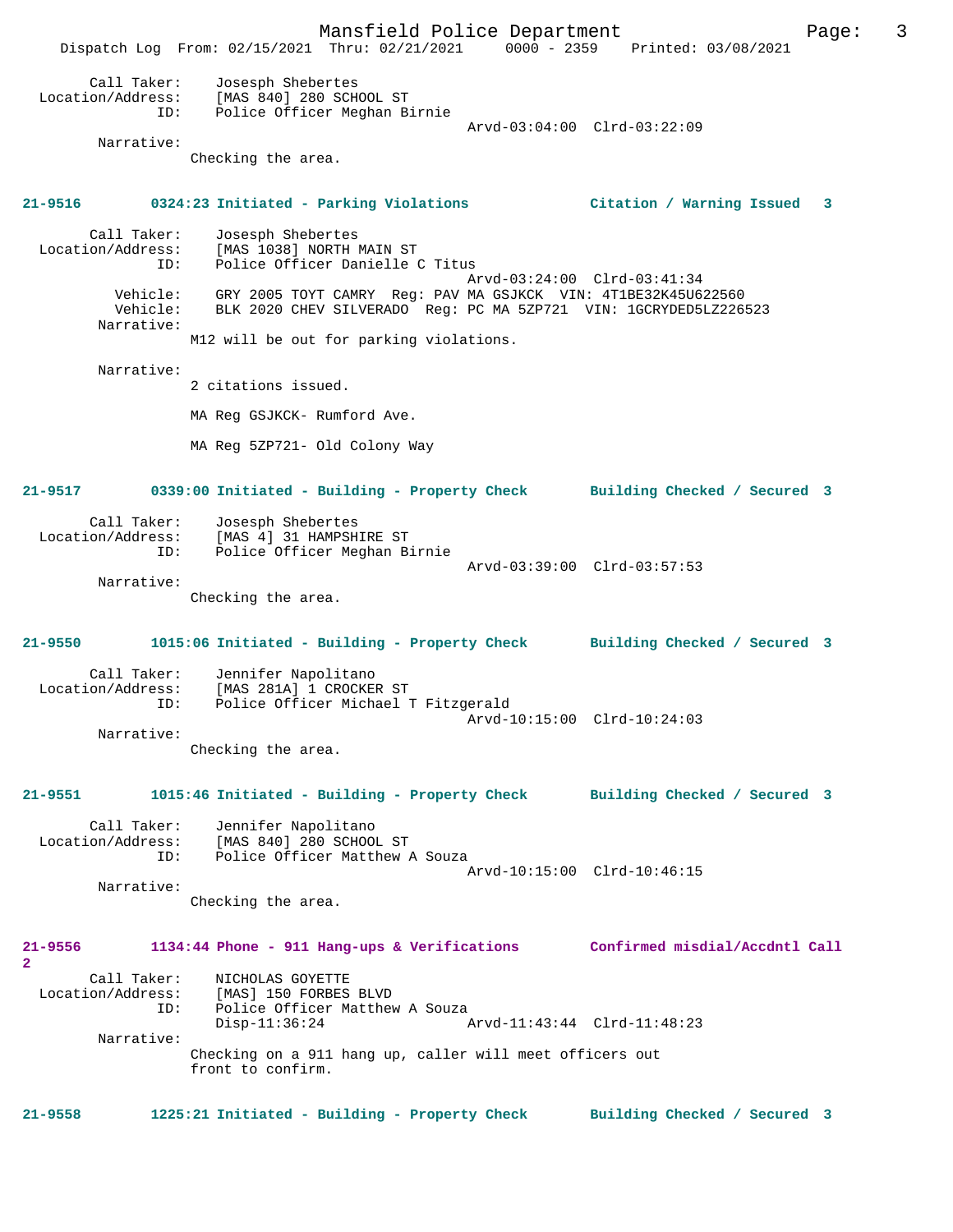Mansfield Police Department Form Page: 4 Dispatch Log From: 02/15/2021 Thru: 02/21/2021 0000 - 2359 Printed: 03/08/2021 Call Taker: Jennifer Napolitano Location/Address: [MAS 1016] 4 ERICK RD ID: Police Officer Nicole M Boldrighini Arvd-12:25:00 Clrd-12:32:28 Narrative: Checking the area. **21-9562 1250:09 Walk-In - Assist Citizen - P S A Spoken To 3**  Call Taker: Support Staff Matthew Todesco Location/Address: [MAS H1402] 12 HARVESTWOOD LN ID: Police Officer Nicole M Boldrighini Disp-12:56:27 Arvd-12:56:44 Clrd-13:07:22 Narrative: exchange. **21-9574 1519:27 Initiated - Building - Property Check Building Checked / Secured 3** Call Taker: Jennifer Napolitano Location/Address: [MAS 982] 111 HOPE ST ID: Police Officer Nicole M Boldrighini Arvd-15:19:00 Clrd-15:28:39 Narrative: Checking the area. **21-9576 1549:02 Phone - Erratic Oper MV / Road Rage Incident Report 3**  Call Taker: NICHOLAS GOYETTE<br>Location/Address: [MAS 4] 31 HAMPSI Location/Address: [MAS 4] 31 HAMPSHIRE ST ID: Police Officer Matthew A Souza<br>Disp-15:51:44 Disp-15:51:44 Arvd-15:55:22 Clrd-16:22:32<br>ID: Sergeant Thomas R Connor Sergeant Thomas R Connor<br>Disp-15:54:54 Disp-15:54:54 Arvd-16:00:37 Clrd-16:22:29 Vehicle: BLU 2016 MAZD UT CX-9 Reg: PC MA 2AJH15 VIN: JM3TCBCY7G0124656 Narrative: Narrative: Narrative: Narrative: Narrative: Narrative: Refer To Incident: 21MAS-172-OF **21-9583 1632:06 Phone - 911 Hang-ups & Verifications Confirmed misdial/Accdntl Call 2**  Call Taker: NICHOLAS GOYETTE Location/Address: [MAS 2] 60 FORBES BLVD Apt. #522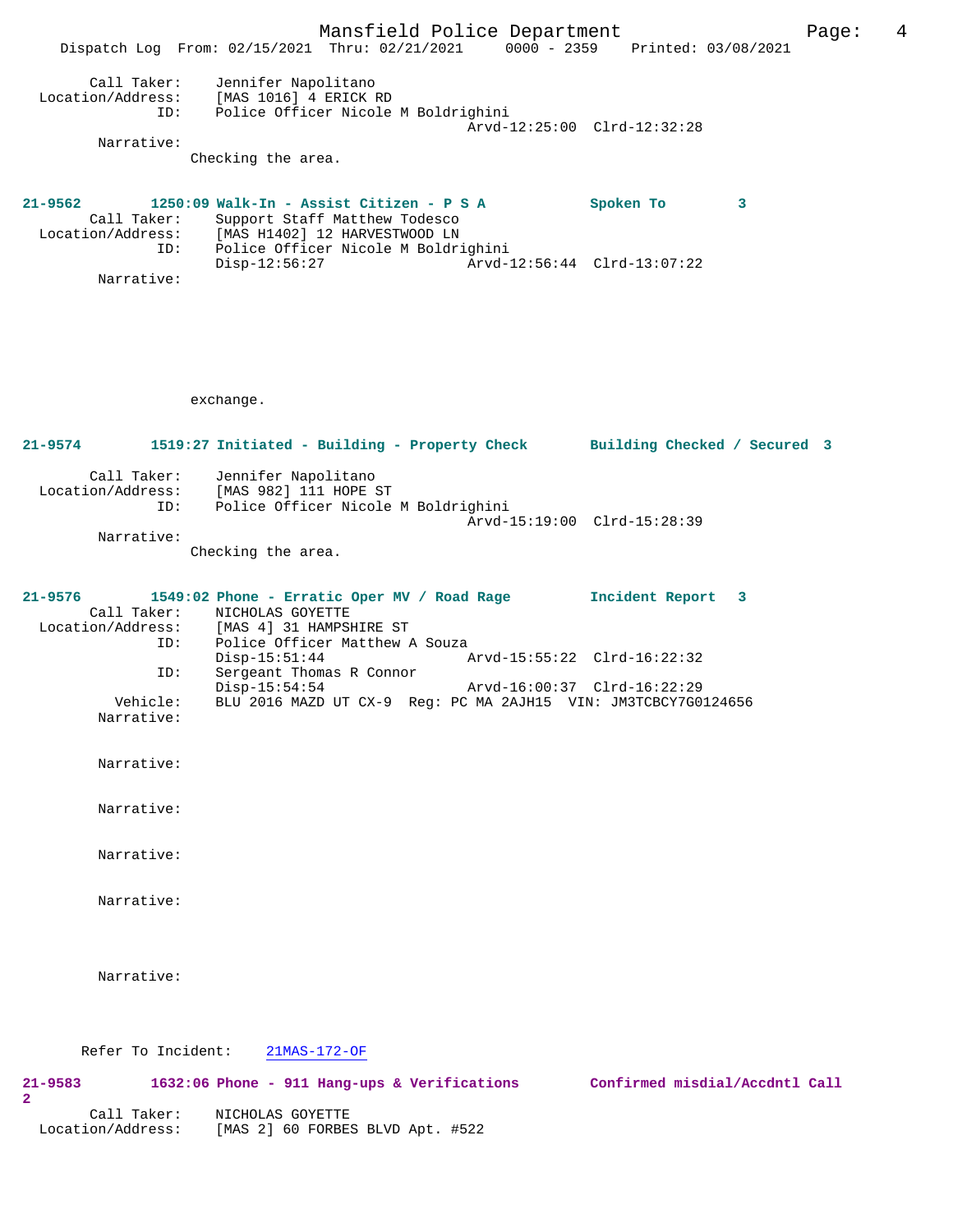Mansfield Police Department Page: 5 Dispatch Log From: 02/15/2021 Thru: 02/21/2021 ID: Sergeant Jeffrey G Bombard Disp-16:34:38 Arvd-16:37:42 Clrd-16:47:50<br>TD: Police Officer Danielle C Titus Police Officer Danielle C Titus<br>Disp-16:39:18 A Disp-16:39:18 Arvd-16:39:20 Clrd-16:47:53 Vehicle: Narrative: Checking on a 911 hang up, Caller dialed accidentally will meet officer at room door to confirm. **21-9588 1704:56 Phone - Assist Fire Department Referred to Other Agency 2** Call Taker: Jennifer Napolitano<br>Location/Address: [MAS H2541] 70 OTIS [MAS H2541] 70 OTIS ST ID: Police Officer Danielle C Titus Disp-17:06:02 Clrd-17:10:26 Narrative: Assisting the FD with a fire related incident. Nature: wires down. Narrative: Resident reports that she had an electrician investigate a flickering light issue in her home. Electrician discovered an exposed terminal on the side of the home at the drop. Suggested she reach out to the power company. E32 to investigate and MELD contacted and responding. Narrative: M1 states to notify if FD needs PD for assitance. Narrative: Fire handled no need for PD assistance **21-9591 1726:14 Phone - Disturbance / Gathering Investigated - Report Taken 1** Call Taker: NICHOLAS GOYETTE Location/Address: [MAS 4] 31 HAMPSHIRE ST Police Officer David J Pepicelli<br>Disp-17:27:44 Ar Arvd-17:34:11 Clrd-19:26:35 ID: Police Officer Danielle C Titus<br>Disp-17:27:49 A: Disp-17:27:49 Arvd-17:42:06 Clrd-18:23:02 ID: Sergeant Jeffrey G Bombard<br>Disp-17:27:53 Disp-17:27:53 Arvd-17:33:36 Clrd-18:42:23<br>ID: Police Officer Jav J Sparrow Police Officer Jay J Sparrow<br>Disp-17:30:12 Disp-17:30:12 Arvd-17:33:49 Clrd-18:28:06<br>Vehicle: BLU 2016 MAZD UT CX-9 Req: PC MA 2AJH15 VIN: JM3TCBCY7GO BLU 2016 MAZD UT CX-9 Reg: PC MA 2AJH15 VIN: JM3TCBCY7G0124656 Narrative: CAller reports he was punched in face car heading in direction of stop and shop Narrative: Caller will be in the lobby to speak with officers. Narrative: Narrative: Narrative: Narrative: Narrative: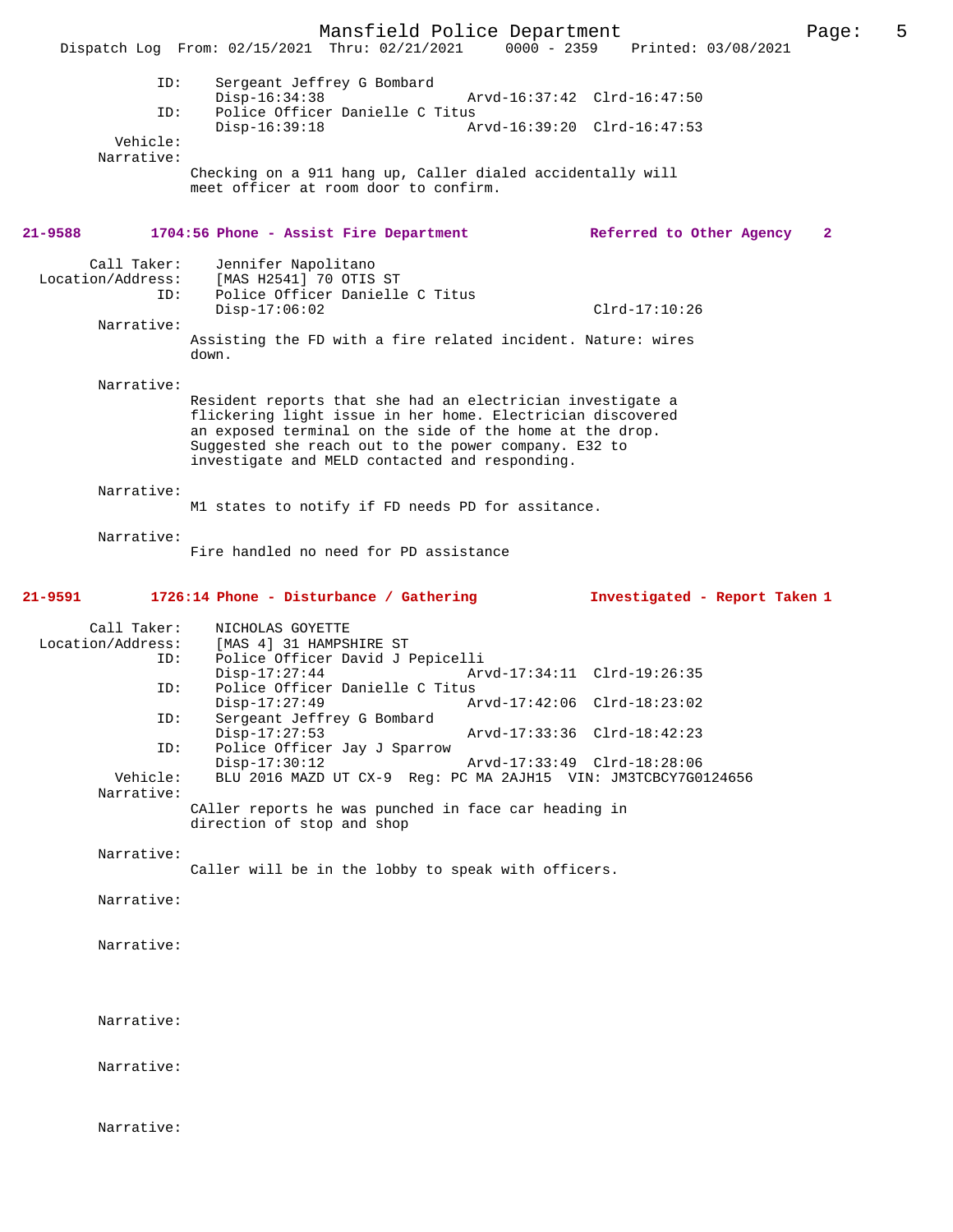Narrative: Narrative: Narrative: Narrative: Refer To Summons: 21MAS-53-AR Summons: OLIVER, BOBBY LOUISE Address: 565 S MAIN ST ATTLEBORO, MA<br>Age: 32 Age: Charges: A&B **21-9622 2045:58 911 - 911 Hang-ups & Verifications Confirmed misdial/Accdntl Call** Call Taker: JEFFREY KEEFE Location/Address: [MAS H3333] 6 FAWN LN ID: Police Officer Jay J Sparrow Disp-20:48:10 Arvd-20:54:34 Clrd-20:56:29 Narrative: Checking on a 911 hang up Narrative: Cp stated everything was okay. Phone was activated by a child on scene. **21-9628 2118:38 Initiated - Building - Property Check Building Checked / Secured 3** Call Taker: Ryan O'Rourke Location/Address: [MAS 322] 31 HAMPSHIRE ST ID: Police Officer Danielle C Titus Arvd-21:18:00 Clrd-21:31:08 Narrative: Checking the area. **21-9631 2138:59 Initiated - Building - Property Check Building Checked / Secured 3** Call Taker: Ryan O'Rourke Location/Address: [MAS 411] 60 FORBES BLVD Police Officer Danielle C Titus Arvd-21:38:00 Clrd-21:45:15 Narrative: Checking the area. **21-9632 2140:39 Initiated - Building - Property Check Building Checked / Secured 3** Call Taker: Ryan O'Rourke Location/Address: [MAS 814] 50 WEST CHURCH ST ID: Police Officer David J Pepicelli Arvd-21:40:00 Clrd-22:04:41 Narrative:

Checking the area.

**2**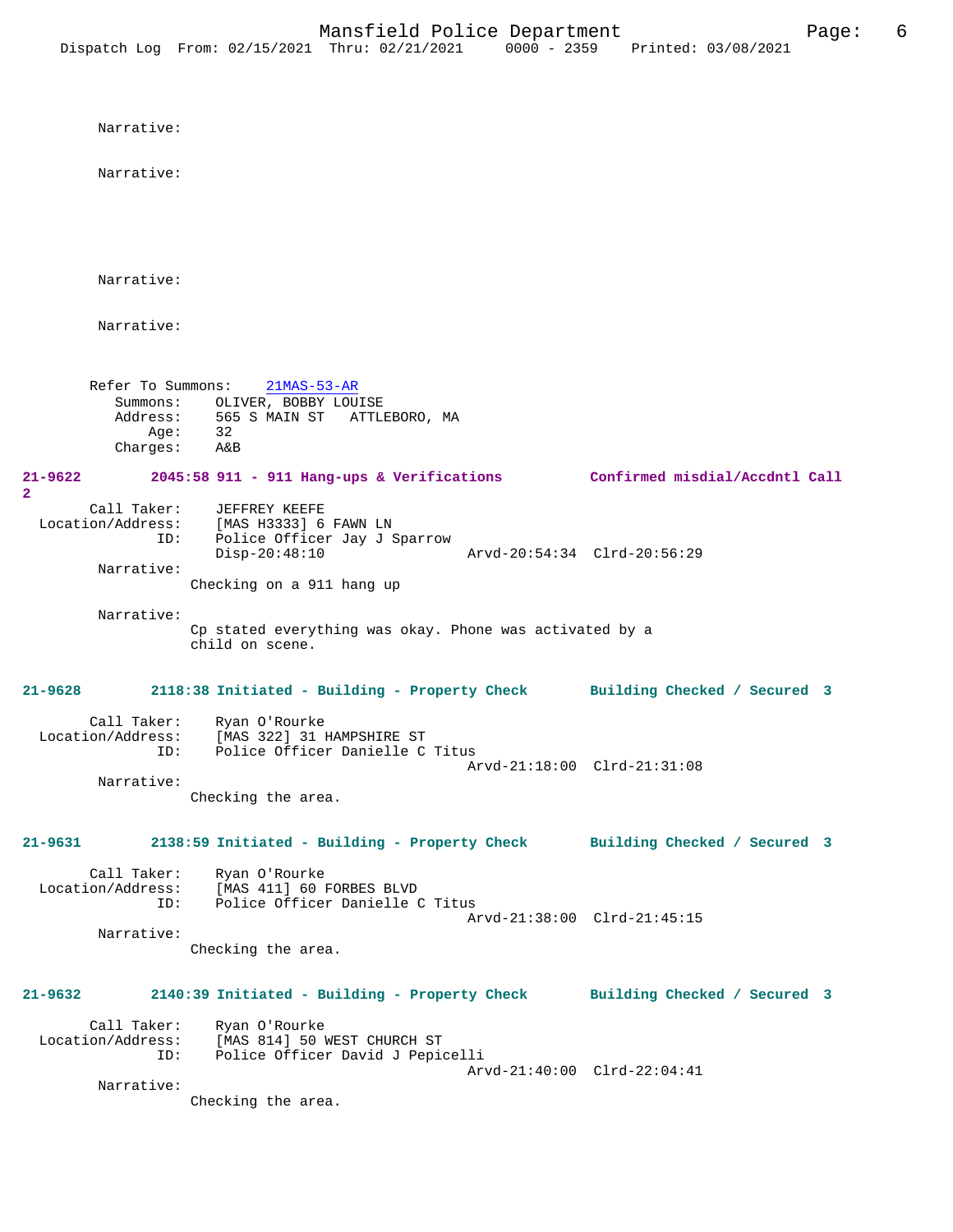Mansfield Police Department Fage: 7 Dispatch Log From: 02/15/2021 Thru: 02/21/2021 0000 - 2359 Printed: 03/08/2021 **21-9635 2203:12 Initiated - Building - Property Check Building Checked / Secured 3** Call Taker: Ryan O'Rourke Location/Address: [MAS 840] 280 SCHOOL ST ID: Police Officer Danielle C Titus Arvd-22:03:00 Clrd-22:05:00 ID: Police Officer Danielle C Titus Disp-22:08:20 Arvd-22:08:31 Clrd-22:22:39 Narrative: Checking the area. **21-9637 2215:55 Initiated - Building - Property Check Building Checked / Secured 3** Call Taker: Ryan O'Rourke<br>Location/Address: [MAS 1015] 30 ess: [MAS 1015] 30 CHAUNCY ST<br>ID: Police Officer David J Pe .<br>Police Officer David J Pepicelli Arvd-22:15:00 Clrd-22:24:22 Narrative: Checking the area. **21-9638 2218:08 Initiated - Building - Property Check Building Checked / Secured 3** Call Taker: Ryan O'Rourke Location/Address: [MAS 1002] 250 EAST ST ID: Police Officer Jay J Sparrow Arvd-22:18:00 Clrd-22:32:55 Narrative: Checking the area. **For Date: 02/16/2021 - Tuesday 21-9652 0101:35 Initiated - Building - Property Check Building Checked / Secured 3** Call Taker: Ryan O'Rourke Location/Address: [MAS 170] 255 HOPE ST ID: Police Officer Meghan Birnie Arvd-01:01:00 Clrd-01:10:08

Checking the area.

Narrative:

# **21-9656 0105:23 Initiated - Building - Property Check Building Checked / Secured 3**

 Call Taker: Ryan O'Rourke Location/Address: [MAS 411] 60 FORBES BLVD ID: Police Officer Christopher D Sorge Arvd-01:05:00 Clrd-01:13:01 Narrative:

Checking the area.

| $21 - 9661$       | 0115:50 Phone - Disabled Motor Vehicle                          | 3<br>Arrest(s) Made         |
|-------------------|-----------------------------------------------------------------|-----------------------------|
| Call Taker:       | Josesph Shebertes                                               |                             |
| Location/Address: | [MAS H3901] 870 MAPLE ST                                        |                             |
| ID:               | Police Officer Meghan Birnie                                    |                             |
|                   | $Disp-01:17:43$                                                 | Arvd-01:23:08 Clrd-04:40:46 |
| ID:               | Sergeant John R Armstrong                                       |                             |
|                   | $Disp-01:24:23$                                                 | Arvd-01:24:27 Clrd-02:06:29 |
| ID:               | Sergeant John R Armstrong                                       |                             |
|                   | $Disp-02:11:52$                                                 | Arvd-02:21:55 Clrd-04:14:35 |
| ID:               | Police Officer Christopher D Sorge                              |                             |
|                   | $Disp-02:12:45$                                                 | Arvd-02:15:15 Clrd-04:40:34 |
| Vehicle:          | RED 2006 TOYT CO PRIUS Req: PC MA 7WZ712 VIN: JTDKB22U667071864 |                             |
| Narrative:        |                                                                 |                             |
|                   | Reported DMV in the area. toyota prius red.                     |                             |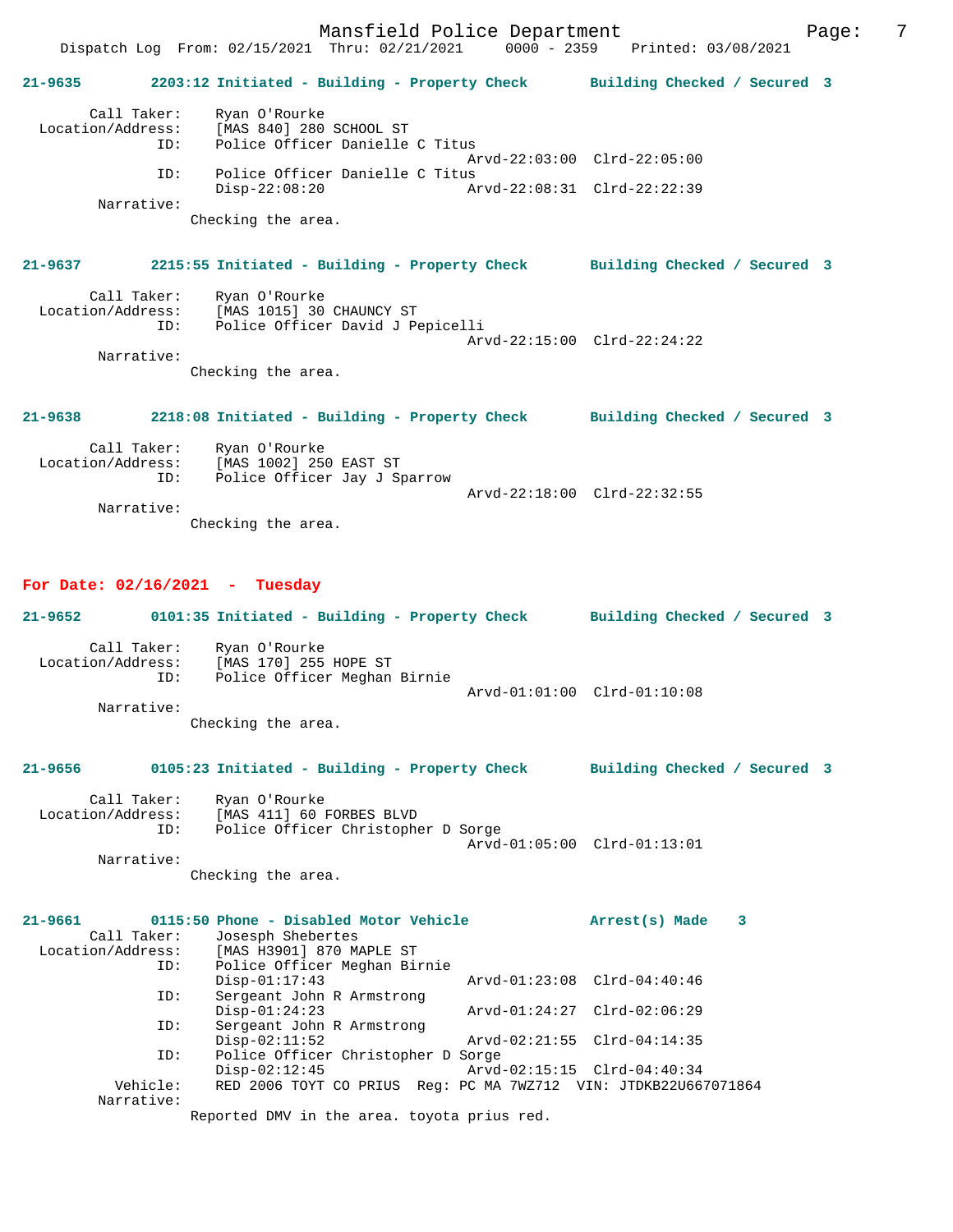Mansfield Police Department Page: 8 Dispatch Log From: 02/15/2021 Thru: 02/21/2021 Narrative: Wrecker needed to pull vehicle out. Central ntfd. Narrative: Tow on scene. Narrative: vehicle has been removed from snow bank. M4 to follow her and tow truck back to residence. Narrative: Narrative: Refer To Arrest: 21MAS-54-AR Arrest: DEOLIVEIRA, ALEX<br>Address: 149 OAKLAND ST Ap 149 OAKLAND ST Apt. #27A MANSFIELD, MA<br>26  $Age:$  Charges: DISORDERLY CONDUCT **21-9676 0156:13 Initiated - Assist Other Agency Referred to Other Agency 3** Call Taker: Ryan O'Rourke Location/Address: [MAS] CENTRAL ST<br>TD: Police Officer C Police Officer Christopher D Sorge Arvd-01:56:00 Clrd-01:57:13 Narrative: out with a Foxboro unit on an mv stop. **21-9683 0230:52 Phone - Suspicious Actv / Persn / Veh Investigated - No Action Req. 2**  Call Taker: Josesph Shebertes<br>Location/Address: [MAS H5729] 167 L Location/Address: [MAS H5729] 167 LAWNDALE RD ID: Police Officer Joshua S Ellender ID: Police Officer Joshua S Ellender<br>Disp-02:32:48 Arvd-02:38:41 Clrd-02:51:45 Vehicle: BLU 2015 FORD FUSION Reg: PC MA 22JP26 VIN: 3FA6P0H78FR272513 GRY 2013 DODG VN CARAVA Reg: PC MA 86EW55 VIN: 2C4RDGBG3DR751877 Narrative: caller reports suspicous person who may have broken into his car and drove away small dark sedan. aprox 45 min old Narrative: happened around 0150, vehicle was parked on Darby, Narrative: check of Erick and Bonney and nothing obvious showing vehicle break ins. Refer To Incident: 21MAS-173-OF **21-9709 0454:28 Initiated - Building - Property Check Building Checked / Secured 3** Call Taker: Ryan O'Rourke Location/Address: [FOX 838] 2 FOXBOROUGH BLVD ID: Police Officer Christopher D Sorge Arvd-04:54:00 Clrd-04:56:45 Narrative: Checking the area. **21-9710 0456:53 Initiated - Building - Property Check Building Checked / Secured 3** Call Taker: Ryan O'Rourke<br>Location/Address: [FOX 49] 35 F [FOX 49] 35 FOXBOROUGH BLVD ID: Police Officer Christopher D Sorge Arvd-04:56:00 Clrd-04:58:45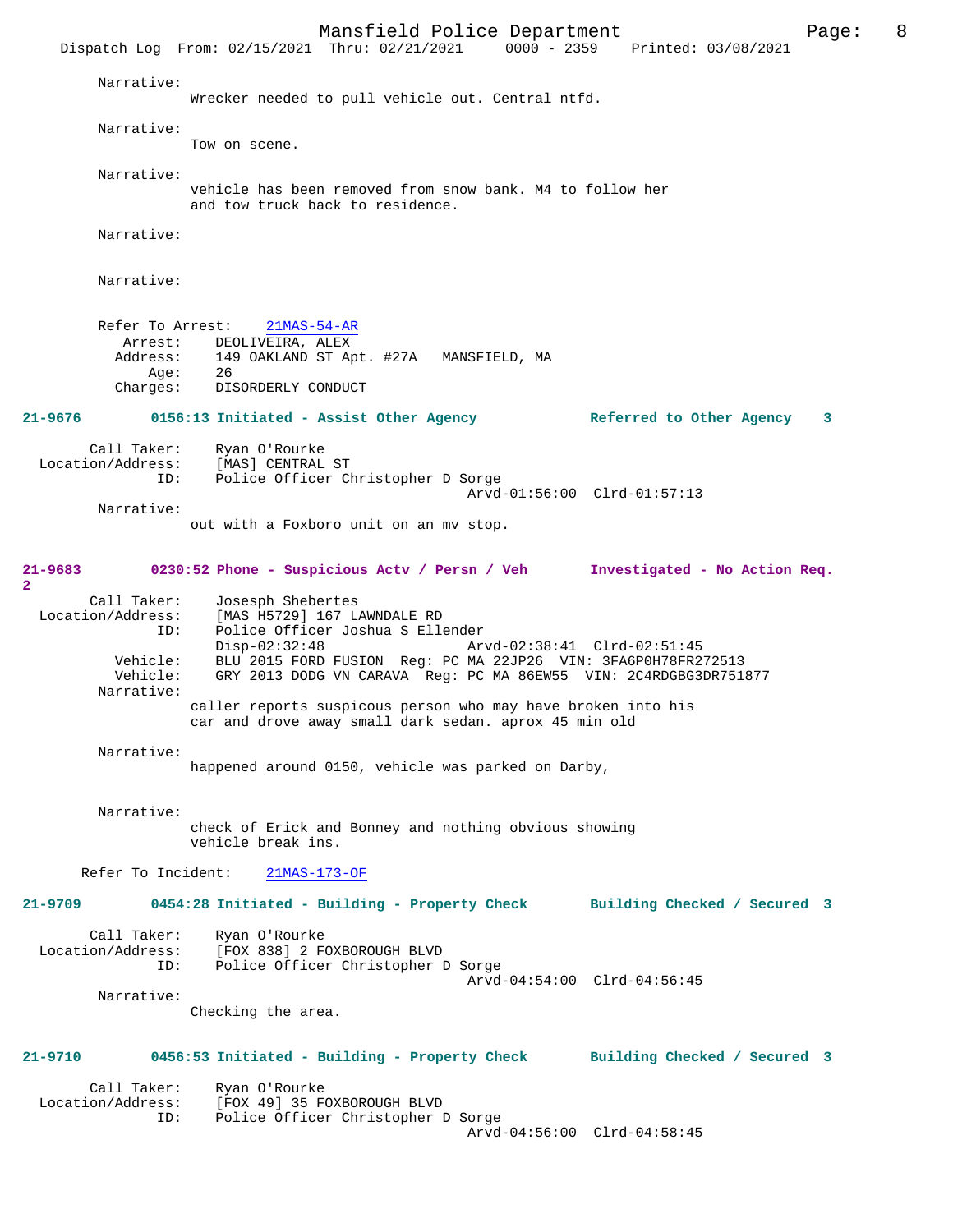Mansfield Police Department Fage: 9 Dispatch Log From: 02/15/2021 Thru: 02/21/2021 0000 - 2359 Printed: 03/08/2021 Narrative: Checking the area. **21-9711 0458:55 Initiated - Building - Property Check Building Checked / Secured 3** Call Taker: Ryan O'Rourke Location/Address: [FOX 14] 4 FISHER ST ID: Police Officer Christopher D Sorge Arvd-04:58:00 Clrd-05:00:27 Narrative: Checking the area. **21-9712 0500:35 Initiated - Building - Property Check Building Checked / Secured 3** Call Taker: Ryan O'Rourke Location/Address: [MAS 411] 60 FORBES BLVD ID: Police Officer Christopher D Sorge Arvd-05:00:00 Clrd-05:01:59 Narrative: Checking the area. **21-9713 0502:08 Initiated - Building - Property Check Building Checked / Secured 3** Call Taker: Ryan O'Rourke<br>Location/Address: [MAS 322] 31 1 ess: [MAS 322] 31 HAMPSHIRE ST<br>ID: Police Officer Christopher Police Officer Christopher D Sorge Arvd-05:02:00 Clrd-05:05:35 Narrative: Checking the area. **21-9740 0824:49 Initiated - Building - Property Check Services Rendered 3**  Call Taker: NICHOLAS GOYETTE Location/Address: [MAS 424] 149 OAKLAND ST ID: Sergeant Thomas R Connor Arvd-08:24:00 Clrd-08:41:59 ID: Police Officer Patrick J Pennie Disp-08:25:36 Arvd-08:25:38 Clrd-08:41:58 Narrative: Checking the area, front desk reports they recieved a call from residents that the party from last night was in the area. Narrative: M12 reports attempting to raise the party, announced themselves 10-15 times. Party was advised. **21-9745 0840 Initiated - Parking Violations Services Rendered 3**  Call Taker: Animal Control Steven Simonds Location/Address: [MAS] 377 NORTH MAIN ST @ 44 CROCKER ST ID: Animal Control Steven Simonds Arvd-08:40:32 Clrd-09:31:52 Narrative: checking area for parking violations Narrative: no violations **21-9755 1011 Initiated - Parking Violations Services Rendered 3**  Call Taker: Animal Control Steven Simonds Location/Address: [MAS] 126 NORTH MAIN ST @ 10 VILLA ST ID: Animal Control Steven Simonds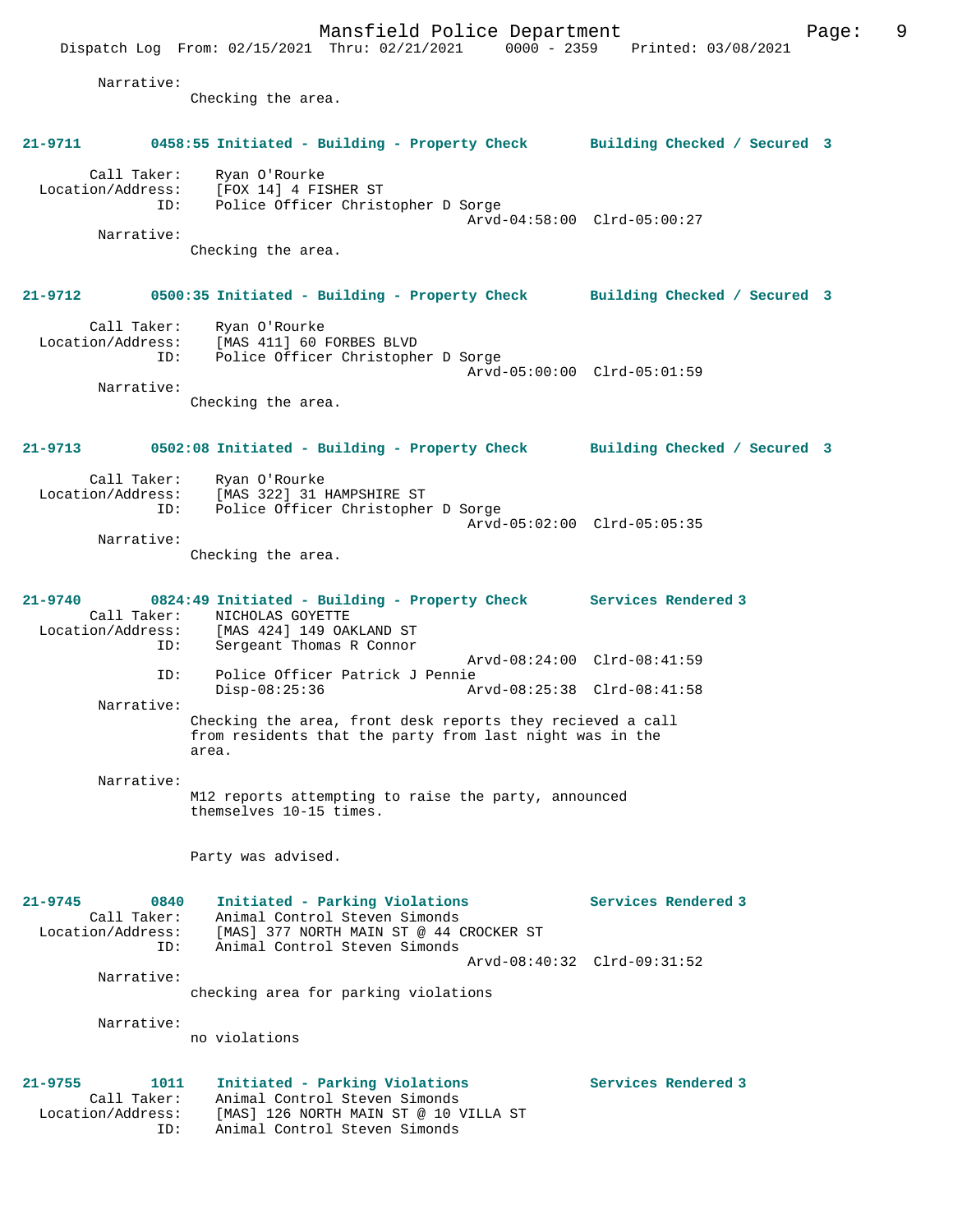Mansfield Police Department Form Page: 10 Dispatch Log From: 02/15/2021 Thru: 02/21/2021 0000 - 2359 Printed: 03/08/2021 Arvd-10:11:45 Clrd-11:11:27 Narrative: checking area for parking violations Narrative: tagged MA 53VV04 on south main in front of cafe on the common for parking ibn the wrong direction **21-9769 1159:05 Initiated - Building - Property Check Building Checked / Secured 3** Call Taker: NICHOLAS GOYETTE Location/Address: [MAS 2] 60 FORBES BLVD Sergeant Thomas R Connor Arvd-11:59:00 Clrd-11:59:22 Narrative: Checking the area. **21-9775 1230 Initiated - Speed Trailer/Signs Deployed Services Rendered 3**  Call Taker: Animal Control Steven Simonds Location/Address: [MAS] NORTH MAIN ST ID: Animal Control Steven Simonds Arvd-12:31:15 Clrd-12:44:34 Narrative: changing batteries on speed signs **21-9777 1244 Initiated - Parking Violations Services Rendered 3**  Call Taker: Animal Control Steven Simonds Location/Address: [MAS] 43 NORTH MAIN ST @ 13 PARK ST ID: Animal Control Steven Simonds Arvd-12:45:12 Clrd-12:52:44 Narrative: checking area for parking violations Narrative: no violations **21-9785 1328 Initiated - Parking Violations Services Rendered 3**  Call Taker: Animal Control Steven Simonds Location/Address: [MAS] 255 NORTH MAIN ST @ 8 COTTAGE ST ID: Animal Control Steven Simonds Arvd-13:28:51 Clrd-14:09:19 Narrative: checking area for parking violations Narrative: tagged MA 6NT324 on main at cottage for restrictive parking **21-9787 1405:54 Initiated - Disabled Motor Vehicle Vehicle Towed 3**  Call Taker: NICHOLAS GOYETTE Location/Address: [MAS] 363 NORTH MAIN ST @ 54 CHAUNCY ST ID: Police Officer Patrick J Pennie Arvd-14:05:00 Clrd-14:56:12 Vehicle: YEL 2012 INTL BOX Reg: CO MA S96194 VIN: 1HTMMAAL8CH451612 Towed: For: Disabled Vehicle By: CHRIS'S TOWING To: RESIDENCE Narrative: Reported DMV in the area. Narrative: M10 requesting Chris's Towing for the box truck. Narrative: Chris' towing on scene Narrative: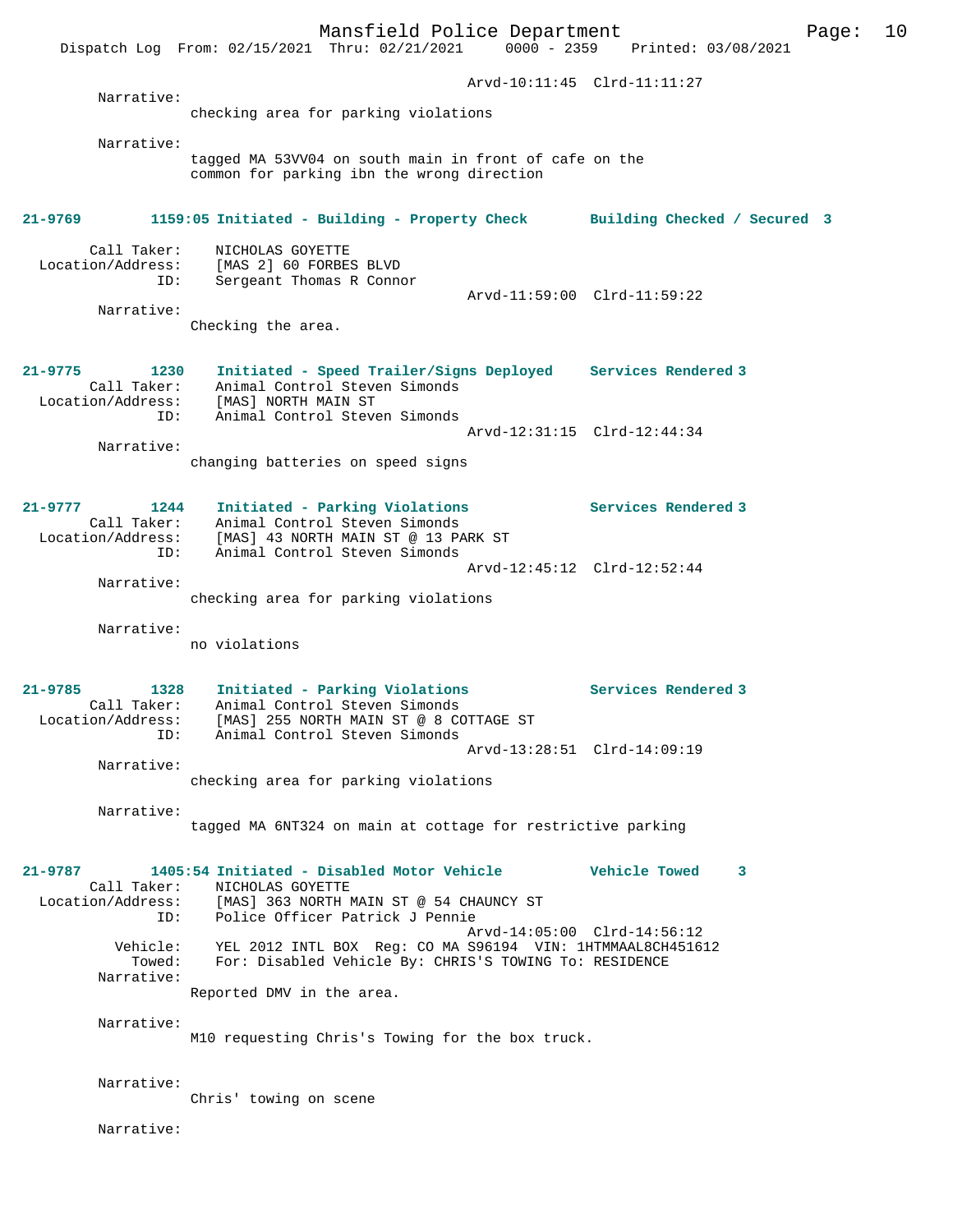| $21 - 9791$<br>Call Taker:<br>Location/Address: |     | 1445:07 Walk-In - Fraud or Identity Theft<br>Support Staff Matthew Todesco<br>[MAS H5874] 23 NELSON WAY | Incident Report 1 |  |
|-------------------------------------------------|-----|---------------------------------------------------------------------------------------------------------|-------------------|--|
| Narrative:                                      | ID: | Sergeant Thomas R Connor<br>$Disp-14:48:38$                                                             | $Clrd-14:50:54$   |  |
|                                                 |     | RP into report unemployment fraud, Sqt Connor to file the<br>report                                     |                   |  |
| Refer To Incident:                              |     | $21MAS-176-OF$                                                                                          |                   |  |

| 21-9807           | 1616:44 Phone - Well Being Check |                             | Services Rendered 3 |
|-------------------|----------------------------------|-----------------------------|---------------------|
| Call Taker:       | Jennifer Napolitano              |                             |                     |
| Location/Address: | [MAS 322] 31 HAMPSHIRE ST        |                             |                     |
| ID:               | Police Officer Danielle C Titus  |                             |                     |
|                   | $Disp-16:22:14$                  | Arvd-16:31:45 Clrd-16:58:00 |                     |
| ID:               | Police Officer Jay J Sparrow     |                             |                     |
|                   | $Disp-16:22:43$                  | Arvd-16:31:46 Clrd-16:58:03 |                     |
| Narrative:        |                                  |                             |                     |

Narrative:

Narrative:

| $21 - 9820$       | 1801:54 Phone - Well Being Check |                             | Services Rendered 3 |
|-------------------|----------------------------------|-----------------------------|---------------------|
| Call Taker:       | NICHOLAS GOYETTE                 |                             |                     |
| Location/Address: | [MAS H5443] 135 FRUIT ST         |                             |                     |
| ID:               | Police Officer Jay J Sparrow     |                             |                     |
|                   | $Disp-18:05:36$                  | Arvd-18:12:15 Clrd-18:28:08 |                     |
| ID:               | Police Officer Andrew J Kelley   |                             |                     |
|                   | $Disp-18:06:28$                  | Arvd-18:12:13 Clrd-18:28:07 |                     |
| Narrative:        |                                  |                             |                     |

Narrative:

Narrative:

Narrative:

M13 reports clear, he was able to be raised and will call the RP.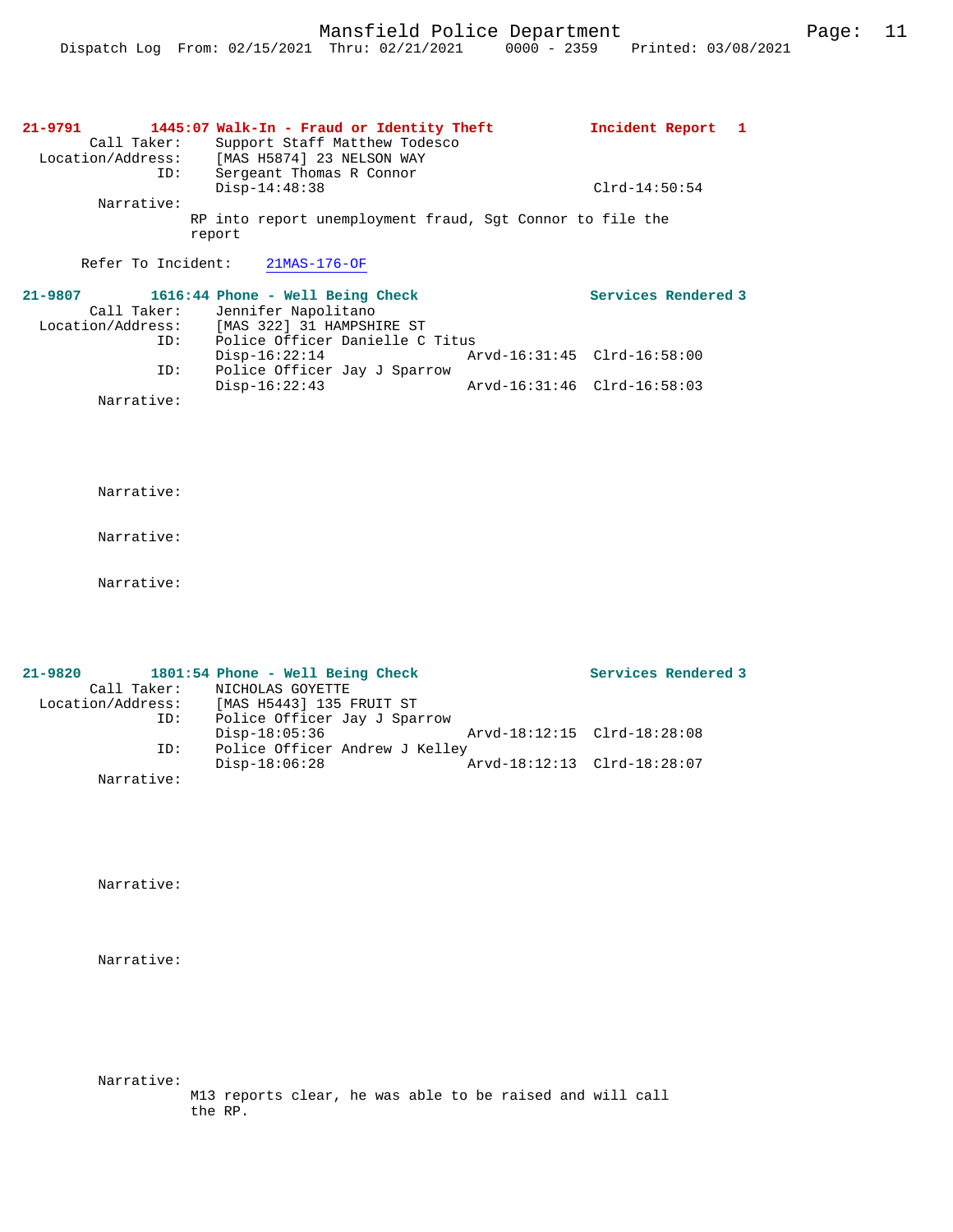Mansfield Police Department Fage: 12

 Dispatch Log From: 02/15/2021 Thru: 02/21/2021 0000 - 2359 Printed: 03/08/2021 **21-9845 2101:12 Initiated - Building - Property Check Building Checked / Secured 3** Call Taker: Josesph Shebertes Location/Address: [MAS 4] 31 HAMPSHIRE ST ID: Police Officer Danielle C Titus Arvd-21:01:00 Clrd-21:03:50 Narrative: Checking the area. **21-9854 2127:51 Phone - 911 Hang-ups & Verifications Confirmed misdial/Accdntl Call 2**  Call Taker: William Mouyos<br>Location/Address: [MAS 946] 631 E Location/Address: [MAS 946] 631 EAST ST Apt. #F201 ID: Police Officer Jay J Sparrow Disp-21:29:11 Arvd-21:34:07 Clrd-21:41:02 Narrative: Checking on a 911 hang up 911 open line disconnected , no answer on call back Narrative: several call back attempts, straight to voicemail Narrative: spoke to caller, reported accidental. **21-9855 2154:22 Initiated - Building - Property Check Building Checked / Secured 3** Call Taker: Josesph Shebertes Location/Address: [MAS 814] 50 WEST CHURCH ST ID: Police Officer Jay J Sparrow Arvd-21:54:00 Clrd-21:58:43 Narrative: Checking the area. **For Date: 02/17/2021 - Wednesday 21-9901 0214:57 Initiated - Building - Property Check Building Checked / Secured 3**

 Call Taker: Josesph Shebertes Location/Address: [MAS 139] 265 FRUIT ST ID: Police Officer Meghan Birnie Arvd-02:14:00 Clrd-02:20:50 Narrative:

Checking the area.

# **21-9903 0221:10 Initiated - Building - Property Check Building Checked / Secured 3**

Call Taker: Josesph Shebertes<br>Location/Address: [MAS 895] 175 FRU ess: [MAS 895] 175 FRUIT ST<br>ID: Police Officer Meghan B Police Officer Meghan Birnie Arvd-02:21:00 Clrd-02:31:36 Narrative:

Checking the area.

# **21-9905 0224:50 Initiated - Building - Property Check Building Checked / Secured 3**

| Call Taker:       | Josesph Shebertes               |  |
|-------------------|---------------------------------|--|
| Location/Address: | [MAS 2] 60 FORBES BLVD          |  |
| TD:               | Police Officer Nicole P Newport |  |
|                   | Arvd-02:24:00 Clrd-02:42:51     |  |

Narrative:

Checking the area.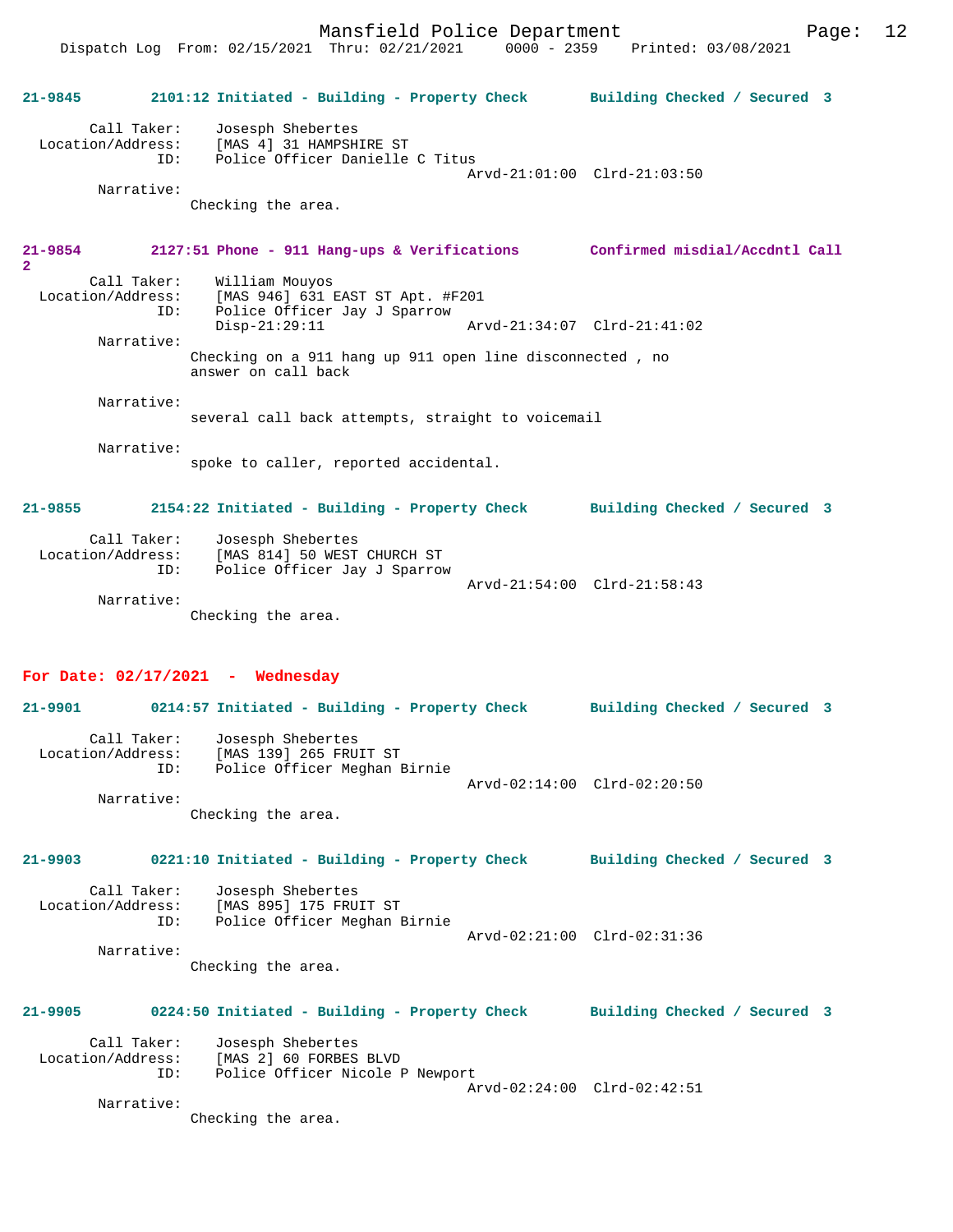Dispatch Log From: 02/15/2021 Thru: 02/21/2021 0000 - 2359 Printed: 03/08/2021 **21-9910 0242:59 Initiated - Building - Property Check Building Checked / Secured 3** Call Taker: Josesph Shebertes Location/Address: [FOX 838] 2 FOXBOROUGH BLVD ID: Police Officer Nicole P Newport Arvd-02:42:00 Clrd-02:46:35 Narrative: Checking the area. **21-9911 0244:32 Initiated - Building - Property Check Building Checked / Secured 3** Call Taker: Josesph Shebertes Location/Address: [MAS 170] 255 HOPE ST ID: Police Officer Meghan Birnie Arvd-02:44:00 Clrd-02:56:39 Narrative: Checking the area. **21-9912 0246:41 Initiated - Building - Property Check Building Checked / Secured 3** Call Taker: Josesph Shebertes Location/Address: [MAS 1040] 10 RESERVOIR ST Apt. #ST ID: Police Officer Nicole P Newport Arvd-02:46:00 Clrd-02:49:39 Narrative: Checking the area. **21-9913 0249:46 Initiated - Building - Property Check Building Checked / Secured 3** Call Taker: Josesph Shebertes Location/Address: [FOX 14] 4 FISHER ST ID: Police Officer Nicole P Newport Arvd-02:49:00 Clrd-02:53:09 Narrative: Checking the area. **21-9917 0301:02 Initiated - Building - Property Check Building Checked / Secured 3** Call Taker: Josesph Shebertes Location/Address: [MAS 4] 31 HAMPSHIRE ST ID: Police Officer Nicole P Newport Arvd-03:01:00 Clrd-03:08:13 Narrative: Checking the area. **21-9920 0320:14 Initiated - Building - Property Check Building Checked / Secured 3** Call Taker: Josesph Shebertes Location/Address: [MAS 1002] 250 EAST ST ID: Police Officer Meghan Birnie Arvd-03:20:00 Clrd-03:26:37 Narrative: Checking the area. **21-9921 0321:39 Initiated - Building - Property Check Building Checked / Secured 3** Call Taker: Josesph Shebertes Location/Address: [MAS 1015] 30 CHAUNCY ST ID: Police Officer Jay J Sparrow Arvd-03:21:00 Clrd-03:24:39 Narrative: Checking the area.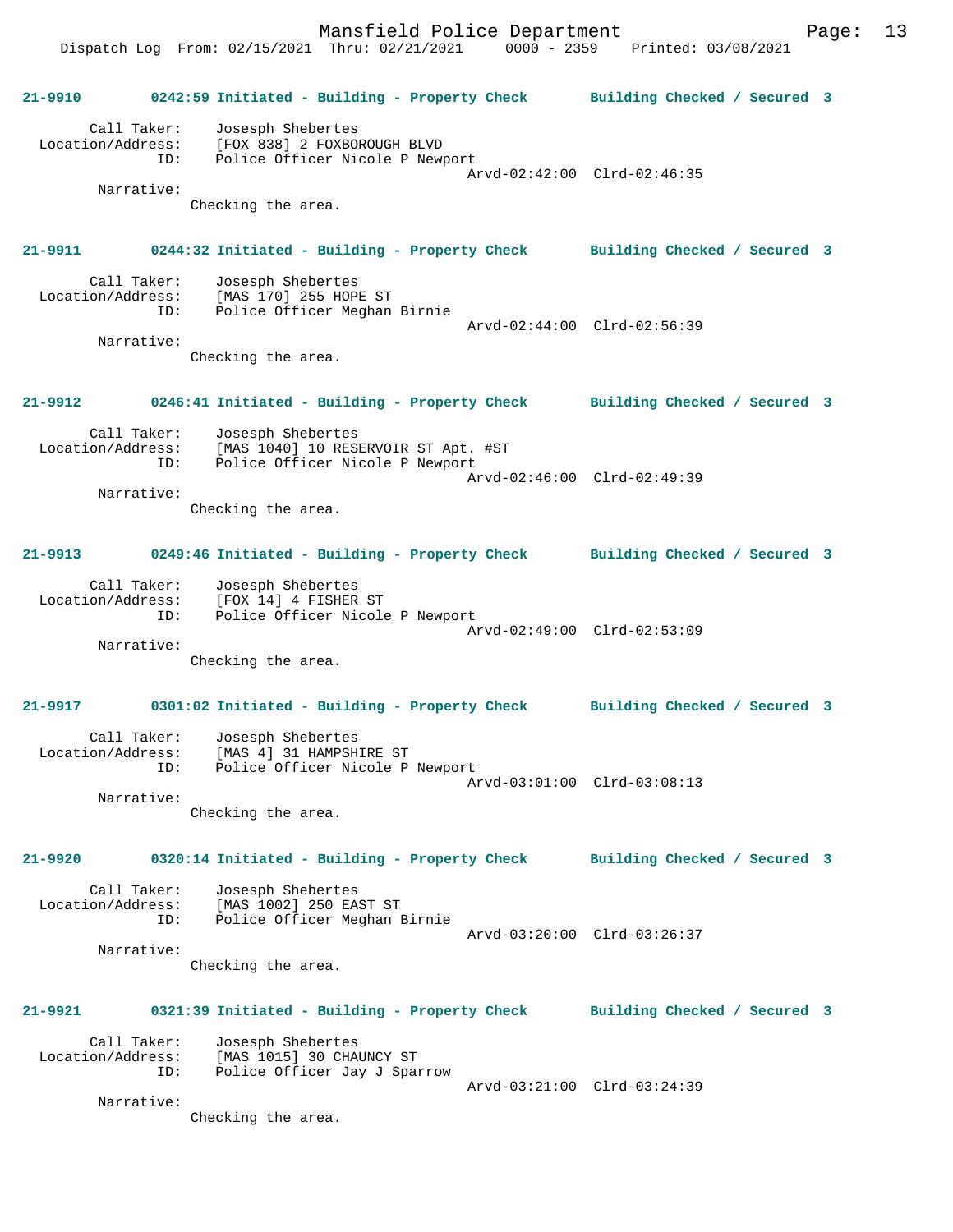Dispatch Log From: 02/15/2021 Thru: 02/21/2021 0000 - 2359 Printed: 03/08/2021

|                                                            | 21-9934 0503:49 Initiated - Suspicious Actv / Persn / Veh Building Checked / Secured 2                                                                                               |                                                            |
|------------------------------------------------------------|--------------------------------------------------------------------------------------------------------------------------------------------------------------------------------------|------------------------------------------------------------|
|                                                            | Call Taker: Josesph Shebertes<br>Location/Address: [MAS 909] 450 GILBERT ST<br>ID: Police Officer Nicole P Newport                                                                   | Arvd-05:03:00 Clrd-05:06:53                                |
| Narrative:                                                 | M8 will be checking property,                                                                                                                                                        |                                                            |
| Narrative:                                                 | property check secured.                                                                                                                                                              |                                                            |
|                                                            | 21-9957 0906:30 Initiated - Motor Vehicle Stop Citation / Warning Issued 3                                                                                                           |                                                            |
|                                                            | Call Taker: NICHOLAS GOYETTE<br>Location/Address: [MAS] 363 NORTH MAIN ST @ 54 CHAUNCY ST<br>ID: Police Officer Michael T Fitzgerald                                                 |                                                            |
| Narrative:                                                 | Vehicle: BLK 2018 FORD FUSION Req: PC MA 426R20 VIN: 3FA6P0H76JR118102                                                                                                               | Arvd-09:06:00 Clrd-09:08:52                                |
|                                                            | Out with a myst.                                                                                                                                                                     |                                                            |
| Narrative:                                                 | Citation issued to the RO                                                                                                                                                            |                                                            |
| 21-9960<br>0930                                            | Initiated - Parking Violations<br>Call Taker: Animal Control Steven Simonds<br>Location/Address: [MAS] 242 NORTH MAIN ST @ 16 OLD COLONY WAY<br>Animal Control Steven Simonds<br>ID: | <b>Services Rendered 3</b>                                 |
| Narrative:                                                 | checking area for parking violations                                                                                                                                                 | Arvd-09:30:52 Clrd-10:34:18                                |
| Narrative:                                                 | no violations                                                                                                                                                                        |                                                            |
| 21-9972<br>1052<br>Call Taker:<br>Location/Address:<br>ID: | Initiated - Parking Violations Services Rendered 3<br>Animal Control Steven Simonds<br>[MAS] 242 NORTH MAIN ST @ 16 OLD COLONY WAY<br>Animal Control Steven Simonds                  |                                                            |
| Narrative:                                                 | checking area for parking violations                                                                                                                                                 | Arvd-11:15:01 Clrd-11:46:42                                |
| Narrative:                                                 | tagged OH MZS9514 at One Mansfield for overtime parking                                                                                                                              |                                                            |
| Narrative:                                                 | tagged MA 6JG732 on crocker for overtime parking                                                                                                                                     |                                                            |
| Narrative:                                                 | tagged MA COMM S96194 on crocker for overtime parking                                                                                                                                |                                                            |
| 21-9970                                                    | 1058:14 Phone - Suspicious Actv / Persn / Veh                                                                                                                                        | Building Checked / Secured 2                               |
| Call Taker:<br>Location/Address:<br>ID:                    | Dispatcher Alyson Vico<br>[MAS] 80 WINTER ST<br>Police Officer Michael T Fitzgerald                                                                                                  |                                                            |
| ID:                                                        | $Disp-11:00:27$<br>Police Officer Nicole M Boldrighini<br>$Disp-11:00:31$                                                                                                            | Arvd-11:04:07 Clrd-11:06:23<br>Arvd-11:01:32 Clrd-11:06:23 |
| Narrative:                                                 | CP would like an officer sent by his house to check on<br>things.                                                                                                                    |                                                            |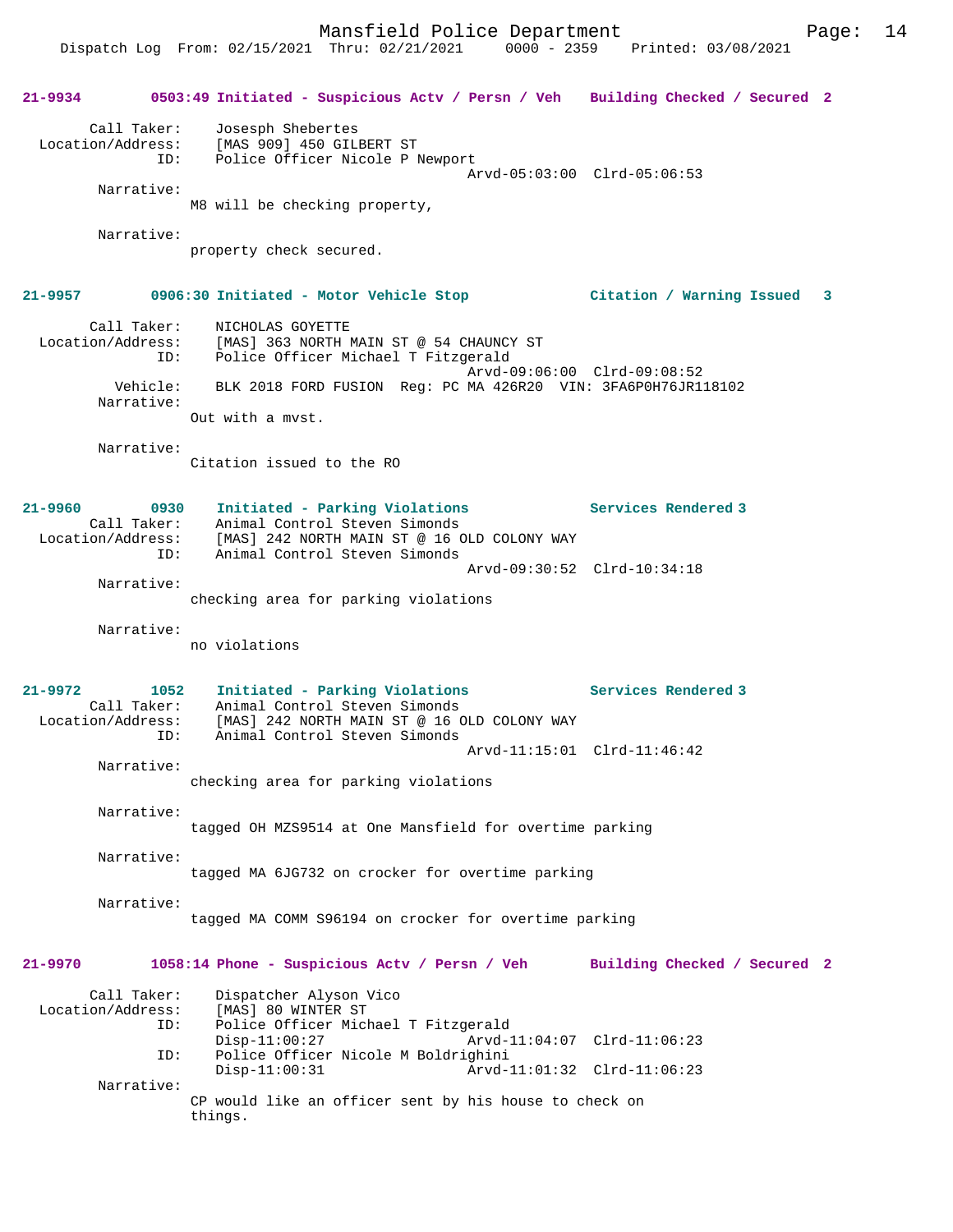| $21 - 9982$                                                | 1226:56 Initiated - Motor Vehicle Stop                                                                                                    |                             | Citation / Warning Issued 3 |  |
|------------------------------------------------------------|-------------------------------------------------------------------------------------------------------------------------------------------|-----------------------------|-----------------------------|--|
| Call Taker:<br>Location/Address:<br>ID:                    | Dispatcher Jacques Ryan<br>[MAS] 173 CHAUNCY ST @ 12 PERKINS AVE<br>Police Officer Michael T Fitzgerald                                   |                             |                             |  |
| Vehicle:                                                   | BLK 2019 FORD CO MUSTANG Reg: PAV MA ROSSOM VIN: 1FATP8FF5K5171583                                                                        | Arvd-12:26:00 Clrd-12:31:05 |                             |  |
| 21-9984<br>1238<br>Call Taker:<br>Location/Address:        | Initiated - Parking Violations<br>Animal Control Steven Simonds<br>[MAS] 255 NORTH MAIN ST @ 8 COTTAGE ST                                 |                             | Services Rendered 3         |  |
| ID:                                                        | Animal Control Steven Simonds                                                                                                             | Arvd-12:38:23 Clrd-12:49:24 |                             |  |
| Narrative:                                                 | checking area for parking violations                                                                                                      |                             |                             |  |
| Narrative:                                                 | tagged MA 8GR469 on main for restrictive parking                                                                                          |                             |                             |  |
| 21-9985                                                    | $1250:40$ 911 - Well Being Check                                                                                                          |                             | Services Rendered 3         |  |
| Call Taker:<br>ID:                                         | William Casey<br>Location/Address: [MAS H809] 132 SOUTH MAIN ST                                                                           |                             |                             |  |
| ID:                                                        | Police Officer Michael T Fitzgerald<br>$Disp-12:53:54$<br>Police Officer Nicole M Boldrighini                                             | Arvd-12:57:38 Clrd-13:27:06 |                             |  |
| ID:                                                        | $Disp-13:00:34$<br>Sergeant Robert S Pierce                                                                                               | Arvd-13:00:37 Clrd-13:07:17 |                             |  |
| Narrative:                                                 | $Disp-13:22:25$                                                                                                                           | Arvd-13:22:40 Clrd-13:27:07 |                             |  |
|                                                            | Cp reports she recieved a help message from sister and hasnt<br>been able get into contact with her since.                                |                             |                             |  |
| Narrative:                                                 | M15 spoke to the homeowner who stated the party has an<br>Andriod phone and dialed accidentally.                                          |                             |                             |  |
| 21-9987<br>1259<br>Call Taker:<br>Location/Address:        | Initiated - Speed Trailer/Signs Deployed Services Rendered 3<br>Animal Control Steven Simonds<br>[MAS] BRANCH ST                          |                             |                             |  |
| ID:<br>Narrative:                                          | Animal Control Steven Simonds                                                                                                             | Arvd-12:59:37 Clrd-13:04:33 |                             |  |
|                                                            | changing batteries on speed signs                                                                                                         |                             |                             |  |
| 21–9993<br>1342<br>Call Taker:<br>Location/Address:<br>ID: | Initiated - Parking Violations<br>Animal Control Steven Simonds<br>[MAS] 389 NORTH MAIN ST @ 10 PRATT ST<br>Animal Control Steven Simonds |                             | Services Rendered 3         |  |
| Narrative:                                                 |                                                                                                                                           | Arvd-13:43:13 Clrd-14:32:34 |                             |  |
|                                                            | checking area for parking violations                                                                                                      |                             |                             |  |
| Narrative:                                                 | no violations                                                                                                                             |                             |                             |  |
| $21 - 10000$<br>Call Taker:<br>Location/Address:           | 1414:56 911 - Disabled Motor Vehicle<br>William Casey<br>[MAS 271] 390 OAKLAND ST                                                         |                             | Services Rendered 3         |  |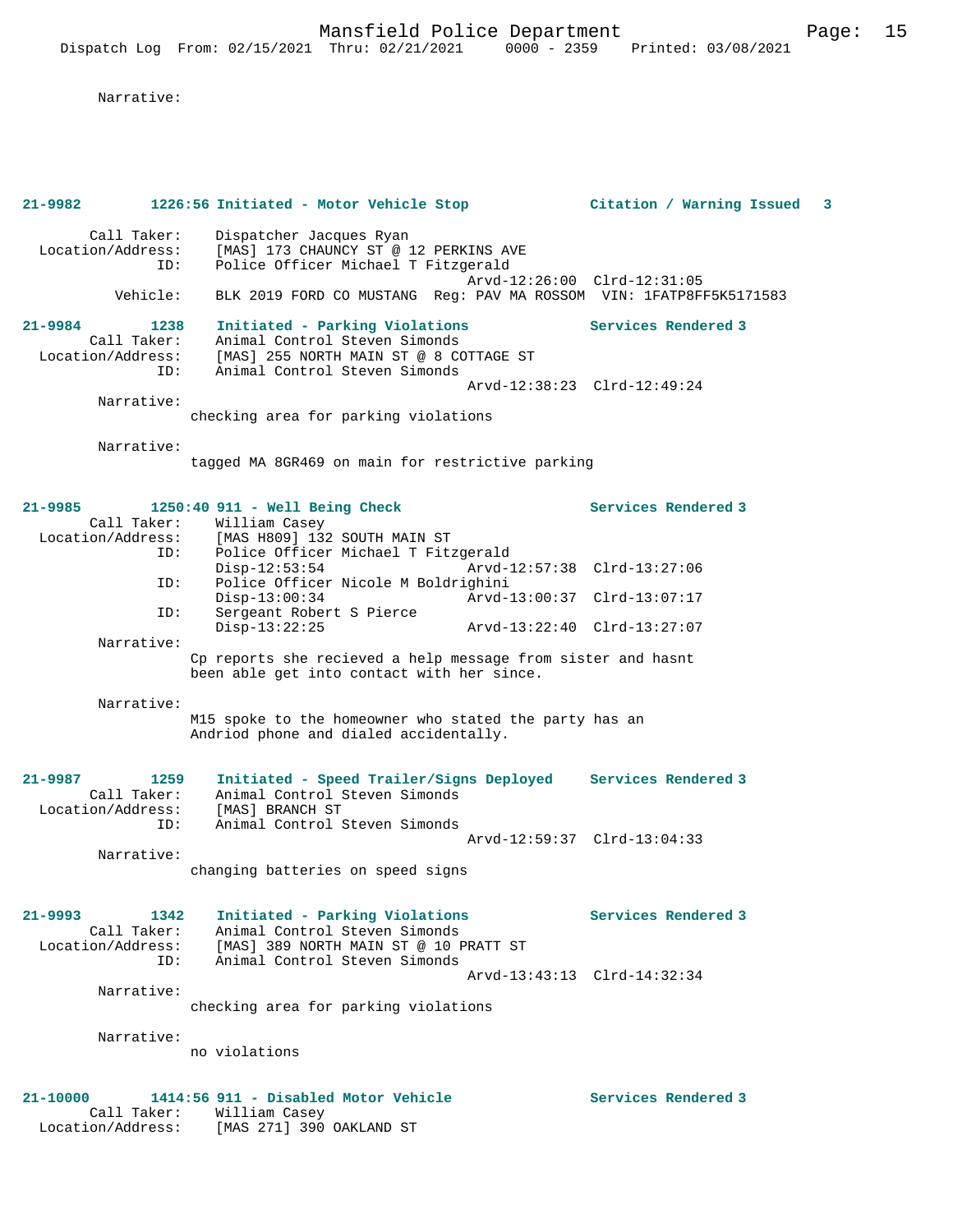Mansfield Police Department Page: 16 Dispatch Log From: 02/15/2021 Thru: 02/21/2021 0000 - 2359 ID: Police Officer Michael T Fitzgerald Disp-14:18:44 Arvd-14:25:34 Clrd-14:27:55 Narrative: CP needs an officer to direct traffic for a truck removal from snow bank Narrative: Vehicle out of the bank **21-10008 1510:28 Phone - Well Being Check Unfounded/Unverifed 3** Call Taker: APRIL LEHANE<br>Location/Address: [MAS] 800 SC ess: [MAS] 800 SCHOOL ST<br>ID: Police Officer Gregg Police Officer Gregg S Kennedy Disp-15:11:50 Arvd-15:15:58 Clrd-15:22:59<br>ID: Police Officer Michael T Fitzgerald ID: Police Officer Michael T Fitzgerald Arvd-15:18:33 Clrd-15:22:59 Narrative: RP is reporting she passed by a small child on the side of the road with a rolling suit case. Appears to be in a grassy area. Somewhere in the 800-900 block Narrative: Area search negetive **21-10020 1714:51 Phone - 911 Hang-ups & Verifications Unfounded/Unverifed 2** Call Taker: APRIL LEHANE Location/Address: [MAS] YORK RD<br>TD: Sergeant Thoma Sergeant Thomas R Connor<br>Disp-17:16:07 Disp-17:16:07 Arvd-17:28:37 Clrd-17:35:35 Narrative: Checking on a 911 hang up Narrative: no answer on call back, traveling on York rd near #178 Narrative: No one flagging the ofc down **21-10028 1802:38 Initiated - Motor Vehicle Stop Citation / Warning Issued 3** Call Taker: Dispatcher Jacques Ryan Location/Address: [MAS] 200 CHAUNCY ST @ 234 CENTRAL ST<br>TD: Police Officer Andrew J Kelley Police Officer Andrew J Kelley Arvd-18:02:00 Clrd-18:07:27 Vehicle: GRY 2017 MAZD MAZDA3 Reg: PC MA 6MJ747 VIN: 3MZBN1L37HM134225 Narrative: Off with mvst Narrative: RO cited **21-10041 1943:12 Phone - Vandalism Investigated - Report Taken 3** Call Taker: Stephen Martell<br>Location/Address: [MAS H1943] 13 I ess: [MAS H1943] 13 PARK ST Apt. #B<br>ID: Police Officer Joshua S Ellende ID: Police Officer Joshua S Ellender Disp-19:45:09 Arvd-19:49:19 Clrd-20:06:13<br>Vehicle: GRY 2009 VOLK JETTA Req: PC MA 7BJ418 VIN: 3VWHZ71K89M00 GRY 2009 VOLK JETTA Reg: PC MA 7BJ418 VIN: 3VWHZ71K89M005049 Narrative: RP stated he believes his tire was slashed. Front right tire Narrative: believes tire was slashed monday morning around 0930,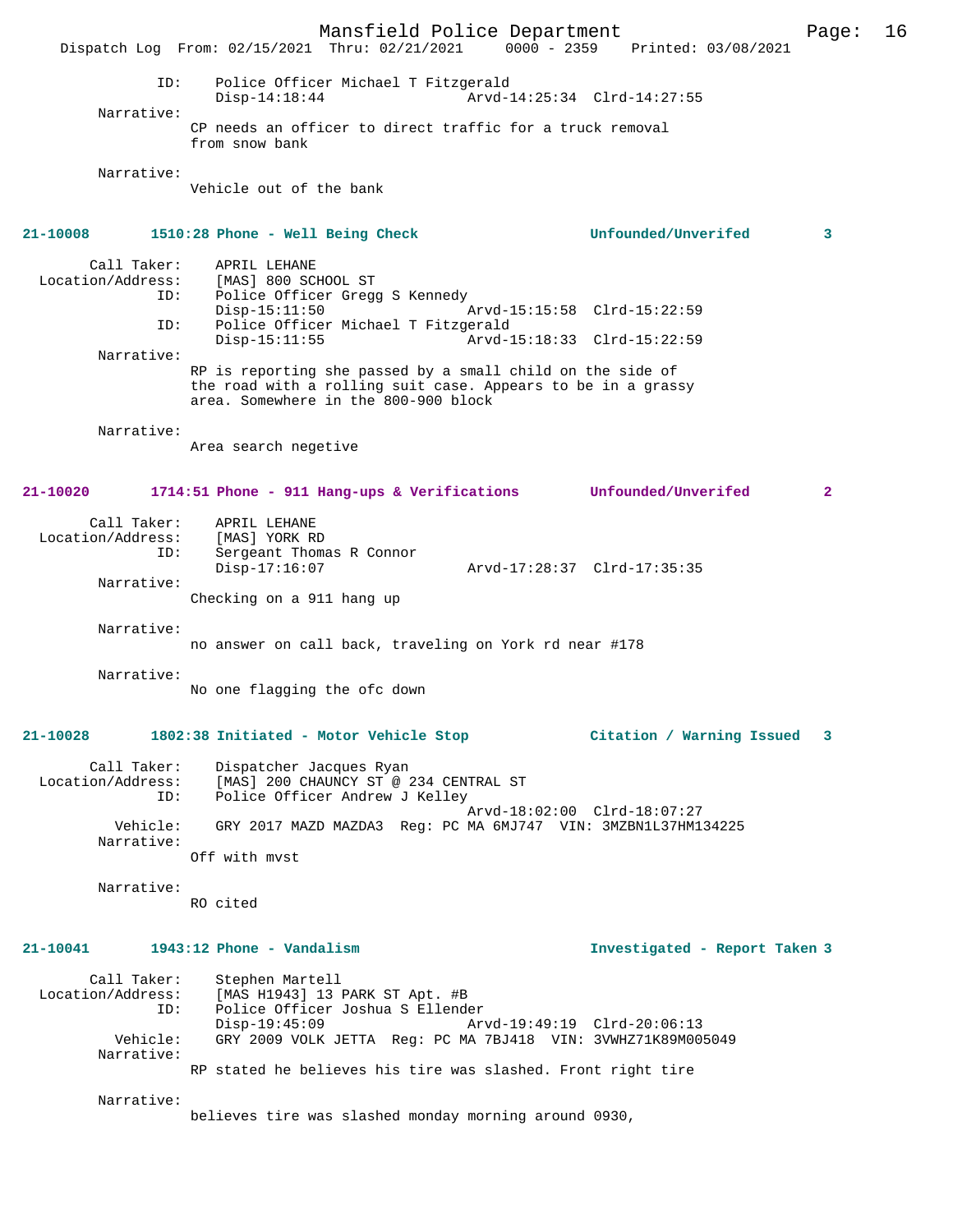| Refer To Incident:                |     |          | $21MAS-181-OF$                             |                                                                                                                              |                               |  |
|-----------------------------------|-----|----------|--------------------------------------------|------------------------------------------------------------------------------------------------------------------------------|-------------------------------|--|
| $21 - 10052$<br>1                 |     |          | $2042:31$ 911 - Disturbance / Gathering    |                                                                                                                              | Investigated - No Action Req. |  |
|                                   |     |          | Call Taker: PATRICK FEENEY                 |                                                                                                                              |                               |  |
| Location/Address: [MAS] FULTON PL |     |          |                                            |                                                                                                                              |                               |  |
|                                   | ID: |          | Police Officer Joshua S Ellender           |                                                                                                                              |                               |  |
|                                   |     |          | Disp-20:43:22                              |                                                                                                                              | Arvd-20:45:56 Clrd-21:03:00   |  |
|                                   | ID: |          | Police Officer Andrew J Kelley             |                                                                                                                              |                               |  |
|                                   |     |          | $Disp-20:43:28$                            |                                                                                                                              | $Clrd-20:44:45$               |  |
|                                   | ID: |          | Police Officer Jay J Sparrow               |                                                                                                                              |                               |  |
|                                   |     |          | $Disp-20:44:36$                            |                                                                                                                              | Arvd-20:46:43 Clrd-21:02:56   |  |
| Narrative:                        |     |          |                                            |                                                                                                                              |                               |  |
|                                   |     | outside. |                                            | 911 caller report that she hears some type of disturbance                                                                    |                               |  |
| Narrative:                        |     |          |                                            |                                                                                                                              |                               |  |
|                                   |     |          | home. She is unable to see anyone outside. | RP reports she hears a lot of yelling and sounds like things<br>are being broken; states the noise is coming from behind her |                               |  |

Refer To Incident:

involved party was talking about a situation and became heated, no issues.

**21-10054 2056:35 Initiated - Building - Property Check Building Checked / Secured 3**

| Call Taker:       | Ryan O'Rourke                  |  |
|-------------------|--------------------------------|--|
| Location/Address: | [MAS 411] 60 FORBES BLVD       |  |
| TD:               | Police Officer Andrew J Kelley |  |
|                   | Arvd-20:56:00 Clrd-21:19:04    |  |

Narrative:

Checking the area.

### **21-10059 2133:36 Initiated - Building - Property Check Building Checked / Secured 3**

| Call Taker:       | Ryan O'Rourke                  |  |
|-------------------|--------------------------------|--|
| Location/Address: | [MAS 255] 377 CHAUNCY ST       |  |
| ID:               | Police Officer Andrew J Kelley |  |
|                   | Arvd-21:33:00 Clrd-21:45:24    |  |
| Narrative:        |                                |  |

Checking the area.

# **21-10064 2149:31 Initiated - Building - Property Check Building Checked / Secured 3**

Call Taker: Ryan O'Rourke<br>Location/Address: [MAS 802B] 428 ess: [MAS 802B] 428 ELM ST<br>ID: Police Officer Andrew Police Officer Andrew J Kelley Arvd-21:49:00 Clrd-21:56:59

Narrative:

Checking the area.

# **21-10065 2202:03 Initiated - Motor Vehicle Stop Citation / Warning Issued 3**

 Call Taker: Ryan O'Rourke Vicinity of: [MAS] 464 SCHOOL ST @ 10 PLYMOUTH ST ID: Police Officer Andrew J Kelley Arvd-22:02:00 Clrd-22:12:01<br>Vehicle: BLK 2003 TOYT UT RAV4 Req: PAS MA TP13H4W VIN: JTEGH20V6 BLK 2003 TOYT UT RAV4 Reg: PAS MA TP13H4W VIN: JTEGH20V630083559 Narrative: mv stop.

Narrative:

citation issued for speed and no license in possesion.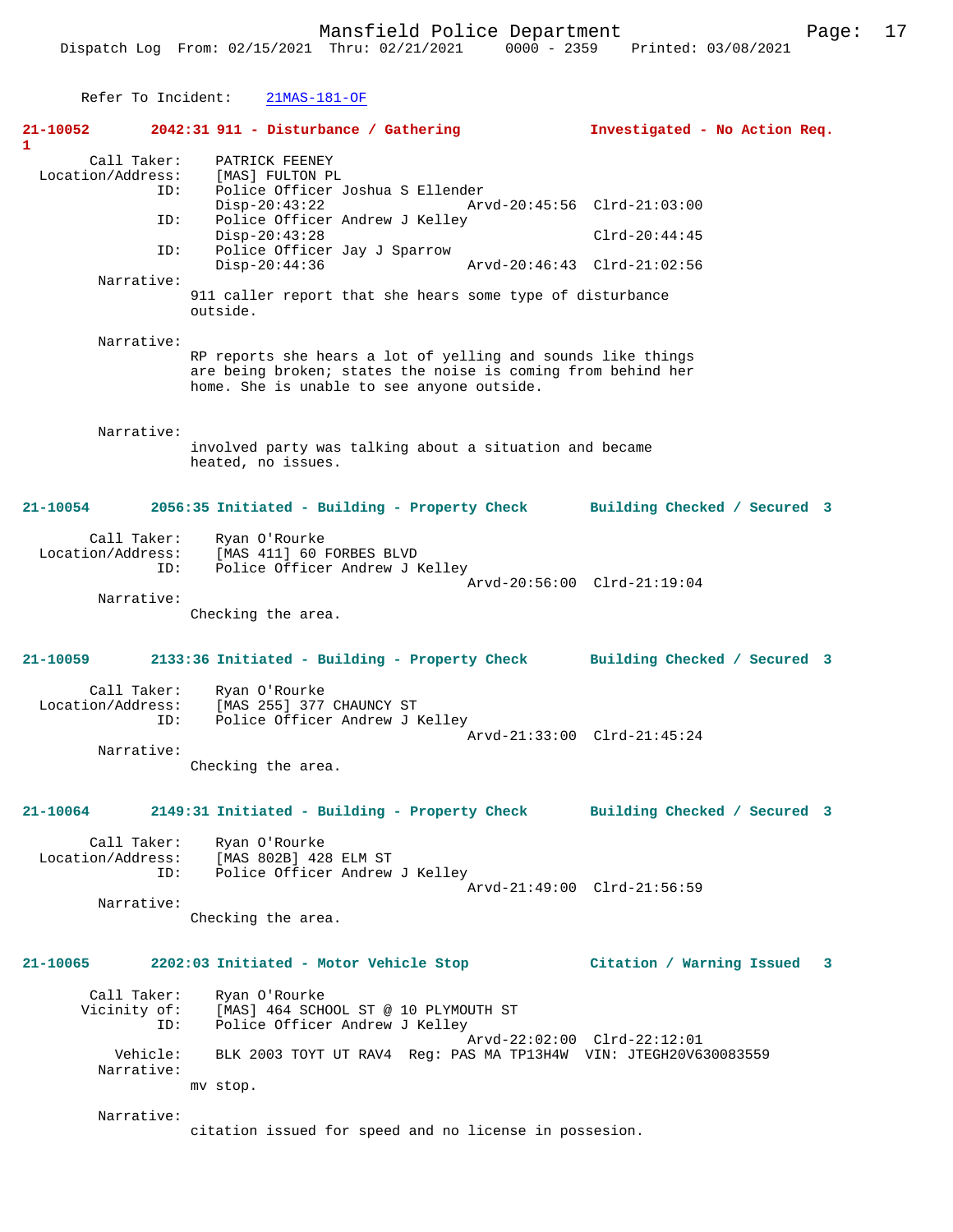|                   |                                      | 21-10066 2209:35 Initiated - Building - Property Check Building Checked / Secured 3                     |                             |                                                                                                           |              |  |
|-------------------|--------------------------------------|---------------------------------------------------------------------------------------------------------|-----------------------------|-----------------------------------------------------------------------------------------------------------|--------------|--|
| Location/Address: | Call Taker:<br>ID:                   | Ryan O'Rourke<br>MAS 1002] 250 EAST ST<br>Police Officer Jav J C<br>Police Officer Jay J Sparrow        |                             | Arvd-22:09:00 Clrd-22:23:21                                                                               |              |  |
|                   | Narrative:                           | Checking the area.                                                                                      |                             |                                                                                                           |              |  |
|                   |                                      | 21-10067 2212:26 Initiated - Building - Property Check Building Checked / Secured 3                     |                             |                                                                                                           |              |  |
|                   |                                      | Call Taker: Ryan O'Rourke<br>Vicinity of: [MAS 840] 280 SCHOOL ST<br>ID: Police Officer Andrew J Kelley | Arvd-22:12:00 Clrd-22:33:00 |                                                                                                           |              |  |
|                   | Narrative:                           | Checking the area.                                                                                      |                             |                                                                                                           |              |  |
| 21-10071          | Call Taker:<br>Vicinity of:          | 2238:54 911 - Suspicious Actv / Persn / Veh Arrest(s) Made<br>PATRICK FEENEY<br>[MAS] 16 ERICK RD       |                             |                                                                                                           | $\mathbf{2}$ |  |
|                   | ID:<br>ID:                           | Police Officer Jay J Sparrow<br>$Disp-22:40:12$<br>Police Officer Joshua S Ellender                     |                             | Arvd-22:45:39 Clrd-23:24:56                                                                               |              |  |
|                   | Vehicle:<br>Narrative:               | $Disp-22:40:34$                                                                                         |                             | Arvd-22:42:52 Clrd-02/18/2021 @ 00:15:57<br>WHI 2006 BUIC LUCERN Reg: PC MA 559NY6 VIN: 1G4HD57256U250049 |              |  |
|                   | Narrative:                           |                                                                                                         |                             |                                                                                                           |              |  |
|                   | Narrative:                           |                                                                                                         |                             |                                                                                                           |              |  |
|                   | Narrative:                           |                                                                                                         |                             |                                                                                                           |              |  |
|                   | Refer To Arrest:<br>Address:<br>Age: | $21MAS-56-AR$<br>Arrest: ANTON, BRIAN F<br>36 MARLBORO ST QUINCY, MA<br>21<br>Charges: Warrant arrest   |                             |                                                                                                           |              |  |
|                   |                                      | For Date: $02/18/2021$ - Thursday                                                                       |                             |                                                                                                           |              |  |
|                   |                                      | 21-10080 0110:27 Initiated - Building - Property Check Building Checked / Secured 3                     |                             |                                                                                                           |              |  |
| Location/Address: | Call Taker:<br>ID:                   | Ryan O'Rourke<br>[MAS 992] 660 EAST ST<br>Police Officer Nicole P Newport                               |                             | Arvd-01:10:00 Clrd-01:13:07                                                                               |              |  |
|                   | Narrative:                           | Checking the area.                                                                                      |                             |                                                                                                           |              |  |
| 21-10083          |                                      | 0116:02 Phone - 911 Hang-ups & Verifications Investigated - Report Taken 2                              |                             |                                                                                                           |              |  |
| Location/Address: | Call Taker:<br>ID:                   | Josesph Shebertes<br>[MAS <sub>4</sub> ]<br>Police Officer Joshua S Ellender                            |                             |                                                                                                           |              |  |
|                   |                                      | $Disp-01:18:02$                                                                                         |                             | Arvd-01:22:56 Clrd-02:00:54                                                                               |              |  |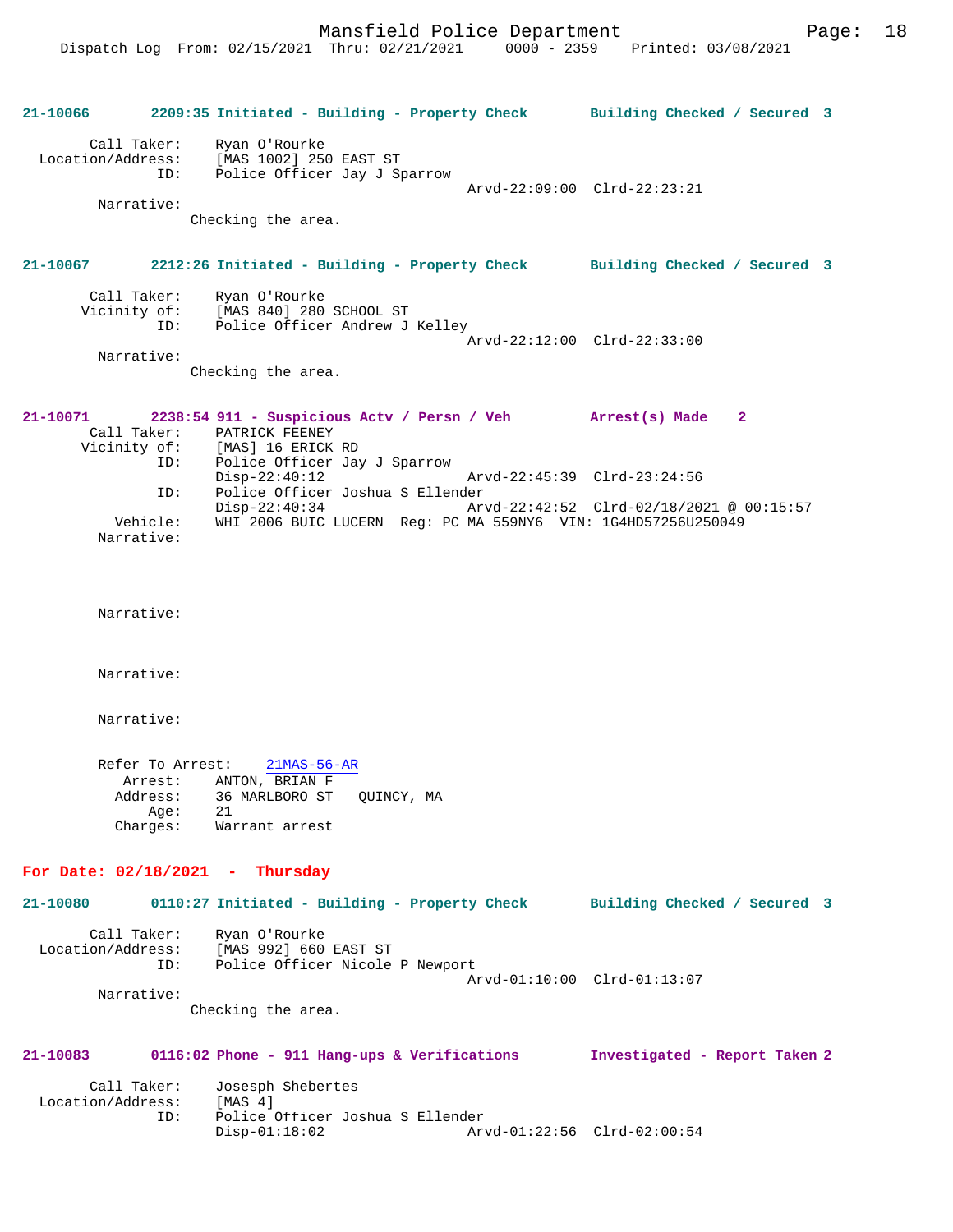|                      |                                                                                                             | Mansfield Police Department                                | Dispatch Log From: 02/15/2021 Thru: 02/21/2021 0000 - 2359 Printed: 03/08/2021                                                    | Page: | 19 |
|----------------------|-------------------------------------------------------------------------------------------------------------|------------------------------------------------------------|-----------------------------------------------------------------------------------------------------------------------------------|-------|----|
| ID:<br>Narrative:    | $Disp-01:18:57$                                                                                             | Police Officer Nicole P Newport                            | Arvd-01:22:55 Clrd-02:00:56                                                                                                       |       |    |
|                      |                                                                                                             |                                                            |                                                                                                                                   |       |    |
|                      |                                                                                                             |                                                            |                                                                                                                                   |       |    |
|                      | Refer To Incident: 21MAS-182-OF                                                                             |                                                            |                                                                                                                                   |       |    |
|                      |                                                                                                             |                                                            | 21-10092 0212:48 Initiated - Building - Property Check Building Checked / Secured 3                                               |       |    |
|                      |                                                                                                             |                                                            |                                                                                                                                   |       |    |
| Call Taker:<br>ID:   | Ryan O'Rourke<br>Location/Address: [MAS] 4 ERICK RD @ 15 BONNEY LN                                          | Police Officer Nicole P Newport                            |                                                                                                                                   |       |    |
| Narrative:           |                                                                                                             |                                                            | Arvd-02:12:00 Clrd-02:26:27                                                                                                       |       |    |
|                      | Checking the area.                                                                                          |                                                            |                                                                                                                                   |       |    |
|                      |                                                                                                             |                                                            | 21-10095 0229:55 Initiated - Building - Property Check Building Checked / Secured 3                                               |       |    |
| ID:                  | Call Taker: Ryan O'Rourke<br>Location/Address: [MAS 322] 31 HAMPSHIRE ST                                    | Police Officer Andrew J Kelley                             |                                                                                                                                   |       |    |
| Narrative:           |                                                                                                             |                                                            | Arvd-02:29:00 Clrd-02:37:55                                                                                                       |       |    |
|                      | Checking the area.                                                                                          |                                                            |                                                                                                                                   |       |    |
|                      |                                                                                                             |                                                            | 21-10097 0230:44 Initiated - Suspicious Actv / Persn / Veh Incident Report 2                                                      |       |    |
|                      | Call Taker: Ryan O'Rourke<br>Location/Address: [MAS 946] 631 EAST ST<br>ID: Police Officer Nicole P Newport |                                                            |                                                                                                                                   |       |    |
|                      |                                                                                                             |                                                            | Arvd-02:30:00 Clrd-03:55:21                                                                                                       |       |    |
|                      | ID: Police Officer Joshua S Ellender<br>$Disp-02:53:32$                                                     |                                                            | Arvd-02:53:34 Clrd-08:36:33                                                                                                       |       |    |
| ID:                  | $Disp-02:53:39$                                                                                             | Police Officer Andrew J Kelley                             | Arvd-02:53:42 Clrd-03:29:38                                                                                                       |       |    |
| ID:                  | $Disp-03:22:06$                                                                                             | Detective Sqt Donald MacLean                               | Arvd-03:48:25 Clrd-11:40:25                                                                                                       |       |    |
| Vehicle:<br>Vehicle: |                                                                                                             |                                                            | YEL 2003 HOND CIVIC Req: PC MA 2CJK57 VIN: JHMES95643S025959<br>WHI 2006 BUIC LUCERN Req: PC MA 559NY6 VIN: 1G4HD57256U250049     |       |    |
| Towed:               |                                                                                                             |                                                            | For: Arrest By: Central Street Garage To: Impound At Police Station                                                               |       |    |
| Released To:         |                                                                                                             | GRIFFITHS On: 02/21/2021 @ 1417                            |                                                                                                                                   |       |    |
| Vehicle:             |                                                                                                             |                                                            | GRY 2018 CHEV MALIBU Req: PAR MA E944 VIN: 1G1ZB5ST3JF254072                                                                      |       |    |
| Vehicle:<br>Vehicle: |                                                                                                             |                                                            | WHI 2013 LEXS ES350 Reg: PAV MA LUKE8 VIN: JTHBK1GGXD2069525<br>GRY 2011 GMC UT ACADIA Req: PAS MA VT33679 VIN: 1GKKVRED1BJ361331 |       |    |
| Vehicle:             |                                                                                                             | WHI 2020 BUIC UT Reg: PC FL EVQB91 VIN: KL4CJCSBXLB046755  |                                                                                                                                   |       |    |
| Vehicle:             |                                                                                                             |                                                            | BLK 2004 ACUR UT MDX Req: PC MA 221FA1 VIN: 2HNYD18644H530487                                                                     |       |    |
| Vehicle:<br>Vehicle: |                                                                                                             |                                                            | BLK 2008 LEXS ES350 Reg: PC MA 7MZ890 VIN: JTHBJ46G782239982<br>GRY 2011 TOYT VA SIENNA Reg: PC MA 592MR4 VIN: 5TDKK3DC1BS156332  |       |    |
| Vehicle:             |                                                                                                             |                                                            | BLK 2014 JEEP UT GRAND Req: PC MA 744JL5 VIN: 1C4RJFBG0EC258221                                                                   |       |    |
| Vehicle:             |                                                                                                             |                                                            | WHI 2005 GMC SIERRA Reg: PC MA 123VD2 VIN: 2GTEK63N251345570                                                                      |       |    |
| Vehicle:             |                                                                                                             |                                                            | GRY 2008 JEEP GRAND Reg: PC MA 8BV552 VIN: 1J8GR48KX8C136849                                                                      |       |    |
| Vehicle:<br>Vehicle: |                                                                                                             | BLK 2016 FORD F150 Reg: CO MA 11422 VIN: 1FTFW1EF5GFC70327 | BLK 2018 CHEV SILVER Req: PC MA 1LAZ71 VIN: 1GCVKREC6JZ128084                                                                     |       |    |
| Vehicle:             |                                                                                                             |                                                            | WHI 2010 NISS MAXIMA Reg: PC MA 9101EP VIN: 1N4AA5AP6AC811284                                                                     |       |    |
| Vehicle:             |                                                                                                             |                                                            | BLK 2015 DODG UT DURANG Reg: PC MA 8BC296 VIN: 1C4RDJAGXFC904815                                                                  |       |    |
| Narrative:           |                                                                                                             |                                                            |                                                                                                                                   |       |    |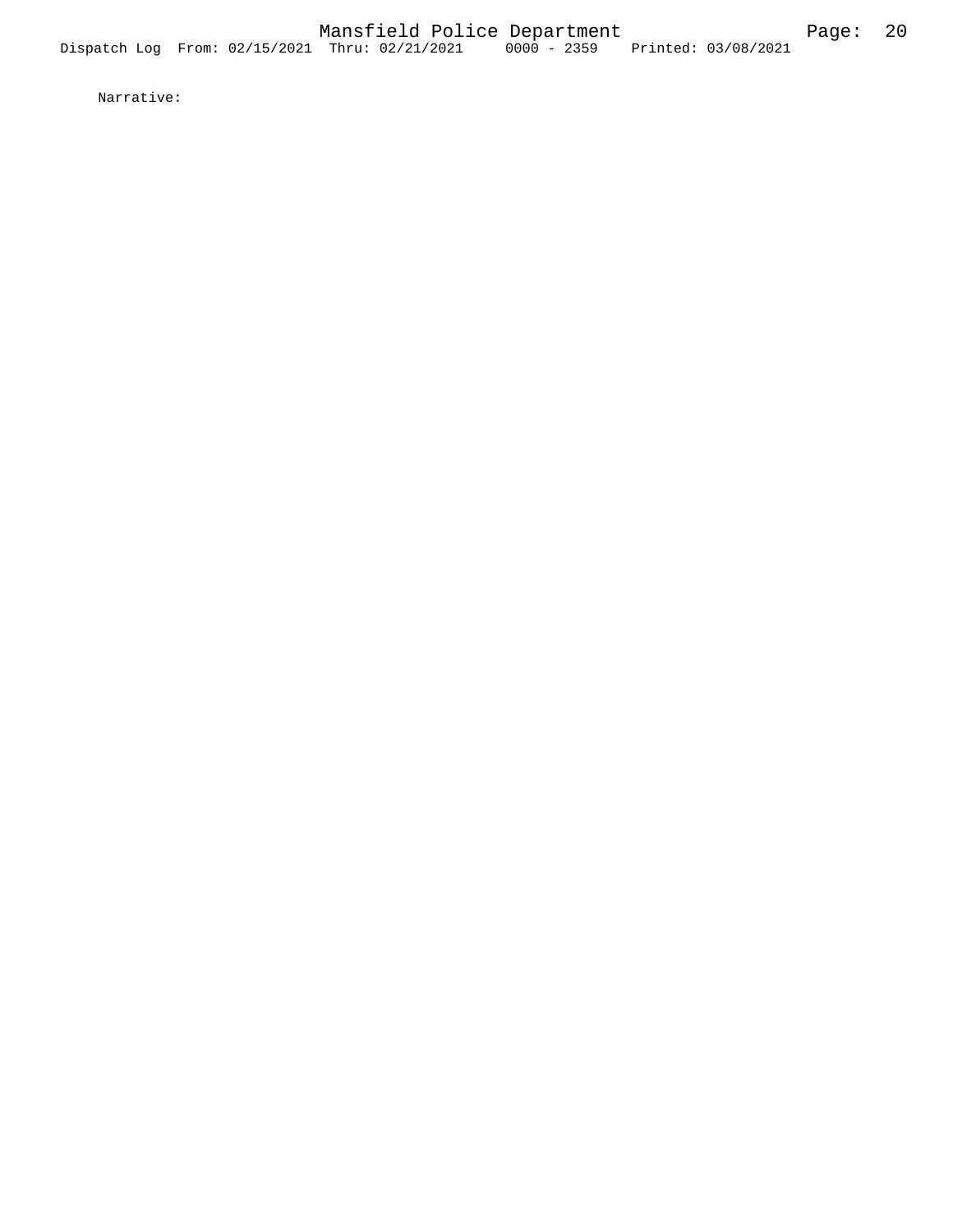Refer To Arrest: 21MAS-57-AR Arrest: MOLLOY, WILLIAM G<br>Address: 75 TURNPIKE ST 75 TURNPIKE ST SOUTH EASTON, MA<br>20 Age: Charges: B&E VEHICLE/BOAT NIGHTTIME FOR FELONY B&E VEHICLE/BOAT NIGHTTIME FOR FELONY LARCENY UNDER \$1200 c266 §30(1) UNLICENSED OPERATION OF MV STOP FOR POLICE, FAIL LARCENY UNDER \$1200 c266 §30(1) B&E VEHICLE/BOAT NIGHTTIME FOR FELONY LARCENY UNDER \$1200 c266 §30(1)<br>ns: 21MAS-72-AR Refer To Summons: Summons: MOLLOY, WILLIAM G<br>Address: 75 TURNPIKE ST 75 TURNPIKE ST SOUTHEASTON, MA Age: Charges: B&E VEHICLE/BOAT NIGHTTIME FOR FELONY B&E VEHICLE/BOAT NIGHTTIME FOR FELONY RECEIVE STOLEN PROPERTY -\$1200 CREDIT CARD FRAUD UNDER \$1200 c266 §37B(g) B&E VEHICLE/BOAT NIGHTTIME FOR FELONY **21-10106 0329:42 Initiated - Suspicious Actv / Persn / Veh Investigated - No Action Req. 2**  Call Taker: Ryan O'Rourke<br>Location/Address: [MAS] 710 EAS ess: [MAS] 710 EAST ST @ 48 STEARNS AVE Police Officer Andrew J Kelley Arvd-03:29:00 Clrd-03:33:12 Narrative: checking on a party walking down the middle of the road. Narrative: party is a Mansfield resident that works at target. He is on his way to work, was offered a ride and he stated he wanted to continue on foot. **21-10131 0915:23 Initiated - Building - Property Check Building Checked / Secured 3** Call Taker: Kieran M Ruth Location/Address: [MAS 2] 60 FORBES BLVD ID: Police Officer Gregg S Kennedy Arvd-09:15:00 Clrd-09:18:33 Narrative: Checking the area. **21-10142 1046:11 Phone - 911 Hang-ups & Verifications Confirmed misdial/Accdntl Call 2**  Call Taker: Dispatcher Alyson Vico<br>Location/Address: [MAS 236] 274 FRUIT ST ess: [MAS 236] 274 FRUIT ST<br>ID: Sergeant John R Armstro Sergeant John R Armstrong Disp-10:50:44 Arvd-10:58:28 Clrd-11:03:33 Narrative: Checking on a 911 hang up. No answer on call back. Came from a land line in the store. Narrative: M5 spoke to the owner and no emergency at the store, M5 spoke with an employee working remotely from NC and stated that they were the one that accidently dialed 911.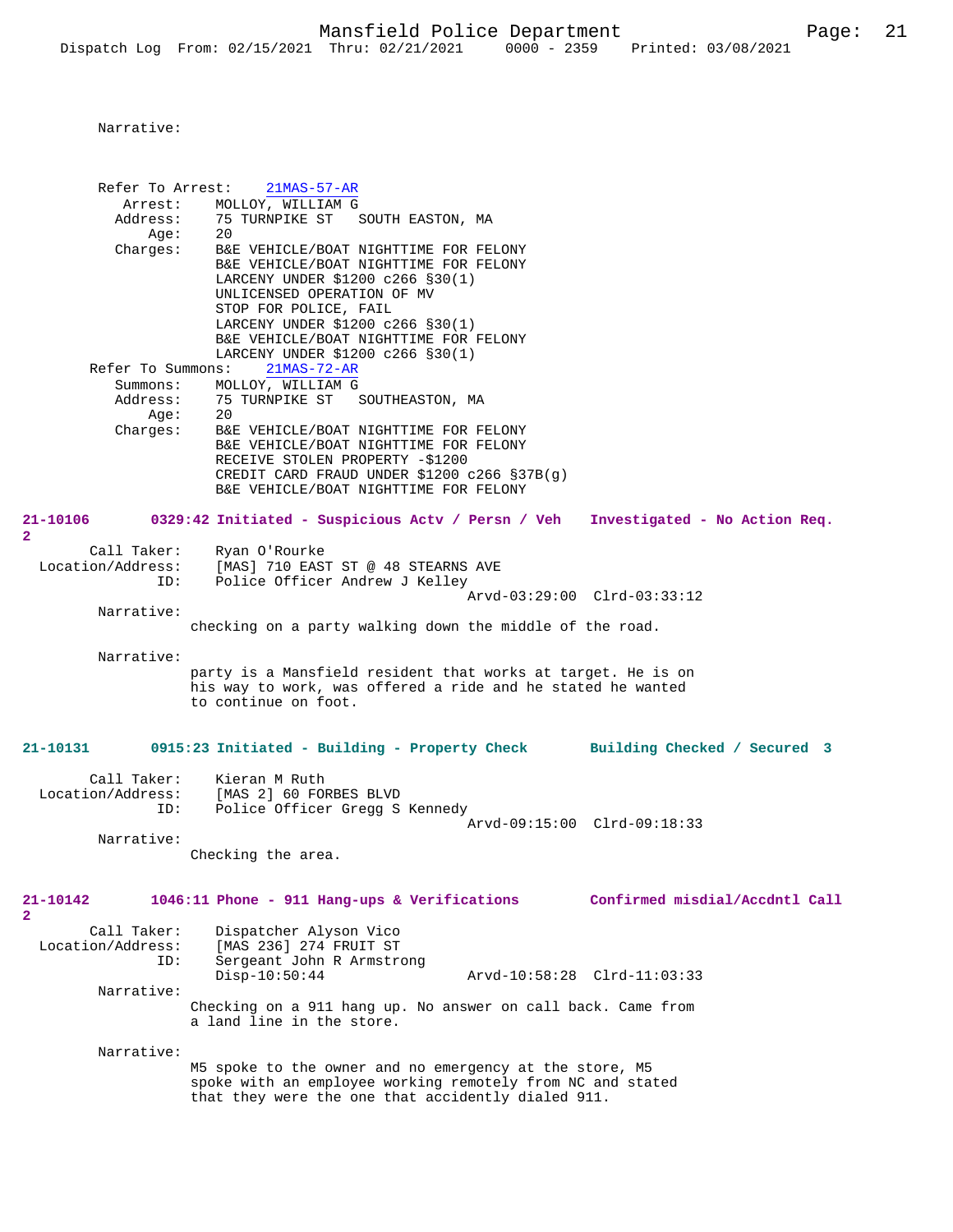Mansfield Police Department Page: 22 Dispatch Log From: 02/15/2021 Thru: 02/21/2021 0000 - 2359 Printed: 03/08/2021 **21-10158 1307:30 Initiated - Building - Property Check Building Checked / Secured 3** Call Taker: Dispatcher Jacques Ryan Location/Address: [MAS 281A] 1 CROCKER ST ID: Police Officer Matthew A Souza Arvd-13:07:00 Clrd-13:13:56 Narrative: Checking the area. **21-10169 1401:51 Initiated - Motor Vehicle Stop Citation / Warning Issued 3** Call Taker: Dispatcher Jacques Ryan Location/Address: [MAS] 777 WEST ST @ 100 HAMPSHIRE ST<br>TD: Police Officer Gregg S Kennedy Police Officer Gregg S Kennedy Arvd-14:01:00 Clrd-14:07:21 Vehicle: BLU 2011 HOND CO CIVIC Reg: PC MA 297NF6 VIN: 2HGFG1B67BH515347 Narrative: Off with mvst Narrative: operator cited for speed **21-10170 1414:23 Initiated - Motor Vehicle Stop Citation / Warning Issued 3** Call Taker: Dispatcher Jacques Ryan Location/Address: [MAS] 777 WEST ST @ 100 HAMPSHIRE ST ID: Police Officer Gregg S Kennedy Arvd-14:14:00 Clrd-14:19:40 Vehicle: BRO 2015 NISS UT MURANO Reg: PC MA 1BNK68 VIN: 5N1AZ2MH5FN256244 Narrative: Off with Mvst **21-10171 1420:10 Initiated - Building - Property Check Building Checked / Secured 3** Call Taker: Dispatcher Jacques Ryan Location/Address: [MAS 1019] 792 WEST ST ID: Police Officer Gregg S Kennedy Arvd-14:20:00 Clrd-14:22:54 Narrative: Checking the area. **21-10179 1450:38 Initiated - Follow up Investigation Spoken To 3**  Call Taker: Jennifer Napolitano<br>Location/Address: [MAS H6040] 14 PINE<br>ID: Sergeant John R Arms Location/Address: [MAS H6040] 14 PINE NEEDLE LN ID: Sergeant John R Armstrong Arvd-14:50:00 Clrd-15:03:46 Vehicle: WHI 2010 DODG VA GRAND Reg: PC MA 8MC622 VIN: 2D4RN5D13AR224012 Vehicle: BLK 2014 CHEV 4D CRUZE LS Reg: PC MA 1KE896 VIN: 1G1PA5SG4E7476844 Narrative: Conducting a follow up in the area to a previously reported incident. Narrative: **21-10190 1710:50 Phone - Well Being Check Arrest(s) Made 3**  Call Taker: Jennifer Napolitano<br>tion/Address: [MAS] Location/Address: ID: Police Officer Patrick J Pennie Disp-17:14:34 Arvd-17:22:21 Clrd-17:41:37<br>ID: Police Officer Andrew J Kelley Police Officer Andrew J Kelley<br>Disp-17:14:43 Arvd-17:20:41 Clrd-18:30:14 ID: Police Officer David J Pepicelli Disp-17:19:58 Arvd-17:22:25 Clrd-17:44:49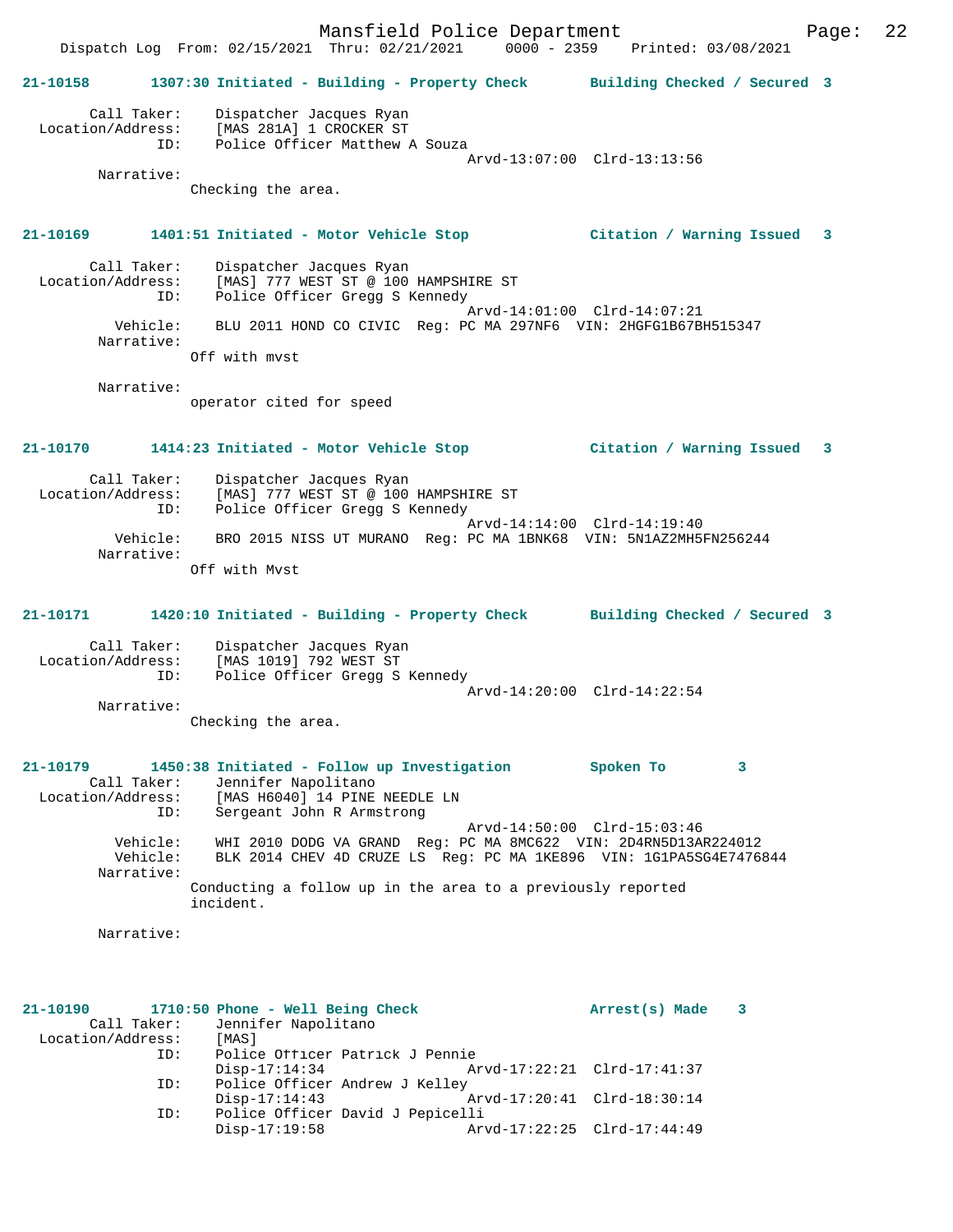Narrative:

Refer To P/C: 21MAS-58-AR P/C: Address: Age: 60 Charges: PROTECTIVE CUSTODY

# **21-10196 1737:17 Phone - Assist Citizen - P S A Investigated - Report Taken 3**

| Call Taker:       | Kieran M Ruth           |                                  |  |
|-------------------|-------------------------|----------------------------------|--|
| Location/Address: | [MAS H2912] 67 CORAL ST |                                  |  |
| TD:               |                         | Police Officer Patrick J Pennie  |  |
|                   | Disp-17:41:47           | Arvd-17:48:51 Clrd-18:10:54      |  |
| ID:               |                         | Police Officer David J Pepicelli |  |
|                   | Disp-17:45:08           | Arvd-17:48:41 Clrd-18:00:54      |  |
| Narrative:        |                         |                                  |  |

.

Narrative:

Refer To Incident: 21MAS-184-OF

|            | $21-10203$ 1811:13 Phone - Motor Veh Acc - w/Injury<br>Citation / Warning Issued 1 |  |
|------------|------------------------------------------------------------------------------------|--|
|            | Call Taker: Jennifer Napolitano                                                    |  |
|            | Location/Address: [MAS 992G] 660 EAST ST Apt. #8                                   |  |
| ID:        | Police Officer David J Pepicelli                                                   |  |
|            | $Disp-18:12:34$                                                                    |  |
| ID:        | Police Officer Patrick J Pennie                                                    |  |
|            | Disp-18:12:41                                                                      |  |
| Vehicle:   | BLK 2016 FORD UT EXPEDI Req: PC MA 3HRP60 VIN: 1FMJK1JT9GEF20915                   |  |
| Towed:     | For: Accident By: Central Street Garage To: Central Street Garage                  |  |
|            | Released To: LANE On: 02/24/2021 @ 1123                                            |  |
|            | Vehicle: GRY 2004 FORD EXPLOR Req: PC MA 31W230 VIN: 1FMZU77K14UA61332             |  |
| Narrative: |                                                                                    |  |
|            | 2 car mvc unk on injuries.                                                         |  |
| Narrative: |                                                                                    |  |
|            | On scene cars will be in the parking lot                                           |  |
| Narrative: |                                                                                    |  |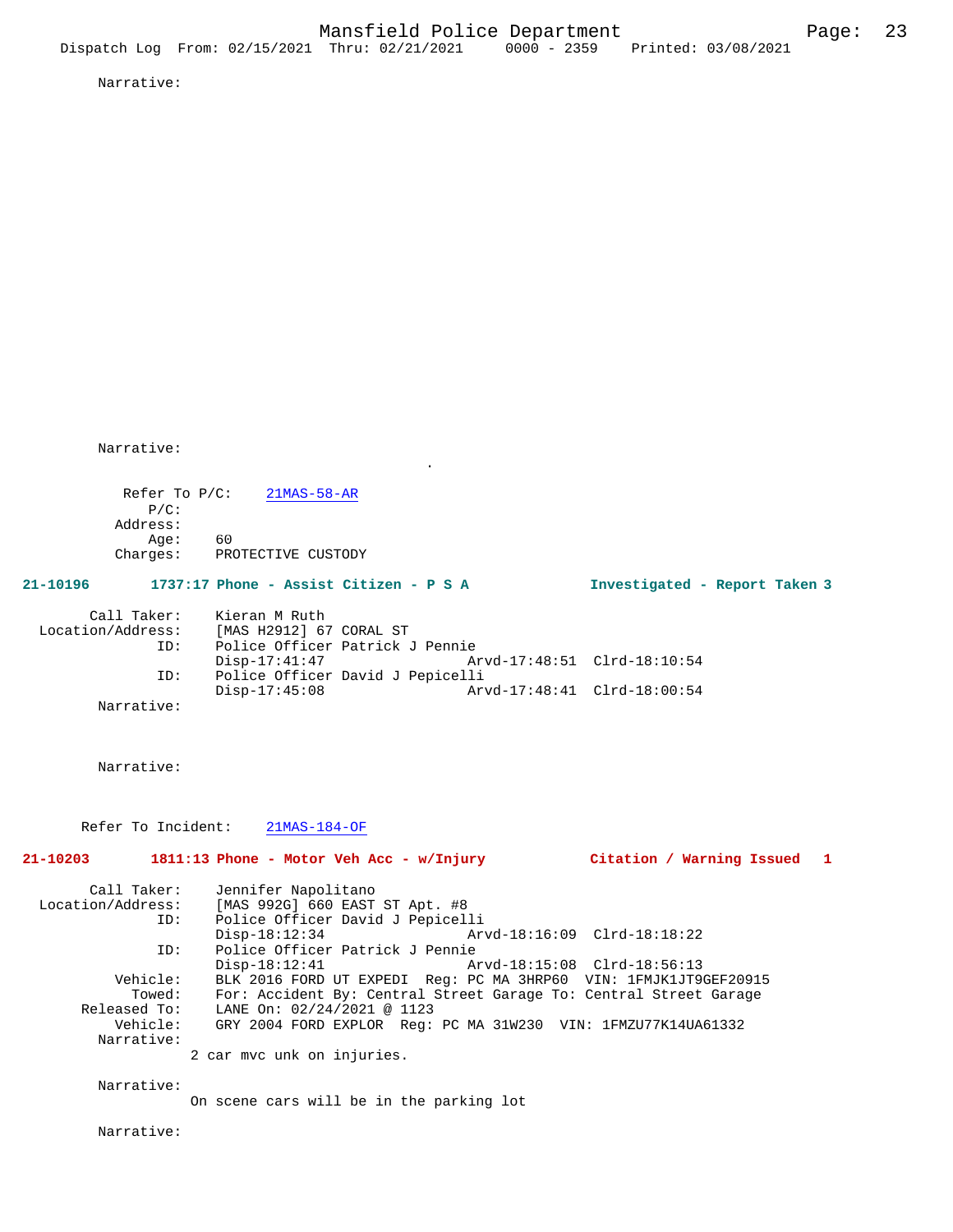Requesting a tow for one

ID: Police Officer Andrew J Kelley

Narrative:

Disp-00:46:18 Arvd-00:46:20 Clrd-00:46:22

Narrative:

| Refer To Accident:<br>Refer To Summons:<br>Summons:<br>Address:<br>Aqe:<br>Charges: | $21MAS-52-AC$<br>$21MAS-59-AR$<br>MITCHELL, MICHAEL D<br>70 BEACH ST FOXBOROUGH, MA<br>52<br>STATE HWAY-TRAFFIC VIOLATION<br>UNLICENSED OPERATION OF MV                                                                                                                                                        |                                                    |   |
|-------------------------------------------------------------------------------------|----------------------------------------------------------------------------------------------------------------------------------------------------------------------------------------------------------------------------------------------------------------------------------------------------------------|----------------------------------------------------|---|
| $21 - 10225$<br>Call Taker:<br>Location/Address:<br>ID:<br>ID:                      | 2135:16 Phone - Assist Fire Department<br>Jennifer Napolitano<br>[MAS H4308] 9 NORTH WHITE PINE LN<br>Police Officer Andrew J Kelley<br>$Disp-21:36:19$<br>Police Officer David J Pepicelli                                                                                                                    | Cancelled Enroute 2<br>$Clrd-21:36:41$             |   |
| Narrative:                                                                          | $Disp-21:36:37$<br>Assisting the FD with a fire related incident. Nature: fire<br>alarm                                                                                                                                                                                                                        | $Clrd-21:38:23$                                    |   |
| $21 - 10230$                                                                        | 2257:28 Initiated - Building - Property Check Building Checked / Secured 3                                                                                                                                                                                                                                     |                                                    |   |
| Call Taker:<br>ID:<br>Narrative:                                                    | PATRICK FEENEY<br>Location/Address: [MAS] NORTH MAIN ST<br>Police Officer Andrew J Kelley<br>Checking the area.                                                                                                                                                                                                | Arvd-22:57:00 Clrd-23:00:12                        |   |
| $21 - 10231$<br>ID:<br>Narrative:                                                   | 2310:53 Phone - Noise Complaint<br>Call Taker: Michael Mezhberg<br>Location/Address: [MAS 979B1] 50 SUFFOLK RD<br>Police Officer Andrew J Kelley<br>$Disp-23:14:21$<br>Reports loud noise coming from the building at this location<br>due to a mechanical unit installed in June. It is disturbing<br>the RP. | Services Rendered 2<br>Arvd-23:18:16 Clrd-23:42:42 |   |
| Narrative:                                                                          | M13 spoke to a repersentative on location at Lacerta Grp.<br>New machine that makes plastic and is makign loud noise.<br>same issue as back in june, calling party to speak with<br>zonining office.                                                                                                           |                                                    |   |
| For Date: $02/19/2021$ - Friday                                                     |                                                                                                                                                                                                                                                                                                                |                                                    |   |
| 21-10233<br>Call Taker:<br>Location/Address:                                        | 0000:52 Phone - Assist Other Agency<br>Michael Mezhberg<br>[MAS H5413] 120 FRANKLIN ST                                                                                                                                                                                                                         | Spoken To                                          | 3 |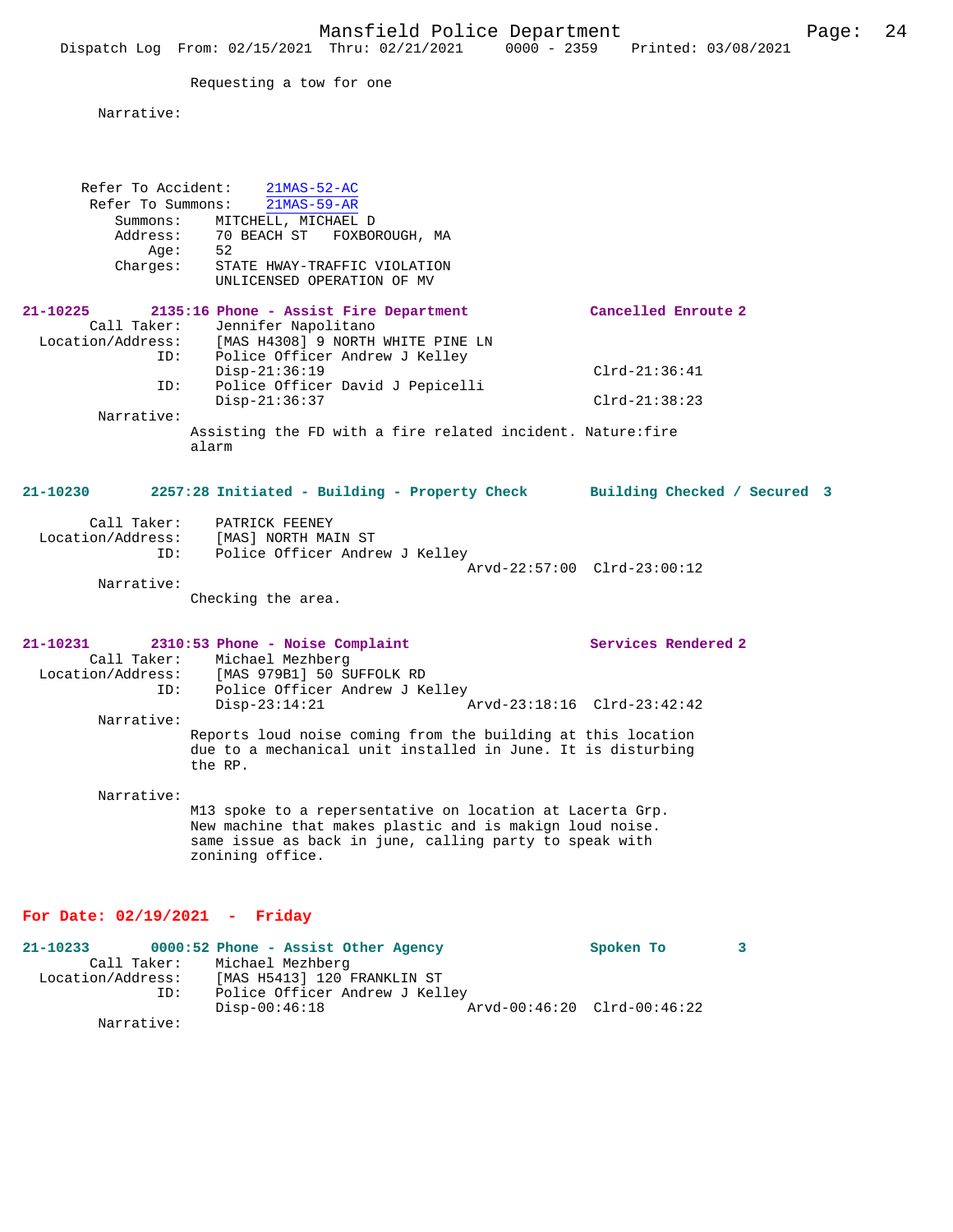| 21-10234          |                              |                 | 0003:03 Phone - Assist Other Agency |  | Spoken To |  |
|-------------------|------------------------------|-----------------|-------------------------------------|--|-----------|--|
|                   | Call Taker: Michael Mezhberg |                 |                                     |  |           |  |
| Location/Address: |                              |                 | [MAS H3186] 3 BRIAN LN              |  |           |  |
|                   | ID:                          |                 | Police Officer Andrew J Kelley      |  |           |  |
|                   |                              | $Disp-00:45:49$ |                                     |  |           |  |
|                   | Narrative:                   |                 |                                     |  |           |  |

# **21-10256 0118:45 Initiated - Motor Vehicle Stop Citation / Warning Issued 3** Call Taker: TARA LAKO Location/Address: [MAS] 85 OAKLAND ST @ 11 SHIELDS ST

 ID: Police Officer Christopher D Sorge Arvd-01:18:00 Clrd-01:24:38 Vehicle: GRY 2010 NISS MAXIMA Reg: PAR MA J5775 VIN: 1N4AA5AP9AC852556 Narrative: Citation issued for speed

## **21-10257 0118:19 Initiated - Motor Vehicle Stop Arrest(s) Made 3**  Call Taker: William Casey<br>Location/Address: [MAS] 60 LAWNI [MAS] 60 LAWNDALE RD ID: Police Officer Andrew J Kelley Arvd-01:18:00 Clrd-02:44:29 ID: Police Officer Nicole P Newport Disp-01:23:45 Clrd-01:24:57<br>ID: Sergeant Thomas R Connor Sergeant Thomas R Connor<br>Disp-01:24:52 Disp-01:24:52 Arvd-01:24:54 Clrd-02:09:02 ID: Police Officer Nicole P Newport<br>Disp-02:41:00 A Disp-02:41:00 Arvd-02:44:12 Clrd-02:46:44 Vehicle: GRY 2015 TOYT ST VENZA Reg: PC MA 6GGJ40 VIN: 4T3BA3BB7FU075532 Narrative:

Out with mvst

#### Narrative:

Confirmed active WMS #WR5515309TC

## Narrative:

One female in custody starting mileage 8847.2

### Narrative:

Ending mileage 8848.2

### Narrative:

Clerk arrives

#### Narrative:

Prisoner has been released \$40 dollar bail out

## Narrative:

M3 transporting female party back to 121 lawndale

### Narrative:

Citation issued to operator

## Narrative:

M3 starting mileage 33190

# Narrative:

Ending mileage 33191

# Refer To Arrest: 21MAS-60-AR Arrest: GHORI, ZERFISHAN KAUSAR Address: 121 LAWNDALE RD MANSFIELD, MA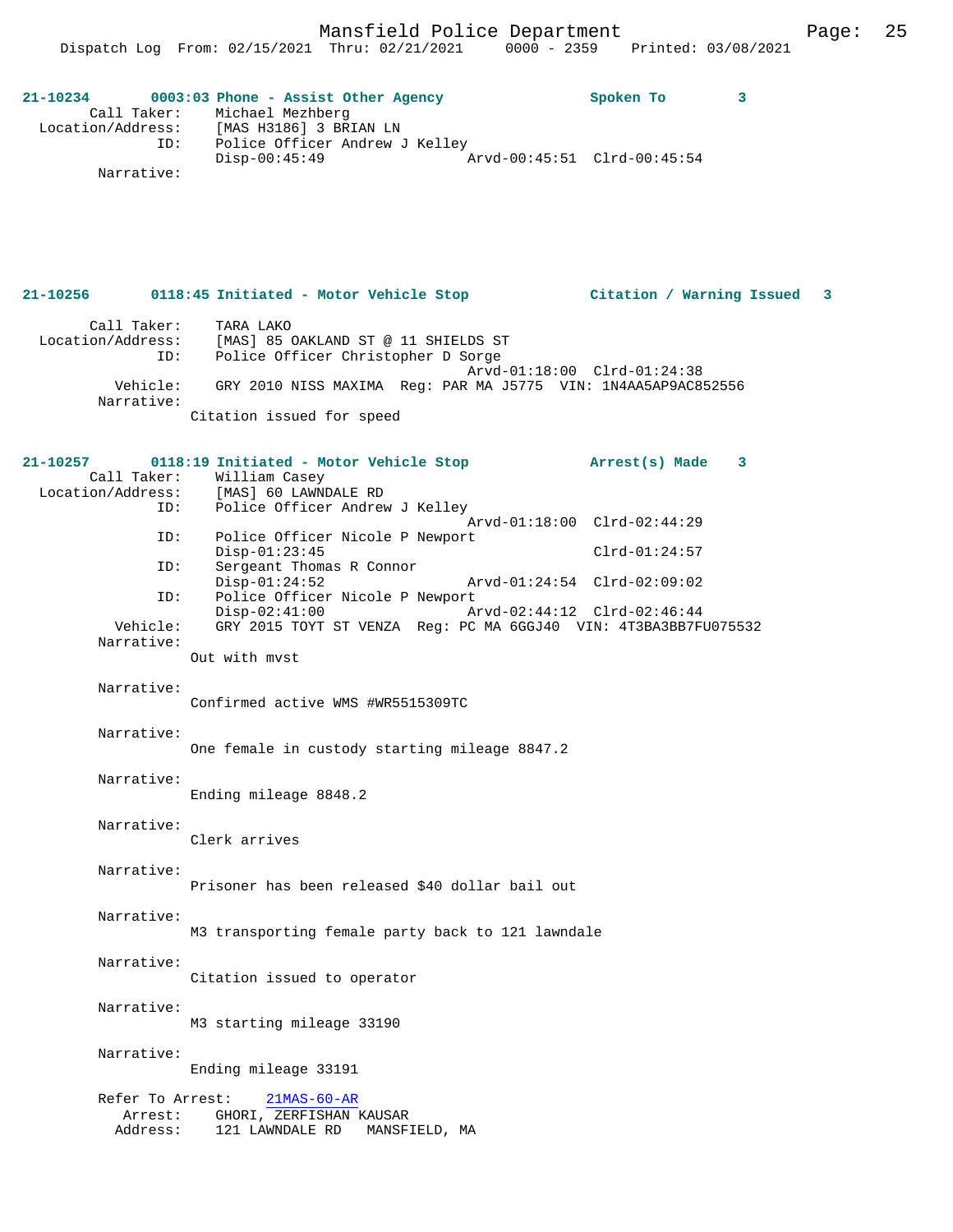Mansfield Police Department Page: 26 Dispatch Log From: 02/15/2021 Thru: 02/21/2021 0000 - 2359 Printed: 03/08/2021 Age: 29 Charges: Warrant arrest UNLICENSED OPERATION OF MV **21-10276 0248:50 Initiated - Parking Violations Citation / Warning Issued 3** Call Taker: William Casey Location/Address: [MAS 1038] NORTH MAIN ST ID: Police Officer Nicole P Newport Arvd-02:48:00 Clrd-03:13:57 Vehicle: BLK 2017 FUSION Reg: RI RK248 VIN: 3FA6P0HD4HR321151 Vehicle: GRY 2020 CHEV COLORADO Reg: PC MA 2KYR94 VIN: 1GCGTBEN6L1135438 Narrative: Parking violations Narrative: 180 Rumford Ave parking ticket issued to RI- RK248 Narrative: 1 Old Colony Way parking ticket issued to MA-2KYR94 **21-10277 0253:04 Initiated - Follow up Investigation Services Rendered 3**  Call Taker: William Casey<br>Location/Address: [MAS] 11 CABO [MAS] 11 CABOT BLVD ID: Police Officer Christopher D Sorge Arvd-02:53:00 Clrd-02:53:48 Narrative: Pop team follow up **21-10280 0308 Initiated - Building - Property Check Building Checked / Secured 3** Call Taker: Police Officer Andrew J Kelley Location/Address: [MAS 982] 111 HOPE ST ID: Police Officer Andrew J Kelley Arvd-03:09:32 Clrd-03:21:09 Narrative: Checking the area. **21-10281 0318:02 Phone - 911 Hang-ups & Verifications Confirmed misdial/Accdntl Call 2**  Call Taker: Michael Mezhberg Location/Address: [MAS H3091] 22 PINTO WAY Police Officer Christopher D Sorge<br>Disp-03:20:47 Arvd-Disp-03:20:47 Arvd-03:28:24 Clrd-03:32:05<br>ID: Police Officer Nicole P Newport Police Officer Nicole P Newport<br>Disp-03:22:13 Ar Disp-03:22:13 Arvd-03:28:30 Clrd-03:31:57 Narrative: North Attleboro received 3 911 calls from this number. Upon third attempt, caller stated no emergency and that she was experiencing phone issues. **21-10284 0337 Initiated - Building - Property Check Building Checked / Secured 3** Call Taker: Police Officer Andrew J Kelley Location/Address: [MAS 253] 330 PRATT ST Apt. #A ID: Police Officer Andrew J Kelley Arvd-03:37:38 Clrd-03:39:53 Narrative: Checking the area. **21-10289 0618:09 Phone - Assist Fire Department Referred to Other Agency 2**

Call Taker: TARA LAKO<br>Location/Address: [MAS H549 [MAS H5498] 275 GILBERT ST ID: Police Officer Christopher D Sorge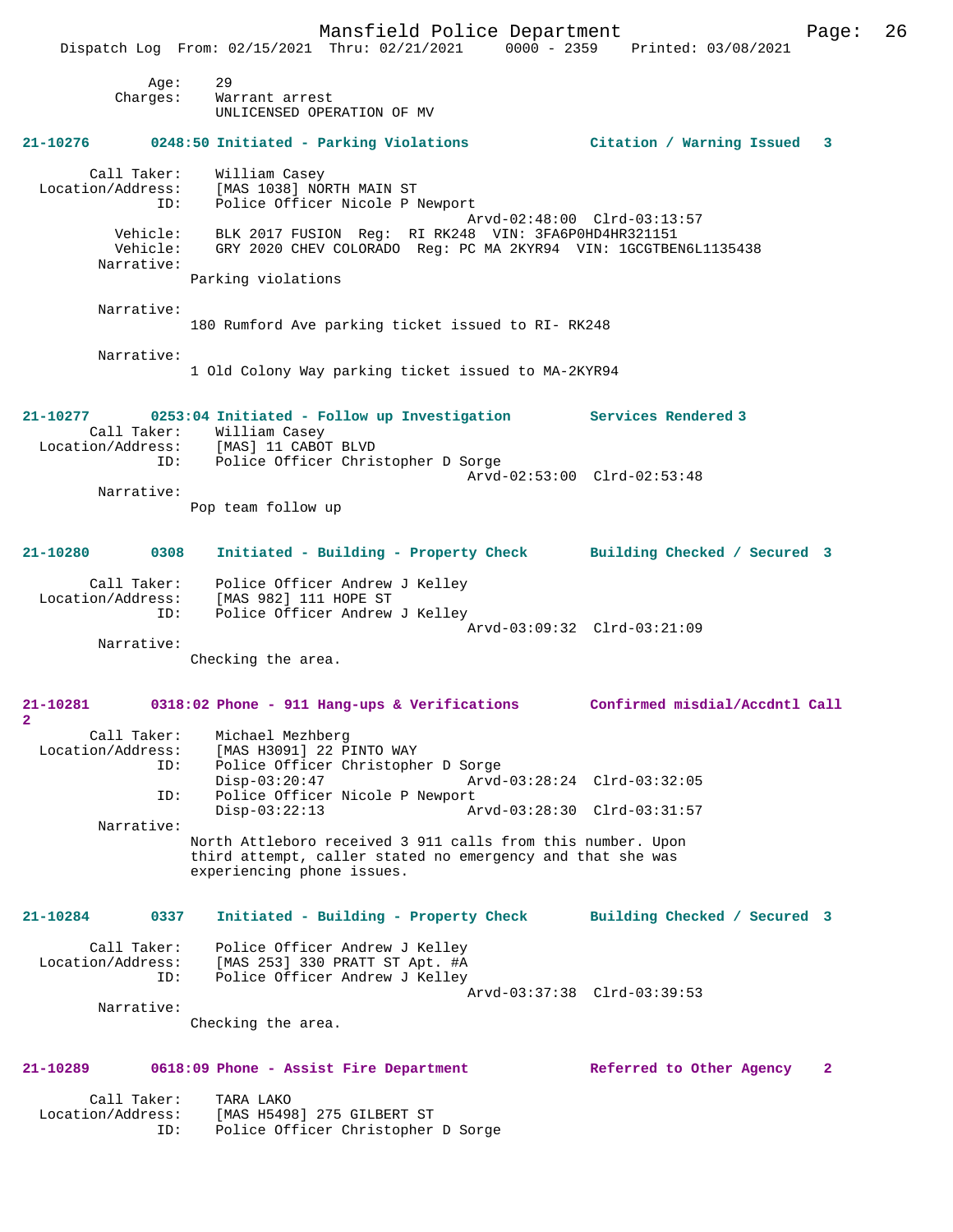|                               |                    |                                                                                                                                    | Mansfield Police Department |                             |                            |                          | Page: | 27 |
|-------------------------------|--------------------|------------------------------------------------------------------------------------------------------------------------------------|-----------------------------|-----------------------------|----------------------------|--------------------------|-------|----|
|                               |                    | Dispatch Log From: 02/15/2021 Thru: 02/21/2021                                                                                     |                             | $0000 - 2359$               |                            | Printed: 03/08/2021      |       |    |
|                               |                    | $Disp-06:18:36$                                                                                                                    |                             |                             | $Clrd-06:25:00$            |                          |       |    |
|                               | Narrative:         |                                                                                                                                    |                             |                             |                            |                          |       |    |
|                               |                    | Assisting the FD with a fire related incident. Nature:<br>Neighbor heard a loud boom with a flash of light across the              |                             |                             |                            |                          |       |    |
|                               |                    | street, still has power in the area.                                                                                               |                             |                             |                            |                          |       |    |
|                               | Narrative:         |                                                                                                                                    |                             |                             |                            |                          |       |    |
|                               |                    | Ofc Sorge rerouted to another call, MVA with injury                                                                                |                             |                             |                            |                          |       |    |
|                               |                    |                                                                                                                                    |                             |                             |                            |                          |       |    |
| 21-10291                      |                    | 0619:52 Initiated - Assist Other Agency                                                                                            |                             |                             |                            | Referred to Other Agency | 3     |    |
| Call Taker:                   |                    | TARA LAKO                                                                                                                          |                             |                             |                            |                          |       |    |
| Location/Address:             |                    | [MAS] WILLOW ST                                                                                                                    |                             |                             |                            |                          |       |    |
|                               | ID:                | Sergeant Thomas R Connor                                                                                                           |                             |                             |                            |                          |       |    |
|                               | Narrative:         |                                                                                                                                    |                             | Arvd-06:19:00 Clrd-06:27:23 |                            |                          |       |    |
|                               |                    | Sgt Connor reports the front desk has been receiving calls                                                                         |                             |                             |                            |                          |       |    |
|                               |                    | for power out in the area. MELD has been paged.                                                                                    |                             |                             |                            |                          |       |    |
|                               | Narrative:         |                                                                                                                                    |                             |                             |                            |                          |       |    |
|                               |                    | Sqt Connor confirms a power outage in the area                                                                                     |                             |                             |                            |                          |       |    |
|                               |                    |                                                                                                                                    |                             |                             |                            |                          |       |    |
| 21-10292                      |                    | 0625:19 Initiated - Motor Veh Acc - w/Injury                                                                                       |                             |                             | Services Rendered 1        |                          |       |    |
|                               | Call Taker:        | TARA LAKO<br>Location/Address: [MAS] 100 RTE 140 NB @ 170 SCHOOL ST                                                                |                             |                             |                            |                          |       |    |
|                               | ID:                | Police Officer Christopher D Sorge                                                                                                 |                             |                             |                            |                          |       |    |
|                               | ID:                | Police Officer Nicole P Newport                                                                                                    |                             | Arvd-06:25:00 Clrd-07:27:04 |                            |                          |       |    |
|                               |                    | $Disp-06:25:56$                                                                                                                    |                             | Arvd-06:31:22 Clrd-06:32:03 |                            |                          |       |    |
|                               | ID:                | Sergeant Thomas R Connor<br>$Disp-06:27:29$                                                                                        |                             | Arvd-06:27:32 Clrd-07:11:11 |                            |                          |       |    |
|                               | ID:                | Police Officer Andrew J Kelley                                                                                                     |                             |                             |                            |                          |       |    |
|                               |                    | $Disp-06:31:00$                                                                                                                    |                             | Arvd-06:31:02 Clrd-07:27:01 |                            |                          |       |    |
|                               | Vehicle:<br>Towed: | BLU 2014 JEEP GRANDC Req: PC MA 6SD990 VIN: 1C4RJFBG7EC206293<br>For: Accident By: Central Street Garage To: Central Street Garage |                             |                             |                            |                          |       |    |
| Released To:                  |                    | CUTLER On: 02/19/2021 @ 1134                                                                                                       |                             |                             |                            |                          |       |    |
|                               | Vehicle:<br>Towed: | WHI 2018 GMC SIERRA Reg: PC MA 1VD636 VIN: 1GTV2MECXJZ215277<br>For: Accident By: Central Street Garage To: Central Street Garage  |                             |                             |                            |                          |       |    |
| Released To:                  |                    | HONEYCUTT On: 02/22/2021 @ 1019                                                                                                    |                             |                             |                            |                          |       |    |
|                               | Narrative:         |                                                                                                                                    |                             |                             |                            |                          |       |    |
|                               |                    | Two hooks requested by officers on scene.                                                                                          |                             |                             |                            |                          |       |    |
|                               | Narrative:         |                                                                                                                                    |                             |                             |                            |                          |       |    |
|                               |                    | Central street enroute.                                                                                                            |                             |                             |                            |                          |       |    |
|                               | Narrative:         |                                                                                                                                    |                             |                             |                            |                          |       |    |
|                               |                    | Mass DOT notified about the lights out.                                                                                            |                             |                             |                            |                          |       |    |
|                               | Narrative:         |                                                                                                                                    |                             |                             |                            |                          |       |    |
|                               |                    | Sgt Connor reports Central St is on scene.                                                                                         |                             |                             |                            |                          |       |    |
|                               | Refer To Accident: | $21MAS-53-AC$                                                                                                                      |                             |                             |                            |                          |       |    |
|                               |                    |                                                                                                                                    |                             |                             |                            |                          |       |    |
| $21 - 10296$                  | Call Taker:        | 0648:49 Phone - Assist Fire Department<br>Jennifer Napolitano                                                                      |                             |                             | <b>Services Rendered 2</b> |                          |       |    |
|                               |                    | Location/Address: [MAS 857] 590 ELM ST                                                                                             |                             |                             |                            |                          |       |    |
|                               | ID:                | Police Officer Nicole P Newport                                                                                                    |                             |                             |                            |                          |       |    |
|                               | Narrative:         | $Disp-06:49:49$                                                                                                                    |                             | Arvd-06:53:59 Clrd-07:11:28 |                            |                          |       |    |
|                               |                    | Assisting FD with a medical incident. Nature: Odor of smoke                                                                        |                             |                             |                            |                          |       |    |
|                               |                    |                                                                                                                                    |                             |                             |                            |                          |       |    |
| 21-10317                      |                    | 1023:32 Phone - 911 Hang-ups & Verifications Confirmed misdial/Accdntl Call                                                        |                             |                             |                            |                          |       |    |
| $\overline{2}$<br>Call Taker: |                    | APRIL LEHANE                                                                                                                       |                             |                             |                            |                          |       |    |
| Location/Address:             |                    | [MAS 9A] 55 CABOT BLVD                                                                                                             |                             |                             |                            |                          |       |    |
|                               | ID:                | Police Officer Matthew A Souza<br>$Disp-10:25:22$                                                                                  |                             | Arvd-10:29:43 Clrd-10:30:27 |                            |                          |       |    |
|                               |                    |                                                                                                                                    |                             |                             |                            |                          |       |    |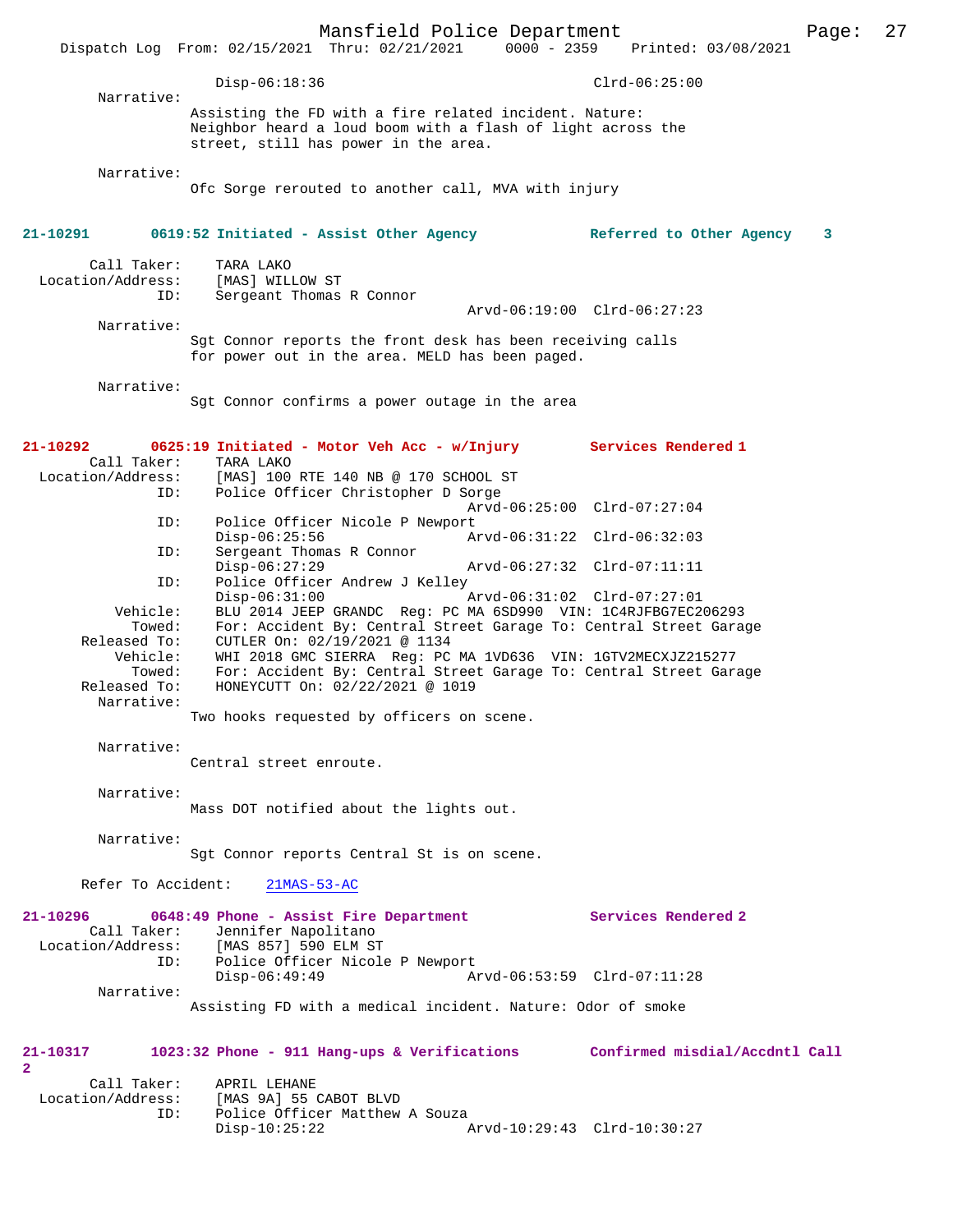Mansfield Police Department Fage: 28 Dispatch Log From: 02/15/2021 Thru: 02/21/2021 0000 - 2359 Printed: 03/08/2021 Narrative: Checking on a 911 hang up Narrative: No answer on call back **21-10340 1432:35 Walk-In - Assist Citizen - P S A Not Home / No Answer 3** Call Taker: Support Staff Matthew Todesco<br>Location/Address: [MAS] 8 HIGHLAND AVE ess: [MAS] 8 HIGHLAND AVE<br>ID: Police Officer Patric Police Officer Patrick J Pennie Disp-14:35:55 Arvd-15:20:16 Clrd-15:22:46 Narrative: RP into speak with an officer about having a RI stay away order served. Ofc Pennie into speak with the RP. Narrative: party not home, unable to serve. **21-10346 1537:40 Phone - 911 Hang-ups & Verifications Confirmed misdial/Accdntl Call 2**  Call Taker: Stephen Martell<br>Location/Address: [MAS H4111] 44 ess: [MAS H4111] 44 FOX ST<br>ID: Police Officer Patrick Police Officer Patrick J Pennie<br>Disp-15:38:55 A Disp-15:38:55 Arvd-15:45:43 Clrd-15:50:51 Narrative: Checking on a 911 hang up, no answer on the call backs (2). **21-10347 1538:36 Phone - Motor Veh Acc - Hit & Run Investigated - Report Taken 1** Call Taker: MATTHEW BOMES<br>Location/Address: [MAS 151] 619 [MAS 151] 619 EAST ST ID: Police Officer Gregg S Kennedy Disp-15:40:07 Arvd-15:49:24 Clrd-15:56:24<br>Vehicle: GRY 2016 AUDI A4 Reg: PC MA 7BP468 VIN: WAUFFAFL5GN005690 GRY 2016 AUDI A4 Reg: PC MA 7BP468 VIN: WAUFFAFL5GN005690 Narrative: Blue mini van hit caller. Turned right out of parking lot Refer To Incident: 21MAS-186-OF **21-10371 1753:06 Phone - Motor Veh Acc - No Injury Services Rendered 1**  Call Taker: Jarred Kohler<br>Location/Address: [MAS] 100 FORI [MAS] 100 FORBES BLVD @ 377 CHAUNCY ST ID: Police Officer David J Pepicelli Disp-17:54:38 Arvd-18:00:53 Clrd-18:45:16 ID: Police Officer Christopher D Sorge Disp-17:57:42 Arvd-17:57:46 Clrd-18:45:18<br>Vehicle: SIL 2011 MALIBU Reg: RI VI606 VIN: 1G1ZE5E12BF380930 SIL 2011 MALIBU Reg: RI VI606 VIN: 1G1ZE5E12BF380930 Narrative: Vehicle swerved off the roadway no injuries. Narrative: tow requested for a wrench out, Central street notified. Narrative: Central on scene. will be shutting down road temporarily to pull vehicle out. Narrative: Vehicle has been removed. **21-10381 1841:50 Phone - Motor Veh Acc - No Injury Citation / Warning Issued 1** Call Taker: Jarred Kohler Location/Address: [MAS 992] 660 EAST ST ID: Police Officer Joshua S Ellender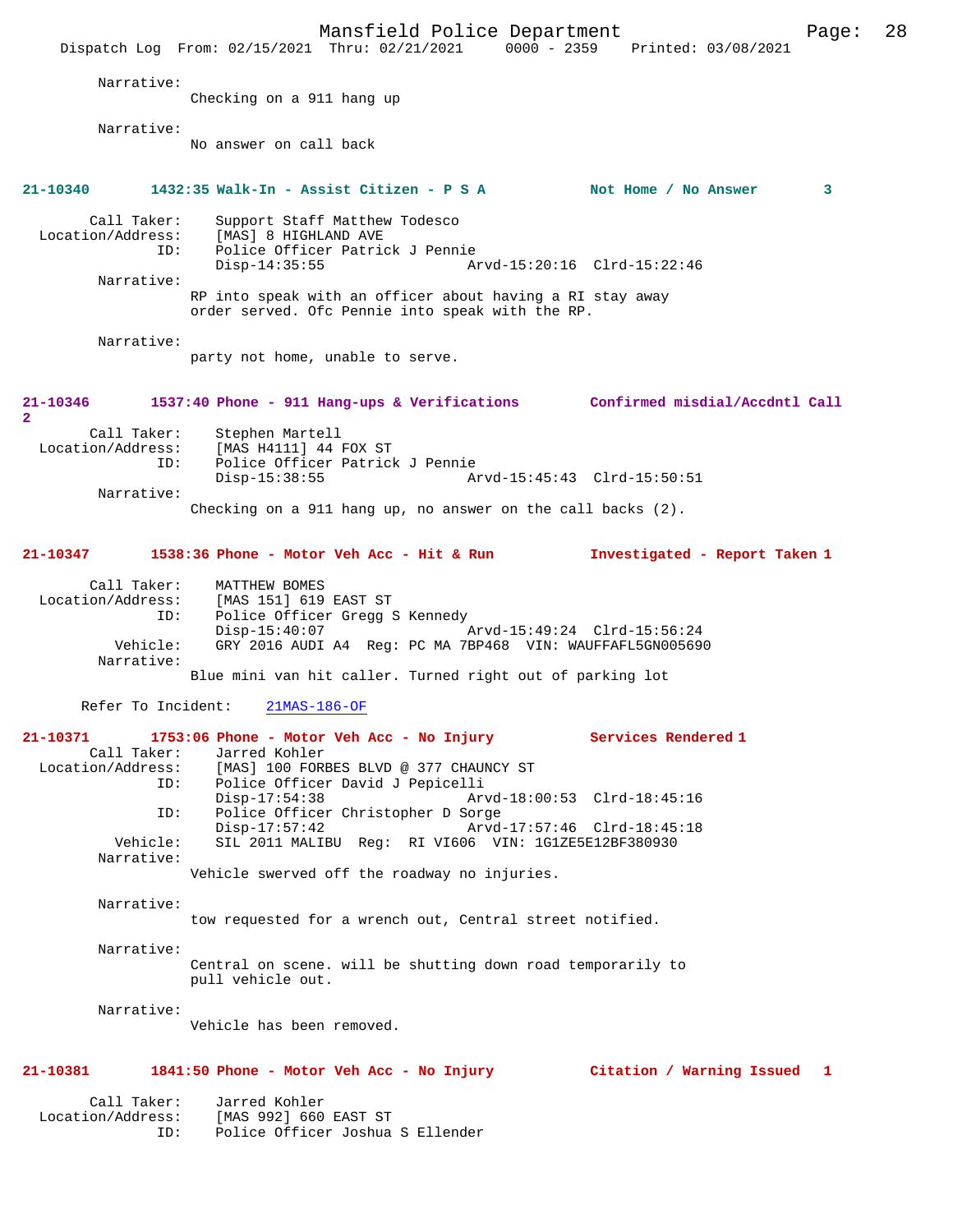Mansfield Police Department Page: 29 Dispatch Log From: 02/15/2021 Thru: 02/21/2021 Disp-18:43:48 Arvd-18:49:20 Clrd-19:03:08 Vehicle: GRN 2006 TOYT COROLL Reg: PC MA 9HN143 VIN: 2T1BR32E86C588558 Vehicle: WHI 2015 CHEV CRUZE Reg: PC MA 1EJW51 VIN: 1G1PA5SHXF7173674 Narrative: 2 car mva no injuries. Narrative: Citation issued for illegal turn. Refer To Accident: 21MAS-54-AC **21-10387 1858:46 911 - Motor Veh Acc - No Injury Investigated - Report Taken 1** Call Taker: JEFFREY KEEFE<br>Vicinity of: [MAS] RTE 140 CHER CONSIDERT<br>Of: [MAS] RTE 140 SB<br>ID: Police Officer Da Police Officer David J Pepicelli<br>Disp-19:01:12 Ar Disp-19:01:12 Arvd-19:02:18 Clrd-20:02:30<br>ID: Police Officer Christopher D Sorge Police Officer Christopher D Sorge<br>Disp-19:03:27 Arvd Disp-19:03:27 Arvd-19:16:57 Clrd-19:30:32 Vehicle: GRY 2011 HOND SD CIVI Reg: PC MA 4HC751 VIN: 2HGFA1F35BH510181 Towed: For: Accident By: Central Street Garage To: Central Street Garage Released To: ENGLISH On: 02/20/2021 @ 1318 Narrative: MVA no injuries 140 south bound past the school st intersection. Narrative: Silver honda civic. Narrative: Central St ntfd. Narrative: Central St on scene. Narrative: Central St has the vehicle. M11 starting transport for female party to PD. S/mi 20825.9 Narrative: Ending mileage 20830.5. Refer To Accident: 21MAS-55-AC **21-10391 1918:30 911 - Disabled Motor Vehicle Cancelled Enroute 3**  Call Taker: Michael Mezhberg<br>Location/Address: [MAS] 121 OLD ELM [MAS] 121 OLD ELM ST Narrative: Reports that there were some cars pulled off the road way and seemed disabled. Narrative: Caller stated that during the call, vehicles pulled away and there is no further emergency. Narrative: M1 advised. **21-10392 1930:31 Radio - Motor Veh Acc - No Injury Unfounded/Unverifed 1** Call Taker: Michael Mezhberg<br>Location/Address: [MAS] COPELAND D Location/Address: [MAS] COPELAND DR ID: Police Officer Christopher D Sorge Disp-19:31:45 Arvd-19:37:21 Clrd-19:37:45 Narrative: Report from a tow truck operator of a vehicle that spun off the roadway. Narrative: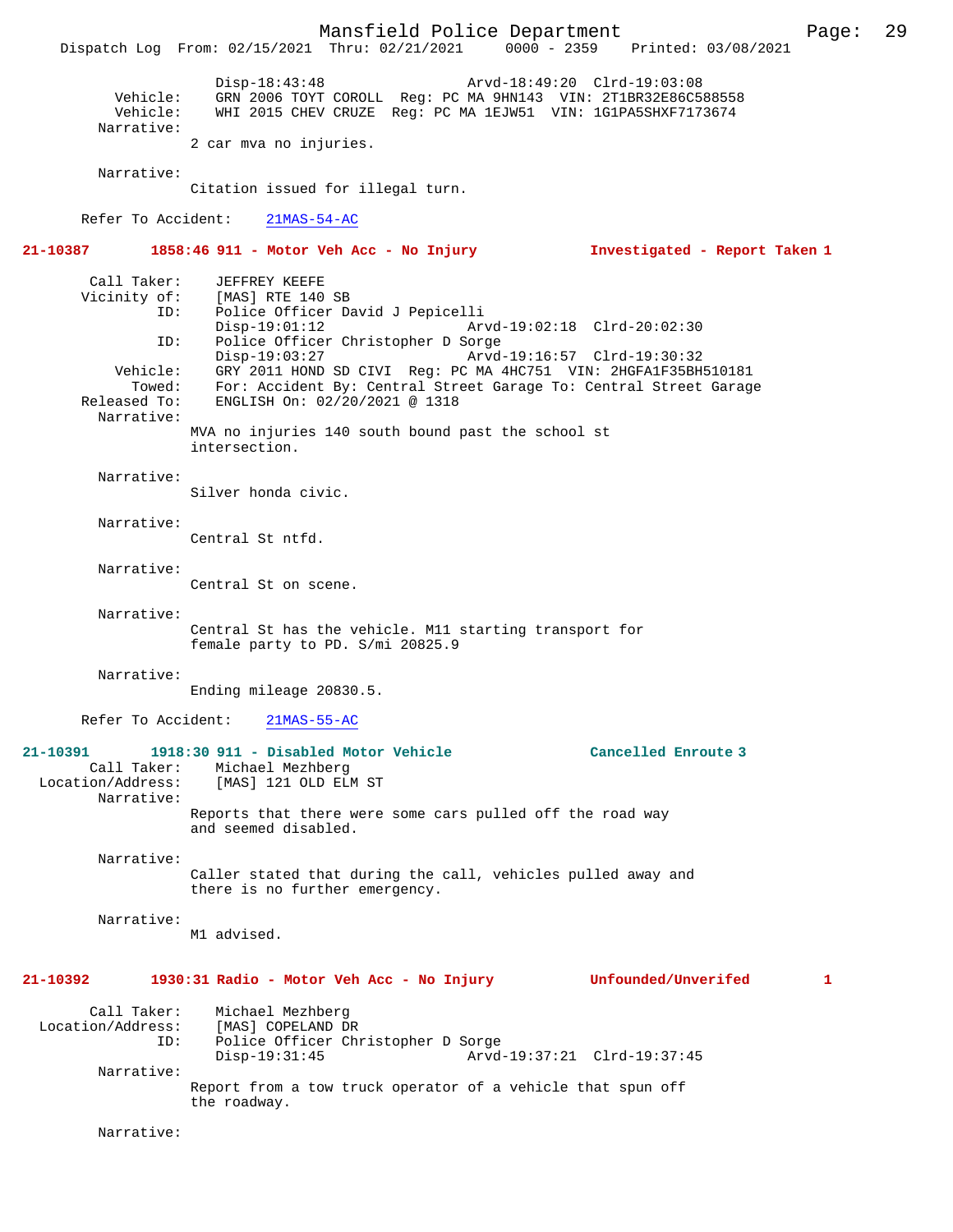M12 reports unfounded.

|                                   | $21-10399$ 2140:12 Phone - Motor Veh Acc - No Injury                                                                                                                                                                                                                                | Investigated - Report Taken 1 |
|-----------------------------------|-------------------------------------------------------------------------------------------------------------------------------------------------------------------------------------------------------------------------------------------------------------------------------------|-------------------------------|
| Call Taker:<br>ID:<br>Narrative:  | JEFFREY KEEFE<br>Vicinity of: [MAS 451B] 500 EAST ST<br>Police Officer Joshua S Ellender<br>Disp-21:41:06<br>Vehicle: GRY 2001 TOYT 4D CAMRY Req: PC MN DBG973 VIN: 4T1BG22K91U824521<br>Towed: For: Disabled Vehicle<br>Released To: EGBEBI On: 02/20/2021 @ 1603<br>MVA no injury | Arvd-21:44:17 Clrd-22:35:00   |
| Narrative:                        | Vehicle in a ditch.                                                                                                                                                                                                                                                                 |                               |
| Narrative:                        | Central has the vehicle. Transporting one starting mileage<br>33235.                                                                                                                                                                                                                |                               |
| Narrative:                        | Ending mileage 33236.                                                                                                                                                                                                                                                               |                               |
| Narrative:                        | vehicle released                                                                                                                                                                                                                                                                    |                               |
| Refer To Accident:                | $21MAS-56-AC$                                                                                                                                                                                                                                                                       |                               |
| For Date: $02/20/2021$ - Saturday |                                                                                                                                                                                                                                                                                     |                               |

| 21-10411           | 0017:32 Phone - Disturbance / Gathering                                        | Summons                       | $\mathbf{1}$ |
|--------------------|--------------------------------------------------------------------------------|-------------------------------|--------------|
| Call Taker:        | JEFFREY KEEFE<br>Vicinity of: [MAS H1170] 96 WALNUT ST Apt. #1                 |                               |              |
| ID:                | Police Officer Nicole P Newport                                                |                               |              |
|                    | $Disp-00:18:44$                                                                | Arvd-00:24:22 Clrd-00:49:27   |              |
| ID:                | Police Officer Gregg S Kennedy                                                 |                               |              |
|                    | $Disp-00:18:48$                                                                | Arvd-00:23:50 Clrd-00:49:22   |              |
| ID:                | Sergeant John R Armstrong                                                      |                               |              |
| Vehicle:           | $Disp-00:18:52$<br>WHI 2017 FORD F350 Req: CO MA P39798 VIN: 1FD8W3H61HEF50975 | Arvd-00:24:24 Clrd-00:49:24   |              |
| Narrative:         |                                                                                |                               |              |
|                    | Disturbance in the area.                                                       |                               |              |
|                    |                                                                                |                               |              |
| Narrative:         |                                                                                |                               |              |
|                    | Female party 5ft brown hair. Male party bald red sweatshirt.                   |                               |              |
| Narrative:         |                                                                                |                               |              |
|                    | M1 reports damage to window of involved motor vehicle.                         |                               |              |
|                    | Allegedly caused by involved female.                                           |                               |              |
|                    |                                                                                |                               |              |
| Narrative:         |                                                                                |                               |              |
|                    | All quiet at this time. Summons to be issued.                                  |                               |              |
| Refer To Incident: | 21MAS-187-OF                                                                   |                               |              |
| Refer To Summons:  | $21MAS-65-AR$                                                                  |                               |              |
| Summons:           | BOMBARDIERI, BROOKE E                                                          |                               |              |
| Address:           | 96 WALNUT ST Apt. #1<br>MANSFIELD, MA                                          |                               |              |
| Aqe:               | 32                                                                             |                               |              |
| Charges:           | MOTOR VEH, MALICIOUS DAMAGE TO c266 §28(a)                                     |                               |              |
| $21 - 10416$       | $0051:01$ 911 - Motor Veh Acc - w/Injury                                       | Investigated - Report Taken 1 |              |
|                    |                                                                                |                               |              |
| Call Taker:        | Michael Mezhberg                                                               |                               |              |
| Vicinity of:       | [MAS 840A] 280 SCHOOL ST Apt. #A                                               |                               |              |
| ID:                | Police Officer Gregg S Kennedy                                                 |                               |              |
|                    | $Disp-00:51:50$                                                                | Arvd-00:53:39 Clrd-01:15:29   |              |
| ID:                | Sergeant John R Armstrong                                                      |                               |              |
|                    |                                                                                |                               |              |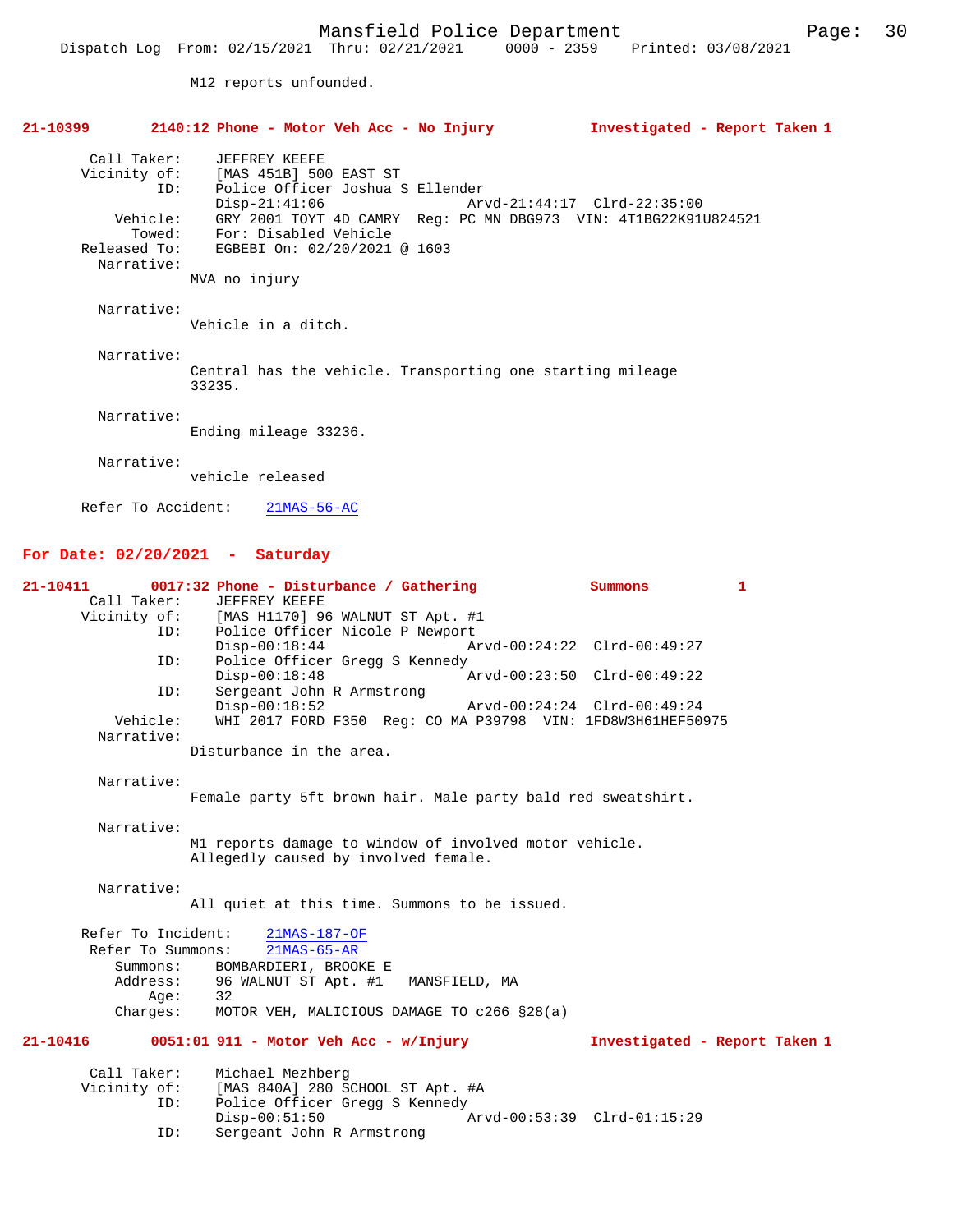Mansfield Police Department Page: 31 Dispatch Log From: 02/15/2021 Thru: 02/21/2021 Disp-00:51:54 Arvd-00:51:56 Clrd-01:12:54 Vehicle: RED 2009 HYUN SONATA Reg: PC MA 8MN947 VIN: 5NPET46CX9H413680 Towed: For: Accident By: Central Street Garage To: Central Street Garage Released To: PEREA On: 02/20/2021 @ 1813 Narrative: Caller reports m/v versus poll. Male party on ground, awake and breathing. Narrative: M1 reports male party has injury to arm, as well as airbags deployed in vehicle. MFD enroute. Narrative: Vehicle towed by Central Street. Narrative: Refer To Accident: 21MAS-57-AC **21-10432 0156 Initiated - Building - Property Check Building Checked / Secured 3** Call Taker: Police Officer Michael T Fitzgerald Location/Address: [MAS 820C] 31 PLYMOUTH ST ID: Police Officer Michael T Fitzgerald Arvd-01:57:13 Clrd-02:05:28 Narrative: Checking the area. **21-10455 0346 Initiated - Building - Property Check Building Checked / Secured 3** Call Taker: Police Officer Michael T Fitzgerald Location/Address: [MAS 820C] 31 PLYMOUTH ST<br>TD: Police Officer Michael T E Police Officer Michael T Fitzgerald Arvd-03:47:09 Clrd-03:56:47 Narrative: Checking the area. **21-10462 0544 Initiated - Building - Property Check Building Checked / Secured 3** Call Taker: Police Officer Michael T Fitzgerald Location/Address: [MAS 820C] 31 PLYMOUTH ST<br>ID: Police Officer Michael T I Police Officer Michael T Fitzgerald Arvd-05:45:18 Clrd-05:55:37 Narrative: Checking the area. **21-10463 0603:55 Walk-In - Assist Other Agency Assisted Party 3**  Call Taker: Support Staff Matthew Gately<br>ion/Address: [MAS H5771] Location/Address: ID: Police Officer Nicole P Newport<br>Disp-06:09:12 A Disp-06:09:12 Arvd-06:26:41 Clrd-07:26:26<br>ID: Police Officer Christopher D Sorge Police Officer Christopher D Sorge<br>Disp-06:18:13 Arvd Disp-06:18:13 Arvd-06:26:18 Clrd-07:26:23 Narrative: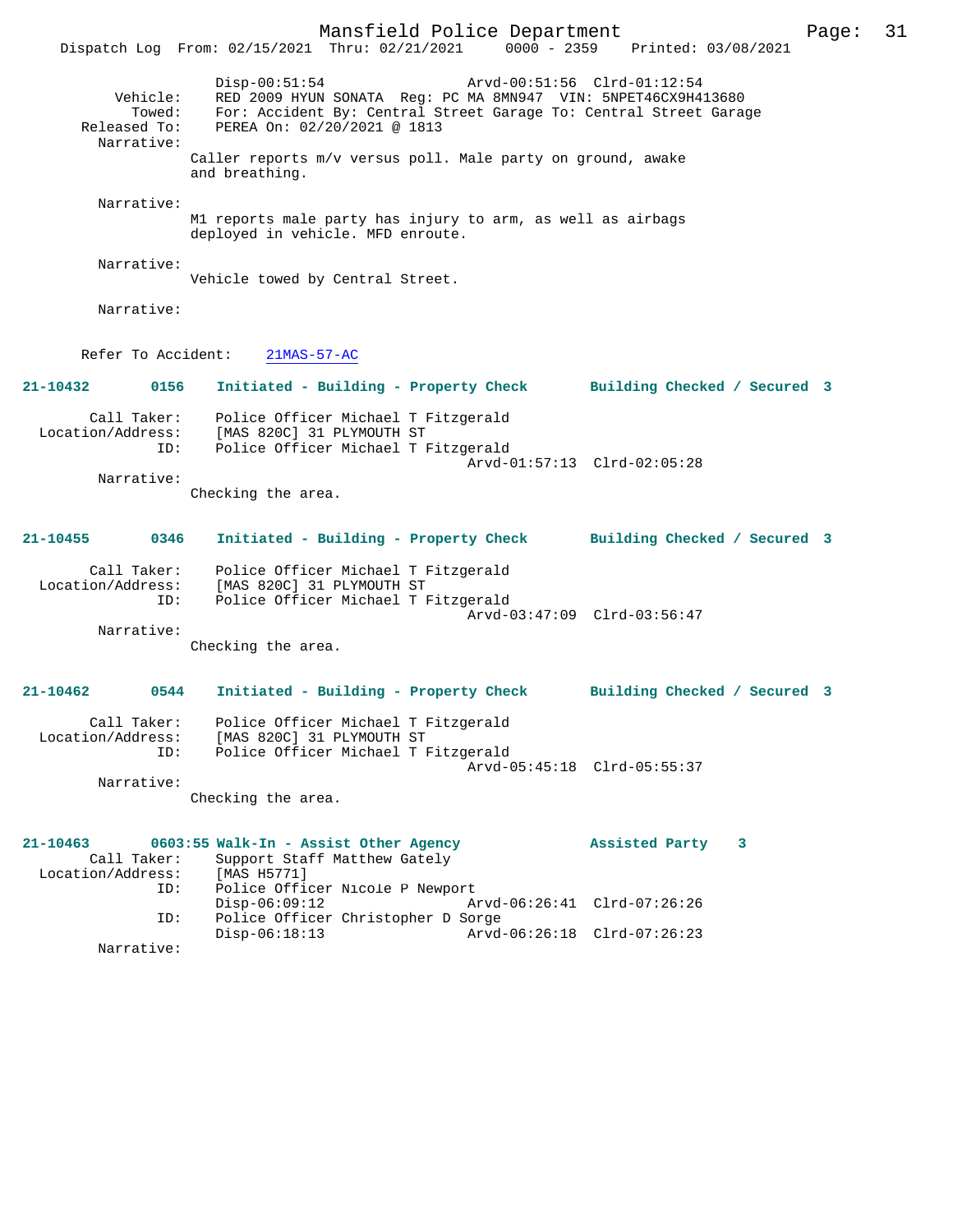Mansfield Police Department Form Page: 32 Dispatch Log From: 02/15/2021 Thru: 02/21/2021 0000 - 2359 Printed: 03/08/2021 **21-10469 0716 Initiated - Building - Property Check Building Checked / Secured 3** Call Taker: Police Officer Michael T Fitzgerald Location/Address: [MAS 820C] 31 PLYMOUTH ST ID: Police Officer Michael T Fitzgerald Arvd-07:16:57 Clrd-07:29:38 Narrative: Checking the area. **21-10472 0731:48 911 - 911 Hang-ups & Verifications Confirmed misdial/Accdntl Call 2**  Call Taker: MATTHEW BOMES Location/Address: [MAS 840I120] 280 SCHOOL ST Apt. #I120 ID: Police Officer Gregg S Kennedy Disp-07:32:34 Arvd-07:38:08 Clrd-07:40:31 Narrative: Checking on a 911 hang up spoke to Jen Narrative: M8 confirmed accidental. **21-10476 0827:21 Phone - Animal Complaints Spoken To 3**  Call Taker: MATTHEW BOMES<br>Location/Address: [MAS H6440] 5' [MAS H6440] 571 WARE ST ID: Police Officer Matthew A Souza<br>Disp-08:32:16 Disp-08:32:16 Arvd-08:48:00 Clrd-09:02:10 Narrative: Caller reporting on going issue of her neighbor running a kennel. Narrative: spoke with the RP, who is reporting multiple dogs being dropped off at random hours of the day and barking in the back yard. Refer To Field Int: 21MAS-17-FI **21-10482 0917:53 Initiated - Building - Property Check Building Checked / Secured 3** Call Taker: Stephen Martell Location/Address: [MAS 820C] 31 PLYMOUTH ST ID: Detective Christopher P Walsh Arvd-09:17:00 Clrd-09:31:06 Narrative: Checking the area. Narrative: checked secure. **21-10489 1006:46 Phone - Assist Fire Department Cancelled Enroute 2**  Call Taker: Stephen Martell<br>Location/Address: [MAS] 792 WEST 9 Location/Address: [MAS] 792 WEST ST Apt. #E ID: Police Officer Patrick J Pennie Disp-10:08:37 Clrd-10:09:11 Narrative: Assisting the FD with a fire related incident. Nature:Pull station activation. **21-10494 1012:55 Phone - Disturbance / Gathering Transported to Hospital 1** Call Taker: MATTHEW BOMES<br>ion/Address: [MAS H1933] Location/Address: ID: Police Officer Nicole M Boldrighini Disp-10:13:44 Arvd-10:17:01 Clrd-10:33:12<br>ID: Police Officer Matthew A Souza Police Officer Matthew A Souza Disp-10:13:57 Arvd-10:16:59 Clrd-10:33:12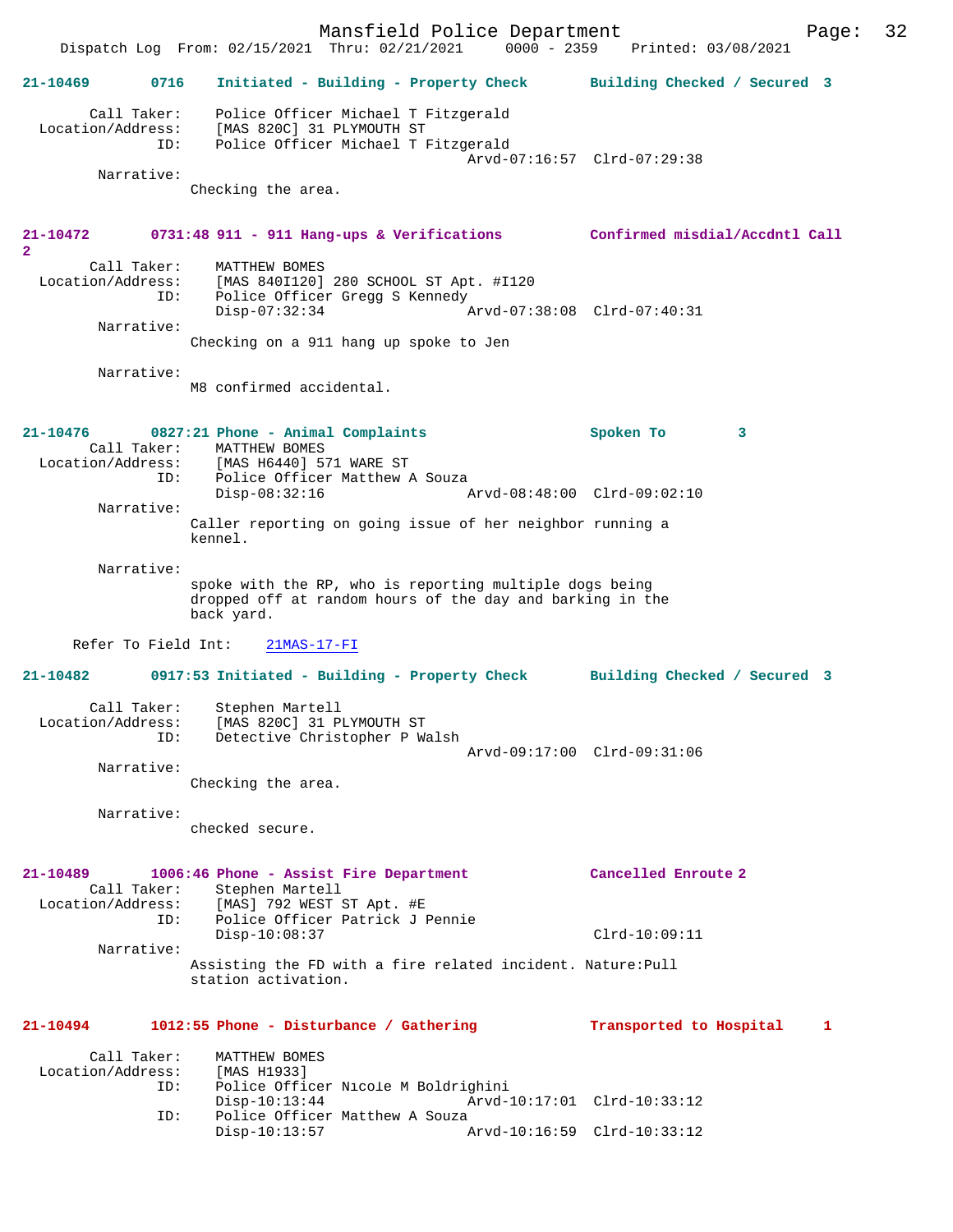Mansfield Police Department Page: 33 Dispatch Log From: 02/15/2021 Thru: 02/21/2021 0000 - 2359 Printed: 03/08/2021 ID: Sergeant Brian P Thibault Disp-10:21:36 Arvd-10:21:38 Clrd-10:33:12 Narrative: Narrative: Narrative: Refer To Incident: 21MAS-189-OF **21-10499 1041:34 Initiated - Building - Property Check Building Checked / Secured 3** Call Taker: Stephen Martell Location/Address: [MAS 834] 261 CHAUNCY ST ID: Police Officer Nicole M Boldrighini Arvd-10:41:00 Clrd-10:48:38 Narrative: Checking the area. Narrative: checked secure. **21-10506 1122:09 Initiated - Building - Property Check Building Checked / Secured 3** Call Taker: Stephen Martell Location/Address: [MAS 820C] 31 PLYMOUTH ST ID: Detective Christopher P Walsh Arvd-11:22:00 Clrd-11:34:48 Narrative: Checking the area. Narrative: checked secure. **21-10512 1144:27 Initiated - Building - Property Check Building Checked / Secured 3** Call Taker: Stephen Martell Location/Address: [MAS 281A] 1 CROCKER ST ID: Police Officer Nicole M Boldrighini Arvd-11:44:00 Clrd-11:53:09 Narrative: Checking the area. **21-10515 1201:18 Initiated - Disabled Motor Vehicle Spoken To 3**  Call Taker: Josesph Shebertes<br>Location/Address: [MAS] SCHOOL ST Location/Address: [MAS] SCHOOL ST ID: Police Officer Nicole M Boldrighini Arvd-12:01:00 Clrd-12:03:10 Narrative: multiple vehicles in the breakdown lane. Narrative: M4 will be clr. parties will be on their way **21-10520 1244:48 Phone - Well Being Check Investigated - Report Taken 3** Call Taker: Jarred Kohler<br>.on/Address: [MAS H4673] Location/Address:<br>ID: Police Officer Patrick J Pennie Disp-12:47:12 Arvd-12:49:29 Clrd-13:09:46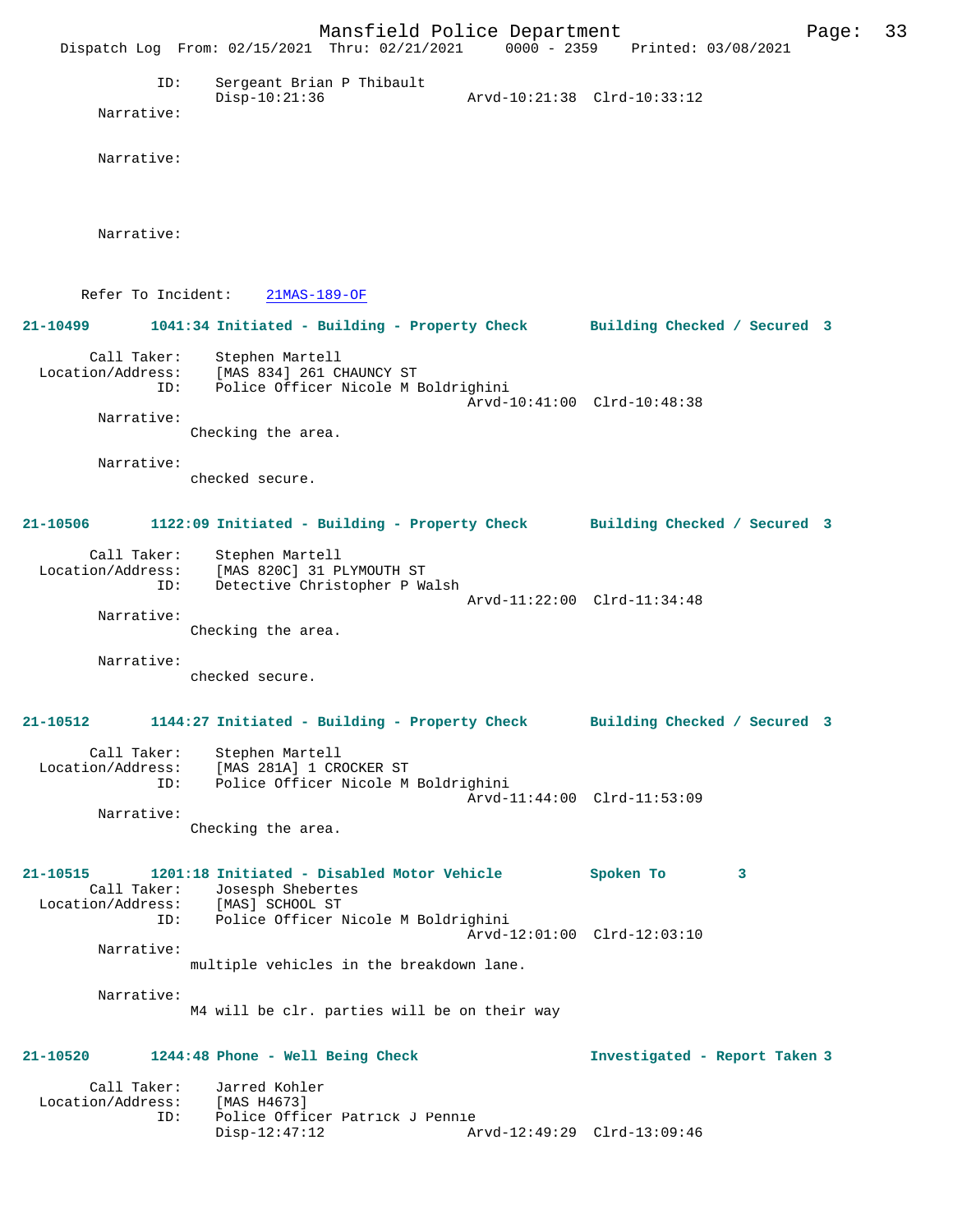Disp-13:11:22 Arvd-13:11:26 Clrd-14:06:16

Narrative:

Narrative:

Refer To Incident: 21MAS-191-OF

**21-10523 1313:55 Initiated - Child Safety Seat Program Services Rendered 3**  Call Taker: Josesph Shebertes Location/Address: [MAS 451B] 500 EAST ST ID: Police Officer Patrick J Pennie Arvd-13:13:00 Clrd-13:52:59 Vehicle: WHI 2020 MAZD ST CX-30 Reg: PC MA 989VG7 VIN: 3MVDMBBL0LM103699 Narrative: Officer installing child passenger seat

Sergeant Brian P Thibault<br>Disp-13:11:22

**21-10525 1322:32 Walk-In - Assist Citizen - P S A Spoken To 3**  Call Taker: Support Staff Thomas Plunkett<br>.on/Address: [MAS H1133] Location/Address:<br>ID: Police Officer Matthew A Souza<br>Disp-13:30:52 Disp-13:30:52 Arvd-13:32:38 Clrd-13:41:46 Narrative:

**21-10527 1337:16 Initiated - Building - Property Check Building Checked / Secured 3** Call Taker: Josesph Shebertes Location/Address: [MAS 820C] 31 PLYMOUTH ST ID: Detective Christopher P Walsh Arvd-13:37:00 Clrd-13:44:49 Narrative: Checking the area. **21-10531 1502:15 Initiated - Building - Property Check Building Checked / Secured 3** Call Taker: Josesph Shebertes Location/Address: [MAS 820C] 31 PLYMOUTH ST ID: Detective Christopher P Walsh Arvd-15:02:00 Clrd-15:32:18 Narrative: Checking the area. **21-10532 1508:02 Initiated - Traffic / Roadway Complaint Services Rendered 2**  Call Taker: Josesph Shebertes<br>.on/Address: [MAS] GILBERT ST Location/Address:<br>ID: Sergeant Brian P Thibault Arvd-15:08:00 Clrd-15:19:48 Narrative: M1 will be out checking on parking complaints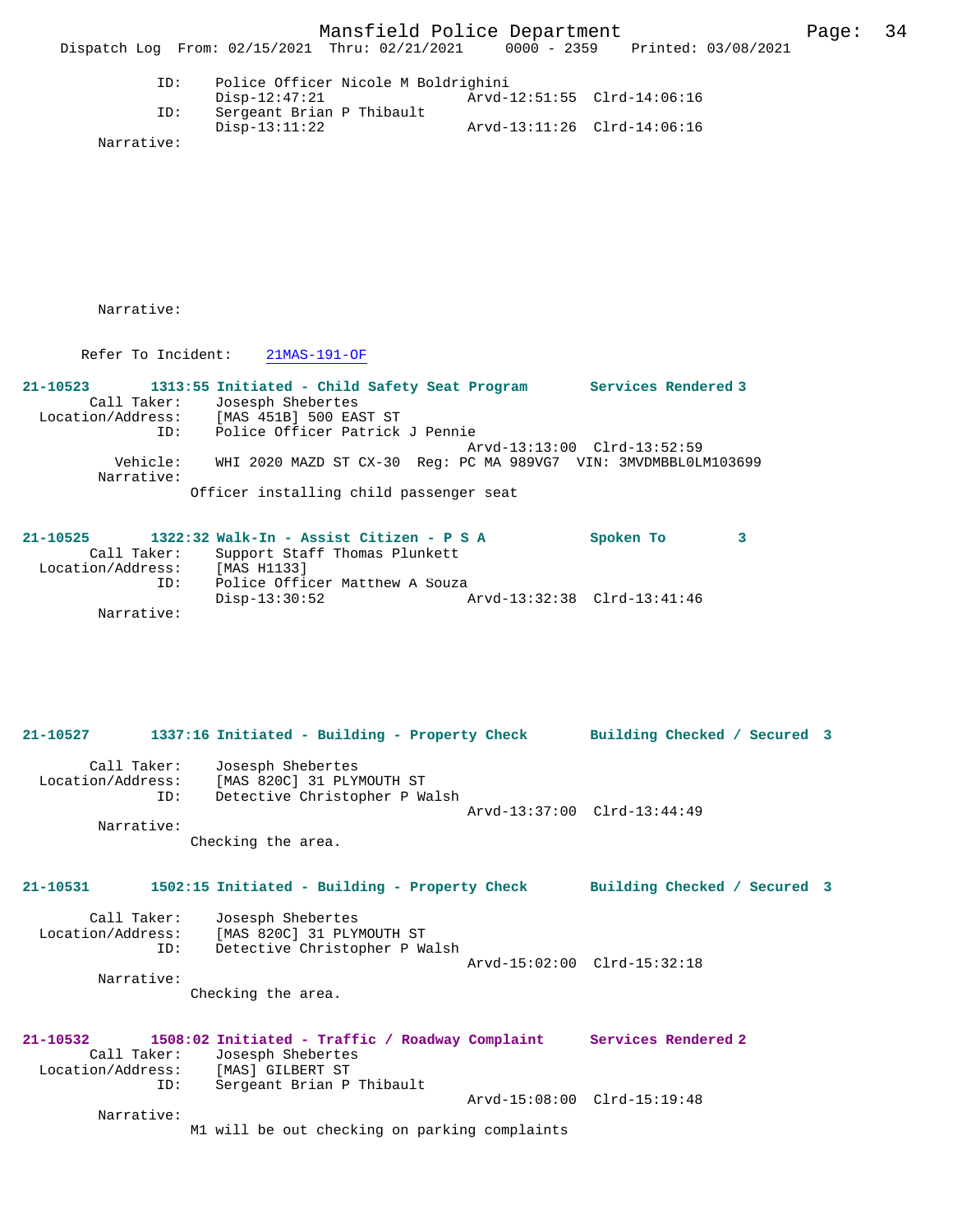Narrative: M1 will be clr, vehicles are not causing a hazard. **21-10540 1619:13 Initiated - Building - Property Check Building Checked / Secured 3** Call Taker: MATTHEW BOMES Location/Address: [MAS 820C] 31 PLYMOUTH ST ID: Police Officer Michael N Fenore Arvd-16:19:00 Clrd-16:24:18 Narrative: Checking the area. **21-10541 1619:57 Phone - 911 Hang-ups & Verifications Not Home / No Answer 2** Call Taker: Kieran M Ruth Location/Address: [MAS] 5 FULLER PL Apt. #2 ID: Police Officer Patrick J Pennie Disp-16:23:20 Arvd-16:26:43 Clrd-16:32:31<br>ID: Police Officer David J Pepicelli ID: Police Officer David J Pepicelli Disp-16:23:24 Arvd-16:27:20 Clrd-16:32:33 Narrative: Checking on a 911 hang up. Unable to get an answer. Open line. Narrative: M10 states no answer at the door and no cars are there. They spoke to a neighbor at #1, they report no one has been there for sometime. **21-10545 1738:56 Initiated - Building - Property Check Building Checked / Secured 3** Call Taker: MATTHEW BOMES Location/Address: [MAS] CAMDEN LN ID: Police Officer Joshua S Ellender Arvd-17:38:00 Clrd-17:39:30 Narrative: Checking the area. **21-10547 1800:45 Initiated - Building - Property Check Building Checked / Secured 3** Call Taker: MATTHEW BOMES Location/Address: [MAS 139] 265 FRUIT ST ID: Police Officer David J Pepicelli Arvd-18:00:00 Clrd-18:03:57 Narrative: Checking the area. **21-10548 1804:02 Initiated - Building - Property Check Building Checked / Secured 3** Call Taker: MATTHEW BOMES Location/Address: [MAS 1041] 175 FRUIT ST<br>TD: Police Officer David J I Police Officer David J Pepicelli Arvd-18:04:00 Clrd-18:14:01 Narrative: Checking the area. **21-10551 1832:12 Initiated - Building - Property Check Building Checked / Secured 3** Call Taker: MATTHEW BOMES<br>Location/Address: [MAS 820C] 31 ess: [MAS 820C] 31 PLYMOUTH ST<br>ID: Police Officer Michael N I Police Officer Michael N Fenore Arvd-18:32:00 Clrd-18:46:42 Narrative: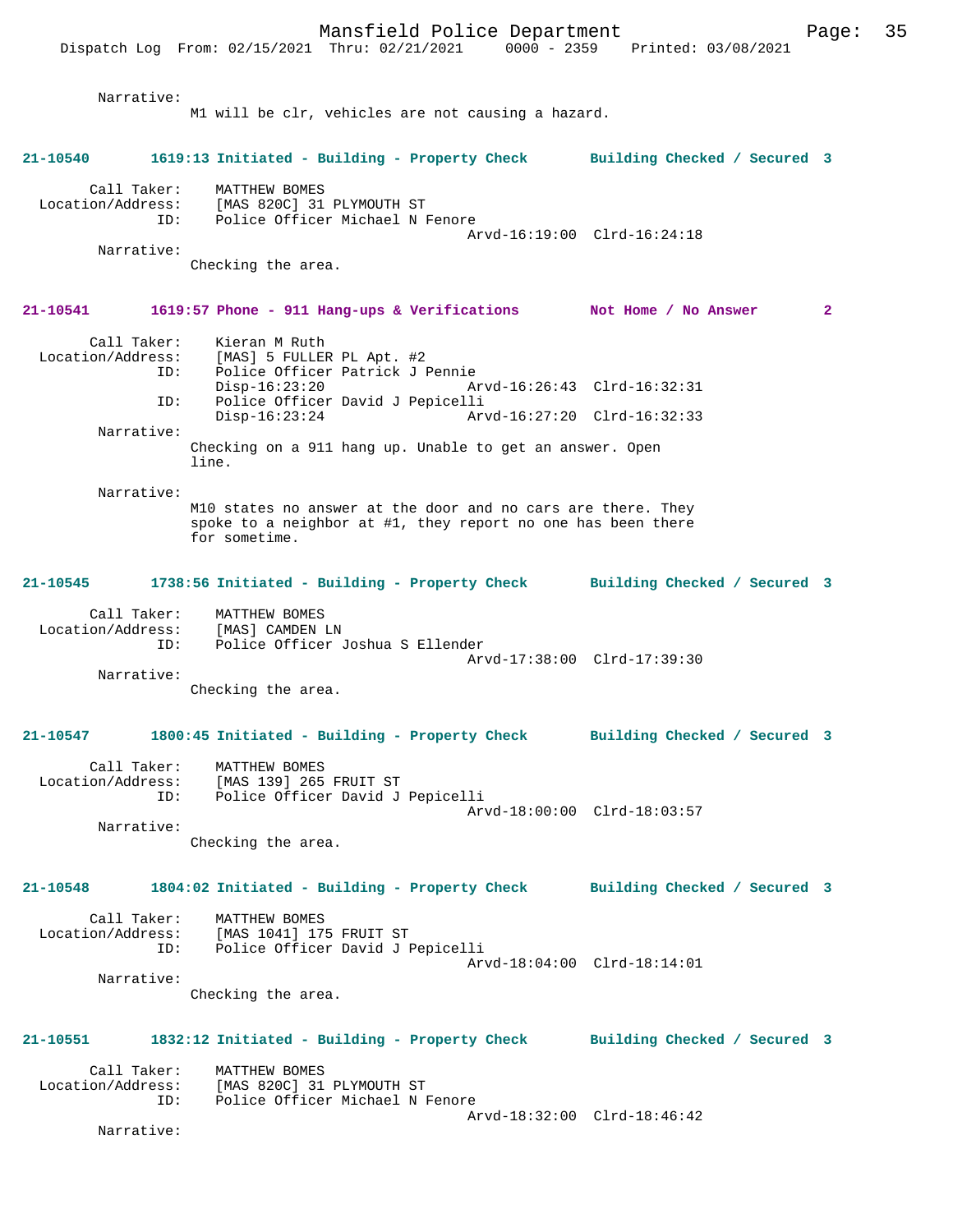Checking the area.

Location/Address: [MAS 820C] 31 PLYMOUTH ST

| 21-10553<br>ID:<br>ID:<br>ID:<br>Vehicle:<br>Narrative:<br>Narrative: | 1847:34 Phone - Disabled Motor Vehicle<br>Call Taker: Jennifer Napolitano<br>Location/Address: [MAS] 235 CHAUNCY ST @ 99 COPELAND DR<br>Police Officer Christopher D Sorge<br>Disp-18:49:18<br>Police Officer David J Pepicelli<br>$Disp-18:49:42$<br>Arvd-18:51:59 Clrd-18:58:26<br>Police Officer Joshua S Ellender<br>Disp-18:51:55<br>Arvd-18:51:57 Clrd-18:59:27<br>RED 2011 NISS VERSA Reg: PC MA 8YH844 VIN: 3N1BC1AP2BL472307<br>Vehicle broke down in the intersection<br>Ofc Ellender reports the vehicle stalled out and will be<br>following the operator to the town line as she attempts to<br>drive home. | Services Rendered 3<br>$Clrd-18:52:02$ |   |
|-----------------------------------------------------------------------|--------------------------------------------------------------------------------------------------------------------------------------------------------------------------------------------------------------------------------------------------------------------------------------------------------------------------------------------------------------------------------------------------------------------------------------------------------------------------------------------------------------------------------------------------------------------------------------------------------------------------|----------------------------------------|---|
| 21-10561                                                              | 1922:41 Initiated - Motor Vehicle Stop                                                                                                                                                                                                                                                                                                                                                                                                                                                                                                                                                                                   | Citation / Warning Issued 3            |   |
| Call Taker:<br>Location/Address:<br>ID:<br>Vehicle:<br>Narrative:     | TARA LAKO<br>[MAS] 1 CENTRAL ST @ 146 WEST ST<br>Police Officer Joshua S Ellender<br>Arvd-19:22:00 Clrd-19:30:43<br>BLK 2012 DODG RAMTRU Req: PC MA 6061NP VIN: 1C6RD7GTXCS151867<br>Citation issued for speed and brake light out.                                                                                                                                                                                                                                                                                                                                                                                      |                                        |   |
| 21-10564                                                              | 1945:55 Initiated - Parking Violations                                                                                                                                                                                                                                                                                                                                                                                                                                                                                                                                                                                   | Citation / Warning Issued 3            |   |
| Call Taker:<br>Location/Address:<br>ID:<br>Vehicle:<br>Narrative:     | TARA LAKO<br>[MAS 262] 60 OAKLAND ST<br>Police Officer David J Pepicelli<br>Arvd-19:45:00 Clrd-19:48:34<br>RED 2020 SUBA UT ASCENT Req: PAR MA G167 VIN: 4S4WMAPD7L3409950<br>Citation issued for parking on the sidewalk and improper<br>parking.                                                                                                                                                                                                                                                                                                                                                                       |                                        |   |
| 21-10565                                                              | 2025:11 Phone - Disturbance / Gathering                                                                                                                                                                                                                                                                                                                                                                                                                                                                                                                                                                                  | Unfounded/Unverifed                    | 1 |
| Call Taker:<br>Location/Address:<br>ID:<br>Narrative:                 | Jennifer Napolitano<br>[MAS 969A110] 321 SCHOOL ST Apt. #A110<br>Police Officer Christopher D Sorge<br>Arvd-20:32:45 Clrd-20:43:30<br>$Disp-20:27:53$<br>Male party was escorted from the business and bothering<br>other customers. Manager lost sight of him and he may have<br>gotten in to a vehicle and driven off.                                                                                                                                                                                                                                                                                                 |                                        |   |
| Narrative:                                                            |                                                                                                                                                                                                                                                                                                                                                                                                                                                                                                                                                                                                                          |                                        |   |
|                                                                       | Male party stated he would have an uber there in 10 mins but<br>then disappeared                                                                                                                                                                                                                                                                                                                                                                                                                                                                                                                                         |                                        |   |
| Narrative:                                                            | Ofc Sorge reports speaking with the employee who stated the<br>male about 20-30 was served about 2-3 drinks and was asked<br>to leave. Officers checked the area, unfounded for the male.                                                                                                                                                                                                                                                                                                                                                                                                                                |                                        |   |
| 21-10566                                                              | 2028:05 Initiated - Building - Property Check                                                                                                                                                                                                                                                                                                                                                                                                                                                                                                                                                                            | Building Checked / Secured 3           |   |
| Call Taker:                                                           | TARA LAKO                                                                                                                                                                                                                                                                                                                                                                                                                                                                                                                                                                                                                |                                        |   |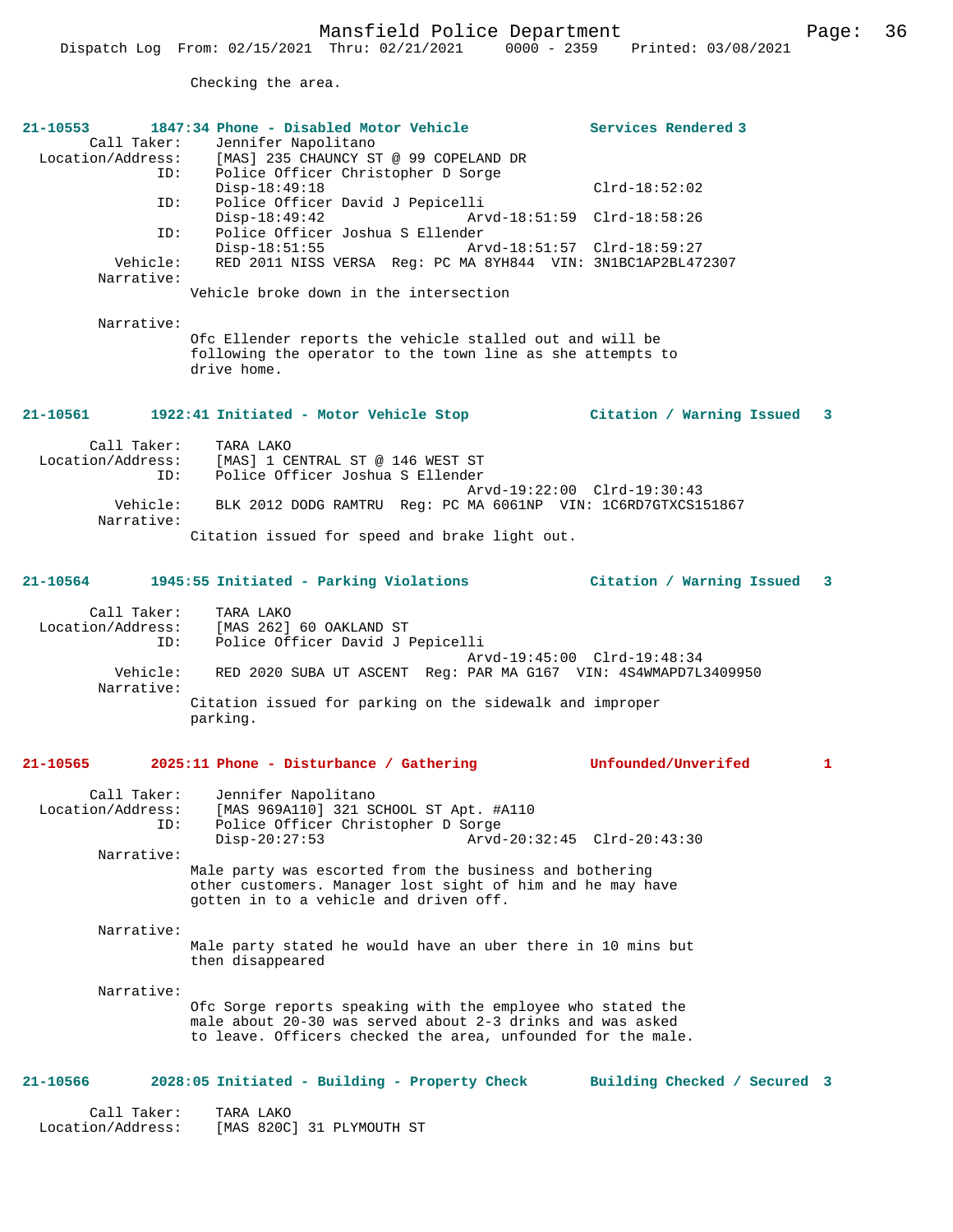Mansfield Police Department Fage: 37 Dispatch Log From: 02/15/2021 Thru: 02/21/2021 0000 - 2359 Printed: 03/08/2021 ID: Police Officer Michael N Fenore Arvd-20:28:00 Clrd-20:55:39 Narrative: Checking the area. **21-10570 2054:55 Initiated - Building - Property Check Building Checked / Secured 3** Call Taker: TARA LAKO Location/Address: [MAS] PLYMOUTH ST ID: Police Officer Christopher D Sorge Arvd-20:54:00 Clrd-21:15:40 Narrative: Checking the area. **21-10571 2056:35 Initiated - Building - Property Check Building Checked / Secured 3** Call Taker: TARA LAKO Location/Address: [MAS 281A] 1 CROCKER ST ID: Police Officer Patrick J Pennie Arvd-20:56:00 Clrd-21:02:18 Narrative: Checking the area. **21-10572 2104:02 Initiated - Building - Property Check Building Checked / Secured 3** Call Taker: TARA LAKO Location/Address: [MAS 1018] 600 EAST ST ID: Police Officer David J Pepicelli Arvd-21:04:00 Clrd-21:15:16 Narrative: Checking the area. **21-10578 2126:15 Initiated - Building - Property Check Building Checked / Secured 3** Call Taker: TARA LAKO Location/Address: [MAS 1002] 250 EAST ST<br>ID: Police Officer David J Police Officer David J Pepicelli Arvd-21:26:00 Clrd-21:48:32 Narrative: Checking the area. **21-10581 2142:43 Initiated - Building - Property Check Building Checked / Secured 3** Call Taker: TARA LAKO Location/Address: [MAS 411] 60 FORBES BLVD ID: Police Officer Christopher D Sorge Arvd-21:42:00 Clrd-21:44:15 Narrative: Checking the area. **21-10582 2143:46 Phone - Disturbance / Gathering Incident Report 1**  Call Taker: Jennifer Napolitano Location/Address: ID: Police Officer Christopher D Sorge Disp-21:44:43 Arvd-21:44:46 Clrd-22:01:25<br>ID: Police Officer Joshua S Ellender ID: Police Officer Joshua S Ellender Disp-21:44:53 Arvd-21:46:17 Clrd-22:01:27 Vehicle: BLK 2003 HYUN CO TIBURO Reg: PC MA 1ALC42 VIN: KMHHN65F83U040338 Narrative:

Narrative: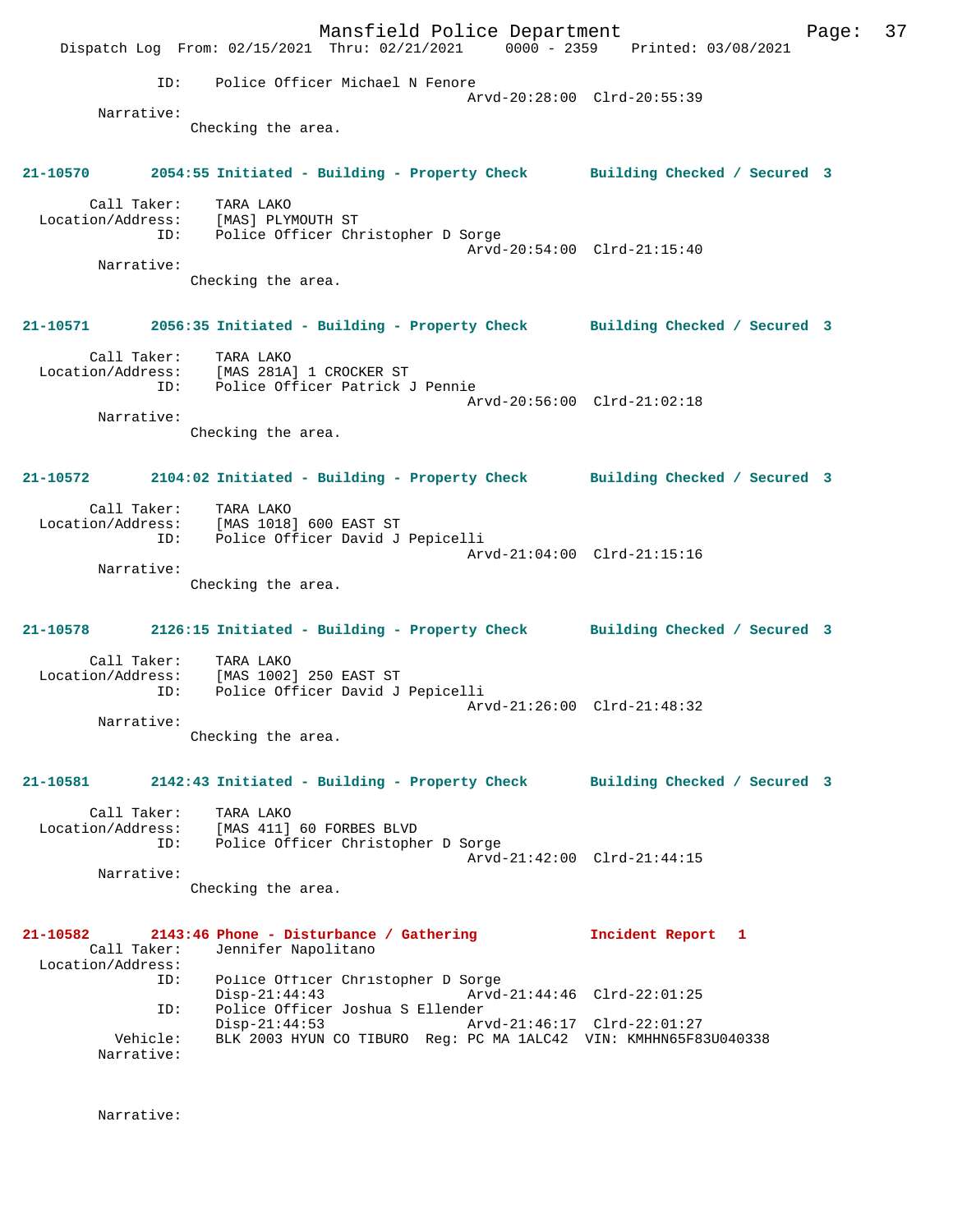Narrative:

Refer To Incident: 21MAS-193-OF

#### **21-10589 2244:06 Initiated - Building - Property Check Building Checked / Secured 3**

Call Taker: TARA LAKO<br>Location/Address: [MAS 820C Location/Address: [MAS 820C] 31 PLYMOUTH ST ID: Police Officer Michael N Fenore Arvd-22:44:00 Clrd-22:52:42 Narrative:

Checking the area.

#### **21-10594 2349:23 911 - 911 Hang-ups & Verifications Confirmed misdial/Accdntl Call**

```
2
```
 Call Taker: William Casey Location/Address: [MAS 421B] 21 EAST ST Apt. #1B ID: Police Officer Joshua S Ellender Disp-23:51:30 Arvd-23:56:23 Clrd-23:57:04 Narrative:

Checking on a 911 hang up

#### **For Date: 02/21/2021 - Sunday**

**21-10595 0000:43 Phone - Suspicious Actv / Persn / Veh Services Rendered 2**  Call Taker: JEFFREY KEEFE<br>Vicinity of: [MAS 16] 46 CI [MAS 16] 46 CHAUNCY ST ID: Police Officer Joshua S Ellender Disp-00:02:32 Arvd-00:08:23 Clrd-00:25:16<br>TD: Police Officer Christopher D Sorge Police Officer Christopher D Sorge<br>Disp-00:02:35 Arvd Disp-00:02:35 Arvd-00:08:25 Clrd-00:08:27 Vehicle: GRY 2011 FORD ESCAPE Reg: PC MA 8FX526 VIN: 1FMCU0DGXBKA24737 Narrative: CP reports seeing a silver SUV driving behind the business with no lights on. Narrative: Ofc Ellender reports the vehicle is being dropped off for service, vehicle has a flat tire. Narrative: Ofc Ellender transporting female back to her residence in Norton, SM 33303 Narrative: EM 33309 **21-10605 0103:01 Initiated - Building - Property Check Building Checked / Secured 3** Call Taker: TARA LAKO Location/Address: [MAS 820C] 31 PLYMOUTH ST ID: Sergeant Jeffrey G Bombard Arvd-01:03:00 Clrd-01:11:03 Narrative: Checking the area. **21-10606 0105:53 Initiated - Motor Vehicle Stop Citation / Warning Issued 3** Call Taker: PATRICK FEENEY<br>Location/Address: [MAS] 458 EAST ess: [MAS] 458 EAST ST @ 444 PRATT ST<br>ID: Police Officer Christopher D Sore

Police Officer Christopher D Sorge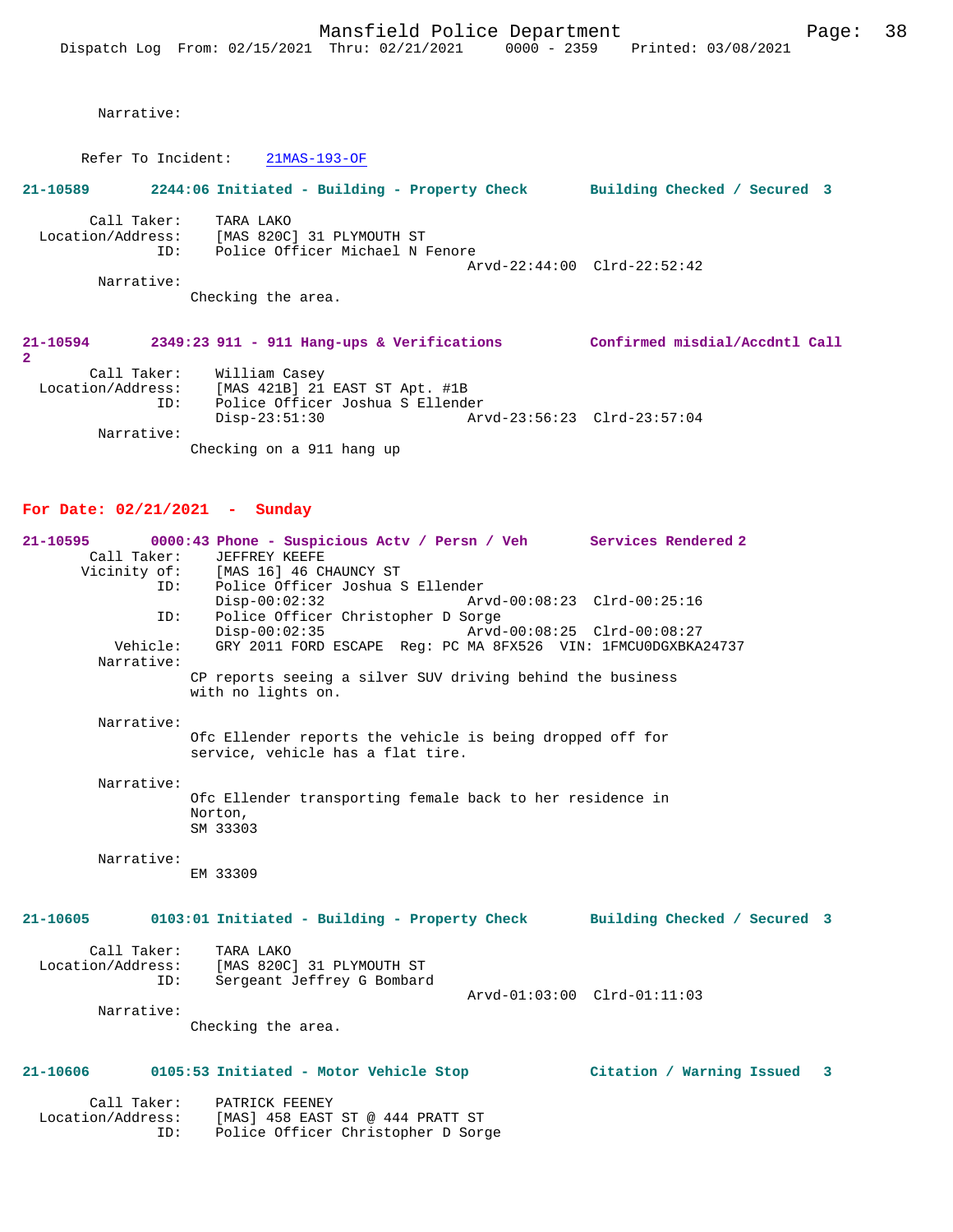Mansfield Police Department Fage: 39 Dispatch Log From: 02/15/2021 Thru: 02/21/2021 0000 - 2359 Printed: 03/08/2021 Arvd-01:05:00 Clrd-01:09:59 Vehicle: BLK 2019 BMW UT X7 Reg: PC MA 1NSF48 VIN: 5UXCW2C5XKL087775 Narrative: Citation issued for marked lanes **21-10608 0110:03 Initiated - Building - Property Check Building Checked / Secured 3** Call Taker: TARA LAKO Location/Address: [MAS 322] 31 HAMPSHIRE ST ID: Police Officer Meghan Birnie Arvd-01:10:00 Clrd-01:14:15 Narrative: Checking the area. **21-10609 0110:28 Initiated - Building - Property Check Building Checked / Secured 3** Call Taker: TARA LAKO Location/Address: [MAS 253] 330 PRATT ST Apt. #A ID: Police Officer Christopher D Sorge Arvd-01:10:00 Clrd-01:14:46 Narrative: Checking the area. **21-10610 0114:22 Initiated - Building - Property Check Building Checked / Secured 3** Call Taker: TARA LAKO Location/Address: [MAS 411] 60 FORBES BLVD ID: Police Officer Meghan Birnie Arvd-01:14:00 Clrd-01:17:03 Narrative: Checking the area. **21-10612 0117:10 Initiated - Building - Property Check Building Checked / Secured 3** Call Taker: TARA LAKO Location/Address: [FOX 14] 4 FISHER ST ID: Police Officer Meghan Birnie Arvd-01:17:00 Clrd-01:20:47 Narrative: Checking the area. **21-10613 0120:53 Initiated - Building - Property Check Building Checked / Secured 3** Call Taker: TARA LAKO Location/Address: [FOX 49] 35 FOXBOROUGH BLVD ID: Police Officer Meghan Birnie Arvd-01:20:00 Clrd-01:22:35 Narrative: Checking the area. **21-10614 0122:44 Initiated - Building - Property Check Building Checked / Secured 3** Call Taker: TARA LAKO Location/Address: [FOX 838] 2 FOXBOROUGH BLVD ID: Police Officer Meghan Birnie Arvd-01:22:00 Clrd-01:24:28 Narrative: Checking the area. **21-10618 0148:30 Initiated - Building - Property Check Building Checked / Secured 3** Call Taker: TARA LAKO Location/Address: [MAS] 4 ERICK RD @ 15 BONNEY LN Z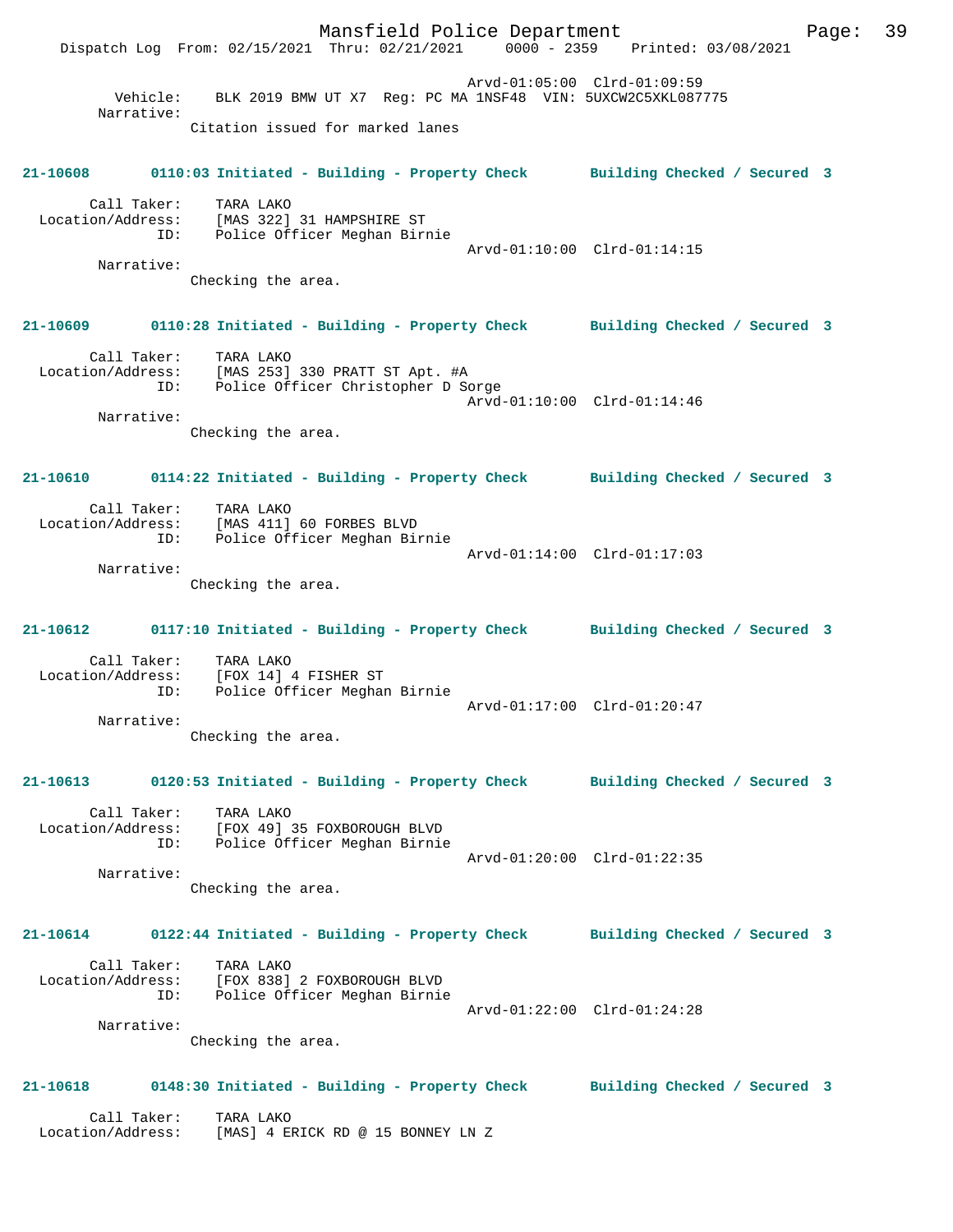Mansfield Police Department Fage: 40 Dispatch Log From: 02/15/2021 Thru: 02/21/2021 0000 - 2359 Printed: 03/08/2021 ID: Police Officer Christopher D Sorge Arvd-01:48:00 Clrd-01:55:36 Narrative: Checking the area. **21-10619 0152:26 Initiated - Building - Property Check Building Checked / Secured 3** Call Taker: TARA LAKO Location/Address: [MAS 411] 60 FORBES BLVD ID: Police Officer Meghan Birnie Arvd-01:52:00 Clrd-02:05:27 Narrative: Checking the area. **21-10620 0156:50 Initiated - Motor Vehicle Stop Citation / Warning Issued 3** Call Taker: TARA LAKO Location/Address: [MAS] 91 CHAUNCY ST @ 6 HIGHLAND AVE ID: Police Officer Christopher D Sorge Arvd-01:56:00 Clrd-02:01:53 ID: Police Officer Joshua S Ellender Disp-01:59:38 Arvd-01:59:40 Clrd-02:01:54 Vehicle: BLK 2013 HOND CIVIC Reg: PC MA 7DZ358 VIN: 2HGFB2F56DH563625 Narrative: Citation issued for defective equipment. **21-10641 0300:55 Initiated - Building - Property Check Building Checked / Secured 3** Call Taker: TARA LAKO Location/Address: [MAS 820C] 31 PLYMOUTH ST ID: Sergeant Jeffrey G Bombard Arvd-03:00:00 Clrd-03:08:55 Narrative: Checking the area. **21-10642 0306:33 Initiated - Parking Violations Citation / Warning Issued 3** Call Taker: TARA LAKO Location/Address: [MAS] NORTH MAIN ST ID: Police Officer Joshua S Ellender Arvd-03:06:00 Clrd-03:25:16 Vehicle: WHI 2015 CHEV TRAX Reg: PC MA 8JB998 VIN: KL7CJRSB3FB136128 Narrative: North Main St - MA 8JB998 **21-10646 0431:23 Initiated - Building - Property Check Building Checked / Secured 3** Call Taker: William Casey Location/Address: [MAS 834] 261 CHAUNCY ST ID: Police Officer Meghan Birnie Arvd-04:31:00 Clrd-04:41:05 Narrative: Checking the area. **21-10647 0442:22 Initiated - Building - Property Check Building Checked / Secured 3** Call Taker: TARA LAKO Location/Address: [MAS 1015] 30 CHAUNCY ST ID: Police Officer Meghan Birnie Arvd-04:42:00 Clrd-04:51:25 Narrative: Checking the area.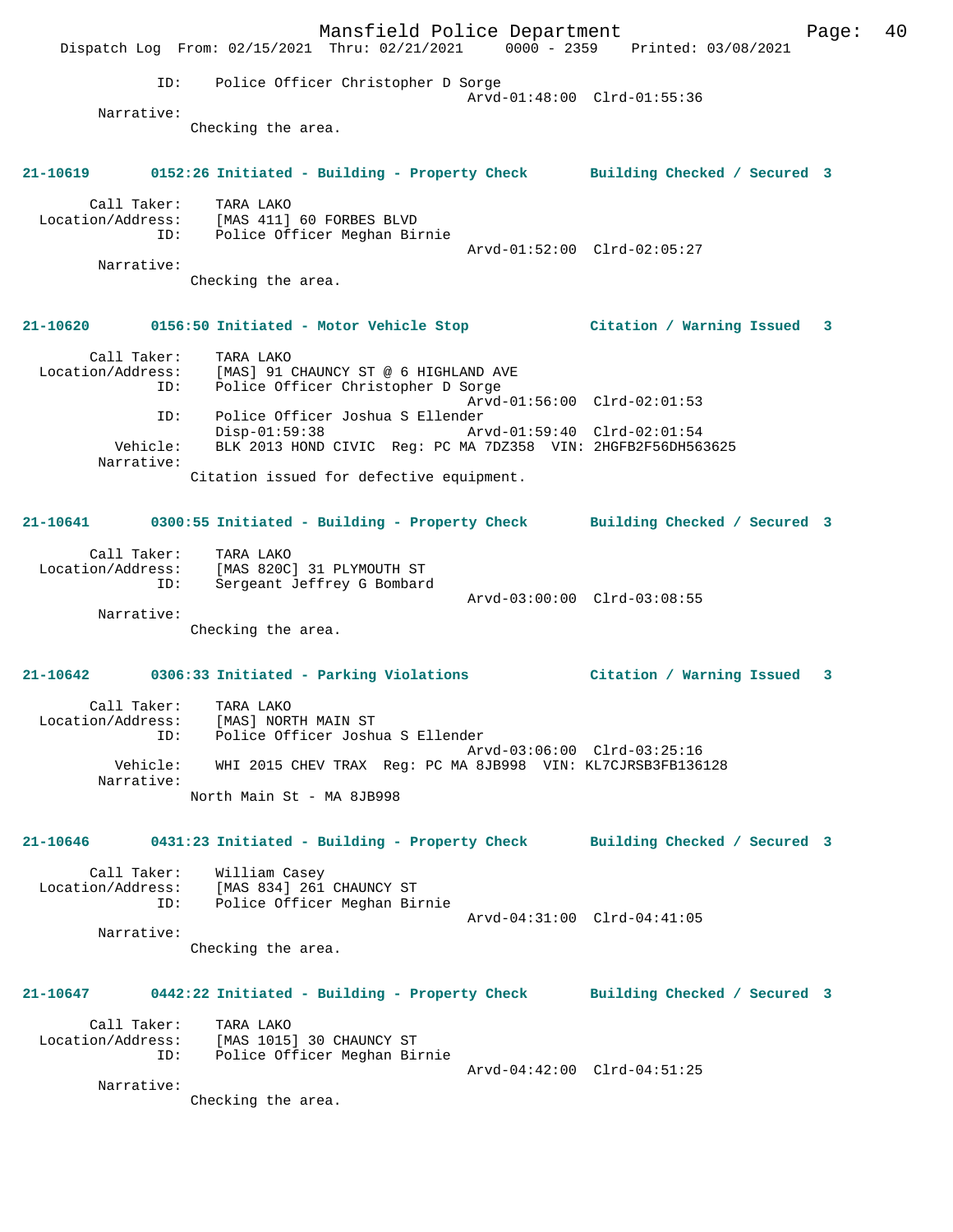Mansfield Police Department Form Page: 41 Dispatch Log From: 02/15/2021 Thru: 02/21/2021 0000 - 2359 Printed: 03/08/2021 **21-10648 0443:28 Initiated - Building - Property Check Building Checked / Secured 3** Call Taker: TARA LAKO Location/Address: [MAS 1002] 250 EAST ST ID: Police Officer Christopher D Sorge Arvd-04:43:00 Clrd-04:51:33 Narrative: Checking the area. **21-10650 0604:28 Initiated - Building - Property Check Building Checked / Secured 3** Call Taker: TARA LAKO Location/Address: [MAS 820C] 31 PLYMOUTH ST Sergeant Jeffrey G Bombard Arvd-06:04:00 Clrd-06:12:13 Narrative: Checking the area. **21-10657 0905:38 Phone - Road Hazards Investigated - No Report 3** Call Taker: Jarred Kohler Location/Address: [MAS] BALCOM ST ID: Police Officer Matthew A Souza Disp-09:08:25 Arvd-09:44:53 Clrd-09:54:51 Narrative: Callers concerned of a possible pot hole on the overpass. Narrative: M9 reports pothole right in middle of roadway,requested DPW. DPW notified, they will check on it this morning. **21-10658 1013:59 Initiated - Building - Property Check Building Checked / Secured 3** Call Taker: NICHOLAS GOYETTE Location/Address: [MAS 820C] 31 PLYMOUTH ST ID: Sergeant John R Armstrong Arvd-10:13:00 Clrd-10:26:18 Narrative: Checking the area. **21-10659 1015:32 Initiated - Motor Vehicle Stop Citation / Warning Issued 3** Call Taker: NICHOLAS GOYETTE Location/Address: [MAS] 100 HAMPSHIRE ST @ 777 WEST ST ID: Police Officer Matthew A Souza Arvd-10:15:00 Clrd-10:21:17 Vehicle: WHI 2020 BMW UT X5 Reg: PC MA 1KYV58 VIN: 5UXCR6C06L9B64629 Narrative: Citation for speeding. **21-10667 1126:55 Initiated - Building - Property Check Building Checked / Secured 3** Call Taker: NICHOLAS GOYETTE Vicinity of: [MAS 840] 280 SCHOOL ST ID: Police Officer Matthew A Souza Arvd-11:26:00 Clrd-11:47:53 Narrative: Checking the area. **21-10668 1134:16 Initiated - Motor Vehicle Stop Citation / Warning Issued 3** Call Taker: NICHOLAS GOYETTE Location/Address: [MAS] 427 WEST ST @ 5 WALNUT ST ID: Sergeant Robert S Pierce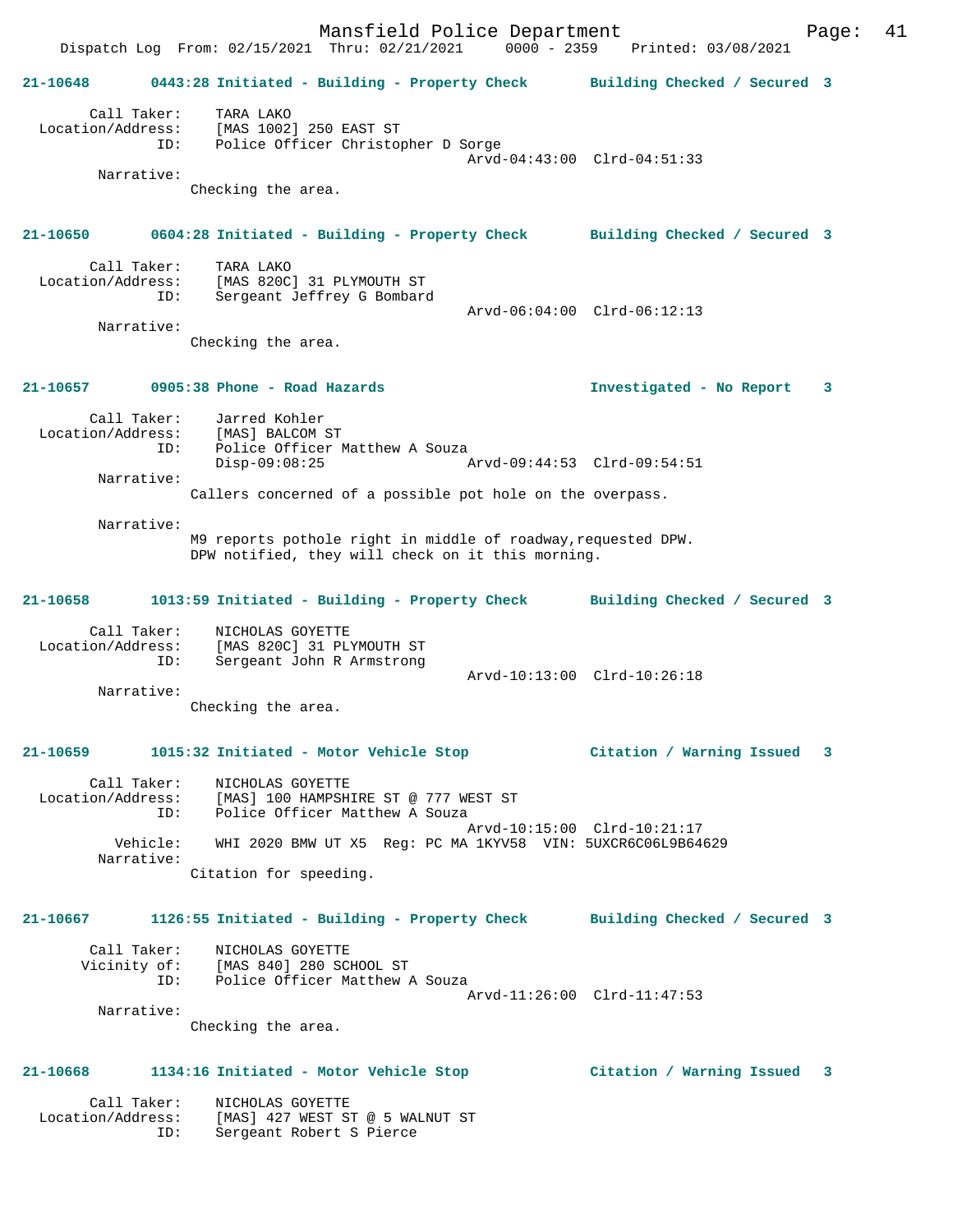Mansfield Police Department Fage: 42 Dispatch Log From: 02/15/2021 Thru: 02/21/2021 0000 - 2359 Printed: 03/08/2021 Arvd-11:34:00 Clrd-11:41:07 Vehicle: WHI 2019 JEEP WRANGL Reg: PC MA 8MS581 VIN: 1C4HJXEN1KW646774 Narrative: out w/MVST Narrative: Citation to operator for expired plate. **21-10672 1153:09 Phone - Suspicious Actv / Persn / Veh Spoken To 2**  Call Taker: Jarred Kohler<br>ion/Address: [MAS] Location/Address:<br>ID: Police Officer Matthew A Souza<br>Disp-11:54:03 Disp-11:54:03 Arvd-11:59:10 Clrd-12:13:10 Narrative: **21-10673 1157:30 Phone - 911 Hang-ups & Verifications Confirmed misdial/Accdntl Call 2**  Call Taker: Jarred Kohler<br>Location/Address: [MAS 417B] 3 1 [MAS 417B] 3 FRANCIS AVE Apt. #16 ID: Police Officer Patrick J Pennie Disp-12:00:01 Arvd-12:02:19 Clrd-12:06:24 Narrative: Checking on a 911 hang up. Confirmed accidental on return call. Sheila will be able to wave at officer. **21-10685 1427:46 Initiated - Follow up Investigation Property Seized / Secured 3** Call Taker: NICHOLAS GOYETTE<br>Location/Address: [MAS H9841] 355 ] للمصنيف المصدر العديد العديد المصدر IMAS H9841] 355 FRANKLIN ST<br>ID: Police Officer Patrick J Per Police Officer Patrick J Pennie Arvd-14:27:00 Clrd-14:31:35 Narrative: Conducting a follow up in the area to a previously reported incident. Narrative: Obtaining some information in regards to recent B&E's in the area. Narrative: M10 retrieved a jacket. **21-10688 1432:04 Alarm - Assist Fire Department Referred to Other Agency 2** Call Taker: NICHOLAS GOYETTE Location/Address: [MAS] 33 SUFFOLK RD Police Officer Matthew A Souza<br>Disp-14:32:54 Disp-14:32:54 Arvd-14:35:20 Clrd-14:44:43 Narrative: Assisting the FD with a fire related incident. Nature: fire alarm **21-10694 1525:04 Walk-In - Assist Citizen - P S A Assisted Party 3**  Call Taker: Support Staff Thomas Plunkett Location/Address: [MAS 430A] 20 ERICK RD Apt. #203 ID: Police Officer Matthew A Souza Disp-15:31:39 Arvd-15:36:48 Clrd-15:39:39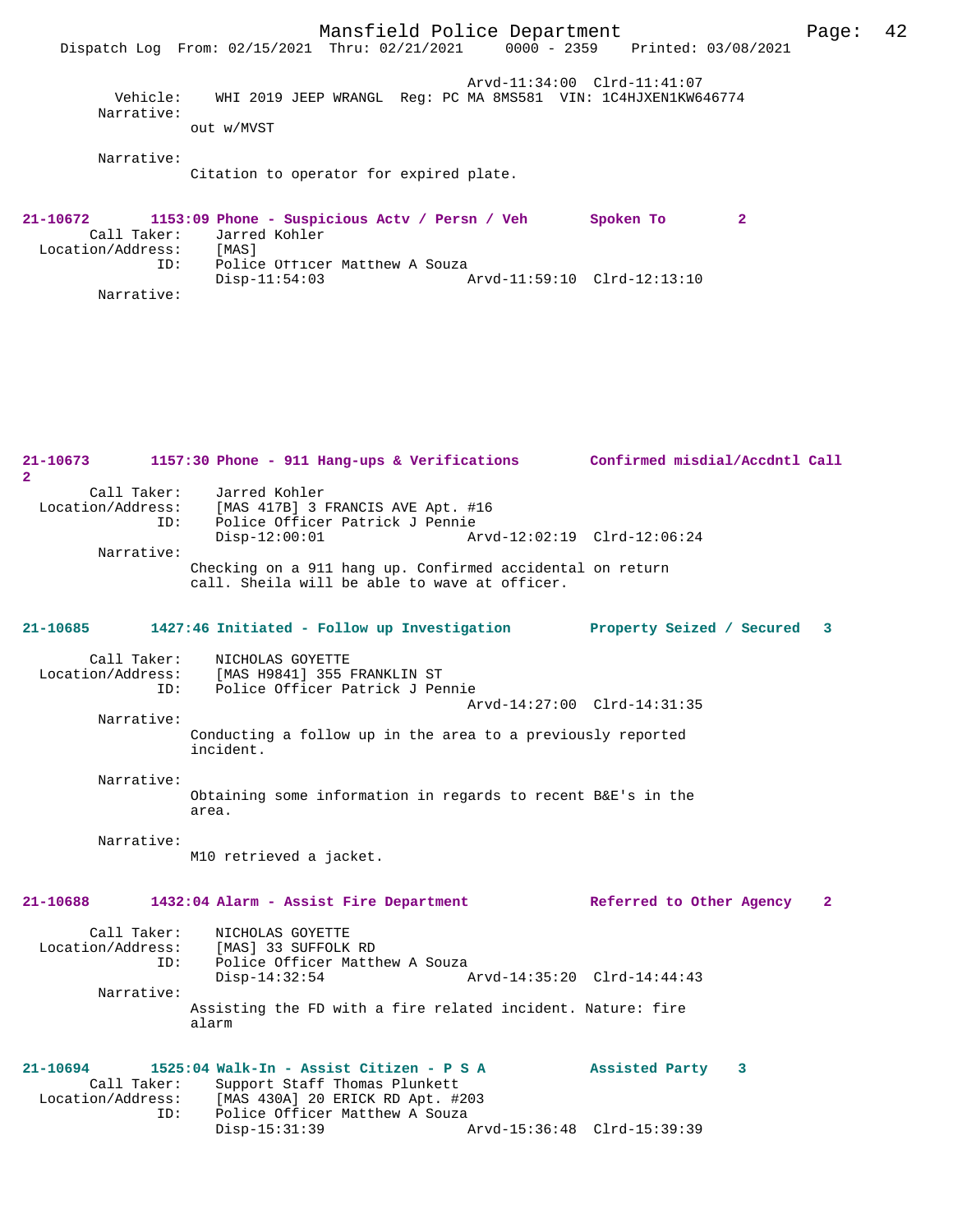Narrative: Walk in seeking advice in regards to Unemployment Fraud claim report, spoke with Ofc. Souza, party adviced **21-10704 1708:33 Initiated - Motor Vehicle Stop Citation / Warning Issued 3** Call Taker: NICHOLAS GOYETTE Vicinity of: [MAS H6724] 1100 EAST ST ID: Police Officer David J Pepicelli Arvd-17:08:00 Clrd-17:14:03 Vehicle: WHI 2016 CHEV LL TAHOE Reg: PC MA 1PEP16 VIN: 1GNSKBKC0GR168319 Narrative: out with mvst **21-10720 1806:58 Initiated - Building - Property Check Building Checked / Secured 3** Call Taker: NICHOLAS GOYETTE Location/Address: [MAS 139] 265 FRUIT ST ID: Police Officer David J Pepicelli Arvd-18:06:00 Clrd-18:11:08 Narrative: Checking the area. **21-10722 1820:50 Initiated - Building - Property Check Building Checked / Secured 3** Call Taker: NICHOLAS GOYETTE Location/Address: [MAS 1041] 175 FRUIT ST ID: Police Officer David J Pepicelli Arvd-18:20:00 Clrd-18:28:10 Narrative: Checking the area. **21-10731 1923:46 Phone - Assist Fire Department Services Rendered 2**  Call Taker: JEFFREY KEEFE<br>Location/Address: [MAS] 21 ERICI ess: [MAS] 21 ERICK RD<br>ID: Police Officer Day ID: Police Officer David J Pepicelli Disp-19:25:41 Arvd-19:29:07 Clrd-19:40:28 Narrative: Assisting the FD with a fire related incident. Nature: Master Box. **21-10734 2000:42 911 - Motor Veh Acc - Hit & Run Investigated - Report Taken 1** Call Taker: Michael Mezhberg<br>Location/Address: [MAS H1191] 4 MO [MAS H1191] 4 MORINI ST ID: Sergeant Jeffrey G Bombard<br>Disp-20:03:12 Disp-20:03:12 Arvd-20:07:18 Clrd-20:24:08 ID: Police Officer David J Pepicelli Disp-20:03:17 Arvd-20:04:51 Clrd-20:19:43 Narrative: Reports neighbor drove into RP's unoccupied vehicle. Narrative: RP states nieghbor's vehicle is unregistered. Narrative: Foxborough notified. Narrative: See report for further. Refer To Incident: 21MAS-197-OF **21-10735 2002:47 Initiated - Motor Vehicle Stop Citation / Warning Issued 3**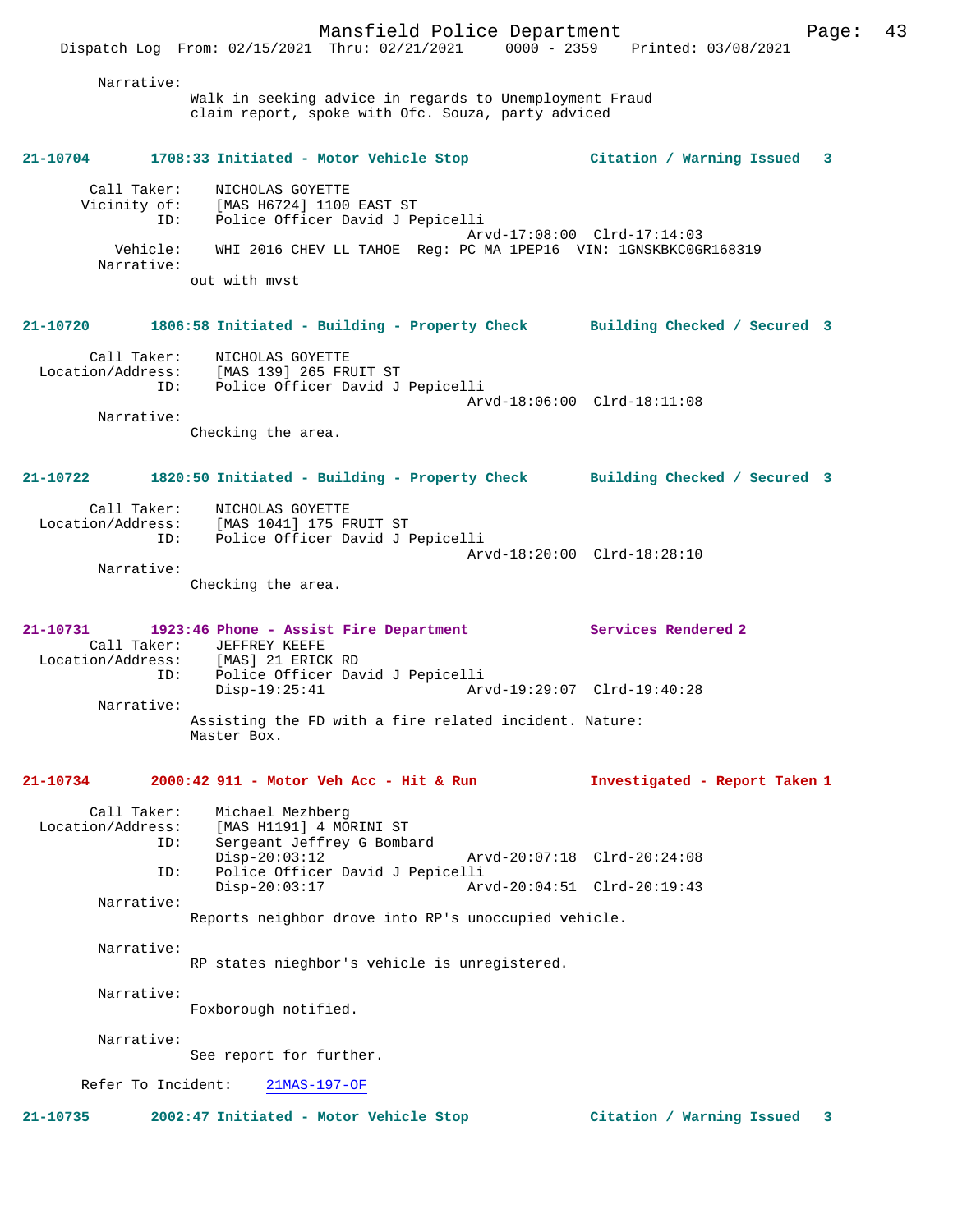Mansfield Police Department Form Page: 44 Dispatch Log From: 02/15/2021 Thru: 02/21/2021 0000 - 2359 Printed: 03/08/2021 Call Taker: JEFFREY KEEFE Vicinity of: [MAS 240A] 189 CHAUNCY ST ID: Police Officer Andrew J Kelley Arvd-20:02:00 Clrd-20:23:01 Vehicle: Vehicle: GRY 2017 NISS UT PATHFINDER Reg: PC MA 3RAH51 VIN: 5N1DR2MM0HC622216 Narrative: Vehicel reg is showing rev/ins. Narrative: Vehicle will pull into the lot nextdoor no tow needed. Narrative: Citation issued for rev/ins. Refer To Summons: 21MAS-66-AR Summons: WILDE, GARRETT JOHN<br>Address: 71 WALNUT ST MARST 71 WALNUT ST MARSTONS MILLS, MA<br>23  $Age:$  Charges: UNINSURED MOTOR VEHICLE LICENSE SUSPENDED, OP MV WITH LIGHTS VIOLATION, MV **21-10739 2016:13 911 - Suspicious Actv / Persn / Veh Spoken To 2**  Call Taker: ROBERT BOLGER Location/Address: [MAS 156] 27 ANGELL ST ID: Police Officer David J Pepicelli Disp-20:19:47 Arvd-20:19:49 Clrd-20:23:07<br>Vehicle: BRO 2008 ACUR LL RDX Req: PC MA 7FA863 VIN: 5J8TB18228A0 BRO 2008 ACUR LL RDX Reg: PC MA 7FA863 VIN: 5J8TB18228A012256 Narrative: RP states a vehicle alarm keeps sounding. Narrative: Owner of the vehicle was contacted and he will be responding to silence the alarm. **21-10746 2040:50 911 - 911 Hang-ups & Verifications Confirmed misdial/Accdntl Call 2**  Call Taker: William Casey Location/Address: [MAS H420] 225 SPRING ST ID: Police Officer Andrew J Kelley<br>Disp-20:42:35 Disp-20:42:35 Arvd-20:48:45 Clrd-20:48:52 Narrative: Checking on a 911 hang up **21-10754 2159:02 Initiated - Escort / Transport Services Rendered 3**  Call Taker: JEFFREY KEEFE Vicinity of: [MAS] 17 FRANCIS AVE Apt. #14 ID: Police Officer Andrew J Kelley Arvd-21:59:00 Clrd-22:04:47 Narrative: Transporting the female party back to the residence in M11. SM: 20983.1 Narrative: EM: 20984.7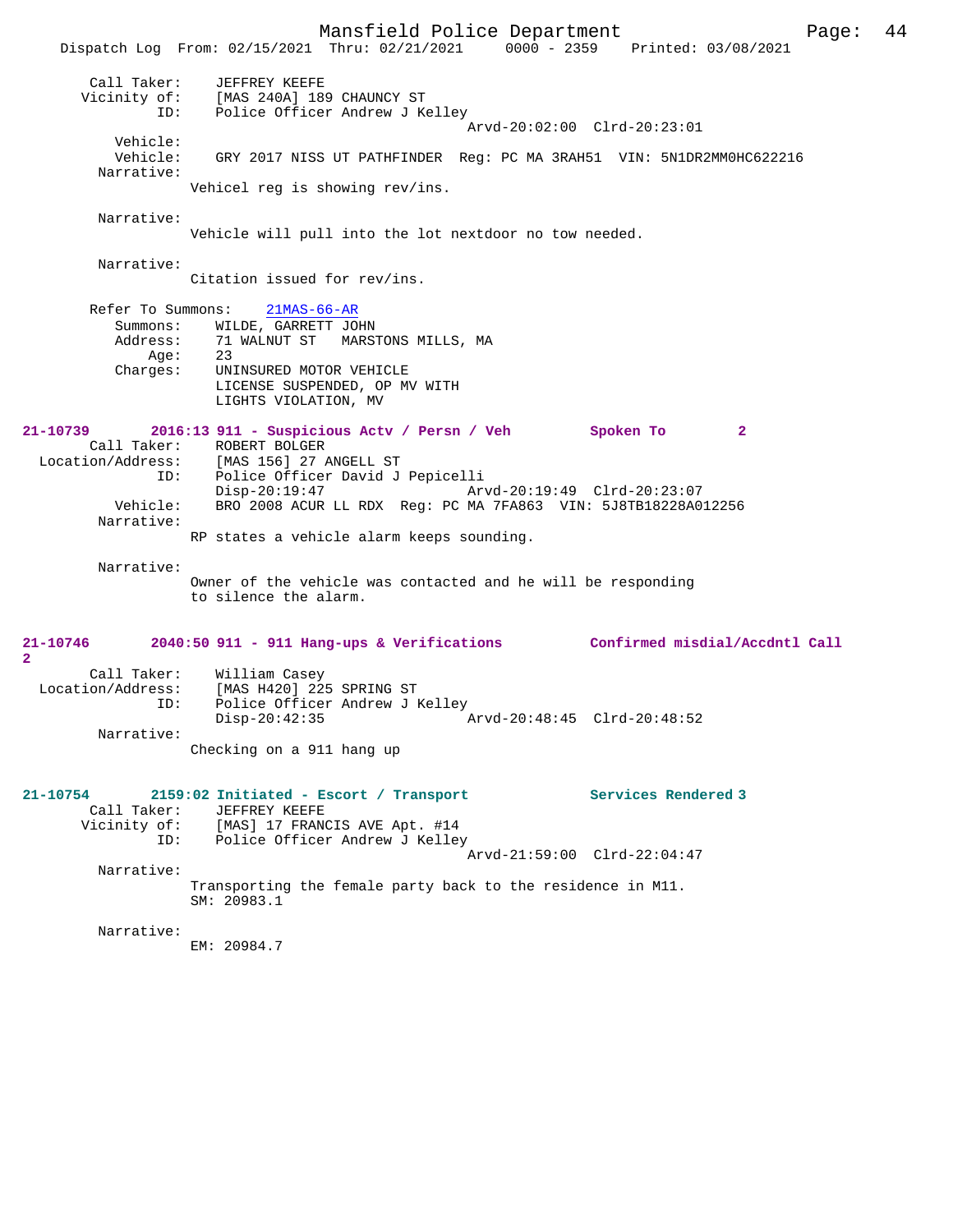## **For Date: 02/22/2021 - Monday**

**Call Number Time Call Reason 6 and Call Reason Action Action Priority 21-10784 0117:48 Initiated - Building - Property Check Services Rendered 3**  Call Taker: JEFFREY KEEFE Vicinity of: [MAS 2] 60 FORBES BLVD ID: Police Officer Christopher D Sorge Arvd-01:17:00 Clrd-01:32:57 Narrative: Checking the area. **21-10793 0152:32 Initiated - Motor Vehicle Stop Citation / Warning Issued 3** Call Taker: Michael Mezhberg Location/Address: [MAS] SOUTH MAIN ST ID: Police Officer Christopher D Sorge Arvd-01:52:00 Clrd-02:03:11 Vehicle: BLK 1999 CHEV CO MONTE Reg: PC MA 953PH9 VIN: 2G1WW12M6X9295645 Refer To Field Int: 21MAS-18-FI **21-10798 0220:13 Initiated - Building - Property Check Building Checked / Secured 3** Call Taker: JEFFREY KEEFE Vicinity of: [MAS 982] 111 HOPE ST ID: Police Officer Meghan Birnie Arvd-02:20:00 Clrd-02:29:26 Narrative: Checking the area. **21-10799 0224:57 Initiated - Follow up Investigation Services Rendered 3**  Call Taker: JEFFREY KEEFE<br>Vicinity of: [MAS 2] 60 FOI Vicinity of: [MAS 2] 60 FORBES BLVD ID: Police Officer Christopher D Sorge Arvd-02:24:00 Clrd-02:43:03 Narrative: Conducting a follow up in the area to a previously reported incident. **21-10801 0242:30 Initiated - Building - Property Check Building Checked / Secured 3** Call Taker: JEFFREY KEEFE Vicinity of: [MAS 1002] 250 EAST ST ID: Police Officer Meghan Birnie Arvd-02:42:00 Clrd-02:56:52 Narrative: Checking the area. **21-10802 0244:28 Initiated - Building - Property Check Services Rendered 3**  Call Taker: JEFFREY KEEFE<br>Vicinity of: [MAS 834] 261 [MAS 834] 261 CHAUNCY ST ID: Police Officer Christopher D Sorge Arvd-02:44:00 Clrd-02:49:53 Narrative: Checking the area. **21-10806 0320:13 Initiated - Building - Property Check Building Checked / Secured 3** Call Taker: JEFFREY KEEFE Vicinity of: [MAS 139] 265 FRUIT ST ID: Police Officer Meghan Birnie Arvd-03:20:00 Clrd-03:27:42 Narrative: Checking the area.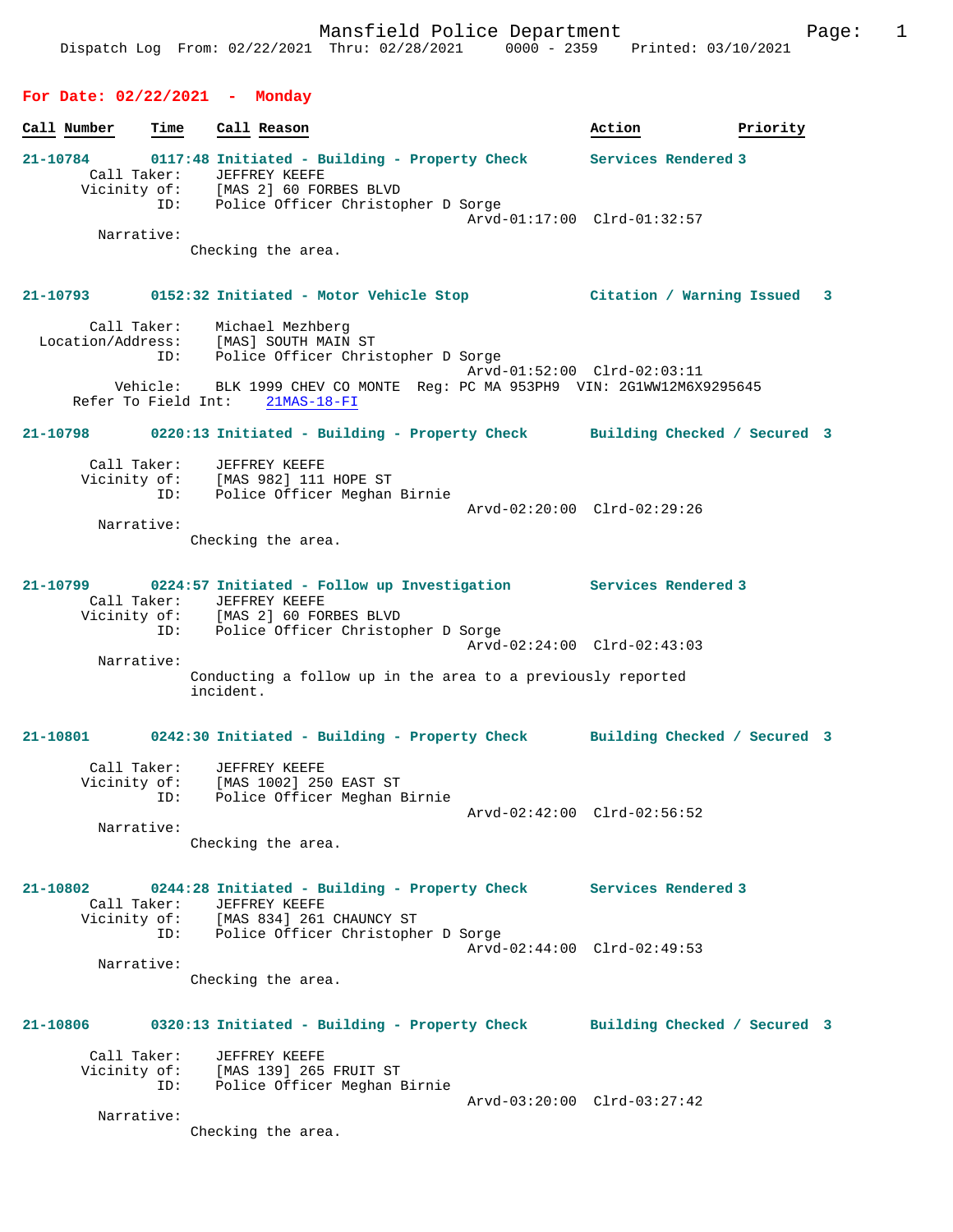**21-10807 0321:49 Initiated - Building - Property Check Services Rendered 3**  Call Taker: JEFFREY KEEFE Vicinity of: [MAS 1015] 30 CHAUNCY ST ID: Police Officer Joshua S Ellender Arvd-03:21:00 Clrd-03:27:26 Narrative: Checking the area. **21-10808 0327:51 Initiated - Building - Property Check Building Checked / Secured 3** Call Taker: JEFFREY KEEFE Location/Address: [MAS 895] 175 FRUIT ST ID: Police Officer Meghan Birnie Arvd-03:27:00 Clrd-03:35:41 Narrative: Checking the area. **21-10809 0333:35 Initiated - Building - Property Check Services Rendered 3**  Call Taker: JEFFREY KEEFE Location: [MAS] HAMPTON INN ID: Police Officer Christopher D Sorge Arvd-03:33:00 Clrd-03:35:59 Narrative: Checking the area. **21-10810 0336:09 Initiated - Building - Property Check Services Rendered 3**  Call Taker: JEFFREY KEEFE Location: [MAS] COMFORT INN ID: Police Officer Christopher D Sorge Arvd-03:36:00 Clrd-03:39:27 Narrative: Checking the area. **21-10811 0339:39 Initiated - Building - Property Check Services Rendered 3**  Call Taker: JEFFREY KEEFE Vicinity of: [MAS 2] 60 FORBES BLVD ID: Police Officer Christopher D Sorge Arvd-03:39:00 Clrd-03:40:28 Narrative: Checking the area. **21-10812 0340:33 Initiated - Building - Property Check Building Checked / Secured 3** Call Taker: JEFFREY KEEFE Vicinity of: [MAS 4] 31 HAMPSHIRE ST<br>ID: Police Officer Christopl Police Officer Christopher D Sorge Arvd-03:40:00 Clrd-03:57:12 Narrative: Checking the area. **21-10813 0341:09 Initiated - Building - Property Check Building Checked / Secured 3** Call Taker: JEFFREY KEEFE Vicinity of: [MAS 417] 9 FRANCIS AVE ID: Police Officer Meghan Birnie Arvd-03:41:00 Clrd-03:47:45 Narrative: Checking the area. **21-10815 0426:57 Phone - Assist Citizen - P S A Services Rendered 3**  Call Taker: Michael Mezhberg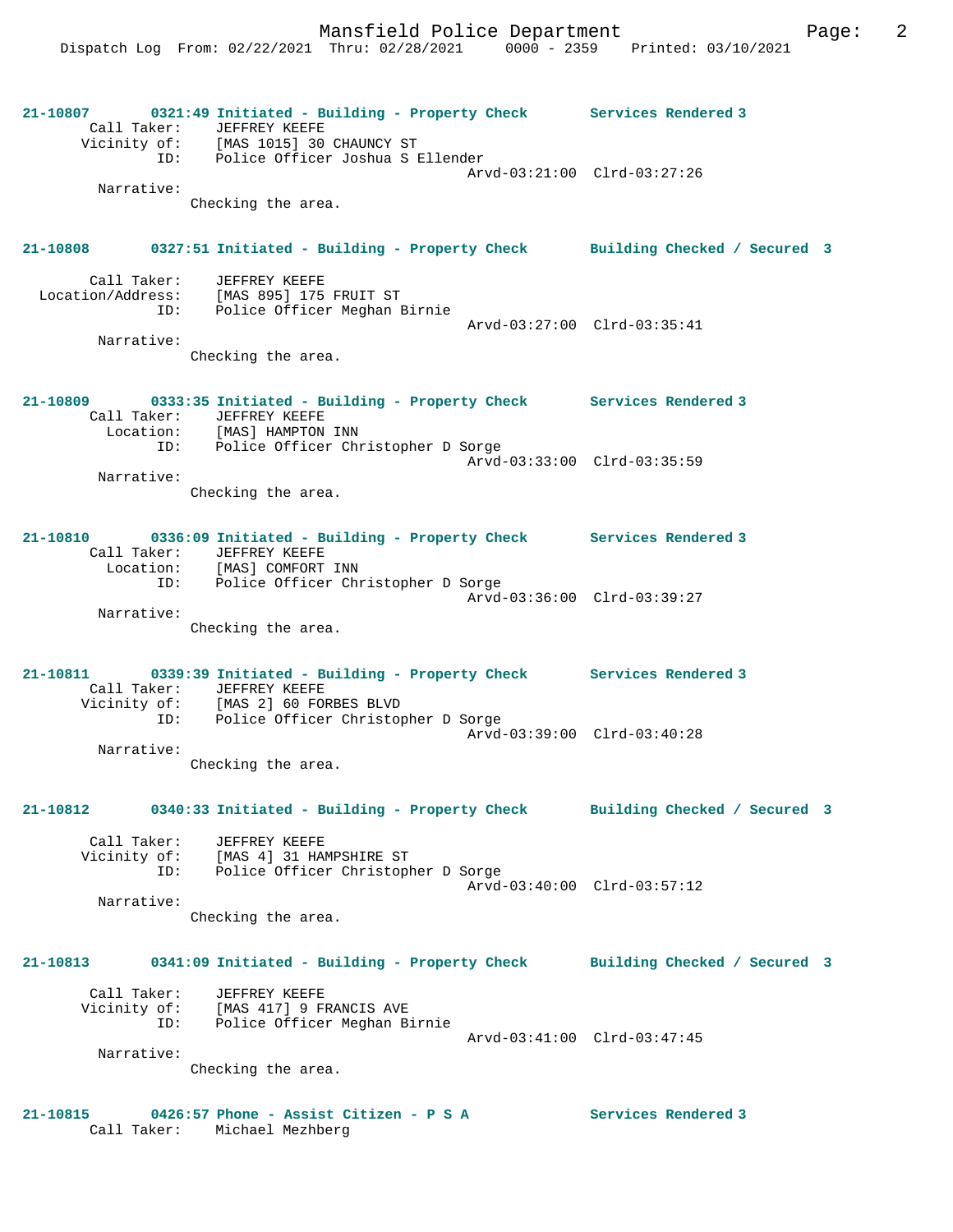Mansfield Police Department Page: 3 Dispatch Log From: 02/22/2021 Thru: 02/28/2021 0000 - 2359 Printed: 03/10/2021 Location/Address: [MAS 127A] 31 SUFFOLK RD ID: Police Officer Christopher D Sorge Disp-04:28:15 Arvd-04:36:04 Clrd-05:12:24 Narrative: Plant manager reporting possible water main break somewhere outside of property. Narrative: M11 requesting water dept. to investigate. Water dept. notified and enroute. Narrative: Water dept will investigate further later in th morning. **21-10832 0735 Initiated - Parking Violations Services Rendered 3**  Call Taker: Animal Control Steven Simonds Location/Address: [MAS] 43 NORTH MAIN ST @ 13 PARK ST ID: Animal Control Steven Simonds Arvd-07:35:30 Clrd-08:46:12 Narrative: checking area for parking violations Narrative: no violations **21-10843 0908:07 Initiated - Disabled Motor Vehicle Spoken To 3**  Call Taker: Jennifer Napolitano Location/Address: [MAS] RTE 140 SB ID: Police Officer Nicole M Boldrighini Arvd-09:08:00 Clrd-09:10:56 Vehicle: WHI 2014 TRUCK Reg: PC MA 35D360 VIN: 1C6RR7GG0ES177210 Narrative: Reported DMV in the area. Narrative: Vehicle is there to fix the guard rail and was also asked to move the vehicle to a better location. **21-10848 0941:55 Initiated - Building - Property Check Building Checked / Secured 3** Call Taker: Jennifer Napolitano Location/Address: [MAS 417] 9 FRANCIS AVE .<br>Police Officer Michael T Fitzgerald Arvd-09:41:00 Clrd-09:50:03 Narrative: Checking the area. **21-10852 0958:57 Initiated - Building - Property Check Building Checked / Secured 3** Call Taker: Jennifer Napolitano Location/Address: [MAS 322] 31 HAMPSHIRE ST ID: Police Officer Patrick J Pennie Arvd-09:58:00 Clrd-10:05:42 Narrative: Checking the area. **21-10856 1010:54 Walk-In - Assist Citizen - P S A Incident Report 3**  Call Taker: Support Staff Matthew Todesco<br>ion/Address: [MAS H58] Location/Address:<br>ID: ID: Police Officer Nicole M Boldrighini Arvd-10:22:54 Clrd-11:29:58 Narrative: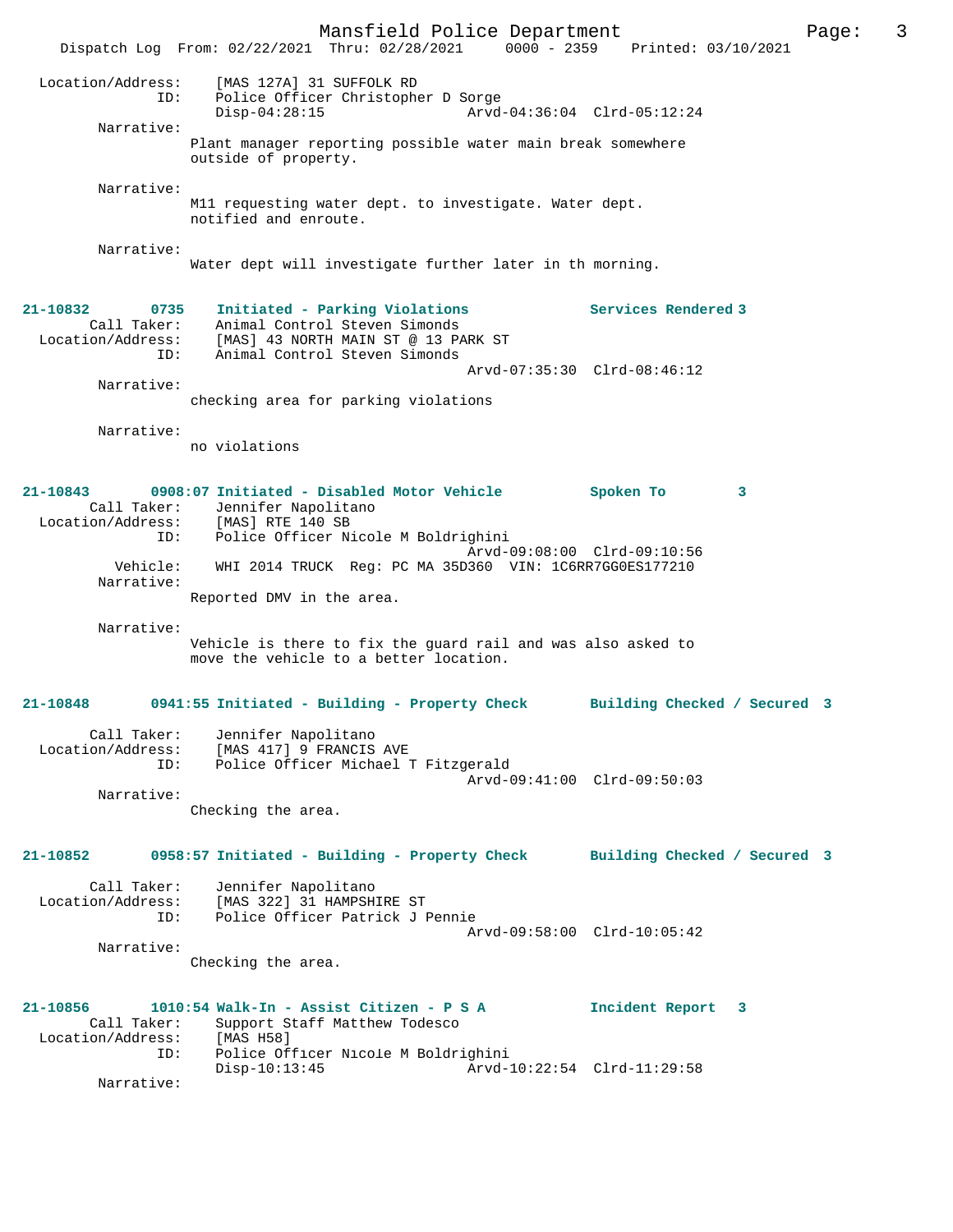Mansfield Police Department Form Page: 4 Dispatch Log From: 02/22/2021 Thru: 02/28/2021 0000 - 2359 Printed: 03/10/2021 Refer To Incident: 21MAS-199-OF **21-10858 1039 Initiated - Parking Violations Services Rendered 3**  Call Taker: Animal Control Steven Simonds Location/Address: [MAS] 242 NORTH MAIN ST @ 16 OLD COLONY WAY ID: Animal Control Steven Simonds Arvd-10:39:35 Clrd-11:43:35 Narrative: checking area for parking violations **21-10865 1145:54 Walk-In - Assist Citizen - P S A Spoken To 3**  Call Taker: Support Staff Matthew Todesco Location/Address: [MAS 418F]<br>ID: Police Officer<br>Disp-11:48:26 Police Officer Gregg S Kennedy Arvd-11:54:06 Clrd-12:17:28 Narrative: Narrative: . **21-10868 1158 Initiated - Speed Trailer/Signs Deployed Services Rendered 3**  Call Taker: Animal Control Steven Simonds Location/Address: [MAS] BRANCH ST ID: Animal Control Steven Simonds Arvd-11:59:20 Clrd-12:06:11 Narrative: changing batteries on speed sign **21-10869 1202:56 Initiated - Building - Property Check Building Checked / Secured 3** Call Taker: Jennifer Napolitano Location/Address: [MAS 1002] 250 EAST ST ID: Police Officer Michael T Fitzgerald Arvd-12:02:00 Clrd-12:10:42 Narrative: Checking the area. **21-10875 1223 Initiated - Speed Trailer/Signs Deployed Services Rendered 3**  Call Taker: Animal Control Steven Simonds Location/Address: [MAS] NORTH MAIN ST ID: Animal Control Steven Simonds Arvd-12:23:42 Clrd-12:38:32 Narrative: changing batteries in speed sign **21-10879 1238 Initiated - Parking Violations Services Rendered 3**  Call Taker: Animal Control Steven Simonds Location/Address: [MAS] 255 NORTH MAIN ST @ 8 COTTAGE ST ID: Animal Control Steven Simonds Arvd-12:39:10 Clrd-13:16:29 Narrative: checking area for parking violations Narrative: tagged MA 1DGS43 on crocker for overtime parking Narrative: tagged RI ZZ961 at 214 Rumford Ave for overtime parking Narrative: tagged MA 9TM944 on Old Colony way for overtime parking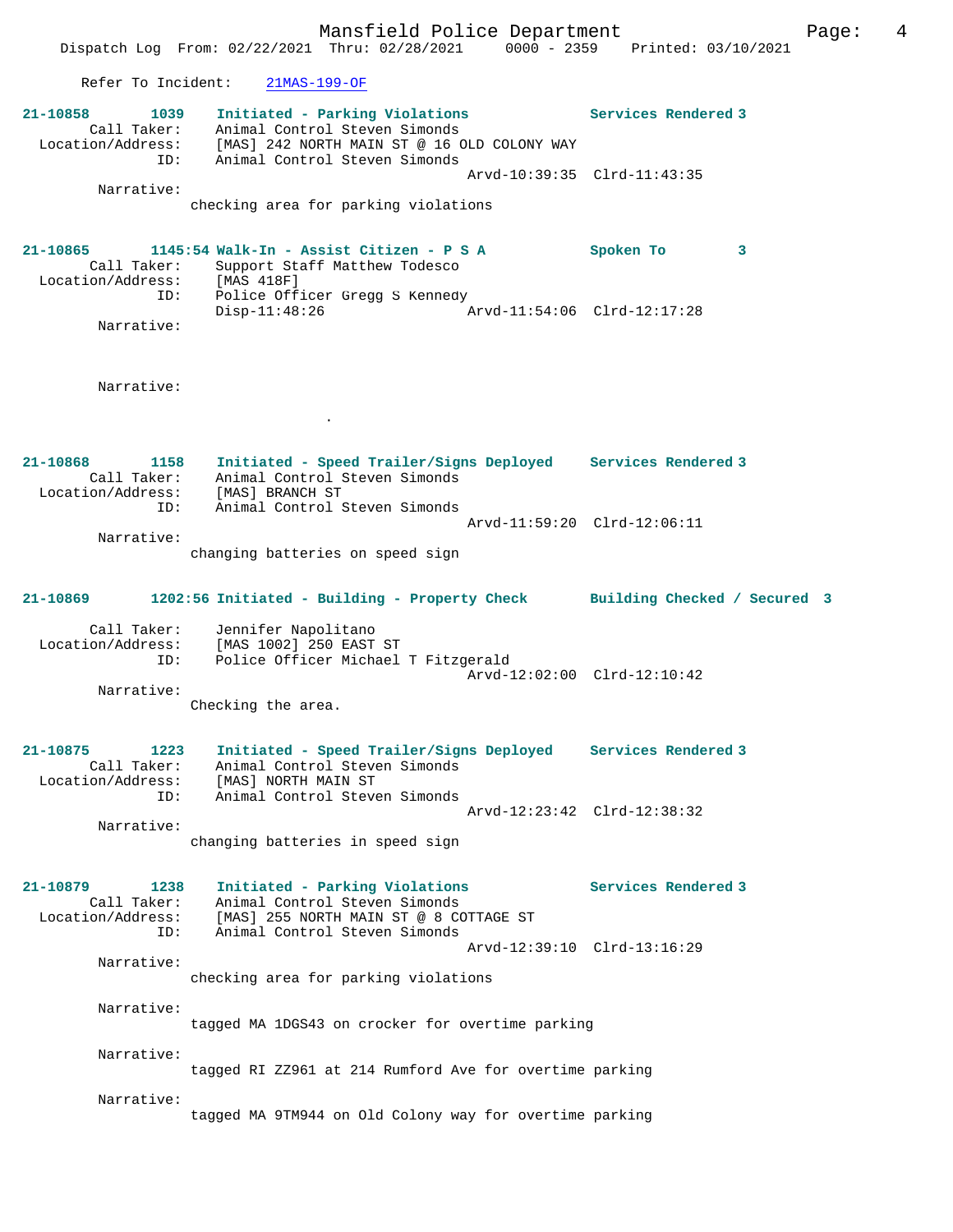Mansfield Police Department The Page: 5 Dispatch Log From: 02/22/2021 Thru: 02/28/2021 0000 - 2359 Printed: 03/10/2021

Narrative:

tagged MA 2AAS55 on west church for overtime parking

Narrative:

tagged MA 7DZ520 on wewst church for overtime parking

| 21-10888<br>Call Taker:<br>Location/Address:<br>ID:<br>ID:<br>ID:<br>ID:<br>ID:<br>Vehicle:<br>Vehicle:<br>Towed:<br>Released To:<br>Narrative: | 1329:33 Phone - Motor Veh Acc - w/Injury<br>Jennifer Napolitano<br>[MAS] 54 CHAUNCY ST @ 363 NORTH MAIN ST<br>Police Officer Gregg S Kennedy<br>$Disp-13:30:13$<br>Sergeant Robert S Pierce<br>$Disp-13:30:18$<br>Arvd-13:36:48<br>Executive Lieutenant Francis W Archer JR<br>$Disp-13:30:34$<br>Police Officer Michael T Fitzgerald<br>$Disp-13:31:29$<br>Police Officer David W Kinahan<br>$Disp-13:35:13$<br>GRY 2010 DODG VA GRANDC Req: PC MA 11ZS86 VIN: 2D4RN5D11AR100630<br>BLK 2016 HOND VA ODYSSE Reg: PC MA 41JL86 VIN: 5FNRL5H67GB159145<br>For: Accident By: Achins Garage To: Achins Garage<br>KUMAR On: 02/23/2021 @ 0844<br>mva unk on pi | Incident Report 1<br>Arvd-13:31:46 Clrd-13:50:04<br>$Clrd-13:52:37$<br>$Clrd-13:35:22$<br>Arvd-13:45:33 Clrd-13:45:35<br>Arvd-13:35:15 Clrd-14:29:19 |
|-------------------------------------------------------------------------------------------------------------------------------------------------|------------------------------------------------------------------------------------------------------------------------------------------------------------------------------------------------------------------------------------------------------------------------------------------------------------------------------------------------------------------------------------------------------------------------------------------------------------------------------------------------------------------------------------------------------------------------------------------------------------------------------------------------------------|------------------------------------------------------------------------------------------------------------------------------------------------------|
| Narrative:                                                                                                                                      | Achins towed the vehicle. Transporting Female party from the<br>honda starting mileage 25561                                                                                                                                                                                                                                                                                                                                                                                                                                                                                                                                                               |                                                                                                                                                      |
| Narrative:                                                                                                                                      | ending mileage 25565                                                                                                                                                                                                                                                                                                                                                                                                                                                                                                                                                                                                                                       |                                                                                                                                                      |
| Refer To Accident:                                                                                                                              | $21MAS-58-AC$                                                                                                                                                                                                                                                                                                                                                                                                                                                                                                                                                                                                                                              |                                                                                                                                                      |
| 21-10891<br>1340<br>Call Taker:<br>Location/Address:<br>ID:                                                                                     | Initiated - Parking Violations<br>Animal Control Steven Simonds<br>[MAS] 43 NORTH MAIN ST @ 13 PARK ST<br>Animal Control Steven Simonds                                                                                                                                                                                                                                                                                                                                                                                                                                                                                                                    | Services Rendered 3                                                                                                                                  |
| Narrative:                                                                                                                                      | checking area for parking violations                                                                                                                                                                                                                                                                                                                                                                                                                                                                                                                                                                                                                       | Arvd-13:50:59 Clrd-14:23:07                                                                                                                          |
| Narrative:                                                                                                                                      | no violations                                                                                                                                                                                                                                                                                                                                                                                                                                                                                                                                                                                                                                              |                                                                                                                                                      |
| 21-10894                                                                                                                                        | 1414:28 Initiated - Motor Vehicle Stop                                                                                                                                                                                                                                                                                                                                                                                                                                                                                                                                                                                                                     | Citation / Warning Issued 3                                                                                                                          |
| Call Taker:<br>ID:                                                                                                                              | Jennifer Napolitano<br>Location/Address: [MAS] 287 CHAUNCY ST<br>Police Officer Nicole M Boldrighini                                                                                                                                                                                                                                                                                                                                                                                                                                                                                                                                                       | Arvd-14:14:00 Clrd-14:24:17                                                                                                                          |
| Vehicle:<br>Narrative:                                                                                                                          | BLK 2018 CHEV COLORA Req: PC MA 4ZZ267 VIN: 1GCGTEENXJ1277001                                                                                                                                                                                                                                                                                                                                                                                                                                                                                                                                                                                              |                                                                                                                                                      |
| Narrative:                                                                                                                                      | Out with myst                                                                                                                                                                                                                                                                                                                                                                                                                                                                                                                                                                                                                                              |                                                                                                                                                      |
|                                                                                                                                                 | Citation for red light violation                                                                                                                                                                                                                                                                                                                                                                                                                                                                                                                                                                                                                           |                                                                                                                                                      |
| 21-10904<br>Call Taker:<br>ID:                                                                                                                  | 1533:17 Initiated - Follow up Investigation<br>Jennifer Napolitano<br>Location/Address: [MAS H3612] 50 SHAWMUT AVE<br>Police Officer David W Kinahan                                                                                                                                                                                                                                                                                                                                                                                                                                                                                                       | Spoken To<br>3<br>Arvd-15:33:00 Clrd-16:04:30                                                                                                        |
| Narrative:                                                                                                                                      |                                                                                                                                                                                                                                                                                                                                                                                                                                                                                                                                                                                                                                                            |                                                                                                                                                      |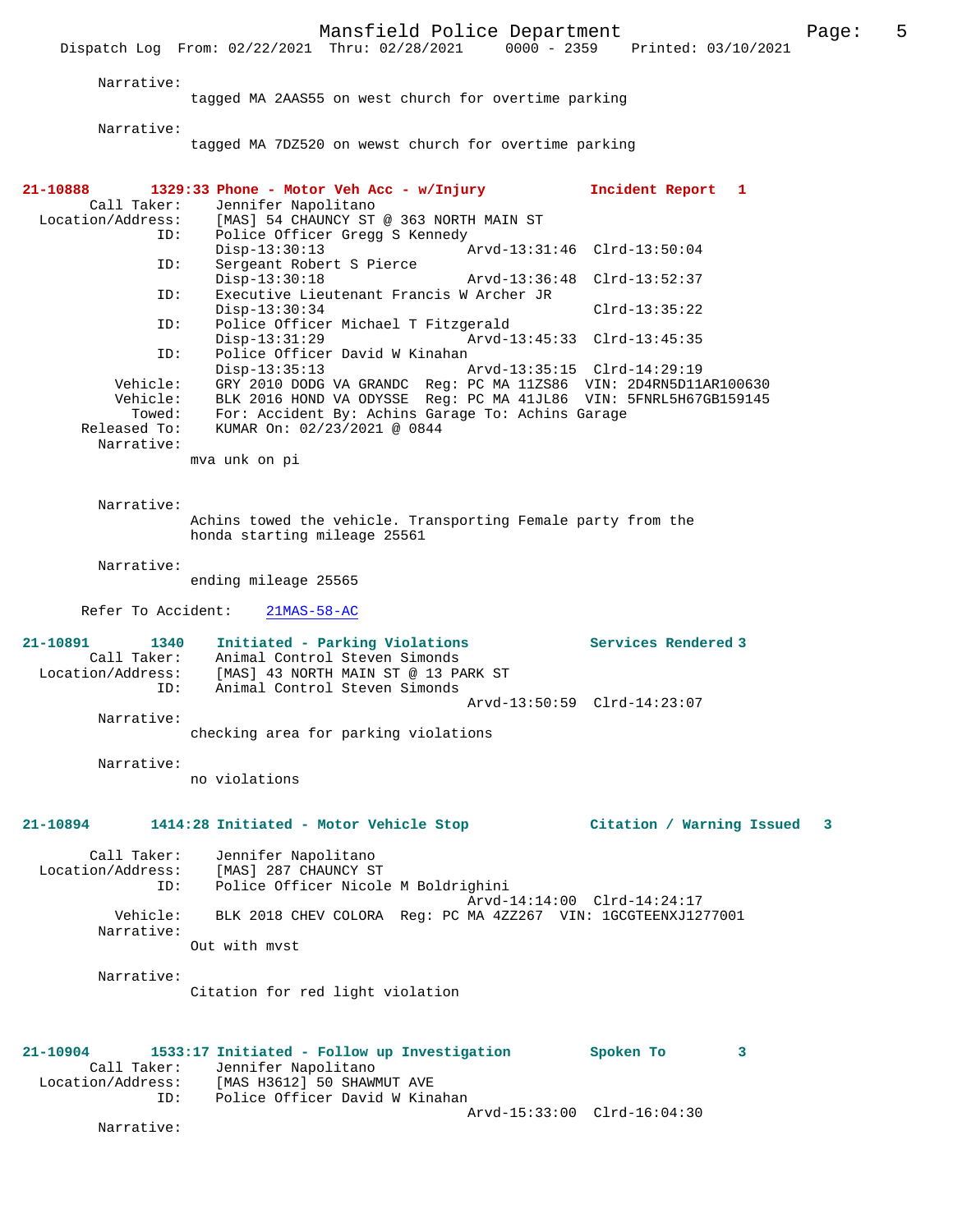Dropping off paperwork from earlier accident.

| 1536:49 Phone - Suspicious Actv / Persn / Veh | Spoken To       |                             |
|-----------------------------------------------|-----------------|-----------------------------|
| Jennifer Napolitano                           |                 |                             |
| [MAS H747]                                    |                 |                             |
| Police Officer Nicole M Boldrighini           |                 |                             |
| $Disp-15:41:22$                               | $Clrd-15:50:32$ |                             |
| Police Officer Gregg S Kennedy                |                 |                             |
| $Disp-15:41:31$                               |                 |                             |
|                                               |                 |                             |
|                                               |                 | Arvd-15:48:31 Clrd-15:50:35 |

**21-10921 1727:57 Phone - Suspicious Actv / Persn / Veh Spoken To 2**  Call Taker: Kieran M Ruth<br>Location/Address: [MAS 891B] 75 ess: [MAS 891B] 75 FORBES BLVD<br>ID: Police Officer Andrew J Ke Police Officer Andrew J Kelley<br>Disp-17:35:32 Disp-17:35:32 Arvd-17:43:58 Clrd-17:54:06 ID: Police Officer Jay J Sparrow Disp-17:44:05 Arvd-17:44:07 Clrd-17:54:04<br>Vehicle: GRY ACUR SD Req: DL TX T96990W3 GRY ACUR SD Reg: DL TX T96990W3 Narrative: RP reports a gray Acura has been parking in the lot. The vehicle has been there for an hour and a half, the RP is a cleaner on location Narrative: Party in the drivers seat was watching basketball on his phone. He'll be headed back to the Red Roof for the night. **21-10930 1826:30 Initiated - Motor Vehicle Stop Citation / Warning Issued 3** Call Taker: Jennifer Napolitano Location/Address: [MAS 139] 265 FRUIT ST ID: Police Officer Andrew J Kelley Arvd-18:26:00 Clrd-18:34:11 Vehicle: GRY 2004 PONT GRAPRI Reg: PC MA 1RZF26 VIN: 2G2WS522641199036 Narrative: Out with mvst Narrative: Citation to the operator for speed. Citation to the owner for inspection sticker. **21-10940 2011 Initiated - Building - Property Check Building Checked / Secured 3** Call Taker: Police Officer Andrew J Kelley<br>Location/Address: [MAS 894] 905 SOUTH MAIN ST Apt Location Construct Address: [MAS 894] 905 SOUTH MAIN ST Apt. #C<br>TD: Police Officer Andrew J Kelley Police Officer Andrew J Kelley Arvd-20:12:14 Clrd-20:19:08 Narrative: Checking the area. **21-10951 2032:53 Phone - Assist Citizen - P S A Spoken To 3**  Call Taker: Support Staff Matthew Gately<br>Location/Address: [MAS 451B] 500 EAST ST [MAS 451B] 500 EAST ST Narrative: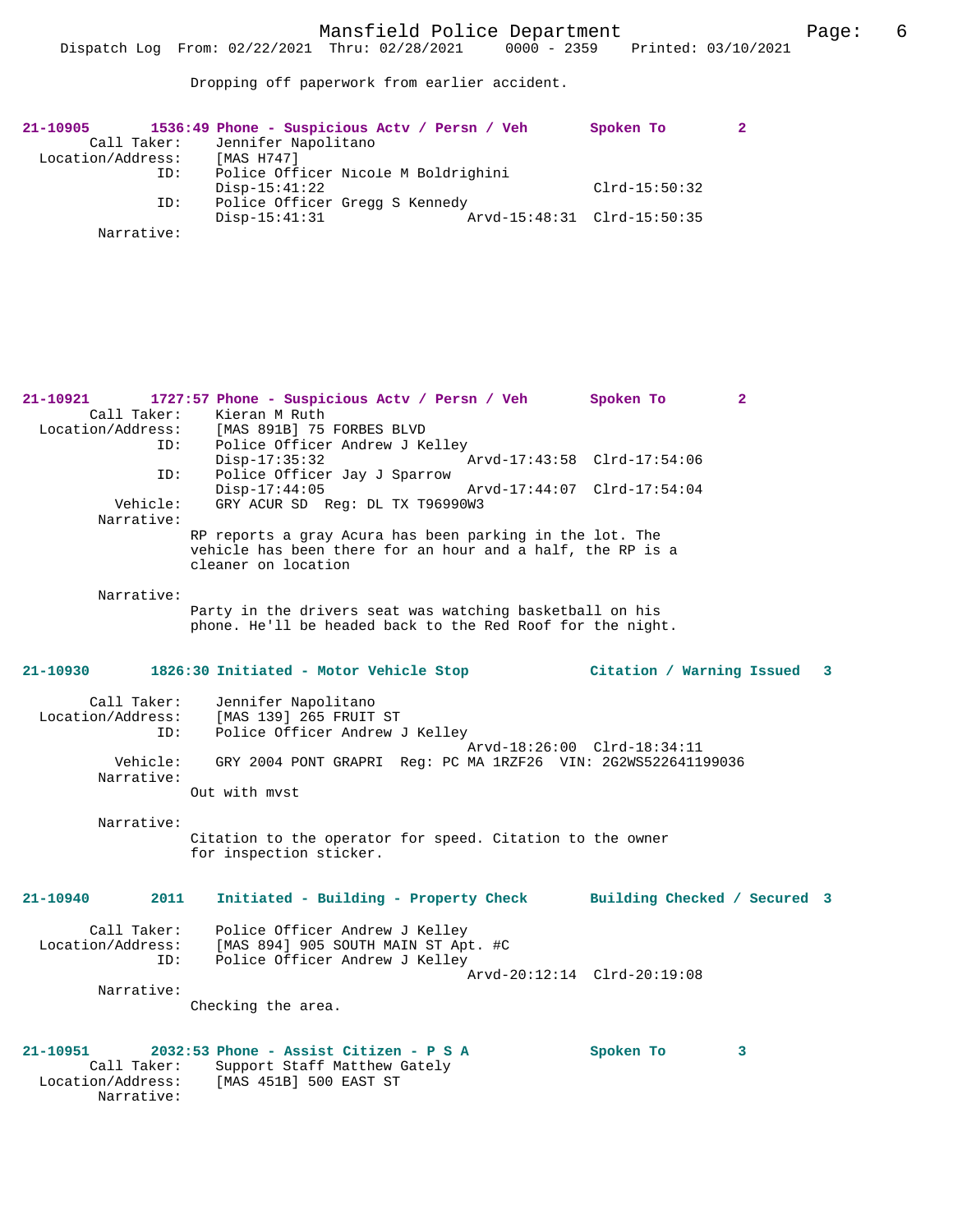**21-10969 2134:22 Initiated - Building - Property Check Building Checked / Secured 3** Call Taker: Josesph Shebertes Location/Address: [MAS 1016] 4 ERICK RD ID: Police Officer Danielle C Titus Arvd-21:34:00 Clrd-21:43:41 Narrative: Checking the area. **21-10971 2139:35 Initiated - Building - Property Check Building Checked / Secured 3** Call Taker: Josesph Shebertes Location/Address: [MAS 814] 50 WEST CHURCH ST<br>ID: Police Officer Jay J Sparrow Police Officer Jay J Sparrow Arvd-21:39:00 Clrd-21:42:04 Narrative: Checking the area. **21-10972 2139:00 Phone - Noise Complaint Spoken To 2**  Call Taker: TARA LAKO<br>ion/Address: [MAS 204] 26 OTIS ST Location/Address:<br>ID: Police Officer Andrew J Kelley<br>Disp-21:42:18 Disp-21:42:18 <br>
Th: Police Officer Jay J Sparrow <br>
Disp-21:48:29 Clrd-21:51:30 Police Officer Jay J Sparrow<br>Disp-21:42:22 Disp-21:42:22 Arvd-21:47:33 Clrd-21:51:30<br>Vehicle: GRY 2012 HYUN ELANTR Req: PC MA 1WTD15 VIN: 5NPDH4AE7CH1 GRY 2012 HYUN ELANTR Reg: PC MA 1WTD15 VIN: 5NPDH4AE7CH112040 Narrative: Vehicle in the parking lot playing loud music, grey sports car at the Memorial. Unknown if any occupants are inside, lights are on inside as well as headlights for about an hour Narrative: both units will be clr, spoke to the operator who was sending a text and didnt realize his music was so loud. **21-10974 2153:44 Phone - Vandalism Investigated - Report Taken 3** Call Taker: TARA LAKO Location/Address: [MAS H2237] 510 ELM ST ID: Police Officer Andrew J Kelley<br>Disp-21:56:48 Disp-21:56:48 Arvd-22:00:06 Clrd-22:06:41 Narrative: RP reports a truck with plow on it struck her trash bin. Truck left in the area towards the mall. Refer To Incident: 21MAS-203-OF **21-10975 2203:12 Initiated - Building - Property Check Building Checked / Secured 3** Call Taker: Josesph Shebertes<br>Location/Address: [MAS 840] 280 SCHOOL ST Location/Address: [MAS 840] 280 SCHOOL ST ID: Police Officer Jay J Sparrow Arvd-22:03:00 Clrd-22:06:51 Narrative: Checking the area. Narrative: nothing showing in the area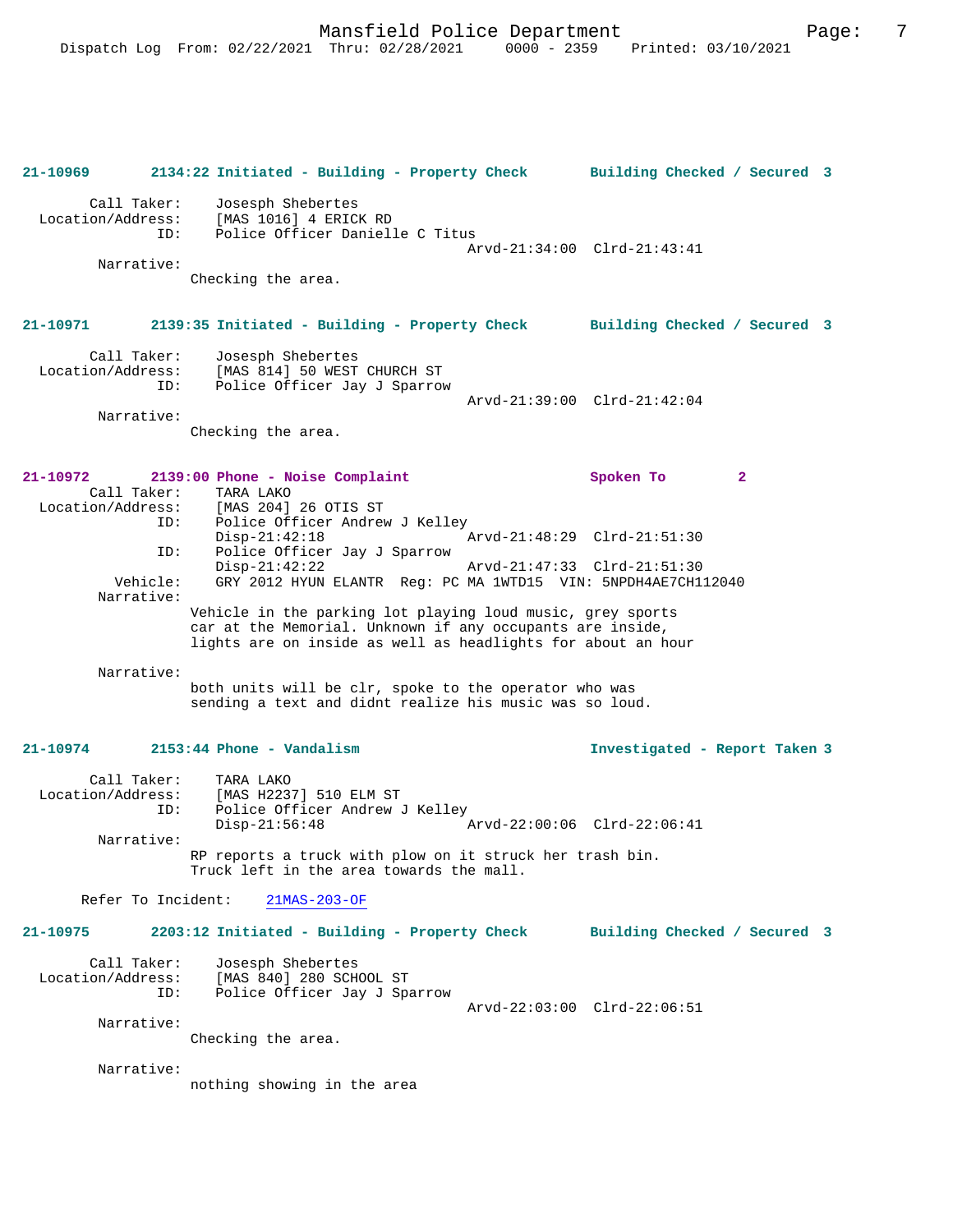Mansfield Police Department Fage: 8 Dispatch Log From: 02/22/2021 Thru: 02/28/2021 0000 - 2359 Printed: 03/10/2021 **For Date: 02/23/2021 - Tuesday 21-11003 0124:48 Initiated - Building - Property Check Building Checked / Secured 3** Call Taker: Josesph Shebertes Location/Address: [MAS 1015] 30 CHAUNCY ST ID: Patrolman David Schepis Arvd-01:24:00 Clrd-01:29:01 Narrative: Checking the area. **21-11007 0134:13 Initiated - Building - Property Check Building Checked / Secured 3** Call Taker: Josesph Shebertes Location/Address: [MAS 2] 60 FORBES BLVD Police Officer Patrick J Pennie Arvd-01:34:00 Clrd-01:43:22 Narrative: Checking the area. **21-11010 0143:28 Initiated - Building - Property Check Building Checked / Secured 3** Call Taker: Josesph Shebertes Location/Address: [MAS 4] 31 HAMPSHIRE ST ID: Police Officer Patrick J Pennie Arvd-01:43:00 Clrd-01:52:41 Narrative: Checking the area. **21-11013 0158:54 Initiated - Building - Property Check Building Checked / Secured 3** Call Taker: Stephen Martell Location/Address: [MAS 281A] 1 CROCKER ST<br>ID: Patrolman David Schepis Patrolman David Schepis Arvd-01:58:00 Clrd-02:06:59 **21-11015 0159:55 Initiated - Building - Property Check Building Checked / Secured 3** Call Taker: Stephen Martell Location/Address: [MAS 982] 111 HOPE ST Police Officer Meghan Birnie Arvd-01:59:00 Clrd-02:11:01 **21-11016 0202:36 Initiated - Building - Property Check Building Checked / Secured 3** Call Taker: Stephen Martell Location/Address: [MAS 840] 280 SCHOOL ST<br>ID: Police Officer Patrick Police Officer Patrick J Pennie Arvd-02:02:00 Clrd-02:17:52 **21-11020 0211:08 Initiated - Building - Property Check Building Checked / Secured 3** Call Taker: Josesph Shebertes<br>Location/Address: [MAS 1002] 250 EA Location Supplementes<br>Star (MAS 1002) 250 EAST ST<br>ID: Police Officer Meghan E Police Officer Meghan Birnie Arvd-02:11:00 Clrd-02:24:32 Narrative: Checking the area. **21-11021 0228:14 Initiated - Assist Other Agency Services Rendered 3**  Call Taker: Josesph Shebertes Location/Address: [FOX 49] 35 FOXBOROUGH BLVD ID: Police Officer Meghan Birnie Disp-02:28:14 Arvd-02:33:40 Clrd-02:38:56 Narrative: Foxboro PD requesting a female officer to assist with a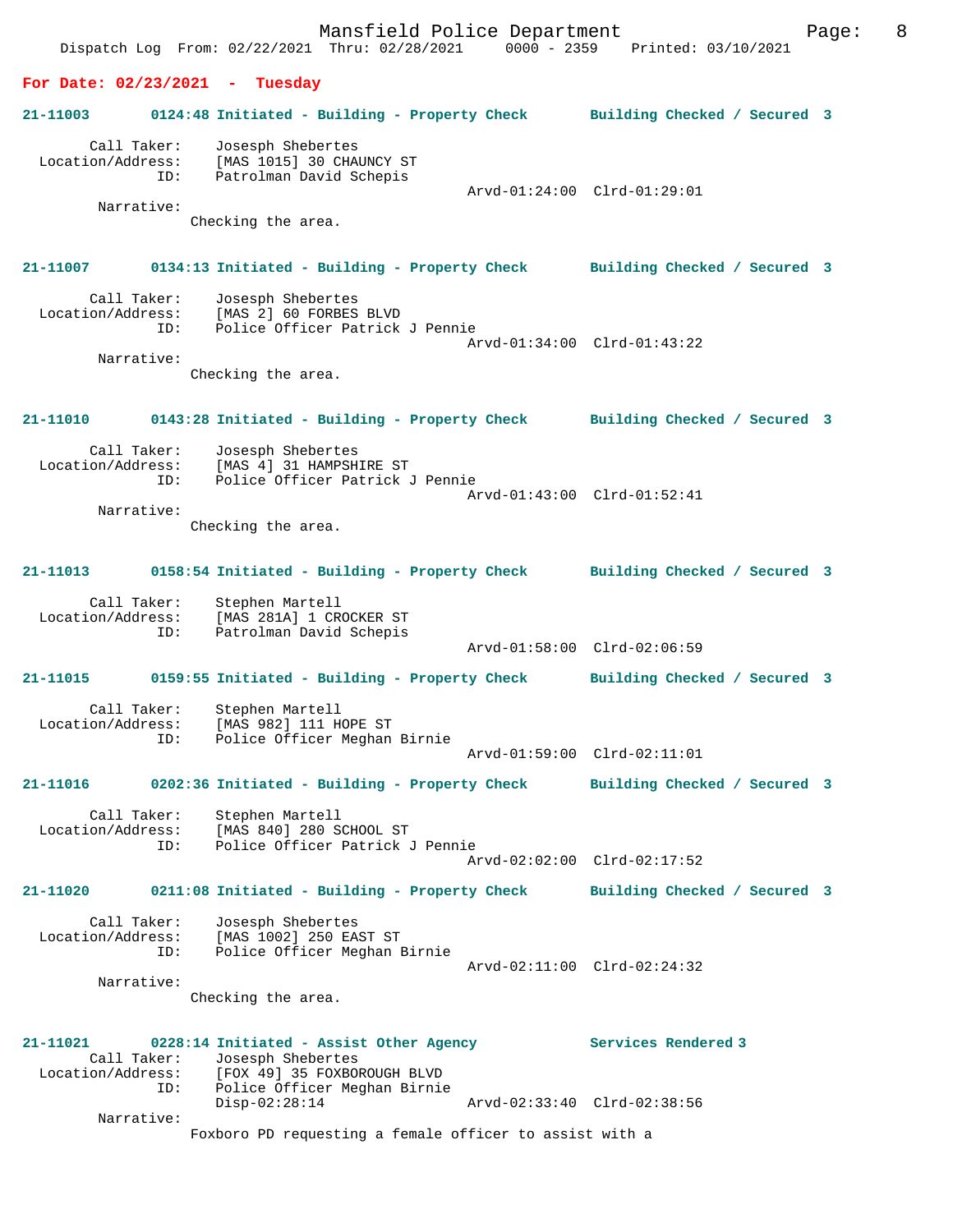female party in custody

| 21-11023<br>Call Taker:                 | 0240:31 Initiated - Parking Violations<br>Josesph Shebertes<br>Location/Address: [MAS] NORTH MAIN ST | Services Rendered 3            |
|-----------------------------------------|------------------------------------------------------------------------------------------------------|--------------------------------|
| ID:                                     | Patrolman David Schepis                                                                              | Arvd-02:40:00 Clrd-02:44:19    |
| ID:                                     | Patrolman David Schepis<br>$Disp-03:00:45$                                                           | Arvd-03:00:49 Clrd-03:06:18    |
| Narrative:                              | will be out for parking violations.                                                                  |                                |
| Narrative:                              | will be clr, 0 violations.                                                                           |                                |
| $21 - 11025$                            | 0245:47 Initiated - Building - Property Check                                                        | Building Checked / Secured 3   |
| Call Taker:<br>Location/Address:<br>ID: | Josesph Shebertes<br>[FOX 838] 2 FOXBOROUGH BLVD<br>Police Officer Patrick J Pennie                  |                                |
| Narrative:                              |                                                                                                      | Arvd-02:45:00 Clrd-02:52:10    |
|                                         | Checking the area.                                                                                   |                                |
| 21-11026                                | 0252:20 Initiated - Building - Property Check                                                        | Building Checked / Secured 3   |
| Call Taker:<br>Location/Address:<br>ID: | Josesph Shebertes<br>[FOX 49] 35 FOXBOROUGH BLVD<br>Police Officer Patrick J Pennie                  | Arvd-02:52:00 Clrd-02:52:42    |
| Narrative:                              | Checking the area.                                                                                   |                                |
| 21-11027                                | 0252:47 Initiated - Building - Property Check                                                        | Building Checked / Secured 3   |
| Call Taker:<br>Location/Address:<br>ID: | Josesph Shebertes<br>[FOX 14] 4 FISHER ST<br>Police Officer Patrick J Pennie                         | Arvd-02:52:00 Clrd-02:53:13    |
| Narrative:                              | Checking the area.                                                                                   |                                |
| 21-11029                                | 0310:12 Initiated - Building - Property Check                                                        | Building Checked / Secured 3   |
| Call Taker:<br>Location/Address:<br>ID: | Josesph Shebertes<br>[MAS 139] 265 FRUIT ST<br>Police Officer Meghan Birnie                          |                                |
| Narrative:                              |                                                                                                      | Arvd-03:10:00 Clrd-03:18:29    |
|                                         | Checking the area.                                                                                   |                                |
| 21-11030                                | 0339:56 Initiated - Building - Property Check                                                        | Building Checked / Secured 3   |
| Call Taker:<br>Location/Address:<br>ID: | Josesph Shebertes<br>[MAS 992] 660 EAST ST<br>Police Officer Meghan Birnie                           | Arvd-03:39:00 Clrd-03:43:07    |
| Narrative:                              | Checking the area.                                                                                   |                                |
| 21-11046<br>2                           | 0652:04 Phone - 911 Hang-ups & Verifications                                                         | Confirmed misdial/Accdntl Call |
| Call Taker:                             | Jennifer Napolitano                                                                                  |                                |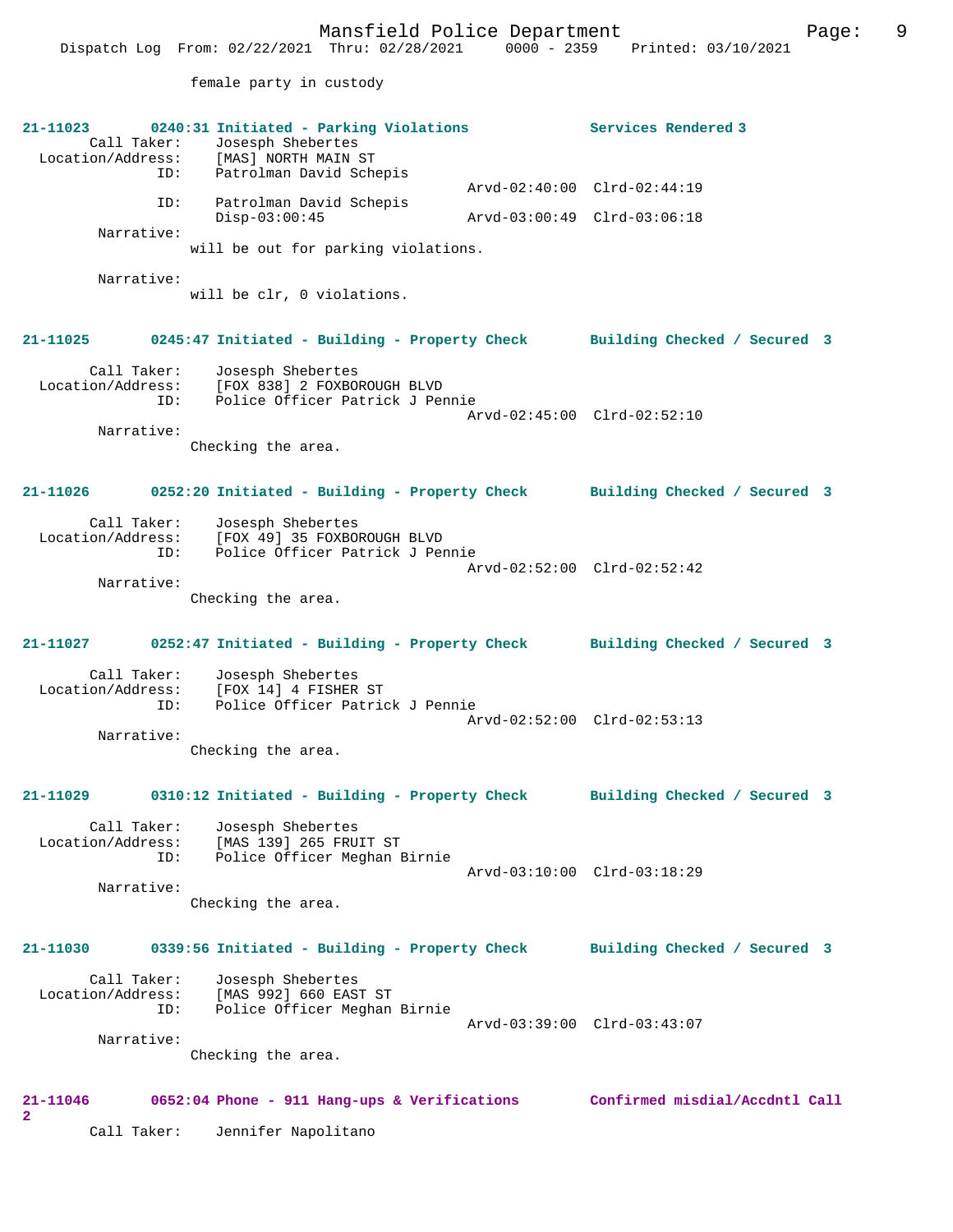|                                         | Mansfield Police Department<br>Dispatch Log From: 02/22/2021 Thru: 02/28/2021 0000 - 2359 Printed: 03/10/2021                                                                                                                                                        |                               | Page: | 10 |
|-----------------------------------------|----------------------------------------------------------------------------------------------------------------------------------------------------------------------------------------------------------------------------------------------------------------------|-------------------------------|-------|----|
| Narrative:                              | Location/Address: [MAS 48] 550 FORBES BLVD<br>ID:<br>Police Officer Patrick J Pennie<br>Disp-06:54:30                                                                                                                                                                | Arvd-07:01:40 Clrd-07:03:31   |       |    |
|                                         | Checking on a 911 hang up. Chrysler motors.                                                                                                                                                                                                                          |                               |       |    |
| 21-11049                                | 0722 Initiated - Parking Violations<br>Call Taker: Animal Control Steven Simonds<br>Location/Address: [MAS] 242 NORTH MAIN ST @ 16 OLD COLONY WAY<br>ID: Animal Control Steven Simonds                                                                               | Services Rendered 3           |       |    |
| Narrative:                              | checking area for parking violations                                                                                                                                                                                                                                 | Arvd-07:23:26 Clrd-08:23:38   |       |    |
|                                         | 21-11057 0839:46 Walk-In - Assist Citizen - P S A<br>Call Taker: Support Staff Matthew Todesco<br>Location/Address: [MAS H4486] 226 EAST ST                                                                                                                          | Assisted Party<br>3           |       |    |
| Narrative:                              | ID: Police Officer Nicole M Boldrighini<br>Disp-08:42:17                                                                                                                                                                                                             |                               |       |    |
| 21-11059                                | 0849 Initiated - Parking Violations Services Rendered 3<br>Call Taker: Animal Control Steven Simonds<br>Location/Address: [MAS] 43 NORTH MAIN ST @ 13 PARK ST                                                                                                        |                               |       |    |
| ID:<br>Narrative:                       | Animal Control Steven Simonds<br>checking area for parking violations                                                                                                                                                                                                | Arvd-08:49:55 Clrd-09:12:47   |       |    |
| Narrative:                              | no violations                                                                                                                                                                                                                                                        |                               |       |    |
| Call Taker:<br>Location/Address:<br>ID: | $21-11062$ 0903:39 Phone - Message Delivery<br>CARLY MORIARTY<br>[MAS H2813] 16 ERICK RD Apt. #24<br>Police Officer Nicole M Boldrighini                                                                                                                             | Spoken To<br>3                |       |    |
| Vehicle:<br>Narrative:                  | $Disp-09:09:28$<br>BLU 2007 HOND VA ODYSSEY Reg: PC MA 24KA72 VIN: 5FNRL38627B028743                                                                                                                                                                                 | Arvd-09:14:35 Clrd-09:19:00   |       |    |
|                                         | Foxboro Pd requesting notification be made to vehicle owner<br>to move his vehicle in the Sunoco lot in Foxboro so they can<br>receive a delivery. Vehicle needs to be registered or just<br>moved to a different spot in the lot. Male needs to call<br>Sunoco also |                               |       |    |
| Narrative:                              | M4 made contact with that party will be down to move the<br>vehicle in 10 mins.                                                                                                                                                                                      |                               |       |    |
| 21-11075                                | 1010:15 Walk-In - Assist Citizen - P S A                                                                                                                                                                                                                             | Investigated - Report Taken 3 |       |    |
| Call Taker:<br>Location/Address:<br>ID: | Support Staff Matthew Todesco<br>[MAS 418B] 23 FRANCIS AVE Apt. #26<br>Sergeant Robert S Pierce                                                                                                                                                                      |                               |       |    |
| Narrative:                              | $Disp-10:12:33$<br>RP into report unemployment fraud, Sgt Pierce to file the<br>report.                                                                                                                                                                              | Arvd-10:12:39 Clrd-10:17:39   |       |    |
| Refer To Incident:                      | $21MAS-204-OF$                                                                                                                                                                                                                                                       |                               |       |    |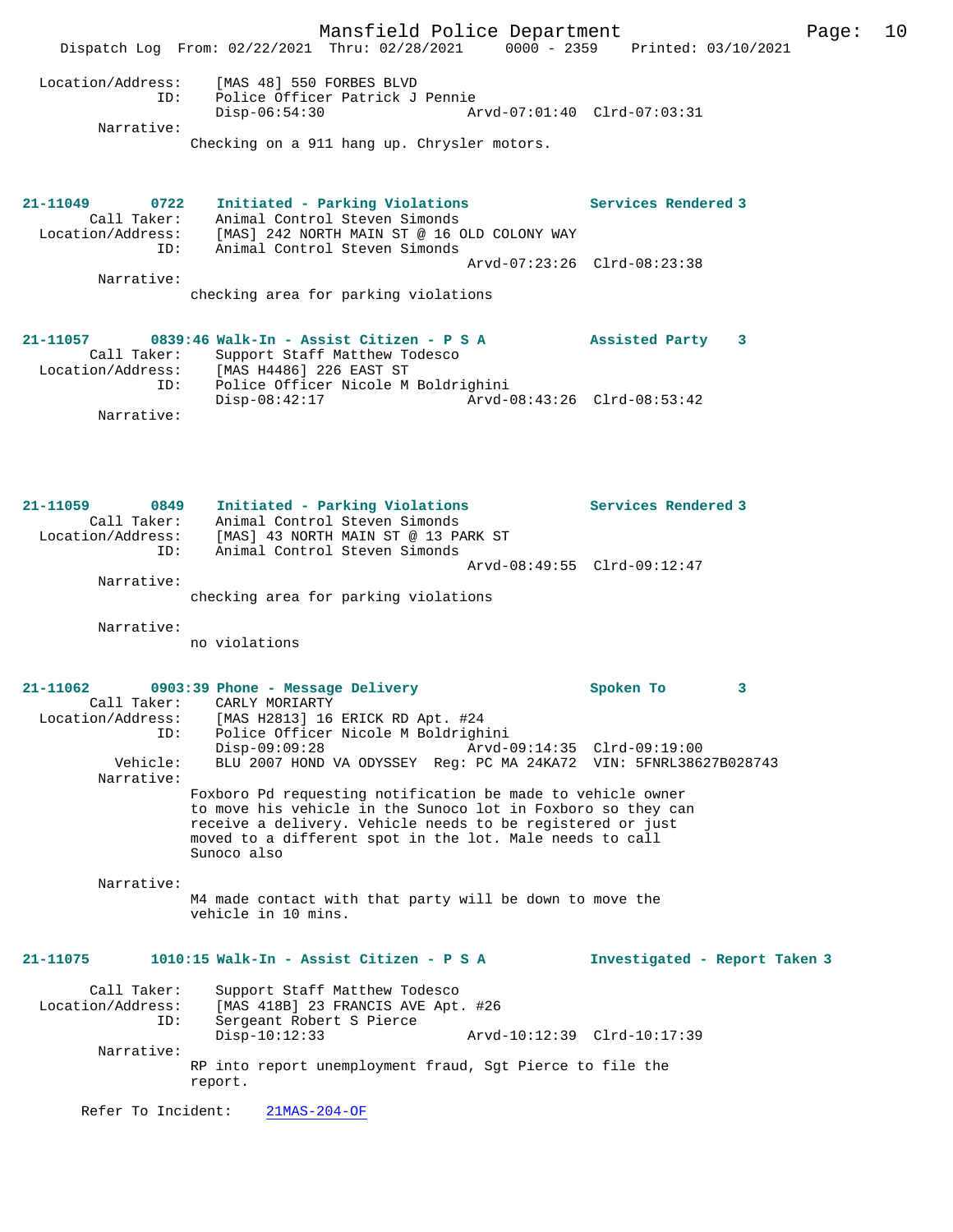|                                                             | Dispatch Log From: 02/22/2021 Thru: 02/28/2021<br>$0000 - 2359$                                                                                                          | Printed: 03/10/2021          |
|-------------------------------------------------------------|--------------------------------------------------------------------------------------------------------------------------------------------------------------------------|------------------------------|
| 21-11084                                                    | 1041:31 Initiated - Building - Property Check                                                                                                                            | Building Checked / Secured 3 |
| Call Taker:<br>Location/Address:<br>ID:<br>Narrative:       | Josesph Shebertes<br>[MAS 417] 9 FRANCIS AVE<br>Police Officer Nicole M Boldrighini<br>Checking the area.                                                                | Arvd-10:41:00 Clrd-10:48:49  |
|                                                             |                                                                                                                                                                          |                              |
| 21-11090<br>Call Taker:<br>Location/Address:                | 1115:13 Phone - Suspicious Actv / Persn / Veh Services Rendered 2<br>Jennifer Napolitano<br>[MAS 1005B] 292 CHAUNCY ST Apt. #150                                         |                              |
| ID:<br>ID:                                                  | Police Officer Nicole M Boldrighini<br>$Disp-11:16:31$<br>Police Officer Joshua S Ellender                                                                               | Arvd-11:18:58 Clrd-11:27:10  |
|                                                             | $Disp-11:18:28$                                                                                                                                                          | Arvd-11:26:19 Clrd-11:27:10  |
| ID:                                                         | Police Officer Gregg S Kennedy<br>$Disp-11:18:37$                                                                                                                        | $Clrd-11:27:10$              |
| Vehicle:<br>Narrative:                                      | WHI 2018 LEXS GX460 Req: PAS MA NE1926 VIN: JTJJM7FX1J5189815                                                                                                            |                              |
|                                                             | Male party trying to get in callers vehicle while she is<br>sitting in it. Black male wearing light jeans and leather<br>jacket. Caller is in a cream colored Lexus SUV. |                              |
| Narrative:                                                  | Last seen standing near door at Dynamic Dental.                                                                                                                          |                              |
| Narrative:                                                  | M4 spoke with the RP stating that the male party flagged her<br>down, tried to open the back door and then fled the area                                                 |                              |
| Narrative:                                                  |                                                                                                                                                                          |                              |
|                                                             |                                                                                                                                                                          |                              |
| 21-11094<br>1147<br>Call Taker:<br>Location/Address:        | Initiated - Parking Violations<br>Animal Control Steven Simonds<br>[MAS] 255 NORTH MAIN ST @ 8 COTTAGE ST                                                                | Services Rendered 3          |
| ID:                                                         | Animal Control Steven Simonds                                                                                                                                            |                              |
| Narrative:                                                  | checking area for parking violations                                                                                                                                     |                              |
| 21-11097                                                    | 1202:16 Initiated - Motor Vehicle Stop                                                                                                                                   | Citation / Warning Issued 3  |
| Call Taker:<br>Location/Address:<br>ID:                     | Dispatcher Jacques Ryan<br>[MAS 834] 261 CHAUNCY ST<br>Police Officer Joshua S Ellender                                                                                  |                              |
| Vehicle:<br>Narrative:                                      | BLU 2015 JEEP WRANGL Req: PC MA 9TE468 VIN: 1C4BJWEG2FL704237                                                                                                            | Arvd-12:02:00 Clrd-12:06:47  |
|                                                             | Off with myst                                                                                                                                                            |                              |
| Narrative:                                                  | Citation to the RO for Red Light violation                                                                                                                               |                              |
| 21-11108<br>1315<br>Call Taker:<br>Location/Address:<br>ID: | Initiated - Parking Violations<br>Animal Control Steven Simonds<br>[MAS] 242 N MAIN ST @ 16 OLD COLONY WAY<br>Animal Control Steven Simonds                              | Services Rendered 3          |
| Narrative:                                                  | checking area for parking violations                                                                                                                                     | Arvd-13:16:58 Clrd-13:56:47  |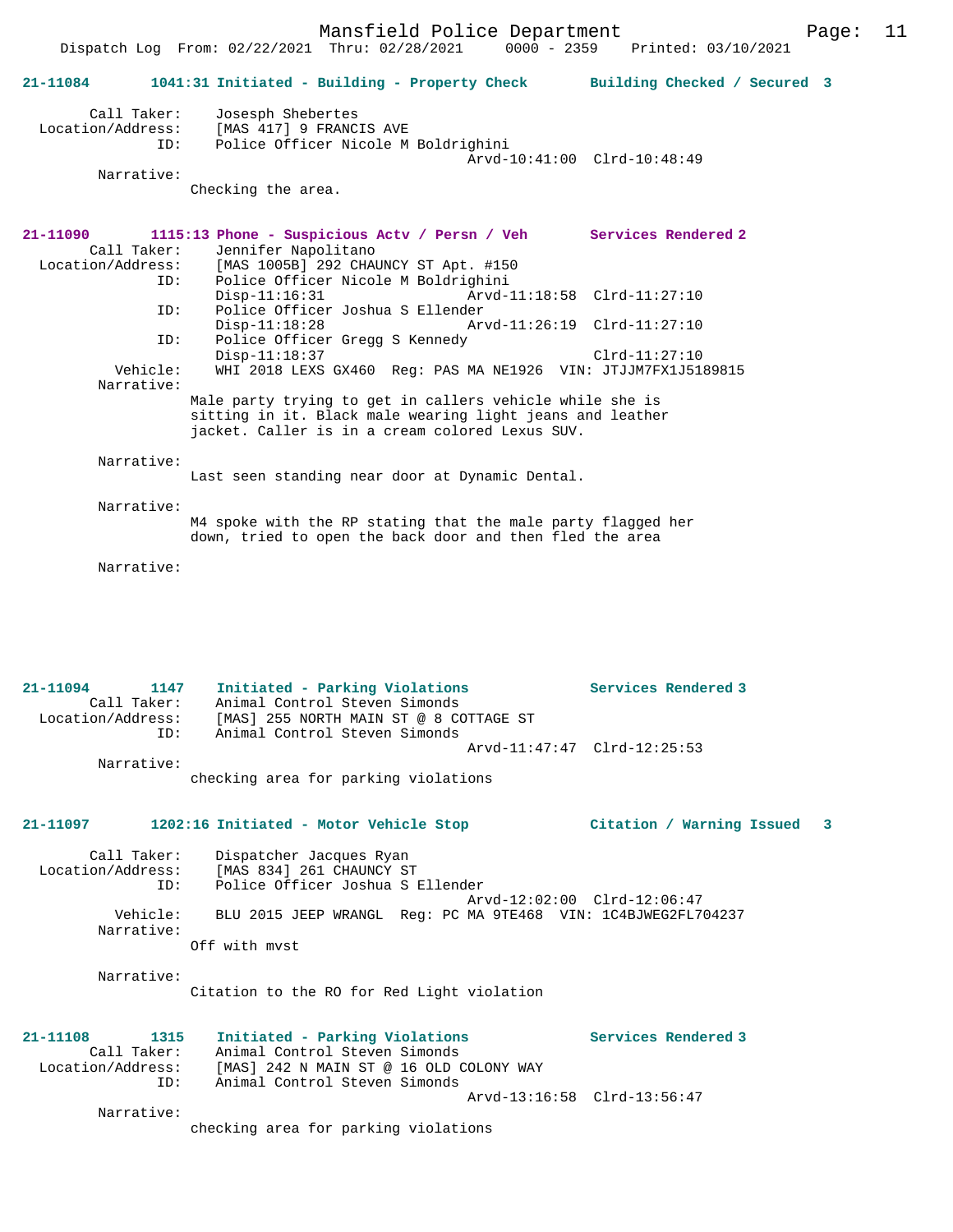| 21-11120                                | 1355:40 Phone - Motor Veh Acc - Hit & Run                                                                                                         |                             | Services Rendered 1           |
|-----------------------------------------|---------------------------------------------------------------------------------------------------------------------------------------------------|-----------------------------|-------------------------------|
| Call Taker:<br>Location/Address:<br>ID: | Michael Mezhberg<br>[MAS 907A] 390 WEST ST Apt. #B<br>Police Officer Gregg S Kennedy                                                              |                             |                               |
| Narrative:                              | $Disp-13:58:18$                                                                                                                                   |                             | Arvd-14:00:45 Clrd-14:09:19   |
|                                         | Employee reporting customer witnessed a hit and run on a<br>parked vehicle. Hit and run occurred 3-5 mins ago. Unk desc.<br>of offending vehicle. |                             |                               |
| Narrative:                              |                                                                                                                                                   |                             |                               |
|                                         | M8 spoke with the owner of the vehicle and the owner stated<br>that he already had damage on the vehicle and did not want<br>to pursue anything   |                             |                               |
| 21-11124                                | 1513:55 Phone - Missing Person                                                                                                                    |                             | Returned to Home / Family 1   |
| Call Taker:<br>Location/Address:<br>ID: | Michael Mezhberg<br>[MAS] 17 FRANCIS AVE Apt. #01<br>Police Officer Nicole M Boldrighini                                                          |                             |                               |
| ID:                                     | $Disp-15:16:43$<br>Detective Kenneth E Wright                                                                                                     |                             | Arvd-15:20:49 Clrd-15:32:51   |
| ID:                                     | $Disp-15:18:36$<br>Police Officer Joshua S Ellender                                                                                               |                             | Arvd-15:28:34 Clrd-15:32:51   |
| ID:                                     | $Disp-15:27:54$<br>Sergeant Thomas R Connor                                                                                                       |                             | Arvd-15:30:32 Clrd-15:32:51   |
| Narrative:                              | $Disp-15:28:03$                                                                                                                                   | Arvd-15:28:07 Clrd-15:32:51 |                               |
|                                         |                                                                                                                                                   |                             |                               |
| Narrative:                              |                                                                                                                                                   |                             |                               |
| Narrative:                              |                                                                                                                                                   |                             |                               |
| Narrative:                              |                                                                                                                                                   |                             |                               |
| Narrative:                              |                                                                                                                                                   |                             |                               |
| Narrative:                              |                                                                                                                                                   |                             |                               |
| 21-11125                                | 1522:19 Phone - Motor Veh Acc - No Injury                                                                                                         |                             | Services Rendered 1           |
| Call Taker:<br>ID:                      | Michael Mezhberg<br>Location/Address: [MAS] 100 RTE 140 SB @ 280 SCHOOL ST<br>Police Officer Gregg S Kennedy                                      |                             |                               |
| Narrative:                              | $Disp-15:23:51$                                                                                                                                   |                             | Arvd-15:45:29 Clrd-15:45:33   |
|                                         | MSP Foxborough reports help van is out with a minor 2 car<br>MVA.                                                                                 |                             |                               |
| Narrative:                              | paper exchange                                                                                                                                    |                             |                               |
| 21-11129                                | 1601:59 911 - Suspicious Actv / Persn / Veh                                                                                                       |                             | Investigated - Report Taken 2 |
| Call Taker:<br>Location/Address:<br>ID: | Dispatcher Jacques Ryan<br>[MAS 425] 6 PARK ROW<br>Police Officer Andrew J Kelley                                                                 |                             |                               |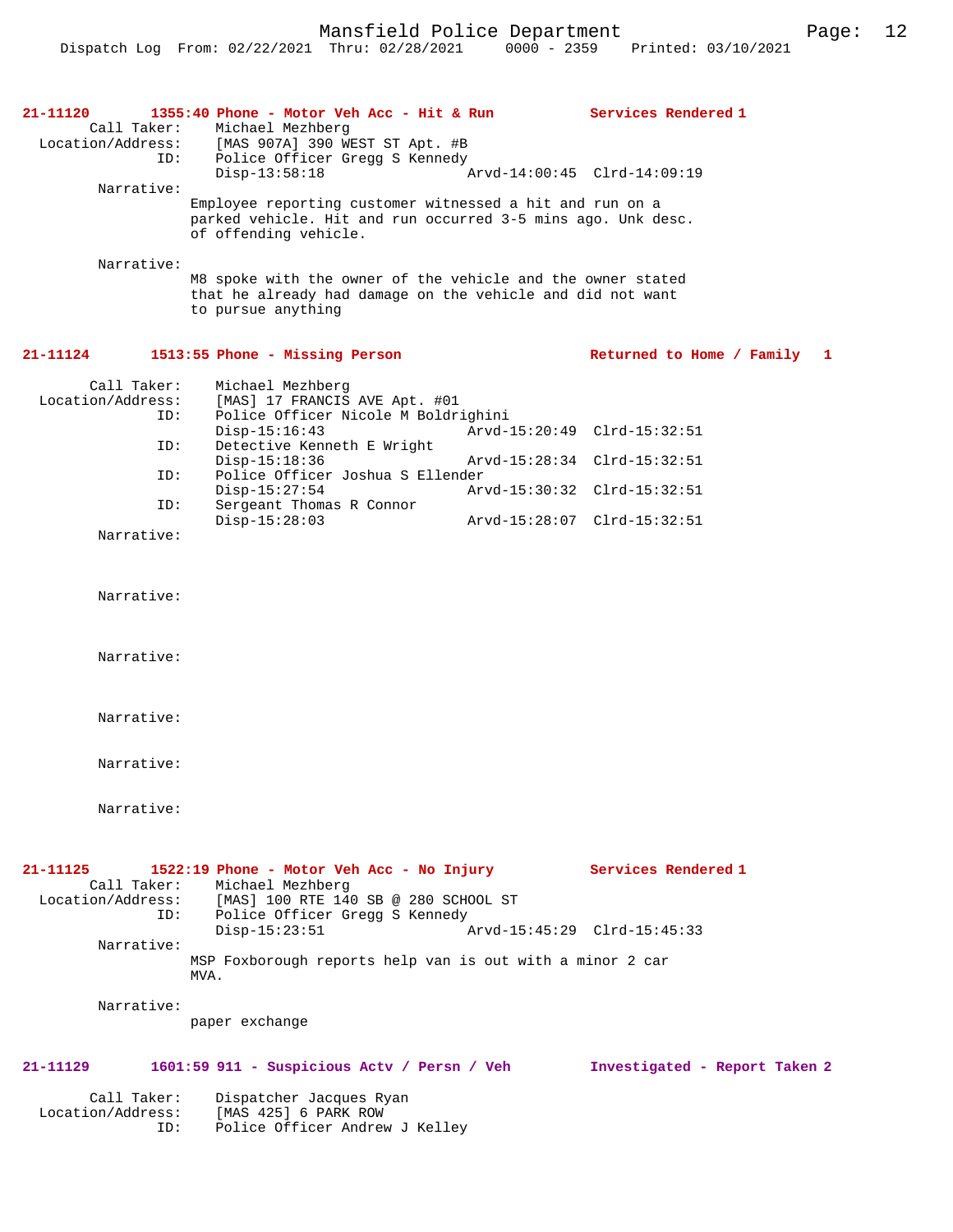Mansfield Police Department Page: 13 Dispatch Log From: 02/22/2021 Thru: 02/28/2021 Disp-16:04:39 Arvd-16:10:41 Clrd-16:49:48 ID: Police Officer Michael T Fitzgerald Disp-16:15:12 Arvd-16:15:45 Clrd-16:16:55<br>TD: Police Officer Michael T Fitzgerald Police Officer Michael T Fitzgerald<br>Disp-16:16:59 Arvd-1 Disp-16:16:59 Arvd-16:42:58 Clrd-16:49:48 Narrative: pink and purple backpack left by the entrance of town hall Narrative: M1 requesting M15 to respond to the scene Narrative: M15 checked the bag and it is a child's bag and had a few items in it. M13 will make a social media post to see if they can have the owners of the bag come to the station and claim it. Refer To Incident: 21MAS-206-OF **21-11145 1713:07 Initiated - Child Safety Seat Program Services Rendered 3**  Call Taker: Dispatcher Jacques Ryan<br>Location/Address: [MAS 451B] 500 EAST ST ess: [MAS 451B] 500 EAST ST<br>ID: Police Officer Andrew Police Officer Andrew J Kelley Arvd-17:13:00 Clrd-17:48:46 Narrative: Officer installing child passenger seat **21-11155 1749:38 Walk-In - Fraud or Identity Theft Incident Report 1**  Call Taker: Support Staff Heather A Sullivan<br>Location/Address: [MAS H2197] 332 BALCOM ST [MAS H2197] 332 BALCOM ST ID: Police Officer Andrew J Kelley<br>Disp-17:52:08 Disp-17:52:08 Arvd-17:52:25 Clrd-17:53:02<br>ID: Police Officer Andrew J Kelley Police Officer Andrew J Kelley Disp-18:43:46 Clrd-18:43:56 Narrative: Walk in reporting a fraudulent account was opened under their name. Refer To Incident: 21MAS-207-OF **21-11157 1807:11 Phone - Shoplifting Investigated - No Report 3** Call Taker: Michael Mezhberg<br>Location/Address: [MAS 232A] 65 COI [MAS 232A] 65 COPELAND DR ID: Police Officer Jay J Sparrow Disp-18:09:05 Arvd-18:13:40 Clrd-18:17:39<br>ID: Police Officer Joshua S Ellender ID: Police Officer Joshua S Ellender Disp-18:09:17 Arvd-18:11:05 Clrd-18:31:16<br>ID: Sergeant Thomas R Connor Sergeant Thomas R Connor Disp-18:09:46 <br>Disp-18:09:46 Arvd-18:20:43 Clrd-18:20:45 Arvd-18:20:45 Clrd-18:20:45 GRY 2003 FORD F250 Reg: PC MA 76L820 VIN: 1FTNX21L33ED43981 Narrative: Male walked out with a cart full of things. Just occurred. Narrative: LS headed North Bound. Described as a Grey GMC. Narrative: M3 is speaking with the RP Narrative: M5 is in the area looking for a vehicle matching the decription provided by the RP Narrative: M1 went by the address nothing was found Narrative: vehicle in question was not involved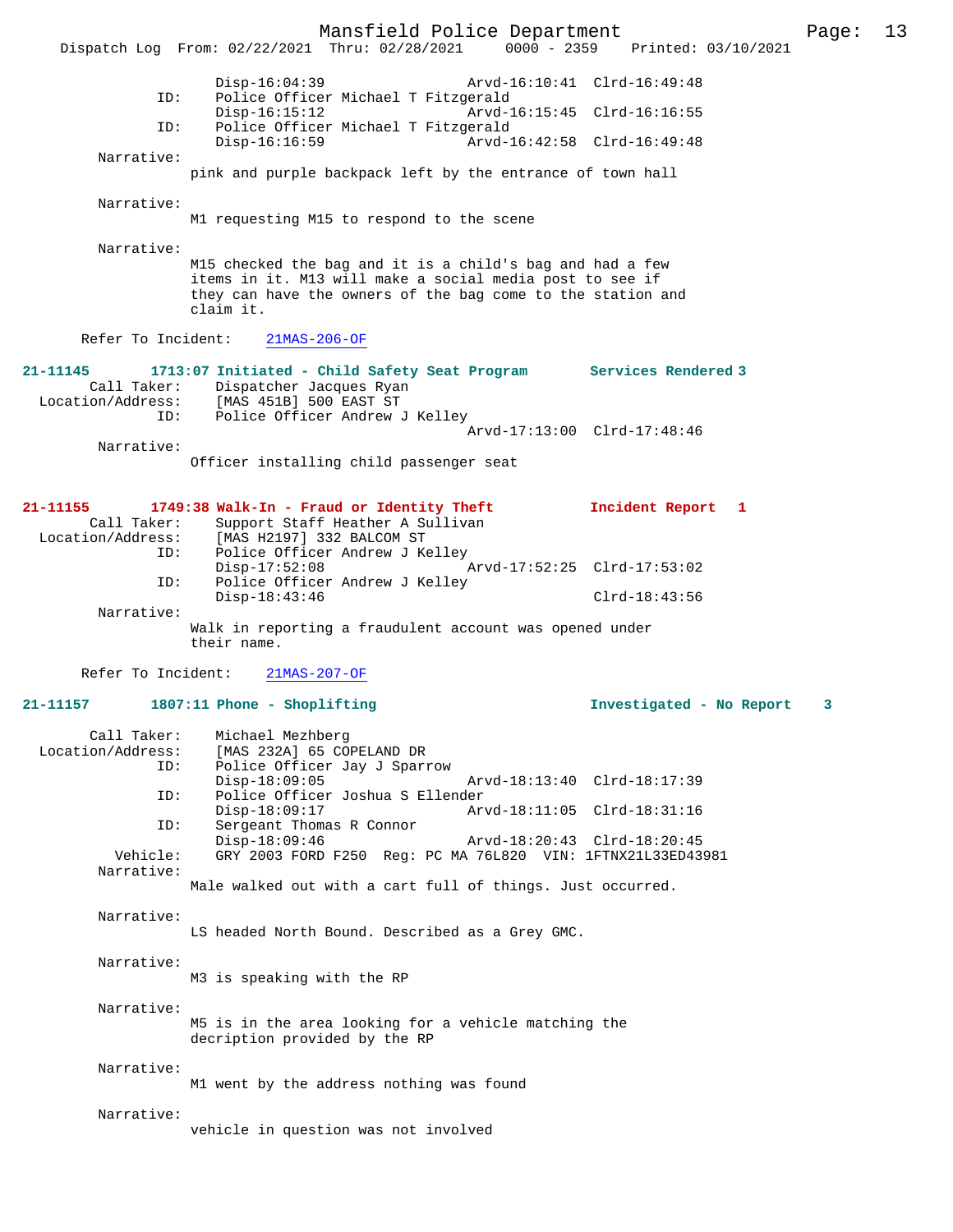Narrative:

Refer To Incident: 21MAS-208-OF

**21-11158 1814:35 Phone - Suspicious Actv / Persn / Veh Services Rendered 2**  Call Taker: Michael Mezhberg<br>Vicinity of: [MAS 435] 15 BONI of: [MAS 435] 15 BONNEY LN<br>ID: Police Officer Jav J Sm Police Officer Jay J Sparrow<br>Police Officer Jay J Sparrow Disp-18:17:49 Arvd-18:21:34 Clrd-18:26:28 Narrative: Reports 4 suitcases left by the side of the road in the area. In the area for an hour. Narrative: should be an employee there to wave the officer down Narrative: The suitcases had more suitcases inside them Narrative: employee stated that he will leave them out there until tommorrow and if they arent picked up they will throw them out **21-11159 1832:32 Initiated - Disabled Motor Vehicle Services Rendered 3**  Call Taker: Dispatcher Jacques Ryan<br>Location/Address: [MAS] 200 CHAUNCY ST @ 2 ess: [MAS] 200 CHAUNCY ST @ 234 CENTRAL ST<br>ID: Police Officer Joshua S Ellender Police Officer Joshua S Ellender Arvd-18:32:00 Clrd-18:42:36 ID: Sergeant Thomas R Connor Disp-18:34:44 Arvd-18:37:12 Clrd-18:42:39<br>Vehicle: SIL 2009 ACCORD Reg: RI IP668 VIN: 1HGCP26329A186395 SIL 2009 ACCORD Reg: RI IP668 VIN: 1HGCP26329A186395 Narrative: Reported DMV in the area. Narrative: mv pushed to the mobil and out of the roadway, operator will make arrangements **21-11166 1912:56 911 - 911 Hang-ups & Verifications Confirmed misdial/Accdntl Call 2**  Call Taker: Michael Mezhberg<br>Location/Address: [MAS 255] 377 CH ess: [MAS 255] 377 CHAUNCY ST<br>ID: Police Officer Andrew J F Police Officer Andrew J Kelley<br>Disp-19:15:21 Disp-19:15:21 Arvd-19:24:19 Clrd-19:27:44 Narrative: Caller accidentally dialed 911 while dialing out. **21-11169 1927:49 Initiated - Building - Property Check Building Checked / Secured 3** Call Taker: Dispatcher Jacques Ryan<br>Location/Address: [MAS 2] 60 FORBES BLVD ess: [MAS 2] 60 FORBES BLVD<br>ID: Police Officer Andrew J Police Officer Andrew J Kelley Arvd-19:27:00 Clrd-19:34:28 Narrative: Checking the area. **21-11174 2015 Initiated - Building - Property Check Building Checked / Secured 3** Call Taker: Police Officer Andrew J Kelley<br>Location/Address: [MAS 204] 26 OTIS ST [MAS 204] 26 OTIS ST ID: Police Officer Andrew J Kelley

Arvd-20:16:16 Clrd-20:16:43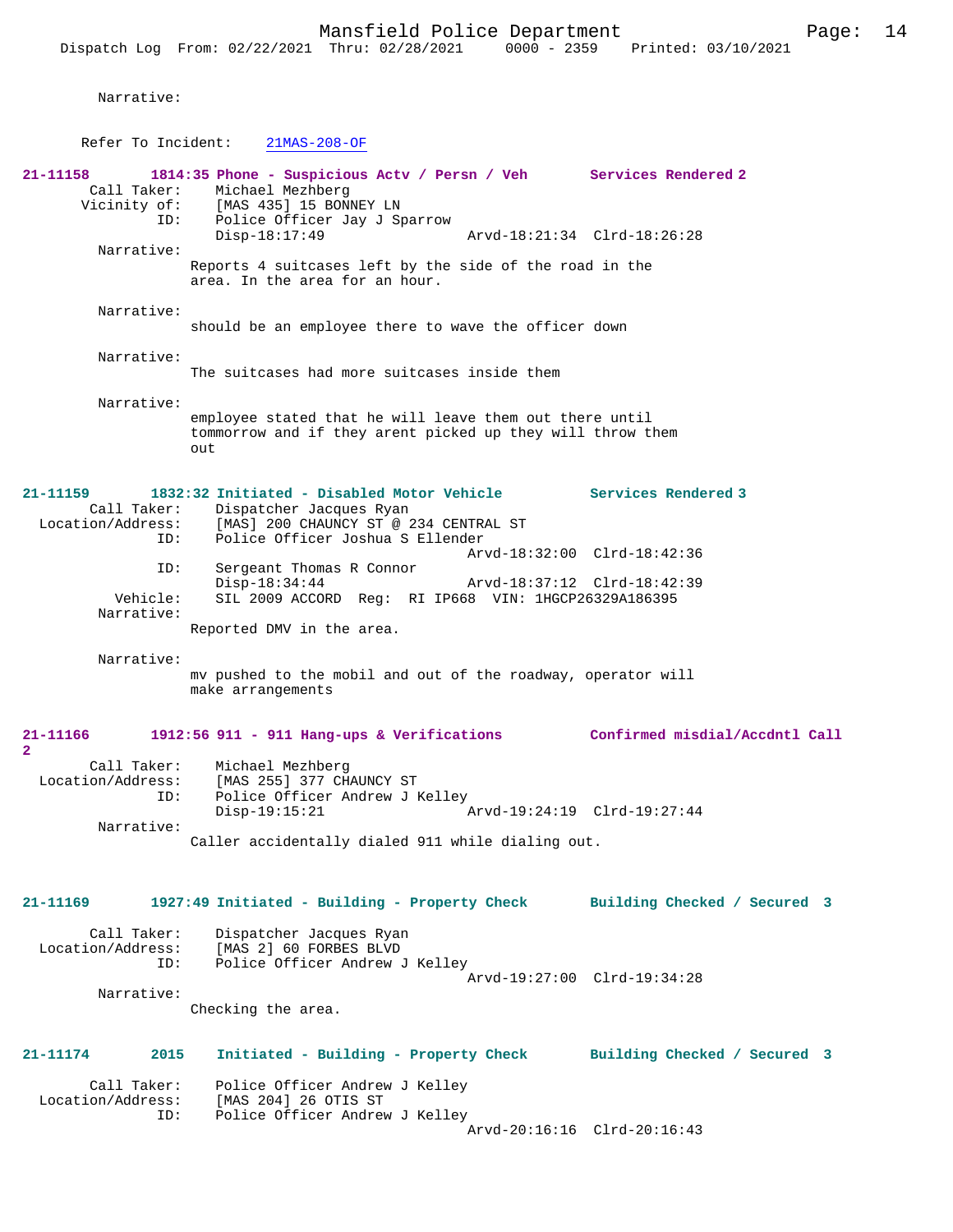Narrative:

Checking the area.

# **21-11175 2021 Initiated - Building - Property Check Building Checked / Secured 3**

 Call Taker: Police Officer Andrew J Kelley Location/Address: [MAS 802A] 428 ELM ST ID: Police Officer Andrew J Kelley Arvd-20:21:23 Clrd-20:22:26 Narrative:

Checking the area.

## **21-11179 2135:19 Initiated - Motor Vehicle Stop Citation / Warning Issued 3**

 Call Taker: Dispatcher Jacques Ryan Location/Address: [MAS] 575 WEST ST @ 260 FORBES BLVD ID: Police Officer Andrew J Kelley Arvd-21:35:00 Clrd-21:40:33 Vehicle: GRY 2014 JEEP COMPAS Reg: PC MA 2PL815 VIN: 1C4NJDEB0ED507310 Narrative: off with mvst

Narrative:

citation to the RO for speed and failure to inspect

## **21-11181 2143 Initiated - Building - Property Check Building Checked / Secured 3** Call Taker: Police Officer Andrew J Kelley Location/Address: [MAS 907E] 390 WEST ST ID: Police Officer Andrew J Kelley

Arvd-21:44:21 Clrd-21:50:12

Narrative:

Checking the area.

### **21-11195 2302:11 Initiated - Building - Property Check Building Checked / Secured 3**

Call Taker: Josesph Shebertes<br>Location/Address: [MAS 1002] 250 EA Location Suepertes<br>Star (MAS 1002) 250 EAST ST<br>ID: Police Officer Jay J Sp Police Officer Jay J Sparrow Arvd-23:02:00 Clrd-23:13:52 Narrative:

Checking the area.

### **21-11200 2327:15 Phone - Suspicious Actv / Persn / Veh Building Checked / Secured 2**

Call Taker: Stephen Martell<br>Location/Address: [MAS H4150] 131 Location<br>IMAS H4150] 131 LAWNDALE RD ID: Police Officer Jay J Sparrow Disp-23:31:58 Arvd-23:34:40 Clrd-23:39:47<br>ID: Police Officer Joshua S Ellender Police Officer Joshua S Ellender Disp-23:32:04 Arvd-23:33:46 Clrd-23:39:47 Narrative:

**For Date: 02/24/2021 - Wednesday**

**21-11229 0208:33 Initiated - Building - Property Check Building Checked / Secured 3**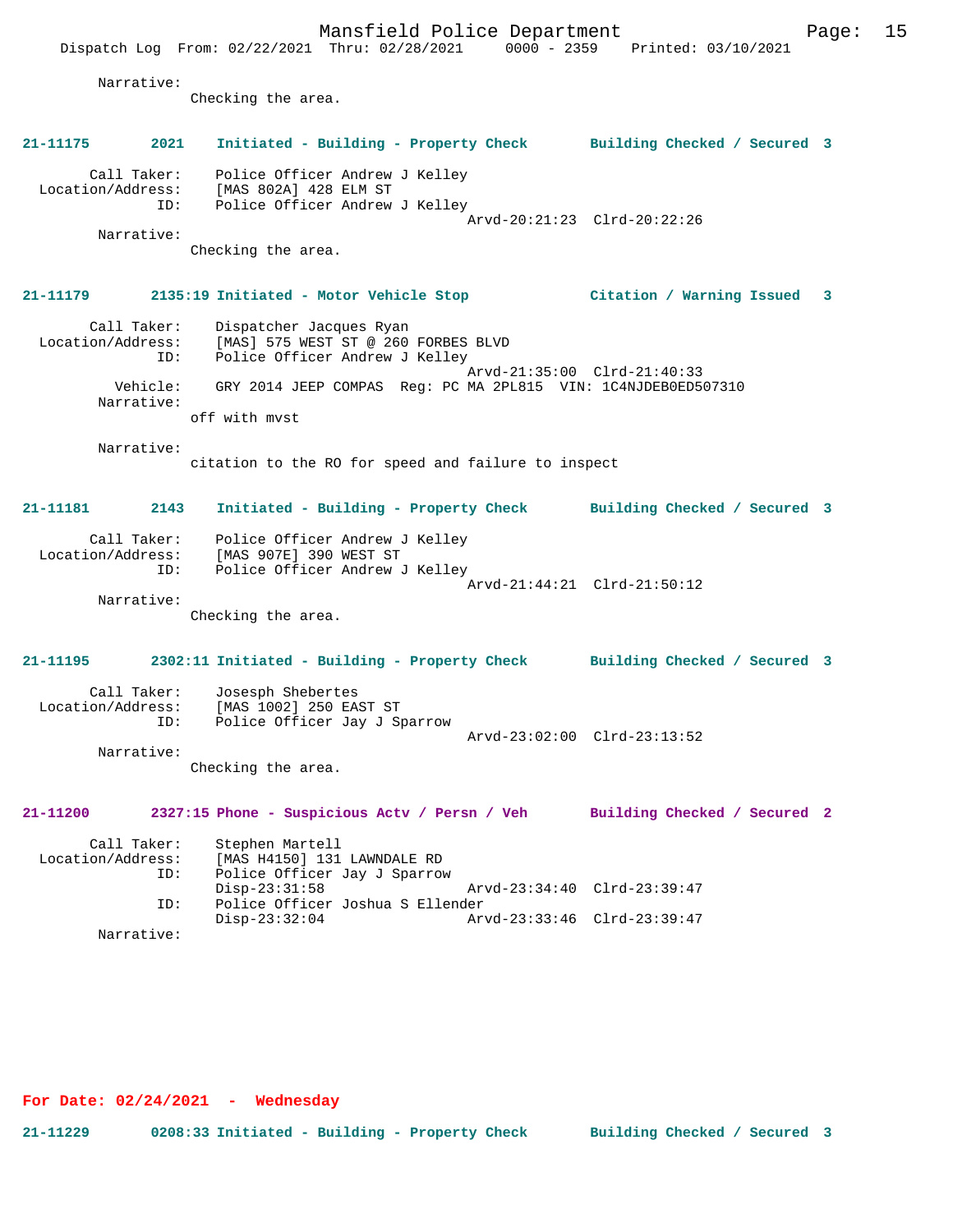|                                                       | Dispatch Log From: 02/22/2021 Thru: 02/28/2021 0000 - 2359 Printed: 03/10/2021                                               | Mansfield Police Department |                              | 16<br>Page: |
|-------------------------------------------------------|------------------------------------------------------------------------------------------------------------------------------|-----------------------------|------------------------------|-------------|
| Call Taker:<br>Location/Address:<br>ID:<br>Narrative: | Josesph Shebertes<br>[MAS 840] 280 SCHOOL ST<br>Patrolman David Schepis                                                      | Arvd-02:08:00 Clrd-02:20:26 |                              |             |
|                                                       | Checking the area.                                                                                                           |                             |                              |             |
| 21-11232                                              | 0214:21 Initiated - Building - Property Check Building Checked / Secured 3                                                   |                             |                              |             |
| Call Taker:<br>Location/Address:<br>ID:               | Josesph Shebertes<br>[MAS 281A] 1 CROCKER ST<br>Police Officer Meghan Birnie                                                 | Arvd-02:14:00 Clrd-02:24:38 |                              |             |
| Narrative:                                            | Checking the area.                                                                                                           |                             |                              |             |
|                                                       | 21-11239 0305:05 Initiated - Parking Violations                                                                              |                             | Citation / Warning Issued    | 3           |
| Call Taker:<br>Location/Address:<br>ID:               | Josesph Shebertes<br>[MAS] NORTH MAIN ST<br>Police Officer Meghan Birnie                                                     |                             |                              |             |
| Vehicle:<br>Vehicle:<br>Narrative:                    | WHI 2017 TOYT CAMRY Req: PC MA 6VM371 VIN: 4T1BF1FK5HU377476<br>GRY 2015 TOYT PRIUS Req: PC MA 1BLB97 VIN: JTDKN3DU0F1990238 | Arvd-03:05:00 Clrd-03:17:43 |                              |             |
|                                                       | M4 will be out on parking violations.                                                                                        |                             |                              |             |
| Narrative:                                            | Park St- 6VM371<br>Columbus Ave- 1BLB97                                                                                      |                             |                              |             |
| 21-11245                                              | 0333:04 Initiated - Building - Property Check Building Checked / Secured 3                                                   |                             |                              |             |
| Call Taker:<br>Location/Address:<br>ID:               | Josesph Shebertes<br>[MAS 4] 31 HAMPSHIRE ST<br>Patrolman David Schepis                                                      | Arvd-03:33:00 Clrd-03:36:14 |                              |             |
| Narrative:                                            |                                                                                                                              |                             |                              |             |
|                                                       | Checking the area.                                                                                                           |                             |                              |             |
| 21-11246                                              | 0336:20 Initiated - Building - Property Check                                                                                |                             | Building Checked / Secured 3 |             |
| Call Taker:<br>Location/Address:<br>ID:               | Josesph Shebertes<br>[MAS 2] 60 FORBES BLVD<br>Patrolman David Schepis                                                       | Arvd-03:36:00 Clrd-03:39:28 |                              |             |
| Narrative:                                            | Checking the area.                                                                                                           |                             |                              |             |
| 21-11247                                              | 0339:35 Initiated - Building - Property Check                                                                                |                             | Building Checked / Secured 3 |             |
| Call Taker:<br>Location/Address:<br>ID:               | Josesph Shebertes<br>[FOX 14] 4 FISHER ST<br>Patrolman David Schepis                                                         | Arvd-03:39:00 Clrd-03:41:56 |                              |             |
| Narrative:                                            |                                                                                                                              |                             |                              |             |
|                                                       | Checking the area.                                                                                                           |                             |                              |             |
| 21-11248                                              | 0342:01 Initiated - Building - Property Check                                                                                |                             | Building Checked / Secured 3 |             |
| Call Taker:<br>Location/Address:<br>ID:               | Josesph Shebertes<br>[FOX 838] 2 FOXBOROUGH BLVD<br>Patrolman David Schepis                                                  |                             |                              |             |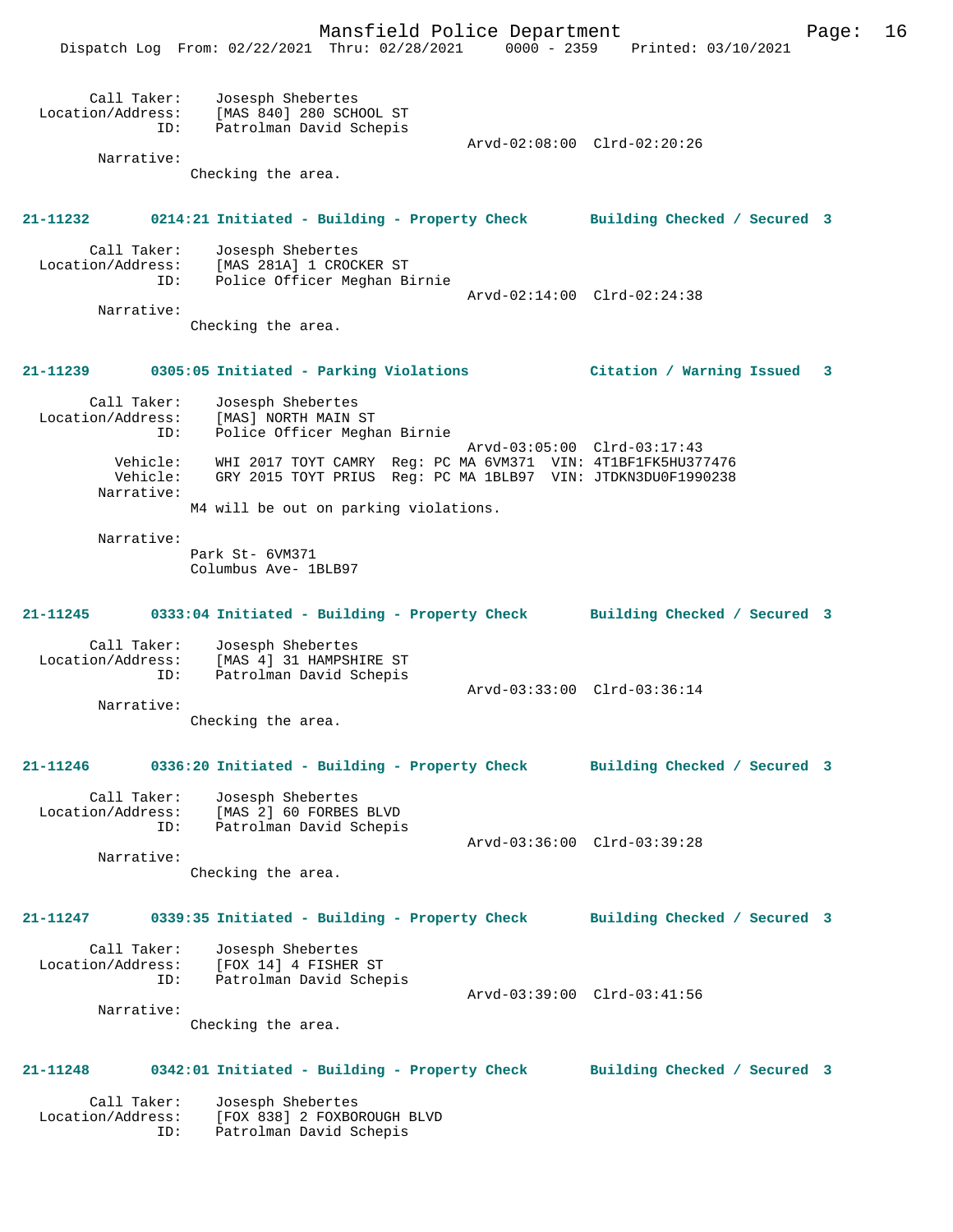Dispatch Log From: 02/22/2021 Thru: 02/28/2021 0000 - 2359 Printed: 03/10/2021 Arvd-03:42:00 Clrd-03:43:32 Narrative: Checking the area. **21-11250 0348:31 Initiated - Building - Property Check Building Checked / Secured 3** Call Taker: Josesph Shebertes Location/Address: [MAS 992] 660 EAST ST ID: Police Officer Nicole P Newport Arvd-03:48:00 Clrd-03:50:43 Narrative: Checking the area. **21-11251 0350:50 Initiated - Building - Property Check Building Checked / Secured 3** Call Taker: Josesph Shebertes Location/Address: [MAS 1016] 4 ERICK RD ID: Police Officer Nicole P Newport Arvd-03:50:00 Clrd-04:07:22 Narrative: Checking the area. **21-11252 0439:52 Initiated - Building - Property Check Building Checked / Secured 3** Call Taker: Josesph Shebertes<br>Location/Address: [MAS 1002] 250 EAST ST Location/Address: [MAS 1002] 250 EAST ST ID: Police Officer Nicole P Newport Arvd-04:39:00 Clrd-04:53:33 Narrative: Checking the area. **21-11253 0453:39 Initiated - Building - Property Check Building Checked / Secured 3** Call Taker: Josesph Shebertes Location/Address: [MAS 139] 265 FRUIT ST ID: Police Officer Nicole P Newport Arvd-04:53:00 Clrd-04:55:59 Narrative: Checking the area. **21-11254 0456:04 Initiated - Building - Property Check Building Checked / Secured 3** Call Taker: Josesph Shebertes Location/Address: [MAS 895] 175 FRUIT ST ID: Police Officer Nicole P Newport Arvd-04:56:00 Clrd-05:00:44 Narrative: Checking the area. **21-11272 0745 Initiated - Parking Violations Services Rendered 3**  Call Taker: Animal Control Steven Simonds Location/Address: [MAS] 43 NORTH MAIN ST @ 13 PARK ST ID: Animal Control Steven Simonds Arvd-07:45:49 Clrd-08:41:24 Narrative: checking area for parking violations **21-11273 0821:27 Phone - Assist Fire Department Referred to Other Agency 2** Call Taker: Dispatcher Alyson Vico<br>Location/Address: [MAS 74A2] 11 CABOT BL ess: [MAS 74A2] 11 CABOT BLVD Apt. #105<br>ID: Police Officer Andrew J Kelley Police Officer Andrew J Kelley<br>Disp-08:23:23

Mansfield Police Department Fage: 17

Disp-08:23:23 Clrd-08:27:42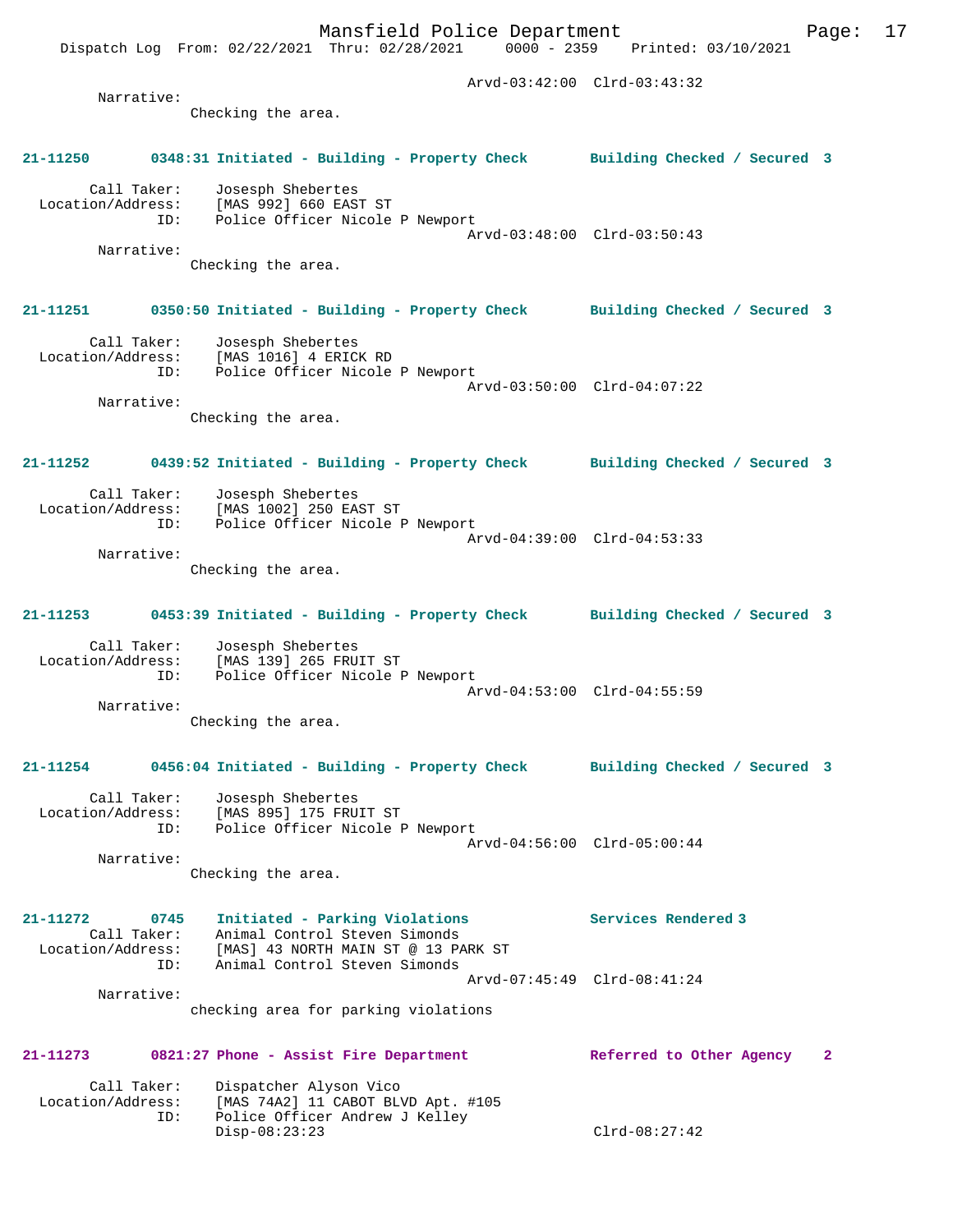|                                  | Mansfield Police Department                                                                                          |                                | Page: | 18 |
|----------------------------------|----------------------------------------------------------------------------------------------------------------------|--------------------------------|-------|----|
|                                  | $0000 - 2359$<br>Dispatch Log From: 02/22/2021 Thru: 02/28/2021                                                      | Printed: 03/10/2021            |       |    |
| Narrative:                       |                                                                                                                      |                                |       |    |
|                                  | Assisting the FD with a fire related incident. Nature:                                                               |                                |       |    |
|                                  | Central station alarm. Workers should be on scene.                                                                   |                                |       |    |
| Narrative:                       |                                                                                                                      |                                |       |    |
|                                  | FD is on scene, stated there is workers on scene. FD is<br>clear.                                                    |                                |       |    |
|                                  |                                                                                                                      |                                |       |    |
| 21-11277                         | 0832:06 Phone - Assist Fire Department                                                                               | Confirmed misdial/Accdntl Call |       |    |
| $\overline{2}$                   |                                                                                                                      |                                |       |    |
| Call Taker:<br>Location/Address: | Dispatcher Alyson Vico<br>[MAS 2] 60 FORBES BLVD                                                                     |                                |       |    |
| ID:                              | Police Officer Andrew J Kelley                                                                                       |                                |       |    |
| Narrative:                       | $Disp-08:33:09$                                                                                                      | Arvd-08:40:59 Clrd-08:42:45    |       |    |
|                                  | Assisting the FD with a fire related incident. Nature:                                                               |                                |       |    |
|                                  | Automatic Fire Alarm.                                                                                                |                                |       |    |
| Narrative:                       |                                                                                                                      |                                |       |    |
|                                  | Mansfield portable advised that water department is on scene<br>working.                                             |                                |       |    |
|                                  |                                                                                                                      |                                |       |    |
| Narrative:                       | M13 reports accidental by the workers on scene.                                                                      |                                |       |    |
|                                  |                                                                                                                      |                                |       |    |
| 21-11285                         | $0923:01$ 911 - 911 Hang-ups & Verifications                                                                         | Confirmed misdial/Accdntl Call |       |    |
| $\overline{2}$                   |                                                                                                                      |                                |       |    |
| Call Taker:<br>Location/Address: | Dispatcher Jacques Ryan<br>[MAS H6588] 54 YORK RD                                                                    |                                |       |    |
| ID:                              | Police Officer Andrew J Kelley                                                                                       |                                |       |    |
| Narrative:                       | $Disp-09:27:23$                                                                                                      | Arvd-09:36:17 Clrd-09:37:13    |       |    |
|                                  | Checking on a 911 hang up, confirmed accidental. Caller will<br>wave from the front door.                            |                                |       |    |
|                                  |                                                                                                                      |                                |       |    |
| Narrative:                       | M13 spoke with calling party, confirmed accidental.                                                                  |                                |       |    |
|                                  |                                                                                                                      |                                |       |    |
| $21 - 11286$<br>0939             | Initiated - Parking Violations                                                                                       | Services Rendered 3            |       |    |
|                                  | Call Taker: Animal Control Steven Simonds                                                                            |                                |       |    |
| Location/Address:<br>ID:         | [MAS] 242 NORTH MAIN ST @ 16 OLD COLONY WAY<br>Animal Control Steven Simonds                                         |                                |       |    |
|                                  |                                                                                                                      | Arvd-09:39:39 Clrd-11:08:33    |       |    |
| Narrative:                       | checking area for parking violations                                                                                 |                                |       |    |
|                                  |                                                                                                                      |                                |       |    |
| Narrative:                       | tagged MA 3DC743 on Bristol for overtime parking                                                                     |                                |       |    |
|                                  |                                                                                                                      |                                |       |    |
| Narrative:                       | tagged MA 1DGS43 on crocker for overtime parking                                                                     |                                |       |    |
|                                  |                                                                                                                      |                                |       |    |
| 21-11287                         | 0941:50 911 - Disabled Motor Vehicle                                                                                 | Services Rendered 3            |       |    |
| Call Taker:<br>Location/Address: | Dispatcher Jacques Ryan<br>[MAS] 377 CHAUNCY ST @ 100 FORBES BLVD                                                    |                                |       |    |
| ID:                              | Police Officer Andrew J Kelley                                                                                       |                                |       |    |
| Vehicle:                         | Disp-09:46:37<br>WHI 2017 VOLK UT TIGUAN Req: PC MA 1BKJ69 VIN: WVGBV7AX6HW508847                                    | Arvd-09:52:19 Clrd-10:08:00    |       |    |
| Narrative:                       |                                                                                                                      |                                |       |    |
|                                  | Reported DMV in the area. Vehicle ran out of gas at the<br>traffic lights. Operator stated that he already contacted |                                |       |    |
|                                  | AAA.                                                                                                                 |                                |       |    |
| Narrative:                       |                                                                                                                      |                                |       |    |
|                                  | M13 reports the MV has been pushed out of the roadway. Will                                                          |                                |       |    |
|                                  | be heading back to the station to find CP some gas.                                                                  |                                |       |    |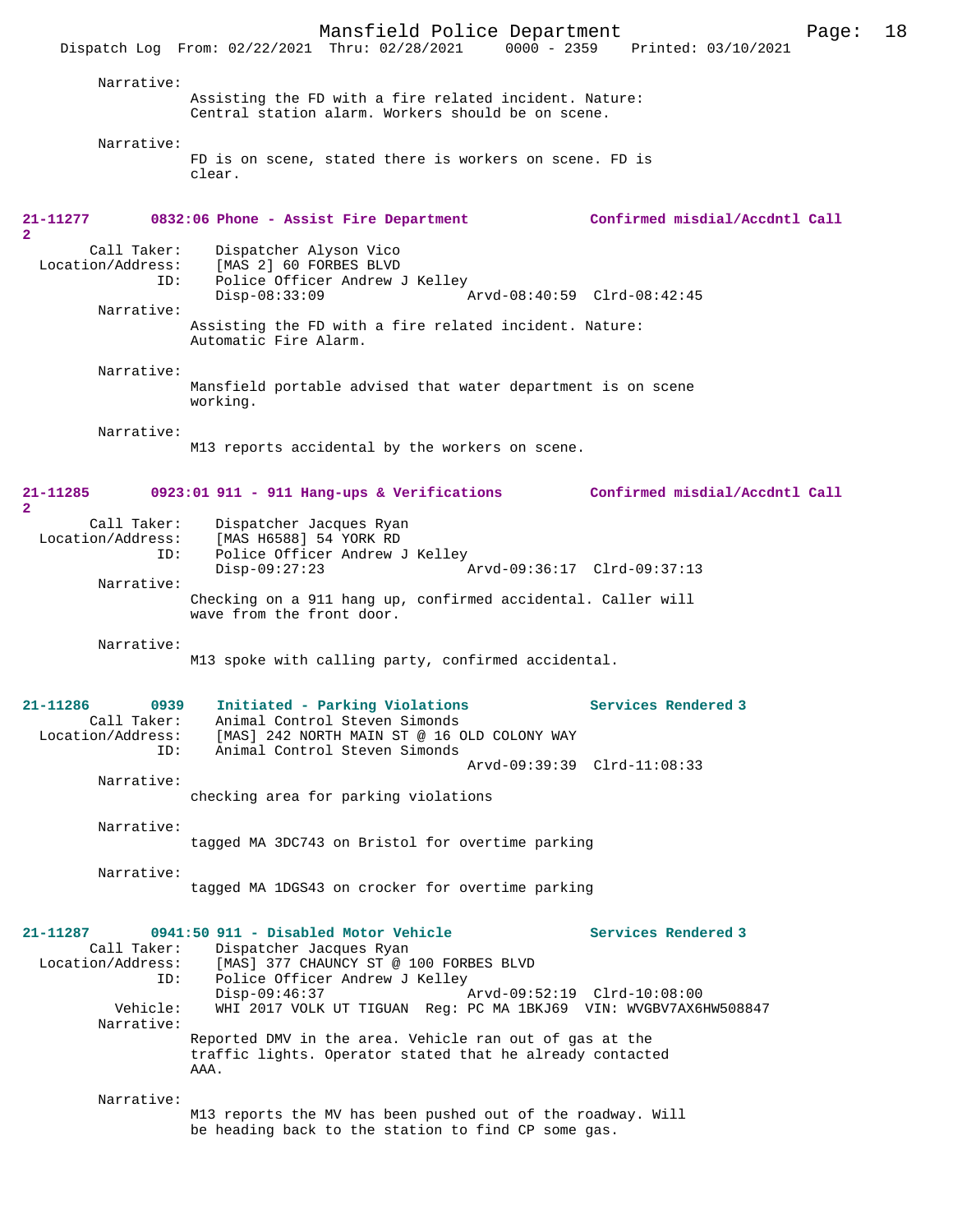Mansfield Police Department Fage: 19 Dispatch Log From: 02/22/2021 Thru: 02/28/2021 0000 - 2359 Printed: 03/10/2021 Narrative: CP called back to advise that triple a is on scene. Narrative: M13 reports, went back to the station a got a gas can. M13 filled gas can with .7 gallons of gas. **21-11289 0950:56 Initiated - Motor Vehicle Stop Citation / Warning Issued 3** Call Taker: NICHOLAS GOYETTE Location/Address: [MAS] 173 CHAUNCY ST @ 12 PERKINS AVE<br>ID: Police Officer Matthew A Souza Police Officer Matthew A Souza Arvd-09:50:00 Clrd-10:05:37<br>Vehicle: BLK 2014 TOYT TUNDRA Req: PC MA 1GL921 VIN: 5TFAY5F18EX4 BLK 2014 TOYT TUNDRA Reg: PC MA 1GL921 VIN: 5TFAY5F18EX408173 Narrative: Out with MVST Narrative: Citation issued to the RO for failure to inspect. **21-11309 1049:55 Initiated - Motor Vehicle Stop Citation / Warning Issued 3** Call Taker: Dispatcher Alyson Vico<br>Location/Address: [MAS 834] 261 CHAUNCY ess: [MAS 834] 261 CHAUNCY ST<br>ID: Sergeant Robert S Pierce Sergeant Robert S Pierce Arvd-10:49:00 Clrd-10:56:46<br>Vebicle: BLU 2005 DODG VA CARAVA Reg: PC MA 6TN591 VIN: 1D4GP25B8 BLU 2005 DODG VA CARAVA Reg: PC MA 6TN591 VIN: 1D4GP25B85B319256 Narrative: M1 is off with a MVST. Narrative: M1 reports MV has an expired registration. Operator of MV is attempting to renew online. Narrative: Citation issued to operator for unregistered operation. **21-11314 1106:11 Initiated - Motor Vehicle Stop Citation / Warning Issued 3** Call Taker: Dispatcher Alyson Vico Location/Address: [MAS] 173 CHAUNCY ST @ 12 PERKINS AVE ID: Police Officer Matthew A Souza Arvd-11:06:00 Clrd-11:13:02 Vehicle: GRY 2012 FORD ESCAPE Reg: PC MA 32E310 VIN: 1FMCU9D78CKB86663 Narrative: M9 is off with a MVST. Narrative: Citation issued to the registered owner for failure to inspect. **21-11315 1111:33 Initiated - Building - Property Check Building Checked / Secured 3** Call Taker: Dispatcher Alyson Vico Location/Address: [MAS 1002] 250 EAST ST Police Officer Michael T Fitzgerald Arvd-11:11:00 Clrd-11:17:47 Narrative: Checking the area. **21-11316 1114:23 Initiated - Motor Vehicle Stop Citation / Warning Issued 3** Call Taker: Dispatcher Alyson Vico

Vicinity of: [MAS 1017] RTE 140 SB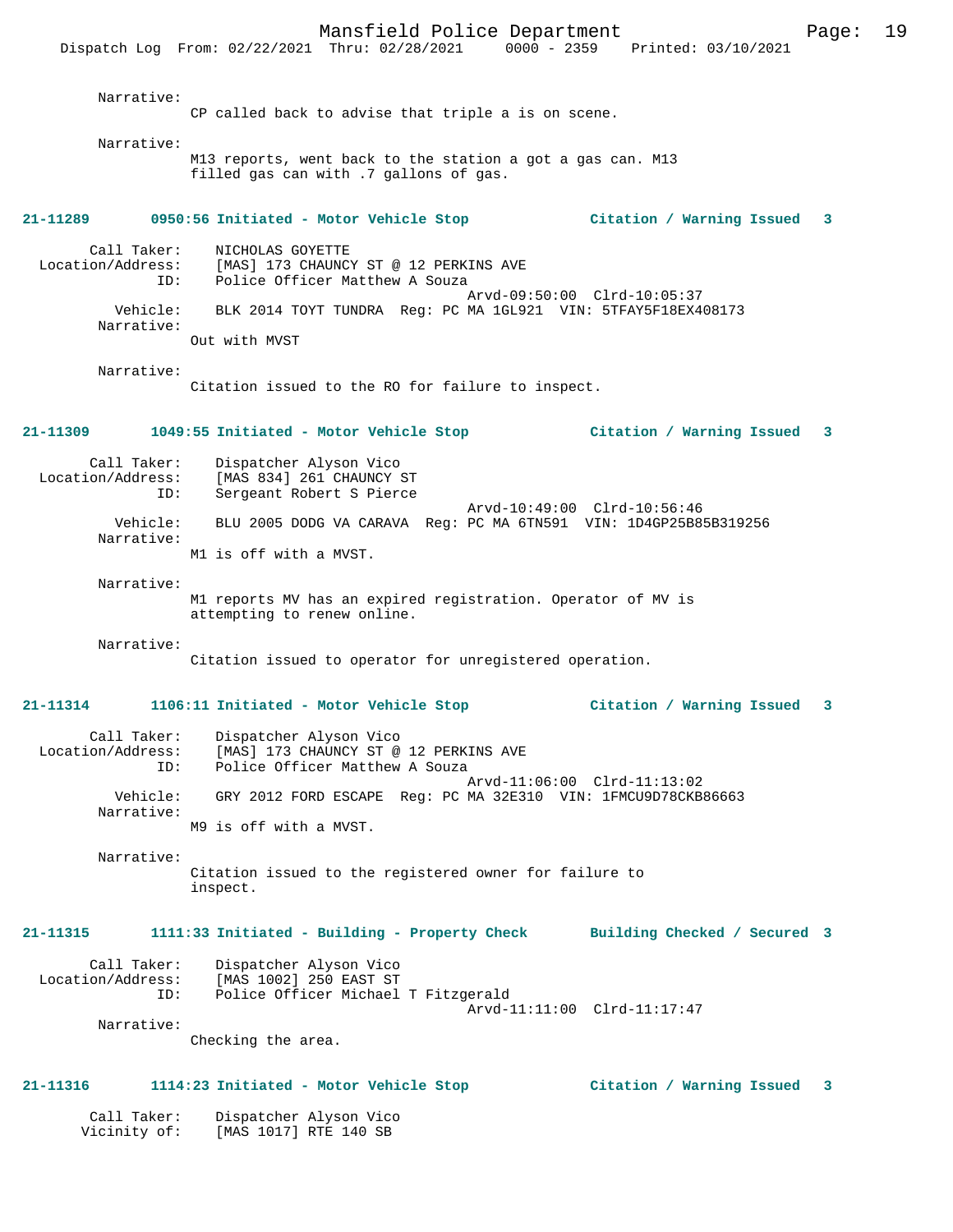Mansfield Police Department Fage: 20 Dispatch Log From: 02/22/2021 Thru: 02/28/2021 0000 - 2359 Printed: 03/10/2021 ID: Police Officer Andrew J Kelley Arvd-11:14:00 Clrd-11:22:08<br>Vehicle: 2014 HOND UT PILOT Reg: ME CR4381N 2014 HOND UT PILOT Req: ME CR4381N Narrative: M13 is off with a MVST. Narrative: Citation issued to the Operator for speed. **21-11319 1135:35 Initiated - Motor Vehicle Stop Citation / Warning Issued 3** Call Taker: Dispatcher Alyson Vico<br>Location/Address: [MAS] 173 CHAUNCY ST @ Location Construction (Address: The Pass: The Pass: The Pass of Pass and Pass ave<br>Location Police of Ficer Matthew A Souza Police Officer Matthew A Souza Arvd-11:35:00 Clrd-11:42:07 Vehicle: WHI 2015 INFI Q50 Reg: PC MA 7HB812 VIN: JN1BV7AR6FM409351 Narrative: M9 is off with a MVST. Narrative: Citation issued to the RO for failure to inspect. **21-11321 1142 Initiated - Parking Violations Services Rendered 3**  Call Taker: Animal Control Steven Simonds Location/Address: [MAS] 255 NORTH MAIN ST @ 8 COTTAGE ST ID: Animal Control Steven Simonds Arvd-11:42:50 Clrd-12:05:16 Narrative: checking area for parking violations Narrative: no violations **21-11323 1149:46 911 - 911 Hang-ups & Verifications Confirmed misdial/Accdntl Call 2**  Call Taker: Michael Mezhberg Location/Address: [MAS] 52 FAIRFIELD PARK<br>ID: Police Officer Matthew A<br>Disp-11:51:23 Police Officer Matthew A Souza Disp-11:51:23 Arvd-11:53:12 Clrd-11:56:42 Narrative: Checking on a 911 hang up. No answer on call back. Narrative: M9 spoke with resident, confirmed accidental. **21-11334 1243:03 Phone - Assist Fire Department Referred to Other Agency 2** Call Taker: Dispatcher Alyson Vico Location/Address: [MAS] 31 SUFFOLK RD Police Officer Andrew J Kelley<br>Disp-12:44:36 Disp-12:44:36 Arvd-12:53:57 Clrd-12:56:10 Narrative: Assisting the FD with a fire related incident. Nature: Automatic fire alarm. **21-11336 1247:38 Initiated - Motor Vehicle Stop Citation / Warning Issued 3** Call Taker: Dispatcher Alyson Vico Location/Address: [MAS] 10 RESERVOIR ST @ 800 SOUTH MAIN ST ID: Police Officer David W Kinahan Arvd-12:47:00 Clrd-12:51:28 Vehicle: BLU 2013 FORD ESCAPE Reg: PC MA 374AY3 VIN: 1FMCU9J94DUC66067 Narrative: M7 is off with MVST.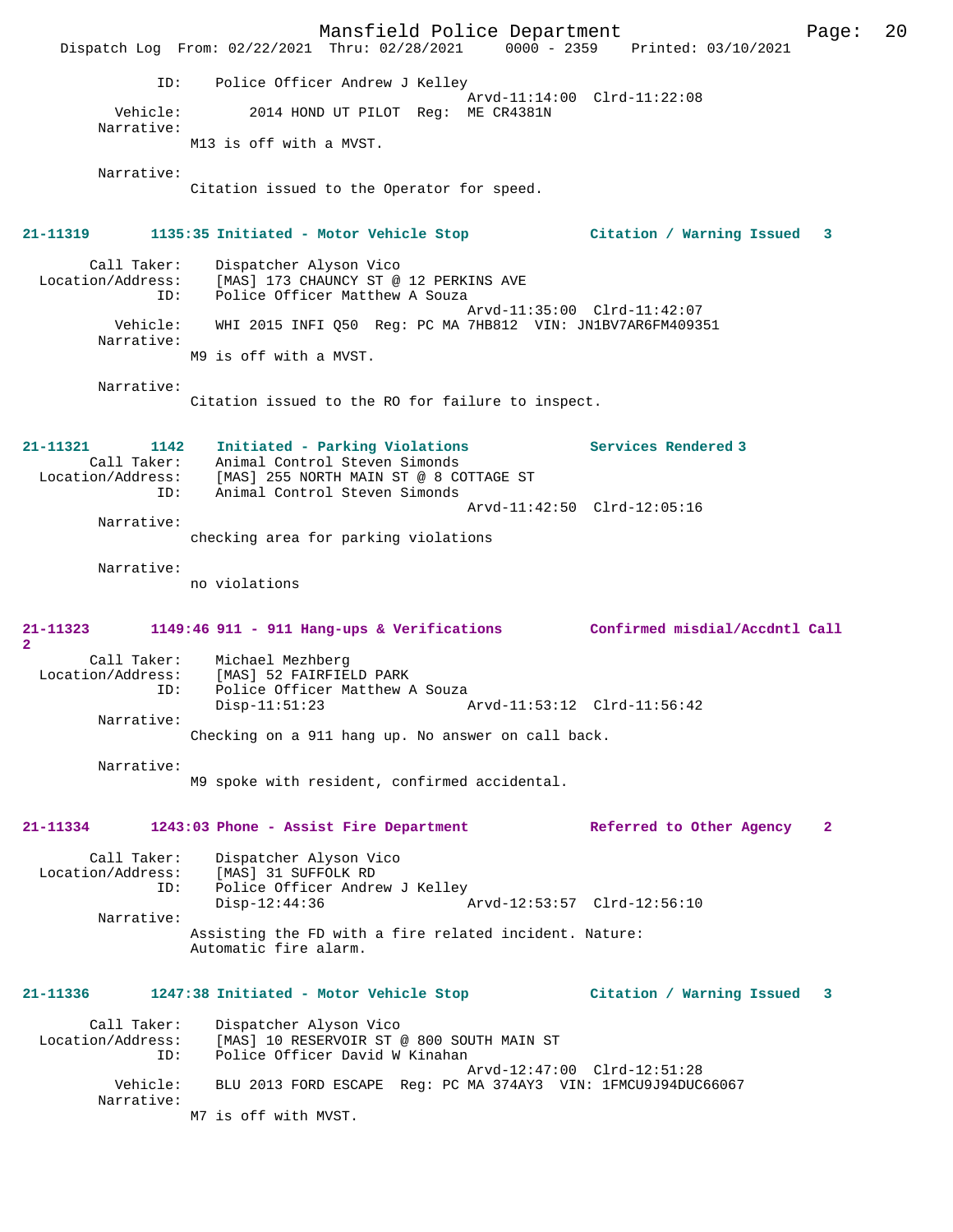Narrative:

Citation issued to the registered owner for failure to inspect.

### **21-11339 1259:35 Initiated - Motor Vehicle Stop Citation / Warning Issued 3**

| Call Taker:            | Dispatcher Alyson Vico                                       |  |
|------------------------|--------------------------------------------------------------|--|
| Vicinity of:           | [MAS] 90 NORFOLK ST @ 200 RTE 140 SB                         |  |
| ID:                    | Police Officer Andrew J Kelley                               |  |
|                        | Arvd-12:59:00 Clrd-13:03:54                                  |  |
| Vehicle:<br>Narrative: | GRY 2012 GMC SIERRA Req: PC MA 1ERH29 VIN: 1GTN1TEXXCZ133522 |  |
|                        | M13 is off with a MVST.                                      |  |

Narrative:

Citation issued to the RO for failure to inspect.

### **21-11340 1312:46 Initiated - Motor Vehicle Stop Citation / Warning Issued 3**

| Call Taker:<br>Vicinity of: | Dispatcher Alyson Vico<br>[MAS 992] 660 EAST ST               |
|-----------------------------|---------------------------------------------------------------|
| ID:                         | Police Officer Michael T Fitzgerald                           |
|                             | Arvd-13:12:00 Clrd-13:19:54                                   |
| Vehicle:<br>Narrative:      | BLK 2016 NISS SENTRA Req: PC MA 1EGR83 VIN: 3N1AB7AP3GY234722 |
|                             | M5 is off with a MVST.                                        |
|                             |                                                               |

Narrative:

Citation issued to the RO of the MV for failure to inspect.

#### Narrative:

Citation issued to the operator for failure to carry license.

### **21-11341 1332:01 Initiated - Community Policing Citation / Warning Issued 3**

#### Call Taker: Dispatcher Alyson Vico Location/Address: [MAS 170] 255 HOPE ST ID: Police Officer Matthew A Souza Arvd-13:32:00 Clrd-14:06:03 Narrative:

M9 is off community policing.

#### **21-11342 1335 Initiated - Parking Violations Services Rendered 3**  Call Taker: Animal Control Steven Simonds Location/Address: [MAS] 43 NORTH MAIN ST @ 13 PARK ST ID: Animal Control Steven Simonds Arvd-13:35:50 Clrd-13:36:22

Narrative:

checking area for parking violations

#### Narrative: tagged MA 8KV117 on main by cottage for restrictive parking

### **21-11343 1335 Initiated - Speed Trailer/Signs Deployed Services Rendered 3**  Call Taker: Animal Control Steven Simonds Location/Address: [MAS] NORTH MAIN ST ID: Animal Control Steven Simonds Arvd-13:36:22 Clrd-13:45:35 Narrative:

changing out batteries on speed sign

**21-11344 1338:40 Initiated - Building - Property Check Building Checked / Secured 3**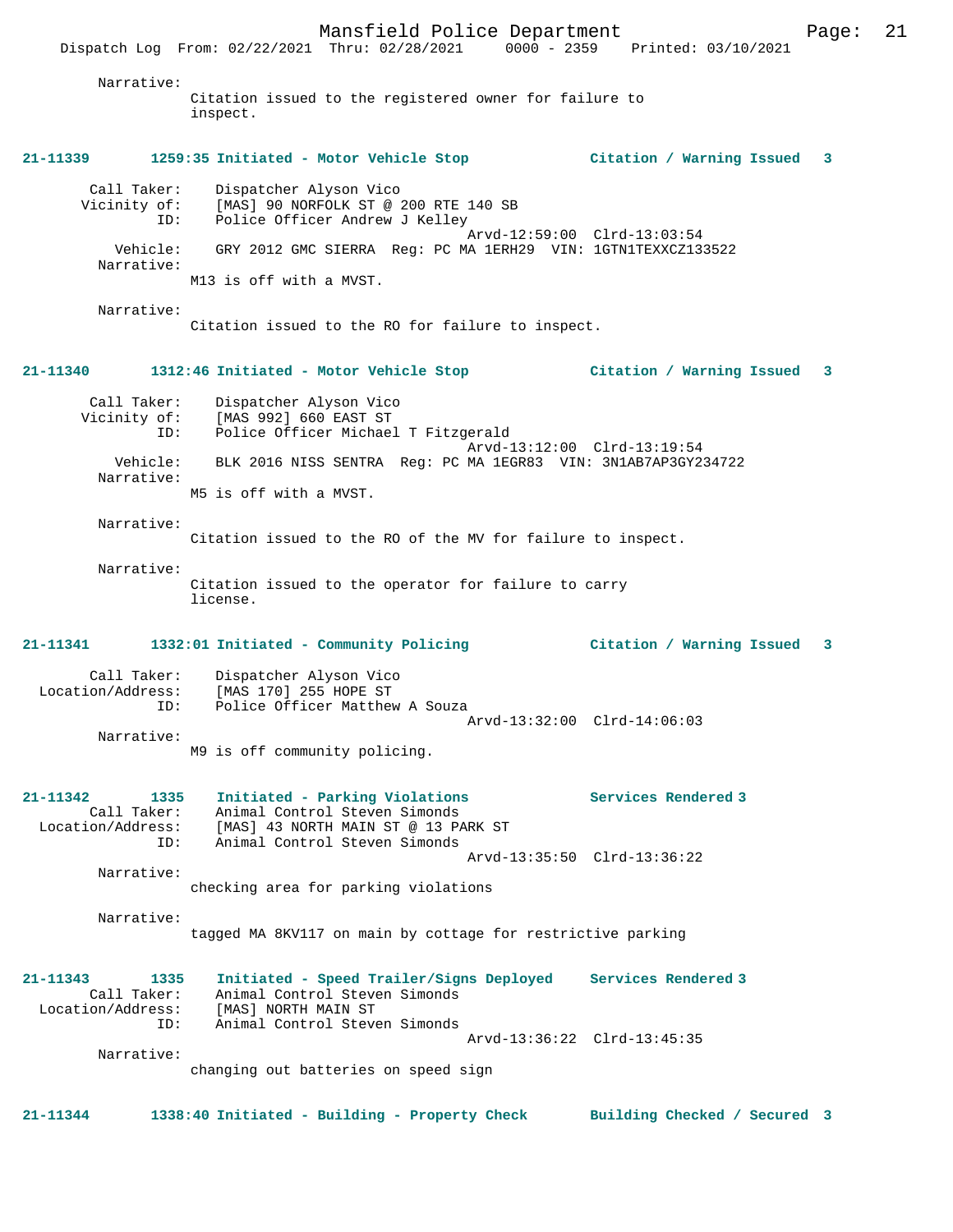Mansfield Police Department Page: 22 Dispatch Log From: 02/22/2021 Thru: 02/28/2021 0000 - 2359 Printed: 03/10/2021 Call Taker: Dispatcher Alyson Vico Vicinity of: [MAS] 4 ERICK RD @ 15 BONNEY LN ID: Police Officer Michael T Fitzgerald Arvd-13:38:00 Clrd-13:43:34 Narrative: Checking the area. **21-11346 1348 Initiated - Parking Violations Services Rendered 3**  Call Taker: Animal Control Steven Simonds Location/Address: [MAS] 255 NORTH MAIN ST @ 8 COTTAGE ST ID: Animal Control Steven Simonds Arvd-13:49:34 Clrd-14:48:10 Narrative: checking area for parking violations **21-11348 1401:28 Initiated - Motor Vehicle Stop Citation / Warning Issued 3** Call Taker: Dispatcher Alyson Vico Location/Address: [MAS 1000] 229 SCHOOL ST ID: Police Officer Andrew J Kelley Arvd-14:01:00 Clrd-14:09:09 Vehicle: GRY 2020 NISS ROGUE SPORT Reg: PC MA 1VMJ17 VIN: JN1BJ1CW2LW650819 Narrative: M13 is off with a MVST. Narrative: Citation issued to operator for speed. **21-11349 1409 Initiated - Building - Property Check Building Checked / Secured 3** Call Taker: Police Officer Andrew J Kelley Location/Address: [MAS 840] 280 SCHOOL ST ID: Police Officer Andrew J Kelley Arvd-14:10:13 Clrd-14:22:46 Narrative: Checking the area. **21-11352 1419:11 911 - Motor Veh Acc - Hit & Run Incident Report 1**  Call Taker: William Casey Location/Address: [MAS 100] 30 CHAUNCY ST ID: Police Officer Matthew A Souza Disp-14:22:46 Arvd-14:25:48 Clrd-14:35:49 Vehicle: BLK 2006 JAGU XTYPE Reg: PC MA 666PR3 VIN: SAJWA51A66WE74721 Narrative: Cp reports another vehicle hit his parked car in front of fresh catch Narrative: M9 reports MVA hit and run. Damage to the passanger side door. No camera footage at location. Narrative: M9 reports involved party has all information needed. See OF for further. Refer To Incident: 21MAS-210-OF **21-11355 1447:43 Phone - Suspicious Actv / Persn / Veh Gone on Arrival 2**  Call Taker: Robert Stewart<br>Location/Address: [MAS H3339] 6 1 ess: [MAS H3339] 6 DARBY DR<br>ID: Police Officer Matthew Police Officer Matthew A Souza<br>Disp-14:50:46 Disp-14:50:46 Arvd-14:54:13 Clrd-15:13:29<br>TD: Sergeant Robert S Pierce Sergeant Robert S Pierce Disp-14:52:13 Arvd-14:56:51 Clrd-15:46:07 ID: Police Officer Matthew A Souza<br>Disp-15:17:58 A Arvd-15:18:01 Clrd-15:18:16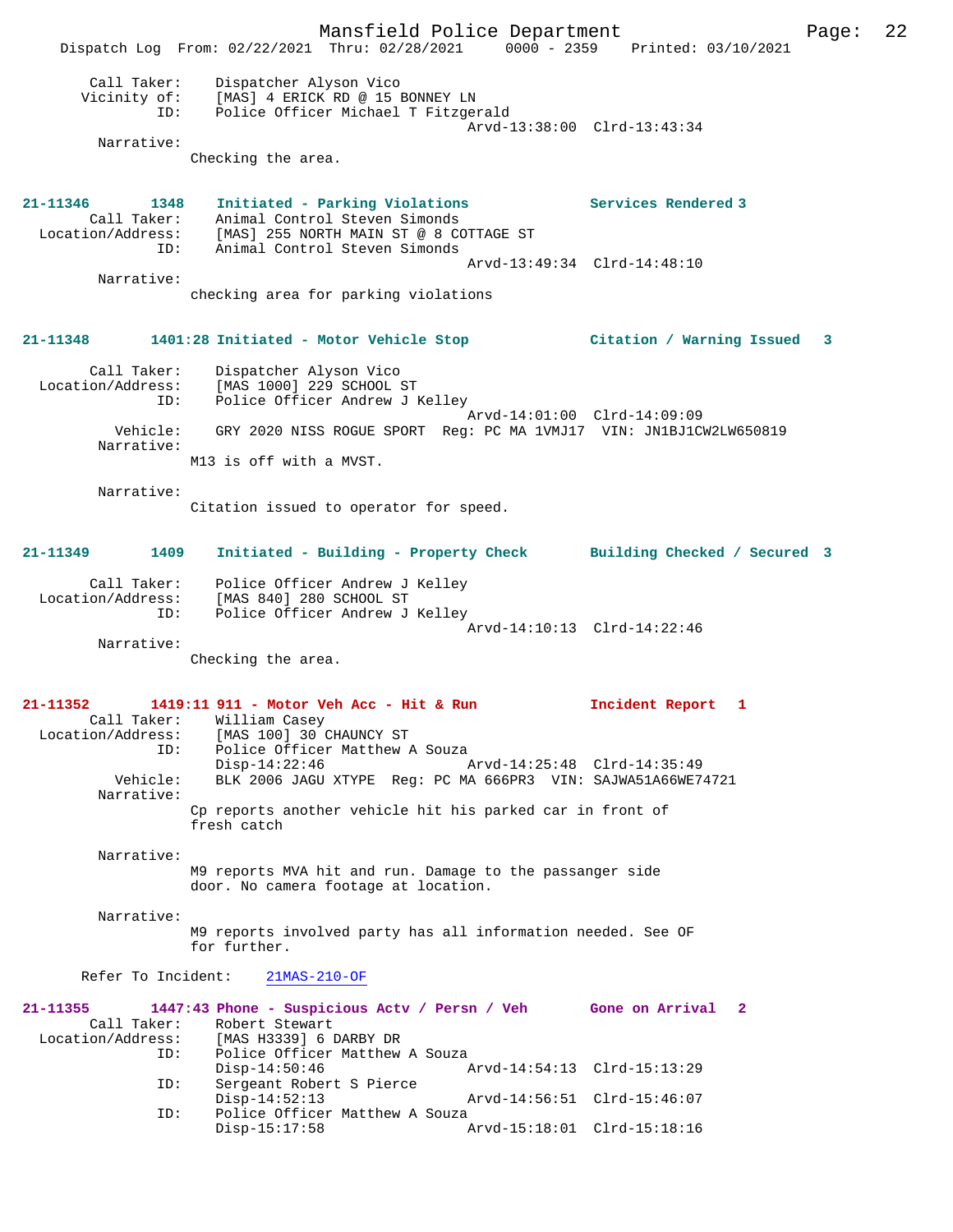Narrative:

Narrative:

Narrative:

Narrative:

Refer To Incident: 21MAS-211-OF

**21-11358 1510:50 Phone - Suspicious Actv / Persn / Veh Spoken To 2**  Call Taker: Robert Stewart<br>Location/Address: [MAS 435] 15 B [MAS 435] 15 BONNEY LN ID: Police Officer Matthew A Souza<br>Disp-15:19:01 Arvd-15:19:05 Clrd-15:25:12 Narrative: Caller reporting that there are suitcases outside of the building. Narrative: M9 reports he made contact with management. They were advised that the property is abandoned, and they are allowed to get rid of it. **21-11362 1556:19 911 - 911 Hang-ups & Verifications Confirmed misdial/Accdntl Call 2**  Call Taker: Dispatcher Jacques Ryan<br>Location/Address: [MAS 255] 377 CHAUNCY ST ess: [MAS 255] 377 CHAUNCY ST<br>ID: Police Officer Joshua S I Police Officer Joshua S Ellender<br>Disp-16:03:04 Ar Disp-16:03:04 Arvd-16:10:51 Clrd-16:13:44 Narrative: Checking on a 911 hang up, number goes back to the customer service linemanager will meet out front Narrative: M1 has been notified. M3 to handle. **21-11364 1615:45 Initiated - Motor Vehicle Stop Citation / Warning Issued 3** Call Taker: Dispatcher Alyson Vico<br>Location/Address: [MAS] 287 CHAUNCY ST @ ess: [MAS] 287 CHAUNCY ST @ 400 RTE 140 NB<br>ID: Police Officer Joshua S Ellender Police Officer Joshua S Ellender Arvd-16:15:00 Clrd-16:21:13 Vehicle: BLK 2009 TOYT CAMRY Reg: PC MA 311JA2 VIN: 4T1BK46K69U073443 Narrative: M3 is off with a MVST. Narrative: Citation issued to RO for red light violation and a broken mirror.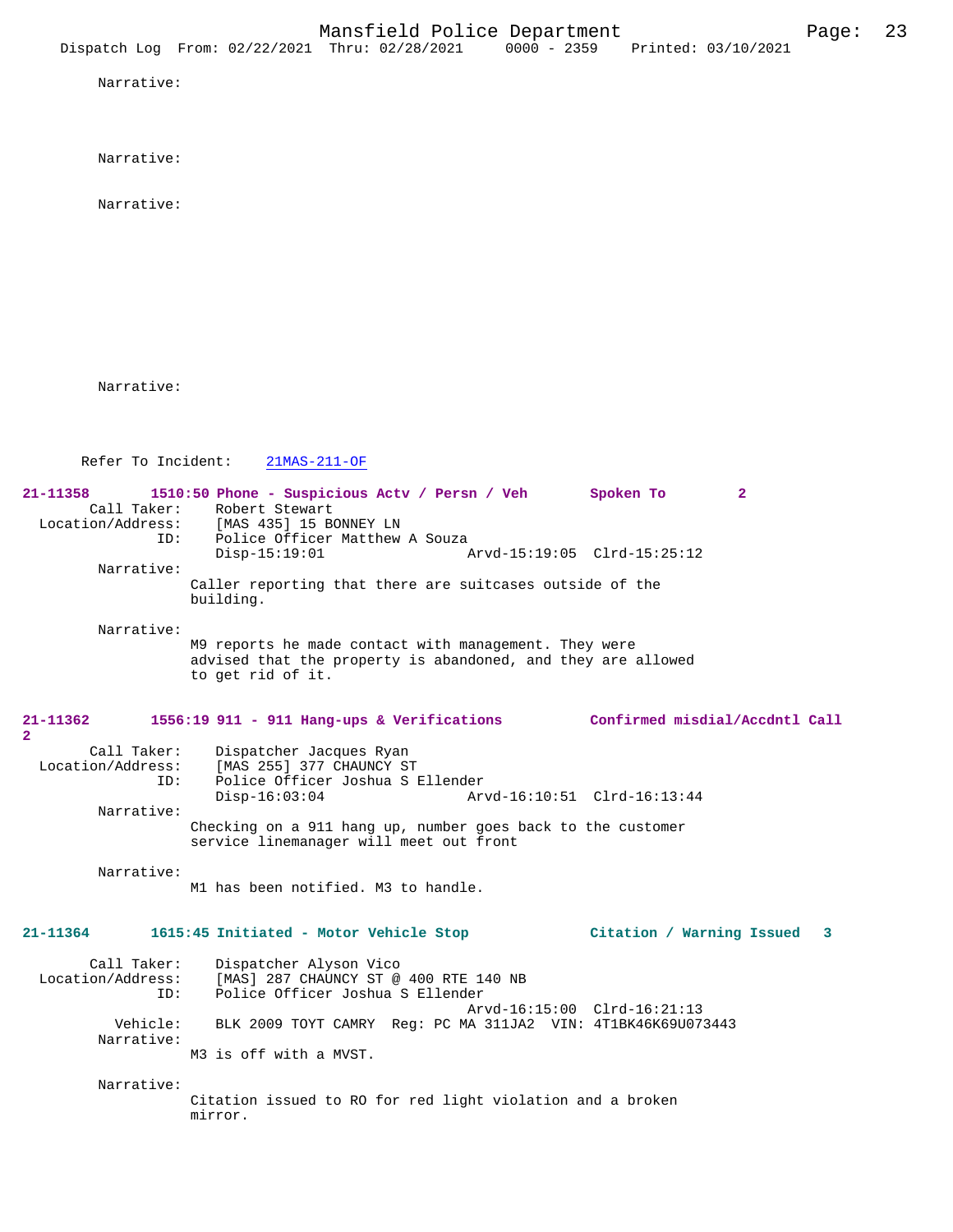Mansfield Police Department Page: 24

**21-11392 1841:37 Initiated - Motor Vehicle Stop Citation / Warning Issued 3** Call Taker: NICHOLAS GOYETTE Location/Address: [MAS] 48 STEARNS AVE @ 710 EAST ST ID: Police Officer David J Pepicelli Arvd-18:41:00 Clrd-18:57:10 Vehicle: WHI 2010 LEXS RX350 Reg: PC MA 1SXW34 VIN: 2T2BK1BA5AC036557 Narrative: Out with a mv Stop Narrative: Citation issued to Operator for failure to stop. **21-11405 1924 Initiated - Building - Property Check Building Checked / Secured 3** Call Taker: Police Officer Andrew J Kelley Location/Address: [MAS 65] 30 CHAUNCY ST ID: Police Officer Andrew J Kelley Arvd-19:24:30 Clrd-19:28:37 Narrative: Checking the area. **21-11409 1943 Initiated - Building - Property Check Building Checked / Secured 3** Call Taker: Police Officer Andrew J Kelley<br>Location/Address: [MAS 165] 91 CHAUNCY ST ess: [MAS 165] 91 CHAUNCY ST<br>ID: Police Officer Andrew J Police Officer Andrew J Kelley Arvd-19:44:28 Clrd-19:48:01 Narrative: Checking the area. **21-11414 2010:50 Initiated - Building - Property Check Building Checked / Secured 3** Call Taker: William Mouyos Location/Address: [MAS 2] 60 FORBES BLVD Apt. #206 ID: Police Officer Joshua S Ellender Arvd-20:10:00 Clrd-20:24:00<br>Vehicle: BLU 2006 NISS SENTRA Reg: PC MA 9CS912 VIN: 3N1CB51D76L54 BLU 2006 NISS SENTRA Reg: PC MA 9CS912 VIN: 3N1CB51D76L549702 Narrative: Checking the area. Narrative: mv logged **21-11415 2024:03 Initiated - Building - Property Check Building Checked / Secured 3** Call Taker: Stephen Martell Location/Address: [MAS 4] 31 HAMPSHIRE ST ID: Police Officer Joshua S Ellender Arvd-20:24:00 Clrd-20:32:57 **21-11416 2024:59 Initiated - Building - Property Check Building Checked / Secured 3** Call Taker: Stephen Martell Location/Address: [MAS] NORTH MAIN ST Police Officer Andrew J Kelley Arvd-20:24:00 Clrd-20:28:28 Narrative: Checking the area. Narrative: checks secure.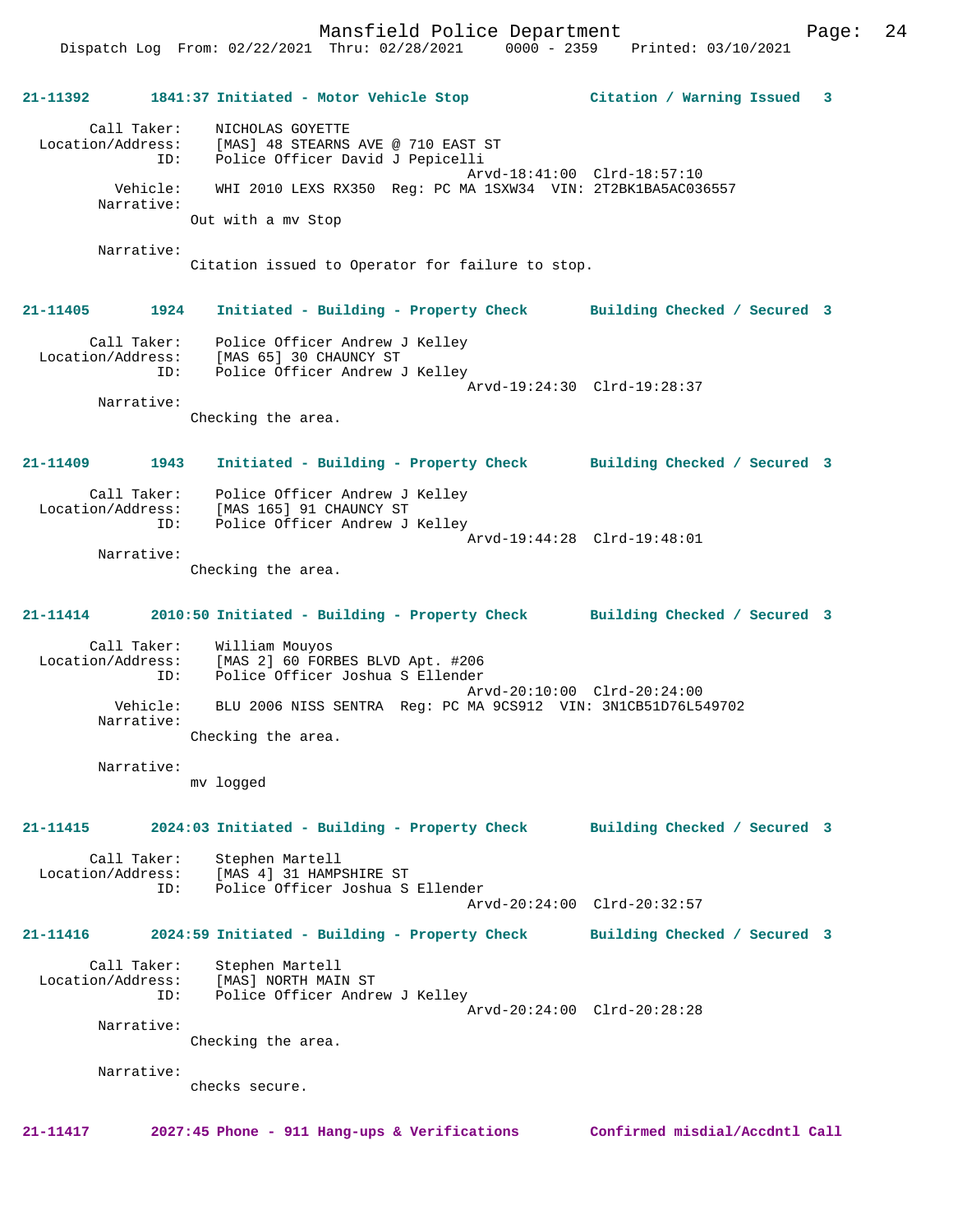|                                                                                        | Mansfield Police Department<br>Dispatch Log From: 02/22/2021 Thru: 02/28/2021                                                                                                                                                          |                                                            | 0000 - 2359 Printed: 03/10/2021 | Page: | 25 |
|----------------------------------------------------------------------------------------|----------------------------------------------------------------------------------------------------------------------------------------------------------------------------------------------------------------------------------------|------------------------------------------------------------|---------------------------------|-------|----|
| $\overline{a}$<br>Call Taker:<br>ID:<br>Narrative:                                     | Robert Stewart<br>Location/Address: [MAS] 245 BRANCH ST @ 5 LINCOLN RD<br>Police Officer Andrew J Kelley<br>$Disp-20:30:20$<br>Checking on a 911 hang up, caller will be at the<br>intersection in a hi vis coat. dialed accidentally. | Arvd-20:33:18 Clrd-20:37:56                                |                                 |       |    |
| 21-11421                                                                               | 2038:05 Initiated - Building - Property Check                                                                                                                                                                                          |                                                            | Building Checked / Secured 3    |       |    |
| Call Taker:<br>Location/Address:<br>ID:<br>Narrative:                                  | William Mouyos<br>[MAS 834] 261 CHAUNCY ST<br>Police Officer Andrew J Kelley<br>Checking the area.                                                                                                                                     | Arvd-20:38:00 Clrd-20:40:49                                |                                 |       |    |
| $21 - 11422$                                                                           | 2051:32 Initiated - Building - Property Check Field Interrogation                                                                                                                                                                      |                                                            |                                 | 3     |    |
| Call Taker:<br>Location/Address:<br>ID:<br>ID:<br>Vehicle:<br>Narrative:<br>Narrative: | William Mouyos<br>[MAS 2] 60 FORBES BLVD<br>Police Officer Joshua S Ellender<br>Police Officer Andrew J Kelley<br>GRN 2004 HOND LL CRV Reg: PC NH 4657859 VIN: JHLRD77834C037857<br>Checking the area.                                 | Arvd-20:51:00 Clrd-21:26:06<br>Arvd-20:58:29 Clrd-21:17:08 |                                 |       |    |
| . <i>. .</i>                                                                           | 011222222222                                                                                                                                                                                                                           |                                                            |                                 |       |    |

Refer To Field Int: 21MAS-20-FI

**21-11446 2326:34 Phone - 911 Hang-ups & Verifications Confirmed misdial/Accdntl Call 2**  Call Taker: Josesph Shebertes<br>Location/Address: [MAS H545] 53 EDD [MAS H545] 53 EDDY ST ID: Police Officer Andrew J Kelley Disp-23:30:21 <br>
Disp-23:32:44 Clrd-23:34:15<br>
Dice Officer David J Pepicelli Police Officer David J Pepicelli<br>Disp-23:31:03 Ar Disp-23:31:03 Arvd-23:32:27 Clrd-23:34:13 Narrative: Checking on a 911 hang up, caller will be in the driveway in a Nissan Rogue Narrative:

confirmed accidental no issues

## **For Date: 02/25/2021 - Thursday**

| $21 - 11453$                                   |     | 0115:19 Initiated - Building - Property Check                                             |                             | Building Checked / Secured 3 |  |
|------------------------------------------------|-----|-------------------------------------------------------------------------------------------|-----------------------------|------------------------------|--|
| Call Taker:<br>Location/Address:<br>Narrative: | ID: | William Mouyos<br>[MAS 1002] 250 EAST ST<br>Patrolman David Schepis<br>Checking the area. | Arvd-01:15:00 Clrd-01:30:01 |                              |  |

## **21-11455 0117:29 Initiated - Building - Property Check Building Checked / Secured 3**

Call Taker: William Mouyos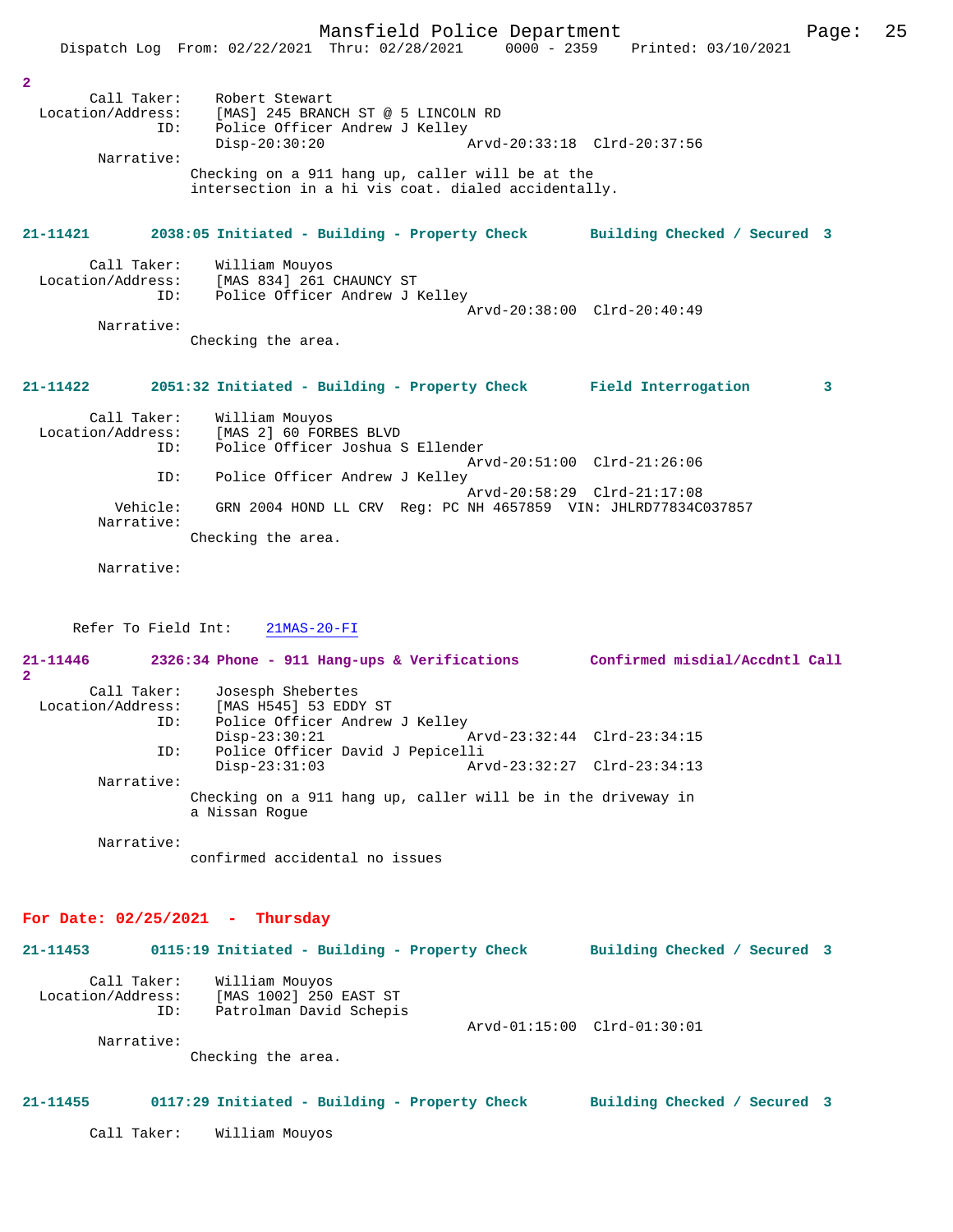Mansfield Police Department Page: 26 Dispatch Log From: 02/22/2021 Thru: 02/28/2021 0000 - 2359 Printed: 03/10/2021 Location/Address: [MAS 834] 261 CHAUNCY ST ID: Police Officer Christopher D Sorge Arvd-01:17:00 Clrd-01:26:15 Narrative: Checking the area. **21-11460 0126:30 Initiated - Building - Property Check Building Checked / Secured 3** Call Taker: William Mouyos Location/Address: [MAS 2] 60 FORBES BLVD ID: Police Officer Christopher D Sorge Arvd-01:26:00 Clrd-01:36:08 Narrative: Checking the area. **21-11478 0221:33 Initiated - Suspicious Actv / Persn / Veh Spoken To 2**  Call Taker: William Mouyos<br>Location/Address: [MAS 2] 60 FORE ess: [MAS 2] 60 FORBES BLVD<br>ID: Police Officer Christop Police Officer Christopher D Sorge Arvd-02:21:00 Clrd-02:36:17 ID: Police Officer Nicole P Newport<br>Disp-02:22:16 Ar Disp-02:22:16 Arvd-02:25:09 Clrd-02:31:16 ID: Sergeant Thomas R Connor<br>Disp-02:25:05 Disp-02:25:05 Arvd-02:25:06 Clrd-02:31:18<br>Vehicle: BLK 2011 LEXS HB CT Reg: PC MT 701298D VIN: JTHKD5BH7B20 BLK 2011 LEXS HB CT Reg: PC MT 701298D VIN: JTHKD5BH7B2041003 Narrative: checking on mv **21-11486 0231:35 Initiated - Building - Property Check Building Checked / Secured 3** Call Taker: William Mouyos Location/Address: [MAS] COPELAND DR ID: Police Officer Nicole P Newport Arvd-02:31:00 Clrd-02:34:00 Narrative: Checking the area. **21-11488 0232:04 Initiated - Building - Property Check Building Checked / Secured 3** Call Taker: William Mouyos Location/Address: [MAS] 4 ERICK RD @ 15 BONNEY LN ID: Patrolman David Schepis Arvd-02:32:00 Clrd-02:37:10 Narrative: Checking the area. **21-11489 0234:06 Initiated - Parking Violations Citation / Warning Issued 3** Call Taker: APRIL LEHANE Vicinity of: [MAS] NORTH MAIN ST ID: Police Officer Nicole P Newport Arvd-02:34:00 Clrd-03:03:41 Vehicle: WHI 2016 KIA OPTIMA Reg: PC MA 1HER78 VIN: 5XXGT4L3XGG111179 Narrative: Winter parking ban violations Narrative: parking citation issued on cottage st **21-11490 0236:32 Initiated - Building - Property Check Building Checked / Secured 3** Call Taker: William Mouyos Location/Address: [MAS 840] 280 SCHOOL ST ID: Police Officer Christopher D Sorge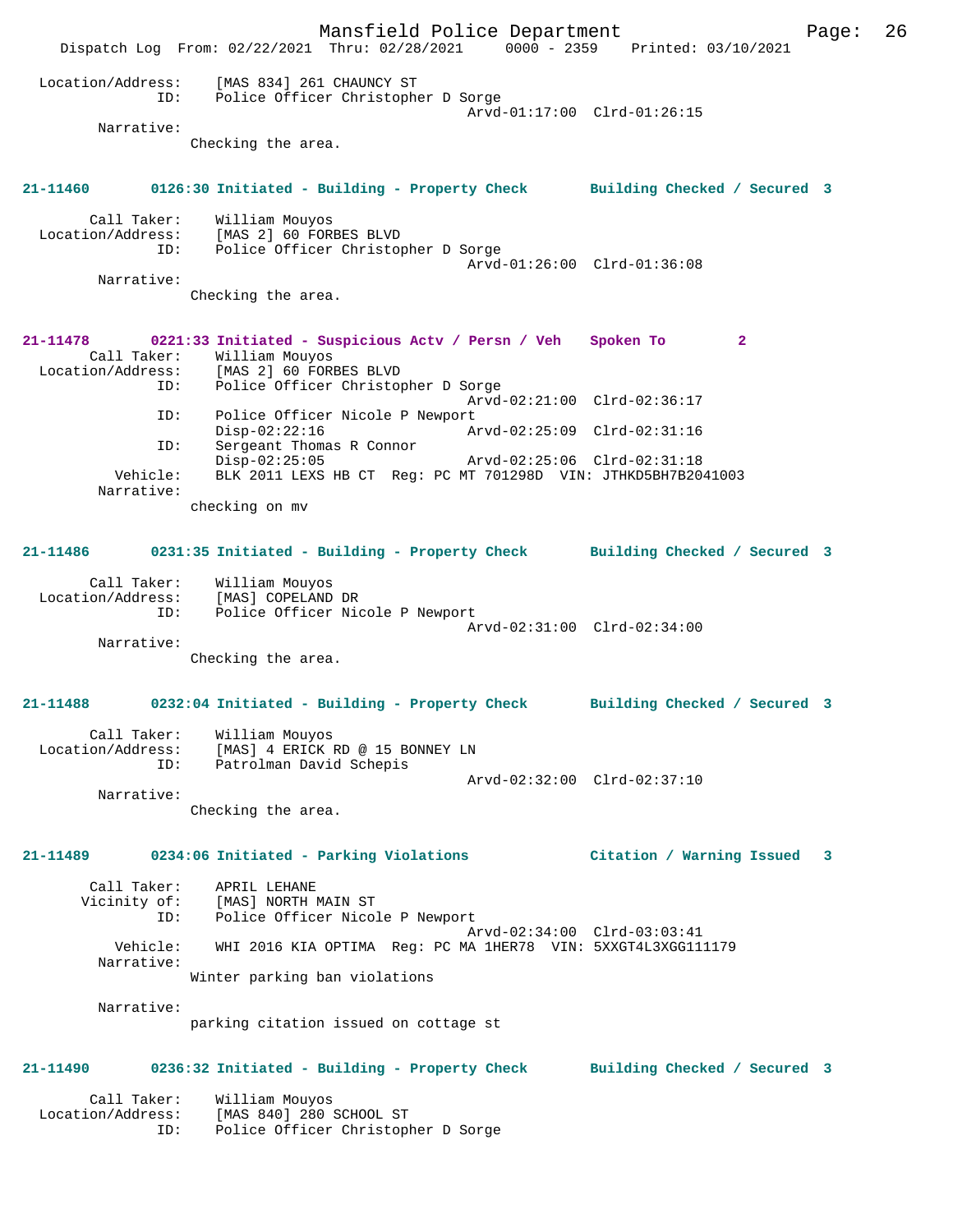Mansfield Police Department Page: 27 Dispatch Log From: 02/22/2021 Thru: 02/28/2021 0000 - 2359 Printed: 03/10/2021 Arvd-02:36:00 Clrd-02:51:53 **21-11491 0242:21 Initiated - Building - Property Check Building Checked / Secured 3** Call Taker: William Mouyos Location/Address: [MAS 139] 265 FRUIT ST Patrolman David Schepis Arvd-02:42:00 Clrd-02:52:07 Narrative: Checking the area. **21-11494 0253:41 Initiated - Building - Property Check Building Checked / Secured 3** Call Taker: William Mouyos Location/Address: [MAS 895] 175 FRUIT ST ID: Patrolman David Schepis Arvd-02:53:00 Clrd-03:05:59 Narrative: Checking the area. **21-11496 0259:59 Initiated - Building - Property Check Building Checked / Secured 3** Call Taker: William Mouyos Location/Address: [FOX 838] 2 FOXBOROUGH BLVD Police Officer Christopher D Sorge Arvd-02:59:00 Clrd-03:02:20 Narrative: Checking the area. **21-11497 0302:31 Initiated - Building - Property Check Building Checked / Secured 3** Call Taker: William Mouyos Location/Address: [FOX 49] 35 FOXBOROUGH BLVD ID: Police Officer Christopher D Sorge Arvd-03:02:00 Clrd-03:04:28 Narrative: Checking the area. **21-11498 0304:38 Initiated - Building - Property Check Building Checked / Secured 3** Call Taker: William Mouyos Location/Address: [FOX 14] 4 FISHER ST ID: Police Officer Christopher D Sorge Arvd-03:04:00 Clrd-03:06:42 Narrative: Checking the area. **21-11499 0306:51 Initiated - Building - Property Check Building Checked / Secured 3** Call Taker: William Mouyos Location/Address: [MAS 2] 60 FORBES BLVD ID: Police Officer Christopher D Sorge Arvd-03:06:00 Clrd-03:09:11 Narrative: Checking the area. **21-11500 0307:24 Initiated - Building - Property Check Building Checked / Secured 3** Call Taker: William Mouyos Location/Address: [MAS 1] 50 WEST ST ID: Police Officer Nicole P Newport Arvd-03:07:00 Clrd-03:10:24 Narrative:

Checking the area.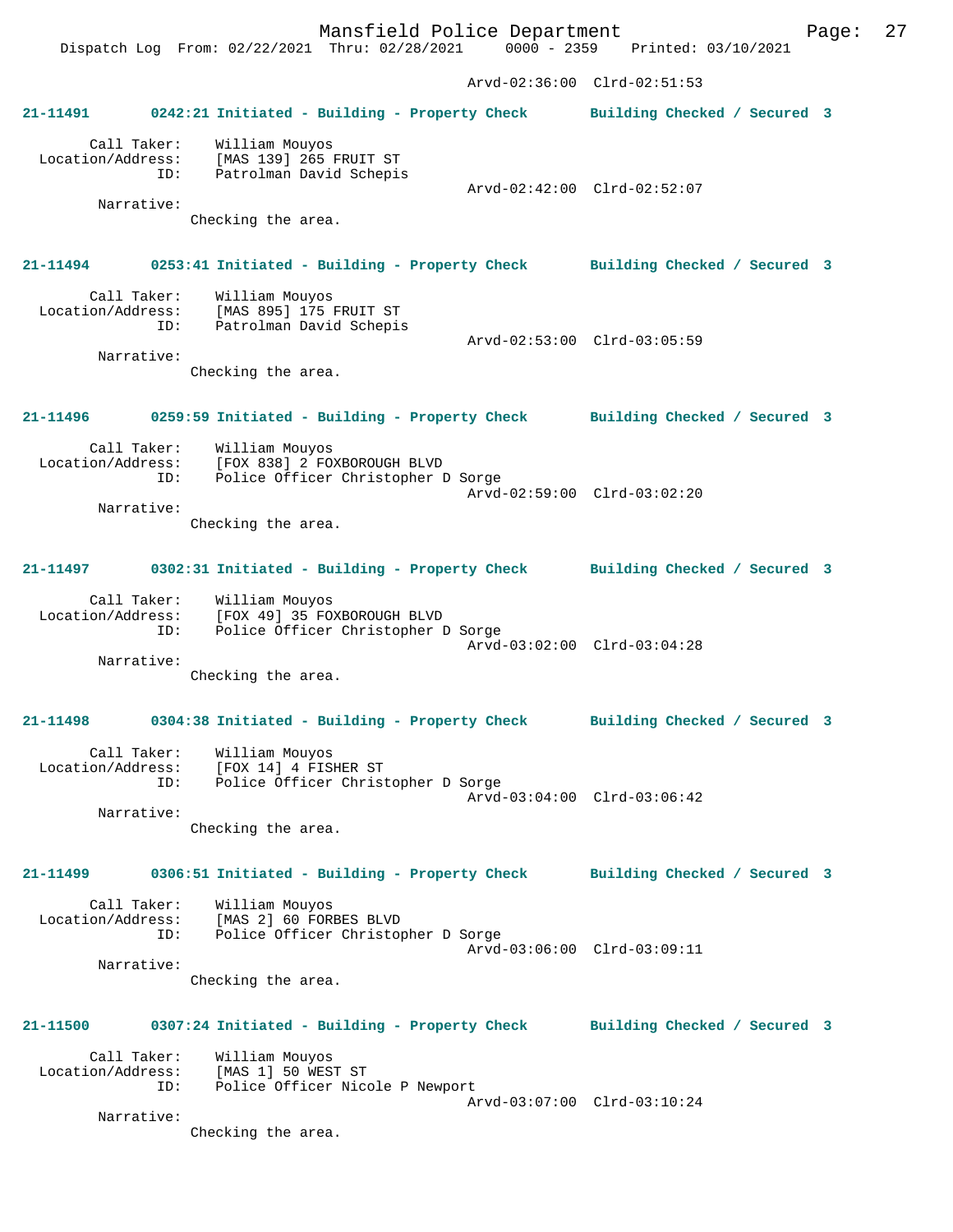Mansfield Police Department Page: 28

| 21-11501                                                    | 0309:19 Initiated - Building - Property Check Building Checked / Secured 3                                                                                |                             |                         |
|-------------------------------------------------------------|-----------------------------------------------------------------------------------------------------------------------------------------------------------|-----------------------------|-------------------------|
| Call Taker:                                                 | William Mouyos<br>Location/Address: [MAS 322] 31 HAMPSHIRE ST<br>ID: Police Officer Christopher<br>Police Officer Christopher D Sorge                     | Arvd-03:09:00 Clrd-03:15:16 |                         |
| Narrative:                                                  | Checking the area.                                                                                                                                        |                             |                         |
| 21-11522                                                    | 0711:04 911 - 911 Hang-ups & Verifications Unfounded/Unverifed                                                                                            |                             | $\mathbf{2}$            |
| Call Taker:<br>ID:                                          | Michael Mezhberg<br>Location/Address: [MAS] 23 ERICK RD<br>Police Officer Nicole P Newport                                                                |                             |                         |
| Narrative:                                                  | $Disp-07:13:40$                                                                                                                                           | Arvd-07:28:05 Clrd-07:28:11 |                         |
|                                                             | Received a 911 open line from a cell phone. 6.7 m radius on<br>RapidSOS. No answer on call back.                                                          |                             |                         |
| Narrative:                                                  | M3 spoke to people in the area and no emergency was needed                                                                                                |                             |                         |
| 21-11542 0839<br>Call Taker:<br>ID:                         | Initiated - Parking Violations<br>Animal Control Steven Simonds<br>Location/Address: [MAS] 43 NORTH MAIN ST @ 13 PARK ST<br>Animal Control Steven Simonds | Services Rendered 3         |                         |
|                                                             |                                                                                                                                                           | Arvd-08:40:45 Clrd-09:15:32 |                         |
| Narrative:                                                  | checking area for violations                                                                                                                              |                             |                         |
| 21-11549                                                    | 0911:17 Phone - Well Being Check                                                                                                                          | Unfounded/Unverifed         | $\overline{\mathbf{3}}$ |
| Call Taker:<br>Location/Address:<br>ID:                     | Michael Mezhberg<br>[MAS H5579] 50 HIGHLAND AVE<br>Police Officer Patrick J Pennie                                                                        |                             |                         |
| ID:                                                         | $Disp-09:18:36$<br>Police Officer Andrew J Kelley                                                                                                         | Arvd-09:22:26 Clrd-09:28:31 |                         |
| Narrative:                                                  | $Disp-09:18:42$                                                                                                                                           | Arvd-09:22:26 Clrd-09:28:31 |                         |
|                                                             | Caller from Signature Med group requesting WBC on involved<br>female.                                                                                     |                             |                         |
| Narrative:                                                  | I made contact with the involved female who stated she was<br>on her way to an appointment in Brockton and did not need                                   |                             |                         |
|                                                             | assistance.                                                                                                                                               |                             |                         |
| Narrative:                                                  | Original RP called 911 again reporting the involved female<br>stated she was headed to Brockton Hospital for assistance.                                  |                             |                         |
| Narrative:                                                  | Units checked both apartments of the multi-family and there<br>is no emergency at this time                                                               |                             |                         |
| 21-11558<br>0959<br>Call Taker:<br>Location/Address:<br>ID: | Initiated - Parking Violations<br>Animal Control Steven Simonds<br>[MAS] 242 NORTH MAIN ST @ 16 OLD COLONY WAY<br>Animal Control Steven Simonds           | Services Rendered 3         |                         |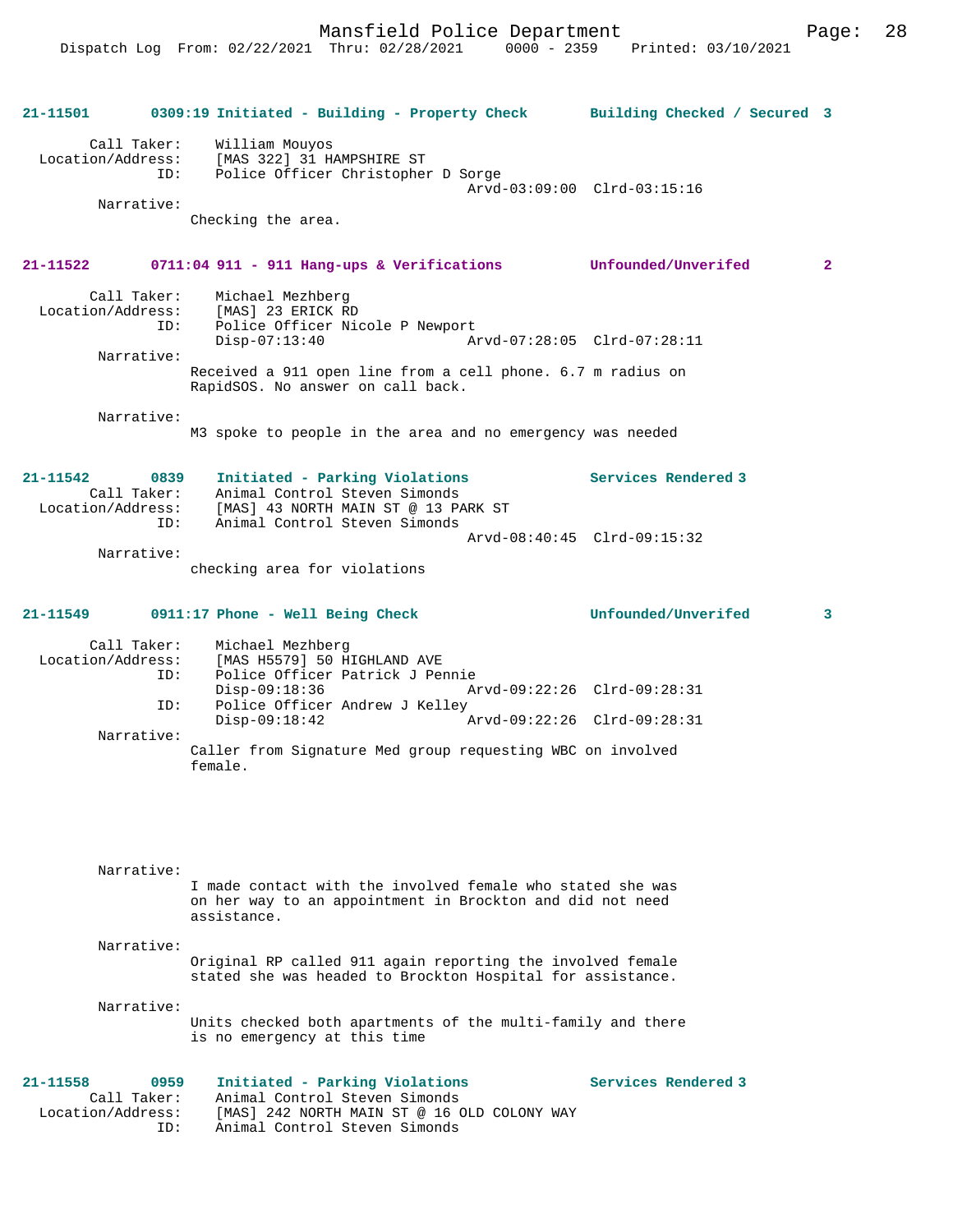Dispatch Log From: 02/22/2021 Thru: 02/28/2021 0000 - 2359 Printed: 03/10/2021 Arvd-09:59:34 Clrd-10:20:30 Narrative: checking area for parking violations Narrative: no violations **21-11564 1031 Initiated - Parking Violations Services Rendered 3**  Call Taker: Animal Control Steven Simonds Location/Address: [MAS] 389 NORTH MAIN ST @ 10 PRATT ST ID: Animal Control Steven Simonds Arvd-10:31:31 Clrd-11:28:59 Narrative: checking area for parking violations Narrative: tagged MA 5LY871 on crocker for overtime parking **21-11572 1101:41 Initiated - Motor Vehicle Stop Citation / Warning Issued 3** Call Taker: Dispatcher Jacques Ryan<br>Location/Address: [MAS 941] 287 CHAUNCY S' Location Catalogues Ryan<br>- IMAS 941] 287 CHAUNCY ST<br>- Police Officer Patrick J Police Officer Patrick J Pennie Arvd-11:01:00 Clrd-11:07:23 ID: Sergeant Brian P Thibault Disp-11:03:15 Arvd-11:03:20 Clrd-11:04:37<br>Vehicle: BLK 2008 FORD FOCUS Reg: PC MA 1BAP87 VIN: 1FAHP34NX8W27 BLK 2008 FORD FOCUS Reg: PC MA 1BAP87 VIN: 1FAHP34NX8W276707 Narrative: Out with mvst Narrative: citation to the RO for failure to inspect **21-11579 1143 Initiated - Parking Violations Services Rendered 3**  Call Taker: Animal Control Steven Simonds Location/Address: [MAS] 255 NORTH MAIN ST @ 8 COTTAGE ST ID: Animal Control Steven Simonds Arvd-11:43:35 Clrd-12:03:03 Narrative: checking area for violations **21-11586 1227 Initiated - Parking Violations Services Rendered 3**  Call Taker: Animal Control Steven Simonds Location/Address: [MAS] 242 NORTH MAIN ST @ 16 OLD COLONY WAY ID: Animal Control Steven Simonds Arvd-12:28:03 Clrd-12:57:28 Narrative: checking area for parking violations Narrative: tagged MA 8ZV166 on west cottage for overtime parking Narrative: tagged MA 3DC743 on church for overtime parking

Mansfield Police Department Page: 29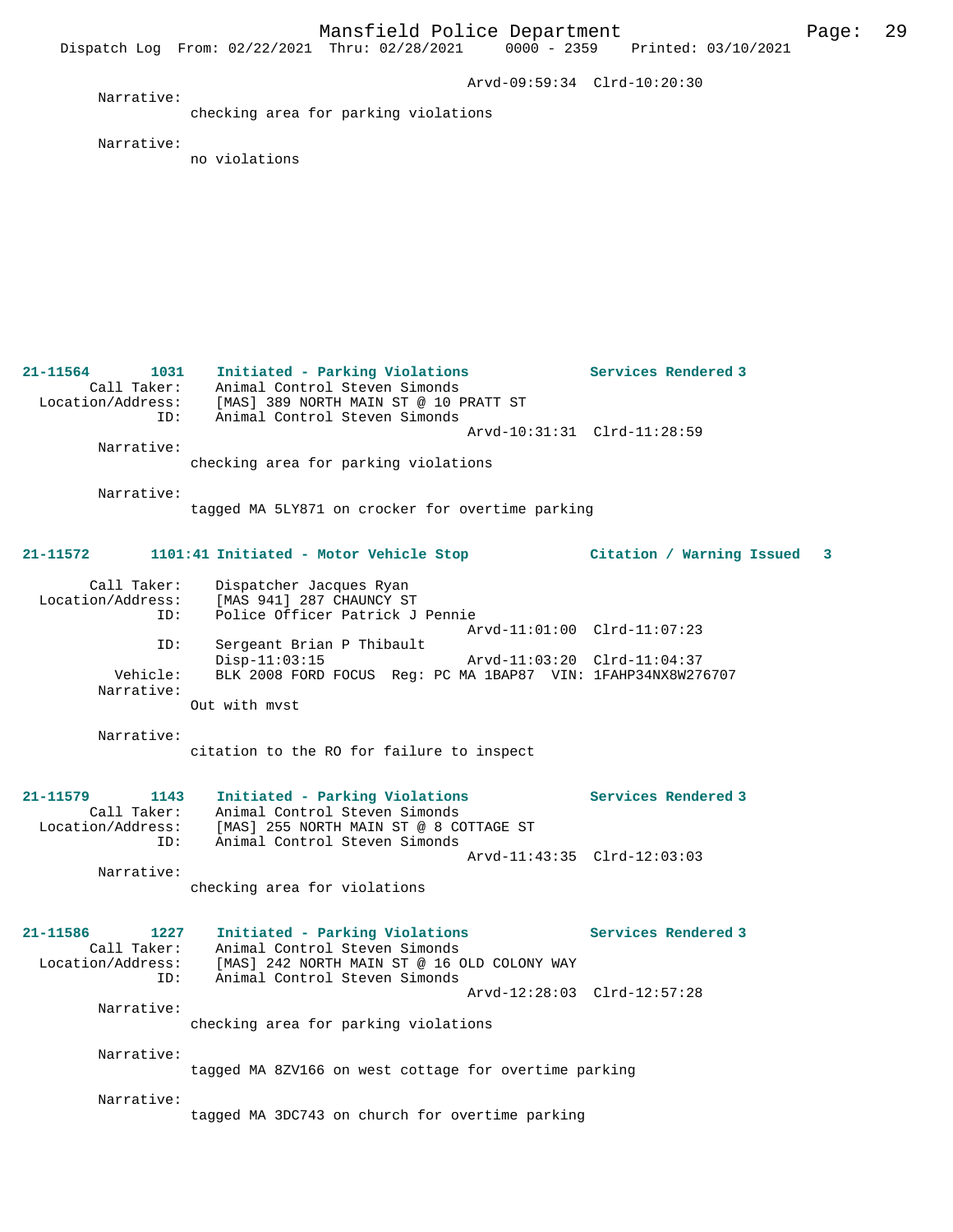Mansfield Police Department Page: 30 Dispatch Log From: 02/22/2021 Thru: 02/28/2021 0000 - 2359 **21-11597 1331:43 Walk-In - Assist Citizen - P S A Services Rendered 3**  Call Taker: Support Staff Matthew Todesco<br>Location/Address: [MAS H2461] 17 SUMMIT AVE ess: [MAS H2461] 17 SUMMIT AVE<br>ID: Police Officer Patrick J I Police Officer Patrick J Pennie Disp-13:50:26 Arvd-13:50:29 Clrd-14:43:45 Narrative: RP into surrender a firearm that belonged to her late father, Ofc Pennie into speak with the RP. Refer To Incident: 21MAS-212-OF **21-11599 1339:07 Initiated - Follow up Investigation Property Seized / Secured 3** Call Taker: Dispatcher Jacques Ryan<br>Location/Address: [MAS 12] 250 EAST ST [MAS 12] 250 EAST ST ID: Detective Kenneth E Wright Arvd-13:39:00 Clrd-13:48:50 Vehicle: GRY 2017 TOYT CAMRY Reg: PC MA 5PP966 VIN: 4T1BF1FK7HU802129 Narrative: Conducting a follow up in the area to a previously reported incident. Narrative: License Plate has been seized, Owner of the vehicle will make arrangements to have the MV towed. Until that happens it will stay at the school. **21-11602 1348:28 Walk-In - Fraud or Identity Theft Investigated - No Report 1** Call Taker: Support Staff Matthew Todesco<br>Location/Address: [MAS 9] 25 COBB ST Apt. #M105 ess: [MAS 9] 25 COBB ST Apt. #M105<br>TD: Police Officer Gregg S Kenned: Police Officer Gregg S Kennedy Disp-13:50:37 Arvd-14:00:25 Clrd-14:00:30 Narrative: RP into report ID theft, Ofc Kennedy into speak with the RP. Narrative: No identity fraud, RP was stating that her phone number was used. **21-11612 1430:54 911 - 911 Hang-ups & Verifications Confirmed misdial/Accdntl Call 2**  Call Taker: Michael Mezhberg<br>Location/Address: [MAS 127E1] 11 N ess: [MAS 127E1] 11 NORFOLK ST Apt. #3<br>ID: Police Officer Matthew A Souza Police Officer Matthew A Souza<br>Disp-14:33:21  $I$  Disp-14:33:21 Arvd-14:45:16 Clrd-14:49:08 Narrative: Accidentally dialed 911. Reports he may be inside working by the time officer comes by. **21-11620 1500:13 Walk-In - Lost / Found Property Investigated - Report Taken 3** Call Taker: Support Staff Matthew Todesco<br>Location/Address: [MAS 840] 280 SCHOOL ST ess: [MAS 840] 280 SCHOOL ST<br>TD: Police Officer Matthew A Police Officer Matthew A Souza<br>Disp-15:01:23 Disp-15:01:23 Arvd-15:14:02 Clrd-15:36:34 Narrative: RP into the station with a bank card she has found, Ofc Souza into speak with the RP Refer To Incident: 21MAS-214-OF **21-11623 1516:50 Initiated - Follow up Investigation Investigated - Report Taken 3** Call Taker: Dispatcher Jacques Ryan<br>Location/Address: [MAS 992] 660 EAST ST [MAS 992] 660 EAST ST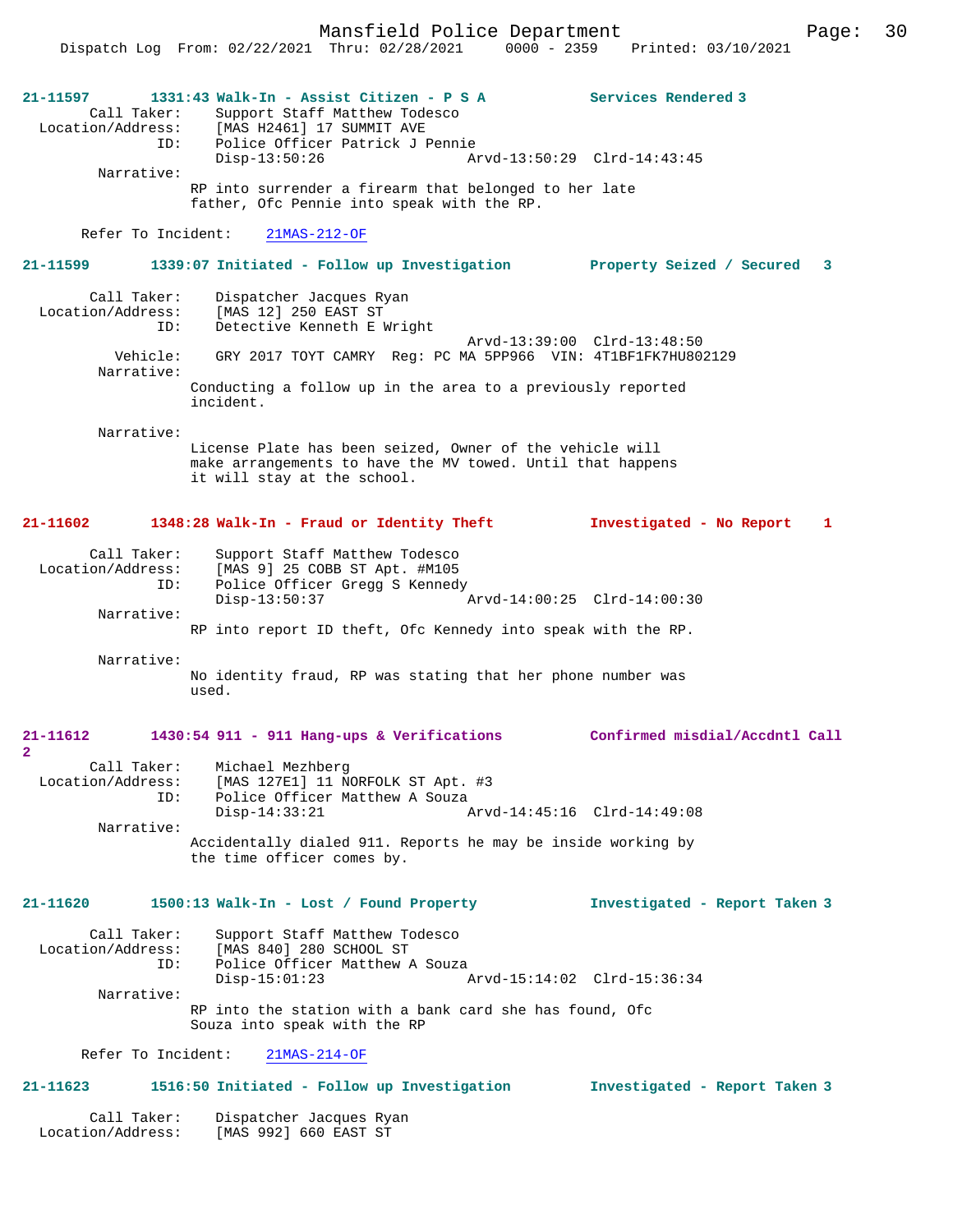Mansfield Police Department Page: 31 Dispatch Log From: 02/22/2021 Thru: 02/28/2021 ID: Police Officer Michael N Fenore Arvd-15:16:00 Clrd-15:17:48 Narrative: Conducting a follow up in the area to a previously reported incident. Refer To Field Int: 21MAS-21-FI **21-11626 1536:49 Initiated - Motor Vehicle Stop Citation / Warning Issued 3** Call Taker: Dispatcher Jacques Ryan Location/Address: [MAS H5767] 496 MAPLE ST ID: Police Officer Gregg S Kennedy Arvd-15:36:00 Clrd-15:43:50 Vehicle: BLK 2008 FORD FUSION Reg: PC MA 8GD349 VIN: 3FAHP01188R133032 Narrative: off with mvst Narrative: citation issued to the operator **21-11630 1558:11 Phone - Erratic Oper MV / Road Rage Unfounded/Unverifed 3** Call Taker: Dispatcher Alyson Vico Location/Address: [MAS] SOUTH MAIN ST ID: Police Officer Patrick J Pennie Disp-16:00:16 Arvd-16:05:32 Clrd-16:11:33 Narrative: CP is reporting there was a jeep passing by the looked like the front tires were going to fall off. She is concerned that this might cause an accident. Narrative: MV is described as a dark colored 2 door jeep. Narrative: CP stated the jeep could be headed towards 495 or norton. Narrative: M10 check south main st to the town line and nothing was found **21-11643 1732:39 911 - Noise Complaint Spoken To 2**  Call Taker: William Casey Location/Address: [MAS 418E] 29 FRANCIS AVE Apt. #10<br>TD: Police Officer Andrew J Kelley Police Officer Andrew J Kelley<br>Disp-17:34:26 Disp-17:34:26 Arvd-17:40:29 Clrd-17:46:12<br>TD: Police Officer David J Penicelli Police Officer David J Pepicelli Disp-17:34:30 Clrd-17:40:26 ID: Police Officer Patrick J Pennie Disp-17:40:23 Arvd-17:40:31 Clrd-17:46:16 Narrative: CP reports neighbors above in apartment 10 making a lot of noise for the last couple hours and would like it to stop Narrative: Narrative: music could be heard from the street from unit 10 Narrative: female resident was advised to turn the music down and advised of the complaint **21-11646 1750:47 Other - Lost / Found Property Services Rendered 3**  Call Taker: Support Staff Heather A Sullivan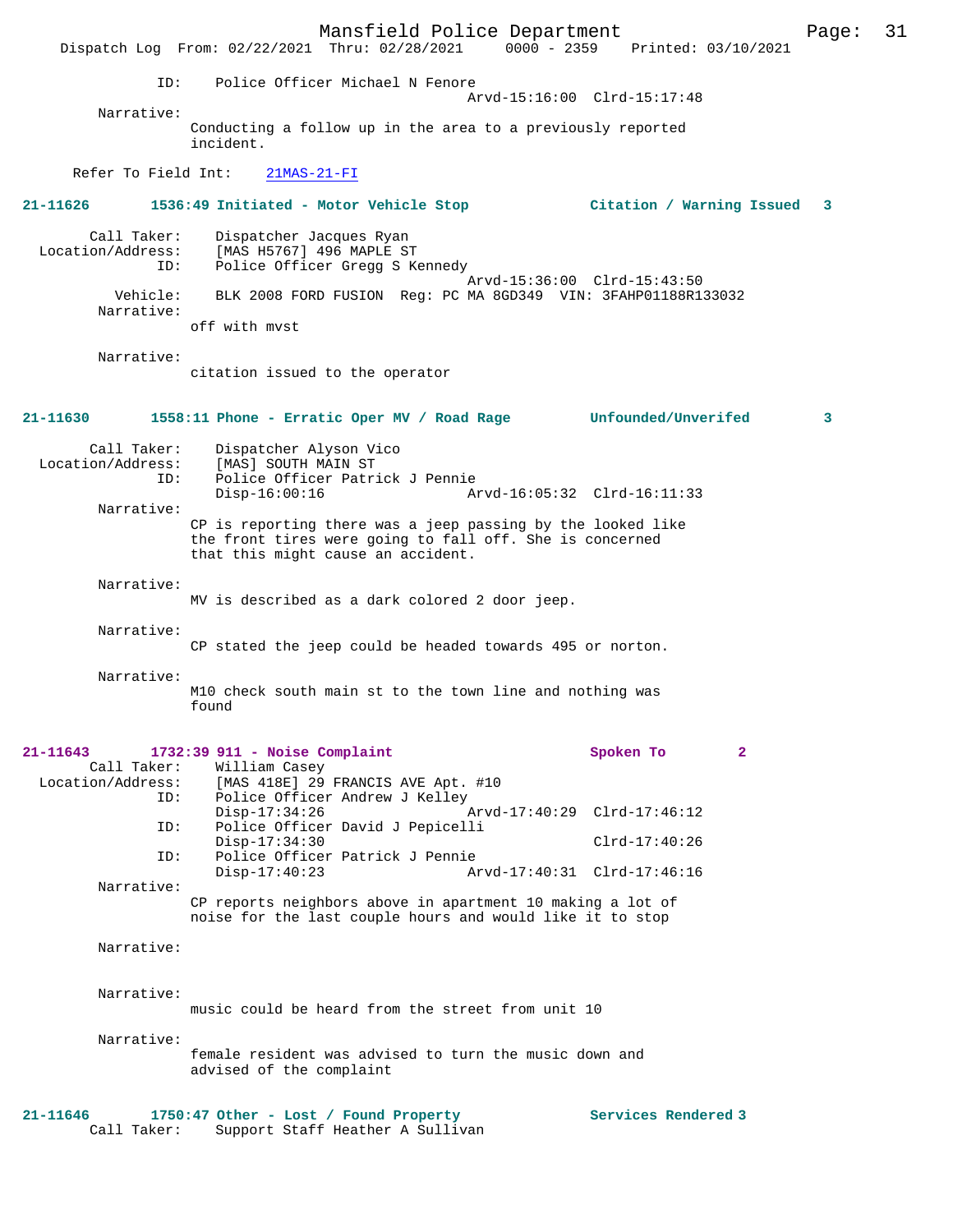Mansfield Police Department Page: 32 Dispatch Log From: 02/22/2021 Thru: 02/28/2021 0000 - 2359 Printed: 03/10/2021 Location/Address: [MAS 281A] 1 CROCKER ST ID: Police Officer Patrick J Pennie Disp-17:51:41 Arvd-17:53:17 Clrd-17:57:44 Narrative: Caller asking for assistance finding he keys he misplaced at the train station. Narrative: M10 located the missing item and will bring the item back to the station Narrative: item returned **21-11663 1930:48 Initiated - Building - Property Check Building Checked / Secured 3** Call Taker: Josesph Shebertes Location/Address: [MAS 1002] 250 EAST ST Police Officer Andrew J Kelley Arvd-19:30:00 Clrd-19:34:41 Narrative: Checking the area. **21-11667 1951:18 Phone - 911 Hang-ups & Verifications Confirmed misdial/Accdntl Call 2**  Call Taker: William Mouyos Location/Address: [MAS H44] 32 DEER PATH LN<br>ID: Police Officer Andrew J K .<br>Police Officer Andrew J Kelley<br>Disp-19:54:09 Arvd-20:01:42 Clrd-20:01:57 Narrative: Checking on a 911 hang up caller states accidental no emergency. **21-11673 2009:03 Initiated - Building - Property Check Building Checked / Secured 3** Call Taker: Josesph Shebertes<br>Location/Address: [MAS 170] 255 HOP ess: [MAS 170] 255 HOPE ST<br>ID: Police Officer Andrew Police Officer Andrew J Kelley Arvd-20:09:00 Clrd-20:13:04<br>TD: Police Officer Danielle C Titus ID: Police Officer Danielle C Titus Disp-20:12:45 Arvd-20:12:48 Clrd-20:13:04<br>Vehicle: GRY 2010 FORD FUSION Reg: PC MA 1VPA81 VIN: 3FADP0L34AR14 GRY 2010 FORD FUSION Reg: PC MA 1VPA81 VIN: 3FADP0L34AR140921 Narrative: Checking the area. Narrative: checking on a vehicle parked by the utility shed. spoke to the operator, checks out OK will be moving along. **21-11675 2021:15 Initiated - Building - Property Check Building Checked / Secured 3** Call Taker: Josesph Shebertes Location/Address: [MAS 2] 60 FORBES BLVD Police Officer Danielle C Titus Arvd-20:21:00 Clrd-20:25:20 Narrative: Checking the area. **21-11679 2033:06 Phone - Assist Fire Department Services Rendered 2**  Call Taker: Josesph Shebertes<br>Location/Address: [MAS H4324] 122 R للمولدين المواجدة<br>ESS: [MAS H4324] 122 RUMFORD AVE<br>ID: Police Officer Patrick J Per Police Officer Patrick J Pennie<br>Disp-20:34:51 Ar Disp-20:34:51 Arvd-20:38:34 Clrd-20:43:31 Narrative: Assisting the FD with a fire related incident. Nature: smoke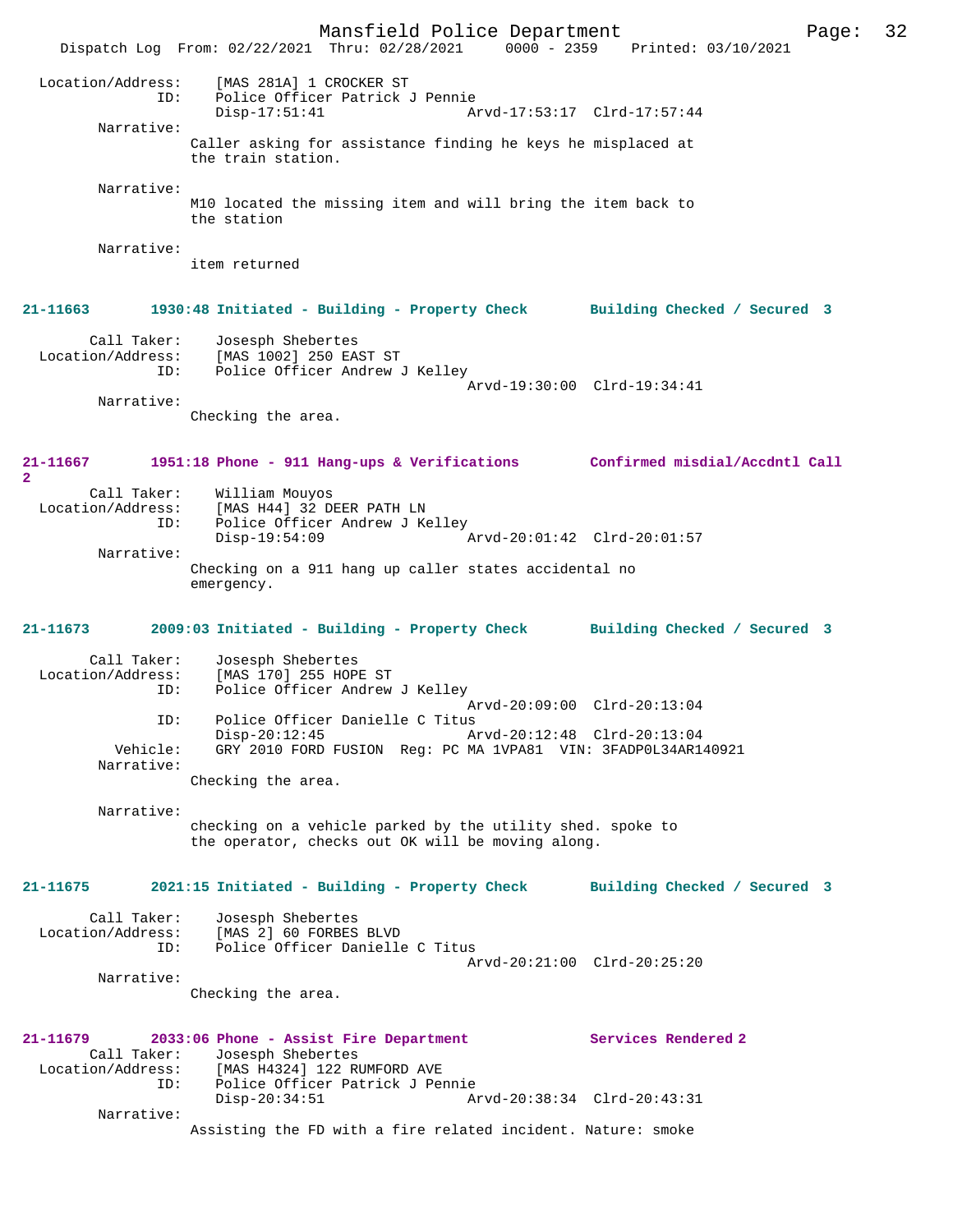Mansfield Police Department Page: 33 Dispatch Log From: 02/22/2021 Thru: 02/28/2021 detector sounding can smell smoke. **21-11685 2110:02 Initiated - Building - Property Check Building Checked / Secured 3** Call Taker: Josesph Shebertes Location/Address: [MAS 4] 31 HAMPSHIRE ST<br>TD: Police Officer David J J Police Officer David J Pepicelli Arvd-21:10:00 Clrd-21:23:03 Narrative: Checking the area. **21-11689 2124:48 Initiated - Building - Property Check Building Checked / Secured 3** Call Taker: Josesph Shebertes<br>Location/Address: [MAS 2] 60 FORBES [MAS 2] 60 FORBES BLVD ID: Police Officer David J Pepicelli Arvd-21:24:00 Clrd-21:30:10 Narrative: Checking the area. **21-11691 2133:19 Initiated - Building - Property Check Building Checked / Secured 3** Call Taker: Josesph Shebertes<br>Location/Address: [MAS 907E] 390 WE ess: [MAS 907E] 390 WEST ST<br>ID: Police Officer David J Police Officer David J Pepicelli Arvd-21:33:00 Clrd-21:41:02 Narrative: Checking the area. **21-11692 2134:41 Initiated - Building - Property Check Building Checked / Secured 3** Call Taker: Josesph Shebertes Location/Address: [MAS 417] 9 FRANCIS AVE ID: Police Officer Andrew J Kelley Arvd-21:34:00 Clrd-21:53:10 Narrative: Checking the area. **21-11694 2153:16 Initiated - Building - Property Check Building Checked / Secured 3** Call Taker: Josesph Shebertes Location/Address: [MAS 181A] 150 OAKLAND ST ID: Police Officer Andrew J Kelley Arvd-21:53:00 Clrd-22:08:18 Narrative: Checking the area. **21-11698 2317:55 Phone - Suspicious Actv / Persn / Veh Investigated - Report Taken 2** Call Taker: William Mouyos Location/Address: [MAS 417F] 15 FRANCIS AVE Apt. #1525 Police Officer Andrew J Kelley<br>Disp-23:33:44 Disp-23:33:44 Arvd-23:38:38 Clrd-23:51:04 Narrative: Caller wishes to report suspicious activity in the building where people are ringing all the door bells in the building until someone lets them in. building management advised to call police to report. Caller does not wish to speak to polie at this time. Narrative: M13 spoke to the party, ongoing issue with week gaps in between. report taken, will be clr.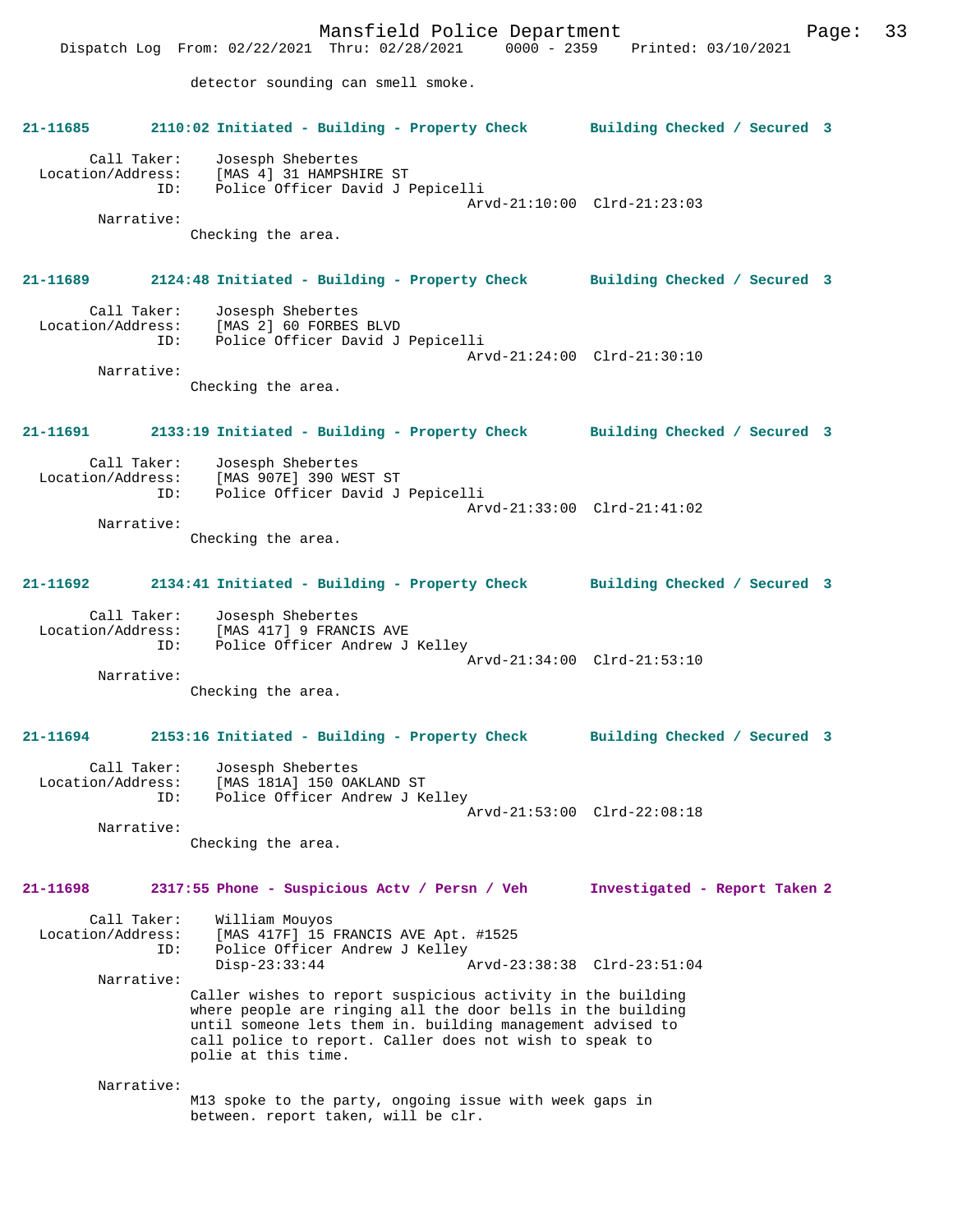| Refer To Incident:                      | $21MAS-215-OF$                                                                                                                                                                         |                 |
|-----------------------------------------|----------------------------------------------------------------------------------------------------------------------------------------------------------------------------------------|-----------------|
| 21-11699<br>Location/Address:<br>ID:    | 2342:47 Phone - Suspicious Actv / Persn / Veh Cancelled Enroute 2<br>Call Taker: William Mouyos<br>[MAS H5522] 14 GREEN ACRES DR<br>Police Officer Patrick J Pennie<br>$Disp-23:43:48$ | $Clrd-23:45:29$ |
| ID:<br>Narrative:                       | Police Officer David J Pepicelli<br>$Disp-23:43:54$<br>It color hyndai suv in driveway                                                                                                 | $Clrd-23:45:29$ |
| Narrative:                              |                                                                                                                                                                                        |                 |
| Narrative:                              | caller heard door open, and person on phone                                                                                                                                            |                 |
| Narrative:                              | caller believes may be friend                                                                                                                                                          |                 |
| Narrative:                              | caller reports it was her friend, units disregard.                                                                                                                                     |                 |
| For Date: $02/26/2021$ - Friday         |                                                                                                                                                                                        |                 |
| 21-11711                                | 0118:13 Initiated - Building - Property Check Building Checked / Secured 3                                                                                                             |                 |
| Call Taker:<br>ID:                      | Josesph Shebertes<br>Location/Address: [MAS 992] 660 EAST ST<br>ID: Police Officer Nicole<br>Police Officer Nicole P Newport                                                           |                 |
| Narrative:                              | Arvd-01:18:00 Clrd-01:26:37<br>Checking the area.                                                                                                                                      |                 |
| 21-11713                                | 0121:57 Initiated - Building - Property Check Building Checked / Secured 3                                                                                                             |                 |
| Call Taker:<br>Location/Address:<br>ID: | Josesph Shebertes<br>[MAS] FORBES BLVD<br>Patrolman David Schepis<br>Arvd-01:21:00 Clrd-01:34:04                                                                                       |                 |
| Narrative:                              | Checking the area.                                                                                                                                                                     |                 |
|                                         | 21-11720 0136:21 Initiated - Building - Property Check Building Checked / Secured 3                                                                                                    |                 |
| Call Taker:<br>Location/Address:<br>ID: | Josespn Sueberter<br>[MAS 1015] 30 CHAUNCY ST<br>Chicar Christoph<br>Police Officer Christopher D Sorge<br>Arvd-01:36:00 Clrd-01:42:30                                                 |                 |
| Narrative:                              | Checking the area.                                                                                                                                                                     |                 |
|                                         | 21-11721 0138:33 Initiated - Building - Property Check Building Checked / Secured 3                                                                                                    |                 |
| Call Taker:<br>Location/Address:<br>ID: | Josesph Shebertes<br>MAS 1016] 4 ERICK RD<br>[MAS 1016] 4 ERICK RD<br>Police Officer Nicole P Newport                                                                                  |                 |
| Narrative:                              | Arvd-01:38:00 Clrd-01:53:15                                                                                                                                                            |                 |

Checking the area.

**21-11725 0153:36 Initiated - Motor Vehicle Stop Citation / Warning Issued 3**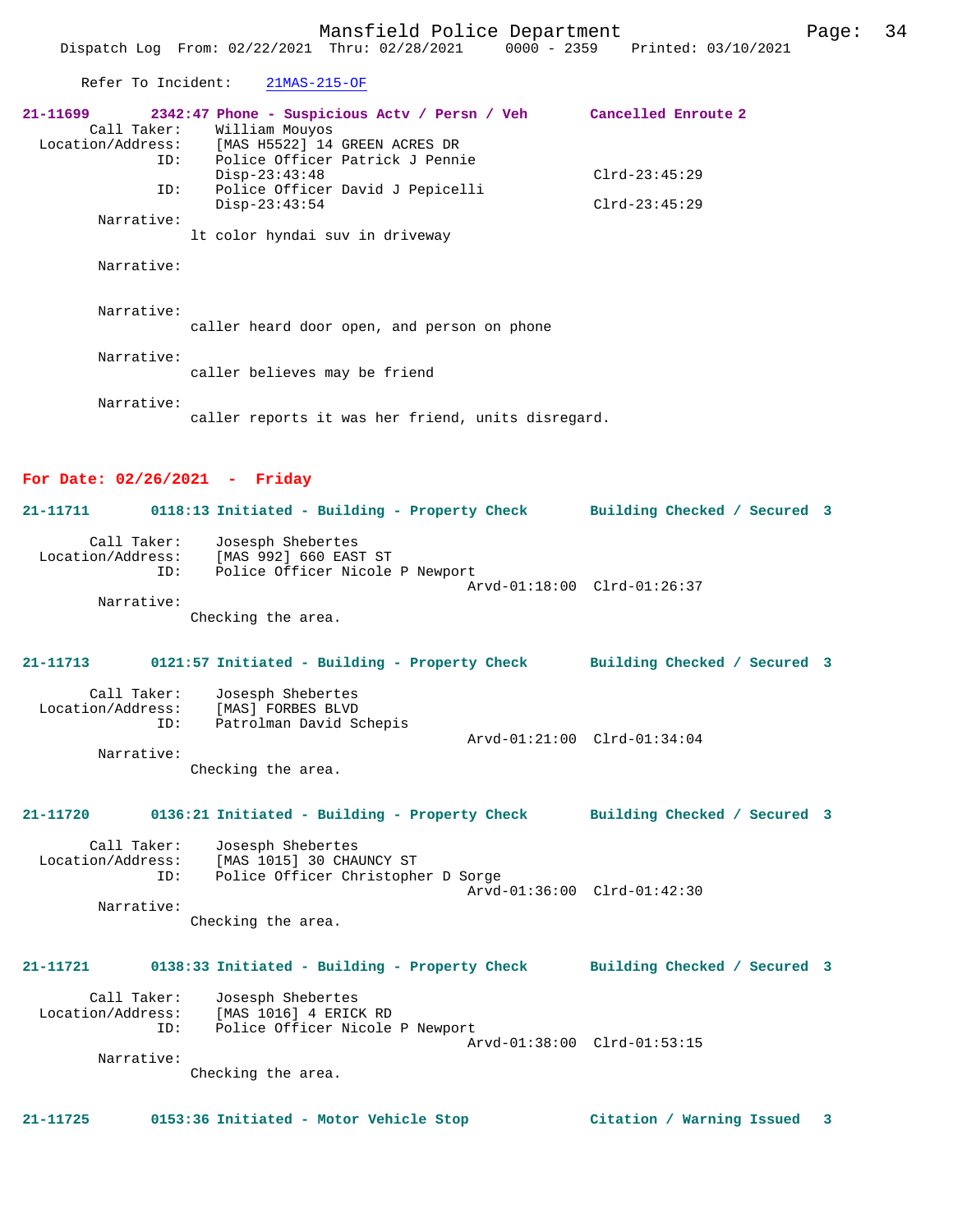Mansfield Police Department Page: 35 Dispatch Log From: 02/22/2021 Thru: 02/28/2021 0000 - 2359 Printed: 03/10/2021 Call Taker: Josesph Shebertes Location/Address: [MAS] 287 CHAUNCY ST @ 400 RTE 140 NB ID: Police Officer Christopher D Sorge Arvd-01:53:00 Clrd-02:01:42 ID: Patrolman David Schepis Disp-01:55:49 Arvd-01:55:50 Clrd-02:01:42<br>Vehicle: BLK 2011 KIA SOUL Reg: PC MA 31FC99 VIN: KNDJT2A28B734629 BLK 2011 KIA SOUL Reg: PC MA 31FC99 VIN: KNDJT2A28B7346296 Narrative: Will be out with a vehicle. citation issued to the RO for defective equipment. **21-11727 0202:37 Initiated - Building - Property Check Building Checked / Secured 3** Call Taker: Josesph Shebertes Location/Address: [MAS 840] 280 SCHOOL ST ID: Patrolman David Schepis Arvd-02:02:00 Clrd-02:23:11 Narrative: Checking the area. **21-11732 0220:16 Initiated - Building - Property Check Building Checked / Secured 3** Call Taker: Josesph Shebertes Location/Address: [MAS 1002] 250 EAST ST ID: Police Officer Nicole P Newport Arvd-02:20:00 Clrd-02:25:56 Narrative: Checking the area. **21-11738 0240:33 Initiated - Building - Property Check Building Checked / Secured 3** Call Taker: Josesph Shebertes Location/Address: [MAS 281A] 1 CROCKER ST ID: Police Officer Christopher D Sorge Arvd-02:40:00 Clrd-02:51:34 Narrative: Checking the area. **21-11745 0314:59 Initiated - Parking Violations Services Rendered 3**  Call Taker: Ryan O'Rourke Location/Address: [MAS] NORTH MAIN ST ID: Police Officer Christopher D Sorge Arvd-03:14:00 Clrd-03:20:39 Narrative: Parking enforcement. Narrative: 0 violations **21-11747 0409:54 Initiated - Building - Property Check Building Checked / Secured 3** Call Taker: Josesph Shebertes Location/Address: [MAS 4] 31 HAMPSHIRE ST ID: Patrolman David Schepis Arvd-04:09:00 Clrd-04:13:54 Narrative: Checking the area. **21-11748 0413:58 Initiated - Building - Property Check Building Checked / Secured 3** Call Taker: Josesph Shebertes Location/Address: [MAS 2] 60 FORBES BLVD ID: Patrolman David Schepis Arvd-04:13:00 Clrd-04:17:21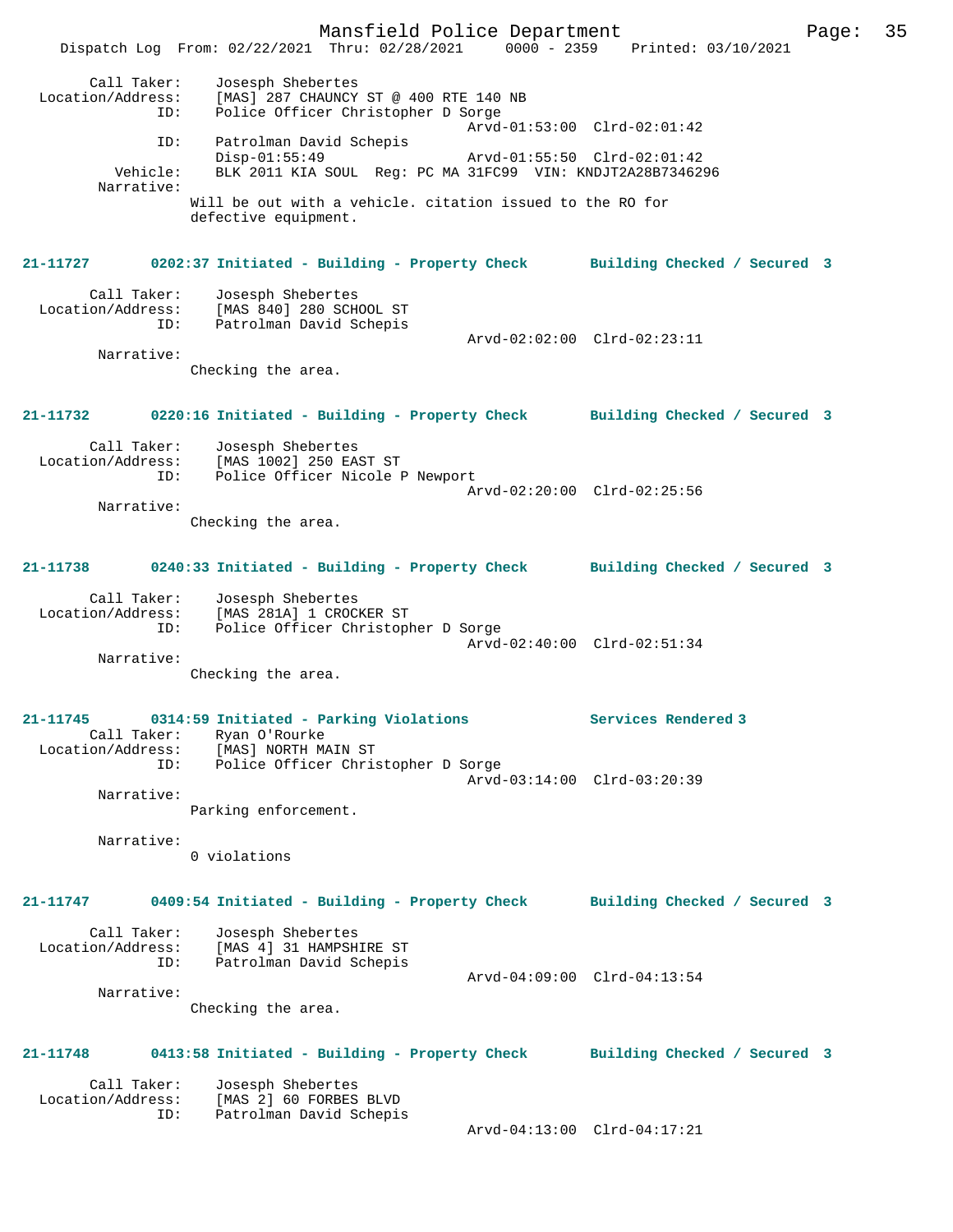Mansfield Police Department Page: 36 Dispatch Log From: 02/22/2021 Thru: 02/28/2021 0000 - 2359 Printed: 03/10/2021 Narrative: Checking the area. **21-11749 0417:28 Initiated - Building - Property Check Building Checked / Secured 3** Call Taker: Josesph Shebertes Location/Address: [FOX 14] 4 FISHER ST ID: Patrolman David Schepis Arvd-04:17:00 Clrd-04:19:42 Narrative: Checking the area. **21-11750 0419:49 Initiated - Building - Property Check Building Checked / Secured 3** Call Taker: Josesph Shebertes Location/Address: [FOX 838] 2 FOXBOROUGH BLVD ID: Patrolman David Schepis Arvd-04:19:00 Clrd-04:21:53 Narrative: Checking the area. **21-11751 0435:54 Initiated - Building - Property Check Building Checked / Secured 3** Call Taker: Josesph Shebertes Location/Address: [MAS 895] 175 FRUIT ST ID: Police Officer Nicole P Newport Arvd-04:35:00 Clrd-04:36:18 Narrative: Checking the area. **21-11752 0436:24 Initiated - Building - Property Check Building Checked / Secured 3** Call Taker: Josesph Shebertes Location/Address: [MAS 139] 265 FRUIT ST ID: Police Officer Nicole P Newport Arvd-04:36:00 Clrd-04:41:26 Narrative: Checking the area. **21-11757 0613:16 Phone - Erratic Oper MV / Road Rage Gone on Arrival 3**  Call Taker: Josesph Shebertes Location/Address: [MAS] SOUTH MAIN ST ID: Patrolman David Schepis Disp-06:15:48 Arvd-06:20:57 Clrd-06:21:04 Narrative: caller reports erratic operator small dark color sedan cut her off almost causing an accident. **21-11777 0757 Initiated - Parking Violations Services Rendered 3**  Call Taker: Animal Control Steven Simonds Location/Address: [MAS] 242 NORTH MAIN ST @ 16 OLD COLONY WAY ID: Animal Control Steven Simonds Arvd-07:57:38 Clrd-09:02:06 Narrative: checking area for parking violations Narrative: no violations **21-11795 0939:15 Initiated - Motor Vehicle Stop Citation / Warning Issued 3** Call Taker: Kieran M Ruth Vicinity of: [MAS] 80 COPELAND DR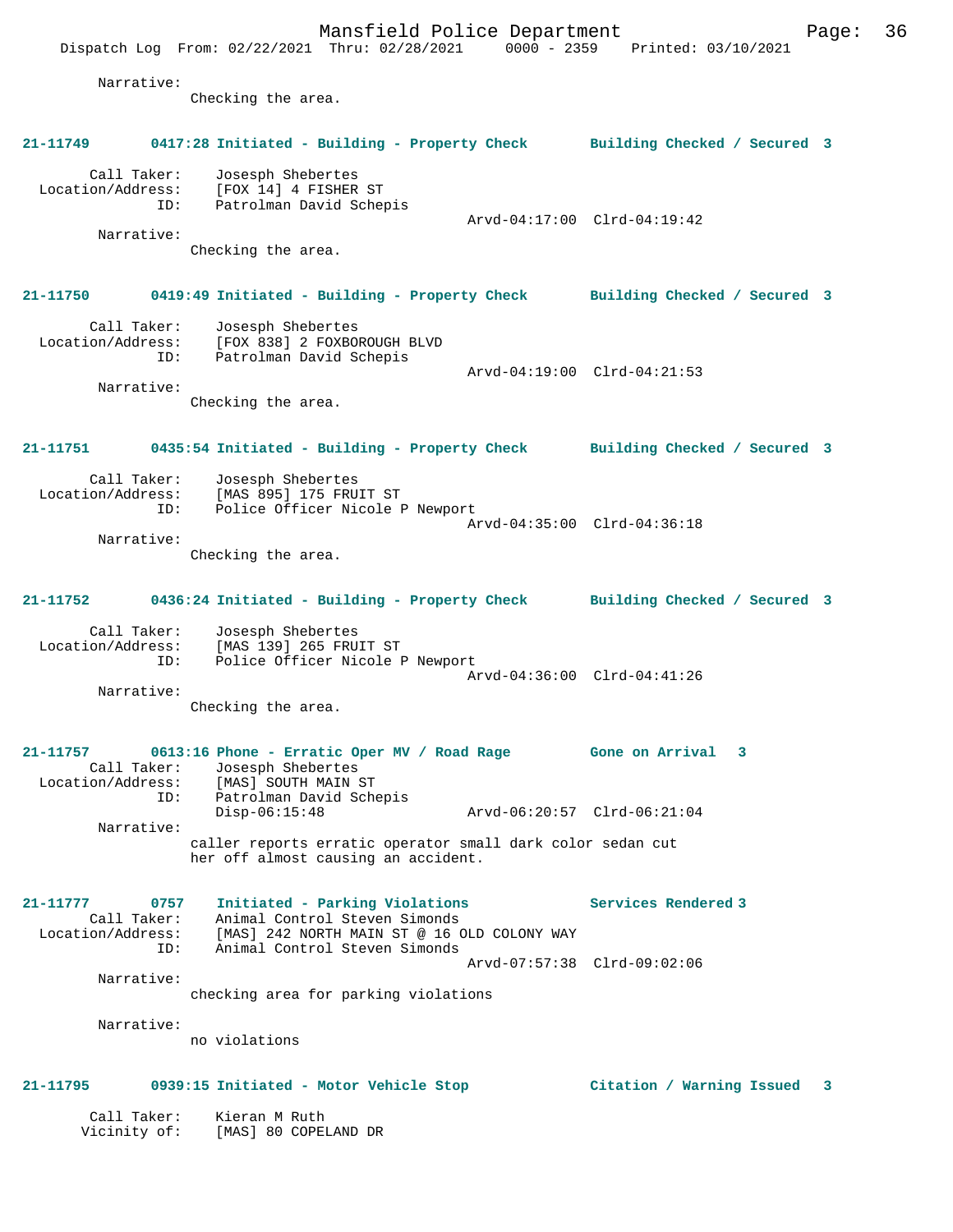Mansfield Police Department Fage: 37 Dispatch Log From: 02/22/2021 Thru: 02/28/2021 0000 - 2359 Printed: 03/10/2021 ID: Police Officer Nicole M Boldrighini Arvd-09:39:00 Clrd-09:42:57 Vehicle: GRY 2005 HOND UT CRV Reg: PC MA 6ZS968 VIN: SHSRD78845U336010 Narrative: MV stop Narrative: Verbal for failure to inspect **21-11798 0951:17 Initiated - Motor Vehicle Stop Citation / Warning Issued 3** Call Taker: Kieran M Ruth Location/Address: [MAS] RTE 140 NB Sergeant Brian P Thibault Arvd-09:51:00 Clrd-10:06:37 Vehicle: BLU 2005 TOYT UT CORMAT Reg: PC MA 8HZ978 VIN: 2T1KR32E05C414272 Narrative: MV stop Narrative: Cited for failure to stop at a red light and failure to inspect **21-11799 0953 Initiated - Parking Violations Services Rendered 3**  Call Taker: Animal Control Steven Simonds Location/Address: [MAS] 255 NORTH MAIN ST @ 8 COTTAGE ST ID: Animal Control Steven Simonds Arvd-09:54:28 Clrd-10:48:17 Narrative: checking area for parking violations Narrative: tagged MA 189XK2 on pratt for overtime parking Narrative: tagged MA 5LY871 on crocker for overtime parking **21-11808 1022:29 Initiated - Building - Property Check Building Checked / Secured 3** Call Taker: Kieran M Ruth Location/Address: [MAS 4] 31 HAMPSHIRE ST ID: Police Officer Patrick J Pennie Arvd-10:22:00 Clrd-10:39:34 Narrative: Checking the area. **21-11821 1106:00 Initiated - Building - Property Check Building Checked / Secured 3** Call Taker: Kieran M Ruth Location/Address: [MAS 840] 280 SCHOOL ST ID: Police Officer Patrick J Pennie Arvd-11:06:00 Clrd-11:32:55 Narrative: Checking the area. **21-11824 1113:37 Initiated - Motor Vehicle Stop Citation / Warning Issued 3** Call Taker: Kieran M Ruth Location/Address: [MAS] 449 NORTH MAIN ST @ 5 FULLER PL ID: Sergeant Brian P Thibault Arvd-11:13:00 Clrd-11:21:24 Vehicle: BLK 2015 HOND ACCORD Reg: PC MA 8MD532 VIN: 1HGCR2F79FA105031 Narrative: MV stop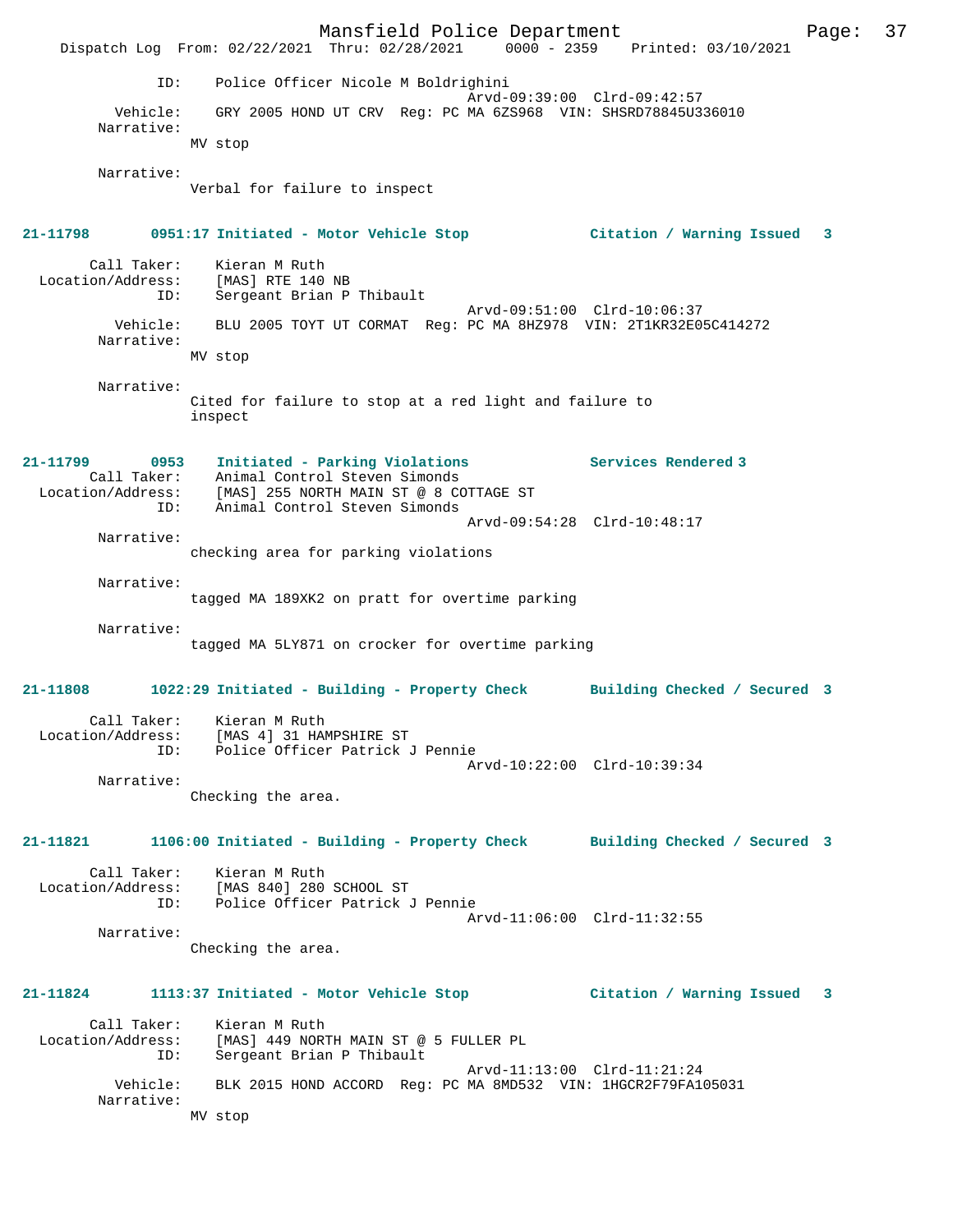Mansfield Police Department Page: 38 Dispatch Log From: 02/22/2021 Thru: 02/28/2021 0000 - 2359 Printed: 03/10/2021 Narrative: Citation for failure to inspect **21-11826 1126:43 Initiated - Motor Vehicle Stop Citation / Warning Issued 3** Call Taker: Kieran M Ruth Vicinity of: [MAS H5594] 50 HOPE ST ID: Police Officer Matthew A Souza Arvd-11:26:00 Clrd-11:33:04 Vehicle: BLK 2019 LEXS ES350 Reg: PC MA 1MVH25 VIN: 58ABZ1B16KU043462 Narrative: MV stop Narrative: Cited **21-11827 1135:17 Initiated - Disabled Motor Vehicle Spoken To 3**  Call Taker: Kieran M Ruth<br>Location/Address: [MAS] 100 RTE<br>ID: Sergeant Brian Location/Address: [MAS] 100 RTE 140 NB @ 170 SCHOOL ST ID: Sergeant Brian P Thibault Arvd-11:35:00 Clrd-11:40:01 Vehicle: GRY 2021 NISS UT ROGUE Reg: PAS MA TP12FHG VIN: JN8AT3AB2MW206232 Narrative: Reported DMV in the area. Narrative: The operator spilt some water, no issues **21-11829 1150:46 Initiated - Motor Vehicle Stop Citation / Warning Issued 3** Call Taker: Kieran M Ruth<br>Location/Address: [MAS] THOMAS S Location In Kuttlers: [MAS] THOMAS ST<br>ID: Sergeant Brian Sergeant Brian P Thibault Arvd-11:50:00 Clrd-12:07:37 Vehicle: GRY 2002 NISS MAXIMA Reg: PC MA 6XZF90 VIN: JN1DA31D02T453928 Narrative: MV stop Narrative: Verbal **21-11830 1152 Initiated - Parking Violations Services Rendered 3**  Call Taker: Animal Control Steven Simonds Location/Address: [MAS] 43 NORTH MAIN ST @ 13 PARK ST ID: Animal Control Steven Simonds Arvd-11:52:37 Clrd-12:20:11 Narrative: checking area for parking violations Narrative: tagged MA 223CFV on main in front of advantage appliance for restrictive parking Narrative: tagged RI ST292 on villa for overtime parking **21-11832 1204:18 Phone - Well Being Check Spoken To 3**  Call Taker: CARLY MORIARTY<br>Location/Address: [MAS 322] 31 H [MAS 322] 31 HAMPSHIRE ST ID: Police Officer Nicole M Boldrighini Disp-12:06:57 Arvd-12:12:38 Clrd-12:17:59<br>TD: Police Officer Patrick J Pennie Police Officer Patrick J Pennie Disp-12:07:03 Arvd-12:11:28 Clrd-12:18:03<br>ID: Sergeant Brian P Thibault Sergeant Brian P Thibault Disp-12:07:46 Clrd-12:14:34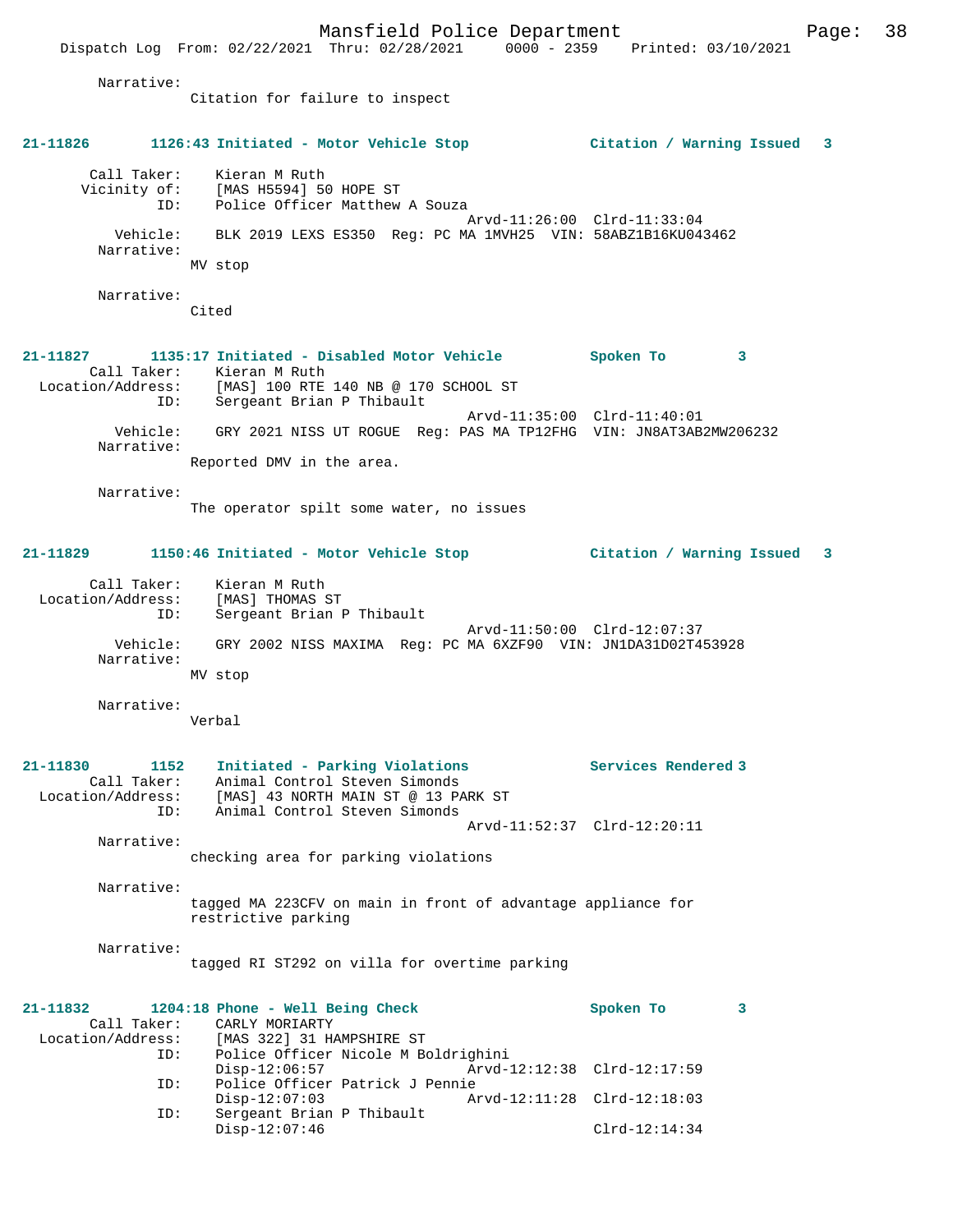Dispatch Log From: 02/22/2021 Thru: 02/28/2021 0000 - 2359 Printed: 03/10/2021 Narrative: well being check, possible altercation / 2nd floor, near RM. 229. Narrative: 16/M palying Fortnite at a loud volume. Persons advised **21-11835 1214:02 Phone - Missing Person Investigated - No Action Req.** Call Taker: Kieran M Ruth<br>Vicinity of: [MAS 333] 245 [MAS 333] 245 EAST ST ID: Sergeant Brian P Thibault Disp-12:14:40 Arvd-12:15:07 Clrd-12:19:37<br>ID: Police Officer Matthew A Souza Police Officer Matthew A Souza Disp-12:15:04 Clrd-12:19:37<br>ID: Detective Kenneth E Wright Detective Kenneth E Wright<br>Disp-12:16:05 Disp-12:16:05 Arvd-12:16:23 Clrd-12:19:37<br>TD: Detective Derek M McCune Detective Derek M McCune<br>Disp-12:16:11 Disp-12:16:11 Arvd-12:16:20 Clrd-12:19:37<br>ID: Police Officer David W Kinahan Police Officer David W Kinahan<br>Disp-12:16:28 A Disp-12:16:28 Arvd-12:16:31 Clrd-12:19:37 Narrative: MS1 reporting a child left the school and got into a dark pick up Narrative: The party is not missing, she is a remote student that comes in for special services. **21-11838 1241 Initiated - Parking Violations Services Rendered 3**  Call Taker: Animal Control Steven Simonds Location/Address: [MAS] 389 NORTH MAIN ST @ 10 PRATT ST ID: Animal Control Steven Simonds Arvd-12:42:06 Clrd-13:47:09 Narrative: checking area for parking violations **21-11842 1304:35 Initiated - Building - Property Check Building Checked / Secured 3** Call Taker: Kieran M Ruth Location/Address: [MAS 834] 261 CHAUNCY ST Police Officer Nicole M Boldrighini Arvd-13:04:00 Clrd-13:08:55 Narrative: Checking the area. **21-11846 1331:35 Initiated - Motor Vehicle Stop Citation / Warning Issued 3** Call Taker: Kieran M Ruth Location/Address: [MAS] 43 NORTH MAIN ST @ 13 PARK ST ID: Police Officer Nicole M Boldrighini Arvd-13:31:00 Clrd-13:36:17 Vehicle: GRY 2008 HOND PILOT Reg: PC MA 7NR354 VIN: 5FNYF182X8B057378 Narrative: MV stop Narrative: Cited for a hands free violation **21-11847 1333:47 Initiated - Motor Vehicle Stop Citation / Warning Issued 3** Call Taker: Kieran M Ruth

Vicinity of: [MAS] 500 WEST ST<br>ID: Police Officer Pat

Police Officer Patrick J Pennie

**1** 

Mansfield Police Department Page: 39

Arvd-13:33:00 Clrd-13:39:47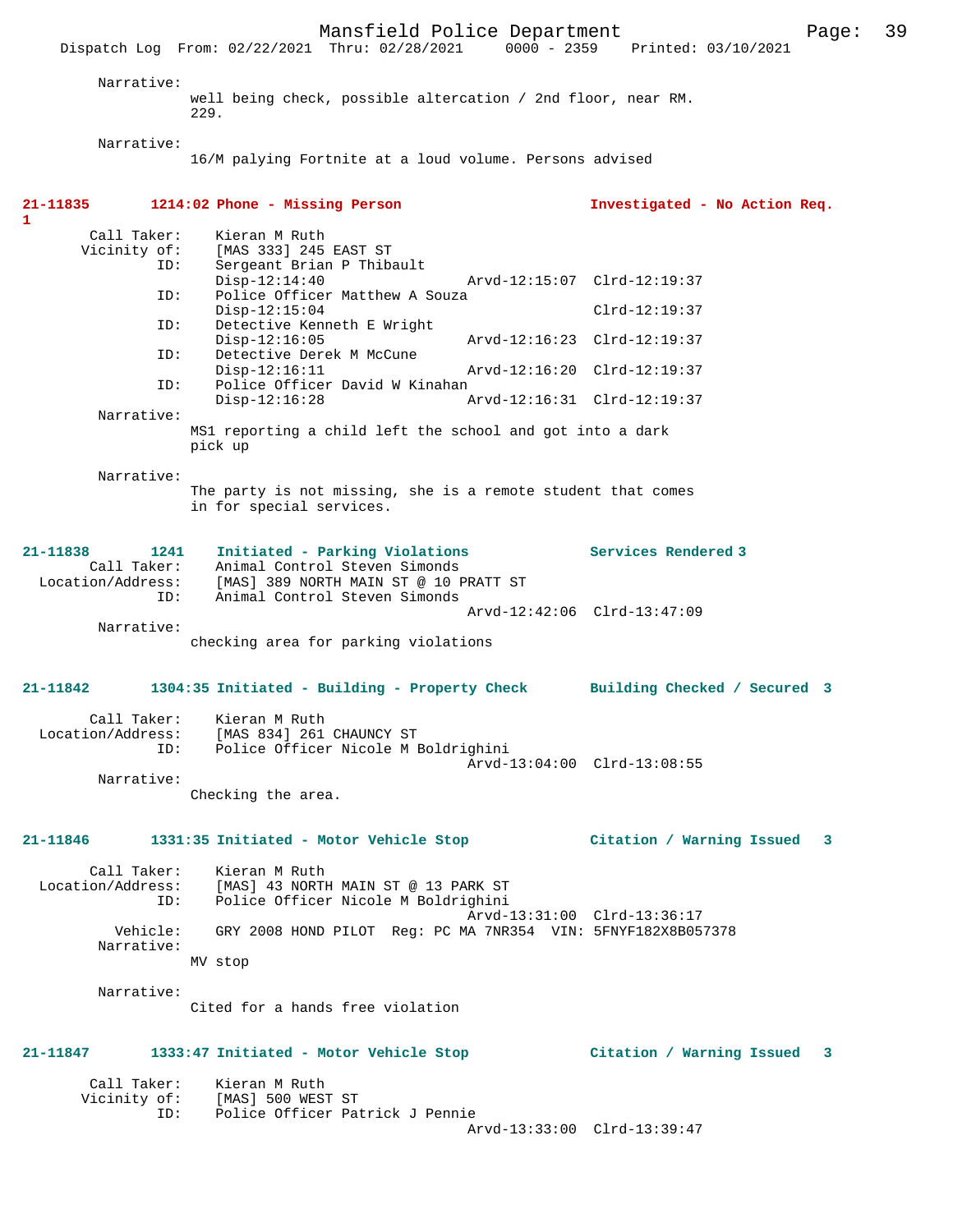Mansfield Police Department Fage: 40 Dispatch Log From: 02/22/2021 Thru: 02/28/2021 0000 - 2359 Printed: 03/10/2021 Vehicle: BLU 2017 KIA FORTE Reg: PC MA 1ZNK23 VIN: 3KPFK4A7XHE153558 Narrative: MV stop Narrative: Cited for failure to inspect **21-11852 1350:52 Initiated - Motor Vehicle Stop Citation / Warning Issued 3** Call Taker: Kieran M Ruth Location/Address: [MAS H2479] 440 EAST ST ID: Police Officer Matthew A Souza Arvd-13:50:00 Clrd-13:57:18 Vehicle: GRY 2015 CHRY VN TOWN AND COUNTRY Reg: PC MA 1JLR36 Narrative: MV stop Narrative: Cited for speed **21-11854 1353:53 Phone - Vandalism Incident Report 3**  Call Taker: CARLY MORIARTY Location/Address: [MAS H3711] 16 JAKES WAY ID: Police Officer Matthew A Souza<br>Disp-13:57:39 A Arvd-14:03:05 Clrd-14:48:28 Narrative: RP states a vehicle hit her mail box. Narrative: The vehicle struck a double mailbos, the most of the damage was to 19 Jakes Narrative: The daughter at 16 Jakes heard the crash and saw a small silver sedan swerving away Refer To Incident: 21MAS-216-OF **21-11857 1401:00 Initiated - Building - Property Check Building Checked / Secured 3** Call Taker: Kieran M Ruth Location/Address: [MAS 2] 60 FORBES BLVD ID: Police Officer Patrick J Pennie Arvd-14:01:00 Clrd-14:03:50 Narrative: Checking the area. **21-11863 1426:10 Initiated - Motor Vehicle Stop Citation / Warning Issued 3** Call Taker: Kieran M Ruth Location/Address: [MAS] 4 SOUTH MAIN ST @ 15 WEST ST Police Officer Nicole M Boldrighini Arvd-14:26:00 Clrd-14:30:08<br>Vehicle: BLK 2012 DODG CALIBE Req: PC MA 5ZK116 VIN: 1C3CDWDA3CD5 BLK 2012 DODG CALIBE Reg: PC MA 5ZK116 VIN: 1C3CDWDA3CD529676 Narrative: MV stop Narrative: Cited for failure to inspect **21-11864 1427:28 Initiated - Motor Vehicle Stop Citation / Warning Issued 3** Call Taker: Kieran M Ruth Vicinity of: [MAS] 240 FORBES BLVD ID: Police Officer Patrick J Pennie Arvd-14:27:00 Clrd-14:32:21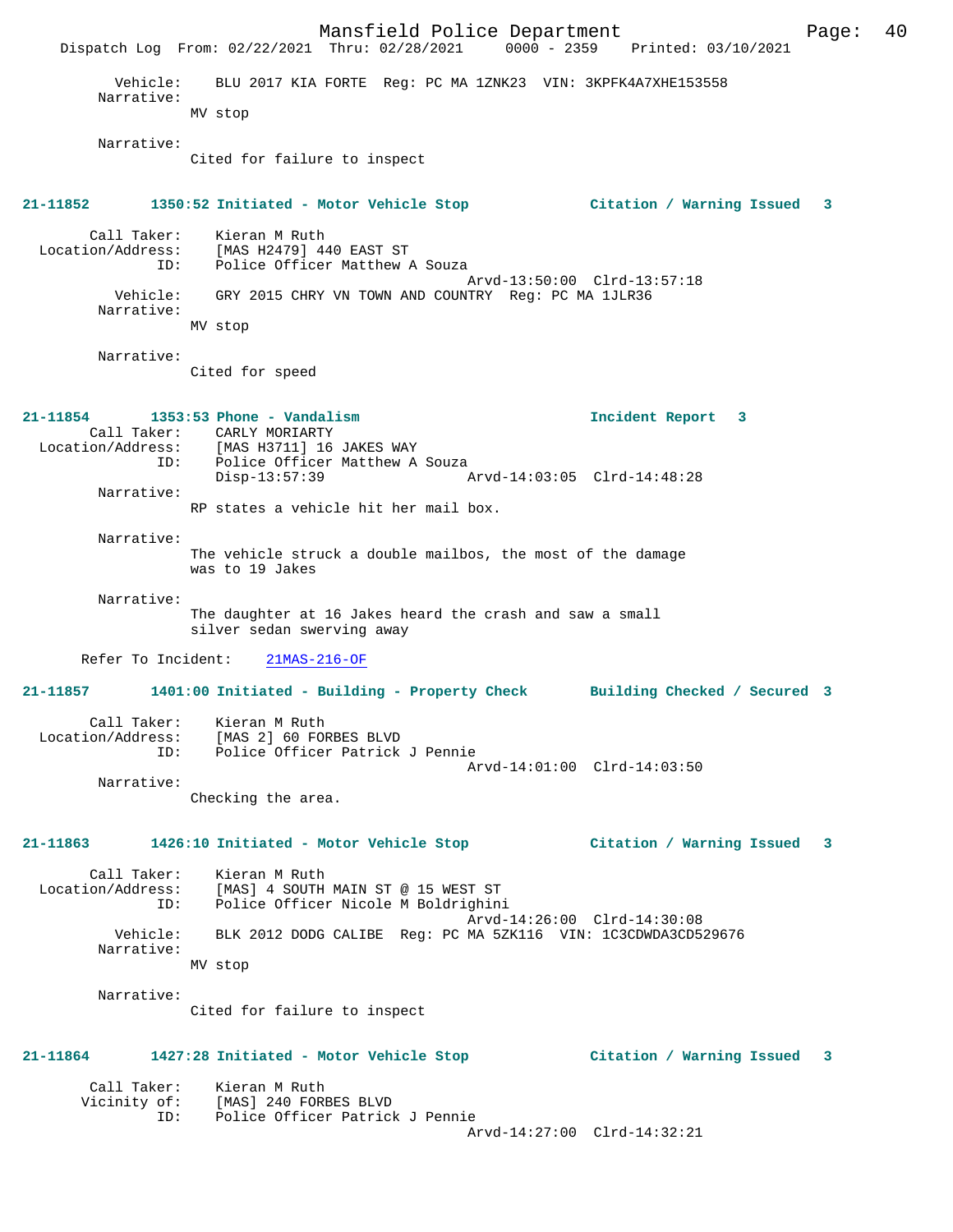|                        | Mansfield Police Department                                                                                                                                |                              | Page:        | 41 |
|------------------------|------------------------------------------------------------------------------------------------------------------------------------------------------------|------------------------------|--------------|----|
|                        | Dispatch Log From: 02/22/2021 Thru: 02/28/2021 0000 - 2359 Printed: 03/10/2021                                                                             |                              |              |    |
| Vehicle:<br>Narrative: | BLU 2014 LEXS ES350 Reg: PC MA 1EJ416 VIN: JTHBK1GG1E2098686<br>MV stop                                                                                    |                              |              |    |
|                        |                                                                                                                                                            |                              |              |    |
| Narrative:             | Cited for speed                                                                                                                                            |                              |              |    |
| $\overline{2}$         | 21-11873 1549:13 Phone - 911 Hang-ups & Verifications Confirmed misdial/Accdntl Call                                                                       |                              |              |    |
| Call Taker:<br>ID:     | CARLY MORIARTY<br>Location/Address: [MAS 417G] 17 FRANCIS AVE Apt. #07<br>Police Officer Nicole M Boldrighini<br>$Disp-15:50:59$                           | Arvd-15:56:04 Clrd-15:57:25  |              |    |
| Narrative:             |                                                                                                                                                            |                              |              |    |
|                        | Checking on a 911 hang up, no answer on call back x2.                                                                                                      |                              |              |    |
| Narrative:             | Caller called back & confirmed accidential.                                                                                                                |                              |              |    |
| 21-11887               | 1652:59 Phone - Animal Complaints<br>Call Taker: NICHOLAS GOYETTE<br>Location/Address: [MAS H2243] 112 FRANKLIN ST<br>ID: Police Officer Joshua S Ellender | Services Rendered 3          |              |    |
| Narrative:             | Disp-16:53:43                                                                                                                                              | Arvd-16:56:58 Clrd-17:25:31  |              |    |
|                        | Very friendly yellow lab in front yard                                                                                                                     |                              |              |    |
| Narrative:             | Dog has white/ pink/ blue collar, no tags.                                                                                                                 |                              |              |    |
| Narrative:             | ACO1 on scene, owners have been located.                                                                                                                   |                              |              |    |
|                        | 21-11897 1804:32 Initiated - Building - Property Check Building Checked / Secured 3                                                                        |                              |              |    |
| ID:                    | Call Taker: Kieran M Ruth<br>Location/Address: [MAS 820C] 31 PLYMOUTH ST<br>Police Officer David W Kinahan                                                 | Arvd-18:04:00 Clrd-18:12:37  |              |    |
| Narrative:             | Checking the area.                                                                                                                                         |                              |              |    |
| 21-11918               | 2001:01 Other - Assist Fire Department                                                                                                                     | Referred to Other Agency     | $\mathbf{2}$ |    |
| Call Taker:<br>ID:     | TARA LAKO<br>Location/Address: [MAS] 111 FORBES BLVD<br>Police Officer Danielle C Titus<br>$Divd-20:01:50$ $Arvd-20:07:34$ $Clrd-20:36:02$                 |                              |              |    |
| Narrative:             | Vehicle: BLU 2016 OUT Req: RI LS628 VIN: 4S4BSACC3G3276949<br>Assisting the FD with a fire related incident. Nature:<br>Masterbox activation, waterflow.   |                              |              |    |
| 21-11924               | 2036:11 Initiated - Building - Property Check Building Checked / Secured 3                                                                                 |                              |              |    |
|                        | Call Taker: TARA LAKO<br>Location/Address: [MAS 411] 60 FORBES BLVD<br>ID: Police Officer Danielle C Titus                                                 |                              |              |    |
| Narrative:             | Checking the area.                                                                                                                                         | Arvd-20:36:00 Clrd-20:40:26  |              |    |
| 21-11925               | 2038:15 Initiated - Building - Property Check                                                                                                              | Building Checked / Secured 3 |              |    |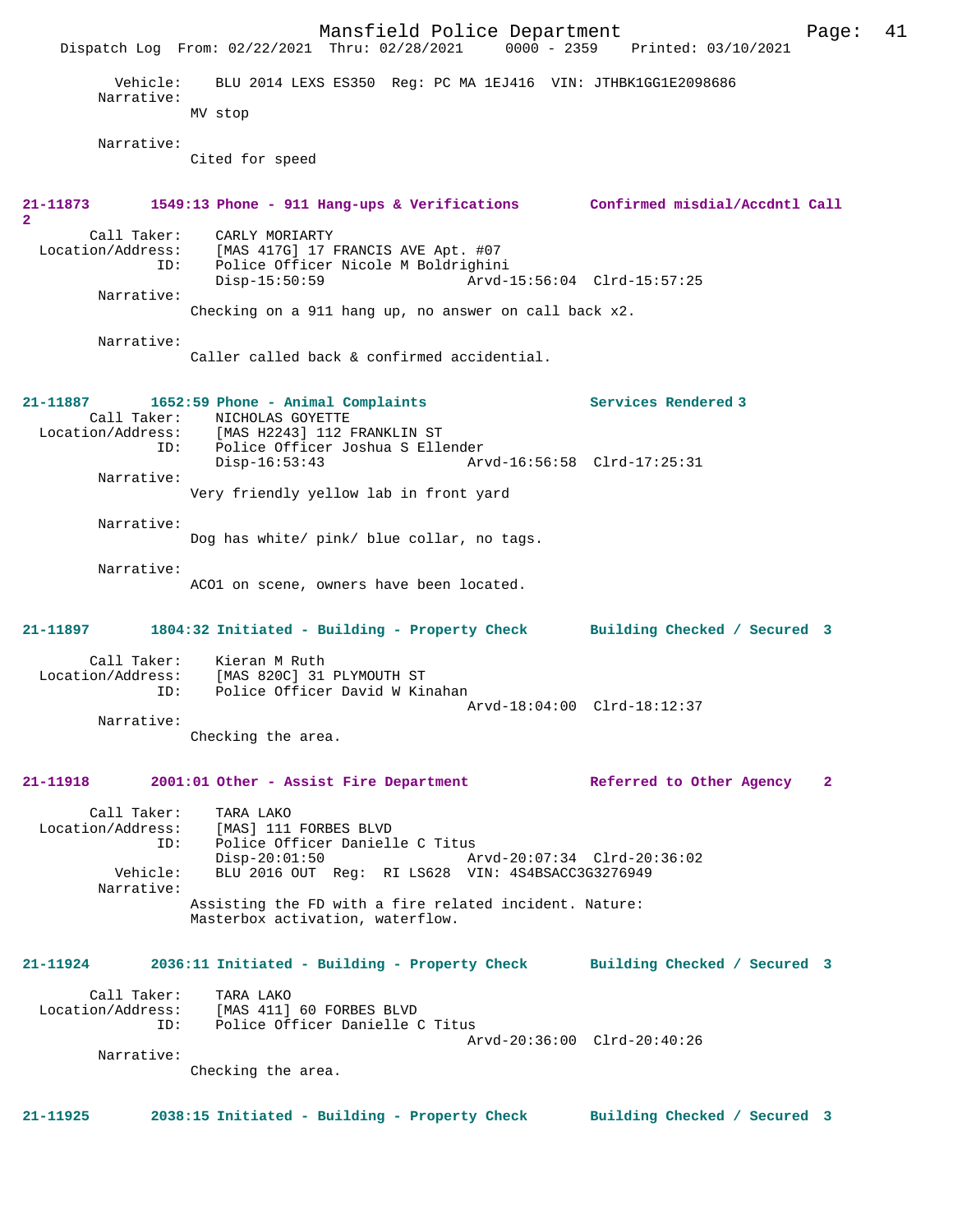Mansfield Police Department Page: 42 Dispatch Log From: 02/22/2021 Thru: 02/28/2021 0000 - 2359 Printed: 03/10/2021 Call Taker: TARA LAKO Location/Address: [MAS 840] 280 SCHOOL ST<br>ID: Police Officer Nicola M Police Officer Nicole M Boldrighini Arvd-20:38:00 Clrd-21:00:44 Narrative: Checking the area. **21-11927 2047:13 Initiated - Building - Property Check Building Checked / Secured 3** Call Taker: TARA LAKO<br>Location/Address: [MAS] 4 E ess: [MAS] 4 ERICK RD @ 15 BONNEY LN:<br>ID: Police Officer Joshua S Ellender Police Officer Joshua S Ellender Arvd-20:47:00 Clrd-20:55:28 Narrative: Checking the area. **21-11938 2144:49 Initiated - Building - Property Check Building Checked / Secured 3** Call Taker: TARA LAKO<br>Location/Address: [MAS 226E ess: [MAS 226E] 125 HIGH ST Apt. #1-4<br>ID: Police Officer David J Penicelli Police Officer David J Pepicelli Arvd-21:44:00 Clrd-21:55:53 Narrative: Checking the area. **21-11941 2201:53 Initiated - Building - Property Check Building Checked / Secured 3** Call Taker: TARA LAKO Location/Address: [MAS 820C] 31 PLYMOUTH ST ID: Police Officer Christopher D Sorge Arvd-22:01:00 Clrd-22:08:19 Narrative: Checking the area. **21-11945 2220:29 Initiated - Building - Property Check Building Checked / Secured 3** Call Taker: TARA LAKO<br>Location/Address: [MAS 417] [MAS 417] 9 FRANCIS AVE ID: Police Officer Joshua S Ellender Arvd-22:20:00 Clrd-22:27:58 Narrative: Checking the area. **21-11957 2332:13 Phone - 911 Hang-ups & Verifications Confirmed misdial/Accdntl Call 2**  Call Taker: TARA LAKO Location/Address: [MAS 418E] 29 FRANCIS AVE Apt. #05 ID: Police Officer Joshua S Ellender Disp-23:34:17 Arvd-23:40:05 Clrd-23:40:14 Narrative: Checking on a 911 hang up, caller reports he is having an issue with his phone shutting it off. **For Date: 02/27/2021 - Saturday 21-11965 0104:35 Phone - Well Being Check Services Rendered 3**  Call Taker: Michael Mezhberg<br>Location/Address: [MAS] 400 RTE 14  $[MAS]$  400 RTE 140 NB @ 287 CHAUNCY ST ID: Police Officer Christopher D Sorge

Narrative:

Male wearing green jumpsuit walking alongside Rt 140, with a female.

Disp-01:04:30 Arvd-01:05:00 Clrd-01:09:02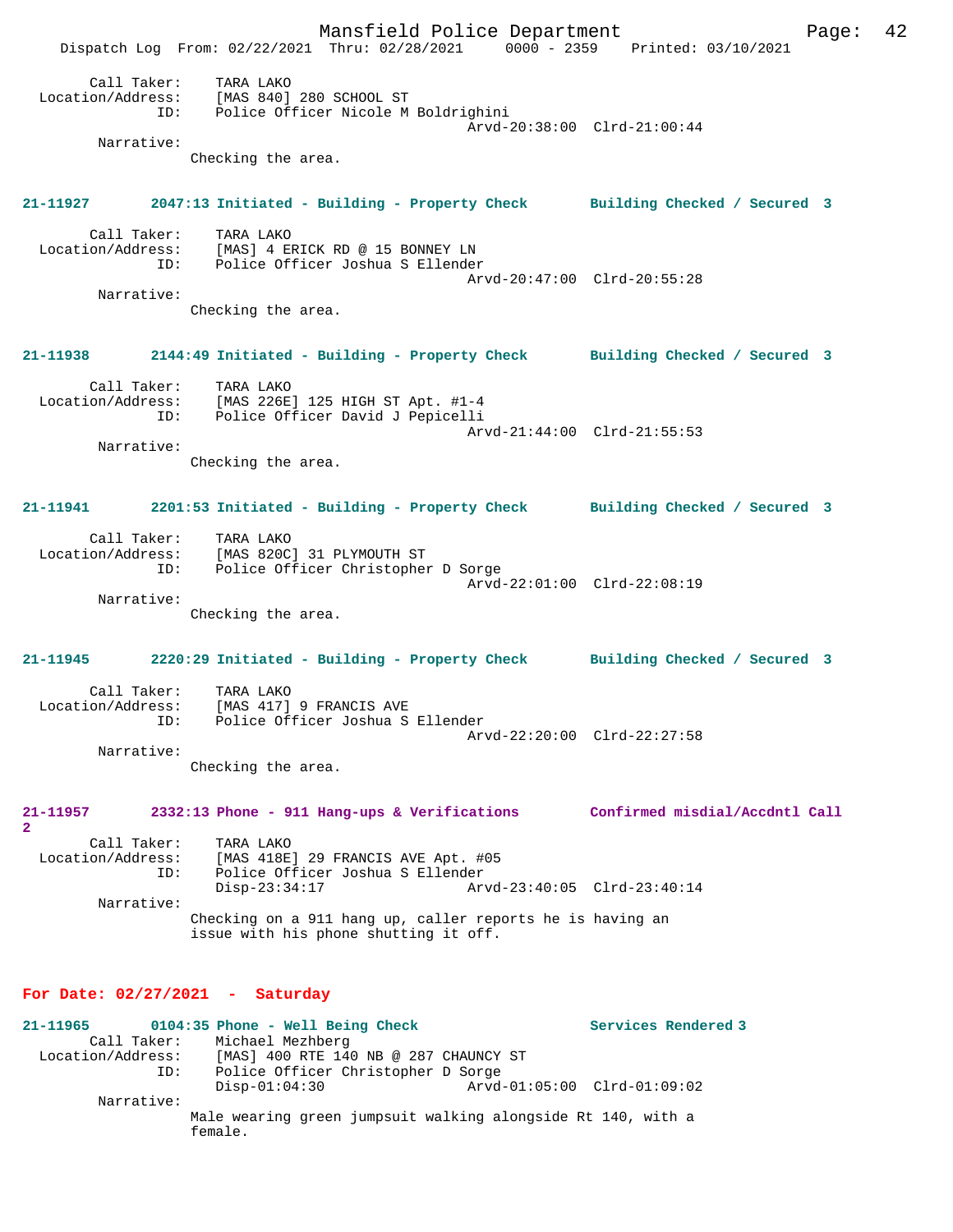| Narrative:                              | RP reports those parties took a right onto Forbes Blvd<br>toward Starbucks (into Foxboro.)                                                                                                                  |                                |
|-----------------------------------------|-------------------------------------------------------------------------------------------------------------------------------------------------------------------------------------------------------------|--------------------------------|
| Narrative:                              |                                                                                                                                                                                                             |                                |
|                                         | Ofc Sorge reports they are off the road and staying at the<br>Hampton Inn, both parties are walking in the hotel at this<br>time.                                                                           |                                |
| 21-11969                                | 0117:20 Phone - 911 Hang-ups & Verifications                                                                                                                                                                | Confirmed misdial/Accdntl Call |
| $\overline{\mathbf{2}}$<br>Call Taker:  | TARA LAKO                                                                                                                                                                                                   |                                |
| Location/Address:                       | [MAS H1287] 355 WILLOW ST                                                                                                                                                                                   |                                |
| ID:                                     | Police Officer Meghan Birnie                                                                                                                                                                                |                                |
| ID:                                     | $Disp-01:17:53$<br>Police Officer Christopher D Sorge                                                                                                                                                       | $Clrd-01:24:04$                |
|                                         | $Disp-01:17:53$                                                                                                                                                                                             | Arvd-01:22:34 Clrd-01:23:59    |
| Narrative:                              |                                                                                                                                                                                                             |                                |
|                                         | Checking on a 911 hang up                                                                                                                                                                                   |                                |
| Narrative:                              |                                                                                                                                                                                                             |                                |
|                                         | male party on the other line faint talking.                                                                                                                                                                 |                                |
| Narrative:                              |                                                                                                                                                                                                             |                                |
|                                         | Checking on a 911 hang up                                                                                                                                                                                   |                                |
|                                         |                                                                                                                                                                                                             |                                |
| Narrative:                              | Male party was reached stated all checks okay.                                                                                                                                                              |                                |
| 21-11984                                | 0158:50 Initiated - Building - Property Check                                                                                                                                                               | Building Checked / Secured 3   |
| Call Taker:<br>ID:                      | TARA LAKO<br>Location/Address: [MAS 1015] 30 CHAUNCY ST<br>Police Officer Christopher D Sorge                                                                                                               |                                |
|                                         |                                                                                                                                                                                                             | Arvd-01:58:00 Clrd-02:06:08    |
| Narrative:                              | Checking the area.                                                                                                                                                                                          |                                |
| 21-11987                                | 0203:21 Initiated - Building - Property Check Building Checked / Secured 3                                                                                                                                  |                                |
| Call Taker:                             | Michael Mezhberg<br>Location/Address: [MAS 820C] 31 PLYMOUTH ST                                                                                                                                             |                                |
| ID:                                     | Police Officer Michael T Fitzgerald                                                                                                                                                                         | Arvd-02:03:00 Clrd-02:11:15    |
| Narrative:                              |                                                                                                                                                                                                             |                                |
|                                         | Checking the area.                                                                                                                                                                                          |                                |
|                                         | 21-12004 0238:58 Initiated - Parking Violations                                                                                                                                                             | Citation / Warning Issued 3    |
| Call Taker:<br>Location/Address:<br>ID: | [MAS] NORTH MAIN ST<br>Police Off:<br>Police Officer Christopher D Sorge                                                                                                                                    |                                |
| Vehicle:<br>Vehicle:<br>Narrative:      | BLK 2018 FORD ESCAPE Req: PC MA 93PA04 VIN: 1FMCU9HD4JUB01223<br>Vehicle: BLU 2009 HOND CIVIC Reg: PC MA 1ECD45 VIN: 2HGFA16569H501372<br>BLU 2018 FORD 4D ESCAPE Reg: PC NH 4798930 VIN: 1FMCU9GDXJUC24560 | Arvd-02:38:00 Clrd-02:55:40    |
|                                         | Old Colony Way - MA 1ECD45 and MA 93PA04<br>Park St - NH 4798930                                                                                                                                            |                                |
| 21-12007                                | 0251:09 Initiated - Building - Property Check Building Checked / Secured 3                                                                                                                                  |                                |

 Call Taker: TARA LAKO Location/Address: [MAS 322] 31 HAMPSHIRE ST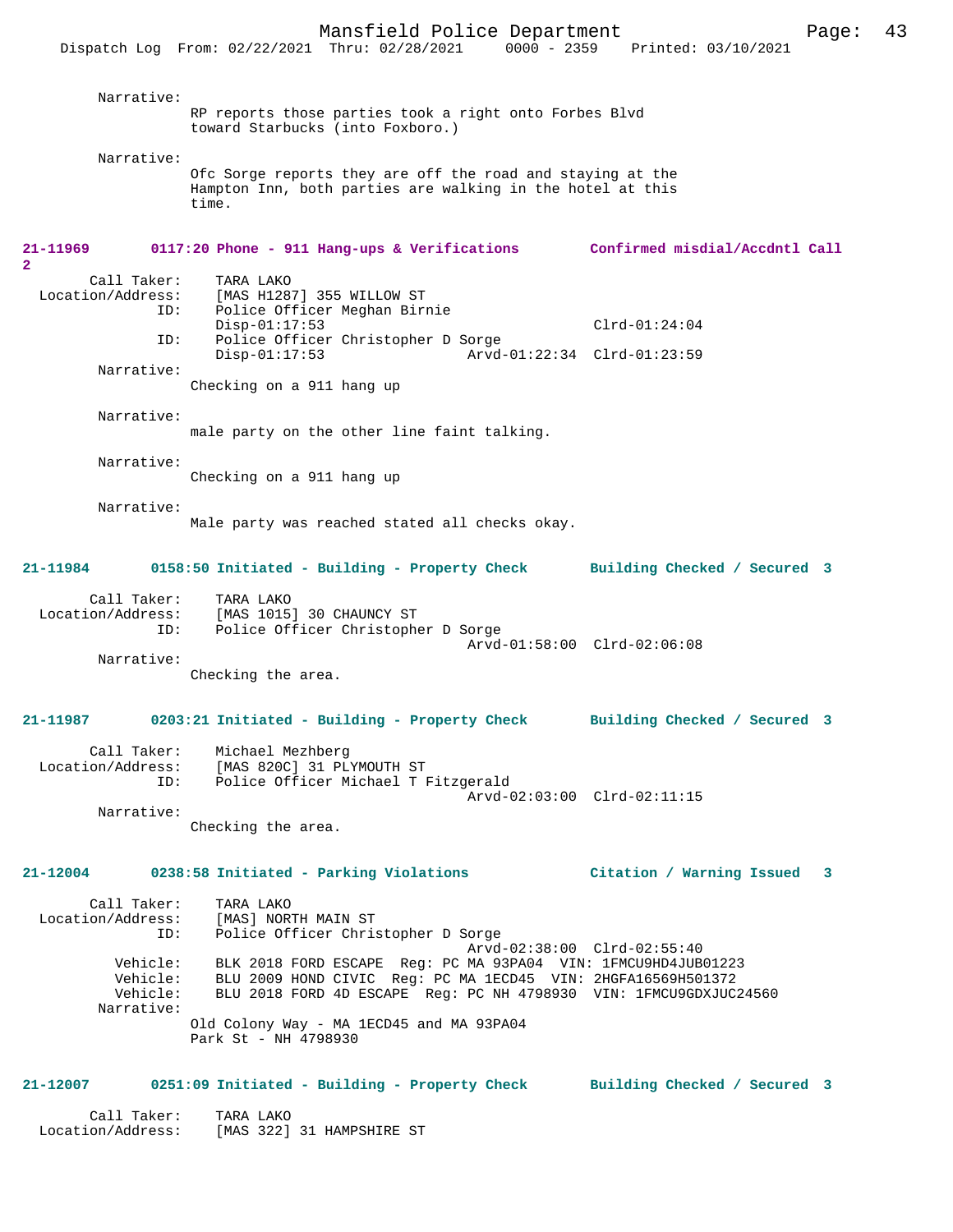Mansfield Police Department Fage: 44 Dispatch Log From: 02/22/2021 Thru: 02/28/2021 0000 - 2359 Printed: 03/10/2021 ID: Police Officer Meghan Birnie Arvd-02:51:00 Clrd-02:55:06 Narrative: Checking the area. **21-12008 0255:17 Initiated - Building - Property Check Building Checked / Secured 3** Call Taker: TARA LAKO Location/Address: [MAS 411] 60 FORBES BLVD ID: Police Officer Meghan Birnie Arvd-02:55:00 Clrd-02:57:50 Narrative: Checking the area. **21-12009 0257:57 Initiated - Building - Property Check Building Checked / Secured 3** Call Taker: TARA LAKO Location/Address: [FOX 14] 4 FISHER ST ID: Police Officer Meghan Birnie Arvd-02:57:00 Clrd-03:02:39 Narrative: Checking the area. **21-12010 0303:12 Initiated - Building - Property Check Building Checked / Secured 3** Call Taker: TARA LAKO Location/Address: [FOX 49] 35 FOXBOROUGH BLVD ID: Police Officer Meghan Birnie Arvd-03:03:00 Clrd-03:11:43 Narrative: Checking the area. **21-12012 0311:51 Initiated - Building - Property Check Building Checked / Secured 3** Call Taker: TARA LAKO Location/Address: [FOX 838] 2 FOXBOROUGH BLVD ID: Police Officer Meghan Birnie Arvd-03:11:00 Clrd-03:13:04 Narrative: Checking the area. **21-12013 0329:07 Initiated - Building - Property Check Building Checked / Secured 3** Call Taker: TARA LAKO Location/Address: [MAS 992] 660 EAST ST ID: Police Officer Christopher D Sorge Arvd-03:29:00 Clrd-03:32:10 Narrative: Checking the area. **21-12016 0352:58 Initiated - Building - Property Check Building Checked / Secured 3** Call Taker: TARA LAKO Location/Address: [MAS 820C] 31 PLYMOUTH ST ID: Police Officer Michael T Fitzgerald Arvd-03:52:00 Clrd-04:02:52 Narrative: Checking the area. **21-12021 0630:46 Initiated - Building - Property Check Building Checked / Secured 3** Call Taker: TARA LAKO Location/Address: [MAS 820C] 31 PLYMOUTH ST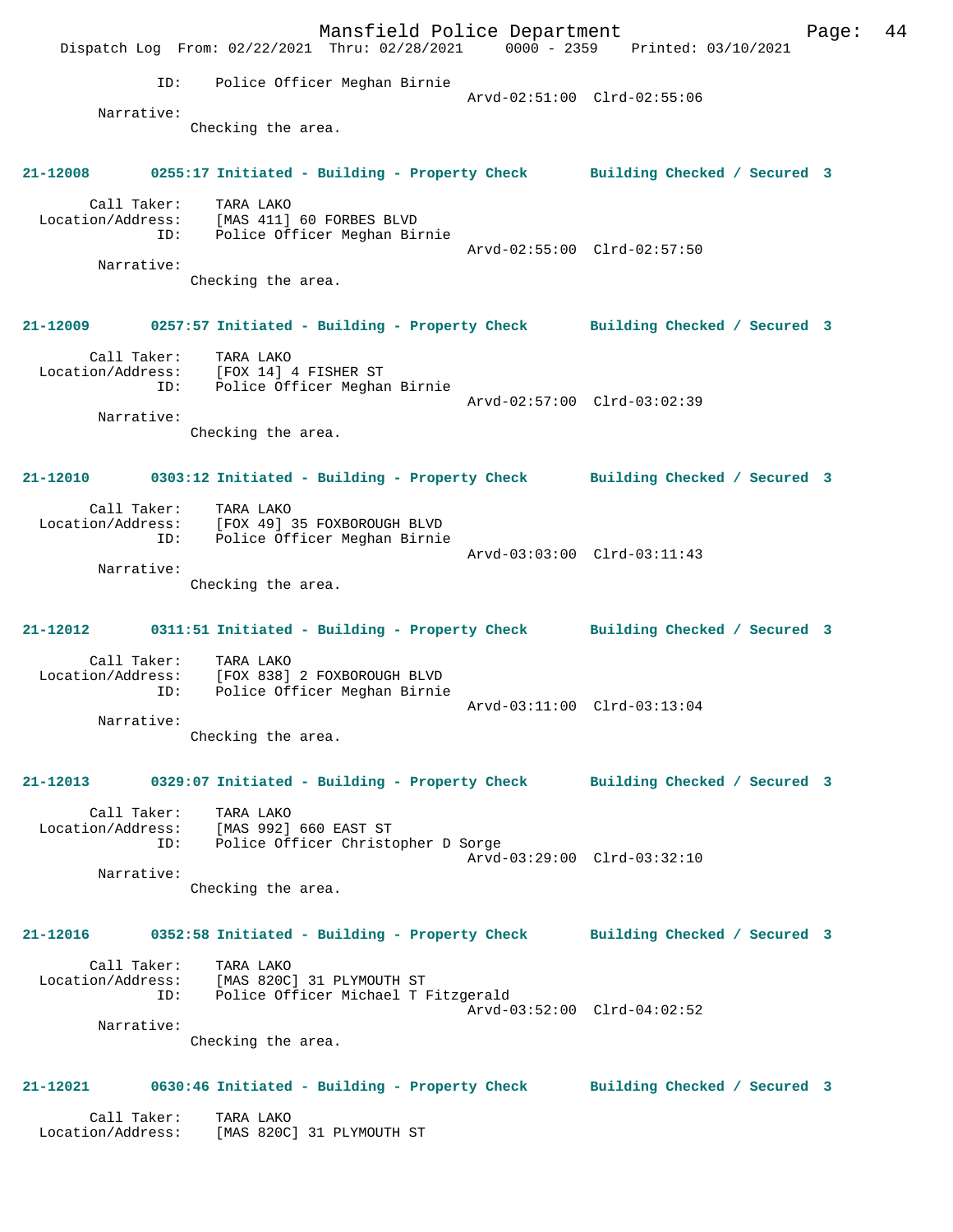Mansfield Police Department Page: 45 Dispatch Log From: 02/22/2021 Thru: 02/28/2021 0000 - 2359 Printed: 03/10/2021 ID: Police Officer Michael T Fitzgerald Arvd-06:30:00 Clrd-06:40:25 Narrative: Checking the area. **21-12035 0735:07 Initiated - Building - Property Check Building Checked / Secured 3** Call Taker: MATTHEW BOMES Location/Address: [MAS 820C] 31 PLYMOUTH ST ID: Police Officer Michael T Fitzgerald Arvd-07:35:00 Clrd-07:44:23 Narrative: Checking the area. **21-12043 0928:45 Phone - Road Hazards Investigated - No Report 3** Call Taker: MATTHEW BOMES Location/Address: [MAS H6257] 166 STEARNS AVE ID: Police Officer Patrick J Pennie Disp-09:30:32 Arvd-09:40:44 Clrd-09:44:20 Narrative: Caller reporting branch hanging over the road way, no wires involved. Narrative: Requesting DPW, large tree appears to be dislodged. Narrative: Left VM for DPW. Narrative: M10 clearing, will f/u w/DPW. **21-12046 0955:17 Initiated - Motor Vehicle Stop Citation / Warning Issued 3** Call Taker: APRIL LEHANE Location/Address: [MAS] 307 NORTH MAIN ST @ 8 PLEASANT ST ID: Police Officer Nicole M Boldrighini Arvd-09:55:00 Clrd-10:01:11<br>Vehicle: BLK 2013 FORD UT EXPLOR Reg: PC MA 441XY1 VIN: 1FM5K8D861 BLK 2013 FORD UT EXPLOR Req: PC MA 441XY1 VIN: 1FM5K8D86DGA95901 Narrative: out w/MVST Narrative: Citation to RO for stop sign violation. **21-12049 1012:07 Initiated - Building - Property Check Building Checked / Secured 3** Call Taker: Kieran M Ruth Location/Address: [MAS 820C] 31 PLYMOUTH ST Sergeant John R Armstrong Arvd-10:12:00 Clrd-10:20:54 Narrative: Checking the area. **21-12050 1019:19 Initiated - Motor Vehicle Stop Citation / Warning Issued 3** Call Taker: APRIL LEHANE Vicinity of: [MAS 1005B] 292 CHAUNCY ST Apt. #150 ID: Police Officer Nicole M Boldrighini Arvd-10:19:00 Clrd-10:23:23 Vehicle: GRY 2017 JEEP GRANDC Reg: PC MA 7AJ988 VIN: 1C4RJFAGXHC885918 Narrative: out w/MVST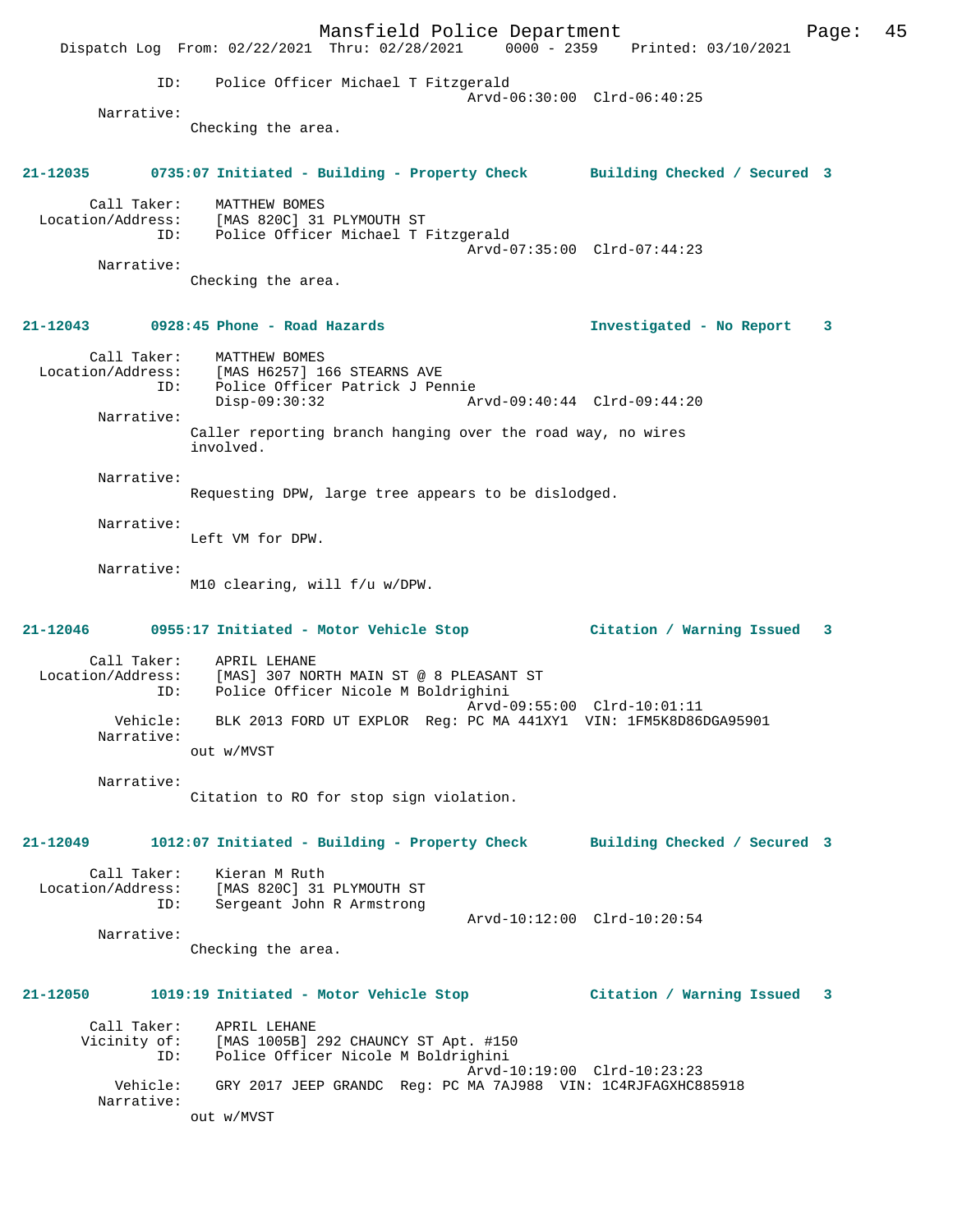Mansfield Police Department Form Page: 46 Dispatch Log From: 02/22/2021 Thru: 02/28/2021 0000 - 2359 Printed: 03/10/2021 Narrative: Citation to RO for red light violation. **21-12065 1238:13 Initiated - Building - Property Check Building Checked / Secured 3** Call Taker: APRIL LEHANE Location/Address: [MAS 820C] 31 PLYMOUTH ST ID: Sergeant John R Armstrong Arvd-12:38:00 Clrd-12:39:05 Narrative: Checking the area. **21-12070 1256:37 Phone - 911 Hang-ups & Verifications Cancelled Enroute 2**  Call Taker: MATTHEW BOMES Location/Address: [MAS] 333 SCHOOL ST<br>TD: Police Officer Nicol Police Officer Nicole M Boldrighini Disp-12:58:02 Clrd-12:59:28 Narrative: Accidentally dialed 911, she is waiting for her Lyft Driver. She is wearing a black jacket with a purple purse and is standing in the parking lot. Narrative: Party called back, her Lyft arrived, she is leaving the scene. **21-12082 1500:55 Initiated - Building - Property Check Building Checked / Secured 3** Call Taker: NICHOLAS GOYETTE Location/Address: [MAS 820C] 31 PLYMOUTH ST Sergeant John R Armstrong Arvd-15:00:00 Clrd-15:09:22 Narrative: Checking the area. **21-12087 1518:20 Initiated - Motor Vehicle Stop Citation / Warning Issued 3** Call Taker: APRIL LEHANE Location/Address: [MAS H1826] 255 HOPE ST @ 141 PRATT ST ID: Police Officer Nicole M Boldrighini Arvd-15:18:00 Clrd-15:23:43<br>Vehicle: 2018 Rea: PC MA 8YM264 2018 Reg: PC MA 8YM264 Narrative: out w/MVST Narrative: Citation issued to RO for inspection sticker. **21-12113 1823:06 Initiated - Building - Property Check Building Checked / Secured 3** Call Taker: NICHOLAS GOYETTE<br>Location/Address: [MAS 1041] 175 F ess: [MAS 1041] 175 FRUIT ST<br>ID: Police Officer David JI Police Officer David J Pepicelli Arvd-18:23:00 Clrd-18:37:39 Narrative: Checking the area. **21-12119 1837:43 Initiated - Building - Property Check Building Checked / Secured 3** Call Taker: NICHOLAS GOYETTE<br>Location/Address: [MAS 139] 265 FR ess: [MAS 139] 265 FRUIT ST<br>ID: Police Officer David J Police Officer David J Pepicelli Arvd-18:37:00 Clrd-18:40:31

Narrative: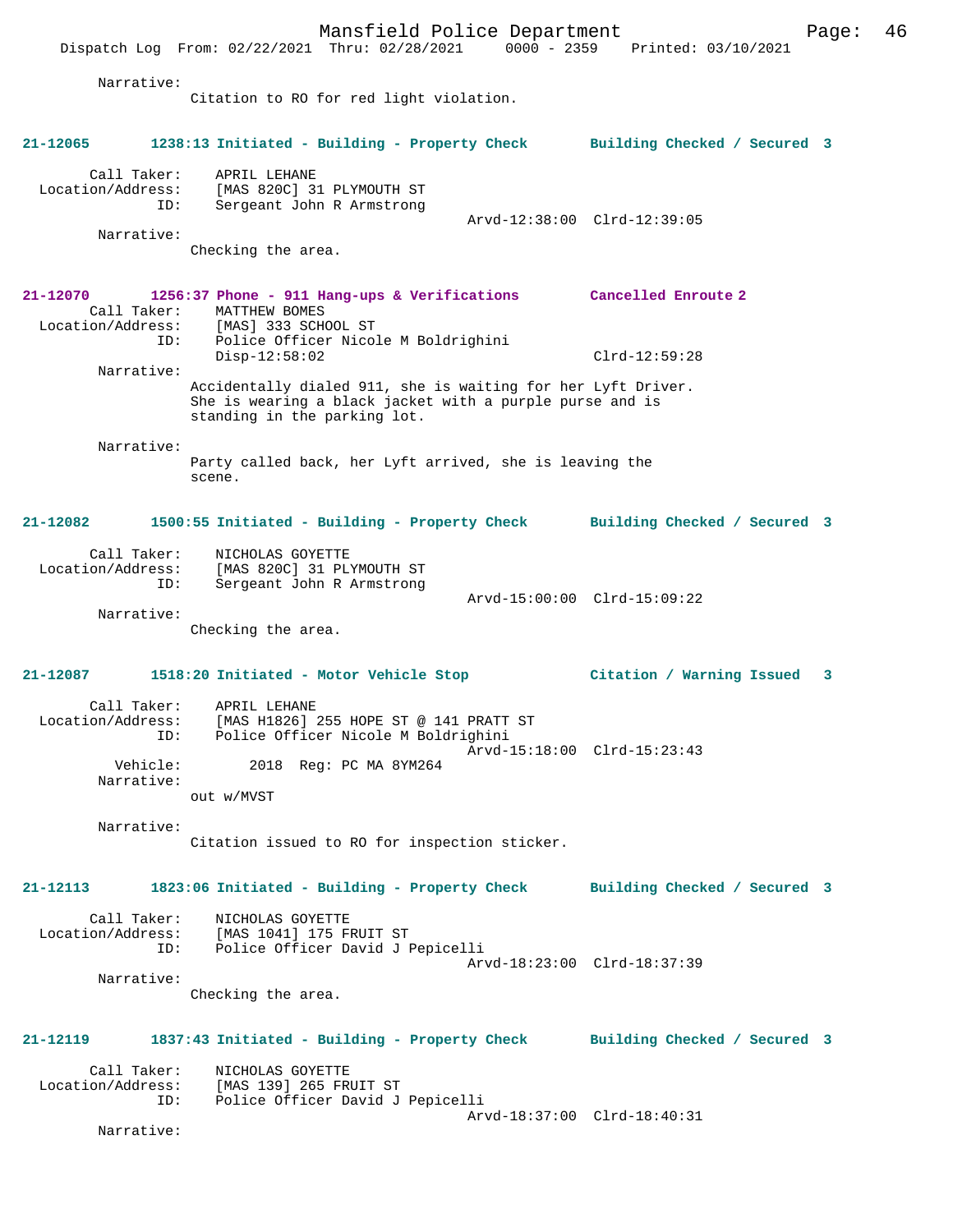Checking the area.

## **21-12122 1838:59 Phone - 911 Hang-ups & Verifications Unfounded/Unverifed 2** Call Taker: JEFFREY KEEFE Vicinity of: [MAS 4] 31 HAMPSHIRE ST ID: Police Officer William C Trudell Disp-18:43:17 Arvd-18:47:08 Clrd-18:55:59 Narrative: Checking on a 911 hang up. No answer on call back mutiple times. **21-12123 1841:15 Initiated - Building - Property Check Building Checked / Secured 3** Call Taker: Kieran M Ruth Location/Address: [MAS 139] 265 FRUIT ST ID: Police Officer David J Pepicelli Arvd-18:41:00 Clrd-18:41:36 Narrative: Checking the area. **21-12127 1847:41 Initiated - Building - Property Check Building Checked / Secured 3** Call Taker: JEFFREY KEEFE Vicinity of: [MAS 820C] 31 PLYMOUTH ST<br>TD: Police Officer Christopher ID: Police Officer Christopher D Sorge Arvd-18:47:00 Clrd-18:57:28 Narrative: Checking the area. **21-12129 1851:50 Phone - Assist Other Agency Referred to Other Agency 3** Call Taker: NICHOLAS GOYETTE Location/Address: [MAS] COPELAND DR ID: Police Officer David J Pepicelli Disp-18:52:06 Arvd-18:54:25 Clrd-18:56:11<br>ID: Police Officer Danielle C Titus

Narrative:

Narrative:

**21-12131 1857:08 Initiated - Building - Property Check Building Checked / Secured 3** Call Taker: NICHOLAS GOYETTE Location/Address: [MAS 411] 60 FORBES BLVD ID: Police Officer William C Trudell Arvd-18:57:00 Clrd-19:00:48 Narrative: Checking the area.

Disp-18:52:10 Clrd-18:56:13

Police Officer Danielle C Titus

## **21-12136 1916:19 Initiated - Motor Vehicle Stop Citation / Warning Issued 3**

|  |                                 | NICHOLAS GOYETTE | Call Taker:       |
|--|---------------------------------|------------------|-------------------|
|  | [MAS 305] 64 COPELAND DR        |                  | Location/Address: |
|  | Police Officer Patrick J Pennie |                  | TD:               |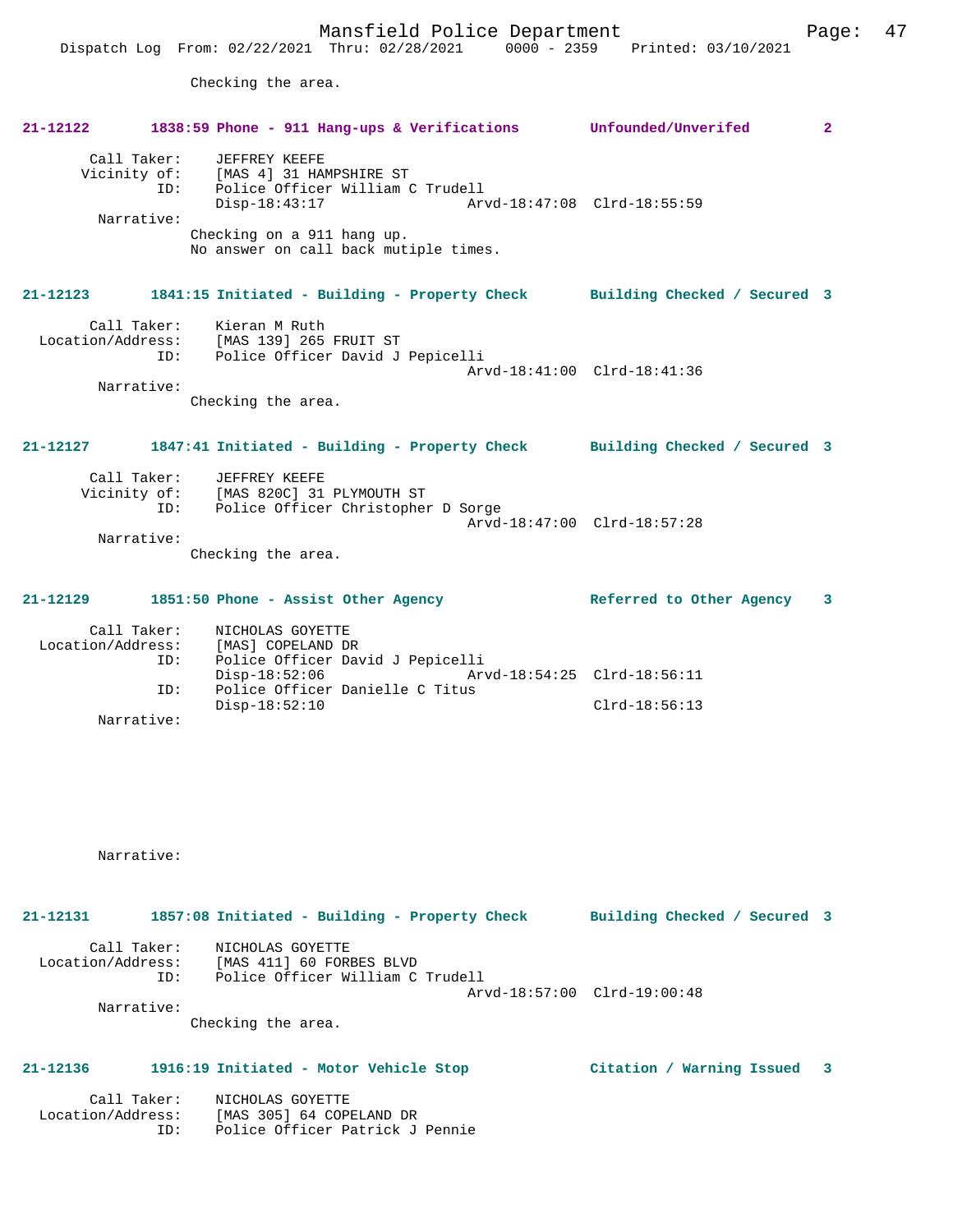Mansfield Police Department Page: 48 Dispatch Log From: 02/22/2021 Thru: 02/28/2021 0000 - 2359 Printed: 03/10/2021 Arvd-19:16:00 Clrd-19:22:24 Vehicle: BLU 2003 GMC UT ENVOY Reg: PC MA 6NR132 VIN: 1GKDT13S032175387 Narrative: Out with a mvst. RO cited for failure to inspect. **21-12137 1923:19 Phone - Assist Fire Department Referred to Other Agency 2** Call Taker: NICHOLAS GOYETTE Location/Address: [MAS] 43 HIGH ST Apt. #101 ID: Police Officer Danielle C Titus Disp-19:24:06 Arvd-19:26:58 Clrd-19:34:01 Narrative: Assisting the FD with a fire related incident. Nature: smoke alarm sounding, no smoke or fire **21-12138 1929:36 Initiated - Parking Violations Unfounded/Unverifed 3** Call Taker: NICHOLAS GOYETTE Location/Address: [MAS 262] 60 OAKLAND ST ID: Police Officer David J Pepicelli Arvd-19:29:00 Clrd-19:31:29 Narrative: Out for a parking complaint Narrative: Clear, nothing found **21-12145 2021:48 Initiated - Building - Property Check Building Checked / Secured 3** Call Taker: NICHOLAS GOYETTE Location/Address: [MAS 281A] 1 CROCKER ST ID: Police Officer Danielle C Titus Arvd-20:21:00 Clrd-20:30:40 Narrative: Checking the area. **21-12146 2029:00 Initiated - Building - Property Check Building Checked / Secured 3** Call Taker: NICHOLAS GOYETTE Location/Address: [MAS 927] 50 PLYMOUTH ST ID: Police Officer Patrick J Pennie Arvd-20:29:00 Clrd-20:40:02 Narrative: Checking the area. **21-12148 2039:41 Initiated - Building - Property Check Building Checked / Secured 3** Call Taker: NICHOLAS GOYETTE Location/Address: [MAS 820C] 31 PLYMOUTH ST Police Officer Christopher D Sorge Arvd-20:39:00 Clrd-20:49:06 Narrative: Checking the area. **21-12158 2120:18 Initiated - Building - Property Check Building Checked / Secured 3** Call Taker: NICHOLAS GOYETTE Location/Address: [MAS 987A] 125 HIGH ST Apt. #1-4 ID: Police Officer Danielle C Titus Arvd-21:20:00 Clrd-21:25:15 Narrative: Checking the area.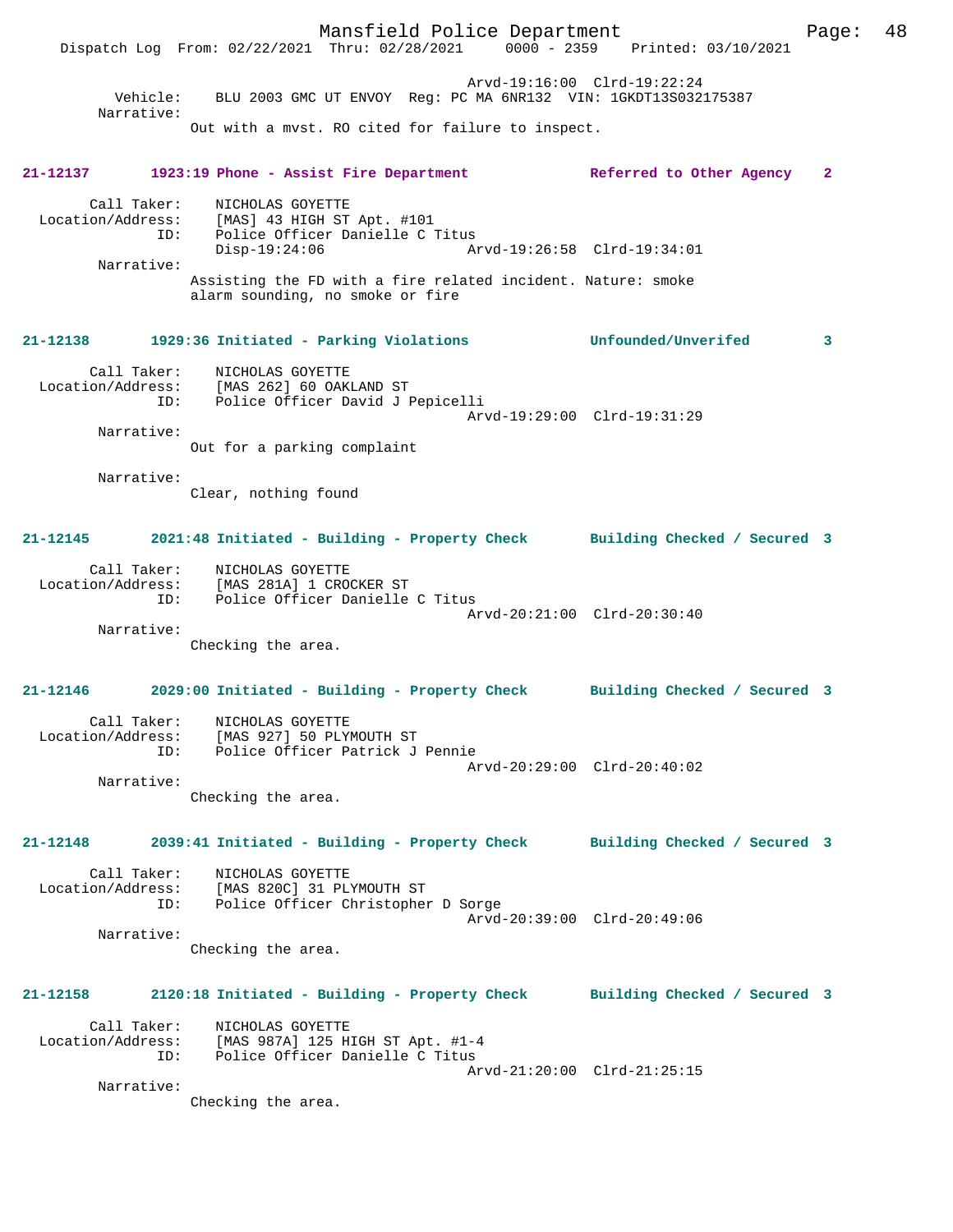Mansfield Police Department Page: 49 Dispatch Log From: 02/22/2021 Thru: 02/28/2021 0000 - 2359 Printed: 03/10/2021 **21-12159 2143:40 Initiated - Motor Vehicle Stop Services Rendered 3**  Call Taker: <br> NICHOLAS GOYETTE<br>
Location/Address: [MAS] 1 MANSFIELI [MAS] 1 MANSFIELD AVE ID: Police Officer Danielle C Titus Arvd-21:43:00 Clrd-22:06:50 ID: Police Officer William C Trudell Disp-21:48:52 Arvd-21:50:51 Clrd-22:01:54<br>ID: Sergeant Jeffrey G Bombard Sergeant Jeffrey G Bombard<br>Disp-21:50:05 Disp-21:50:05 Arvd-21:50:07 Clrd-22:01:53<br>Vehicle: BLK 2012 NISS MURANO Reg: PC MA 763CA2 VIN: JN8AZ1MW3CW2 BLK 2012 NISS MURANO Reg: PC MA 763CA2 VIN: JN8AZ1MW3CW224772 Narrative: Out with a mvst Narrative: M12 requesting a second unit Narrative: M12 reports party is lost, verbal for wrong way down a one way. Party will follow M12 back to Red Roof **21-12164 2206:59 Initiated - Building - Property Check Building Checked / Secured 3** Call Taker: NICHOLAS GOYETTE Location/Address: [MAS 840] 280 SCHOOL ST ID: Police Officer Patrick J Pennie Arvd-22:06:00 Clrd-22:20:33 Narrative: Checking the area. **21-12165 2210:19 Initiated - Building - Property Check Building Checked / Secured 3** Call Taker: NICHOLAS GOYETTE Location/Address: [MAS 1015] 30 CHAUNCY ST ID: Police Officer Danielle C Titus Arvd-22:10:00 Clrd-22:22:12 Narrative: Checking the area. **For Date: 02/28/2021 - Sunday 21-12187 0122:48 Initiated - Building - Property Check Building Checked / Secured 3** Call Taker: JEFFREY KEEFE Vicinity of: [MAS 65] 30 CHAUNCY ST ID: Police Officer Christopher D Sorge Arvd-01:22:00 Clrd-01:31:35 Narrative: Checking the area. **21-12188 0124:26 Initiated - Building - Property Check Building Checked / Secured 3** Call Taker: JEFFREY KEEFE Vicinity of: [MAS] 4 ERICK RD @ 15 BONNEY LN

 ID: Police Officer Meghan Birnie Arvd-01:24:00 Clrd-01:32:38 Narrative: Checking the area.

**21-12192 0128:06 Initiated - Building - Property Check Services Rendered 3**  Call Taker: JEFFREY KEEFE<br>Vicinity of: [MAS] 900 SOU of: [MAS] 900 SOUTH MAIN ST<br>ID: Sergeant Jeffrey G Bomba Sergeant Jeffrey G Bombard Arvd-01:28:00 Clrd-01:32:00

Narrative: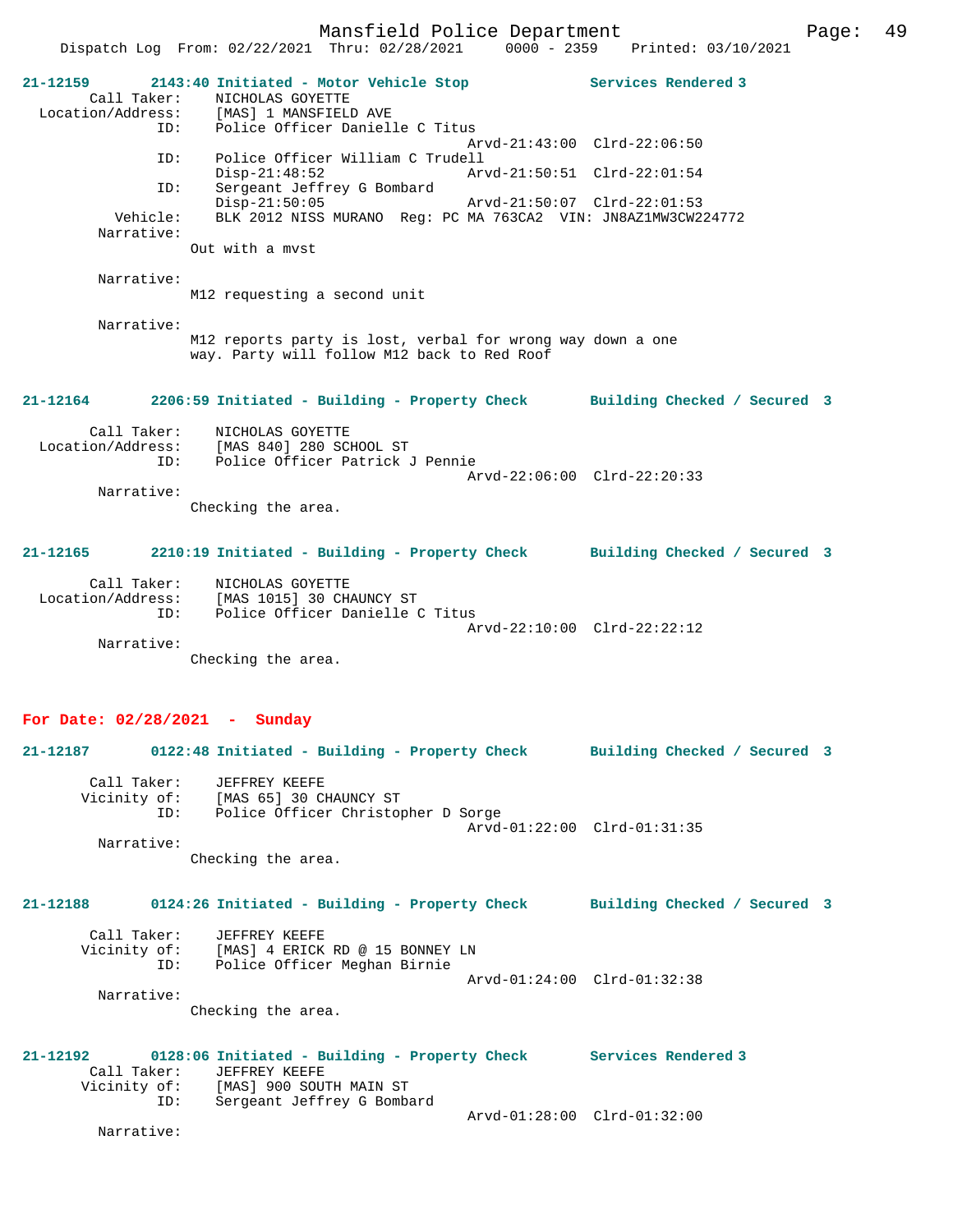Dispatch Log From: 02/22/2021 Thru: 02/28/2021 0000 - 2359 Printed: 03/10/2021

Checking the area.

| 21-12193                                         | 0132:07 Initiated - Building - Property Check Building Checked / Secured 3                                                                                                                                                                                           |                              |   |  |
|--------------------------------------------------|----------------------------------------------------------------------------------------------------------------------------------------------------------------------------------------------------------------------------------------------------------------------|------------------------------|---|--|
| Call Taker:<br>ID:                               | JEFFREY KEEFE<br>Vicinity of: [MAS 1040] 10 RESERVOIR ST Apt. #ST<br>Sergeant Jeffrey G Bombard                                                                                                                                                                      | Arvd-01:32:00 Clrd-01:36:17  |   |  |
| Narrative:                                       | Checking the area.                                                                                                                                                                                                                                                   |                              |   |  |
| Call Taker:<br>Narrative:                        | 21-12195 0136:28 Initiated - Building - Property Check Spoken To<br>JEFFREY KEEFE<br>Vicinity of: [MAS 2] 60 FORBES BLVD<br>ID: Police Officer Christopher D Sorge<br>Vehicle: GRY 2012 HOND SD CIVIC Req: PC MA 1MM438 VIN: 2HGFG3B84CH504546<br>Checking the area. | Arvd-01:36:00 Clrd-01:43:51  | 3 |  |
| Narrative:                                       |                                                                                                                                                                                                                                                                      |                              |   |  |
|                                                  | Investigating unoccupied vehicle parked in the lot.                                                                                                                                                                                                                  |                              |   |  |
|                                                  | Refer To Field Int: 21MAS-22-FI                                                                                                                                                                                                                                      |                              |   |  |
| 21-12196                                         | 0140:21 Initiated - Building - Property Check Building Checked / Secured 3                                                                                                                                                                                           |                              |   |  |
| Call Taker:<br>Vicinity of:<br>ID:<br>Narrative: | JEFFREY KEEFE<br>[MAS] COPELAND DR<br>Sergeant Jeffrey G Bombard<br>Checking the area.                                                                                                                                                                               | Arvd-01:40:00 Clrd-01:51:40  |   |  |
|                                                  |                                                                                                                                                                                                                                                                      |                              |   |  |
| Call Taker:<br>Location/Address:<br>ID:          | 21-12199 0155:18 911 - Disturbance / Gathering<br>JEFFREY KEEFE<br>[MAS H5835] 450 MILL ST<br>Police Officer Meghan Birnie                                                                                                                                           | Spoken To                    | 1 |  |
|                                                  | $Disp-01:56:53$                                                                                                                                                                                                                                                      | Arvd-02:02:41 Clrd-02:10:16  |   |  |
| ID:                                              | Sergeant Jeffrey G Bombard<br>$Disp-01:56:57$                                                                                                                                                                                                                        | Arvd-02:03:52 Clrd-02:10:20  |   |  |
| ID:                                              | Sergeant John R Armstrong<br>$Disp-02:05:09$                                                                                                                                                                                                                         | Arvd-02:05:15 Clrd-02:10:24  |   |  |
| Narrative:                                       | 911 open line call disturbance in the background.                                                                                                                                                                                                                    |                              |   |  |
|                                                  |                                                                                                                                                                                                                                                                      |                              |   |  |
| Narrative:                                       | Spoke to male party all checks okay.                                                                                                                                                                                                                                 |                              |   |  |
| 21-12213                                         | 0224:47 Initiated - Building - Property Check                                                                                                                                                                                                                        | Building Checked / Secured 3 |   |  |
| Call Taker:<br>Vicinity of:<br>ID:               | JEFFREY KEEFE<br>[MAS 1002] 250 EAST ST<br>Police Officer Meghan Birnie                                                                                                                                                                                              | Arvd-02:24:00 Clrd-02:39:52  |   |  |
| Narrative:                                       | Checking the area.                                                                                                                                                                                                                                                   |                              |   |  |
|                                                  |                                                                                                                                                                                                                                                                      |                              |   |  |
| 21-12219<br>Call Taker:<br>Vicinity of:          | 0233:32 Initiated - Building - Property Check<br>JEFFREY KEEFE<br>[MAS 4] 31 HAMPSHIRE ST<br>Police Officer Christopher D Sorge                                                                                                                                      | Services Rendered 3          |   |  |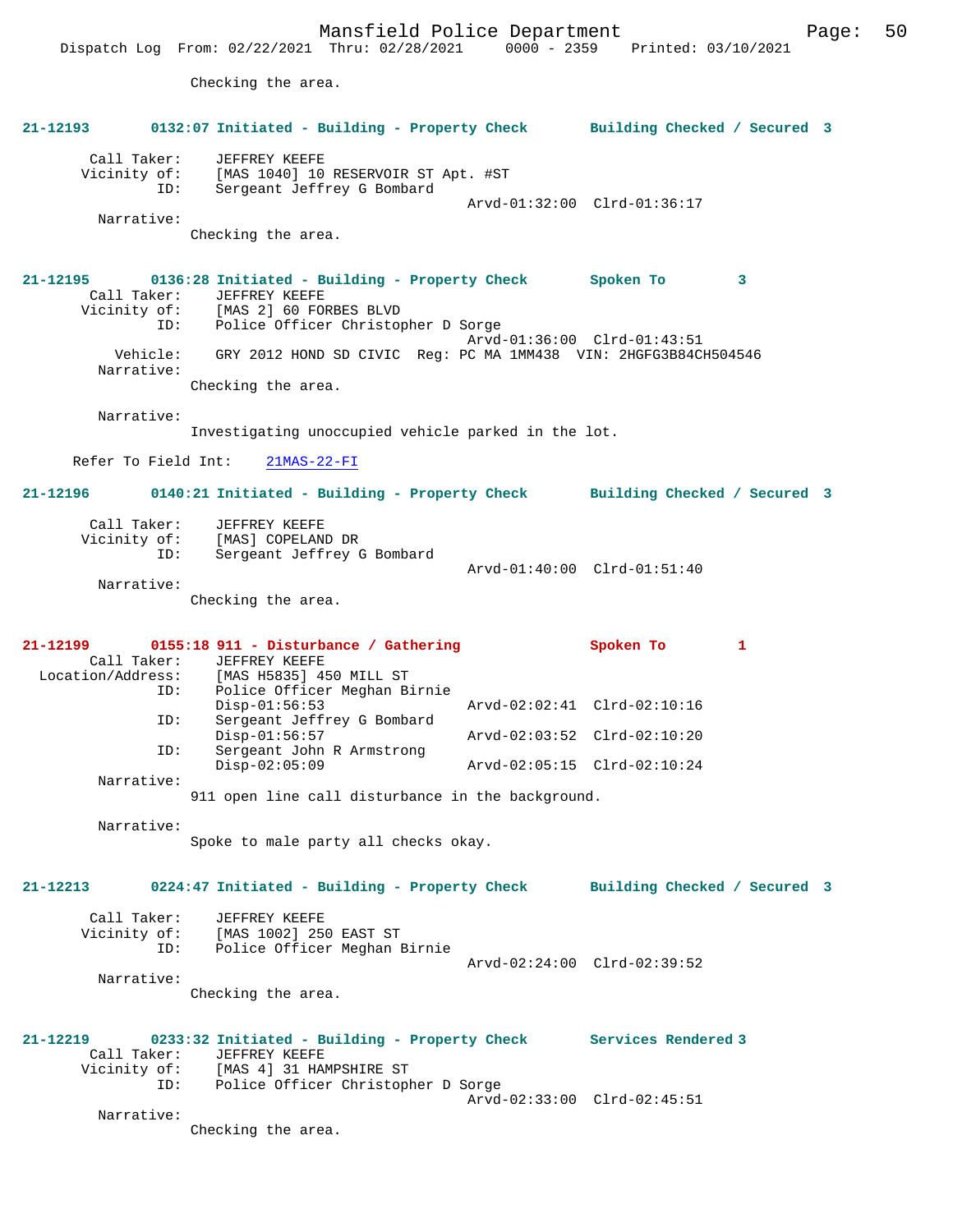Narrative:

clear

**21-12222 0235:54 Initiated - Building - Property Check Services Rendered 3**  Call Taker: JEFFREY KEEFE Vicinity of: [MAS 281A] 1 CROCKER ST ID: Sergeant Jeffrey G Bombard Arvd-02:35:00 Clrd-02:43:30 Narrative: Checking the area. **21-12225 0239:42 Initiated - Building - Property Check Building Checked / Secured 3** Call Taker: JEFFREY KEEFE Vicinity of: [MAS 982] 111 HOPE ST ID: Police Officer Meghan Birnie Arvd-02:39:00 Clrd-02:48:34 Narrative: Checking the area. **21-12230 0305:49 Initiated - Parking Violations Building Checked / Secured 3** Call Taker: JEFFREY KEEFE Vicinity of: [MAS 1039] 242 NORTH MAIN ST ID: Sergeant Jeffrey G Bombard Arvd-03:05:00 Clrd-03:06:59 Narrative: Parking violations check. No violations to report. **21-12231 0307:09 Initiated - Building - Property Check Building Checked / Secured 3** Call Taker: JEFFREY KEEFE Vicinity of: [MAS 895] 175 FRUIT ST ID: Police Officer Meghan Birnie Arvd-03:07:00 Clrd-03:12:01 Narrative: Checking the area. **21-12232 0312:16 Initiated - Building - Property Check Services Rendered 3**  Call Taker: JEFFREY KEEFE<br>Location/Address: [MAS 139] 265 Location/Address: [MAS 139] 265 FRUIT ST ID: Police Officer Meghan Birnie Arvd-03:12:00 Clrd-03:23:08 Narrative: Checking the area. **21-12233 0316:47 Initiated - Building - Property Check Services Rendered 3**  Call Taker: JEFFREY KEEFE Vicinity of: [MAS 820C] 31 PLYMOUTH ST ID: Police Officer Joshua S Ellender Arvd-03:16:00 Clrd-03:26:57 Narrative: Checking the area. **21-12234 0326:17 Initiated - Building - Property Check Services Rendered 3**  Call Taker: JEFFREY KEEFE<br>Location: [MAS] HAMPTON Lon: [MAS] HAMPTON INN<br>ID: Police Officer Chr Police Officer Christopher D Sorge Arvd-03:26:00 Clrd-03:28:00 Narrative: Checking the area.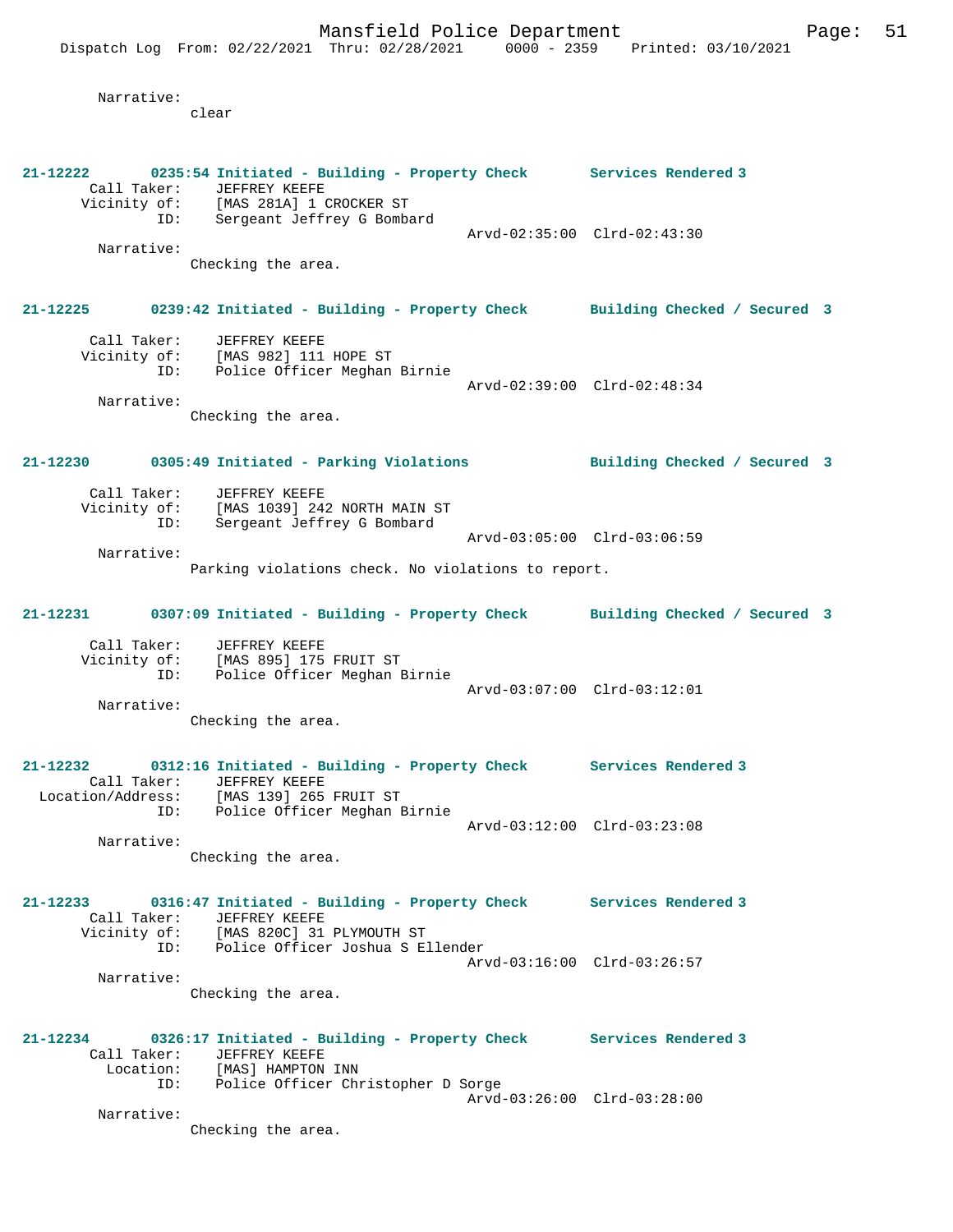**21-12235 0328:10 Initiated - Building - Property Check Services Rendered 3**  Call Taker: JEFFREY KEEFE Location: [MAS] COMFORT INN ID: Police Officer Christopher D Sorge Arvd-03:28:00 Clrd-03:38:41 Narrative: Checking the area. **21-12236 0342:06 Initiated - Building - Property Check Services Rendered 3**  Call Taker: JEFFREY KEEFE<br>Vicinity of: [MAS 4] 31 HAM Vicinity of: [MAS 4] 31 HAMPSHIRE ST ID: Police Officer Christopher D Sorge Arvd-03:42:00 Clrd-03:47:12 Narrative: Checking the area. **21-12237 0545:34 Initiated - Building - Property Check Services Rendered 3**  Call Taker: Michael Mezhberg Location/Address: [MAS 820C] 31 PLYMOUTH ST ID: Police Officer Joshua S Ellender Arvd-05:45:00 Clrd-06:00:14 Narrative: Checking the area. **21-12250 0746:18 Initiated - Building - Property Check Building Checked / Secured 3** Call Taker: Jarred Kohler Location/Address: [MAS 820C] 31 PLYMOUTH ST ID: Police Officer Joshua S Ellender Arvd-07:46:00 Clrd-07:58:50 Narrative: Checking the area. **21-12254 0823:37 Initiated - Motor Vehicle Stop Citation / Warning Issued 3** Call Taker: CARLY MORIARTY Vicinity of: [MAS] 100 RTE 140 SB @ 280 SCHOOL ST ID: Police Officer Nicole M Boldrighini Arvd-08:23:00 Clrd-08:26:48 Vehicle: GRY 2017 SUBA WRX Reg: PC MA 1AJ849 VIN: JF1VA1E69H9816515 Narrative: out w/MVST Narrative: Citation for sticker. **21-12265 0926:06 Initiated - Building - Property Check Building Checked / Secured 3** Call Taker: CARLY MORIARTY Location/Address: [MAS 820C] 31 PLYMOUTH ST ID: Police Officer Joshua S Ellender Arvd-09:26:00 Clrd-09:41:56 Narrative: Checking the area. **21-12295 1141:20 Phone - Assist Other Agency Services Rendered 3**  Call Taker: Jarred Kohler Location/Address: [MAS H5857] 7 MYSTIC LN ID: Police Officer Nicole M Boldrighini Disp-11:43:12 Arvd-12:00:11 Clrd-12:01:57 Narrative: Walpole PD requesting notification for attached party for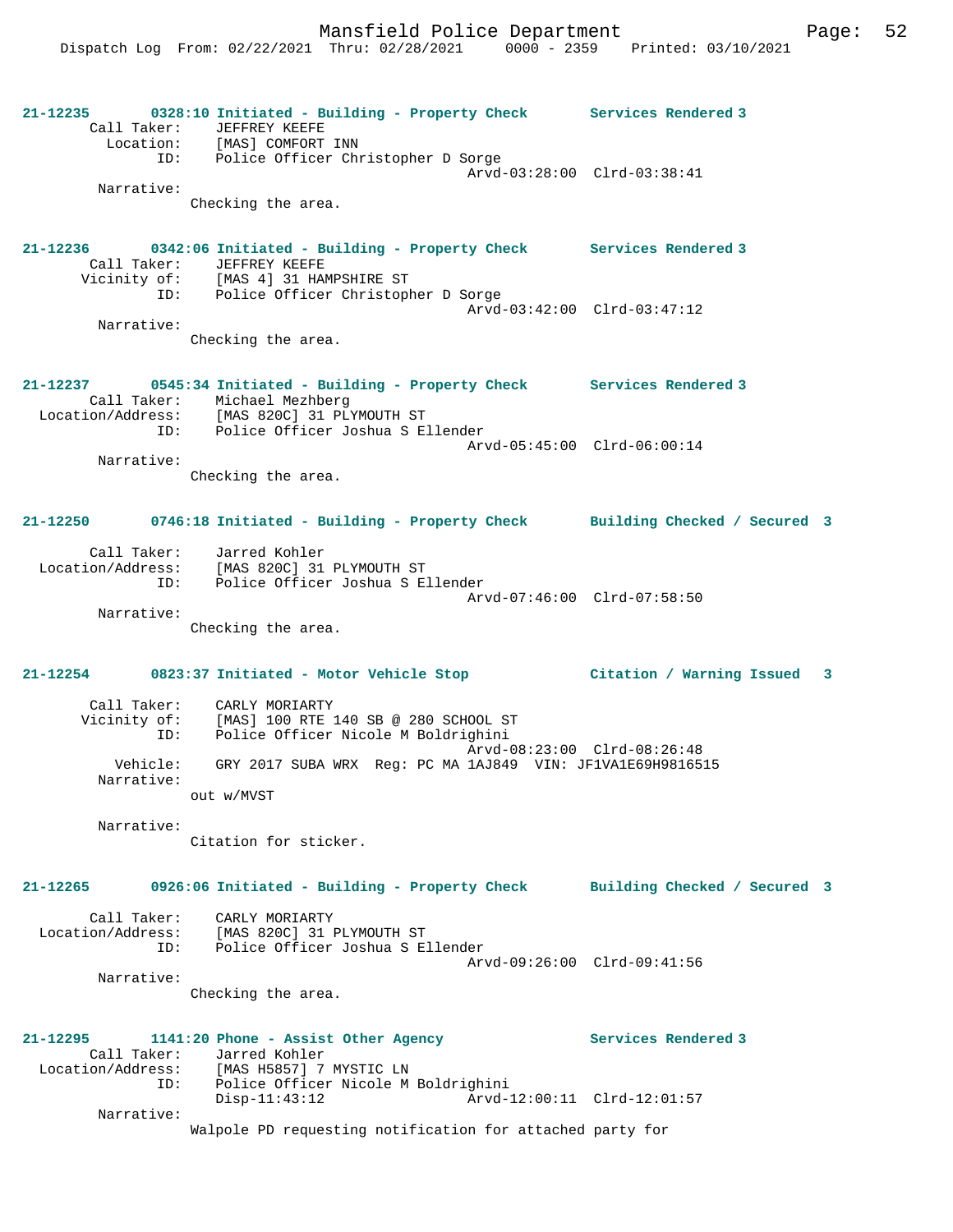Mansfield Police Department Fage: 53 Dispatch Log From: 02/22/2021 Thru: 02/28/2021 0000 - 2359 Printed: 03/10/2021 property found in Walpole, have party contact walpole PD. Narrative: Information passed on to party's mother. **21-12299 1201:32 Phone - Assist Fire Department Referred to Other Agency 2** Call Taker: CARLY MORIARTY Location/Address: [MAS] 26 NORTH MAIN ST Apt. #2 ID: Police Officer Gregg S Kennedy Disp-12:03:15 Arvd-12:05:26 Clrd-12:13:00 Narrative: Assisting the FD with a fire related incident. Nature: dryer fire Narrative: FD to handle. **21-12302 1218:15 Initiated - Building - Property Check Building Checked / Secured 3** Call Taker: CARLY MORIARTY Location/Address: [MAS 820C] 31 PLYMOUTH ST ID: Police Officer Joshua S Ellender Arvd-12:18:00 Clrd-12:37:47 Narrative: Checking the area. **21-12305 1241:21 Initiated - Building - Property Check Building Checked / Secured 3** Call Taker: CARLY MORIARTY Location/Address: [MAS 907E] 390 WEST ST ID: Police Officer Nicole M Boldrighini Arvd-12:41:00 Clrd-12:49:01 Narrative: Checking the area. **21-12331 1510:54 Alarm - Assist Fire Department Services Rendered 2**  Call Taker: CARLY MORIARTY Location/Address: [MAS] 50 MAPLE ST ID: Police Officer Patrick J Pennie Disp-15:11:37 Arvd-15:18:45 Clrd-15:26:17 Narrative: Assisting the FD with a fire related incident. Nature: fire alarm **21-12334 1529:24 Initiated - Building - Property Check Building Checked / Secured 3** Call Taker: CARLY MORIARTY Location/Address: [MAS 820C] 31 PLYMOUTH ST<br>TD: Police Officer Joshua S.E. ID: Police Officer Joshua S Ellender Arvd-15:29:00 Clrd-16:47:24 Narrative: Checking the area. **21-12335 1550:30 Phone - 911 Hang-ups & Verifications Confirmed misdial/Accdntl Call 2**  Call Taker: Jarred Kohler Location/Address: [MAS 4] 31 HAMPSHIRE ST Apt. #282 ID: Police Officer William C Trudell Disp-15:53:04 Clrd-15:53:53<br>ID: Police Officer Andrew J Kelley Police Officer Andrew J Kelley<br>Disp-15:53:45 Arvd-16:05:20 Clrd-16:15:31 Narrative: Checking on a 911 hang up. No response or room number. Check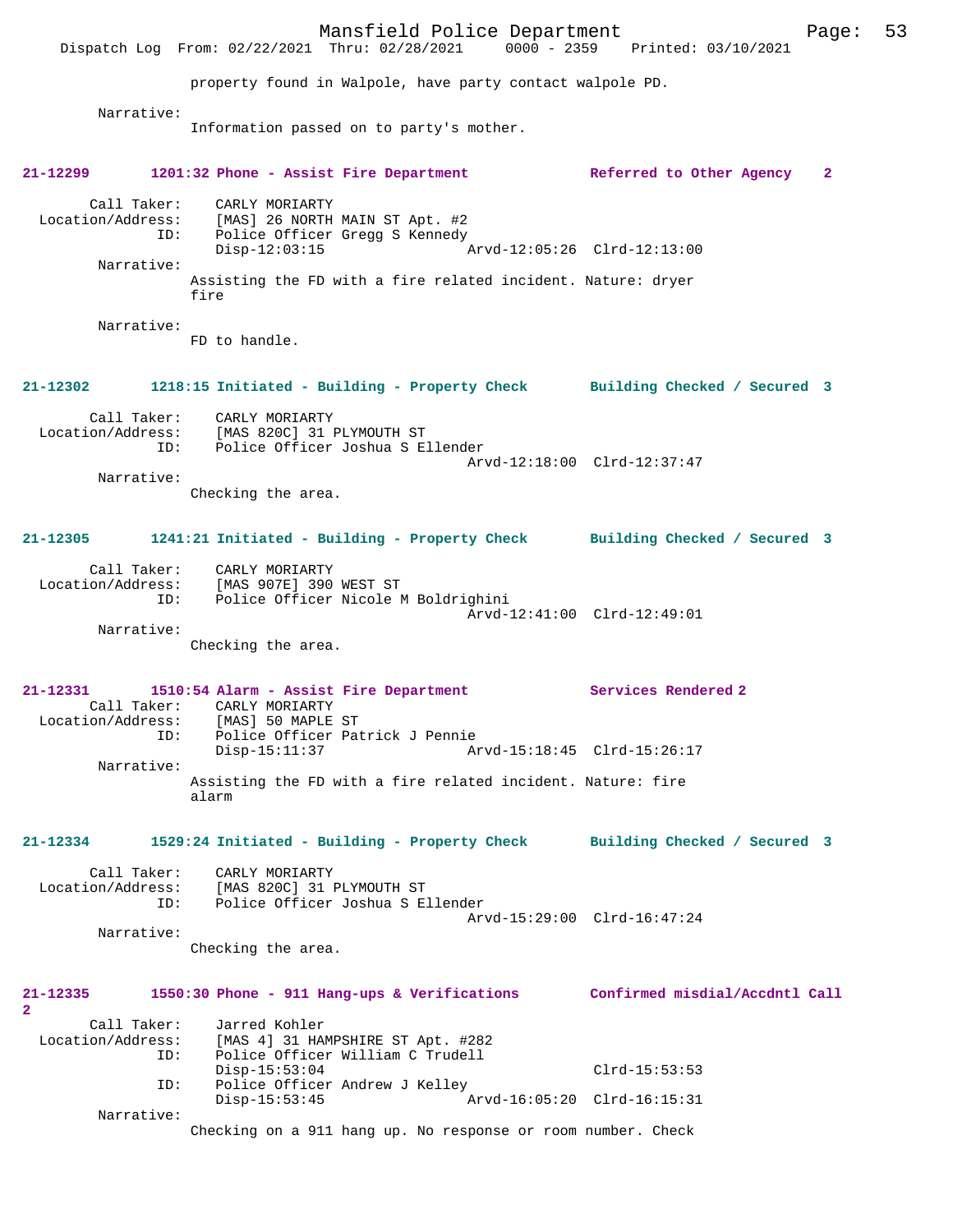Mansfield Police Department Fage: 54 Dispatch Log From: 02/22/2021 Thru: 02/28/2021 0000 - 2359 Printed: 03/10/2021 with the front desk. Narrative: M13 spoke with front desk. Call came from rm 282, checking the room to make sure everything checks out. Narrative: M13 spoke with party. Everything checks out. **21-12351 1710 Initiated - Building - Property Check Building Checked / Secured 3** Call Taker: Police Officer Andrew J Kelley<br>Location/Address: [MAS 982] 111 HOPE ST Location (Address: [MAS 982] 111 HOPE ST<br>ID: Police Officer Andrew Police Officer Andrew J Kelley Arvd-17:10:50 Clrd-17:31:27 Narrative: Checking the area. **21-12356 1731:34 Initiated - Motor Vehicle Stop Citation / Warning Issued 3** Call Taker: Kieran M Ruth Location/Address: [MAS] 91 CHAUNCY ST @ 6 HIGHLAND AVE ID: Police Officer Andrew J Kelley Arvd-17:31:00 Clrd-17:35:31 Vehicle: BLK 2014 GMC YUKONX Reg: PC MA 4EK570 VIN: 1GKS2KE7XER143842 Narrative: MV stop Narrative: Cited for speed **21-12358 1738:23 Initiated - Building - Property Check Services Rendered 3**  Call Taker: Kieran M Ruth Location/Address: [MAS 840] 280 SCHOOL ST ID: Police Officer Jay J Sparrow Arvd-17:38:00 Clrd-17:49:41 Narrative: Checking the area. **21-12359 1743:20 Initiated - Motor Vehicle Stop Citation / Warning Issued 3** Call Taker: Kieran M Ruth Location/Address: [MAS] 173 CHAUNCY ST @ 12 PERKINS AVE ID: Police Officer Andrew J Kelley Arvd-17:43:00 Clrd-17:48:33 Vehicle: BLK 2020 JEEP UT Reg: PAS IL FP127209 VIN: 1C4HJXDG1LW298575 Narrative: MV stop Narrative: Verbal for speed **21-12363 1752:23 Initiated - Motor Vehicle Stop Citation / Warning Issued 3** Call Taker: Jarred Kohler Location/Address: [MAS] COPELAND DR ID: Police Officer Andrew J Kelley Arvd-17:52:00 Clrd-17:56:43 Vehicle: GRY 2010 KIA CO FORTE Reg: PC MA 3PMM11 VIN: KNAFW6A36A5294896 Narrative: out with mvst Narrative: citation issued to the RO for speed and lights vio.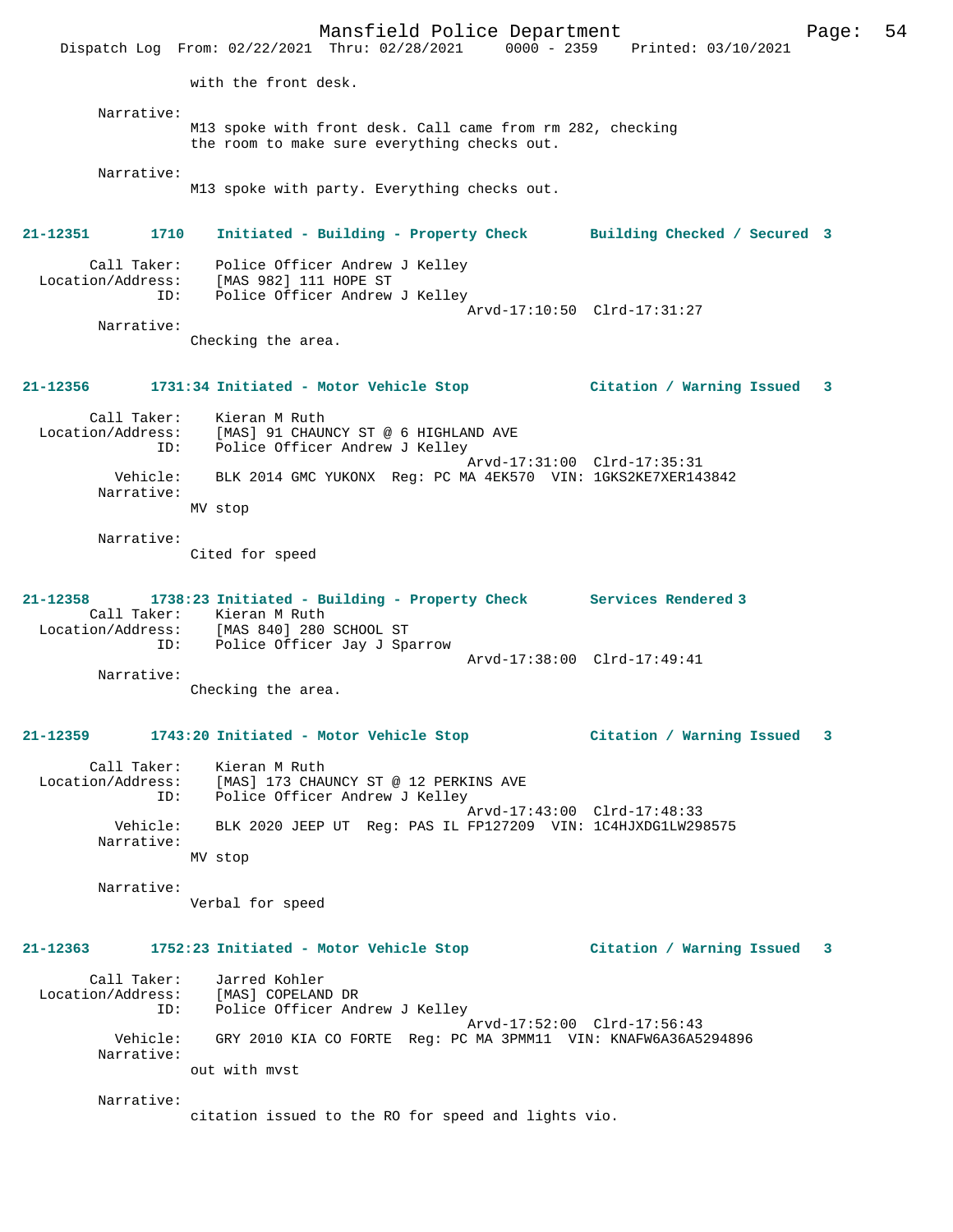| 21-12364<br>Call Taker:          | 1758:43 Phone - Erratic Oper MV / Road Rage<br>Jarred Kohler<br>Location/Address: [MAS] SPRING ST<br>ID: Police Officer William C Trudell | Spoken To<br>3                 |
|----------------------------------|-------------------------------------------------------------------------------------------------------------------------------------------|--------------------------------|
|                                  | $Disp-18:01:06$<br>Arvd-18:08:57 Clrd-18:10:30                                                                                            |                                |
| ID:<br>Vehicle:                  | Police Officer Andrew J Kelley<br>Disp-18:07:41<br>BLK 2013 NISS SD ALTIMA Reg: PC AZ BYN0115 VIN: 1N4AL2EP3DC280861                      |                                |
| Narrative:                       | caller reporting a possible drunk driver. Black 4 door<br>sedan. Bynd115 IL                                                               |                                |
| Narrative:                       |                                                                                                                                           |                                |
|                                  | vehicle had pulled into the store.                                                                                                        |                                |
| Narrative:                       | units off with the vehicle.                                                                                                               |                                |
| Narrative:                       | M13 spoke with the RO of the vehicle, no signs of<br>impairment. Party sent on their way.                                                 |                                |
| $21 - 12365$                     | 1801:22 Initiated - Motor Vehicle Stop                                                                                                    | Citation / Warning Issued 3    |
| Call Taker:                      | Jarred Kohler<br>Location/Address: [MAS] COPELAND DR<br>ID: Police Officer Andrew J Kelley                                                |                                |
| ID:                              | Police Officer Andrew J Kelley                                                                                                            | Arvd-18:01:00 Clrd-18:03:10    |
| Vehicle:<br>Narrative:           | $Disp-18:03:40$<br>Arvd-18:06:57 Clrd-18:07:35<br>GRY 2017 TOYT COROLL Req: PC MA 9RM654 VIN: 2T1BURHE2HC903401                           |                                |
|                                  | out with myst.                                                                                                                            |                                |
| Narrative:                       | citation issued for speed to the RO.                                                                                                      |                                |
| 21-12366<br>$\overline{a}$       | 1807:14 911 - 911 Hang-ups & Verifications Confirmed misdial/Accdntl Call                                                                 |                                |
| Call Taker:<br>Location/Address: | MATTHEW BOMES<br>[MAS] 126 FRANKLIN ST                                                                                                    |                                |
| ID:                              | Police Officer Danielle C Titus<br>$Disp-18:08:22$                                                                                        | Arvd-18:15:42 Clrd-18:15:45    |
| Vehicle:<br>Narrative:           | BLK 2013 NISS SD ALTIMA Reg: PC AZ BYN0115 VIN: 1N4AL2EP3DC280861                                                                         |                                |
|                                  | Checking on a 911 hang up spoke to caller having problem<br>with her cell phone will meet at the door                                     |                                |
| Narrative:                       | M12 confirmed accidental.                                                                                                                 |                                |
| $21 - 12368$                     | 1817:16 Initiated - Building - Property Check                                                                                             | Building Checked / Secured 3   |
| Call Taker:<br>Location/Address: | Jarred Kohler<br>[MAS 820C] 31 PLYMOUTH ST                                                                                                |                                |
| ID:                              | Police Officer David W Kinahan                                                                                                            | Arvd-18:17:00 Clrd-18:32:19    |
| Narrative:                       | Checking the area.                                                                                                                        |                                |
|                                  |                                                                                                                                           |                                |
| 21-12381                         | 1924:49 Other - Assist Fire Department                                                                                                    | Referred to Other Agency<br>-2 |
| Call Taker:<br>Location/Address: | TARA LAKO<br>[MAS] 50 MAPLE ST                                                                                                            |                                |
| ID:                              | Police Officer Danielle C Titus                                                                                                           |                                |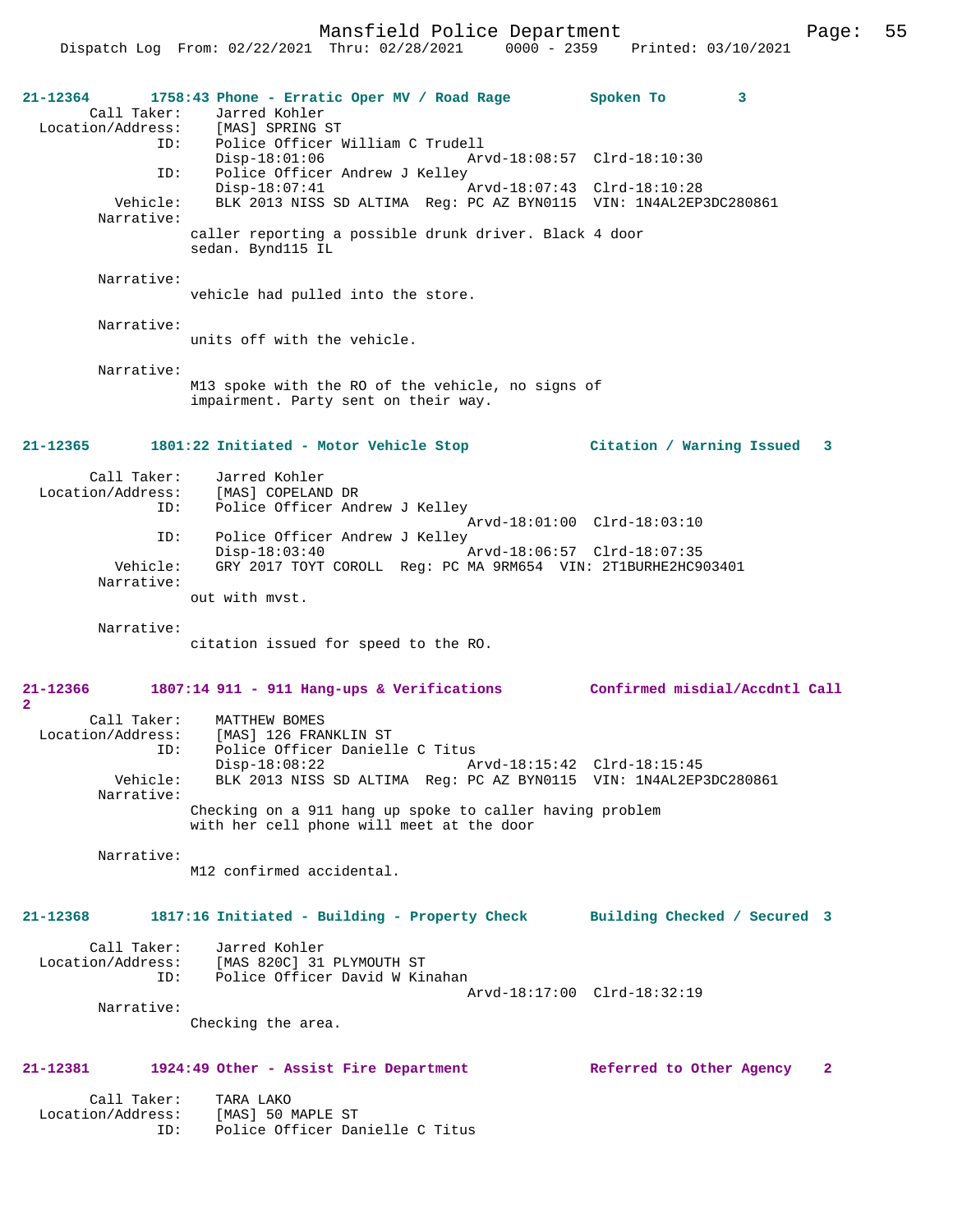Mansfield Police Department Page: 56 Dispatch Log From: 02/22/2021 Thru: 02/28/2021 Disp-19:26:09 Clrd-19:27:03 ID: Police Officer Jay J Sparrow Disp-19:26:59 Arvd-19:31:14 Clrd-19:42:06 Narrative: Assisting the FD with a fire related incident. Nature: Masterbox activation **21-12393 2025:36 Phone - Well Being Check Services Rendered 3**  Call Taker: Michael Mezhberg<br>Location/Address: [MAS 418B] 23 FR ess: [MAS 418B] 23 FRANCIS AVE<br>ID: Police Officer Danielle C Police Officer Danielle C Titus<br>Disp-20:32:09 A Disp-20:32:09 Arvd-20:35:03 Clrd-21:24:34<br>ID: Police Officer Jav J Sparrow Police Officer Jay J Sparrow Disp-20:32:13 Arvd-20:41:20 Clrd-21:24:32<br>TD: Police Officer Andrew J Kelley Police Officer Andrew J Kelley<br>Disp-21:14:25 Disp-21:14:25 Arvd-21:14:27 Clrd-21:24:35<br>Vehicle: WHI 2020 HYUN UT TUCSON Reg: PC MA 3HMP31 VIN: KM8J3CA46 WHI 2020 HYUN UT TUCSON Reg: PC MA 3HMP31 VIN: KM8J3CA46LU200923 Narrative: RP states she dropped off her neice at this address (unk apartment). Female has not been answering phone which is unusual for the female. Narrative: Last spoke with party at 1300. Narrative: RP will meet officers outside in a White Hyundai Tuscon Narrative: Ofc Sparrow reports they are checking the area for the female and the male. RP believed the apartment may have been # no male with name provided living at that apartment. Description of female: Narrative: Ofc Sparrow reports the RP has now gotten in touch with the niece, her phone was dead and did not receive any calls or messages. **21-12394 2032:46 Phone - Suspicious Actv / Persn / Veh Spoken To 2**  Call Taker: Robert Stewart<br>Location/Address: [MAS H1306] 43 ess: [MAS H1306] 43 SOUTH WALNUT ST<br>ID: Police Officer Andrew J Kelley Police Officer Andrew J Kelley Disp-20:37:44 Arvd-20:43:50 Clrd-20:57:31 Narrative: Caller reporting that 2 males were possibly stealing two pink bags from her neighbors front yard. Caller states its the males were in a silver car. Car is no longer there. Left heading possibly towards Attleboro. Possible plate IP688 Narrative: Ofc Kelley checked the area for the vehicle, unfounded. Ofc Kelley spoke with the RP and reports the pink bag was put out at the road, abandoned property. **21-12398 2102:17 Initiated - Building - Property Check Building Checked / Secured 3** Call Taker: TARA LAKO<br>Location/Address: [MAS 1015 ess: [MAS 1015] 30 CHAUNCY ST<br>TD: Police Officer Andrew JJ Police Officer Andrew J Kelley Arvd-21:02:00 Clrd-21:14:02 Narrative: Checking the area.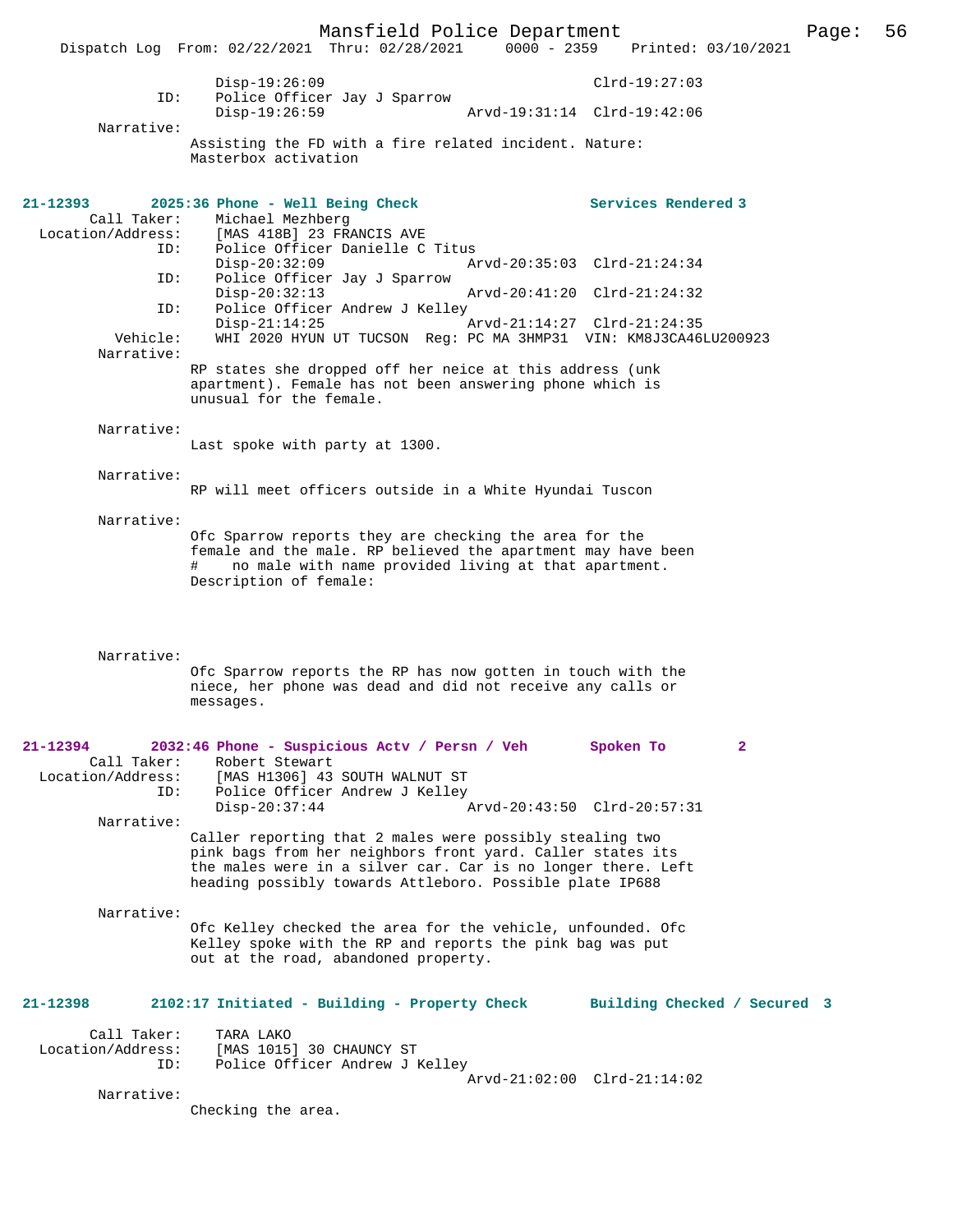Mansfield Police Department Form Page: 57

**21-12402 2125:16 Initiated - Motor Vehicle Stop Citation / Warning Issued 3** Call Taker: TARA LAKO Location/Address: [MAS 199] 54 CHAUNCY ST ID: Police Officer Andrew J Kelley Arvd-21:25:00 Clrd-21:30:56 Vehicle: RED 2016 TOYT COROLL Reg: PC MA 7PZ214 VIN: 2T1BURHE1GC524582 Narrative: Citation issued for wrong way violation on Thomas St. **21-12406 2133:25 Initiated - Motor Vehicle Stop Citation / Warning Issued 3** Call Taker: TARA LAKO<br>Location/Address: [MAS] 131 [MAS] 131 COPELAND DR @ 33 PAINE RD ID: Police Officer Andrew J Kelley Arvd-21:33:00 Clrd-21:40:06 Vehicle: GRY 2007 HOND ACCORD Reg: PC MA 2SMW79 VIN: 1HGCM56817A077963 Narrative: Citation issued to operator for speed, citation issued to RO given in hand to operator for failure to inspect. **21-12407 2137:31 Initiated - Building - Property Check Building Checked / Secured 3** Call Taker: TARA LAKO<br>Location/Address: [MAS] 4 E Location<br>[MAS] 4 ERICK RD @ 15 BONNEY LN ID: Police Officer Danielle C Titus Arvd-21:37:00 Clrd-21:50:40 Narrative: Checking the area. **21-12408 2144:28 Initiated - Motor Vehicle Stop Citation / Warning Issued 3** Call Taker: TARA LAKO Location/Address: [MAS 181A] 150 OAKLAND ST ID: Police Officer Andrew J Kelley Arvd-21:44:00 Clrd-21:48:48 Vehicle: RED 2013 NISS ROGUE Reg: PC MA 1DVL80 VIN: JN8AS5MV9DW132635 Narrative: Citation issued to Ro for defective equipment given in hand to operator. **21-12411 2150 Initiated - Building - Property Check Building Checked / Secured 3** Call Taker: Police Officer Andrew J Kelley Location/Address: [MAS 281A] 1 CROCKER ST ID: Police Officer Andrew J Kelley Arvd-21:51:01 Clrd-21:58:02 Narrative: Checking the area. **21-12412 2159:19 Phone - Assist Fire Department Referred to Other Agency 2** Call Taker: TARA LAKO Location/Address: [MAS 840I140C] 280 SCHOOL ST Apt. #1140<br>TD: Police Officer William C Trudell Police Officer William C Trudell<br>Disp-22:00:08 Art Disp-22:00:08 Arvd-22:03:24 Clrd-22:03:00<br>TD: Police Officer William C Trudell Police Officer William C Trudell<br>Disp-23:05:01 Ary Disp-23:05:01 Arvd-23:05:01 Clrd-23:17:01 Narrative: Assisting the FD with a fire related incident. Nature: Masterbox activation **21-12413 2203:42 Initiated - Disabled Motor Vehicle Gone on Arrival 3**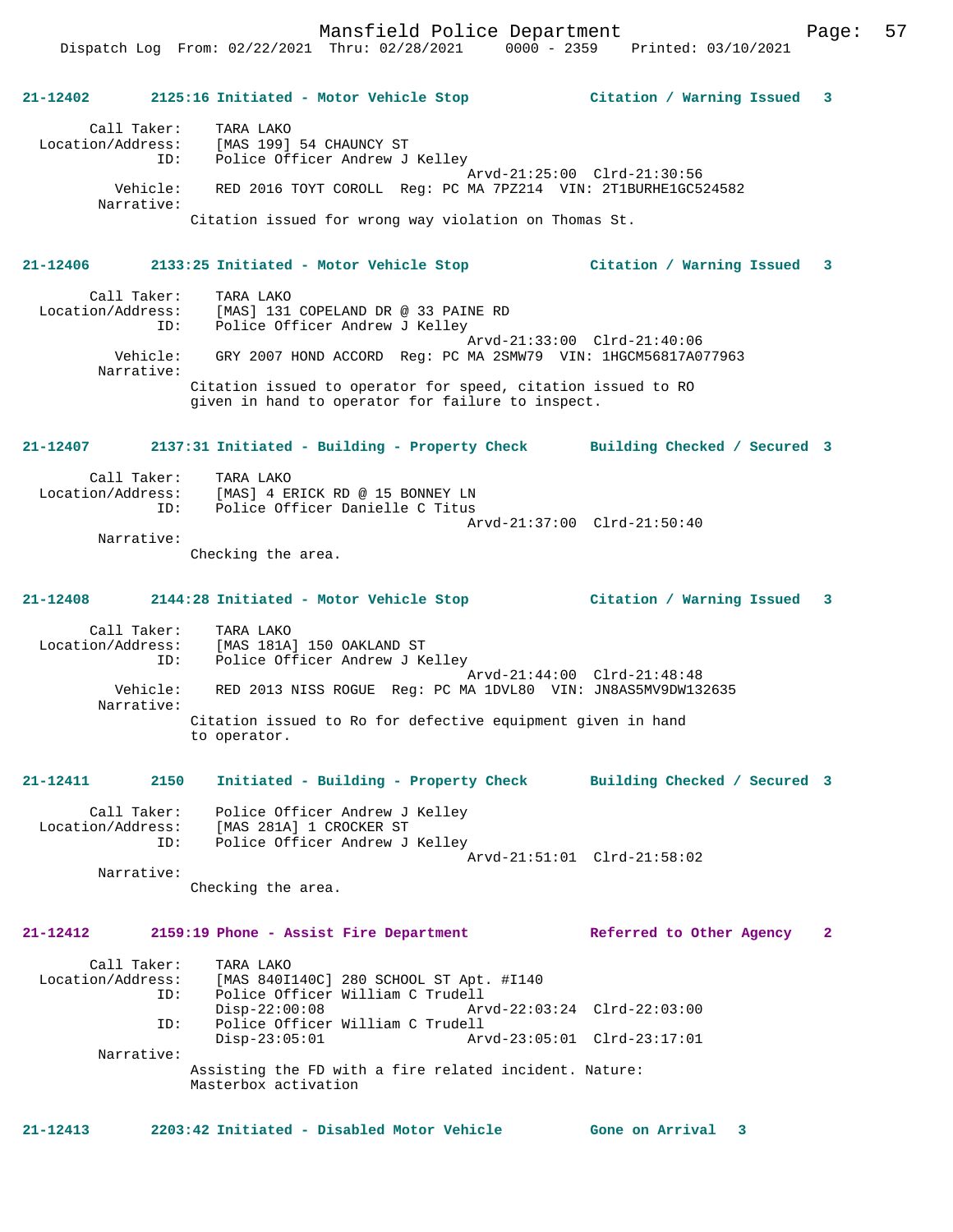Mansfield Police Department Page: 58 Dispatch Log From: 02/22/2021 Thru: 02/28/2021 0000 - 2359 Printed: 03/10/2021 Call Taker: TARA LAKO Location/Address: [MAS] SCHOOL ST ID: Police Officer William C Trudell Arvd-22:03:00 Clrd-22:09:38 Narrative: While responding to another call, Ofc Trudell reports a possible DMV in the area. Narrative: Ofc Trudell reports vehicle is no longer in the area responding back to Wines and More. **21-12415 2210:07 Initiated - Building - Property Check Building Checked / Secured 3** Call Taker: TARA LAKO Location/Address: [MAS 417] 9 FRANCIS AVE ID: Police Officer Danielle C Titus Arvd-22:10:00 Clrd-22:18:21 Narrative: Checking the area. **21-12416 2228:15 Initiated - Motor Vehicle Stop Citation / Warning Issued 3** Call Taker: TARA LAKO Vicinity of: [MAS] 500 EAST ST<br>ID: Police Officer And Police Officer Andrew J Kelley Arvd-22:28:00 Clrd-22:36:42 Vehicle: GRY 2014 TOYT COR Reg: PC MA 49K950 VIN: 2T1BURHE6EC068530 Narrative: Citation issued for aftermarket red and blue light violation. **21-12417 2235:44 Initiated - Building - Property Check Building Checked / Secured 3** Call Taker: TARA LAKO Location/Address: [MAS 992] 660 EAST ST Police Officer Danielle C Titus Arvd-22:35:00 Clrd-22:41:16 Narrative: Checking the area. **21-12418 2249 Initiated - Building - Property Check Building Checked / Secured 3** Call Taker: Police Officer Andrew J Kelley Location/Address: [MAS 934] RUMFORD AVE ID: Police Officer Andrew J Kelley Arvd-22:50:09 Clrd-22:51:04 Narrative: Checking the area. **21-12421 2307:13 911 - Animal Complaints Spoken To 3**  Call Taker: William Casey<br>Location/Address: [MAS H6721] 10 ess: [MAS H6721] 1030 EAST ST<br>ID: Police Officer Danielle C ID: Police Officer Danielle C Titus Disp-23:10:48 Arvd-23:13:48 Clrd-23:17:04 Narrative: CP reports dog barking in backyard for hours and would like an officer to check it out. Narrative: Ofc Titus reports it appears to be 1030, attempting to make contact with the homeowners. Narrative: Ofc Titus reports she spoke with the homeowner who forgot he